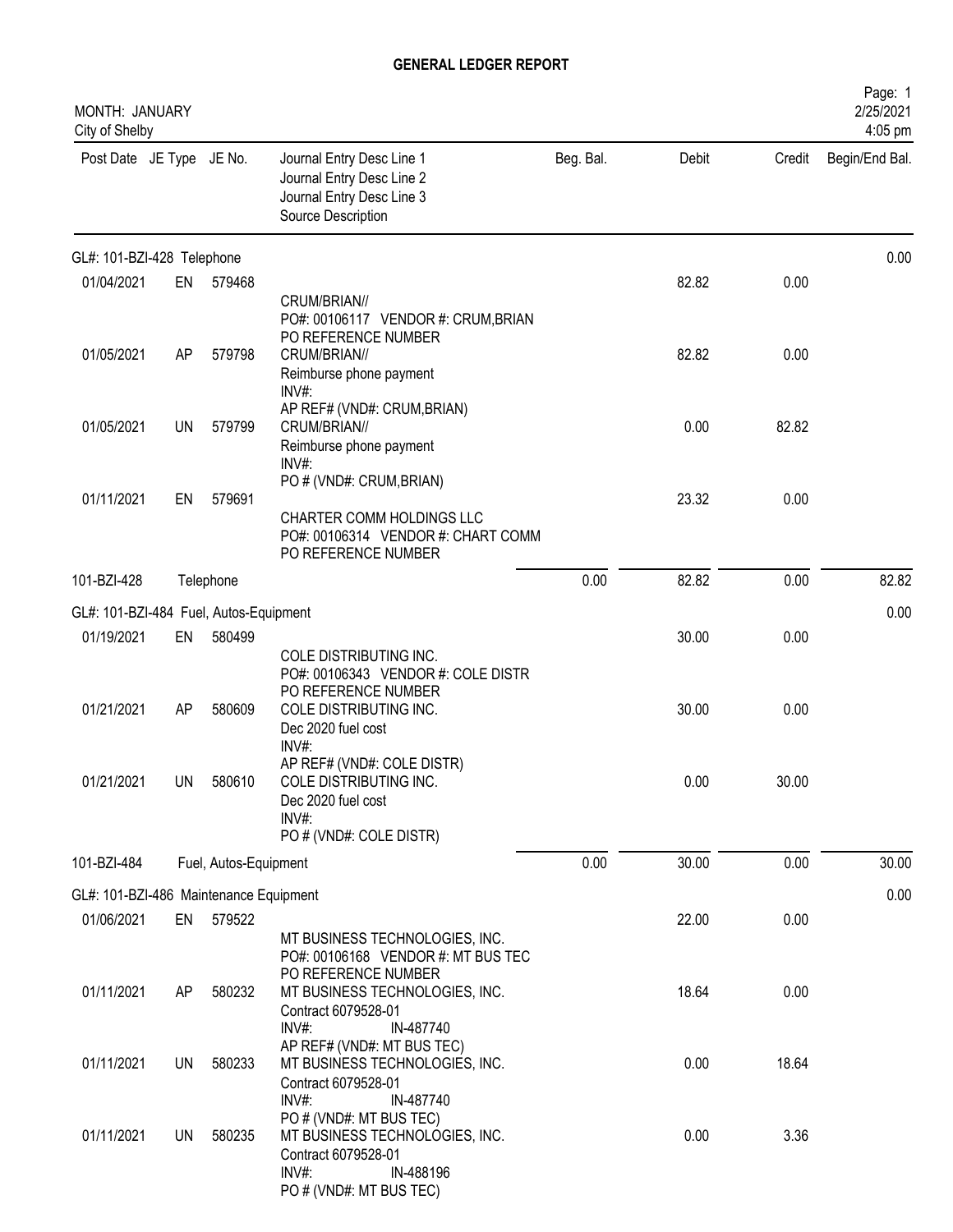| MONTH: JANUARY<br>City of Shelby       |           |                       |                                                                                                               |           |        |        | Page: 2<br>2/25/2021<br>4:05 pm |
|----------------------------------------|-----------|-----------------------|---------------------------------------------------------------------------------------------------------------|-----------|--------|--------|---------------------------------|
| Post Date JE Type JE No.               |           |                       | Journal Entry Desc Line 1<br>Journal Entry Desc Line 2<br>Journal Entry Desc Line 3<br>Source Description     | Beg. Bal. | Debit  | Credit | Begin/End Bal.                  |
| GL#: 101-BZI-486 Maintenance Equipment |           |                       |                                                                                                               |           |        |        | 0.00                            |
| 01/20/2021                             | EN        | 580535                | MT BUSINESS TECHNOLOGIES, INC.<br>PO#: 00106360 VENDOR #: MT BUS TEC<br>PO REFERENCE NUMBER                   |           | 22.00  | 0.00   |                                 |
| 101-BZI-486                            |           | Maintenance Equipment |                                                                                                               | 0.00      | 18.64  | 0.00   | 18.64                           |
| GL#: 101-CAB-427 Water and Sewer       |           |                       |                                                                                                               |           |        |        | 0.00                            |
| 01/06/2021                             | EN        | 579518                | MUNICIPAL UTILITIES<br>PO#: 00106164 VENDOR #: MUNI UTILI<br>PO REFERENCE NUMBER                              |           | 123.72 | 0.00   |                                 |
| 01/07/2021                             | AP        | 579885                | MUNICIPAL UTILITIES<br>43.100.2<br>INV#:                                                                      |           | 123.72 | 0.00   |                                 |
| 01/07/2021                             | <b>UN</b> | 579886                | AP REF# (VND#: MUNI UTILI)<br>MUNICIPAL UTILITIES<br>43.100.2<br>INV#:                                        |           | 0.00   | 123.72 |                                 |
| 01/28/2021                             | EN        | 581030                | PO # (VND#: MUNI UTILI)<br>MUNICIPAL UTILITIES<br>PO#: 00106420 VENDOR #: MUNI UTILI                          |           | 124.61 | 0.00   |                                 |
| 01/29/2021                             | AP        | 581089                | PO REFERENCE NUMBER<br>MUNICIPAL UTILITIES<br>43.100.2<br>INV#:                                               |           | 124.61 | 0.00   |                                 |
| 01/29/2021                             | <b>UN</b> | 581090                | AP REF# (VND#: MUNI UTILI)<br>MUNICIPAL UTILITIES<br>43.100.2<br>INV#:<br>PO # (VND#: MUNI UTILI)             |           | 0.00   | 124.61 |                                 |
| 101-CAB-427                            |           | Water and Sewer       |                                                                                                               | 0.00      | 248.33 | 0.00   | 248.33                          |
|                                        |           |                       | GL#: 101-CAB-507 Maintenance Building/Grounds                                                                 |           |        |        | 0.00                            |
| 01/06/2021                             |           | EN 579530             | AIRE SERV OF MANSFIELD<br>PO#: 00106176 VENDOR #: AIRE SERV                                                   |           | 218.53 | 0.00   |                                 |
| 01/07/2021                             | AP.       | 579903                | PO REFERENCE NUMBER<br>AIRE SERV OF MANSFIELD<br>Boiler condensate drain &<br>$INV#$ :<br>20-4508644          |           | 218.53 | 0.00   |                                 |
| 01/07/2021                             | UN        | 579904                | AP REF# (VND#: AIRE SERV)<br>AIRE SERV OF MANSFIELD<br>Boiler condensate drain &<br>$INV#$ :<br>20-4508644    |           | 0.00   | 218.53 |                                 |
| 01/26/2021                             | EN        | 580896                | PO # (VND#: AIRE SERV)<br><b>VECTOR SECURITY</b><br>PO#: 00106403 VENDOR #: VECTOR SEC<br>PO REFERENCE NUMBER |           | 75.00  | 0.00   |                                 |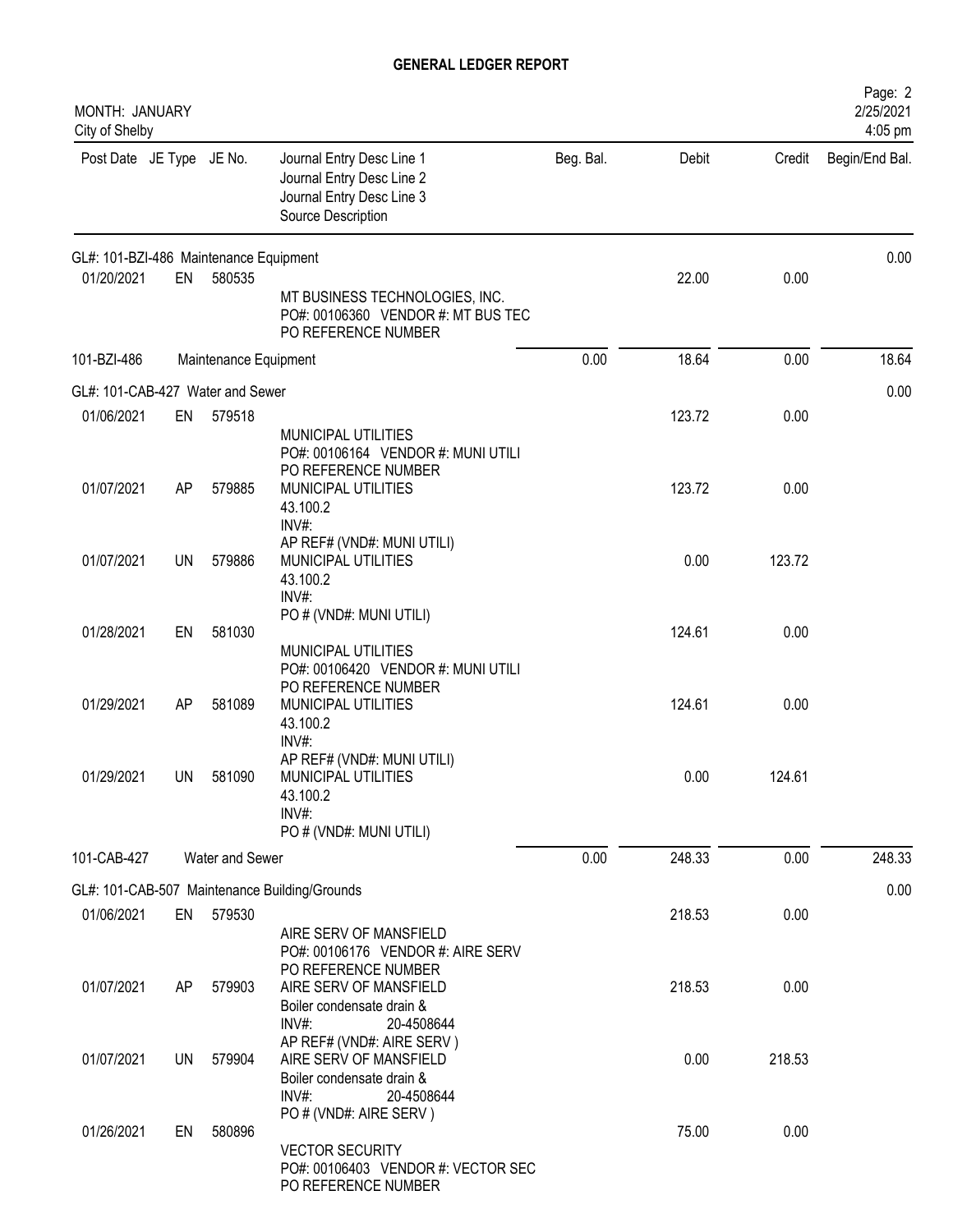| MONTH: JANUARY<br>City of Shelby          |           |                             |                                                                                                                                                   |           |          |          | Page: 3<br>2/25/2021<br>4:05 pm |
|-------------------------------------------|-----------|-----------------------------|---------------------------------------------------------------------------------------------------------------------------------------------------|-----------|----------|----------|---------------------------------|
| Post Date JE Type JE No.                  |           |                             | Journal Entry Desc Line 1<br>Journal Entry Desc Line 2<br>Journal Entry Desc Line 3<br>Source Description                                         | Beg. Bal. | Debit    | Credit   | Begin/End Bal.                  |
|                                           |           |                             | GL#: 101-CAB-507 Maintenance Building/Grounds                                                                                                     |           |          |          | 0.00                            |
| 01/29/2021                                | AP        | 581119                      | <b>VECTOR SECURITY</b><br>AMP panel battery<br>67317018<br>$INV#$ :<br>AP REF# (VND#: VECTOR SEC)                                                 |           | 75.00    | 0.00     |                                 |
| 01/29/2021                                | <b>UN</b> | 581120                      | <b>VECTOR SECURITY</b><br>AMP panel battery<br>67317018<br>$INV#$ :<br>PO # (VND#: VECTOR SEC)                                                    |           | 0.00     | 75.00    |                                 |
| 101-CAB-507                               |           |                             | Maintenance Building/Grounds                                                                                                                      | 0.00      | 293.53   | 0.00     | 293.53                          |
| GL#: 101-CFC-170 Court Criminal Fines     |           |                             |                                                                                                                                                   |           |          |          | 0.00                            |
| 01/06/2021                                | CR        | 580301                      | Court collections Dec 2020<br>pio                                                                                                                 |           | 0.00     | 2,400.00 |                                 |
| 101-CFC-170                               |           | <b>Court Criminal Fines</b> |                                                                                                                                                   | 0.00      | 0.00     | 2,400.00 | 2,400.00                        |
| GL#: 101-CFC-171 Court Cost               |           |                             |                                                                                                                                                   |           |          |          | 0.00                            |
| 01/06/2021                                | <b>CR</b> | 580301                      | Court collections Dec 2020<br>pio                                                                                                                 |           | 0.00     | 2,100.00 |                                 |
| 101-CFC-171                               |           | Court Cost                  |                                                                                                                                                   | 0.00      | 0.00     | 2,100.00 | 2,100.00                        |
| GL#: 101-CFC-172 State Highway Fines      |           |                             |                                                                                                                                                   |           |          |          | 0.00                            |
| 01/06/2021                                | CR        | 580301                      | Court collections Dec 2020<br>pio                                                                                                                 |           | 0.00     | 597.60   |                                 |
| 101-CFC-172                               |           | State Highway Fines         |                                                                                                                                                   | 0.00      | 0.00     | 597.60   | 597.60                          |
| GL#: 101-CFC-173 Civil Court              |           |                             |                                                                                                                                                   |           |          |          | 0.00                            |
| 01/06/2021                                | CR        | 580301                      | Court collections Dec 2020<br>pio                                                                                                                 |           | 0.00     | 4,794.00 |                                 |
| 101-CFC-173                               |           | Civil Court                 |                                                                                                                                                   | 0.00      | 0.00     | 4,794.00 | 4,794.00                        |
| GL#: 101-CFC-178 Miscellaneous Court Fees |           |                             |                                                                                                                                                   |           |          |          | 0.00                            |
| 01/06/2021                                | CR        | 580301                      | Court collections Dec 2020                                                                                                                        |           | 0.00     | 309.12   |                                 |
| 01/25/2021                                | CR        | 581047                      | pio<br>Public defender reimbursement Sept &<br>Oct 2020<br>pio                                                                                    |           | 0.00     | 4,114.26 |                                 |
| 101-CFC-178                               |           |                             | Miscellaneous Court Fees                                                                                                                          | 0.00      | 0.00     | 4,423.38 | 4,423.38                        |
| GL#: 101-CON-400 Wages                    |           |                             |                                                                                                                                                   |           |          |          | 0.00                            |
| 01/05/2021                                | EN        | 579511                      | CITY PAYROLL FUND                                                                                                                                 |           | 1,523.10 | 0.00     |                                 |
| 01/05/2021                                | AP        | 579804                      | PO#: 00106160 VENDOR #: CITY PAYRO<br>PO REFERENCE NUMBER<br>CITY PAYROLL FUND<br>Wages 12/20/20-1/2/21<br>$INV#$ :<br>AP REF# (VND#: CITY PAYRO) |           | 1,523.10 | 0.00     |                                 |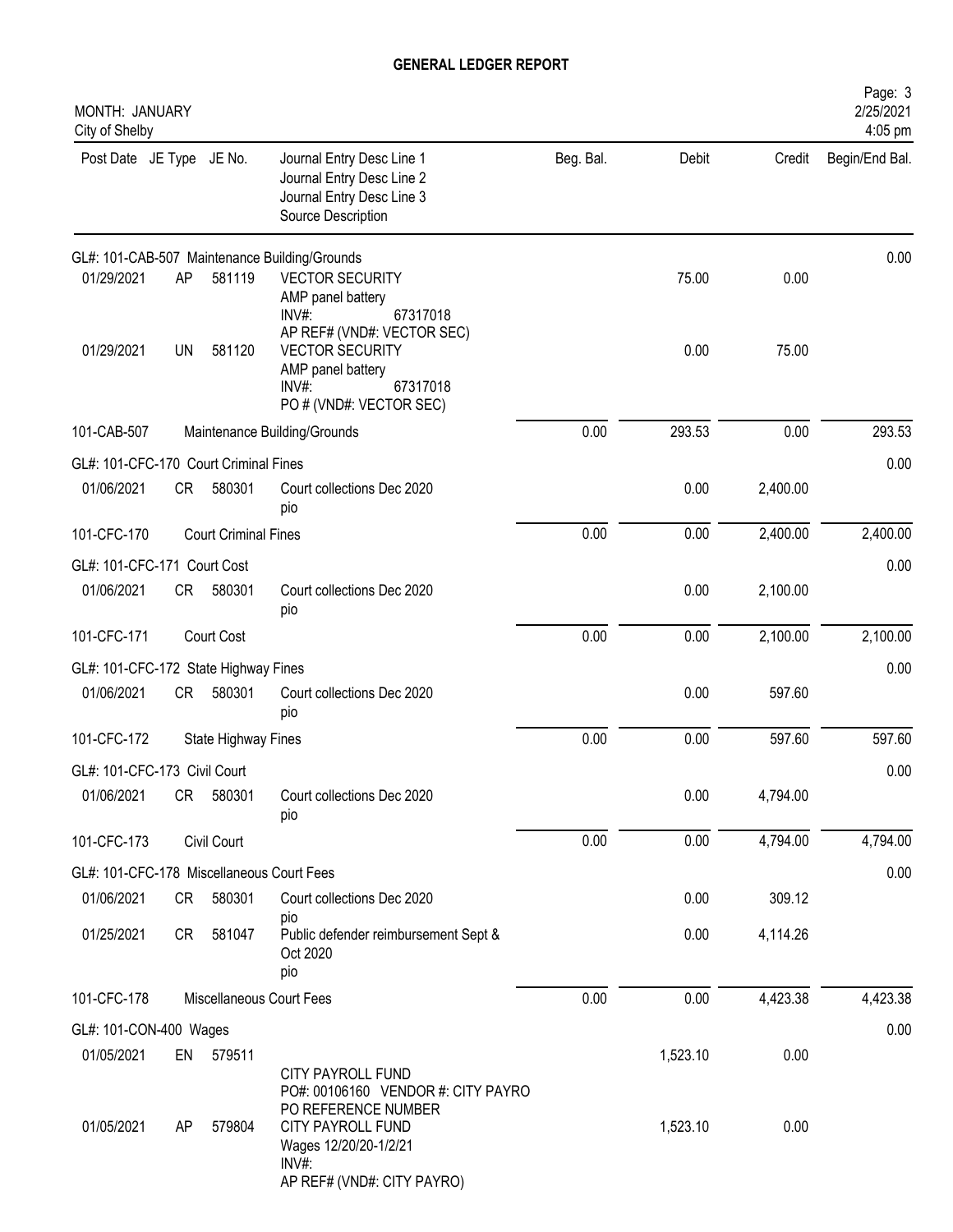| MONTH: JANUARY<br>City of Shelby |           |           |                                                                                                                                    |           |          |          | Page: 4<br>2/25/2021<br>4:05 pm |
|----------------------------------|-----------|-----------|------------------------------------------------------------------------------------------------------------------------------------|-----------|----------|----------|---------------------------------|
| Post Date JE Type JE No.         |           |           | Journal Entry Desc Line 1<br>Journal Entry Desc Line 2<br>Journal Entry Desc Line 3<br>Source Description                          | Beg. Bal. | Debit    | Credit   | Begin/End Bal.                  |
| GL#: 101-CON-400 Wages           |           |           |                                                                                                                                    |           |          |          | 0.00                            |
| 01/05/2021                       | <b>UN</b> | 579805    | <b>CITY PAYROLL FUND</b><br>Wages 12/20/20-1/2/21<br>$INV#$ :                                                                      |           | 0.00     | 1,523.10 |                                 |
| 01/20/2021                       | EN        | 580512    | PO # (VND#: CITY PAYRO)<br><b>CITY PAYROLL FUND</b><br>PO#: 00106355 VENDOR #: CITY PAYRO                                          |           | 1,523.10 | 0.00     |                                 |
| 01/20/2021                       | AP        | 580514    | PO REFERENCE NUMBER<br>CITY PAYROLL FUND<br>Wages 1/3/21-1/16/21<br>INV#:                                                          |           | 1,523.10 | 0.00     |                                 |
| 01/20/2021                       | <b>UN</b> | 580515    | AP REF# (VND#: CITY PAYRO)<br><b>CITY PAYROLL FUND</b><br>Wages 1/3/21-1/16/21<br>INV#:<br>PO # (VND#: CITY PAYRO)                 |           | 0.00     | 1,523.10 |                                 |
| 101-CON-400                      |           | Wages     |                                                                                                                                    | 0.00      | 3,046.20 | 0.00     | 3,046.20                        |
|                                  |           |           | GL#: 101-CON-415 Public Employees Retire.System                                                                                    |           |          |          | 0.00                            |
| 01/14/2021                       | EN        | 580363    | OH PUBLIC EMPLOYEES RETIREMENT<br>PO#: 00106317 VENDOR #: OPERS                                                                    |           | 426.45   | 0.00     |                                 |
| 01/14/2021                       | AP        | 580384    | PO REFERENCE NUMBER<br>OH PUBLIC EMPLOYEES RETIREMENT<br>Employer potion 11/22/20-<br>INV#:                                        |           | 426.45   | 0.00     |                                 |
| 01/14/2021                       | UN        | 580385    | AP REF# (VND#: OPERS<br>OH PUBLIC EMPLOYEES RETIREMENT<br>Employer potion 11/22/20-<br>INV#:<br>PO # (VND#: OPERS<br>$\rightarrow$ |           | 0.00     | 426.45   |                                 |
| 101-CON-415                      |           |           | Public Employees Retire.System                                                                                                     | 0.00      | 426.45   | 0.00     | 426.45                          |
| GL#: 101-CON-417 FICA            |           |           |                                                                                                                                    |           |          |          | 0.00                            |
| 01/05/2021                       |           | EN 579512 | PAYROLL FUND<br>PO#: 00106161 VENDOR #: PAYROLL FU                                                                                 |           | 22.08    | 0.00     |                                 |
| 01/05/2021                       | AP        | 579806    | PO REFERENCE NUMBER<br>PAYROLL FUND<br>FICA 12/20/20-1/2/21<br>$INV#$ :                                                            |           | 22.08    | 0.00     |                                 |
| 01/05/2021                       | UN        | 579807    | AP REF# (VND#: PAYROLL FU)<br>PAYROLL FUND<br>FICA 12/20/20-1/2/21<br>$INV#$ :                                                     |           | 0.00     | 22.08    |                                 |
| 01/20/2021                       | EN        | 580513    | PO # (VND#: PAYROLL FU)<br>PAYROLL FUND<br>PO#: 00106356 VENDOR #: PAYROLL FU<br>PO REFERENCE NUMBER                               |           | 22.08    | 0.00     |                                 |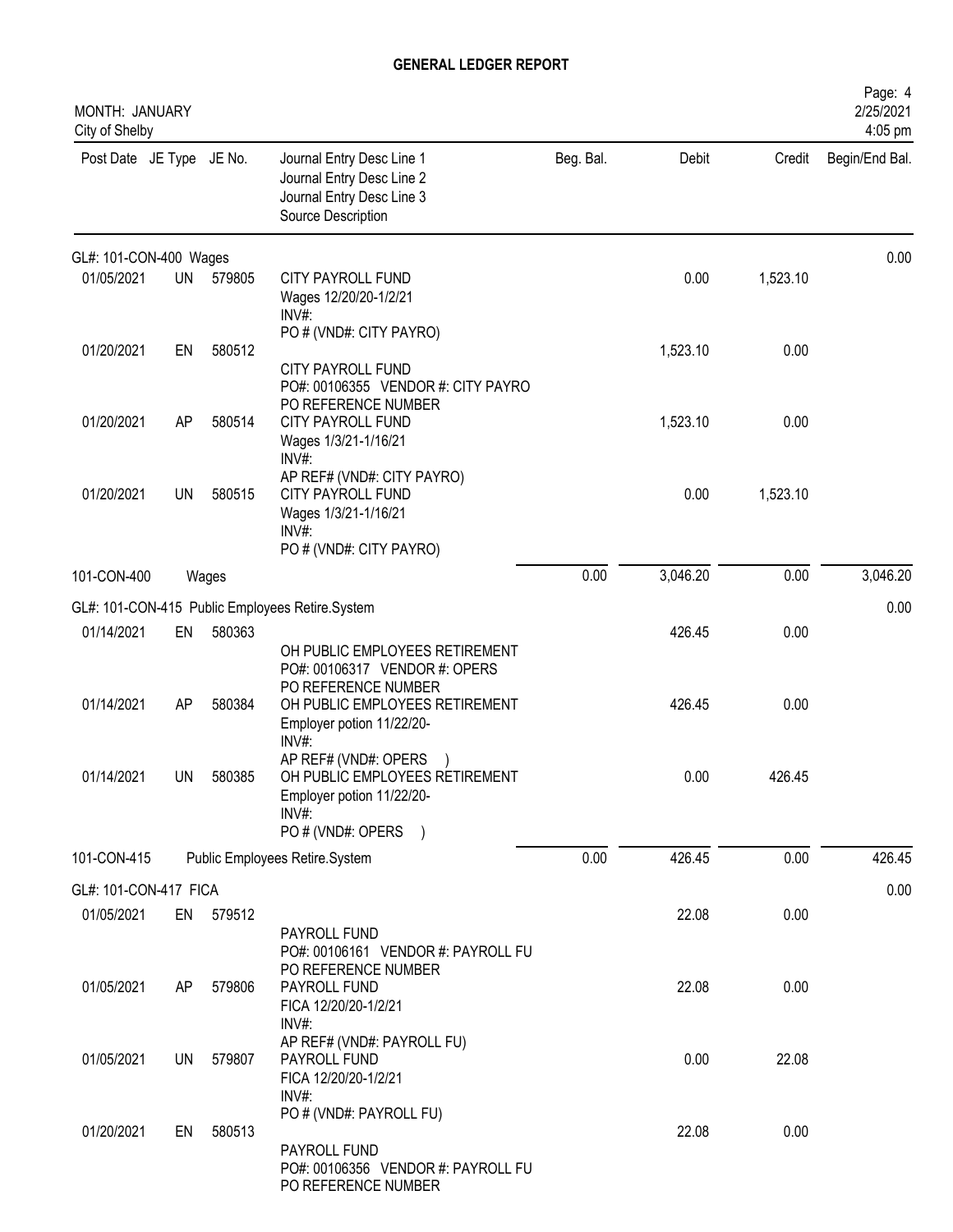| MONTH: JANUARY<br>City of Shelby      |             |                             |                                                                                                                                                                         |           |        |        | Page: 5<br>2/25/2021<br>4:05 pm |
|---------------------------------------|-------------|-----------------------------|-------------------------------------------------------------------------------------------------------------------------------------------------------------------------|-----------|--------|--------|---------------------------------|
| Post Date JE Type JE No.              |             |                             | Journal Entry Desc Line 1<br>Journal Entry Desc Line 2<br>Journal Entry Desc Line 3<br>Source Description                                                               | Beg. Bal. | Debit  | Credit | Begin/End Bal.                  |
| GL#: 101-CON-417 FICA                 |             |                             |                                                                                                                                                                         |           |        |        | 0.00                            |
| 01/20/2021                            | AP          | 580516                      | PAYROLL FUND<br>FICA 1/3/21-1/16/21<br>INV#                                                                                                                             |           | 22.08  | 0.00   |                                 |
| 01/20/2021                            | UN          | 580517                      | AP REF# (VND#: PAYROLL FU)<br>PAYROLL FUND<br>FICA 1/3/21-1/16/21<br>INV#:<br>PO # (VND#: PAYROLL FU)                                                                   |           | 0.00   | 22.08  |                                 |
| 101-CON-417                           | <b>FICA</b> |                             |                                                                                                                                                                         | 0.00      | 44.16  | 0.00   | 44.16                           |
| GL#: 101-CON-419 Life Insurance       |             |                             |                                                                                                                                                                         |           |        |        | 0.00                            |
| 01/08/2021                            | EN          | 579664                      | AMERICAN UNITED LIFE INS CO<br>PO#: 00106291 VENDOR #: AMERICAN U                                                                                                       |           | 60.00  | 0.00   |                                 |
| 01/08/2021                            | AP          | 580100                      | PO REFERENCE NUMBER<br>AMERICAN UNITED LIFE INS CO<br>Policy G 00608125-0002-000<br>INV#:                                                                               |           | 60.00  | 0.00   |                                 |
| 01/08/2021                            | <b>UN</b>   | 580101                      | AP REF# (VND#: AMERICAN U)<br>AMERICAN UNITED LIFE INS CO<br>Policy G 00608125-0002-000<br>INV#:<br>PO # (VND#: AMERICAN U)                                             |           | 0.00   | 60.00  |                                 |
| 101-CON-419                           |             | Life Insurance              |                                                                                                                                                                         | 0.00      | 60.00  | 0.00   | 60.00                           |
| GL#: 101-CON-420 Workers Compensation |             |                             |                                                                                                                                                                         |           |        |        | 0.00                            |
| 01/06/2021                            | EN          | 579516                      | BUREAU OF WORKERS COMPENSATION                                                                                                                                          |           | 52.00  | 0.00   |                                 |
| 01/08/2021                            | AP          | 580083                      | PO#: 00106162 VENDOR #: BWC<br>PO REFERENCE NUMBER<br>BUREAU OF WORKERS COMPENSATION<br>Installment payment policy                                                      |           | 52.00  | 0.00   |                                 |
| 01/08/2021                            | UN          | 580084                      | INV#:<br>AP REF# (VND#: BWC<br>BUREAU OF WORKERS COMPENSATION<br>Installment payment policy<br>$INV#$ :<br>PO # (VND#: BWC                                              |           | 0.00   | 52.00  |                                 |
| 101-CON-420                           |             | <b>Workers Compensation</b> |                                                                                                                                                                         | 0.00      | 52.00  | 0.00   | 52.00                           |
|                                       |             |                             | GL#: 101-CON-471 Education, Mtgs. & Related Exp.                                                                                                                        |           |        |        | 0.00                            |
| 01/07/2021                            | EN          | 579603                      |                                                                                                                                                                         |           | 503.00 | 0.00   |                                 |
| 01/07/2021                            | AP.         | 579935                      | OHIO MUNICIPAL LEAGUE<br>PO#: 00106246 VENDOR #: OH MUNILE<br>PO REFERENCE NUMBER<br>OHIO MUNICIPAL LEAGUE<br>2021 member dues<br>$INV#$ :<br>AP REF# (VND#: OH MUNILE) |           | 503.00 | 0.00   |                                 |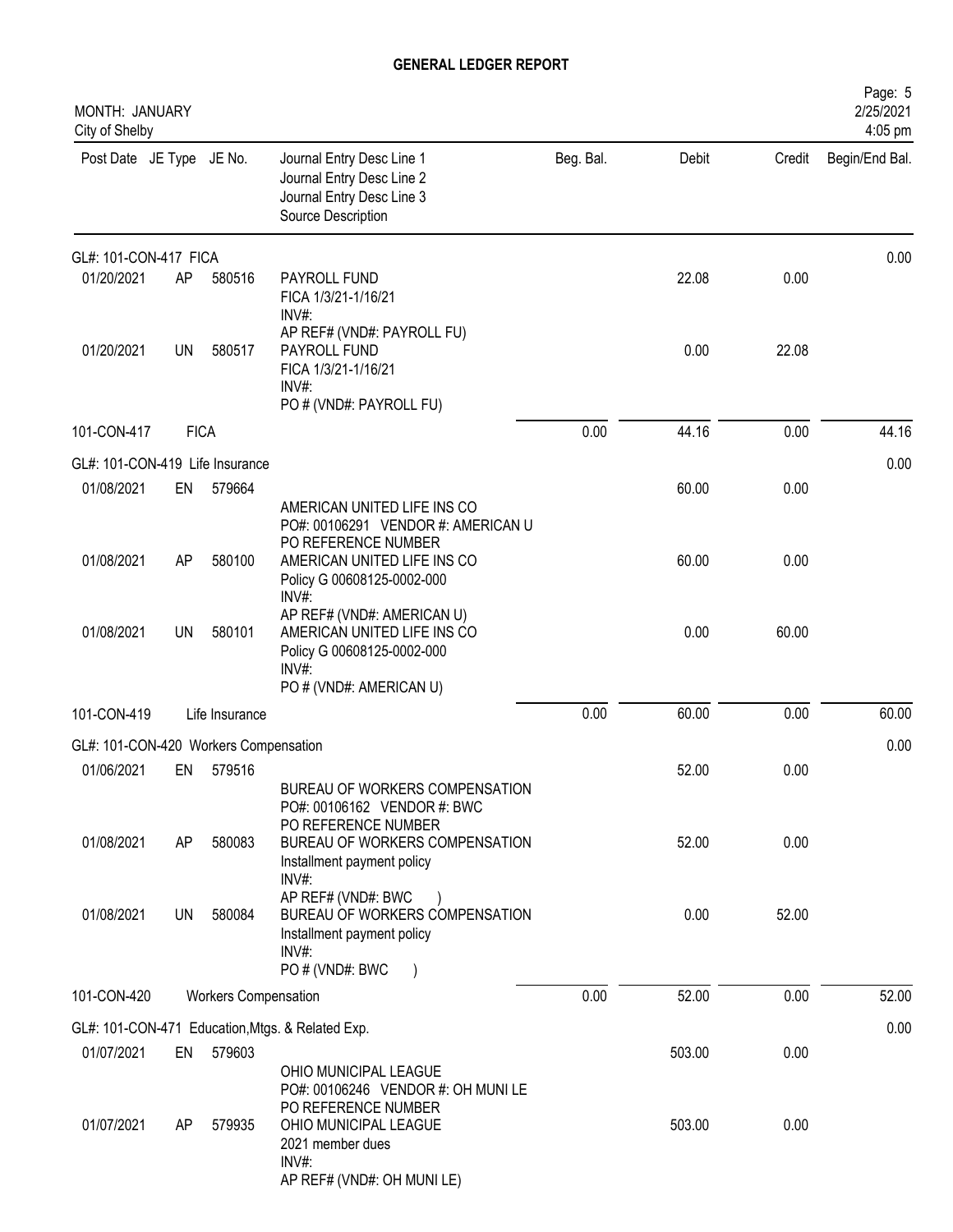| MONTH: JANUARY<br>City of Shelby       |           |                       |                                                                                                                                                         |           |          |          | Page: 6<br>2/25/2021<br>4:05 pm |
|----------------------------------------|-----------|-----------------------|---------------------------------------------------------------------------------------------------------------------------------------------------------|-----------|----------|----------|---------------------------------|
| Post Date JE Type JE No.               |           |                       | Journal Entry Desc Line 1<br>Journal Entry Desc Line 2<br>Journal Entry Desc Line 3<br>Source Description                                               | Beg. Bal. | Debit    |          | Credit Begin/End Bal.           |
|                                        |           |                       | GL#: 101-CON-471 Education, Mtgs. & Related Exp.                                                                                                        |           |          |          | 0.00                            |
| 01/07/2021                             | <b>UN</b> | 579936                | OHIO MUNICIPAL LEAGUE<br>2021 member dues<br>$INV#$ :<br>PO # (VND#: OH MUNI LE)                                                                        |           | 0.00     | 503.00   |                                 |
| 101-CON-471                            |           |                       | Education, Mtgs. & Related Exp.                                                                                                                         | 0.00      | 503.00   | 0.00     | 503.00                          |
| GL#: 101-CON-486 Maintenance Equipment |           |                       |                                                                                                                                                         |           |          |          | 0.00                            |
| 01/06/2021                             | EN        | 579522                | MT BUSINESS TECHNOLOGIES, INC.<br>PO#: 00106168 VENDOR #: MT BUS TEC<br>PO REFERENCE NUMBER                                                             |           | 22.00    | 0.00     |                                 |
| 01/11/2021                             | AP        | 580232                | MT BUSINESS TECHNOLOGIES, INC.<br>Contract 6079528-01<br>$INV#$ :<br>IN-487740                                                                          |           | 18.64    | 0.00     |                                 |
| 01/11/2021                             | <b>UN</b> | 580233                | AP REF# (VND#: MT BUS TEC)<br>MT BUSINESS TECHNOLOGIES, INC.<br>Contract 6079528-01<br>$INV#$ :<br>IN-487740                                            |           | 0.00     | 18.64    |                                 |
| 01/11/2021                             | <b>UN</b> | 580235                | PO # (VND#: MT BUS TEC)<br>MT BUSINESS TECHNOLOGIES, INC.<br>Contract 6079528-01<br>IN-488196<br>$INV#$ :                                               |           | 0.00     | 3.36     |                                 |
| 01/20/2021                             | EN        | 580535                | PO # (VND#: MT BUS TEC)<br>MT BUSINESS TECHNOLOGIES, INC.<br>PO#: 00106360 VENDOR #: MT BUS TEC<br>PO REFERENCE NUMBER                                  |           | 22.00    | 0.00     |                                 |
| 101-CON-486                            |           | Maintenance Equipment |                                                                                                                                                         | 0.00      | 18.64    | 0.00     | 18.64                           |
| GL#: 101-CRT-400 Wages                 |           |                       |                                                                                                                                                         |           |          |          | 0.00                            |
| 01/05/2021                             |           | EN 579511             | <b>CITY PAYROLL FUND</b><br>PO#: 00106160 VENDOR #: CITY PAYRO                                                                                          |           | 1,423.08 | 0.00     |                                 |
| 01/05/2021                             | AP        | 579804                | PO REFERENCE NUMBER<br>CITY PAYROLL FUND<br>Wages 12/20/20-1/2/21<br>$INV#$ :                                                                           |           | 1,423.08 | 0.00     |                                 |
| 01/05/2021                             | UN        | 579805                | AP REF# (VND#: CITY PAYRO)<br>CITY PAYROLL FUND<br>Wages 12/20/20-1/2/21<br>$INV#$ :                                                                    |           | 0.00     | 1,423.08 |                                 |
| 01/20/2021                             | EN        | 580512                | PO # (VND#: CITY PAYRO)<br>CITY PAYROLL FUND                                                                                                            |           | 1,423.08 | 0.00     |                                 |
| 01/20/2021                             | AP        | 580514                | PO#: 00106355 VENDOR #: CITY PAYRO<br>PO REFERENCE NUMBER<br><b>CITY PAYROLL FUND</b><br>Wages 1/3/21-1/16/21<br>$INV#$ :<br>AP REF# (VND#: CITY PAYRO) |           | 1,423.08 | 0.00     |                                 |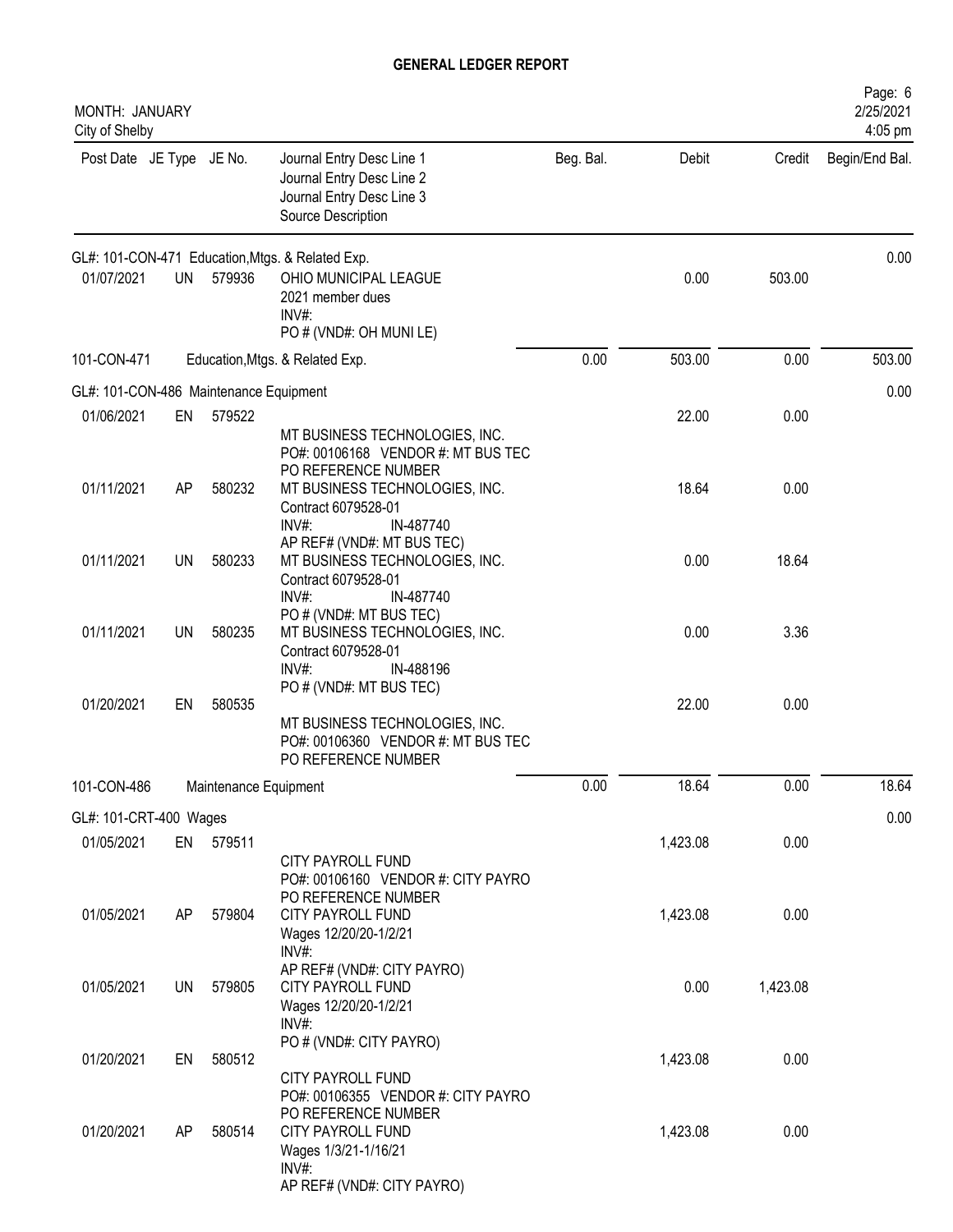| Page: 7<br>2/25/2021<br>4:05 pm |          |          |           |                                                                                                             |              |           | MONTH: JANUARY<br>City of Shelby      |
|---------------------------------|----------|----------|-----------|-------------------------------------------------------------------------------------------------------------|--------------|-----------|---------------------------------------|
| Begin/End Bal.                  | Credit   | Debit    | Beg. Bal. | Journal Entry Desc Line 1<br>Journal Entry Desc Line 2<br>Journal Entry Desc Line 3<br>Source Description   |              |           | Post Date JE Type JE No.              |
| 0.00                            |          |          |           |                                                                                                             |              |           | GL#: 101-CRT-400 Wages                |
|                                 | 1,423.08 | 0.00     |           | <b>CITY PAYROLL FUND</b><br>Wages 1/3/21-1/16/21<br>$INV#$ :<br>PO # (VND#: CITY PAYRO)                     | 580515       | <b>UN</b> | 01/20/2021                            |
| 2,846.16                        | 0.00     | 2,846.16 | 0.00      |                                                                                                             |              | Wages     | 101-CRT-400                           |
| 0.00                            |          |          |           |                                                                                                             |              |           | GL#: 101-CRT-404 Clerks wages         |
|                                 | 0.00     | 3,902.09 |           | <b>CITY PAYROLL FUND</b><br>PO#: 00106160 VENDOR #: CITY PAYRO<br>PO REFERENCE NUMBER                       | 579511       | EN        | 01/05/2021                            |
|                                 | 0.00     | 3,902.09 |           | <b>CITY PAYROLL FUND</b><br>Wages 12/20/20-1/2/21<br>INV#:                                                  | 579804       | AP        | 01/05/2021                            |
|                                 | 3,902.09 | 0.00     |           | AP REF# (VND#: CITY PAYRO)<br><b>CITY PAYROLL FUND</b><br>Wages 12/20/20-1/2/21<br>INV#:                    | 579805       | <b>UN</b> | 01/05/2021                            |
|                                 | 0.00     | 3,902.09 |           | PO # (VND#: CITY PAYRO)<br><b>CITY PAYROLL FUND</b><br>PO#: 00106355 VENDOR #: CITY PAYRO                   | 580512       | EN        | 01/20/2021                            |
|                                 | 0.00     | 3,902.09 |           | PO REFERENCE NUMBER<br><b>CITY PAYROLL FUND</b><br>Wages 1/3/21-1/16/21<br>INV#                             | 580514       | AP        | 01/20/2021                            |
|                                 | 3,902.09 | 0.00     |           | AP REF# (VND#: CITY PAYRO)<br>CITY PAYROLL FUND<br>Wages 1/3/21-1/16/21<br>INV#:<br>PO # (VND#: CITY PAYRO) | 580515       | <b>UN</b> | 01/20/2021                            |
| 7,804.18                        | 0.00     | 7,804.18 | 0.00      |                                                                                                             | Clerks wages |           | 101-CRT-404                           |
| 0.00                            |          |          |           |                                                                                                             |              |           | GL#: 101-CRT-405 Court Officers Wages |
|                                 | 0.00     | 364.95   |           | <b>CITY PAYROLL FUND</b><br>PO#: 00106160 VENDOR #: CITY PAYRO                                              | 579511       | EN        | 01/05/2021                            |
|                                 | 0.00     | 364.95   |           | PO REFERENCE NUMBER<br><b>CITY PAYROLL FUND</b><br>Wages 12/20/20-1/2/21<br>INV#:                           | 579804       | AP        | 01/05/2021                            |
|                                 | 364.95   | 0.00     |           | AP REF# (VND#: CITY PAYRO)<br><b>CITY PAYROLL FUND</b><br>Wages 12/20/20-1/2/21<br>INV#:                    | 579805       | UN        | 01/05/2021                            |
|                                 | 0.00     | 352.79   |           | PO # (VND#: CITY PAYRO)<br>CITY PAYROLL FUND<br>PO#: 00106355 VENDOR #: CITY PAYRO<br>PO REFERENCE NUMBER   | 580512       | EN        | 01/20/2021                            |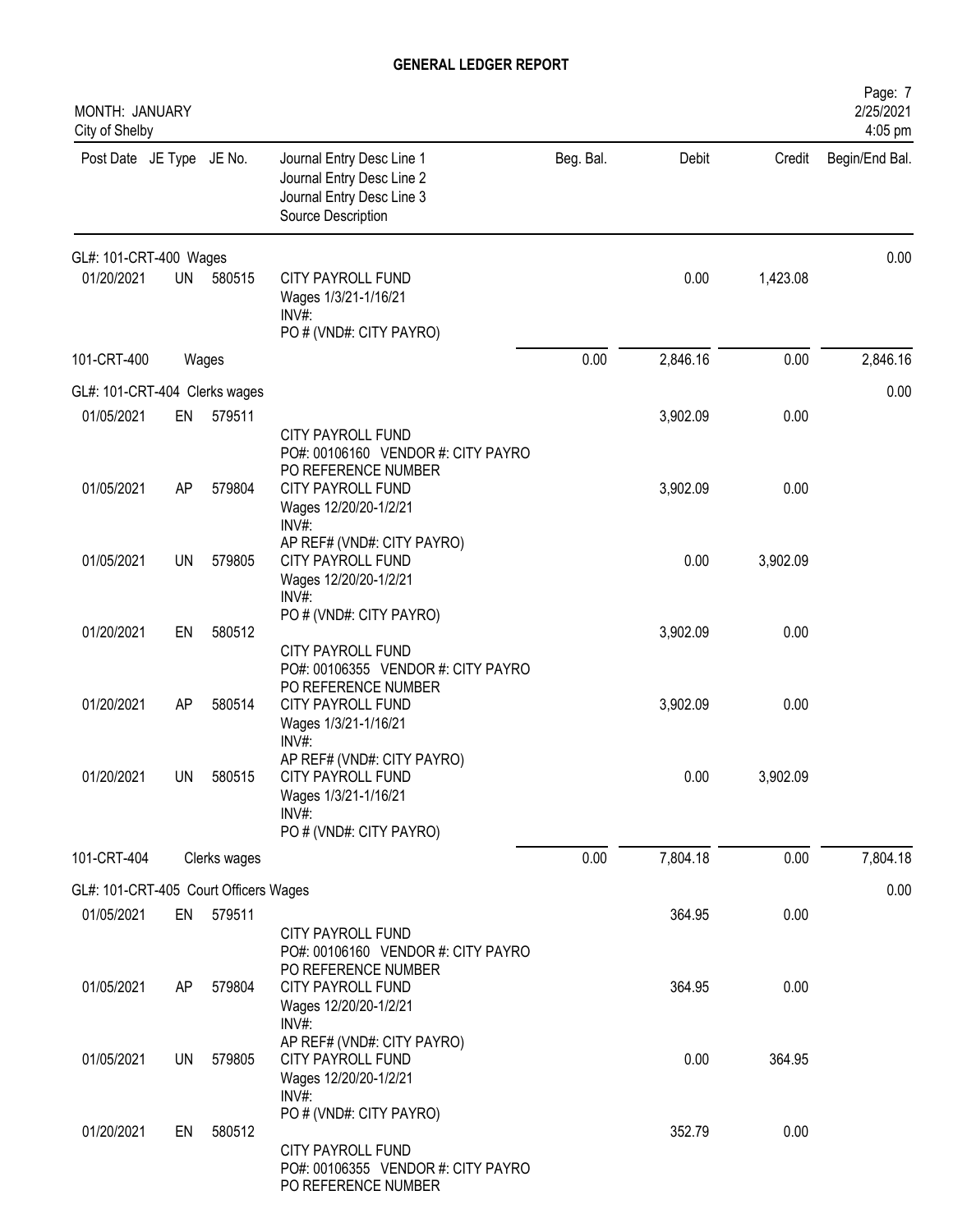| MONTH: JANUARY<br>City of Shelby      |           |                             |                                                                                                                       |           |          |          | Page: 8<br>2/25/2021<br>4:05 pm |
|---------------------------------------|-----------|-----------------------------|-----------------------------------------------------------------------------------------------------------------------|-----------|----------|----------|---------------------------------|
| Post Date JE Type JE No.              |           |                             | Journal Entry Desc Line 1<br>Journal Entry Desc Line 2<br>Journal Entry Desc Line 3<br>Source Description             | Beg. Bal. | Debit    | Credit   | Begin/End Bal.                  |
| GL#: 101-CRT-405 Court Officers Wages |           |                             |                                                                                                                       |           |          |          | 0.00                            |
| 01/20/2021                            | AP        | 580514                      | CITY PAYROLL FUND<br>Wages 1/3/21-1/16/21<br>$INV#$ :                                                                 |           | 352.79   | 0.00     |                                 |
| 01/20/2021                            | <b>UN</b> | 580515                      | AP REF# (VND#: CITY PAYRO)<br><b>CITY PAYROLL FUND</b><br>Wages 1/3/21-1/16/21<br>$INV#$ :<br>PO # (VND#: CITY PAYRO) |           | 0.00     | 352.79   |                                 |
| 101-CRT-405                           |           | <b>Court Officers Wages</b> |                                                                                                                       | 0.00      | 717.74   | 0.00     | 717.74                          |
|                                       |           |                             | GL#: 101-CRT-415 Public Employees Retire.System                                                                       |           |          |          | 0.00                            |
| 01/14/2021                            | EN        | 580363                      | OH PUBLIC EMPLOYEES RETIREMENT<br>PO#: 00106317 VENDOR #: OPERS                                                       |           | 1,625.17 | 0.00     |                                 |
| 01/14/2021                            | AP        | 580384                      | PO REFERENCE NUMBER<br>OH PUBLIC EMPLOYEES RETIREMENT<br>Employer potion 11/22/20-<br>INV#:                           |           | 1,625.17 | 0.00     |                                 |
| 01/14/2021                            | <b>UN</b> | 580385                      | AP REF# (VND#: OPERS<br>OH PUBLIC EMPLOYEES RETIREMENT<br>Employer potion 11/22/20-<br>$INV#$ :                       |           | 0.00     | 1,625.17 |                                 |
| 101-CRT-415                           |           |                             | PO # (VND#: OPERS<br>Public Employees Retire.System                                                                   | 0.00      | 1,625.17 | 0.00     | 1,625.17                        |
|                                       |           |                             |                                                                                                                       |           |          |          |                                 |
| GL#: 101-CRT-417 FICA<br>01/05/2021   |           | 579512                      |                                                                                                                       |           | 82.50    | 0.00     | 0.00                            |
|                                       | EN        |                             | PAYROLL FUND<br>PO#: 00106161 VENDOR #: PAYROLL FU<br>PO REFERENCE NUMBER                                             |           |          |          |                                 |
| 01/05/2021                            | AP        | 579806                      | PAYROLL FUND<br>FICA 12/20/20-1/2/21<br>INV#:                                                                         |           | 82.50    | 0.00     |                                 |
| 01/05/2021                            | UN        | 579807                      | AP REF# (VND#: PAYROLL FU)<br>PAYROLL FUND<br>FICA 12/20/20-1/2/21<br>$INV#$ :                                        |           | 0.00     | 82.50    |                                 |
| 01/20/2021                            | EN        | 580513                      | PO # (VND#: PAYROLL FU)<br>PAYROLL FUND                                                                               |           | 82.34    | 0.00     |                                 |
| 01/20/2021                            | AP        | 580516                      | PO#: 00106356 VENDOR #: PAYROLL FU<br>PO REFERENCE NUMBER<br>PAYROLL FUND<br>FICA 1/3/21-1/16/21                      |           | 82.34    | 0.00     |                                 |
| 01/20/2021                            | UN        | 580517                      | INV#:<br>AP REF# (VND#: PAYROLL FU)<br>PAYROLL FUND<br>FICA 1/3/21-1/16/21                                            |           | 0.00     | 82.34    |                                 |
|                                       |           |                             | $INV#$ :<br>PO # (VND#: PAYROLL FU)                                                                                   |           |          |          |                                 |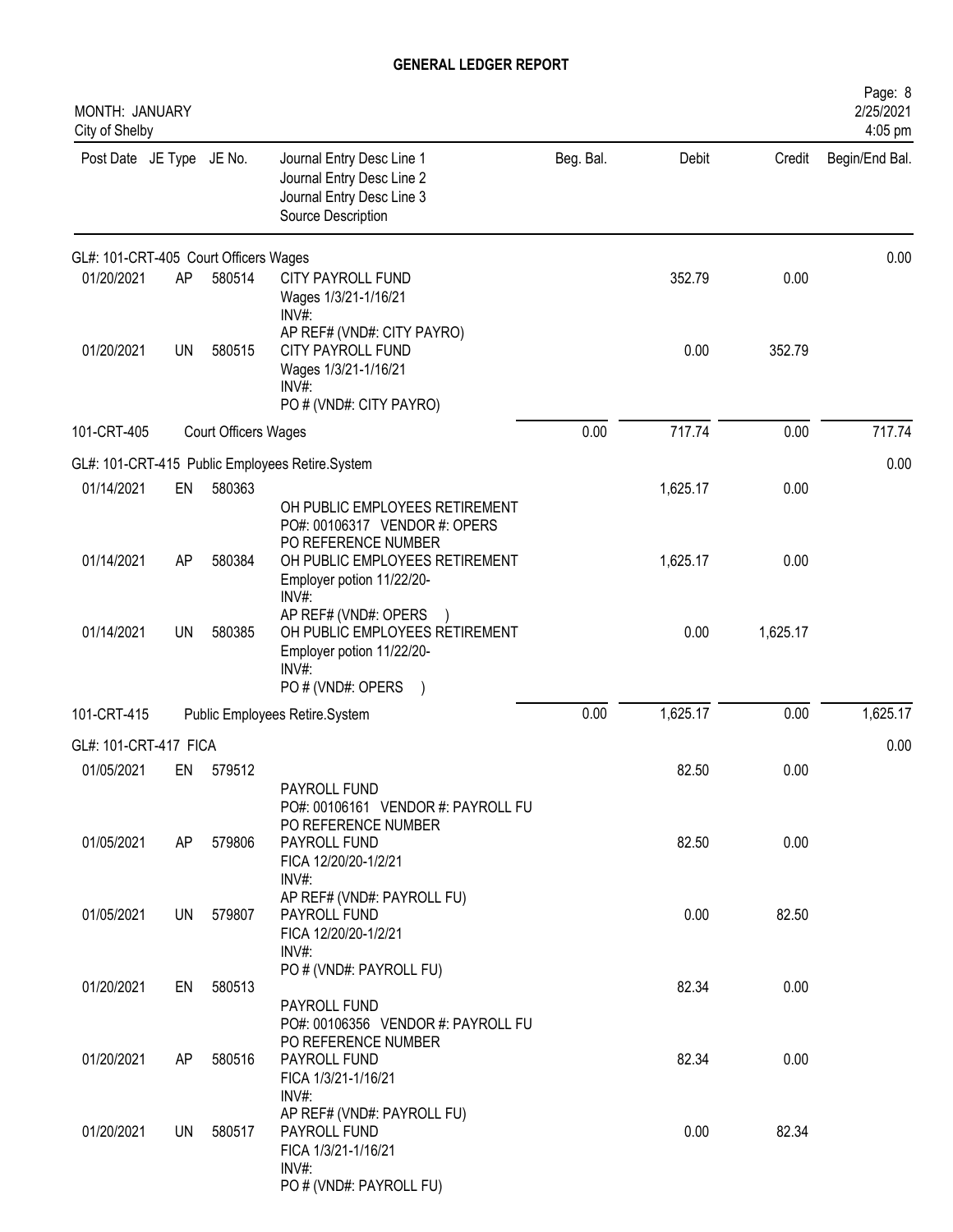| MONTH: JANUARY<br>City of Shelby      |             |                             |                                                                                                                                                              |           |          |          | Page: 9<br>2/25/2021<br>4:05 pm |
|---------------------------------------|-------------|-----------------------------|--------------------------------------------------------------------------------------------------------------------------------------------------------------|-----------|----------|----------|---------------------------------|
| Post Date JE Type JE No.              |             |                             | Journal Entry Desc Line 1<br>Journal Entry Desc Line 2<br>Journal Entry Desc Line 3<br>Source Description                                                    | Beg. Bal. | Debit    | Credit   | Begin/End Bal.                  |
| 101-CRT-417                           | <b>FICA</b> |                             |                                                                                                                                                              | 0.00      | 164.84   | 0.00     | 164.84                          |
| GL#: 101-CRT-418 Hospitalization      |             |                             |                                                                                                                                                              |           |          |          | 0.00                            |
| 01/04/2021                            | EN          | 579467                      |                                                                                                                                                              |           | 5,973.39 | 0.00     |                                 |
| 01/05/2021                            | AP          | 579800                      | JEFFERSON HEALTH PLAN<br>PO#: 00106116 VENDOR #: JEFFERSON<br>PO REFERENCE NUMBER<br>JEFFERSON HEALTH PLAN<br>Acct 19-OME095                                 |           | 5,973.39 | 0.00     |                                 |
| 01/05/2021                            | UN          | 579801                      | INV#:<br>AP REF# (VND#: JEFFERSON)<br>JEFFERSON HEALTH PLAN<br>Acct 19-OME095<br>INV#:                                                                       |           | 0.00     | 5,973.39 |                                 |
| 01/20/2021                            | EN          | 580533                      | PO # (VND#: JEFFERSON)<br>JEFFERSON HEALTH PLAN<br>PO#: 00106358 VENDOR #: JEFFERSON<br>PO REFERENCE NUMBER                                                  |           | 5,973.39 | 0.00     |                                 |
| 101-CRT-418                           |             | Hospitalization             |                                                                                                                                                              | 0.00      | 5,973.39 | 0.00     | 5,973.39                        |
| GL#: 101-CRT-419 Life Insurance       |             |                             |                                                                                                                                                              |           |          |          | 0.00                            |
| 01/08/2021                            | EN          | 579664                      |                                                                                                                                                              |           | 48.00    | 0.00     |                                 |
| 01/08/2021                            | AP          | 580100                      | AMERICAN UNITED LIFE INS CO<br>PO#: 00106291 VENDOR #: AMERICAN U<br>PO REFERENCE NUMBER<br>AMERICAN UNITED LIFE INS CO<br>Policy G 00608125-0002-000        |           | 48.00    | 0.00     |                                 |
| 01/08/2021                            | UN          | 580101                      | INV#:<br>AP REF# (VND#: AMERICAN U)<br>AMERICAN UNITED LIFE INS CO<br>Policy G 00608125-0002-000<br>INV#:<br>PO # (VND#: AMERICAN U)                         |           | 0.00     | 48.00    |                                 |
| 101-CRT-419                           |             | Life Insurance              |                                                                                                                                                              | 0.00      | 48.00    | 0.00     | 48.00                           |
| GL#: 101-CRT-420 Workers Compensation |             |                             |                                                                                                                                                              |           |          |          | 0.00                            |
| 01/06/2021                            | EN          | 579516                      |                                                                                                                                                              |           | 236.00   | 0.00     |                                 |
| 01/08/2021                            | AP          | 580083                      | BUREAU OF WORKERS COMPENSATION<br>PO#: 00106162 VENDOR #: BWC<br>PO REFERENCE NUMBER<br>BUREAU OF WORKERS COMPENSATION<br>Installment payment policy<br>INV# |           | 236.00   | 0.00     |                                 |
| 01/08/2021                            | UN          | 580084                      | AP REF# (VND#: BWC<br>BUREAU OF WORKERS COMPENSATION<br>Installment payment policy<br>INV#:<br>PO # (VND#: BWC                                               |           | 0.00     | 236.00   |                                 |
| 101-CRT-420                           |             | <b>Workers Compensation</b> |                                                                                                                                                              | 0.00      | 236.00   | 0.00     | 236.00                          |
|                                       |             |                             |                                                                                                                                                              |           |          |          |                                 |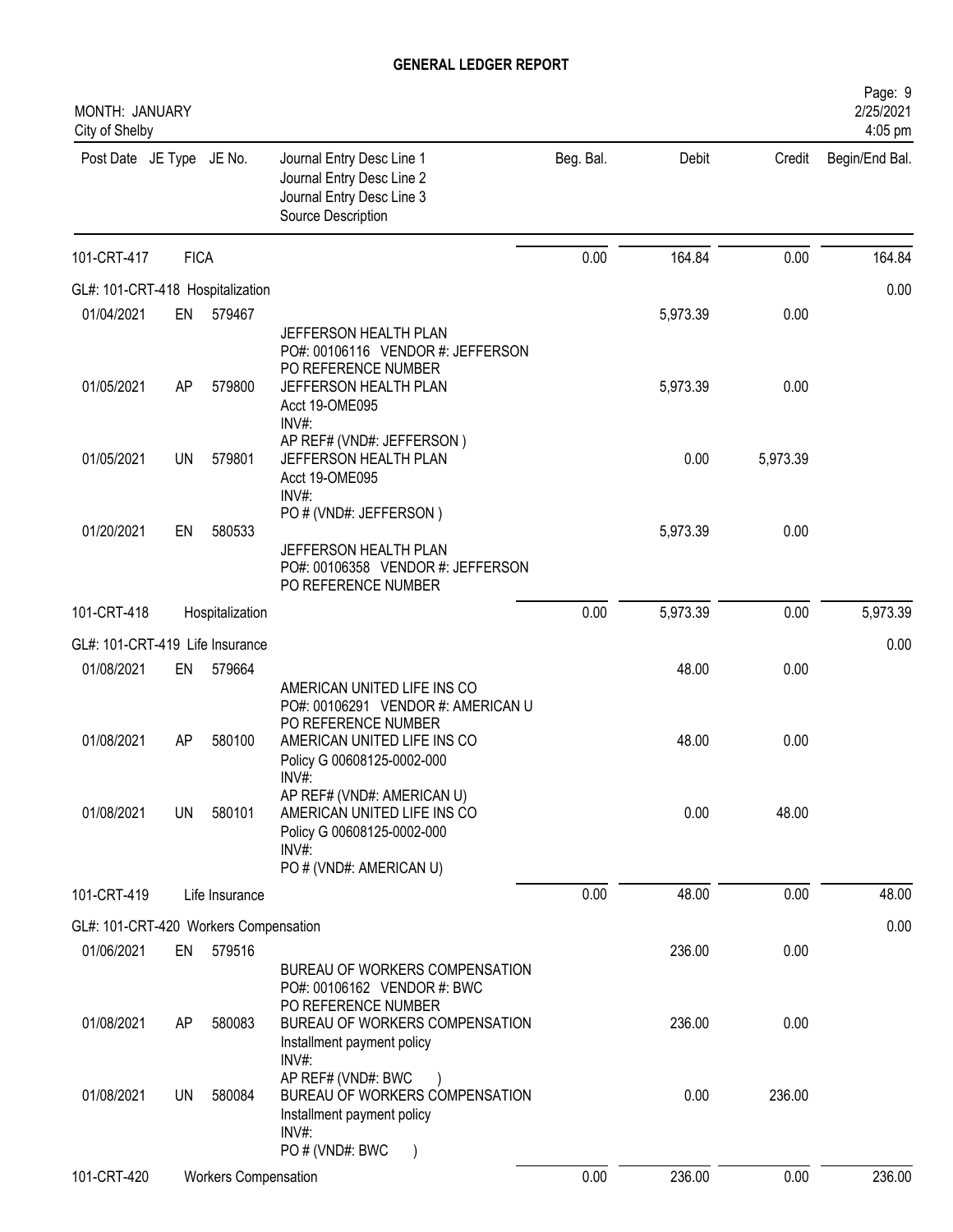| MONTH: JANUARY<br>City of Shelby |     |             |                                                                                                                      |           |        |        | Page: 10<br>2/25/2021<br>4:05 pm |
|----------------------------------|-----|-------------|----------------------------------------------------------------------------------------------------------------------|-----------|--------|--------|----------------------------------|
| Post Date JE Type JE No.         |     |             | Journal Entry Desc Line 1<br>Journal Entry Desc Line 2<br>Journal Entry Desc Line 3<br>Source Description            | Beg. Bal. | Debit  | Credit | Begin/End Bal.                   |
| GL#: 101-CRT-425 Natural Gas     |     |             |                                                                                                                      |           |        |        | 0.00                             |
| 01/07/2021                       | EN  | 579594      | <b>COLUMBIA GAS</b><br>PO#: 00106239 VENDOR #: COL. GAS                                                              |           | 800.00 | 0.00   |                                  |
| 01/21/2021                       | AP  | 580599      | PO REFERENCE NUMBER<br><b>COLUMBIA GAS</b><br>Acct 193879540010003<br>INV#:<br>36479                                 |           | 534.55 | 0.00   |                                  |
| 01/21/2021                       | UN  | 580600      | AP REF# (VND#: COL. GAS)<br><b>COLUMBIA GAS</b><br>Acct 193879540010003<br>INV#:<br>36479<br>PO # (VND#: COL. GAS)   |           | 0.00   | 800.00 |                                  |
| 101-CRT-425                      |     | Natural Gas |                                                                                                                      | 0.00      | 534.55 | 0.00   | 534.55                           |
| GL#: 101-CRT-428 Telephone       |     |             |                                                                                                                      |           |        |        | 0.00                             |
| 01/04/2021                       | EN  | 579468      | CRUM/BRIAN//                                                                                                         |           | 370.92 | 0.00   |                                  |
| 01/05/2021                       | AP  | 579798      | PO#: 00106117 VENDOR #: CRUM, BRIAN<br>PO REFERENCE NUMBER<br>CRUM/BRIAN//<br>Reimburse phone payment                |           | 370.92 | 0.00   |                                  |
| 01/05/2021                       | UN  | 579799      | INV#:<br>AP REF# (VND#: CRUM, BRIAN)<br>CRUM/BRIAN//<br>Reimburse phone payment<br>INV#:<br>PO # (VND#: CRUM, BRIAN) |           | 0.00   | 370.92 |                                  |
| 101-CRT-428                      |     | Telephone   |                                                                                                                      | 0.00      | 370.92 | 0.00   | 370.92                           |
|                                  |     |             | GL#: 101-CRT-471 Education, Mtgs. & Related Exp.                                                                     |           |        |        | 0.00                             |
| 01/06/2021                       |     | EN 579527   | OHIO STATE BAR ASSOCIATION<br>PO#: 00106173 VENDOR #: OH ST BAR                                                      |           | 315.00 | 0.00   |                                  |
| 01/07/2021                       | AP. | 579907      | PO REFERENCE NUMBER<br>OHIO STATE BAR ASSOCIATION<br>2021 membership<br>INV#:                                        |           | 315.00 | 0.00   |                                  |
| 01/07/2021                       |     | UN 579908   | AP REF# (VND#: OH ST BAR)<br>OHIO STATE BAR ASSOCIATION<br>2021 membership<br>INV#:                                  |           | 0.00   | 315.00 |                                  |
| 01/19/2021                       | EN  | 580500      | PO # (VND#: OH ST BAR)<br>ASSOC. OF MUNI-CTY.JUDGES OHIO<br>PO#: 00106344 VENDOR #: AMCJO                            |           | 150.00 | 0.00   |                                  |
| 01/19/2021                       | EN  | 580501      | PO REFERENCE NUMBER<br>OHIO JUDICIAL CONFERENCE<br>PO#: 00106345 VENDOR #: OH JUD CON<br>PO REFERENCE NUMBER         |           | 250.00 | 0.00   |                                  |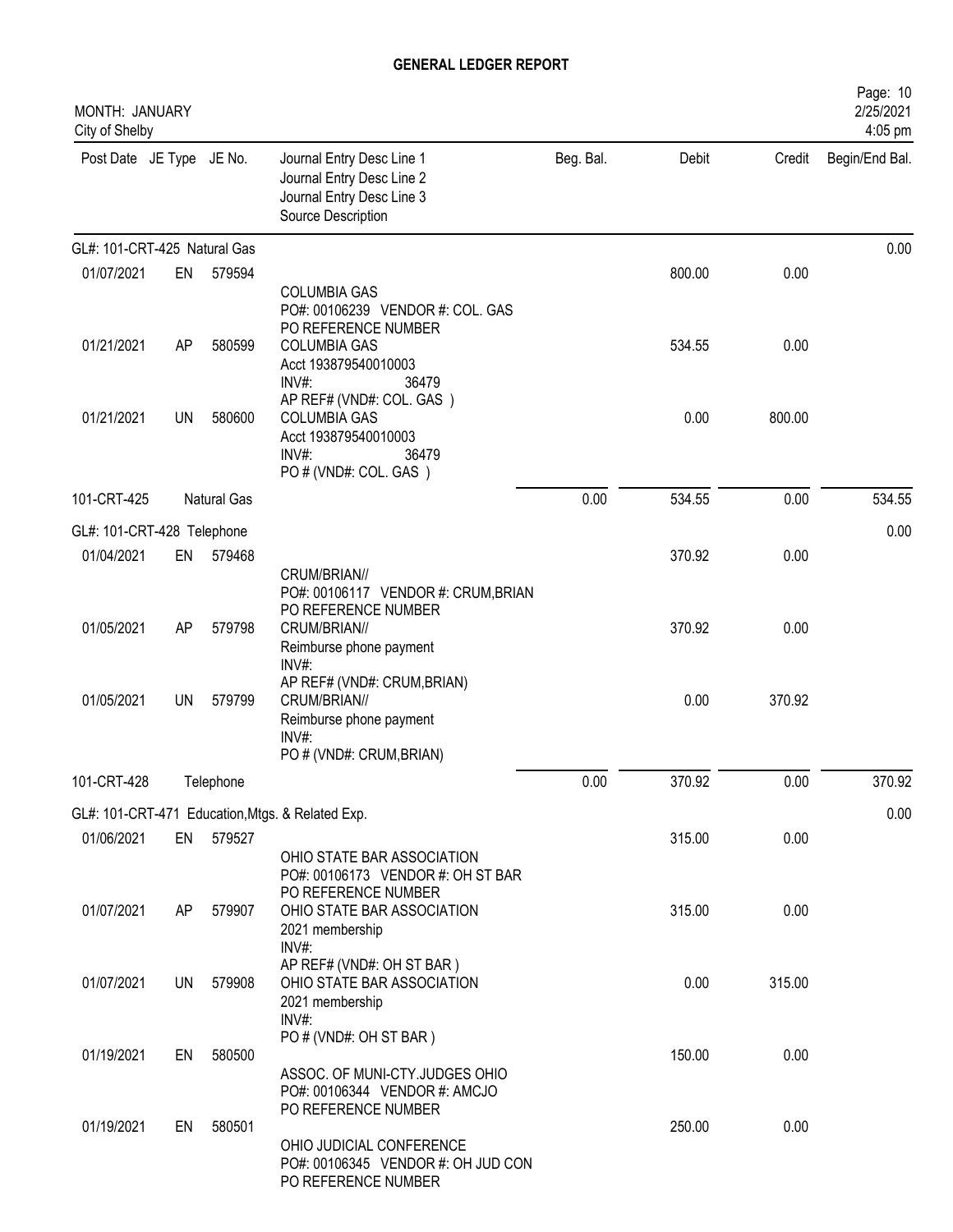| MONTH: JANUARY<br>City of Shelby |           |           |                                                                                                                              |           |        |        | Page: 11<br>2/25/2021<br>4:05 pm |
|----------------------------------|-----------|-----------|------------------------------------------------------------------------------------------------------------------------------|-----------|--------|--------|----------------------------------|
| Post Date JE Type JE No.         |           |           | Journal Entry Desc Line 1<br>Journal Entry Desc Line 2<br>Journal Entry Desc Line 3<br>Source Description                    | Beg. Bal. | Debit  | Credit | Begin/End Bal.                   |
|                                  |           |           | GL#: 101-CRT-471 Education, Mtgs. & Related Exp.                                                                             |           |        |        | 0.00                             |
| 01/19/2021                       | EN        | 580502    | OHIO ASSOCIATION OF MUNICTS.<br>PO#: 00106346 VENDOR #: OAMCCC<br>PO REFERENCE NUMBER                                        |           | 197.50 | 0.00   |                                  |
| 01/21/2021                       | AP        | 580603    | OHIO ASSOCIATION OF MUNICTS.<br>2021 membership dues<br>INV#:                                                                |           | 197.50 | 0.00   |                                  |
| 01/21/2021                       | <b>UN</b> | 580604    | AP REF# (VND#: OAMCCC )<br>OHIO ASSOCIATION OF MUNICTS.<br>2021 membership dues<br>INV#:                                     |           | 0.00   | 197.50 |                                  |
| 01/21/2021                       | AP        | 580605    | PO # (VND#: OAMCCC )<br>OHIO JUDICIAL CONFERENCE<br>2021 dues<br>INV#:                                                       |           | 250.00 | 0.00   |                                  |
| 01/21/2021                       | UN        | 580606    | AP REF# (VND#: OH JUD CON)<br>OHIO JUDICIAL CONFERENCE<br>2021 dues<br>$INV#$ :                                              |           | 0.00   | 250.00 |                                  |
| 01/21/2021                       | AP        | 580607    | PO # (VND#: OH JUD CON)<br>ASSOC. OF MUNI-CTY.JUDGES OHIO<br>2021 dues<br>INV#:                                              |           | 150.00 | 0.00   |                                  |
| 01/21/2021                       | <b>UN</b> | 580608    | AP REF# (VND#: AMCJO )<br>ASSOC. OF MUNI-CTY.JUDGES OHIO<br>2021 dues<br>$INV#$ :<br>PO # (VND#: AMCJO                       |           | 0.00   | 150.00 |                                  |
| 101-CRT-471                      |           |           | Education, Mtgs. & Related Exp.                                                                                              | 0.00      | 912.50 | 0.00   | 912.50                           |
| GL#: 101-CRT-472 Supplies        |           |           |                                                                                                                              |           |        |        | 0.00                             |
| 01/07/2021                       |           | EN 579636 | QUILL CORPORATION<br>PO#: 00106278 VENDOR #: QUILL CORP                                                                      |           | 12.28  | 0.00   |                                  |
| 01/07/2021                       | AP        | 579971    | PO REFERENCE NUMBER<br>QUILL CORPORATION<br>supply order 145127453<br>$INV#$ :<br>12881232                                   |           | 12.28  | 0.00   |                                  |
| 01/07/2021                       | UN        | 579972    | AP REF# (VND#: QUILL CORP)<br>QUILL CORPORATION<br>supply order 145127453<br>$INV#$ :<br>12881232<br>PO # (VND#: QUILL CORP) |           | 0.00   | 12.28  |                                  |
| 101-CRT-472                      |           | Supplies  |                                                                                                                              | 0.00      | 12.28  | 0.00   | 12.28                            |
| GL#: 101-CRT-473 Office Supplies |           |           |                                                                                                                              |           |        |        | 0.00                             |
| 01/07/2021                       |           | UN 579632 | QUILL CORPORATION<br>PO#: 00104702 VENDOR #: QUILL CORP<br>CANCELLED PO REFERENCE NUMBER                                     |           | 0.00   | 214.74 |                                  |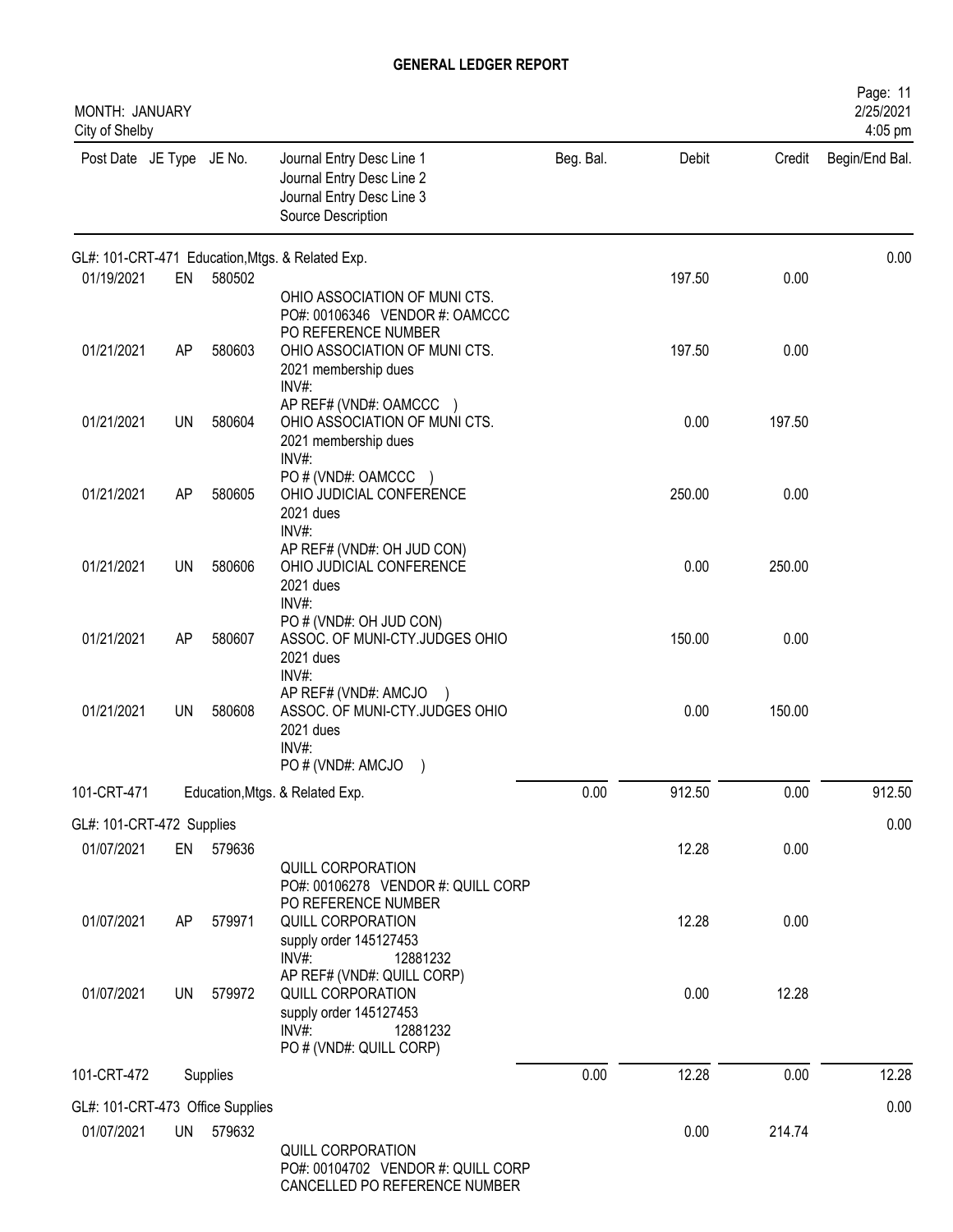| <b>MONTH: JANUARY</b><br>City of Shelby    |           |                  |                                                                                                                              |           |          |          | Page: 12<br>2/25/2021<br>4:05 pm |
|--------------------------------------------|-----------|------------------|------------------------------------------------------------------------------------------------------------------------------|-----------|----------|----------|----------------------------------|
| Post Date JE Type JE No.                   |           |                  | Journal Entry Desc Line 1<br>Journal Entry Desc Line 2<br>Journal Entry Desc Line 3<br>Source Description                    | Beg. Bal. | Debit    | Credit   | Begin/End Bal.                   |
| GL#: 101-CRT-473 Office Supplies           |           |                  |                                                                                                                              |           |          |          | 0.00                             |
| 01/07/2021                                 | EN        | 579636           | QUILL CORPORATION<br>PO#: 00106278 VENDOR #: QUILL CORP                                                                      |           | 416.89   | 0.00     |                                  |
| 01/07/2021                                 | AP        | 579971           | PO REFERENCE NUMBER<br>QUILL CORPORATION<br>supply order 145127453<br>$INV#$ :<br>12881232                                   |           | 75.93    | 0.00     |                                  |
| 01/07/2021                                 | <b>UN</b> | 579972           | AP REF# (VND#: QUILL CORP)<br>QUILL CORPORATION<br>supply order 145127453<br>12881232<br>INV#                                |           | 0.00     | 75.93    |                                  |
| 01/07/2021                                 | AP        | 579973           | PO # (VND#: QUILL CORP)<br>QUILL CORPORATION<br>Supply order 144897395<br>INV#:<br>12704003                                  |           | 321.99   | 0.00     |                                  |
| 01/07/2021                                 | UN        | 579974           | AP REF# (VND#: QUILL CORP)<br>QUILL CORPORATION<br>Supply order 144897395<br>$INV#$ :<br>12704003                            |           | 0.00     | 321.99   |                                  |
| 01/07/2021                                 | AP        | 579975           | PO # (VND#: QUILL CORP)<br><b>QUILL CORPORATION</b><br>supply order 145354918<br>INV#<br>13048059                            |           | 18.97    | 0.00     |                                  |
| 01/07/2021                                 | UN.       | 579976           | AP REF# (VND#: QUILL CORP)<br>QUILL CORPORATION<br>supply order 145354918<br>$INV#$ :<br>13048059<br>PO # (VND#: QUILL CORP) |           | 0.00     | 18.97    |                                  |
| 101-CRT-473                                |           | Office Supplies  |                                                                                                                              | 0.00      | 416.89   | 0.00     | 416.89                           |
| GL#: 101-CRT-476 Law Library Fees          |           |                  |                                                                                                                              |           |          |          | 0.00                             |
| 01/19/2021                                 | EN        | 580481           | RICHLAND COUNTY LAW LIBRARY<br>PO#: 00106326 VENDOR #: RICH LAW                                                              |           | 4,832.30 | 0.00     |                                  |
| 01/21/2021                                 | AP        | 580629           | PO REFERENCE NUMBER<br>RICHLAND COUNTY LAW LIBRARY<br>50% 2020 state highway fines<br>INV#:                                  |           | 4,832.30 | 0.00     |                                  |
| 01/21/2021                                 | <b>UN</b> | 580630           | AP REF# (VND#: RICH LAW)<br>RICHLAND COUNTY LAW LIBRARY<br>50% 2020 state highway fines<br>INV#:<br>PO # (VND#: RICH LAW)    |           | 0.00     | 4,832.30 |                                  |
| 101-CRT-476                                |           | Law Library Fees |                                                                                                                              | 0.00      | 4,832.30 | 0.00     | 4,832.30                         |
| GL#: 101-CRT-478 Court appointed attorneys |           |                  |                                                                                                                              |           |          |          | 0.00                             |
| 01/06/2021                                 |           | EN 579519        | <b>COUNTY TREASURER</b><br>PO#: 00106165 VENDOR #: COUNTY TRE<br>PO REFERENCE NUMBER                                         |           | 494.00   | 0.00     |                                  |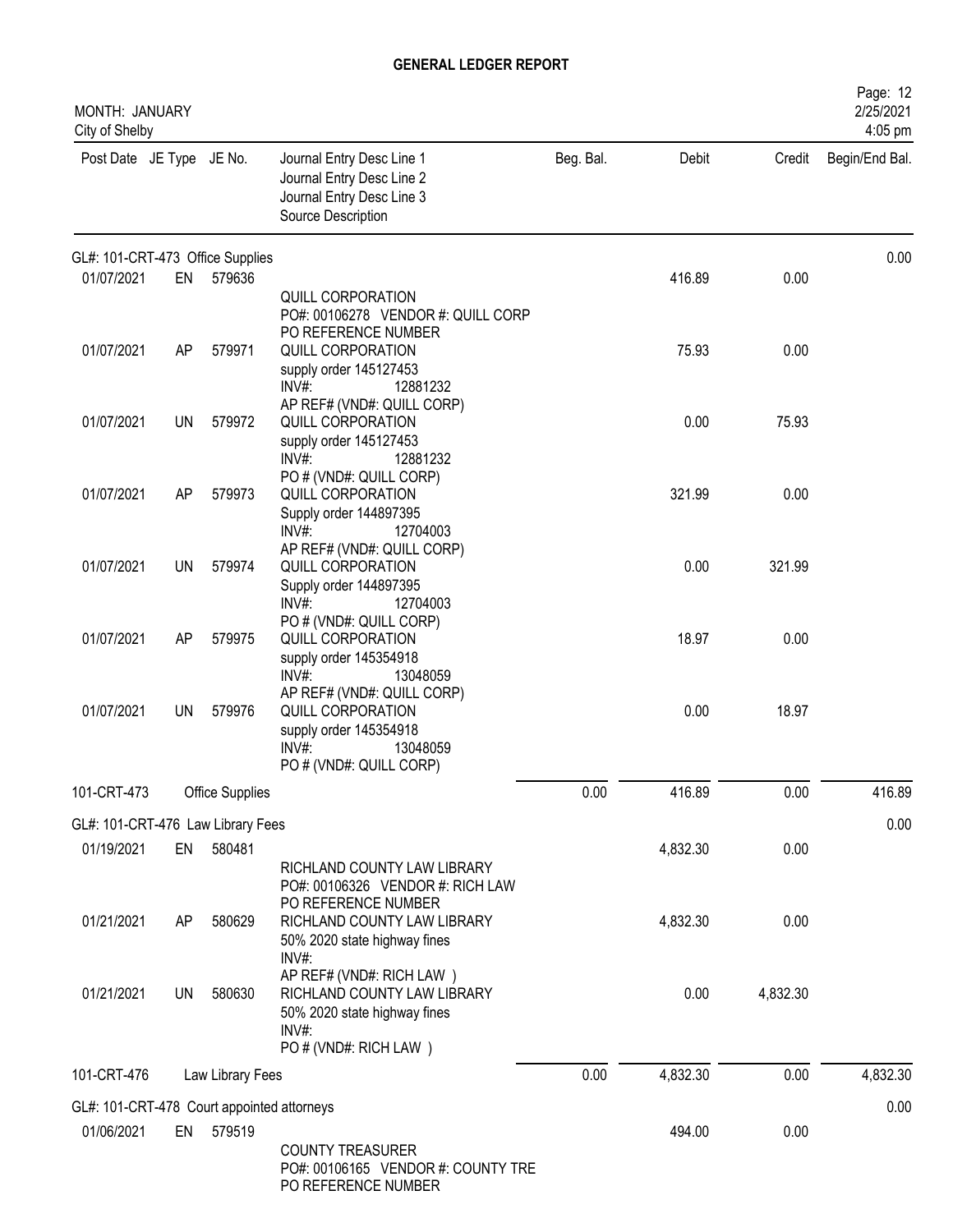| MONTH: JANUARY<br>City of Shelby           |           |                       |                                                                                                                              |           |        |        | Page: 13<br>2/25/2021<br>4:05 pm |
|--------------------------------------------|-----------|-----------------------|------------------------------------------------------------------------------------------------------------------------------|-----------|--------|--------|----------------------------------|
| Post Date JE Type JE No.                   |           |                       | Journal Entry Desc Line 1<br>Journal Entry Desc Line 2<br>Journal Entry Desc Line 3<br>Source Description                    | Beg. Bal. | Debit  | Credit | Begin/End Bal.                   |
| GL#: 101-CRT-478 Court appointed attorneys |           |                       |                                                                                                                              |           |        |        | 0.00                             |
| 01/07/2021                                 | AP        | 579913                | <b>COUNTY TREASURER</b><br>Public Defender applications<br>INV#:                                                             |           | 494.00 | 0.00   |                                  |
| 01/07/2021                                 | UN        | 579914                | AP REF# (VND#: COUNTY TRE)<br><b>COUNTY TREASURER</b><br>Public Defender applications<br>$INV#$ :<br>PO # (VND#: COUNTY TRE) |           | 0.00   | 494.00 |                                  |
| 101-CRT-478                                |           |                       | Court appointed attorneys                                                                                                    | 0.00      | 494.00 | 0.00   | 494.00                           |
| GL#: 101-CRT-486 Maintenance Equipment     |           |                       |                                                                                                                              |           |        |        | 0.00                             |
| 01/07/2021                                 | EN        | 579637                |                                                                                                                              |           | 95.22  | 0.00   |                                  |
|                                            |           |                       | MODERN OFFICE METHODS INC<br>PO#: 00106279 VENDOR #: MODERN OFF<br>PO REFERENCE NUMBER                                       |           |        |        |                                  |
| 01/07/2021                                 | AP        | 579969                | MODERN OFFICE METHODS INC<br>Contract 10012586-01<br>$INV#$ :<br>32116622                                                    |           | 95.22  | 0.00   |                                  |
| 01/07/2021                                 | <b>UN</b> | 579970                | AP REF# (VND#: MODERN OFF)<br>MODERN OFFICE METHODS INC<br>Contract 10012586-01<br>INV#:<br>32116622                         |           | 0.00   | 95.22  |                                  |
|                                            |           |                       | PO # (VND#: MODERN OFF)                                                                                                      |           |        |        |                                  |
| 101-CRT-486                                |           | Maintenance Equipment |                                                                                                                              | 0.00      | 95.22  | 0.00   | 95.22                            |
| GL#: 101-CRT-531 Miscellaneous             |           |                       |                                                                                                                              |           |        |        | 0.00                             |
| 01/06/2021                                 | EN        | 579517                | SHELBY MUTUAL INSURANCE AGCY.<br>PO#: 00106163 VENDOR #: SHELBY MUT<br>PO REFERENCE NUMBER                                   |           | 100.00 | 0.00   |                                  |
| 01/07/2021                                 | EN        | 579635                | SHELBY MUTUAL INSURANCE AGCY.<br>PO#: 00106277 VENDOR #: SHELBY MUT                                                          |           | 100.00 | 0.00   |                                  |
| 01/07/2021                                 | AP.       | 579977                | PO REFERENCE NUMBER<br>SHELBY MUTUAL INSURANCE AGCY.<br>Bonds mayor, court security, &<br>$INV#$ :                           |           | 100.00 | 0.00   |                                  |
| 01/07/2021                                 | UN        | 579978                | AP REF# (VND#: SHELBY MUT)<br>SHELBY MUTUAL INSURANCE AGCY.<br>Bonds mayor, court security, &                                |           | 0.00   | 100.00 |                                  |
| 01/07/2021                                 | AP.       | 579979                | $INV#$ :<br>PO # (VND#: SHELBY MUT)<br>SHELBY MUTUAL INSURANCE AGCY.<br>Bond clerk or courts 2021                            |           | 100.00 | 0.00   |                                  |
| 01/07/2021                                 | UN        | 579980                | $INV#$ :<br>AP REF# (VND#: SHELBY MUT)<br>SHELBY MUTUAL INSURANCE AGCY.<br>Bond clerk or courts 2021<br>INV#:                |           | 0.00   | 100.00 |                                  |
|                                            |           |                       | PO # (VND#: SHELBY MUT)                                                                                                      |           |        |        |                                  |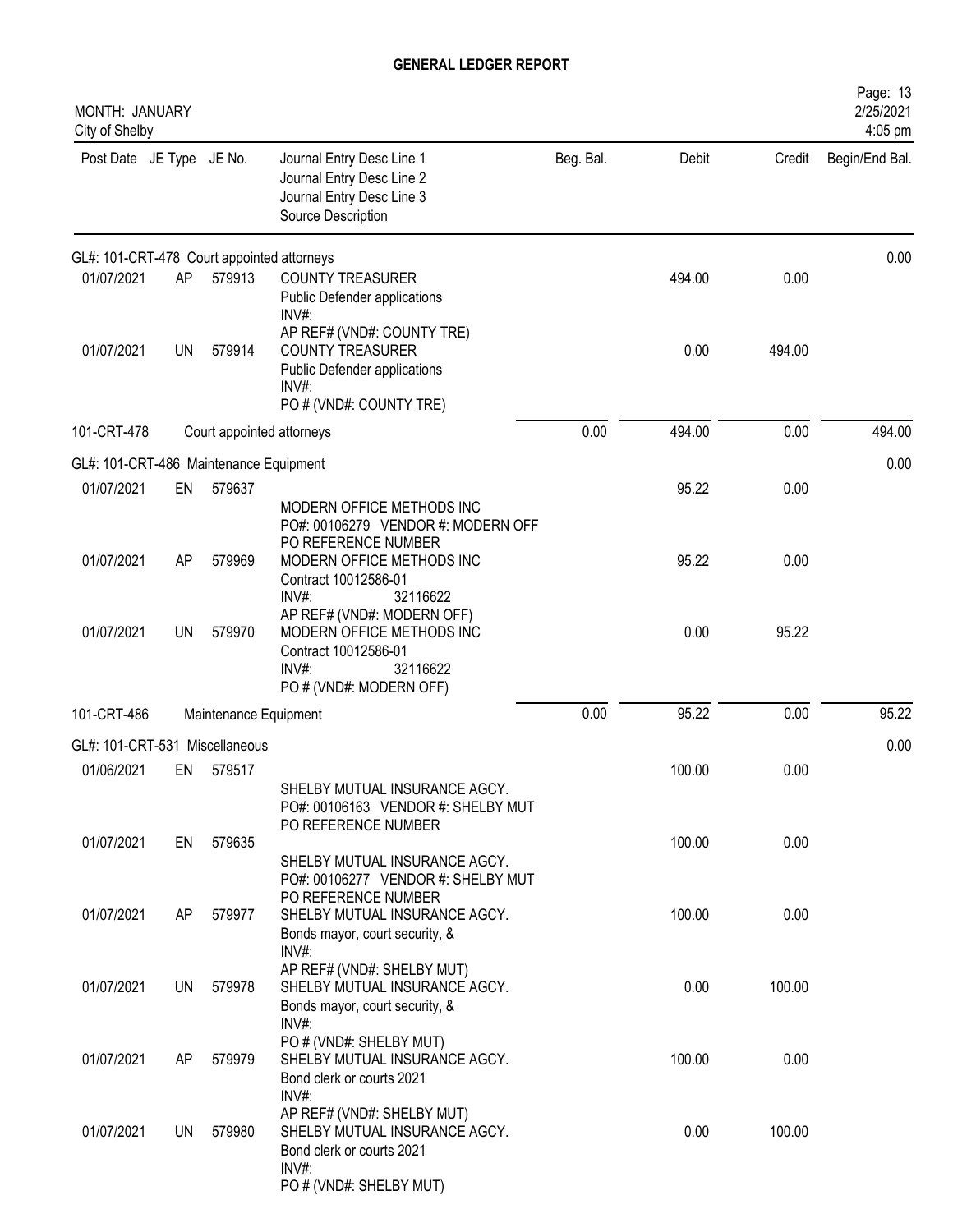| MONTH: JANUARY<br>City of Shelby |           |               |                                                                                                                                 |           |        |        | Page: 14<br>2/25/2021<br>4:05 pm |
|----------------------------------|-----------|---------------|---------------------------------------------------------------------------------------------------------------------------------|-----------|--------|--------|----------------------------------|
| Post Date JE Type JE No.         |           |               | Journal Entry Desc Line 1<br>Journal Entry Desc Line 2<br>Journal Entry Desc Line 3<br>Source Description                       | Beg. Bal. | Debit  | Credit | Begin/End Bal.                   |
| GL#: 101-CRT-531 Miscellaneous   |           |               |                                                                                                                                 |           |        |        | 0.00                             |
| 01/11/2021                       | EN        | 579683        | AUTOMATIC DATA PROCESSING<br>PO#: 00106306 VENDOR #: ADP<br>PO REFERENCE NUMBER                                                 |           | 22.18  | 0.00   |                                  |
| 01/11/2021                       | AP        | 580220        | AUTOMATIC DATA PROCESSING<br>Processing charges 1/2/21<br>$INV#$ :<br>57150590                                                  |           | 22.18  | 0.00   |                                  |
| 01/11/2021                       | <b>UN</b> | 580221        | AP REF# (VND#: ADP<br>AUTOMATIC DATA PROCESSING<br>Processing charges 1/2/21<br>$INV#$ :<br>57150590                            |           | 0.00   | 22.18  |                                  |
| 01/20/2021                       | EN        | 580532        | PO # (VND#: ADP<br>$\overline{\phantom{a}}$<br>AUTOMATIC DATA PROCESSING<br>PO#: 00106357 VENDOR #: ADP                         |           | 25.84  | 0.00   |                                  |
| 01/21/2021                       | AP        | 580579        | PO REFERENCE NUMBER<br>AUTOMATIC DATA PROCESSING<br>Human Capital 1/11/21<br>$INV#$ :<br>571926910                              |           | 25.84  | 0.00   |                                  |
| 01/21/2021                       | UN        | 580580        | AP REF# (VND#: ADP<br>AUTOMATIC DATA PROCESSING<br>Human Capital 1/11/21<br>$INV#$ :<br>571926910                               |           | 0.00   | 25.84  |                                  |
| 01/26/2021                       | EN        | 580887        | PO#(VND#: ADP<br>AUTOMATIC DATA PROCESSING<br>PO#: 00106396 VENDOR #: ADP                                                       |           | 20.45  | 0.00   |                                  |
| 01/26/2021                       | EN        | 580895        | PO REFERENCE NUMBER<br>ADVANCE AUTO PARTS<br>PO#: 00106402 VENDOR #: ADVANCE AU                                                 |           | 50.00  | 0.00   |                                  |
| 01/27/2021                       | AP        | 580929        | PO REFERENCE NUMBER<br>AUTOMATIC DATA PROCESSING<br>Processing charges 1/16/21<br>INV#:<br>573114851                            |           | 20.45  | 0.00   |                                  |
| 01/27/2021                       | UN        | 580930        | AP REF# (VND#: ADP<br>$\overline{\phantom{a}}$<br>AUTOMATIC DATA PROCESSING<br>Processing charges 1/16/21<br>INV#:<br>573114851 |           | 0.00   | 20.45  |                                  |
| 01/29/2021                       | AP        | 581113        | PO#(VND#: ADP<br>CLOSE/LINDA//<br>1 hour interpertation 1/27/21<br>INV#:                                                        |           | 35.00  | 0.00   |                                  |
| 01/29/2021                       | UN        | 581114        | AP REF# (VND#: CLOSE/LIND)<br>CLOSE/LINDA//<br>1 hour interpertation 1/27/21<br>$INV#$ :                                        |           | 0.00   | 35.00  |                                  |
| 101-CRT-531                      |           | Miscellaneous | PO # (VND#: CLOSE/LIND)                                                                                                         | 0.00      | 303.47 | 0.00   | 303.47                           |
|                                  |           |               |                                                                                                                                 |           |        |        |                                  |

GL#: 101-DOF-400 Wages 0.00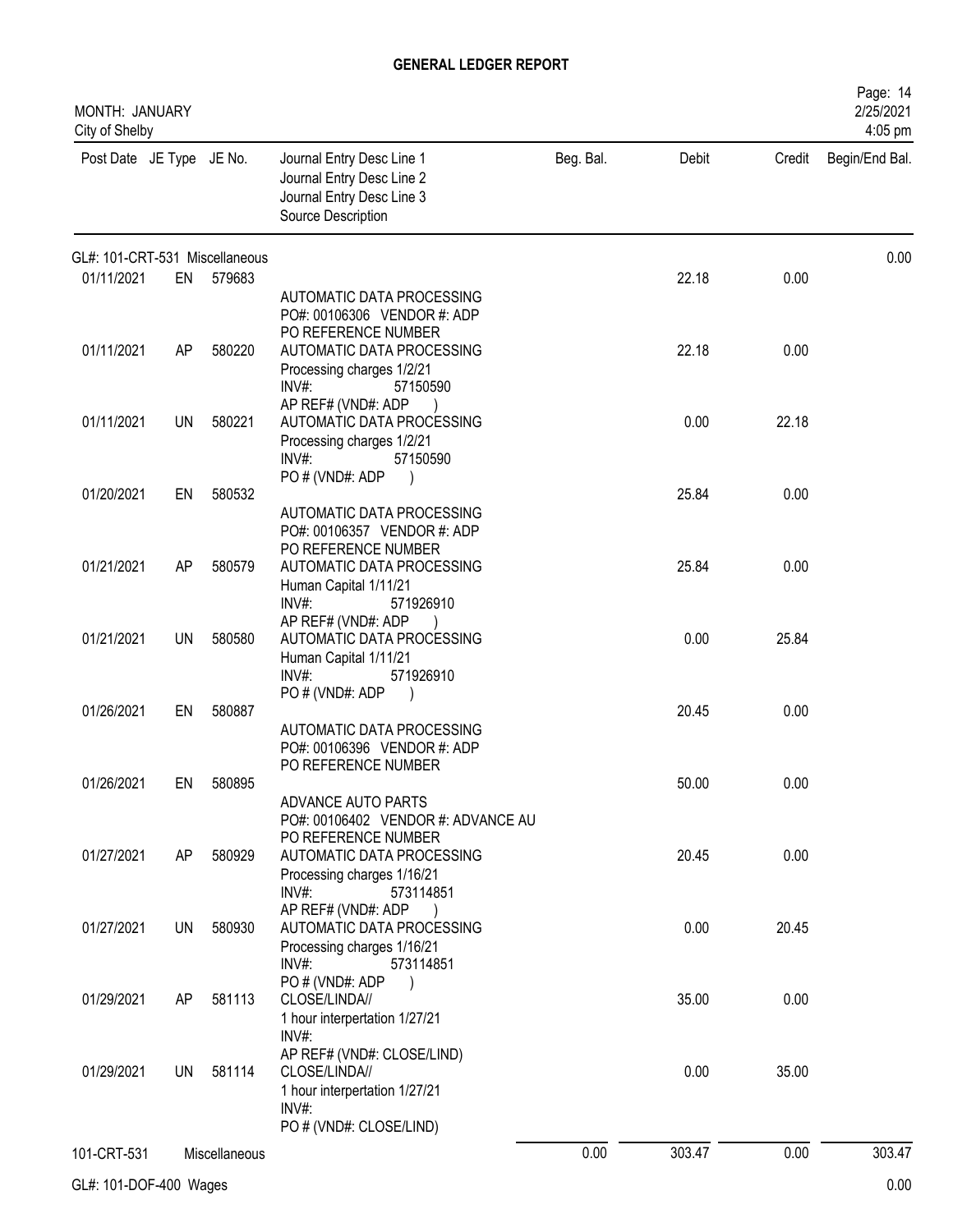| MONTH: JANUARY<br>City of Shelby |           |           |                                                                                                                             |           |          |          | Page: 15<br>2/25/2021<br>4:05 pm |
|----------------------------------|-----------|-----------|-----------------------------------------------------------------------------------------------------------------------------|-----------|----------|----------|----------------------------------|
| Post Date JE Type JE No.         |           |           | Journal Entry Desc Line 1<br>Journal Entry Desc Line 2<br>Journal Entry Desc Line 3<br>Source Description                   | Beg. Bal. | Debit    | Credit   | Begin/End Bal.                   |
| GL#: 101-DOF-400 Wages           |           |           |                                                                                                                             |           |          |          | 0.00                             |
| 01/05/2021                       | EN        | 579511    | <b>CITY PAYROLL FUND</b><br>PO#: 00106160 VENDOR #: CITY PAYRO<br>PO REFERENCE NUMBER                                       |           | 2,252.98 | 0.00     |                                  |
| 01/05/2021                       | AP        | 579804    | CITY PAYROLL FUND<br>Wages 12/20/20-1/2/21<br>INV#:                                                                         |           | 2,252.98 | 0.00     |                                  |
| 01/05/2021                       | <b>UN</b> | 579805    | AP REF# (VND#: CITY PAYRO)<br><b>CITY PAYROLL FUND</b><br>Wages 12/20/20-1/2/21<br>$INV#$ :                                 |           | 0.00     | 2,252.98 |                                  |
| 01/20/2021                       | EN        | 580512    | PO # (VND#: CITY PAYRO)<br>CITY PAYROLL FUND<br>PO#: 00106355 VENDOR #: CITY PAYRO                                          |           | 2,291.39 | 0.00     |                                  |
| 01/20/2021                       | AP        | 580514    | PO REFERENCE NUMBER<br>CITY PAYROLL FUND<br>Wages 1/3/21-1/16/21                                                            |           | 2,291.39 | 0.00     |                                  |
| 01/20/2021                       | UN        | 580515    | INV#:<br>AP REF# (VND#: CITY PAYRO)<br><b>CITY PAYROLL FUND</b><br>Wages 1/3/21-1/16/21<br>INV#:<br>PO # (VND#: CITY PAYRO) |           | 0.00     | 2,291.39 |                                  |
| 101-DOF-400                      |           | Wages     |                                                                                                                             | 0.00      | 4,544.37 | 0.00     | 4,544.37                         |
|                                  |           |           | GL#: 101-DOF-401 Assist. Dir. of Finance Wages                                                                              |           |          |          | 0.00                             |
| 01/05/2021                       |           | EN 579511 | CITY PAYROLL FUND<br>PO#: 00106160 VENDOR #: CITY PAYRO                                                                     |           | 2,332.30 | 0.00     |                                  |
| 01/05/2021                       | AP        | 579804    | PO REFERENCE NUMBER<br>CITY PAYROLL FUND<br>Wages 12/20/20-1/2/21<br>INV#:                                                  |           | 2,332.30 | 0.00     |                                  |
| 01/05/2021                       | <b>UN</b> | 579805    | AP REF# (VND#: CITY PAYRO)<br>CITY PAYROLL FUND<br>Wages 12/20/20-1/2/21<br>INV#:                                           |           | 0.00     | 2,332.30 |                                  |
| 01/20/2021                       | EN        | 580512    | PO # (VND#: CITY PAYRO)<br>CITY PAYROLL FUND                                                                                |           | 2,415.40 | 0.00     |                                  |
| 01/20/2021                       | AP        | 580514    | PO#: 00106355 VENDOR #: CITY PAYRO<br>PO REFERENCE NUMBER<br><b>CITY PAYROLL FUND</b><br>Wages 1/3/21-1/16/21               |           | 2,415.40 | 0.00     |                                  |
| 01/20/2021                       | <b>UN</b> | 580515    | INV#<br>AP REF# (VND#: CITY PAYRO)<br>CITY PAYROLL FUND<br>Wages 1/3/21-1/16/21<br>INV#:<br>PO # (VND#: CITY PAYRO)         |           | 0.00     | 2,415.40 |                                  |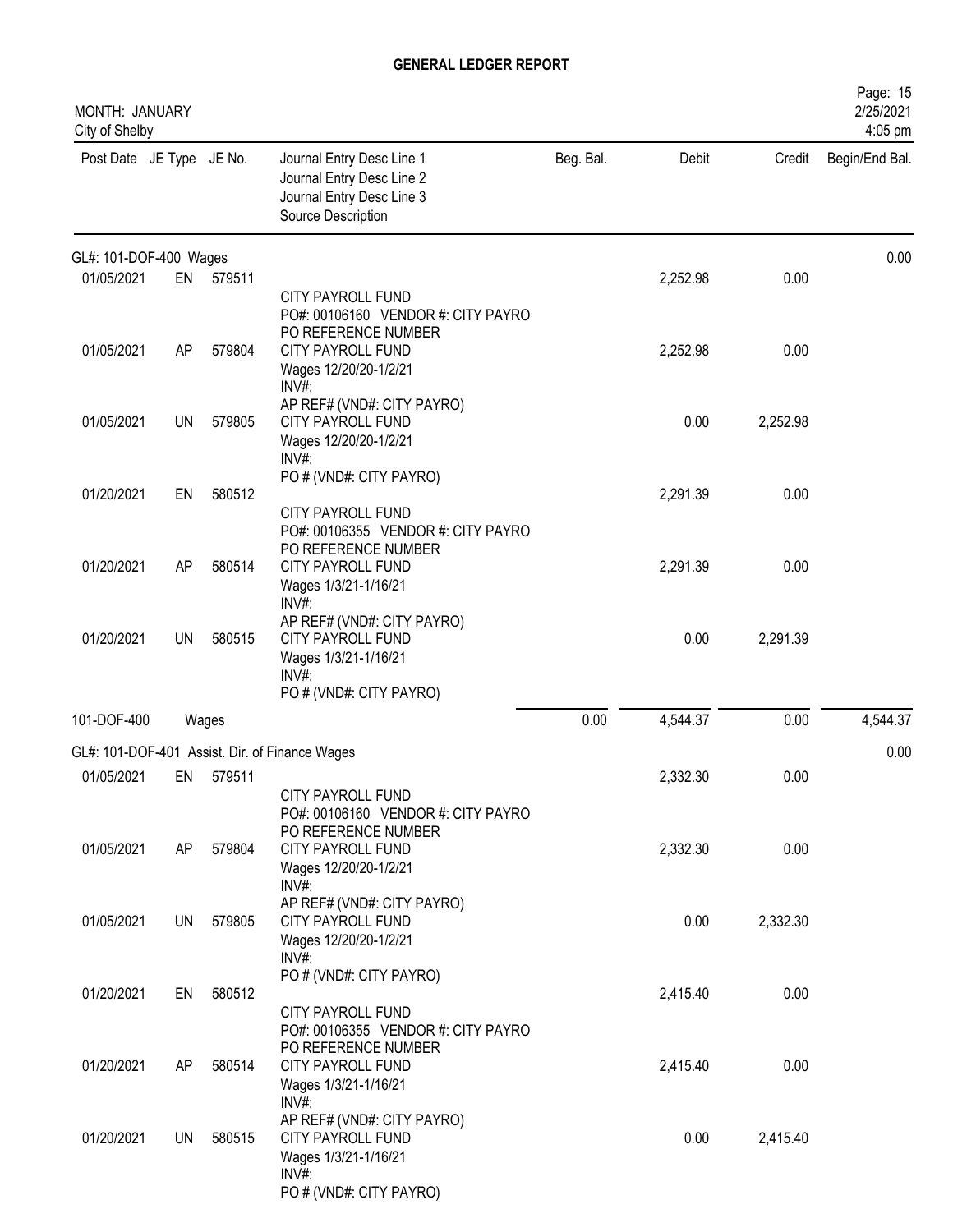| MONTH: JANUARY<br>City of Shelby |     |              |                                                                                                                                       |           |          |          | Page: 16<br>2/25/2021<br>4:05 pm |
|----------------------------------|-----|--------------|---------------------------------------------------------------------------------------------------------------------------------------|-----------|----------|----------|----------------------------------|
| Post Date JE Type JE No.         |     |              | Journal Entry Desc Line 1<br>Journal Entry Desc Line 2<br>Journal Entry Desc Line 3<br>Source Description                             | Beg. Bal. | Debit    |          | Credit Begin/End Bal.            |
| 101-DOF-401                      |     |              | Assist. Dir. of Finance Wages                                                                                                         | 0.00      | 4,747.70 | 0.00     | 4,747.70                         |
| GL#: 101-DOF-404 Clerks wages    |     |              |                                                                                                                                       |           |          |          | 0.00                             |
| 01/05/2021                       | EN  | 579511       |                                                                                                                                       |           | 408.00   | 0.00     |                                  |
| 01/05/2021                       | AP  | 579804       | <b>CITY PAYROLL FUND</b><br>PO#: 00106160 VENDOR #: CITY PAYRO<br>PO REFERENCE NUMBER<br>CITY PAYROLL FUND<br>Wages 12/20/20-1/2/21   |           | 408.00   | 0.00     |                                  |
| 01/05/2021                       | UN  | 579805       | INV#:<br>AP REF# (VND#: CITY PAYRO)<br><b>CITY PAYROLL FUND</b><br>Wages 12/20/20-1/2/21<br>INV#:                                     |           | 0.00     | 408.00   |                                  |
| 01/20/2021                       | EN  | 580512       | PO # (VND#: CITY PAYRO)<br><b>CITY PAYROLL FUND</b>                                                                                   |           | 418.20   | 0.00     |                                  |
| 01/20/2021                       | AP  | 580514       | PO#: 00106355 VENDOR #: CITY PAYRO<br>PO REFERENCE NUMBER<br><b>CITY PAYROLL FUND</b><br>Wages 1/3/21-1/16/21<br>INV#                 |           | 418.20   | 0.00     |                                  |
| 01/20/2021                       | UN  | 580515       | AP REF# (VND#: CITY PAYRO)<br><b>CITY PAYROLL FUND</b><br>Wages 1/3/21-1/16/21<br>$INV#$ :                                            |           | 0.00     | 418.20   |                                  |
| 101-DOF-404                      |     | Clerks wages | PO # (VND#: CITY PAYRO)                                                                                                               | 0.00      | 826.20   | 0.00     | 826.20                           |
|                                  |     |              |                                                                                                                                       |           |          |          |                                  |
| 01/14/2021                       | EN  | 580363       | GL#: 101-DOF-415 Public Employees Retire.System                                                                                       |           | 1,396.32 | 0.00     | 0.00                             |
|                                  |     |              | OH PUBLIC EMPLOYEES RETIREMENT<br>PO#: 00106317 VENDOR #: OPERS<br>PO REFERENCE NUMBER                                                |           |          |          |                                  |
| 01/14/2021                       | AP  | 580384       | OH PUBLIC EMPLOYEES RETIREMENT<br>Employer potion 11/22/20-<br>INV#:                                                                  |           | 1,396.32 | 0.00     |                                  |
| 01/14/2021                       | UN  | 580385       | AP REF# (VND#: OPERS<br>OH PUBLIC EMPLOYEES RETIREMENT<br>Employer potion 11/22/20-<br>$INV#$ :<br>PO # (VND#: OPERS<br>$\rightarrow$ |           | 0.00     | 1,396.32 |                                  |
| 101-DOF-415                      |     |              | Public Employees Retire.System                                                                                                        | 0.00      | 1,396.32 | 0.00     | 1,396.32                         |
| GL#: 101-DOF-417 FICA            |     |              |                                                                                                                                       |           |          |          | 0.00                             |
| 01/05/2021                       |     | EN 579512    |                                                                                                                                       |           | 72.41    | 0.00     |                                  |
|                                  |     |              | PAYROLL FUND<br>PO#: 00106161 VENDOR #: PAYROLL FU<br>PO REFERENCE NUMBER                                                             |           |          |          |                                  |
| 01/05/2021                       | AP. | 579806       | PAYROLL FUND<br>FICA 12/20/20-1/2/21                                                                                                  |           | 72.41    | 0.00     |                                  |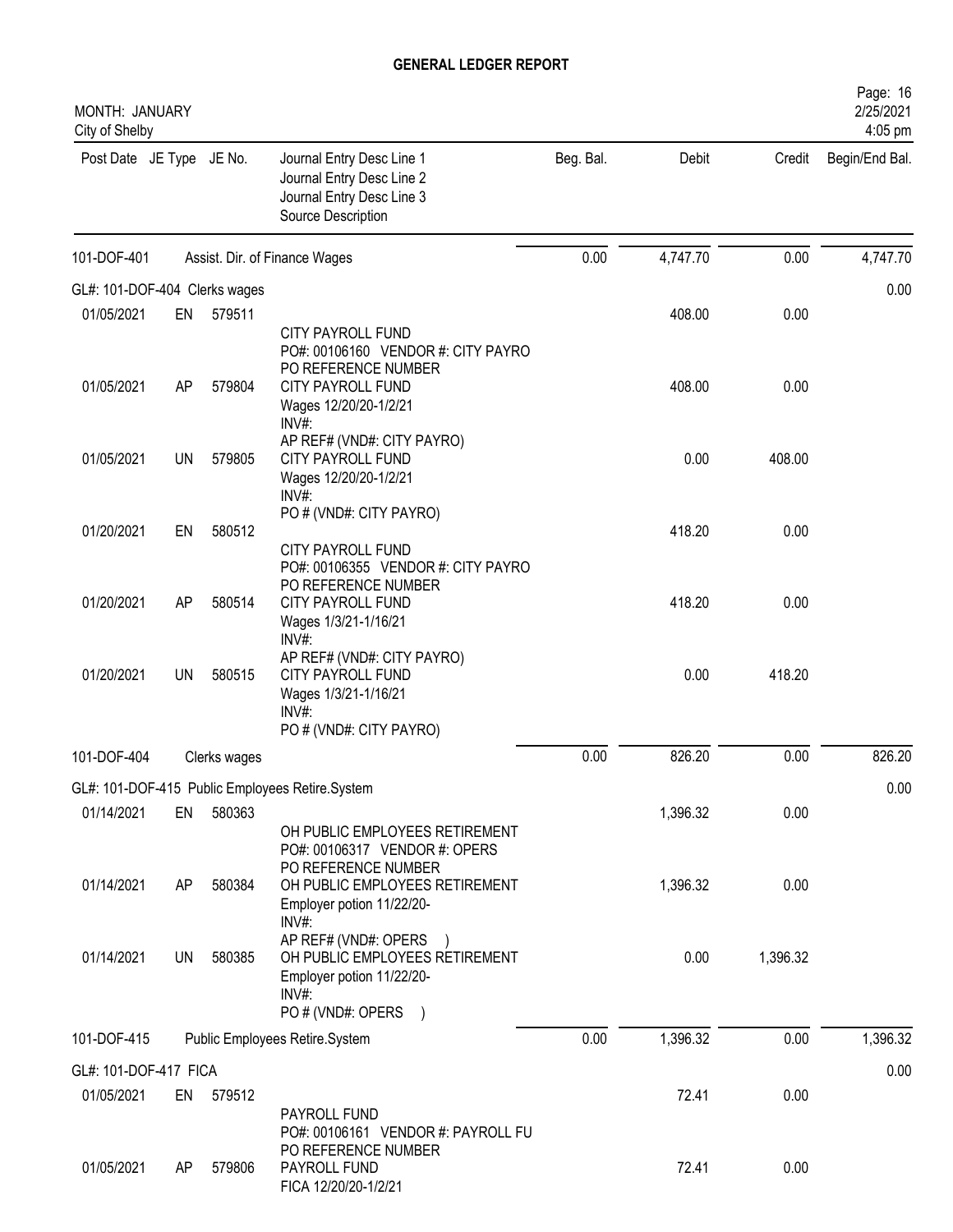| MONTH: JANUARY<br>City of Shelby |             |                 |                                                                                                              |           |          |          | Page: 17<br>2/25/2021<br>4:05 pm |
|----------------------------------|-------------|-----------------|--------------------------------------------------------------------------------------------------------------|-----------|----------|----------|----------------------------------|
| Post Date JE Type JE No.         |             |                 | Journal Entry Desc Line 1<br>Journal Entry Desc Line 2<br>Journal Entry Desc Line 3<br>Source Description    | Beg. Bal. | Debit    | Credit   | Begin/End Bal.                   |
| GL#: 101-DOF-417 FICA            |             |                 |                                                                                                              |           |          |          | 0.00                             |
| 01/05/2021                       | <b>UN</b>   | 579807          | INV#:<br>AP REF# (VND#: PAYROLL FU)<br>PAYROLL FUND<br>FICA 12/20/20-1/2/21<br>INV#:                         |           | 0.00     | 72.41    |                                  |
| 01/20/2021                       | EN          | 580513          | PO # (VND#: PAYROLL FU)<br>PAYROLL FUND                                                                      |           | 74.31    | 0.00     |                                  |
| 01/20/2021                       | AP          | 580516          | PO#: 00106356 VENDOR #: PAYROLL FU<br>PO REFERENCE NUMBER<br>PAYROLL FUND<br>FICA 1/3/21-1/16/21<br>INV#:    |           | 74.31    | 0.00     |                                  |
| 01/20/2021                       | UN          | 580517          | AP REF# (VND#: PAYROLL FU)<br>PAYROLL FUND<br>FICA 1/3/21-1/16/21<br>INV#:                                   |           | 0.00     | 74.31    |                                  |
| 101-DOF-417                      | <b>FICA</b> |                 | PO # (VND#: PAYROLL FU)                                                                                      | 0.00      | 146.72   | 0.00     | 146.72                           |
| GL#: 101-DOF-418 Hospitalization |             |                 |                                                                                                              |           |          |          | 0.00                             |
| 01/04/2021                       | EN          | 579467          | JEFFERSON HEALTH PLAN                                                                                        |           | 2,514.65 | 0.00     |                                  |
| 01/05/2021                       | AP          | 579800          | PO#: 00106116 VENDOR #: JEFFERSON<br>PO REFERENCE NUMBER<br>JEFFERSON HEALTH PLAN<br>Acct 19-OME095<br>INV#: |           | 2,514.65 | 0.00     |                                  |
| 01/05/2021                       | UN          | 579801          | AP REF# (VND#: JEFFERSON)<br>JEFFERSON HEALTH PLAN<br>Acct 19-OME095<br>INV#:                                |           | 0.00     | 2,514.65 |                                  |
| 01/20/2021                       | EN          | 580533          | PO # (VND#: JEFFERSON)<br>JEFFERSON HEALTH PLAN<br>PO#: 00106358 VENDOR #: JEFFERSON<br>PO REFERENCE NUMBER  |           | 2,514.65 | 0.00     |                                  |
| 101-DOF-418                      |             | Hospitalization |                                                                                                              | 0.00      | 2,514.65 | 0.00     | 2,514.65                         |
| GL#: 101-DOF-419 Life Insurance  |             |                 |                                                                                                              |           |          |          | 0.00                             |
| 01/08/2021                       | EN          | 579664          | AMERICAN UNITED LIFE INS CO<br>PO#: 00106291 VENDOR #: AMERICAN U                                            |           | 24.00    | 0.00     |                                  |
| 01/08/2021                       | AP          | 580100          | PO REFERENCE NUMBER<br>AMERICAN UNITED LIFE INS CO<br>Policy G 00608125-0002-000                             |           | 24.00    | 0.00     |                                  |
| 01/08/2021                       | UN          | 580101          | INV#:<br>AP REF# (VND#: AMERICAN U)<br>AMERICAN UNITED LIFE INS CO<br>Policy G 00608125-0002-000             |           | 0.00     | 24.00    |                                  |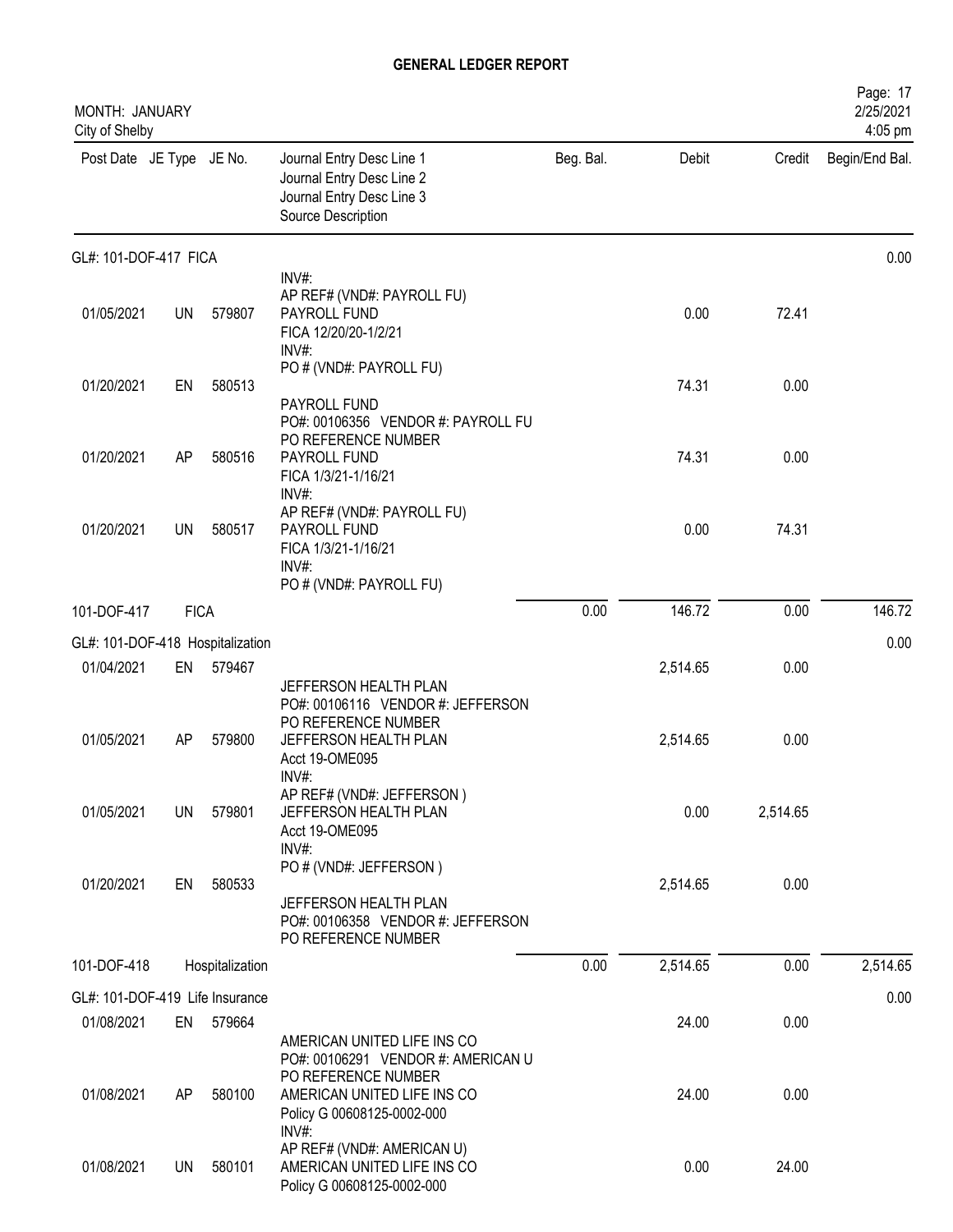| MONTH: JANUARY<br>City of Shelby      |           |                             |                                                                                                                       |           |        |        | Page: 18<br>2/25/2021<br>4:05 pm |
|---------------------------------------|-----------|-----------------------------|-----------------------------------------------------------------------------------------------------------------------|-----------|--------|--------|----------------------------------|
| Post Date JE Type JE No.              |           |                             | Journal Entry Desc Line 1<br>Journal Entry Desc Line 2<br>Journal Entry Desc Line 3<br>Source Description             | Beg. Bal. | Debit  | Credit | Begin/End Bal.                   |
| GL#: 101-DOF-419 Life Insurance       |           |                             | INV#:<br>PO # (VND#: AMERICAN U)                                                                                      |           |        |        | 0.00                             |
| 101-DOF-419                           |           | Life Insurance              |                                                                                                                       | 0.00      | 24.00  | 0.00   | 24.00                            |
| GL#: 101-DOF-420 Workers Compensation |           |                             |                                                                                                                       |           |        |        | 0.00                             |
| 01/06/2021                            | EN        | 579516                      |                                                                                                                       |           | 162.00 | 0.00   |                                  |
|                                       |           |                             | BUREAU OF WORKERS COMPENSATION<br>PO#: 00106162 VENDOR #: BWC<br>PO REFERENCE NUMBER                                  |           |        |        |                                  |
| 01/08/2021                            | AP        | 580083                      | BUREAU OF WORKERS COMPENSATION<br>Installment payment policy<br>INV#                                                  |           | 162.00 | 0.00   |                                  |
| 01/08/2021                            | UN        | 580084                      | AP REF# (VND#: BWC<br>BUREAU OF WORKERS COMPENSATION<br>Installment payment policy<br>INV#:<br>PO # (VND#: BWC        |           | 0.00   | 162.00 |                                  |
| 101-DOF-420                           |           | <b>Workers Compensation</b> |                                                                                                                       | 0.00      | 162.00 | 0.00   | 162.00                           |
| GL#: 101-DOF-428 Telephone            |           |                             |                                                                                                                       |           |        |        | 0.00                             |
| 01/04/2021                            | EN        | 579468                      |                                                                                                                       |           | 95.32  | 0.00   |                                  |
| 01/05/2021                            | AP        | 579798                      | CRUM/BRIAN//<br>PO#: 00106117 VENDOR #: CRUM, BRIAN<br>PO REFERENCE NUMBER<br>CRUM/BRIAN//<br>Reimburse phone payment |           | 95.32  | 0.00   |                                  |
| 01/05/2021                            | <b>UN</b> | 579799                      | INV#:<br>AP REF# (VND#: CRUM, BRIAN)<br>CRUM/BRIAN//<br>Reimburse phone payment                                       |           | 0.00   | 95.32  |                                  |
| 01/11/2021                            | EN        | 579691                      | $INV#$ :<br>PO # (VND#: CRUM, BRIAN)<br>CHARTER COMM HOLDINGS LLC<br>PO#: 00106314 VENDOR #: CHART COMM               |           | 23.31  | 0.00   |                                  |
|                                       |           |                             | PO REFERENCE NUMBER                                                                                                   |           |        |        |                                  |
| 101-DOF-428                           |           | Telephone                   |                                                                                                                       | 0.00      | 95.32  | 0.00   | 95.32                            |
|                                       |           |                             | GL#: 101-DOF-471 Education, Mtgs. & Related Exp.                                                                      |           |        |        | 0.00                             |
| 01/07/2021                            | EN        | 579603                      | OHIO MUNICIPAL LEAGUE<br>PO#: 00106246 VENDOR #: OH MUNILE<br>PO REFERENCE NUMBER                                     |           | 503.00 | 0.00   |                                  |
| 01/07/2021                            | AP        | 579935                      | OHIO MUNICIPAL LEAGUE<br>2021 member dues<br>INV#:                                                                    |           | 503.00 | 0.00   |                                  |
| 01/07/2021                            | UN        | 579936                      | AP REF# (VND#: OH MUNILE)<br>OHIO MUNICIPAL LEAGUE<br>2021 member dues                                                |           | 0.00   | 503.00 |                                  |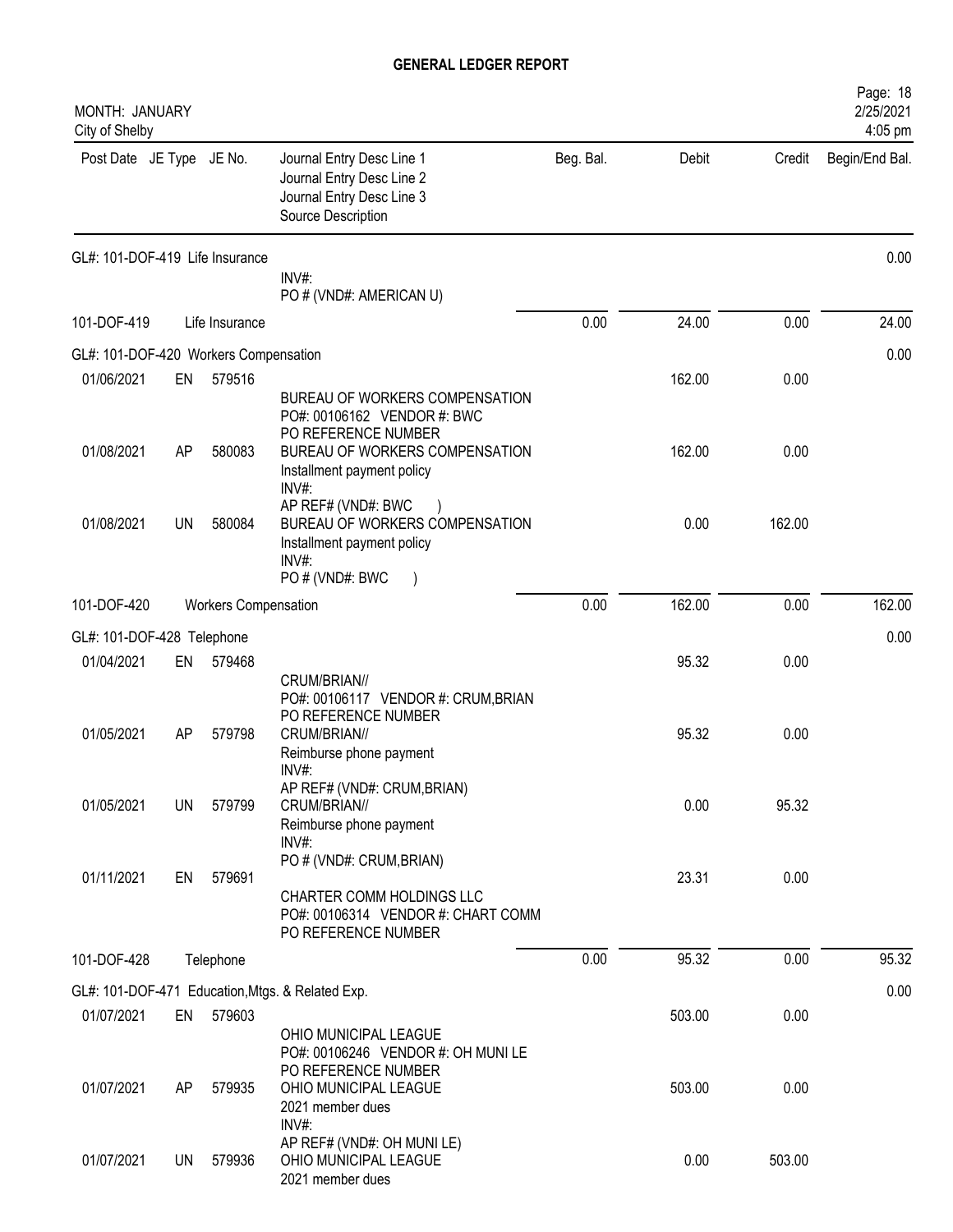| MONTH: JANUARY<br>City of Shelby       |           |                        |                                                                                                                                                                            |           |        |        | Page: 19<br>2/25/2021<br>4:05 pm |
|----------------------------------------|-----------|------------------------|----------------------------------------------------------------------------------------------------------------------------------------------------------------------------|-----------|--------|--------|----------------------------------|
| Post Date JE Type JE No.               |           |                        | Journal Entry Desc Line 1<br>Journal Entry Desc Line 2<br>Journal Entry Desc Line 3<br>Source Description                                                                  | Beg. Bal. | Debit  | Credit | Begin/End Bal.                   |
|                                        |           |                        | GL#: 101-DOF-471 Education, Mtgs. & Related Exp.<br>INV#:<br>PO # (VND#: OH MUNI LE)                                                                                       |           |        |        | 0.00                             |
| 101-DOF-471                            |           |                        | Education, Mtgs. & Related Exp.                                                                                                                                            | 0.00      | 503.00 | 0.00   | 503.00                           |
| GL#: 101-DOF-473 Office Supplies       |           |                        |                                                                                                                                                                            |           |        |        | 0.00                             |
| 01/11/2021                             | EN        | 579684                 | 7LSI LLC<br>PO#: 00106307 VENDOR #: 7LSI LLC                                                                                                                               |           | 778.49 | 0.00   |                                  |
| 01/19/2021                             | EN        | 580498                 | PO REFERENCE NUMBER<br>CRUM/BRIAN//                                                                                                                                        |           | 57.76  | 0.00   |                                  |
| 01/21/2021                             | AP        | 580617                 | PO#: 00106342 VENDOR #: CRUM, BRIAN<br>PO REFERENCE NUMBER<br>CRUM/BRIAN//<br>Reimbursement for 1099 filing                                                                |           | 57.76  | 0.00   |                                  |
| 01/21/2021                             | <b>UN</b> | 580618                 | INV#:<br>AP REF# (VND#: CRUM, BRIAN)<br>CRUM/BRIAN//<br>Reimbursement for 1099 filing<br>INV#:                                                                             |           | 0.00   | 57.76  |                                  |
|                                        |           |                        | PO # (VND#: CRUM, BRIAN)                                                                                                                                                   |           |        |        |                                  |
| 101-DOF-473                            |           | <b>Office Supplies</b> |                                                                                                                                                                            | 0.00      | 57.76  | 0.00   | 57.76                            |
| GL#: 101-DOF-486 Maintenance Equipment |           |                        |                                                                                                                                                                            |           |        |        | 0.00                             |
| 01/06/2021                             | EN        | 579522                 |                                                                                                                                                                            |           | 22.00  | 0.00   |                                  |
| 01/11/2021                             | AP        | 580232                 | MT BUSINESS TECHNOLOGIES, INC.<br>PO#: 00106168 VENDOR #: MT BUS TEC<br>PO REFERENCE NUMBER<br>MT BUSINESS TECHNOLOGIES, INC.<br>Contract 6079528-01<br>INV#:<br>IN-487740 |           | 18.64  | 0.00   |                                  |
| 01/11/2021                             | <b>UN</b> | 580233                 | AP REF# (VND#: MT BUS TEC)<br>MT BUSINESS TECHNOLOGIES, INC.<br>Contract 6079528-01<br>$INV#$ :<br>IN-487740                                                               |           | 0.00   | 18.64  |                                  |
| 01/11/2021                             | AP        | 580234                 | PO # (VND#: MT BUS TEC)<br>MT BUSINESS TECHNOLOGIES, INC.<br>Contract 6079528-01<br>INV#:<br>IN-488196                                                                     |           | 3.36   | 0.00   |                                  |
| 01/11/2021                             | UN        | 580235                 | AP REF# (VND#: MT BUS TEC)<br>MT BUSINESS TECHNOLOGIES, INC.<br>Contract 6079528-01                                                                                        |           | 0.00   | 3.36   |                                  |
| 01/20/2021                             | EN        | 580535                 | $INV#$ :<br>IN-488196<br>PO # (VND#: MT BUS TEC)<br>MT BUSINESS TECHNOLOGIES, INC.<br>PO#: 00106360 VENDOR #: MT BUS TEC                                                   |           | 22.00  | 0.00   |                                  |
| 101-DOF-486                            |           | Maintenance Equipment  | PO REFERENCE NUMBER                                                                                                                                                        | 0.00      | 22.00  | 0.00   | 22.00                            |
|                                        |           |                        |                                                                                                                                                                            |           |        |        |                                  |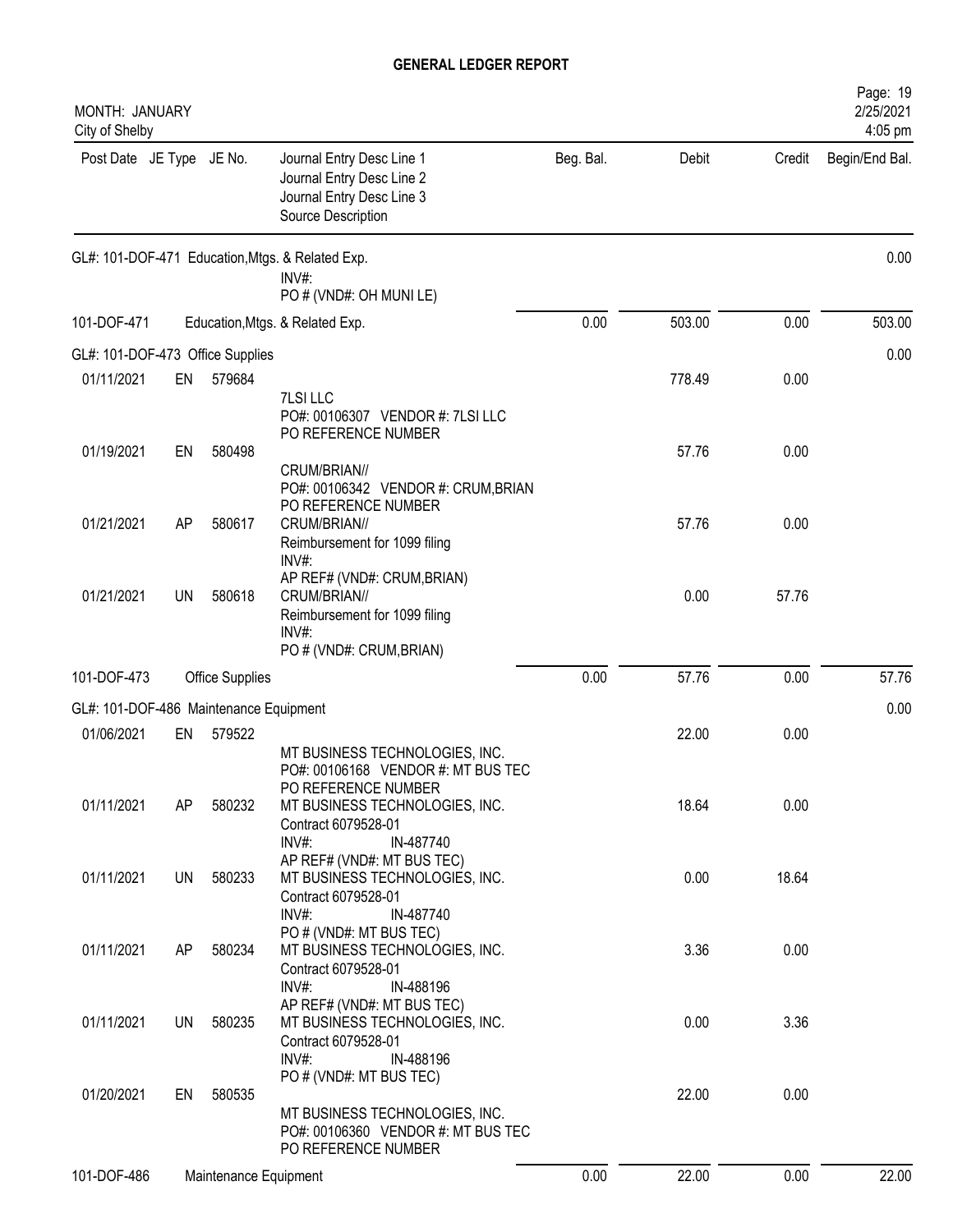| MONTH: JANUARY<br>City of Shelby |    |               |                                                                                                                                                                       |           |          |          | Page: 20<br>2/25/2021<br>4:05 pm |
|----------------------------------|----|---------------|-----------------------------------------------------------------------------------------------------------------------------------------------------------------------|-----------|----------|----------|----------------------------------|
| Post Date JE Type JE No.         |    |               | Journal Entry Desc Line 1<br>Journal Entry Desc Line 2<br>Journal Entry Desc Line 3<br>Source Description                                                             | Beg. Bal. | Debit    | Credit   | Begin/End Bal.                   |
| GL#: 101-DOF-531 Miscellaneous   |    |               |                                                                                                                                                                       |           |          |          | 0.00                             |
| 01/06/2021                       | EN | 579517        |                                                                                                                                                                       |           | 300.00   | 0.00     |                                  |
| 01/07/2021                       | AP | 579977        | SHELBY MUTUAL INSURANCE AGCY.<br>PO#: 00106163 VENDOR #: SHELBY MUT<br>PO REFERENCE NUMBER<br>SHELBY MUTUAL INSURANCE AGCY.<br>Bonds mayor, court security, &<br>INV# |           | 300.00   | 0.00     |                                  |
| 01/07/2021                       | UN | 579978        | AP REF# (VND#: SHELBY MUT)<br>SHELBY MUTUAL INSURANCE AGCY.<br>Bonds mayor, court security, &<br>$INV#$ :<br>PO # (VND#: SHELBY MUT)                                  |           | 0.00     | 300.00   |                                  |
| 101-DOF-531                      |    | Miscellaneous |                                                                                                                                                                       | 0.00      | 300.00   | 0.00     | 300.00                           |
| GL#: 101-DOL-400 Wages           |    |               |                                                                                                                                                                       |           |          |          | 0.00                             |
| 01/05/2021                       | EN | 579511        |                                                                                                                                                                       |           | 1,845.96 | 0.00     |                                  |
|                                  |    |               | <b>CITY PAYROLL FUND</b><br>PO#: 00106160 VENDOR #: CITY PAYRO<br>PO REFERENCE NUMBER                                                                                 |           |          |          |                                  |
| 01/05/2021                       | AP | 579804        | CITY PAYROLL FUND<br>Wages 12/20/20-1/2/21<br>INV#:                                                                                                                   |           | 1,845.96 | 0.00     |                                  |
| 01/05/2021                       | UN | 579805        | AP REF# (VND#: CITY PAYRO)<br>CITY PAYROLL FUND<br>Wages 12/20/20-1/2/21<br>$INV#$ :                                                                                  |           | 0.00     | 1,845.96 |                                  |
| 01/20/2021                       | EN | 580512        | PO # (VND#: CITY PAYRO)                                                                                                                                               |           | 1,877.43 | 0.00     |                                  |
| 01/20/2021                       | AP | 580514        | CITY PAYROLL FUND<br>PO#: 00106355 VENDOR #: CITY PAYRO<br>PO REFERENCE NUMBER<br><b>CITY PAYROLL FUND</b>                                                            |           | 1,877.43 | 0.00     |                                  |
|                                  |    |               | Wages 1/3/21-1/16/21<br>$INV#$ :                                                                                                                                      |           |          |          |                                  |
| 01/20/2021                       | UN | 580515        | AP REF# (VND#: CITY PAYRO)<br><b>CITY PAYROLL FUND</b><br>Wages 1/3/21-1/16/21<br>INV#:<br>PO # (VND#: CITY PAYRO)                                                    |           | 0.00     | 1,877.43 |                                  |
| 101-DOL-400                      |    | Wages         |                                                                                                                                                                       | 0.00      | 3,723.39 | 0.00     | 3,723.39                         |
| GL#: 101-DOL-402 Secretary Wages |    |               |                                                                                                                                                                       |           |          |          | 0.00                             |
| 01/05/2021                       | EN | 579511        |                                                                                                                                                                       |           | 693.60   | 0.00     |                                  |
| 01/05/2021                       | AP | 579804        | <b>CITY PAYROLL FUND</b><br>PO#: 00106160 VENDOR #: CITY PAYRO<br>PO REFERENCE NUMBER<br>CITY PAYROLL FUND<br>Wages 12/20/20-1/2/21<br>$INV#$ :                       |           | 693.60   | 0.00     |                                  |
|                                  |    |               | AP REF# (VND#: CITY PAYRO)                                                                                                                                            |           |          |          |                                  |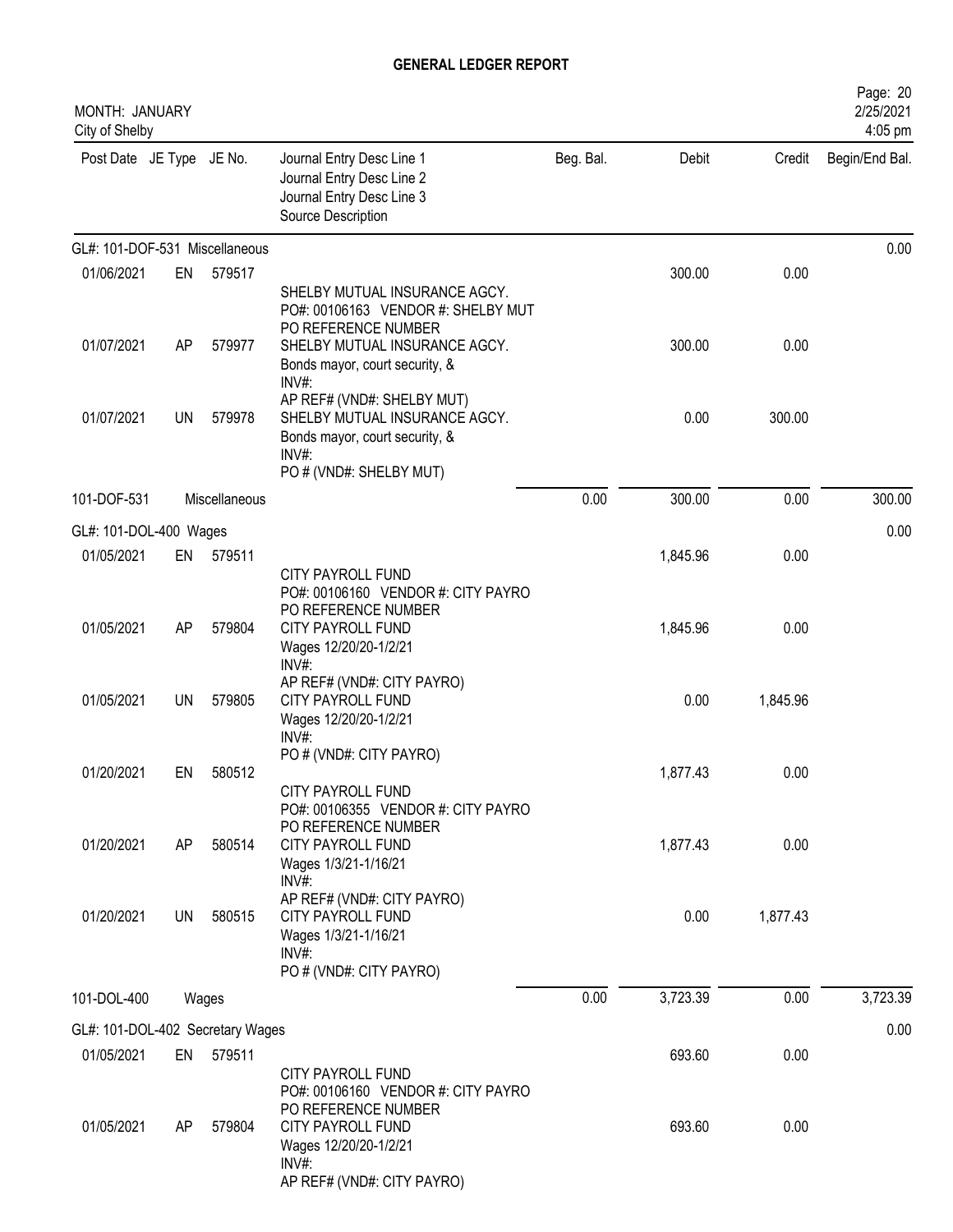| MONTH: JANUARY<br>City of Shelby |           |                        |                                                                                                                        |           |          |        | Page: 21<br>2/25/2021<br>4:05 pm |
|----------------------------------|-----------|------------------------|------------------------------------------------------------------------------------------------------------------------|-----------|----------|--------|----------------------------------|
| Post Date JE Type JE No.         |           |                        | Journal Entry Desc Line 1<br>Journal Entry Desc Line 2<br>Journal Entry Desc Line 3<br>Source Description              | Beg. Bal. | Debit    | Credit | Begin/End Bal.                   |
| GL#: 101-DOL-402 Secretary Wages |           |                        |                                                                                                                        |           |          |        | 0.00                             |
| 01/05/2021                       | <b>UN</b> | 579805                 | <b>CITY PAYROLL FUND</b><br>Wages 12/20/20-1/2/21<br>$INV#$ :                                                          |           | 0.00     | 693.60 |                                  |
| 01/20/2021                       | EN        | 580512                 | PO # (VND#: CITY PAYRO)<br>CITY PAYROLL FUND<br>PO#: 00106355 VENDOR #: CITY PAYRO                                     |           | 707.60   | 0.00   |                                  |
| 01/20/2021                       | AP        | 580514                 | PO REFERENCE NUMBER<br>CITY PAYROLL FUND<br>Wages 1/3/21-1/16/21<br>INV#:                                              |           | 707.60   | 0.00   |                                  |
| 01/20/2021                       | <b>UN</b> | 580515                 | AP REF# (VND#: CITY PAYRO)<br>CITY PAYROLL FUND<br>Wages 1/3/21-1/16/21<br>$INV#$ :<br>PO # (VND#: CITY PAYRO)         |           | 0.00     | 707.60 |                                  |
| 101-DOL-402                      |           | <b>Secretary Wages</b> |                                                                                                                        | 0.00      | 1,401.20 | 0.00   | 1,401.20                         |
|                                  |           |                        | GL#: 101-DOL-415 Public Employees Retire.System                                                                        |           |          |        | 0.00                             |
| 01/14/2021                       | EN        | 580363                 | OH PUBLIC EMPLOYEES RETIREMENT<br>PO#: 00106317 VENDOR #: OPERS                                                        |           | 709.59   | 0.00   |                                  |
| 01/14/2021                       | AP        | 580384                 | PO REFERENCE NUMBER<br>OH PUBLIC EMPLOYEES RETIREMENT<br>Employer potion 11/22/20-<br>INV#                             |           | 709.59   | 0.00   |                                  |
| 01/14/2021                       | <b>UN</b> | 580385                 | AP REF# (VND#: OPERS<br>OH PUBLIC EMPLOYEES RETIREMENT<br>Employer potion 11/22/20-<br>$INV#$ :<br>PO # (VND#: OPERS ) |           | 0.00     | 709.59 |                                  |
| 101-DOL-415                      |           |                        | Public Employees Retire.System                                                                                         | 0.00      | 709.59   | 0.00   | 709.59                           |
| GL#: 101-DOL-417 FICA            |           |                        |                                                                                                                        |           |          |        | 0.00                             |
| 01/05/2021                       |           | EN 579512              | PAYROLL FUND<br>PO#: 00106161 VENDOR #: PAYROLL FU                                                                     |           | 33.98    | 0.00   |                                  |
| 01/05/2021                       | AP        | 579806                 | PO REFERENCE NUMBER<br>PAYROLL FUND<br>FICA 12/20/20-1/2/21<br>INV#:                                                   |           | 33.98    | 0.00   |                                  |
| 01/05/2021                       | UN        | 579807                 | AP REF# (VND#: PAYROLL FU)<br>PAYROLL FUND<br>FICA 12/20/20-1/2/21<br>$INV#$ :                                         |           | 0.00     | 33.98  |                                  |
| 01/20/2021                       | EN        | 580513                 | PO # (VND#: PAYROLL FU)<br>PAYROLL FUND<br>PO#: 00106356 VENDOR #: PAYROLL FU<br>PO REFERENCE NUMBER                   |           | 34.63    | 0.00   |                                  |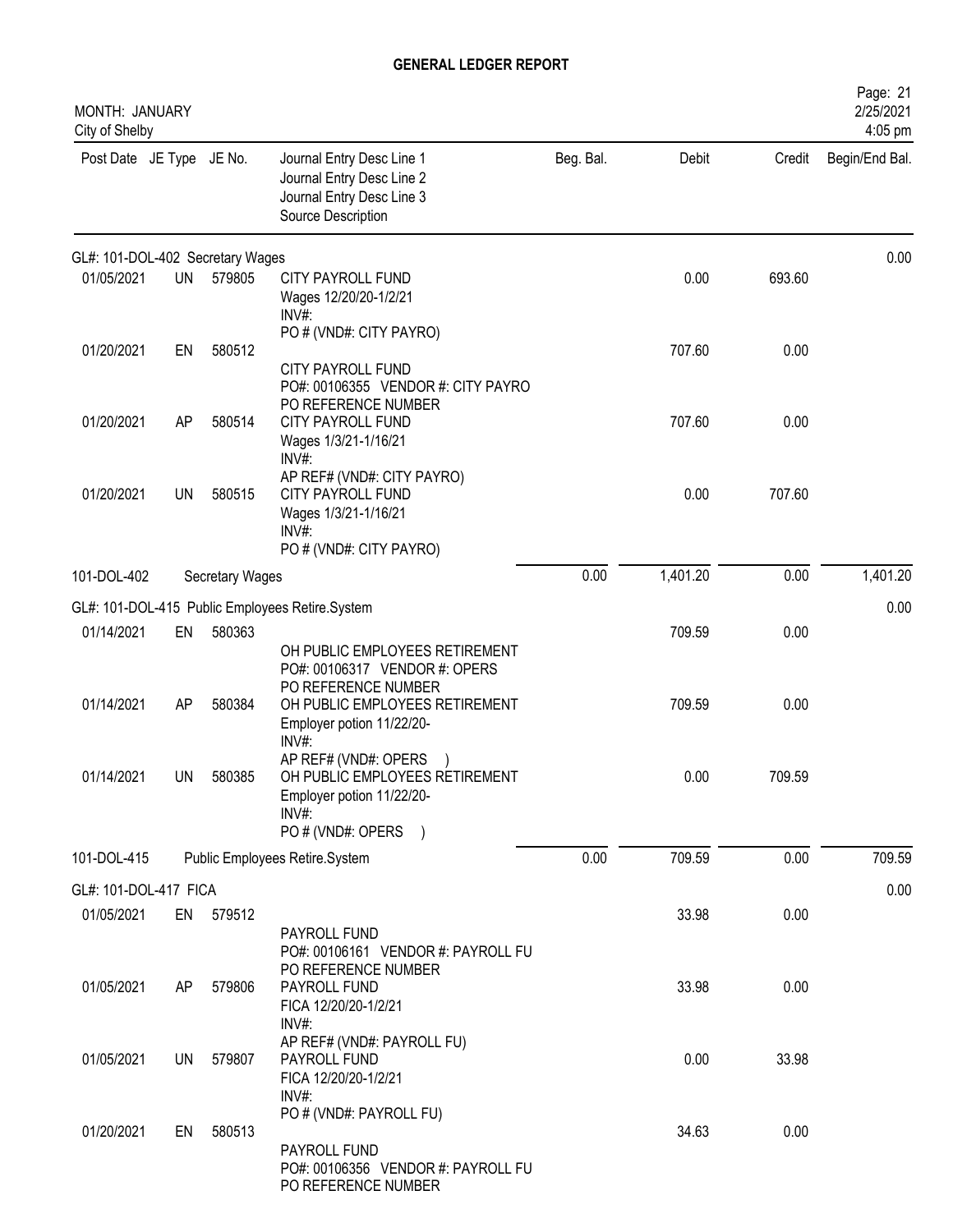| MONTH: JANUARY<br>City of Shelby                    |             |                 |                                                                                                                                    |           |          |          | Page: 22<br>2/25/2021<br>4:05 pm |
|-----------------------------------------------------|-------------|-----------------|------------------------------------------------------------------------------------------------------------------------------------|-----------|----------|----------|----------------------------------|
| Post Date JE Type JE No.                            |             |                 | Journal Entry Desc Line 1<br>Journal Entry Desc Line 2<br>Journal Entry Desc Line 3<br>Source Description                          | Beg. Bal. | Debit    | Credit   | Begin/End Bal.                   |
| GL#: 101-DOL-417 FICA                               |             |                 |                                                                                                                                    |           |          |          | 0.00                             |
| 01/20/2021                                          | AP          | 580516          | PAYROLL FUND<br>FICA 1/3/21-1/16/21<br>INV#:                                                                                       |           | 34.63    | 0.00     |                                  |
| 01/20/2021                                          | <b>UN</b>   | 580517          | AP REF# (VND#: PAYROLL FU)<br>PAYROLL FUND<br>FICA 1/3/21-1/16/21<br>INV#<br>PO # (VND#: PAYROLL FU)                               |           | 0.00     | 34.63    |                                  |
| 101-DOL-417                                         | <b>FICA</b> |                 |                                                                                                                                    | 0.00      | 68.61    | 0.00     | 68.61                            |
| GL#: 101-DOL-418 Hospitalization                    |             |                 |                                                                                                                                    |           |          |          | 0.00                             |
| 01/04/2021                                          | EN          | 579467          | JEFFERSON HEALTH PLAN<br>PO#: 00106116 VENDOR #: JEFFERSON                                                                         |           | 2,122.01 | 0.00     |                                  |
| 01/05/2021                                          | AP          | 579800          | PO REFERENCE NUMBER<br>JEFFERSON HEALTH PLAN<br>Acct 19-OME095<br>INV#:                                                            |           | 2,122.01 | 0.00     |                                  |
| 01/05/2021                                          | <b>UN</b>   | 579801          | AP REF# (VND#: JEFFERSON)<br>JEFFERSON HEALTH PLAN<br>Acct 19-OME095<br>INV#:                                                      |           | 0.00     | 2,122.01 |                                  |
| 01/20/2021                                          | EN          | 580533          | PO # (VND#: JEFFERSON)<br>JEFFERSON HEALTH PLAN<br>PO#: 00106358 VENDOR #: JEFFERSON<br>PO REFERENCE NUMBER                        |           | 2,122.01 | 0.00     |                                  |
| 101-DOL-418                                         |             | Hospitalization |                                                                                                                                    | 0.00      | 2,122.01 | 0.00     | 2,122.01                         |
| GL#: 101-DOL-419 Life Insurance                     |             |                 |                                                                                                                                    |           |          |          | 0.00                             |
| 01/08/2021                                          | EN          | 579664          | AMERICAN UNITED LIFE INS CO                                                                                                        |           | 12.00    | 0.00     |                                  |
| 01/08/2021                                          | AP          | 580100          | PO#: 00106291 VENDOR #: AMERICAN U<br>PO REFERENCE NUMBER<br>AMERICAN UNITED LIFE INS CO<br>Policy G 00608125-0002-000<br>$INV#$ : |           | 12.00    | 0.00     |                                  |
| 01/08/2021                                          | UN          | 580101          | AP REF# (VND#: AMERICAN U)<br>AMERICAN UNITED LIFE INS CO<br>Policy G 00608125-0002-000<br>$INV#$ :<br>PO # (VND#: AMERICAN U)     |           | 0.00     | 12.00    |                                  |
| 101-DOL-419                                         |             | Life Insurance  |                                                                                                                                    | 0.00      | 12.00    | 0.00     | 12.00                            |
|                                                     |             |                 |                                                                                                                                    |           |          |          |                                  |
| GL#: 101-DOL-420 Workers Compensation<br>01/06/2021 | EN          | 579516          | BUREAU OF WORKERS COMPENSATION<br>PO#: 00106162 VENDOR #: BWC<br>PO REFERENCE NUMBER                                               |           | 84.00    | 0.00     | 0.00                             |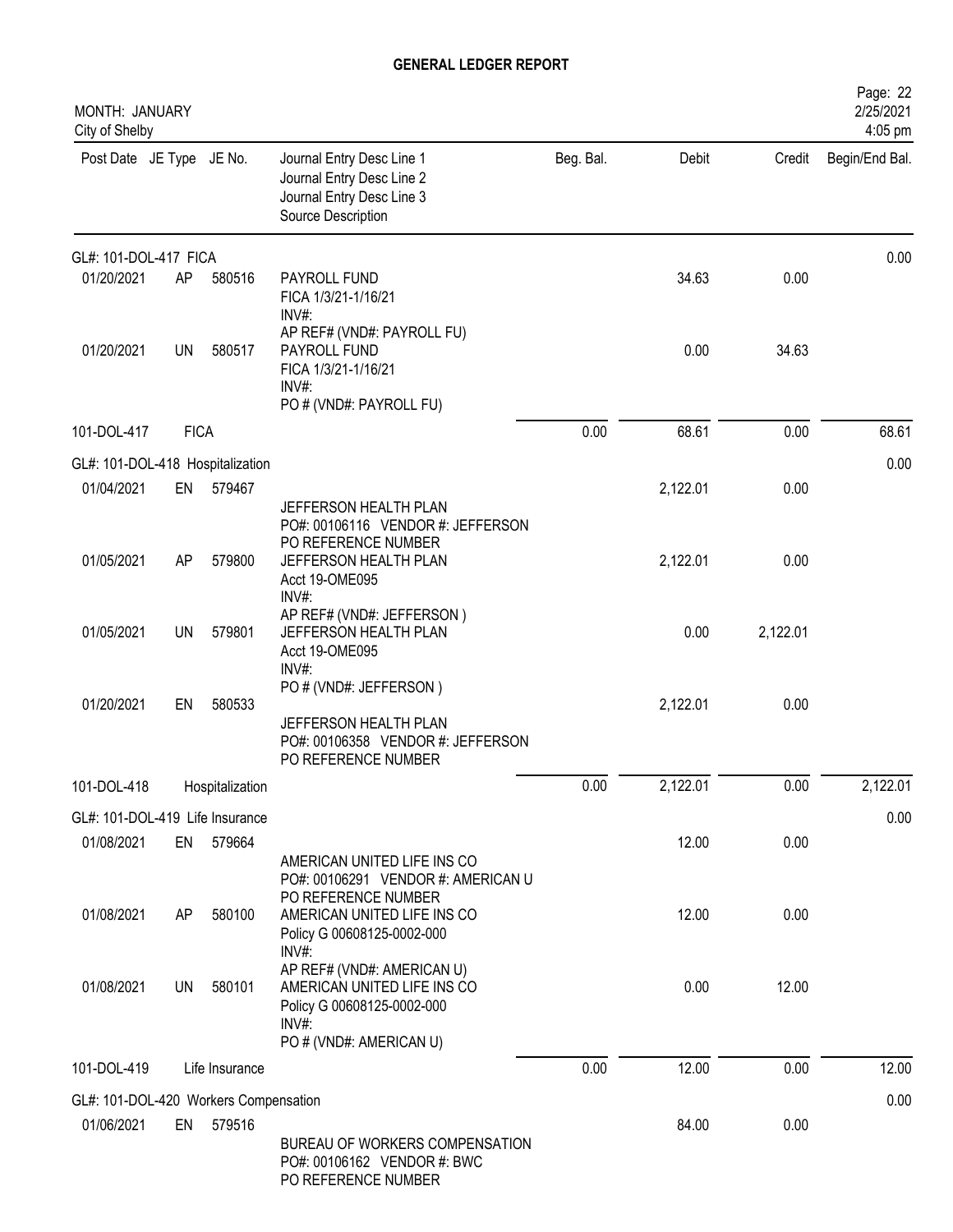| MONTH: JANUARY<br>City of Shelby      |           |                             |                                                                                                                                                                                                              |           |           |          | Page: 23<br>2/25/2021<br>4:05 pm |
|---------------------------------------|-----------|-----------------------------|--------------------------------------------------------------------------------------------------------------------------------------------------------------------------------------------------------------|-----------|-----------|----------|----------------------------------|
| Post Date JE Type JE No.              |           |                             | Journal Entry Desc Line 1<br>Journal Entry Desc Line 2<br>Journal Entry Desc Line 3<br>Source Description                                                                                                    | Beg. Bal. | Debit     | Credit   | Begin/End Bal.                   |
| GL#: 101-DOL-420 Workers Compensation |           |                             |                                                                                                                                                                                                              |           |           |          | 0.00                             |
| 01/08/2021                            | AP        | 580083                      | BUREAU OF WORKERS COMPENSATION<br>Installment payment policy<br>INV#:                                                                                                                                        |           | 84.00     | 0.00     |                                  |
| 01/08/2021                            | <b>UN</b> | 580084                      | AP REF# (VND#: BWC<br>BUREAU OF WORKERS COMPENSATION<br>Installment payment policy<br>INV#:<br>PO # (VND#: BWC                                                                                               |           | 0.00      | 84.00    |                                  |
| 101-DOL-420                           |           | <b>Workers Compensation</b> |                                                                                                                                                                                                              | 0.00      | 84.00     | 0.00     | 84.00                            |
| GL#: 101-DOL-474 Special Counsel      |           |                             |                                                                                                                                                                                                              |           |           |          | 0.00                             |
| 01/22/2021                            | EN        | 580789                      | RENWICK, WELSH & BURTON LLC<br>PO#: 00106377 VENDOR #: RENWICK                                                                                                                                               |           | 805.90    | 0.00     |                                  |
| 01/22/2021                            | AP        | 580821                      | PO REFERENCE NUMBER<br>RENWICK, WELSH & BURTON LLC<br>Special law director Oct-Dec<br>INV#:                                                                                                                  |           | 805.90    | 0.00     |                                  |
| 01/22/2021                            | <b>UN</b> | 580822                      | AP REF# (VND#: RENWICK )<br>RENWICK, WELSH & BURTON LLC<br>Special law director Oct-Dec<br>INV#:<br>PO # (VND#: RENWICK )                                                                                    |           | 0.00      | 805.90   |                                  |
| 101-DOL-474                           |           | Special Counsel             |                                                                                                                                                                                                              | 0.00      | 805.90    | 0.00     | 805.90                           |
| GL#: 101-DOL-606 Office Expense       |           |                             |                                                                                                                                                                                                              |           |           |          | 0.00                             |
| 01/04/2021                            | EN        | 579472                      |                                                                                                                                                                                                              |           | 18,000.00 | 0.00     |                                  |
| 01/05/2021                            | AP        | 579802                      | EYSTER/GORDON M.//<br>PO#: 00106121 VENDOR #: EYSTER, GOR<br>PO REFERENCE NUMBER<br>EYSTER/GORDON M.//<br>January 2021 office expense                                                                        |           | 1,500.00  | 0.00     |                                  |
| 01/05/2021                            | <b>UN</b> | 579803                      | $INV#$ :<br>AP REF# (VND#: EYSTER, GOR)<br>EYSTER/GORDON M.//<br>January 2021 office expense<br>$INV#$ :<br>PO # (VND#: EYSTER, GOR)                                                                         |           | 0.00      | 1,500.00 |                                  |
| 101-DOL-606                           |           | Office Expense              |                                                                                                                                                                                                              | 0.00      | 1,500.00  | 0.00     | 1,500.00                         |
| GL#: 101-ECD-546 Economic Development |           |                             |                                                                                                                                                                                                              |           |           |          | 0.00                             |
| 01/07/2021                            | EN        | 579604                      |                                                                                                                                                                                                              |           | 250.00    | 0.00     |                                  |
| 01/07/2021                            | AP        | 579931                      | RICHLAND AREA CHAMBER OF COMM<br>PO#: 00106247 VENDOR #: RICH AREA<br>PO REFERENCE NUMBER<br>RICHLAND AREA CHAMBER OF COMM<br>Engage & Connect member dues<br>$INV#$ :<br>21458<br>AP REF# (VND#: RICH AREA) |           | 250.00    | 0.00     |                                  |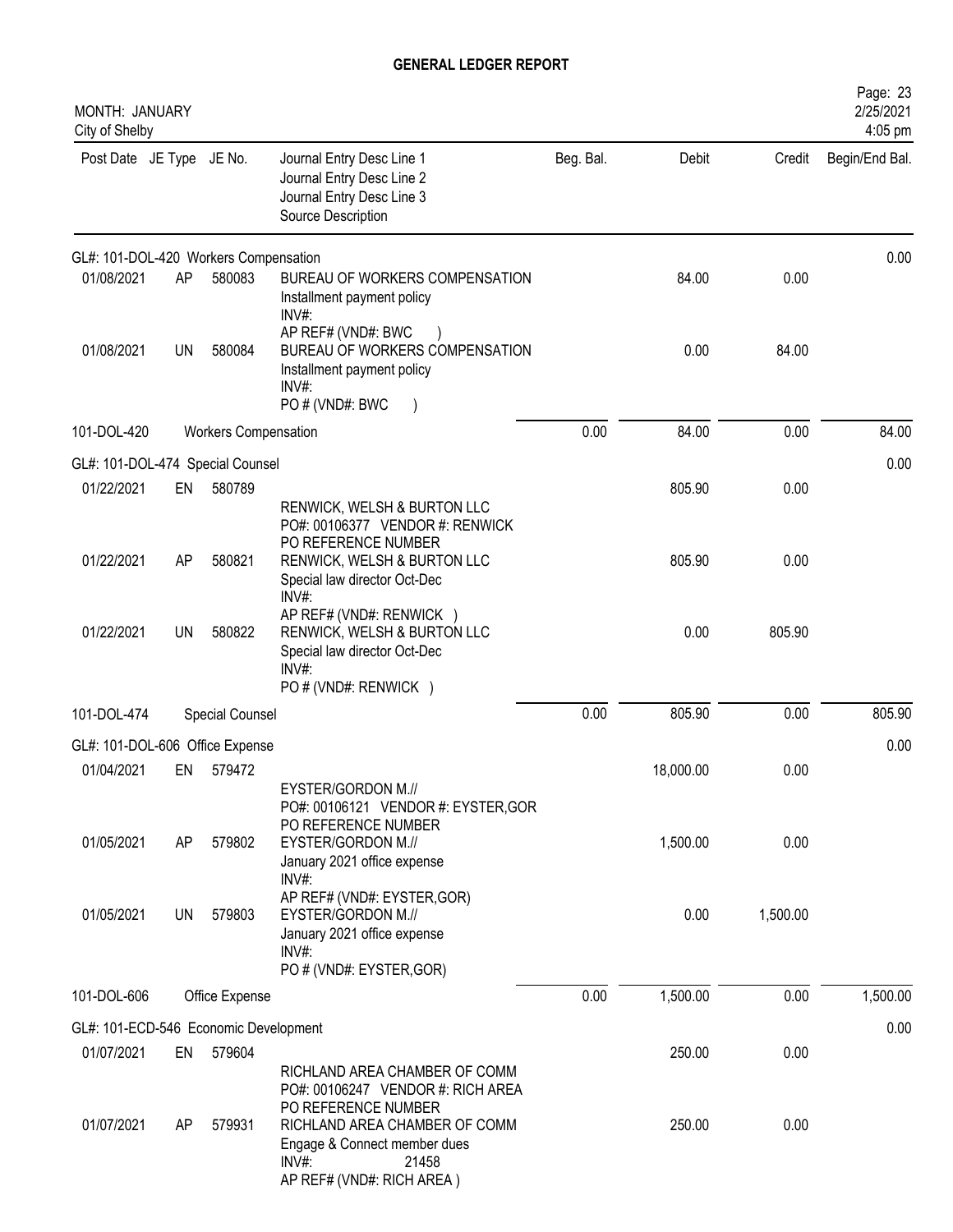| MONTH: JANUARY<br>City of Shelby      |           |                      |                                                                                                                |           |           |           | Page: 24<br>2/25/2021<br>4:05 pm |
|---------------------------------------|-----------|----------------------|----------------------------------------------------------------------------------------------------------------|-----------|-----------|-----------|----------------------------------|
| Post Date JE Type JE No.              |           |                      | Journal Entry Desc Line 1<br>Journal Entry Desc Line 2<br>Journal Entry Desc Line 3<br>Source Description      | Beg. Bal. | Debit     | Credit    | Begin/End Bal.                   |
| GL#: 101-ECD-546 Economic Development |           |                      |                                                                                                                |           |           |           | 0.00                             |
| 01/07/2021                            | <b>UN</b> | 579932               | RICHLAND AREA CHAMBER OF COMM<br>Engage & Connect member dues<br>INV#<br>21458<br>PO # (VND#: RICH AREA)       |           | 0.00      | 250.00    |                                  |
| 01/11/2021                            | EN        | 579687               | CIC OF SHELBY<br>PO#: 00106310 VENDOR #: CIC OF SHE<br>PO REFERENCE NUMBER                                     |           | 17,500.00 | 0.00      |                                  |
| 01/11/2021                            | AP        | 580224               | CIC OF SHELBY<br>1st half of economic<br>$INV#$ :<br>AP REF# (VND#: CIC OF SHE)                                |           | 17,500.00 | 0.00      |                                  |
| 01/11/2021                            | <b>UN</b> | 580225               | CIC OF SHELBY<br>1st half of economic<br>INV#:<br>PO# (VND#: CIC OF SHE)                                       |           | 0.00      | 17,500.00 |                                  |
| 101-ECD-546                           |           | Economic Development |                                                                                                                | 0.00      | 17,750.00 | 0.00      | 17,750.00                        |
| GL#: 101-ENG-400 Wages                |           |                      |                                                                                                                |           |           |           | 0.00                             |
| 01/05/2021                            | EN        | 579511               | CITY PAYROLL FUND<br>PO#: 00106160 VENDOR #: CITY PAYRO                                                        |           | 2,408.80  | 0.00      |                                  |
| 01/05/2021                            | AP        | 579804               | PO REFERENCE NUMBER<br>CITY PAYROLL FUND<br>Wages 12/20/20-1/2/21<br>INV#:                                     |           | 2,408.80  | 0.00      |                                  |
| 01/05/2021                            | <b>UN</b> | 579805               | AP REF# (VND#: CITY PAYRO)<br><b>CITY PAYROLL FUND</b><br>Wages 12/20/20-1/2/21<br>$INV#$ :                    |           | 0.00      | 2,408.80  |                                  |
| 01/20/2021                            | EN        | 580512               | PO # (VND#: CITY PAYRO)<br>CITY PAYROLL FUND<br>PO#: 00106355 VENDOR #: CITY PAYRO                             |           | 2,457.80  | 0.00      |                                  |
| 01/20/2021                            | AP        | 580514               | PO REFERENCE NUMBER<br><b>CITY PAYROLL FUND</b><br>Wages 1/3/21-1/16/21<br>INV#:                               |           | 2,457.80  | 0.00      |                                  |
| 01/20/2021                            | UN        | 580515               | AP REF# (VND#: CITY PAYRO)<br>CITY PAYROLL FUND<br>Wages 1/3/21-1/16/21<br>$INV#$ :<br>PO # (VND#: CITY PAYRO) |           | 0.00      | 2,457.80  |                                  |
| 101-ENG-400                           |           | Wages                |                                                                                                                | 0.00      | 4,866.60  | 0.00      | 4,866.60                         |
|                                       |           |                      | GL#: 101-ENG-415 Public Employees Retire.System                                                                |           |           |           | 0.00                             |
| 01/14/2021                            | EN        | 580363               | OH PUBLIC EMPLOYEES RETIREMENT<br>PO#: 00106317 VENDOR #: OPERS<br>PO REFERENCE NUMBER                         |           | 787.88    | 0.00      |                                  |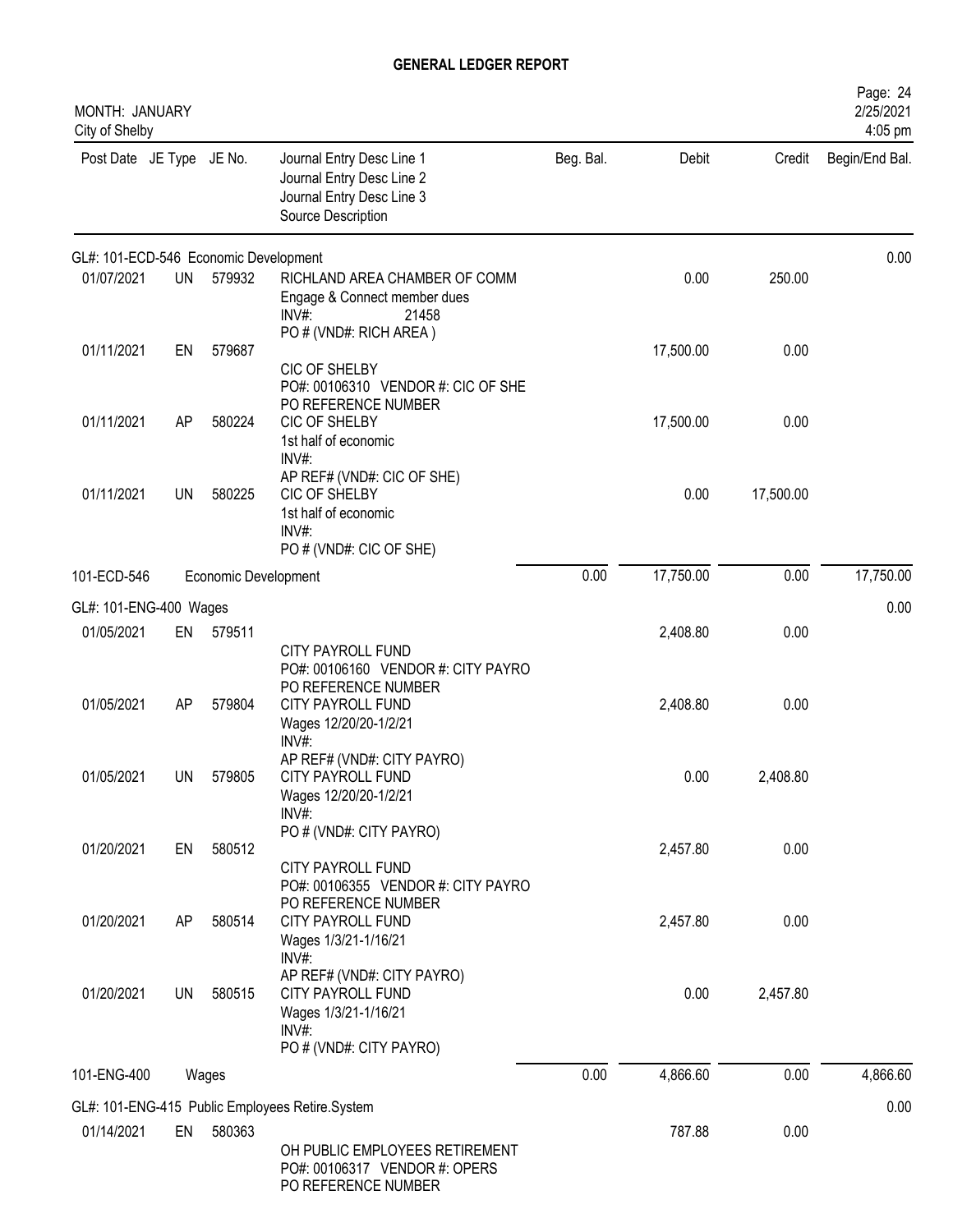| MONTH: JANUARY<br>City of Shelby               |             |           |                                                                                                                                       |           |          |          | Page: 25<br>2/25/2021<br>4:05 pm |
|------------------------------------------------|-------------|-----------|---------------------------------------------------------------------------------------------------------------------------------------|-----------|----------|----------|----------------------------------|
| Post Date JE Type JE No.                       |             |           | Journal Entry Desc Line 1<br>Journal Entry Desc Line 2<br>Journal Entry Desc Line 3<br>Source Description                             | Beg. Bal. | Debit    | Credit   | Begin/End Bal.                   |
|                                                |             |           | GL#: 101-ENG-415 Public Employees Retire.System                                                                                       |           |          |          | 0.00                             |
| 01/14/2021                                     | AP          | 580384    | OH PUBLIC EMPLOYEES RETIREMENT<br>Employer potion 11/22/20-<br>INV#:                                                                  |           | 787.88   | 0.00     |                                  |
| 01/14/2021                                     | UN          | 580385    | AP REF# (VND#: OPERS<br>OH PUBLIC EMPLOYEES RETIREMENT<br>Employer potion 11/22/20-<br>INV#<br>PO # (VND#: OPERS<br>$\left( \right)$  |           | 0.00     | 787.88   |                                  |
| 101-ENG-415                                    |             |           | Public Employees Retire.System                                                                                                        | 0.00      | 787.88   | 0.00     | 787.88                           |
| GL#: 101-ENG-417 FICA                          |             |           |                                                                                                                                       |           |          |          | 0.00                             |
| 01/05/2021                                     | EN          | 579512    | PAYROLL FUND                                                                                                                          |           | 34.93    | 0.00     |                                  |
| 01/05/2021                                     | AP          | 579806    | PO#: 00106161 VENDOR #: PAYROLL FU<br>PO REFERENCE NUMBER<br>PAYROLL FUND<br>FICA 12/20/20-1/2/21                                     |           | 34.93    | 0.00     |                                  |
| 01/05/2021                                     | UN          | 579807    | INV#:<br>AP REF# (VND#: PAYROLL FU)<br>PAYROLL FUND<br>FICA 12/20/20-1/2/21<br>INV#:                                                  |           | 0.00     | 34.93    |                                  |
| 01/20/2021                                     | EN          | 580513    | PO # (VND#: PAYROLL FU)<br>PAYROLL FUND                                                                                               |           | 35.64    | 0.00     |                                  |
| 01/20/2021                                     | AΡ          | 580516    | PO#: 00106356 VENDOR #: PAYROLL FU<br>PO REFERENCE NUMBER<br>PAYROLL FUND<br>FICA 1/3/21-1/16/21<br>INV#:                             |           | 35.64    | 0.00     |                                  |
| 01/20/2021                                     | UN          | 580517    | AP REF# (VND#: PAYROLL FU)<br>PAYROLL FUND<br>FICA 1/3/21-1/16/21<br>INV#:                                                            |           | 0.00     | 35.64    |                                  |
| 101-ENG-417                                    | <b>FICA</b> |           | PO # (VND#: PAYROLL FU)                                                                                                               | 0.00      | 70.57    | 0.00     | 70.57                            |
|                                                |             |           |                                                                                                                                       |           |          |          | 0.00                             |
| GL#: 101-ENG-418 Hospitalization<br>01/04/2021 |             | EN 579467 |                                                                                                                                       |           | 1,729.37 | 0.00     |                                  |
| 01/05/2021                                     | AP          | 579800    | JEFFERSON HEALTH PLAN<br>PO#: 00106116 VENDOR #: JEFFERSON<br>PO REFERENCE NUMBER<br>JEFFERSON HEALTH PLAN<br>Acct 19-OME095<br>INV#: |           | 1,729.37 | 0.00     |                                  |
| 01/05/2021                                     | UN          | 579801    | AP REF# (VND#: JEFFERSON)<br>JEFFERSON HEALTH PLAN<br>Acct 19-OME095<br>INV#:                                                         |           | 0.00     | 1,729.37 |                                  |
|                                                |             |           | PO # (VND#: JEFFERSON)                                                                                                                |           |          |          |                                  |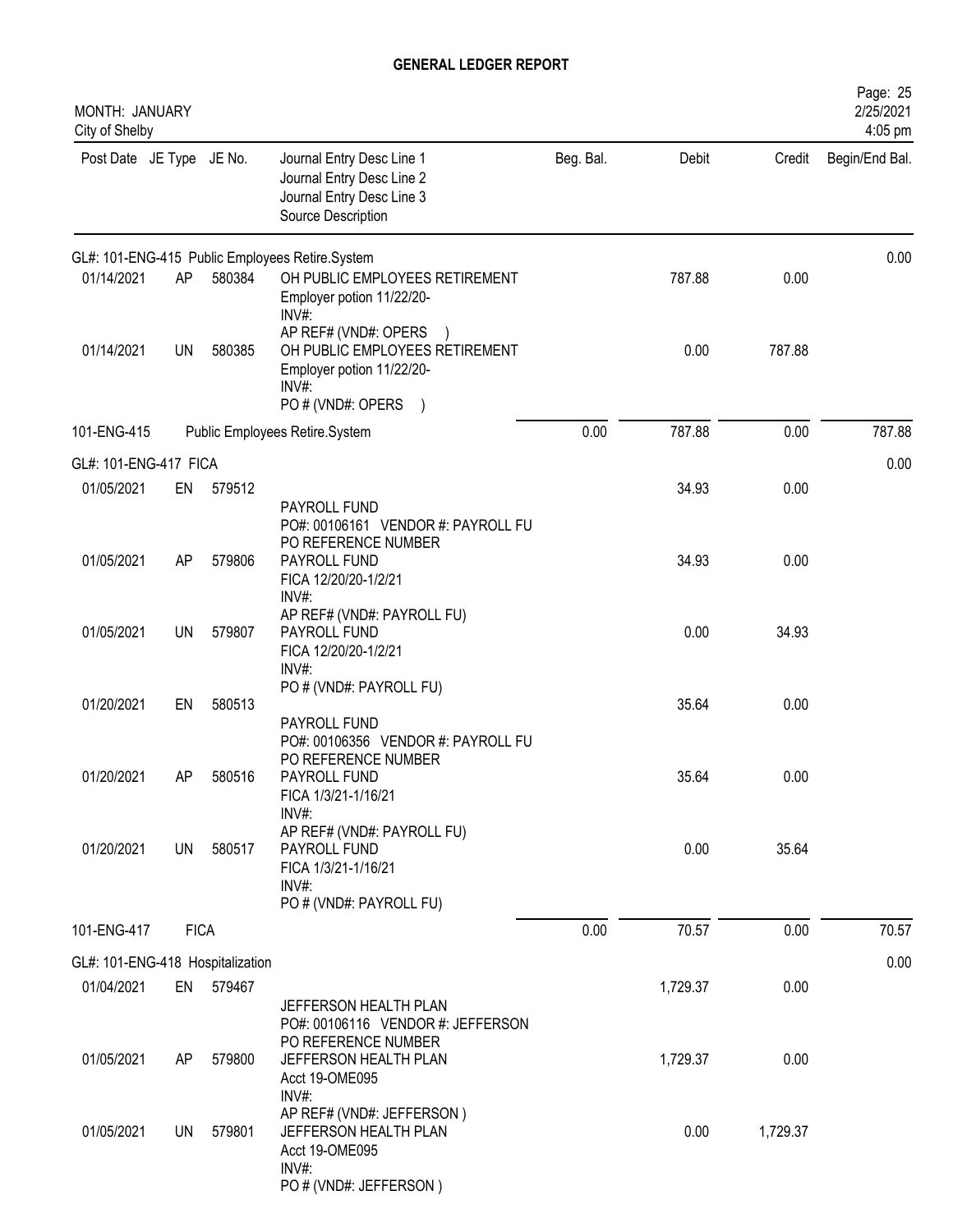| MONTH: JANUARY<br>City of Shelby      |    |                             |                                                                                                                             |           |          |        | Page: 26<br>2/25/2021<br>4:05 pm |
|---------------------------------------|----|-----------------------------|-----------------------------------------------------------------------------------------------------------------------------|-----------|----------|--------|----------------------------------|
| Post Date JE Type JE No.              |    |                             | Journal Entry Desc Line 1<br>Journal Entry Desc Line 2<br>Journal Entry Desc Line 3<br>Source Description                   | Beg. Bal. | Debit    | Credit | Begin/End Bal.                   |
| GL#: 101-ENG-418 Hospitalization      |    |                             |                                                                                                                             |           |          |        | 0.00                             |
| 01/20/2021                            | EN | 580533                      | JEFFERSON HEALTH PLAN<br>PO#: 00106358 VENDOR #: JEFFERSON<br>PO REFERENCE NUMBER                                           |           | 1,729.37 | 0.00   |                                  |
| 101-ENG-418                           |    | Hospitalization             |                                                                                                                             | 0.00      | 1,729.37 | 0.00   | 1,729.37                         |
| GL#: 101-ENG-419 Life Insurance       |    |                             |                                                                                                                             |           |          |        | 0.00                             |
| 01/08/2021                            | EN | 579664                      | AMERICAN UNITED LIFE INS CO<br>PO#: 00106291 VENDOR #: AMERICAN U<br>PO REFERENCE NUMBER                                    |           | 12.00    | 0.00   |                                  |
| 01/08/2021                            | AP | 580100                      | AMERICAN UNITED LIFE INS CO<br>Policy G 00608125-0002-000<br>INV#:                                                          |           | 12.00    | 0.00   |                                  |
| 01/08/2021                            | UN | 580101                      | AP REF# (VND#: AMERICAN U)<br>AMERICAN UNITED LIFE INS CO<br>Policy G 00608125-0002-000<br>INV#:<br>PO # (VND#: AMERICAN U) |           | 0.00     | 12.00  |                                  |
| 101-ENG-419                           |    | Life Insurance              |                                                                                                                             | 0.00      | 12.00    | 0.00   | 12.00                            |
| GL#: 101-ENG-420 Workers Compensation |    |                             |                                                                                                                             |           |          |        | 0.00                             |
| 01/06/2021                            | EN | 579516                      | BUREAU OF WORKERS COMPENSATION<br>PO#: 00106162 VENDOR #: BWC<br>PO REFERENCE NUMBER                                        |           | 81.00    | 0.00   |                                  |
| 01/08/2021                            | AP | 580083                      | BUREAU OF WORKERS COMPENSATION<br>Installment payment policy<br>INV#                                                        |           | 81.00    | 0.00   |                                  |
| 01/08/2021                            | UN | 580084                      | AP REF# (VND#: BWC<br>BUREAU OF WORKERS COMPENSATION<br>Installment payment policy<br>INV#:<br>PO # (VND#: BWC              |           | 0.00     | 81.00  |                                  |
| 101-ENG-420                           |    | <b>Workers Compensation</b> |                                                                                                                             | 0.00      | 81.00    | 0.00   | 81.00                            |
| GL#: 101-ENG-428 Telephone            |    |                             |                                                                                                                             |           |          |        | 0.00                             |
| 01/04/2021                            | EN | 579468                      | CRUM/BRIAN//<br>PO#: 00106117 VENDOR #: CRUM, BRIAN                                                                         |           | 97.08    | 0.00   |                                  |
| 01/05/2021                            | AP | 579798                      | PO REFERENCE NUMBER<br>CRUM/BRIAN//<br>Reimburse phone payment<br>INV#:                                                     |           | 97.08    | 0.00   |                                  |
| 01/05/2021                            | UN | 579799                      | AP REF# (VND#: CRUM, BRIAN)<br>CRUM/BRIAN//<br>Reimburse phone payment<br>INV#<br>PO # (VND#: CRUM, BRIAN)                  |           | 0.00     | 97.08  |                                  |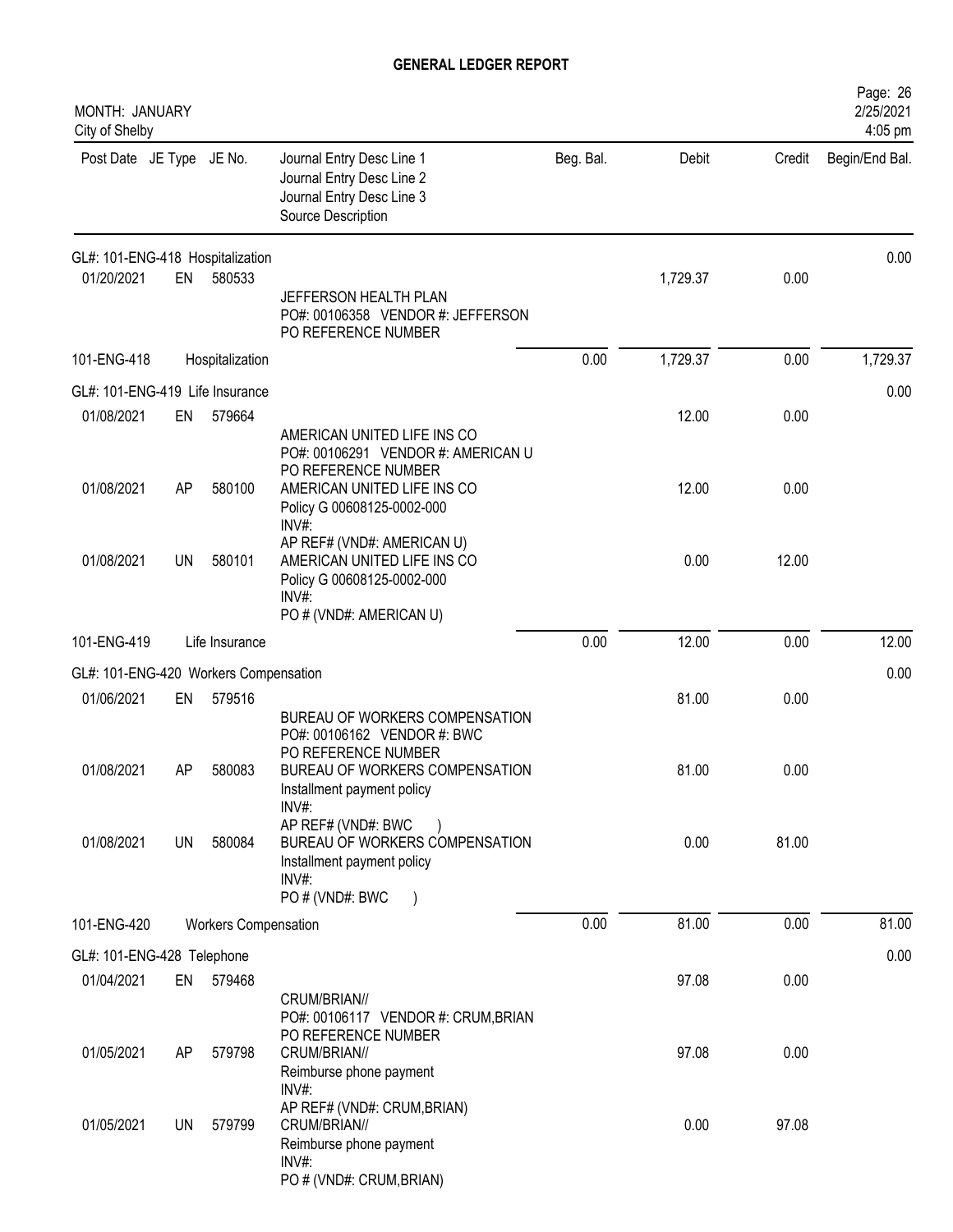| MONTH: JANUARY<br>City of Shelby       |           |                       |                                                                                                                        |           |          |        | Page: 27<br>2/25/2021<br>4:05 pm |
|----------------------------------------|-----------|-----------------------|------------------------------------------------------------------------------------------------------------------------|-----------|----------|--------|----------------------------------|
| Post Date JE Type JE No.               |           |                       | Journal Entry Desc Line 1<br>Journal Entry Desc Line 2<br>Journal Entry Desc Line 3<br>Source Description              | Beg. Bal. | Debit    | Credit | Begin/End Bal.                   |
| 101-ENG-428                            |           | Telephone             |                                                                                                                        | 0.00      | 97.08    | 0.00   | 97.08                            |
| GL#: 101-ENG-484 Fuel, Autos-Equipment |           |                       |                                                                                                                        |           |          |        | 0.00                             |
| 01/19/2021                             | EN        | 580499                |                                                                                                                        |           | 50.00    | 0.00   |                                  |
| 01/21/2021                             | AP        | 580609                | COLE DISTRIBUTING INC.<br>PO#: 00106343 VENDOR #: COLE DISTR<br>PO REFERENCE NUMBER<br>COLE DISTRIBUTING INC.          |           | 50.00    | 0.00   |                                  |
|                                        |           |                       | Dec 2020 fuel cost<br>INV#:<br>AP REF# (VND#: COLE DISTR)                                                              |           |          |        |                                  |
| 01/21/2021                             | UN        | 580610                | COLE DISTRIBUTING INC.<br>Dec 2020 fuel cost<br>INV#:<br>PO # (VND#: COLE DISTR)                                       |           | 0.00     | 50.00  |                                  |
| 101-ENG-484                            |           | Fuel, Autos-Equipment |                                                                                                                        | 0.00      | 50.00    | 0.00   | 50.00                            |
| GL#: 101-ENG-486 Maintenance Equipment |           |                       |                                                                                                                        |           |          |        | 0.00                             |
| 01/06/2021                             | EN        | 579522                |                                                                                                                        |           | 22.00    | 0.00   |                                  |
|                                        |           |                       | MT BUSINESS TECHNOLOGIES, INC.<br>PO#: 00106168 VENDOR #: MT BUS TEC<br>PO REFERENCE NUMBER                            |           |          |        |                                  |
| 01/11/2021                             | AP        | 580232                | MT BUSINESS TECHNOLOGIES, INC.<br>Contract 6079528-01<br>IN-487740<br>INV#<br>AP REF# (VND#: MT BUS TEC)               |           | 18.64    | 0.00   |                                  |
| 01/11/2021                             | UN        | 580233                | MT BUSINESS TECHNOLOGIES, INC.<br>Contract 6079528-01<br>IN-487740<br>INV#:                                            |           | 0.00     | 18.64  |                                  |
| 01/11/2021                             | <b>UN</b> | 580235                | PO # (VND#: MT BUS TEC)<br>MT BUSINESS TECHNOLOGIES, INC.<br>Contract 6079528-01<br>INV#:<br>IN-488196                 |           | 0.00     | 3.36   |                                  |
| 01/20/2021                             | EN        | 580535                | PO # (VND#: MT BUS TEC)<br>MT BUSINESS TECHNOLOGIES, INC.<br>PO#: 00106360 VENDOR #: MT BUS TEC<br>PO REFERENCE NUMBER |           | 22.00    | 0.00   |                                  |
| 101-ENG-486                            |           | Maintenance Equipment |                                                                                                                        | 0.00      | 18.64    | 0.00   | 18.64                            |
| GL#: 101-ENG-500 Engineering           |           |                       |                                                                                                                        |           |          |        | 0.00                             |
| 01/06/2021                             |           | EN 579528             | F. E. KROCKA AND ASSOC. INC.<br>PO#: 00106174 VENDOR #: KROCKA/F.E<br>PO REFERENCE NUMBER                              |           | 3,375.00 | 0.00   |                                  |
| 01/06/2021                             | EN        | 579529                | F. E. KROCKA AND ASSOC. INC.<br>PO#: 00106175 VENDOR #: KROCKA/F.E                                                     |           | 571.54   | 0.00   |                                  |
| 01/07/2021                             | UN        | 579564                | PO REFERENCE NUMBER<br>F. E. KROCKA AND ASSOC. INC.                                                                    |           | 0.00     | 571.54 |                                  |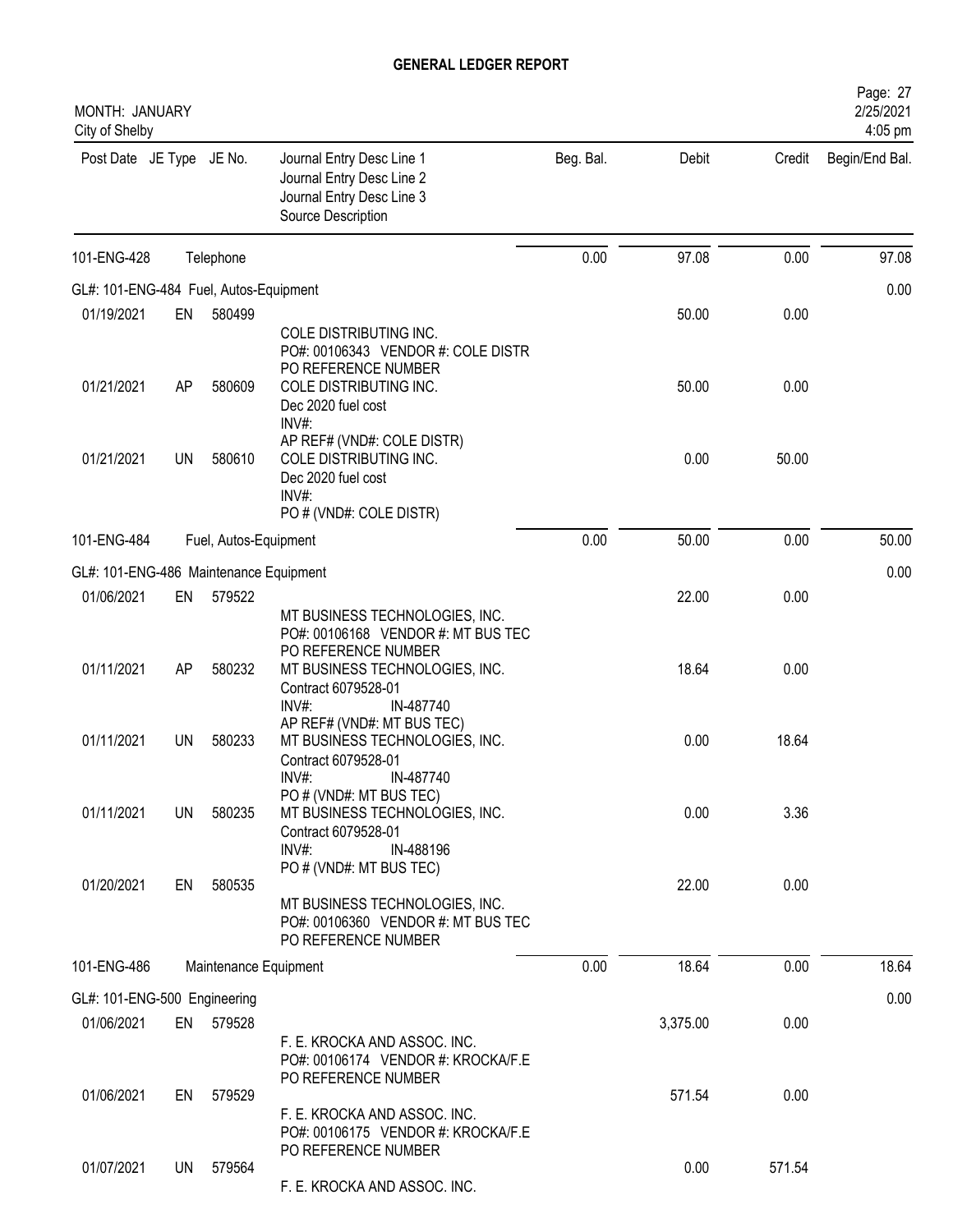| <b>MONTH: JANUARY</b><br>City of Shelby |           |             |                                                                                                                                               |           |           |           | Page: 28<br>2/25/2021<br>4:05 pm |
|-----------------------------------------|-----------|-------------|-----------------------------------------------------------------------------------------------------------------------------------------------|-----------|-----------|-----------|----------------------------------|
| Post Date JE Type JE No.                |           |             | Journal Entry Desc Line 1<br>Journal Entry Desc Line 2<br>Journal Entry Desc Line 3<br>Source Description                                     | Beg. Bal. | Debit     | Credit    | Begin/End Bal.                   |
| GL#: 101-ENG-500 Engineering            |           |             |                                                                                                                                               |           |           |           | 0.00                             |
| 01/08/2021                              | AP        | 580124      | PO#: 00106175 VENDOR #: KROCKA/F.E<br>CANCELLED PO REFERENCE NUMBER<br>F. E. KROCKA AND ASSOC. INC.<br>Contract engineering<br>INV#:<br>42703 |           | 1,125.00  | 0.00      |                                  |
| 01/08/2021                              | <b>UN</b> | 580125      | AP REF# (VND#: KROCKA/F.E)<br>F. E. KROCKA AND ASSOC. INC.<br>Contract engineering<br>INV#:<br>42703                                          |           | 0.00      | 1,125.00  |                                  |
| 01/11/2021                              | AP        | 580192      | PO # (VND#: KROCKA/F.E)<br>F. E. KROCKA AND ASSOC. INC.<br>New pk-8 school                                                                    |           | 400.00    | 0.00      |                                  |
| 01/11/2021                              | <b>UN</b> | 580193      | INV#:<br>42720<br>AP REF# (VND#: KROCKA/F.E)<br>F. E. KROCKA AND ASSOC. INC.<br>New pk-8 school<br>INV#:<br>42720<br>PO # (VND#: KROCKA/F.E)  |           | 0.00      | 400.00    |                                  |
| 101-ENG-500                             |           | Engineering |                                                                                                                                               | 0.00      | 1,525.00  | 0.00      | 1,525.00                         |
| GL#: 101-FIR-400 Wages                  |           |             |                                                                                                                                               |           |           |           | 0.00                             |
| 01/05/2021                              | EN        | 579511      |                                                                                                                                               |           | 39,632.30 | 0.00      |                                  |
| 01/05/2021                              | AP        | 579804      | <b>CITY PAYROLL FUND</b><br>PO#: 00106160 VENDOR #: CITY PAYRO<br>PO REFERENCE NUMBER<br>CITY PAYROLL FUND<br>Wages 12/20/20-1/2/21<br>INV#:  |           | 39,632.30 | 0.00      |                                  |
| 01/05/2021                              | UN        | 579805      | AP REF# (VND#: CITY PAYRO)<br><b>CITY PAYROLL FUND</b><br>Wages 12/20/20-1/2/21<br>$INV#$ :                                                   |           | 0.00      | 39,632.30 |                                  |
| 01/20/2021                              | EN        | 580512      | PO # (VND#: CITY PAYRO)<br><b>CITY PAYROLL FUND</b><br>PO#: 00106355 VENDOR #: CITY PAYRO                                                     |           | 32,027.62 | 0.00      |                                  |
| 01/20/2021                              | AP        | 580514      | PO REFERENCE NUMBER<br><b>CITY PAYROLL FUND</b><br>Wages 1/3/21-1/16/21<br>$INV#$ :                                                           |           | 32,027.62 | 0.00      |                                  |
| 01/20/2021                              | UN        | 580515      | AP REF# (VND#: CITY PAYRO)<br><b>CITY PAYROLL FUND</b><br>Wages 1/3/21-1/16/21<br>$INV#$ :                                                    |           | 0.00      | 32,027.62 |                                  |
| 101-FIR-400                             | Wages     |             | PO # (VND#: CITY PAYRO)                                                                                                                       | 0.00      | 71,659.92 | 0.00      | 71,659.92                        |
| GL#: 101-FIR-408 Part-Pay Fire Wages    |           |             |                                                                                                                                               |           |           |           | 0.00                             |
| 01/05/2021                              | EN        | 579511      | CITY PAYROLL FUND                                                                                                                             |           | 499.20    | 0.00      |                                  |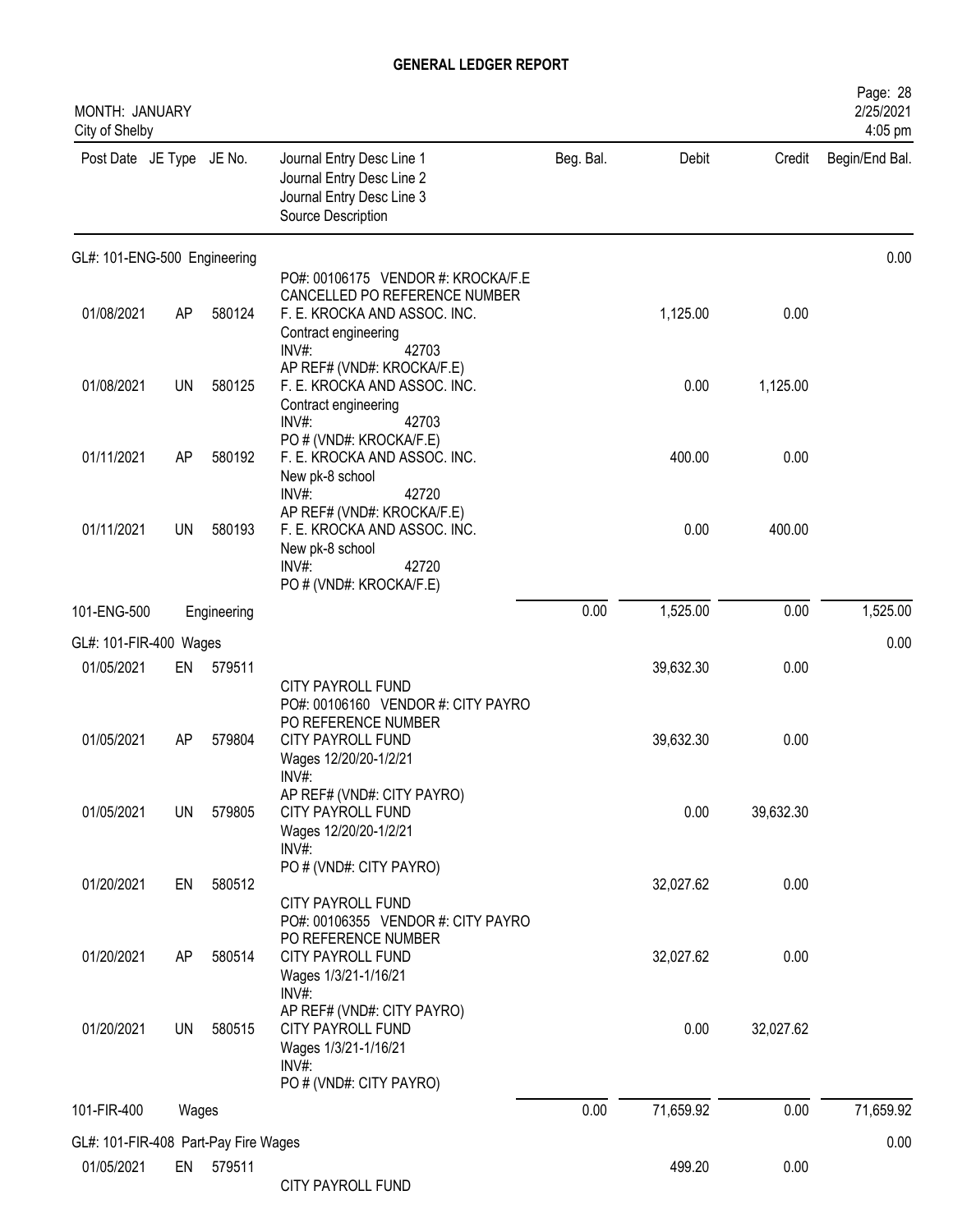| MONTH: JANUARY<br>City of Shelby     |           |                     |                                                                                                                                    |           |        |        | Page: 29<br>2/25/2021<br>4:05 pm |
|--------------------------------------|-----------|---------------------|------------------------------------------------------------------------------------------------------------------------------------|-----------|--------|--------|----------------------------------|
| Post Date JE Type JE No.             |           |                     | Journal Entry Desc Line 1<br>Journal Entry Desc Line 2<br>Journal Entry Desc Line 3<br>Source Description                          | Beg. Bal. | Debit  | Credit | Begin/End Bal.                   |
| GL#: 101-FIR-408 Part-Pay Fire Wages |           |                     |                                                                                                                                    |           |        |        | 0.00                             |
| 01/05/2021                           | AP        | 579804              | PO#: 00106160 VENDOR #: CITY PAYRO<br>PO REFERENCE NUMBER<br>CITY PAYROLL FUND<br>Wages 12/20/20-1/2/21<br>INV#:                   |           | 499.20 | 0.00   |                                  |
| 01/05/2021                           | <b>UN</b> | 579805              | AP REF# (VND#: CITY PAYRO)<br><b>CITY PAYROLL FUND</b><br>Wages 12/20/20-1/2/21<br>INV#<br>PO # (VND#: CITY PAYRO)                 |           | 0.00   | 499.20 |                                  |
| 101-FIR-408                          |           | Part-Pay Fire Wages |                                                                                                                                    | 0.00      | 499.20 | 0.00   | 499.20                           |
|                                      |           |                     | GL#: 101-FIR-415 Public Employees Retire.System                                                                                    |           |        |        | 0.00                             |
| 01/14/2021                           | EN        | 580363              | OH PUBLIC EMPLOYEES RETIREMENT                                                                                                     |           | 13.97  | 0.00   |                                  |
| 01/14/2021                           | AP        | 580384              | PO#: 00106317 VENDOR #: OPERS<br>PO REFERENCE NUMBER<br>OH PUBLIC EMPLOYEES RETIREMENT<br>Employer potion 11/22/20-<br>INV#:       |           | 13.97  | 0.00   |                                  |
| 01/14/2021                           | <b>UN</b> | 580385              | AP REF# (VND#: OPERS<br>OH PUBLIC EMPLOYEES RETIREMENT<br>Employer potion 11/22/20-<br>INV#:<br>PO # (VND#: OPERS<br>$\rightarrow$ |           | 0.00   | 13.97  |                                  |
| 101-FIR-415                          |           |                     | Public Employees Retire.System                                                                                                     | 0.00      | 13.97  | 0.00   | 13.97                            |
| GL#: 101-FIR-417 FICA                |           |                     |                                                                                                                                    |           |        |        | 0.00                             |
| 01/05/2021                           |           | EN 579512           |                                                                                                                                    |           | 581.56 | 0.00   |                                  |
| 01/05/2021                           | AP        | 579806              | PAYROLL FUND<br>PO#: 00106161 VENDOR #: PAYROLL FU<br>PO REFERENCE NUMBER<br>PAYROLL FUND<br>FICA 12/20/20-1/2/21                  |           | 581.56 | 0.00   |                                  |
| 01/05/2021                           | UN        | 579807              | INV#:<br>AP REF# (VND#: PAYROLL FU)<br>PAYROLL FUND<br>FICA 12/20/20-1/2/21<br>INV#:                                               |           | 0.00   | 581.56 |                                  |
| 01/20/2021                           | EN        | 580513              | PO # (VND#: PAYROLL FU)<br>PAYROLL FUND                                                                                            |           | 430.29 | 0.00   |                                  |
| 01/20/2021                           | AP        | 580516              | PO#: 00106356 VENDOR #: PAYROLL FU<br>PO REFERENCE NUMBER<br>PAYROLL FUND<br>FICA 1/3/21-1/16/21<br>$INV#$ :                       |           | 430.29 | 0.00   |                                  |
| 01/20/2021                           | UN        | 580517              | AP REF# (VND#: PAYROLL FU)<br>PAYROLL FUND<br>FICA 1/3/21-1/16/21                                                                  |           | 0.00   | 430.29 |                                  |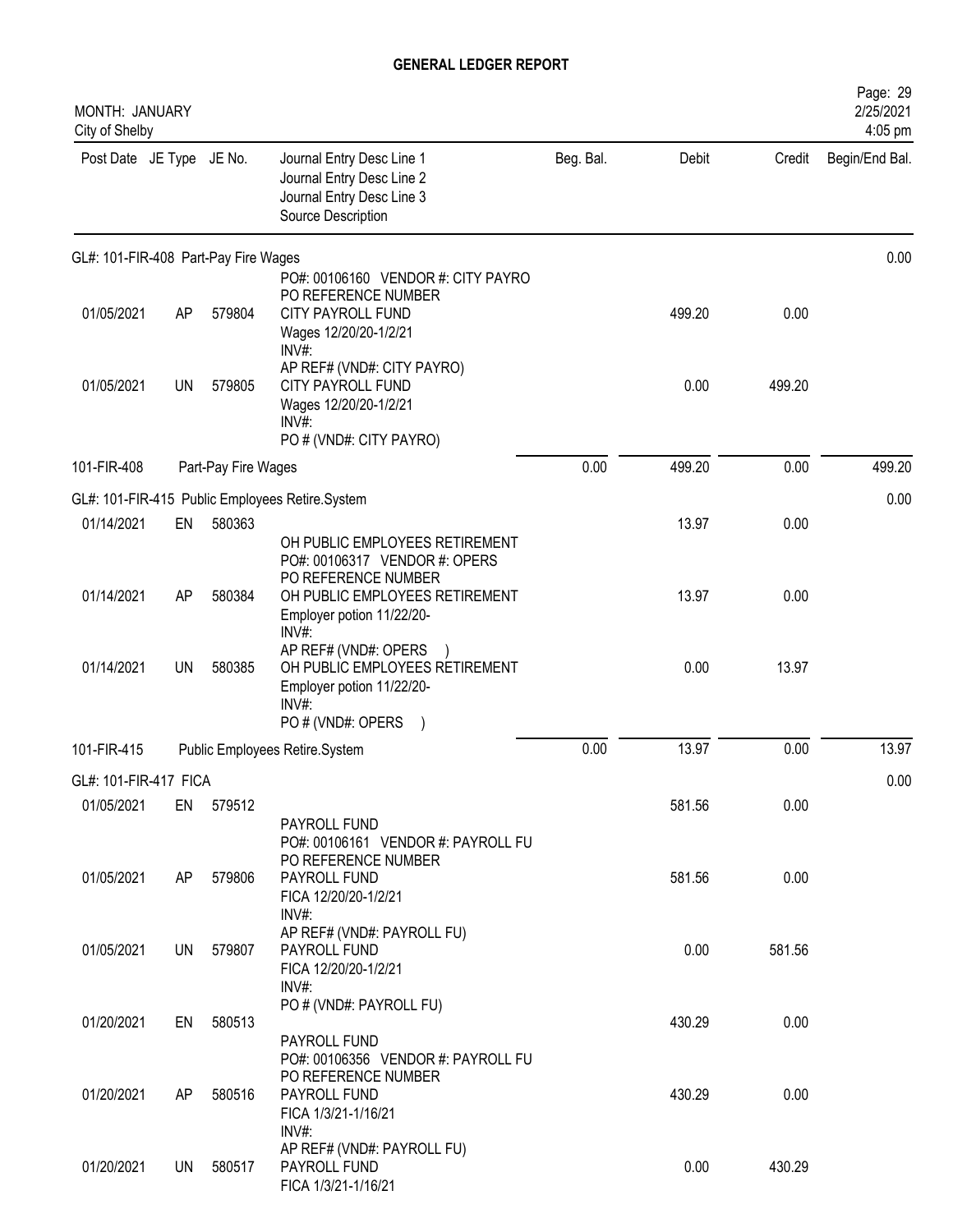| Page: 30<br>2/25/2021<br>4:05 pm |              |                       |           |                                                                                                                        |                           |             | MONTH: JANUARY<br>City of Shelby                                   |
|----------------------------------|--------------|-----------------------|-----------|------------------------------------------------------------------------------------------------------------------------|---------------------------|-------------|--------------------------------------------------------------------|
| Begin/End Bal.                   | Credit       | Debit                 | Beg. Bal. | Journal Entry Desc Line 1<br>Journal Entry Desc Line 2<br>Journal Entry Desc Line 3<br>Source Description              |                           |             | Post Date JE Type JE No.                                           |
| 0.00                             |              |                       |           | INV#:<br>PO # (VND#: PAYROLL FU)                                                                                       |                           |             | GL#: 101-FIR-417 FICA                                              |
| 1,011.85                         | 0.00         | 1,011.85              | 0.00      |                                                                                                                        |                           | <b>FICA</b> | 101-FIR-417                                                        |
| 0.00                             |              |                       |           |                                                                                                                        |                           |             | GL#: 101-FIR-418 Hospitalization                                   |
|                                  | 0.00         | 20,593.63             |           |                                                                                                                        | 579467                    | EN          | 01/04/2021                                                         |
|                                  |              |                       |           | JEFFERSON HEALTH PLAN<br>PO#: 00106116 VENDOR #: JEFFERSON<br>PO REFERENCE NUMBER                                      |                           |             |                                                                    |
|                                  | 0.00         | 20,593.63             |           | JEFFERSON HEALTH PLAN<br>Acct 19-OME095<br>INV#:                                                                       | 579800                    | AP          | 01/05/2021                                                         |
|                                  | 20,593.63    | 0.00                  |           | AP REF# (VND#: JEFFERSON)<br>JEFFERSON HEALTH PLAN<br>Acct 19-OME095<br>INV#:                                          | 579801                    | UN          | 01/05/2021                                                         |
|                                  | 0.00         | 20,593.63             |           | PO # (VND#: JEFFERSON)<br>JEFFERSON HEALTH PLAN<br>PO#: 00106358 VENDOR #: JEFFERSON                                   | 580533                    | EN          | 01/20/2021                                                         |
|                                  |              |                       |           | PO REFERENCE NUMBER                                                                                                    |                           |             |                                                                    |
| 20,593.63                        |              |                       |           |                                                                                                                        |                           |             |                                                                    |
| 0.00                             |              |                       |           |                                                                                                                        |                           |             | GL#: 101-FIR-419 Life Insurance                                    |
|                                  | 0.00         | 156.00                |           |                                                                                                                        | 579664                    | EN          | 01/08/2021                                                         |
|                                  | 0.00         | 156.00                |           | PO#: 00106291 VENDOR #: AMERICAN U<br>PO REFERENCE NUMBER<br>AMERICAN UNITED LIFE INS CO<br>Policy G 00608125-0002-000 | 580100                    | AP          | 01/08/2021                                                         |
|                                  | 156.00       | 0.00                  |           | AP REF# (VND#: AMERICAN U)<br>AMERICAN UNITED LIFE INS CO<br>Policy G 00608125-0002-000<br>$INV#$ :                    | 580101                    | <b>UN</b>   | 01/08/2021                                                         |
| 156.00                           | 0.00         | 156.00                | 0.00      |                                                                                                                        | Life Insurance            |             | 101-FIR-419                                                        |
| 0.00                             |              |                       |           |                                                                                                                        |                           |             |                                                                    |
|                                  |              |                       |           |                                                                                                                        |                           |             |                                                                    |
|                                  | 0.00         | 1,250.00              |           | BUREAU OF WORKERS COMPENSATION<br>PO#: 00106162 VENDOR #: BWC<br>PO REFERENCE NUMBER<br>BUREAU OF WORKERS COMPENSATION | 580083                    | AP          | 01/08/2021                                                         |
|                                  | 1,250.00     | 0.00                  |           | INV#:<br>AP REF# (VND#: BWC<br>BUREAU OF WORKERS COMPENSATION<br>Installment payment policy                            | 580084                    | UN          | 01/08/2021                                                         |
|                                  | 0.00<br>0.00 | 20,593.63<br>1,250.00 | 0.00      | AMERICAN UNITED LIFE INS CO<br>INV#:<br>PO # (VND#: AMERICAN U)<br>Installment payment policy                          | Hospitalization<br>579516 | EN          | 101-FIR-418<br>GL#: 101-FIR-420 Workers Compensation<br>01/06/2021 |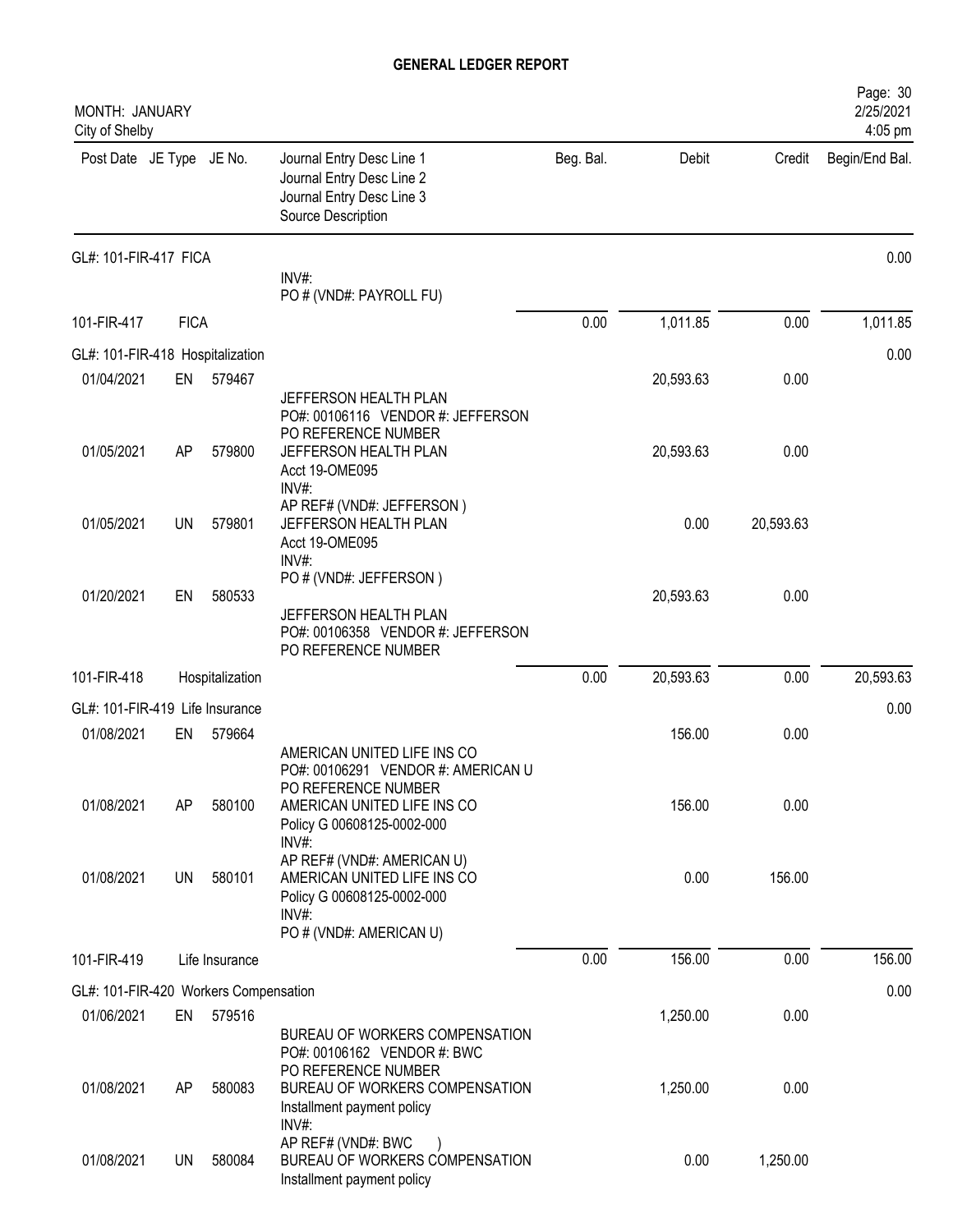| MONTH: JANUARY<br>City of Shelby       |           |                             |                                                                                                                    |           |          |        | Page: 31<br>2/25/2021<br>4:05 pm |
|----------------------------------------|-----------|-----------------------------|--------------------------------------------------------------------------------------------------------------------|-----------|----------|--------|----------------------------------|
| Post Date JE Type JE No.               |           |                             | Journal Entry Desc Line 1<br>Journal Entry Desc Line 2<br>Journal Entry Desc Line 3<br>Source Description          | Beg. Bal. | Debit    | Credit | Begin/End Bal.                   |
| GL#: 101-FIR-420 Workers Compensation  |           |                             | INV#:<br>PO # (VND#: BWC                                                                                           |           |          |        | 0.00                             |
| 101-FIR-420                            |           | <b>Workers Compensation</b> |                                                                                                                    | 0.00      | 1,250.00 | 0.00   | 1,250.00                         |
| GL#: 101-FIR-425 Natural Gas           |           |                             |                                                                                                                    |           |          |        | 0.00                             |
| 01/06/2021                             | EN        | 579531                      |                                                                                                                    |           | 700.00   | 0.00   |                                  |
| 01/20/2021                             | EN        | 580541                      | <b>COLUMBIA GAS</b><br>PO#: 00106177 VENDOR #: COL. GAS<br>PO REFERENCE NUMBER                                     |           | 900.00   | 0.00   |                                  |
|                                        |           |                             | <b>COLUMBIA GAS</b><br>PO#: 00106366 VENDOR #: COL. GAS<br>PO REFERENCE NUMBER                                     |           |          |        |                                  |
| 01/21/2021                             | AP        | 580601                      | <b>COLUMBIA GAS</b><br>Acct 124015720030006<br>INV#:<br>35749                                                      |           | 752.68   | 0.00   |                                  |
| 01/21/2021                             | UN        | 580602                      | AP REF# (VND#: COL. GAS)<br><b>COLUMBIA GAS</b><br>Acct 124015720030006<br>INV#:<br>35749<br>PO # (VND#: COL. GAS) |           | 0.00     | 700.00 |                                  |
| 101-FIR-425                            |           | <b>Natural Gas</b>          |                                                                                                                    | 0.00      | 752.68   | 0.00   | 752.68                           |
| GL#: 101-FIR-428 Telephone             |           |                             |                                                                                                                    |           |          |        | 0.00                             |
| 01/04/2021                             | EN        | 579468                      |                                                                                                                    |           | 272.68   | 0.00   |                                  |
|                                        |           |                             | CRUM/BRIAN//<br>PO#: 00106117 VENDOR #: CRUM, BRIAN<br>PO REFERENCE NUMBER                                         |           |          |        |                                  |
| 01/05/2021                             | AP        | 579798                      | CRUM/BRIAN//<br>Reimburse phone payment<br>INV#:                                                                   |           | 272.68   | 0.00   |                                  |
| 01/05/2021                             | <b>UN</b> | 579799                      | AP REF# (VND#: CRUM, BRIAN)<br>CRUM/BRIAN//<br>Reimburse phone payment<br>INV#                                     |           | 0.00     | 272.68 |                                  |
| 01/11/2021                             | EN        | 579691                      | PO # (VND#: CRUM, BRIAN)<br>CHARTER COMM HOLDINGS LLC<br>PO#: 00106314 VENDOR #: CHART COMM<br>PO REFERENCE NUMBER |           | 139.44   | 0.00   |                                  |
| 101-FIR-428                            |           | Telephone                   |                                                                                                                    | 0.00      | 272.68   | 0.00   | 272.68                           |
| GL#: 101-FIR-484 Fuel, Autos-Equipment |           |                             |                                                                                                                    |           |          |        | 0.00                             |
| 01/19/2021                             | EN        | 580499                      |                                                                                                                    |           | 600.00   | 0.00   |                                  |
|                                        |           |                             | COLE DISTRIBUTING INC.<br>PO#: 00106343 VENDOR #: COLE DISTR<br>PO REFERENCE NUMBER                                |           |          |        |                                  |
| 01/21/2021                             | AP        | 580609                      | COLE DISTRIBUTING INC.<br>Dec 2020 fuel cost                                                                       |           | 600.00   | 0.00   |                                  |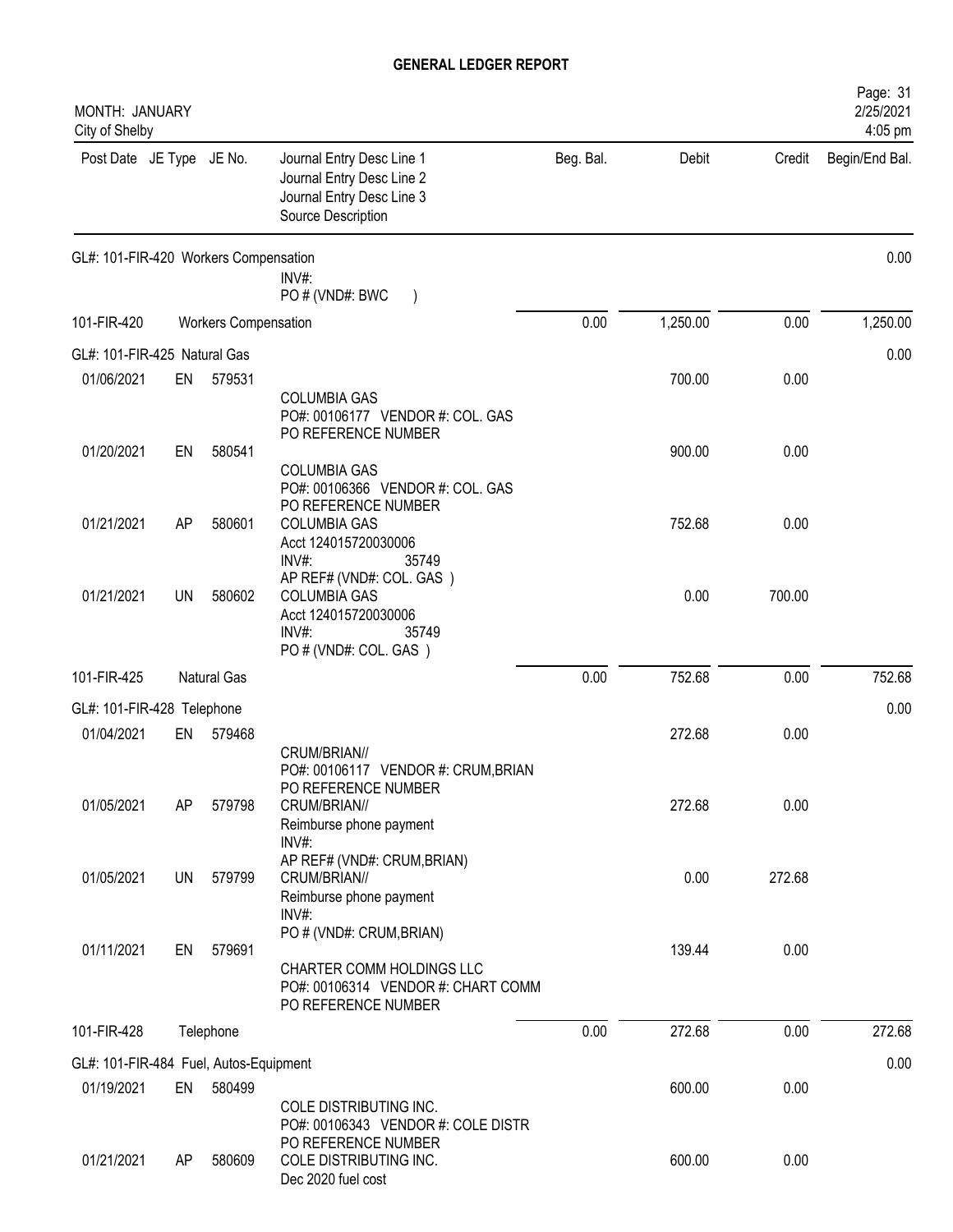| <b>MONTH: JANUARY</b><br>City of Shelby |           |                       |                                                                                                                                                |           |        |        | Page: 32<br>2/25/2021<br>4:05 pm |
|-----------------------------------------|-----------|-----------------------|------------------------------------------------------------------------------------------------------------------------------------------------|-----------|--------|--------|----------------------------------|
| Post Date JE Type JE No.                |           |                       | Journal Entry Desc Line 1<br>Journal Entry Desc Line 2<br>Journal Entry Desc Line 3<br>Source Description                                      | Beg. Bal. | Debit  | Credit | Begin/End Bal.                   |
| GL#: 101-FIR-484 Fuel, Autos-Equipment  |           |                       |                                                                                                                                                |           |        |        | 0.00                             |
| 01/21/2021                              | <b>UN</b> | 580610                | $INV#$ :<br>AP REF# (VND#: COLE DISTR)<br>COLE DISTRIBUTING INC.<br>Dec 2020 fuel cost<br>$INV#$ :                                             |           | 0.00   | 600.00 |                                  |
| 01/26/2021                              | EN        | 580877                | PO # (VND#: COLE DISTR)<br>THOMPSON/MICHAEL//<br>PO#: 00106386 VENDOR #: THOMPSON/M<br>PO REFERENCE NUMBER                                     |           | 14.78  | 0.00   |                                  |
| 101-FIR-484                             |           | Fuel, Autos-Equipment |                                                                                                                                                | 0.00      | 600.00 | 0.00   | 600.00                           |
| GL#: 101-FIR-531 Miscellaneous          |           |                       |                                                                                                                                                |           |        |        | 0.00                             |
| 01/07/2021                              | AP        | 579923                | SCHMIDT SECURITY PRO<br>Criminal background J. Gwirtz<br>INV#:<br>0397307-IN                                                                   |           | 70.00  | 0.00   |                                  |
| 01/07/2021                              | <b>UN</b> | 579924                | AP REF# (VND#: SCHMIDT SE)<br>SCHMIDT SECURITY PRO<br>Criminal background J. Gwirtz<br>$INV#$ :<br>0397307-IN                                  |           | 0.00   | 100.00 |                                  |
| 01/08/2021                              | EN        | 579667                | PO # (VND#: SCHMIDT SE)                                                                                                                        |           | 190.40 | 0.00   |                                  |
| 01/08/2021                              | AP        | 580122                | <b>7LSI LLC</b><br>PO#: 00106294 VENDOR #: 7LSI LLC<br>PO REFERENCE NUMBER<br>AVITA HEALTH SYSTEM<br>Drug screen J. Gwirtz<br>INV#:<br>WW42601 |           | 109.00 | 0.00   |                                  |
| 01/08/2021                              | UN.       | 580123                | AP REF# (VND#: AVITA HEAL)<br>AVITA HEALTH SYSTEM<br>Drug screen J. Gwirtz<br>INV#:<br>WW42601                                                 |           | 0.00   | 400.00 |                                  |
| 01/11/2021                              | EN        | 579683                | PO # (VND#: AVITA HEAL)<br>AUTOMATIC DATA PROCESSING<br>PO#: 00106306 VENDOR #: ADP                                                            |           | 57.67  | 0.00   |                                  |
| 01/11/2021                              | AP        | 580220                | PO REFERENCE NUMBER<br>AUTOMATIC DATA PROCESSING<br>Processing charges 1/2/21<br>INV#:<br>57150590                                             |           | 57.67  | 0.00   |                                  |
| 01/11/2021                              | <b>UN</b> | 580221                | AP REF# (VND#: ADP<br>AUTOMATIC DATA PROCESSING<br>Processing charges 1/2/21<br>INV#:<br>57150590                                              |           | 0.00   | 57.67  |                                  |
| 01/14/2021                              | AP        | 580396                | PO#(VND#: ADP<br>7LSI LLC<br><b>ESET Endpoint antivirus</b><br>INV#:<br>2021-3003                                                              |           | 190.40 | 0.00   |                                  |
| 01/14/2021                              | UN        | 580397                | AP REF# (VND#: 7LSI LLC)<br>7LSI LLC<br><b>ESET Endpoint antivirus</b>                                                                         |           | 0.00   | 190.40 |                                  |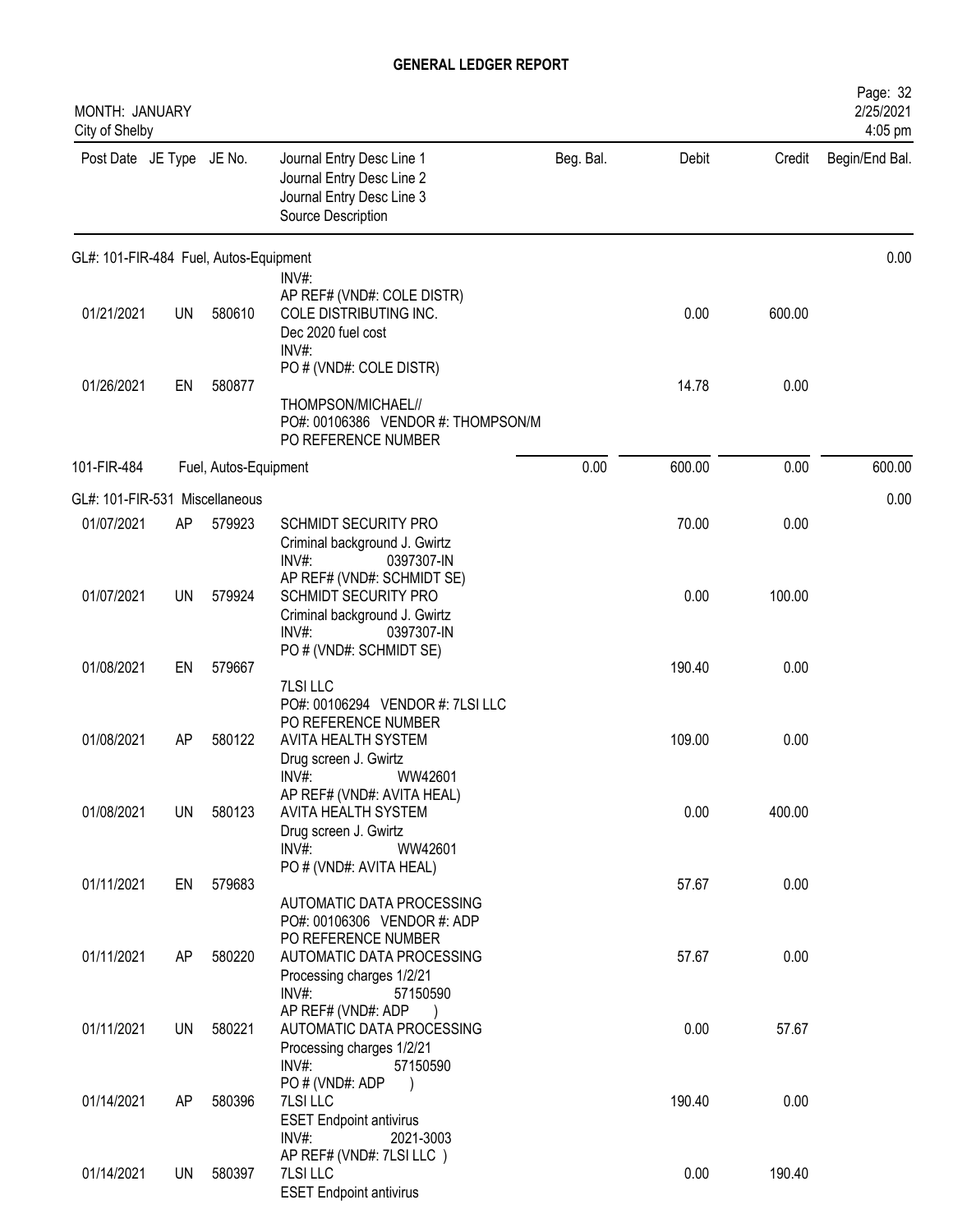| <b>MONTH: JANUARY</b><br>City of Shelby |    |                     |                                                                                                                                              |           |          |           | Page: 33<br>2/25/2021<br>4:05 pm |
|-----------------------------------------|----|---------------------|----------------------------------------------------------------------------------------------------------------------------------------------|-----------|----------|-----------|----------------------------------|
| Post Date JE Type JE No.                |    |                     | Journal Entry Desc Line 1<br>Journal Entry Desc Line 2<br>Journal Entry Desc Line 3<br>Source Description                                    | Beg. Bal. | Debit    |           | Credit Begin/End Bal.            |
| GL#: 101-FIR-531 Miscellaneous          |    |                     |                                                                                                                                              |           |          |           | 0.00                             |
|                                         |    |                     | $INV#$ :<br>2021-3003<br>PO # (VND#: 7LSI LLC)                                                                                               |           |          |           |                                  |
| 01/20/2021                              | EN | 580532              |                                                                                                                                              |           | 67.17    | 0.00      |                                  |
|                                         |    |                     | AUTOMATIC DATA PROCESSING<br>PO#: 00106357 VENDOR #: ADP<br>PO REFERENCE NUMBER                                                              |           |          |           |                                  |
| 01/21/2021                              | AP | 580579              | AUTOMATIC DATA PROCESSING                                                                                                                    |           | 67.17    | 0.00      |                                  |
|                                         |    |                     | Human Capital 1/11/21<br>$INV#$ :<br>571926910<br>AP REF# (VND#: ADP                                                                         |           |          |           |                                  |
| 01/21/2021                              | UN | 580580              | AUTOMATIC DATA PROCESSING<br>Human Capital 1/11/21<br>$INV#$ :<br>571926910                                                                  |           | 0.00     | 67.17     |                                  |
| 01/26/2021                              | EN | 580887              | PO # (VND#: ADP                                                                                                                              |           | 53.16    | 0.00      |                                  |
|                                         |    |                     | AUTOMATIC DATA PROCESSING<br>PO#: 00106396 VENDOR #: ADP<br>PO REFERENCE NUMBER                                                              |           |          |           |                                  |
| 01/27/2021                              | AP | 580929              | AUTOMATIC DATA PROCESSING<br>Processing charges 1/16/21<br>$INV#$ :<br>573114851                                                             |           | 53.16    | 0.00      |                                  |
| 01/27/2021                              | UN | 580930              | AP REF# (VND#: ADP<br>AUTOMATIC DATA PROCESSING<br>Processing charges 1/16/21<br>INV#:<br>573114851<br>PO#(VND#: ADP                         |           | 0.00     | 53.16     |                                  |
| 101-FIR-531                             |    | Miscellaneous       |                                                                                                                                              | 0.00      | 547.40   | 0.00      | 547.40                           |
| GL#: 101-IGT-121 Local government       |    |                     |                                                                                                                                              |           |          |           | 0.00                             |
| 01/08/2021                              | CR | 580320              | Local government from state                                                                                                                  |           | 0.00     | 3,099.35  |                                  |
|                                         |    |                     | pio                                                                                                                                          |           |          |           |                                  |
| 01/21/2021                              | CR | 580799              | Local government Jan 2021 from county<br>pio                                                                                                 |           | 0.00     | 14,251.01 |                                  |
| 101-IGT-121                             |    | Local government    |                                                                                                                                              | 0.00      | 0.00     | 17,350.36 | 17,350.36                        |
| GL#: 101-IGT-143 County Grant or Aid    |    |                     |                                                                                                                                              |           |          |           | 0.00                             |
| 01/22/2021                              | CR | 580807              | Taxi subsidy Dec 2020<br>pio                                                                                                                 |           | 0.00     | 2,627.00  |                                  |
| 101-IGT-143                             |    | County Grant or Aid |                                                                                                                                              | 0.00      | 0.00     | 2,627.00  | 2,627.00                         |
| GL#: 101-MAY-400 Wages                  |    |                     |                                                                                                                                              |           |          |           | 0.00                             |
| 01/05/2021                              | EN | 579511              |                                                                                                                                              |           | 2,590.80 | 0.00      |                                  |
| 01/05/2021                              | AP | 579804              | <b>CITY PAYROLL FUND</b><br>PO#: 00106160 VENDOR #: CITY PAYRO<br>PO REFERENCE NUMBER<br>CITY PAYROLL FUND<br>Wages 12/20/20-1/2/21<br>INV#: |           | 2,590.80 | 0.00      |                                  |
|                                         |    |                     | AP REF# (VND#: CITY PAYRO)                                                                                                                   |           |          |           |                                  |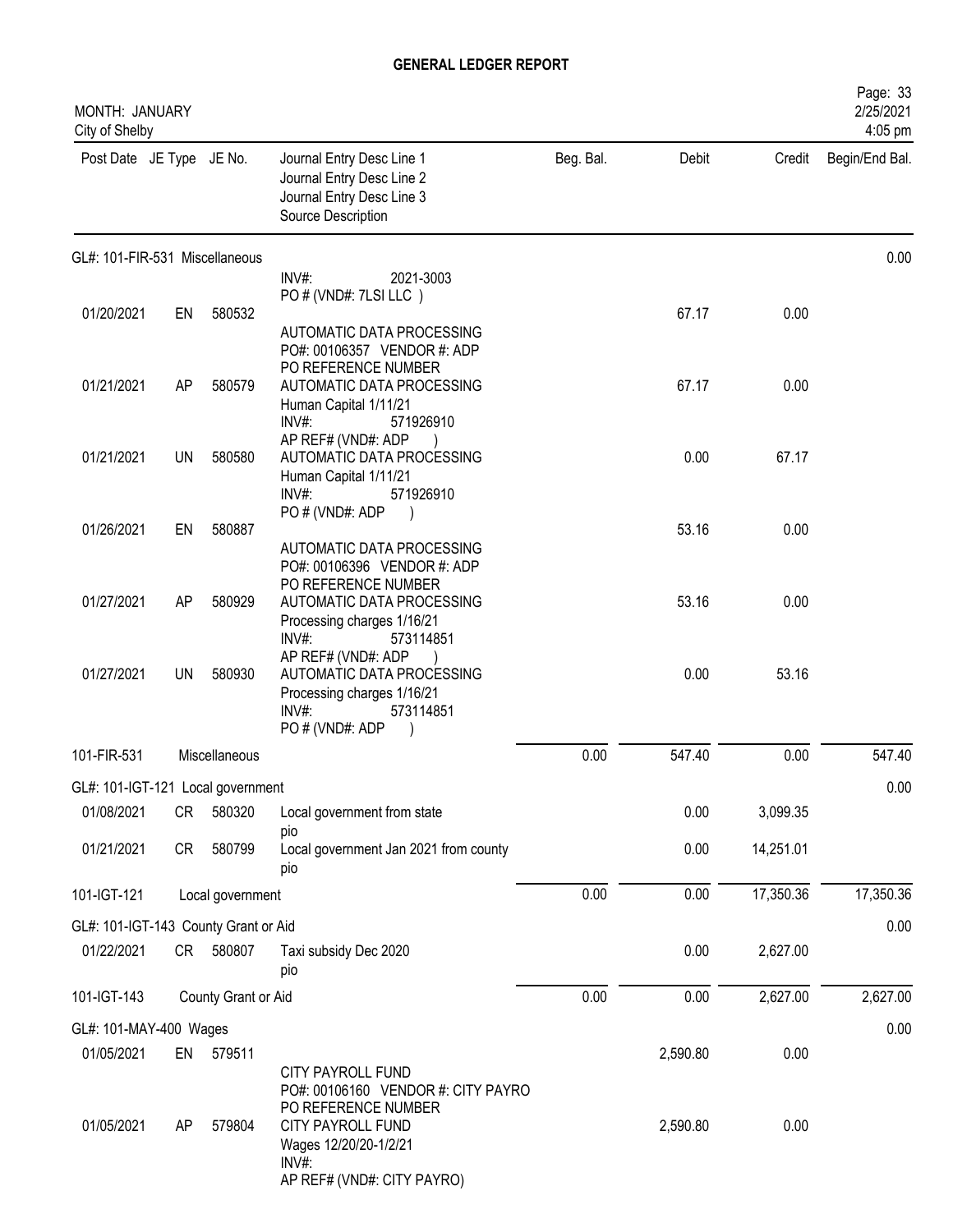| MONTH: JANUARY<br>City of Shelby |           |                 |                                                                                                                |           |          |          | Page: 34<br>2/25/2021<br>4:05 pm |
|----------------------------------|-----------|-----------------|----------------------------------------------------------------------------------------------------------------|-----------|----------|----------|----------------------------------|
| Post Date JE Type JE No.         |           |                 | Journal Entry Desc Line 1<br>Journal Entry Desc Line 2<br>Journal Entry Desc Line 3<br>Source Description      | Beg. Bal. | Debit    | Credit   | Begin/End Bal.                   |
| GL#: 101-MAY-400 Wages           |           |                 |                                                                                                                |           |          |          | 0.00                             |
| 01/05/2021                       | <b>UN</b> | 579805          | CITY PAYROLL FUND<br>Wages 12/20/20-1/2/21<br>INV#                                                             |           | 0.00     | 2,590.80 |                                  |
| 01/20/2021                       | EN        | 580512          | PO # (VND#: CITY PAYRO)<br>CITY PAYROLL FUND<br>PO#: 00106355 VENDOR #: CITY PAYRO<br>PO REFERENCE NUMBER      |           | 2,635.08 | 0.00     |                                  |
| 01/20/2021                       | AP        | 580514          | CITY PAYROLL FUND<br>Wages 1/3/21-1/16/21<br>INV#:<br>AP REF# (VND#: CITY PAYRO)                               |           | 2,635.08 | 0.00     |                                  |
| 01/20/2021                       | <b>UN</b> | 580515          | CITY PAYROLL FUND<br>Wages 1/3/21-1/16/21<br>$INV#$ :<br>PO # (VND#: CITY PAYRO)                               |           | 0.00     | 2,635.08 |                                  |
| 101-MAY-400                      |           | Wages           |                                                                                                                | 0.00      | 5,225.88 | 0.00     | 5,225.88                         |
| GL#: 101-MAY-402 Secretary Wages |           |                 |                                                                                                                |           |          |          | 0.00                             |
| 01/05/2021                       | EN        | 579511          | CITY PAYROLL FUND<br>PO#: 00106160 VENDOR #: CITY PAYRO<br>PO REFERENCE NUMBER                                 |           | 816.00   | 0.00     |                                  |
| 01/05/2021                       | AP        | 579804          | CITY PAYROLL FUND<br>Wages 12/20/20-1/2/21<br>INV#:                                                            |           | 816.00   | 0.00     |                                  |
| 01/05/2021                       | UN        | 579805          | AP REF# (VND#: CITY PAYRO)<br>CITY PAYROLL FUND<br>Wages 12/20/20-1/2/21<br>$INV#$ :                           |           | 0.00     | 816.00   |                                  |
| 01/20/2021                       | EN        | 580512          | PO # (VND#: CITY PAYRO)<br><b>CITY PAYROLL FUND</b><br>PO#: 00106355 VENDOR #: CITY PAYRO                      |           | 836.40   | 0.00     |                                  |
| 01/20/2021                       | AP        | 580514          | PO REFERENCE NUMBER<br>CITY PAYROLL FUND<br>Wages 1/3/21-1/16/21<br>$INV#$ :                                   |           | 836.40   | 0.00     |                                  |
| 01/20/2021                       | <b>UN</b> | 580515          | AP REF# (VND#: CITY PAYRO)<br>CITY PAYROLL FUND<br>Wages 1/3/21-1/16/21<br>$INV#$ :<br>PO # (VND#: CITY PAYRO) |           | 0.00     | 836.40   |                                  |
| 101-MAY-402                      |           | Secretary Wages |                                                                                                                | 0.00      | 1,652.40 | 0.00     | 1,652.40                         |
|                                  |           |                 | GL#: 101-MAY-415 Public Employees Retire.System                                                                |           |          |          | 0.00                             |
| 01/14/2021                       | EN        | 580363          | OH PUBLIC EMPLOYEES RETIREMENT<br>PO#: 00106317 VENDOR #: OPERS<br>PO REFERENCE NUMBER                         |           | 1,065.25 | 0.00     |                                  |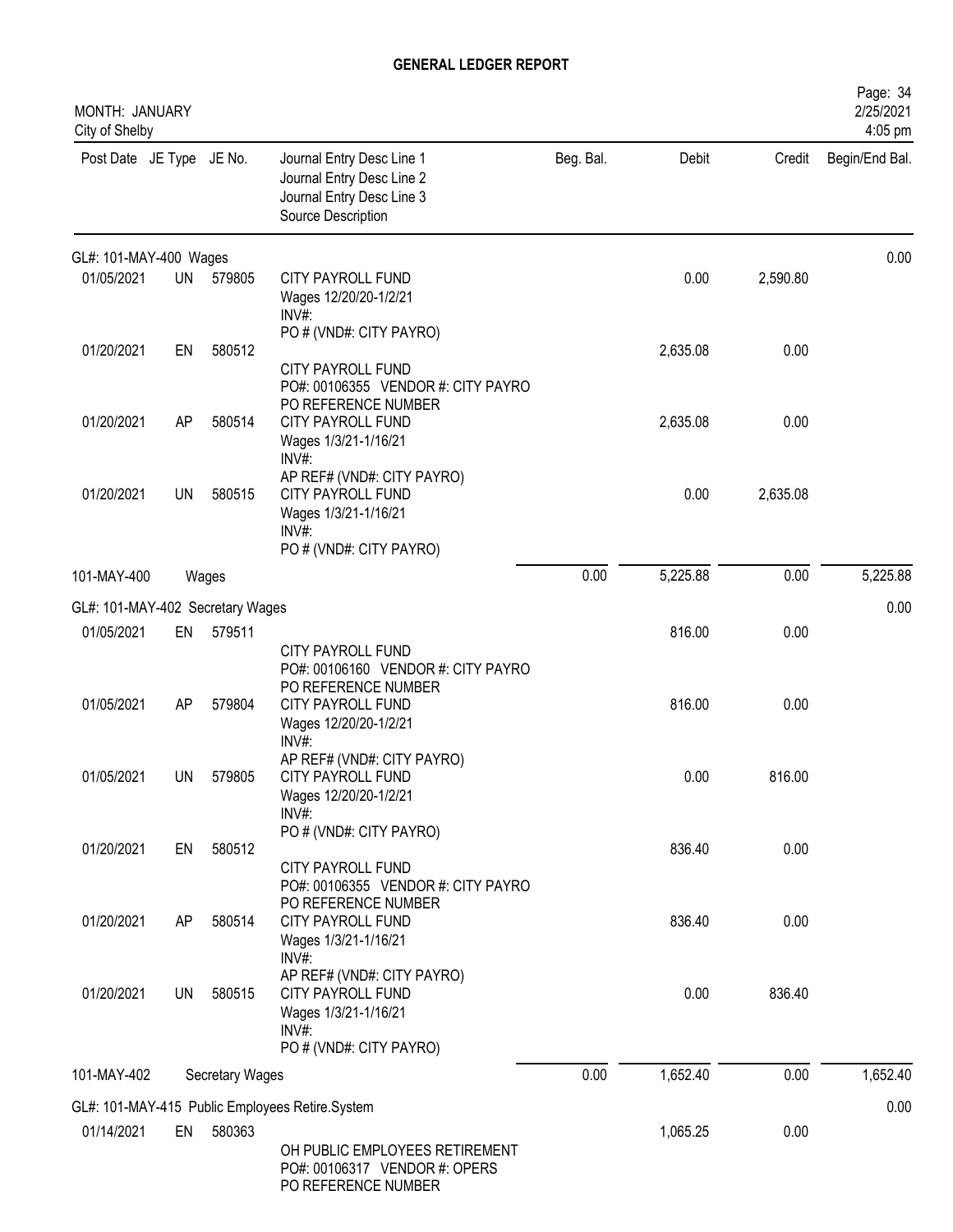| MONTH: JANUARY<br>City of Shelby |             |           |                                                                                                                                   |           |          |          | Page: 35<br>2/25/2021<br>4:05 pm |
|----------------------------------|-------------|-----------|-----------------------------------------------------------------------------------------------------------------------------------|-----------|----------|----------|----------------------------------|
| Post Date JE Type JE No.         |             |           | Journal Entry Desc Line 1<br>Journal Entry Desc Line 2<br>Journal Entry Desc Line 3<br>Source Description                         | Beg. Bal. | Debit    | Credit   | Begin/End Bal.                   |
|                                  |             |           | GL#: 101-MAY-415 Public Employees Retire.System                                                                                   |           |          |          | 0.00                             |
| 01/14/2021                       | AP          | 580384    | OH PUBLIC EMPLOYEES RETIREMENT<br>Employer potion 11/22/20-<br>INV#                                                               |           | 1,065.25 | 0.00     |                                  |
| 01/14/2021                       | <b>UN</b>   | 580385    | AP REF# (VND#: OPERS<br>OH PUBLIC EMPLOYEES RETIREMENT<br>Employer potion 11/22/20-<br>$INV#$ :<br>PO # (VND#: OPERS<br>$\lambda$ |           | 0.00     | 1,065.25 |                                  |
| 101-MAY-415                      |             |           | Public Employees Retire.System                                                                                                    | 0.00      | 1,065.25 | 0.00     | 1,065.25                         |
| GL#: 101-MAY-417 FICA            |             |           |                                                                                                                                   |           |          |          | 0.00                             |
| 01/05/2021                       | EN          | 579512    |                                                                                                                                   |           | 49.40    | 0.00     |                                  |
|                                  |             |           | PAYROLL FUND<br>PO#: 00106161 VENDOR #: PAYROLL FU<br>PO REFERENCE NUMBER                                                         |           |          |          |                                  |
| 01/05/2021                       | AP          | 579806    | PAYROLL FUND<br>FICA 12/20/20-1/2/21<br>INV#:                                                                                     |           | 49.40    | 0.00     |                                  |
| 01/05/2021                       | <b>UN</b>   | 579807    | AP REF# (VND#: PAYROLL FU)<br>PAYROLL FUND<br>FICA 12/20/20-1/2/21<br>$INV#$ :                                                    |           | 0.00     | 49.40    |                                  |
| 01/20/2021                       | EN          | 580513    | PO # (VND#: PAYROLL FU)                                                                                                           |           | 50.34    | 0.00     |                                  |
|                                  |             |           | PAYROLL FUND<br>PO#: 00106356 VENDOR #: PAYROLL FU<br>PO REFERENCE NUMBER                                                         |           |          |          |                                  |
| 01/20/2021                       | AP          | 580516    | PAYROLL FUND<br>FICA 1/3/21-1/16/21<br>$INV#$ :                                                                                   |           | 50.34    | 0.00     |                                  |
| 01/20/2021                       | UN          | 580517    | AP REF# (VND#: PAYROLL FU)<br>PAYROLL FUND<br>FICA 1/3/21-1/16/21<br>$INV#$ :<br>PO # (VND#: PAYROLL FU)                          |           | 0.00     | 50.34    |                                  |
| 101-MAY-417                      | <b>FICA</b> |           |                                                                                                                                   | 0.00      | 99.74    | 0.00     | 99.74                            |
| GL#: 101-MAY-418 Hospitalization |             |           |                                                                                                                                   |           |          |          | 0.00                             |
| 01/04/2021                       |             | EN 579467 | JEFFERSON HEALTH PLAN                                                                                                             |           | 3,458.74 | 0.00     |                                  |
| 01/05/2021                       | AP          | 579800    | PO#: 00106116 VENDOR #: JEFFERSON<br>PO REFERENCE NUMBER<br>JEFFERSON HEALTH PLAN<br>Acct 19-OME095<br>$INV#$ :                   |           | 3,458.74 | 0.00     |                                  |
| 01/05/2021                       | UN          | 579801    | AP REF# (VND#: JEFFERSON)<br>JEFFERSON HEALTH PLAN<br>Acct 19-OME095<br>$INV#$ :                                                  |           | 0.00     | 3,458.74 |                                  |
|                                  |             |           | PO # (VND#: JEFFERSON)                                                                                                            |           |          |          |                                  |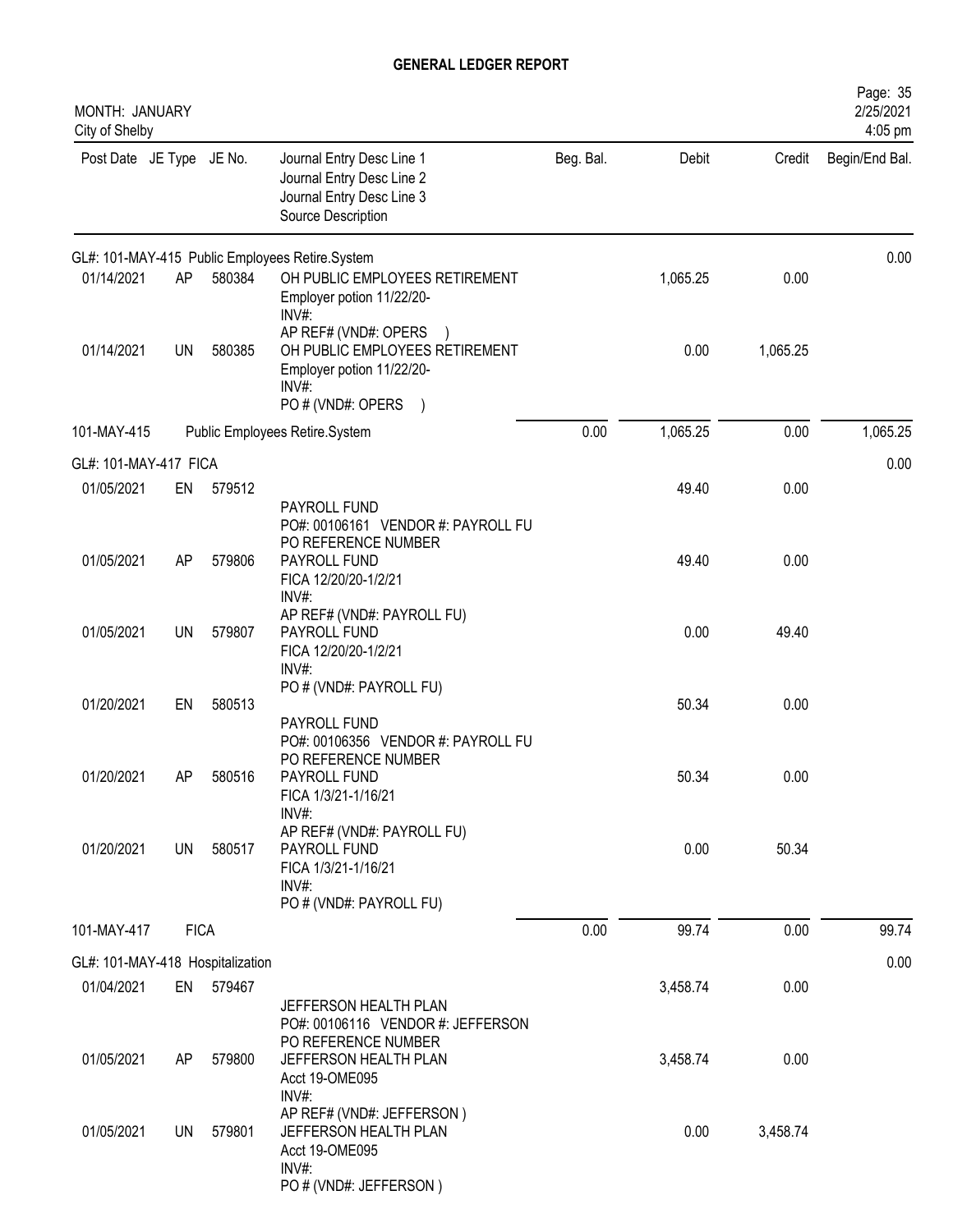| MONTH: JANUARY<br>City of Shelby      |    |                             |                                                                                                                             |           |          |        | Page: 36<br>2/25/2021<br>4:05 pm |
|---------------------------------------|----|-----------------------------|-----------------------------------------------------------------------------------------------------------------------------|-----------|----------|--------|----------------------------------|
| Post Date JE Type JE No.              |    |                             | Journal Entry Desc Line 1<br>Journal Entry Desc Line 2<br>Journal Entry Desc Line 3<br>Source Description                   | Beg. Bal. | Debit    | Credit | Begin/End Bal.                   |
| GL#: 101-MAY-418 Hospitalization      |    |                             |                                                                                                                             |           |          |        | 0.00                             |
| 01/20/2021                            | EN | 580533                      | JEFFERSON HEALTH PLAN<br>PO#: 00106358 VENDOR #: JEFFERSON<br>PO REFERENCE NUMBER                                           |           | 3,458.74 | 0.00   |                                  |
| 101-MAY-418                           |    | Hospitalization             |                                                                                                                             | 0.00      | 3,458.74 | 0.00   | 3,458.74                         |
| GL#: 101-MAY-419 Life Insurance       |    |                             |                                                                                                                             |           |          |        | 0.00                             |
| 01/08/2021                            | EN | 579664                      | AMERICAN UNITED LIFE INS CO<br>PO#: 00106291 VENDOR #: AMERICAN U<br>PO REFERENCE NUMBER                                    |           | 24.00    | 0.00   |                                  |
| 01/08/2021                            | AP | 580100                      | AMERICAN UNITED LIFE INS CO<br>Policy G 00608125-0002-000<br>INV#:                                                          |           | 24.00    | 0.00   |                                  |
| 01/08/2021                            | UN | 580101                      | AP REF# (VND#: AMERICAN U)<br>AMERICAN UNITED LIFE INS CO<br>Policy G 00608125-0002-000<br>INV#:<br>PO # (VND#: AMERICAN U) |           | 0.00     | 24.00  |                                  |
| 101-MAY-419                           |    | Life Insurance              |                                                                                                                             | 0.00      | 24.00    | 0.00   | 24.00                            |
| GL#: 101-MAY-420 Workers Compensation |    |                             |                                                                                                                             |           |          |        | 0.00                             |
| 01/06/2021                            | EN | 579516                      | BUREAU OF WORKERS COMPENSATION<br>PO#: 00106162 VENDOR #: BWC                                                               |           | 108.00   | 0.00   |                                  |
| 01/08/2021                            | AP | 580083                      | PO REFERENCE NUMBER<br>BUREAU OF WORKERS COMPENSATION<br>Installment payment policy<br>INV#:                                |           | 108.00   | 0.00   |                                  |
| 01/08/2021                            | UN | 580084                      | AP REF# (VND#: BWC<br>BUREAU OF WORKERS COMPENSATION<br>Installment payment policy<br>$INV#$ :<br>PO # (VND#: BWC           |           | 0.00     | 108.00 |                                  |
| 101-MAY-420                           |    | <b>Workers Compensation</b> |                                                                                                                             | 0.00      | 108.00   | 0.00   | 108.00                           |
| GL#: 101-MAY-428 Telephone            |    |                             |                                                                                                                             |           |          |        | 0.00                             |
| 01/04/2021                            | EN | 579468                      | CRUM/BRIAN//<br>PO#: 00106117 VENDOR #: CRUM, BRIAN                                                                         |           | 95.33    | 0.00   |                                  |
| 01/05/2021                            | AP | 579798                      | PO REFERENCE NUMBER<br>CRUM/BRIAN//<br>Reimburse phone payment<br>$INV#$ :                                                  |           | 95.33    | 0.00   |                                  |
| 01/05/2021                            | UN | 579799                      | AP REF# (VND#: CRUM, BRIAN)<br>CRUM/BRIAN//<br>Reimburse phone payment<br>$INV#$ :<br>PO # (VND#: CRUM, BRIAN)              |           | 0.00     | 95.33  |                                  |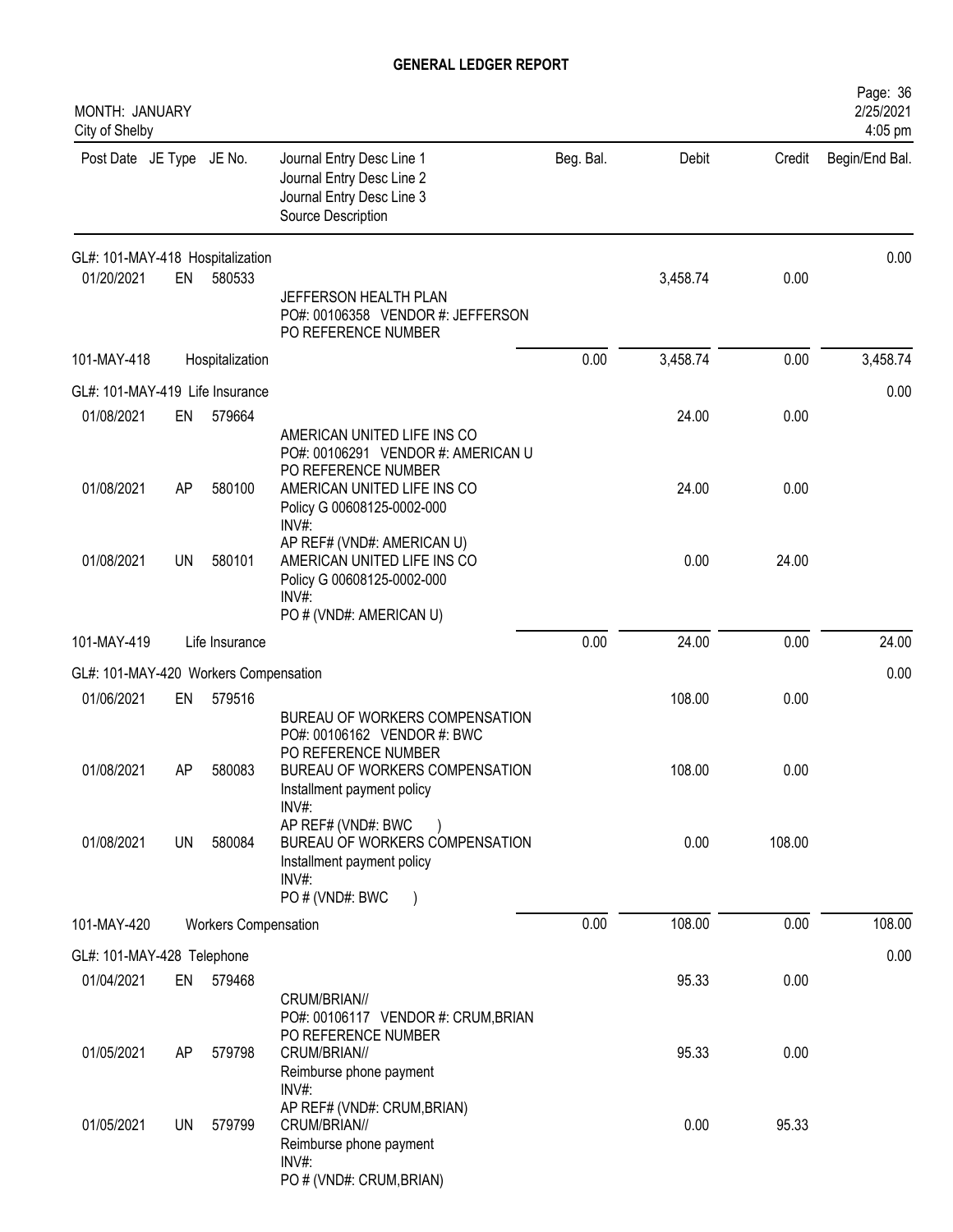| MONTH: JANUARY<br>City of Shelby       |           |                        |                                                                                                                                                                                                             |           |        |        | Page: 37<br>2/25/2021<br>4:05 pm |
|----------------------------------------|-----------|------------------------|-------------------------------------------------------------------------------------------------------------------------------------------------------------------------------------------------------------|-----------|--------|--------|----------------------------------|
| Post Date JE Type JE No.               |           |                        | Journal Entry Desc Line 1<br>Journal Entry Desc Line 2<br>Journal Entry Desc Line 3<br>Source Description                                                                                                   | Beg. Bal. | Debit  | Credit | Begin/End Bal.                   |
| GL#: 101-MAY-428 Telephone             |           |                        |                                                                                                                                                                                                             |           |        |        | 0.00                             |
| 01/11/2021                             | EN        | 579691                 | CHARTER COMM HOLDINGS LLC<br>PO#: 00106314 VENDOR #: CHART COMM<br>PO REFERENCE NUMBER                                                                                                                      |           | 23.31  | 0.00   |                                  |
| 101-MAY-428                            |           | Telephone              |                                                                                                                                                                                                             | 0.00      | 95.33  | 0.00   | 95.33                            |
|                                        |           |                        | GL#: 101-MAY-471 Education, Mtgs. & Related Exp.                                                                                                                                                            |           |        |        | 0.00                             |
| 01/07/2021                             | EN        | 579603                 | OHIO MUNICIPAL LEAGUE<br>PO#: 00106246 VENDOR #: OH MUNILE<br>PO REFERENCE NUMBER                                                                                                                           |           | 503.00 | 0.00   |                                  |
| 01/07/2021                             | AP        | 579935                 | OHIO MUNICIPAL LEAGUE<br>2021 member dues<br>INV#:                                                                                                                                                          |           | 503.00 | 0.00   |                                  |
| 01/07/2021                             | <b>UN</b> | 579936                 | AP REF# (VND#: OH MUNILE)<br>OHIO MUNICIPAL LEAGUE<br>2021 member dues<br>$INV#$ :                                                                                                                          |           | 0.00   | 503.00 |                                  |
| 01/20/2021                             | <b>UN</b> | 580511                 | PO # (VND#: OH MUNI LE)<br>RICHLAND COUNTY SAFETY COUNCIL<br>PO#: 00103073 VENDOR #: RICH SAFET<br>CANCELLED PO REFERENCE NUMBER                                                                            |           | 0.00   | 60.00  |                                  |
| 101-MAY-471                            |           |                        | Education, Mtgs. & Related Exp.                                                                                                                                                                             | 0.00      | 503.00 | 0.00   | 503.00                           |
| GL#: 101-MAY-473 Office Supplies       |           |                        |                                                                                                                                                                                                             |           |        |        | 0.00                             |
| 01/22/2021                             | EN        | 580788                 |                                                                                                                                                                                                             |           | 11.64  | 0.00   |                                  |
| 01/22/2021                             | AP        | 580823                 | QUILL CORPORATION<br>PO#: 00106376 VENDOR #: QUILL CORP<br>PO REFERENCE NUMBER<br>QUILL CORPORATION<br>Clorox wipes<br>INV#:<br>13627572                                                                    |           | 11.64  | 0.00   |                                  |
| 01/22/2021                             | UN        | 580824                 | AP REF# (VND#: QUILL CORP)<br>QUILL CORPORATION<br>Clorox wipes<br>$INV#$ :<br>13627572<br>PO # (VND#: QUILL CORP)                                                                                          |           | 0.00   | 11.64  |                                  |
| 101-MAY-473                            |           | <b>Office Supplies</b> |                                                                                                                                                                                                             | 0.00      | 11.64  | 0.00   | 11.64                            |
| GL#: 101-MAY-486 Maintenance Equipment |           |                        |                                                                                                                                                                                                             |           |        |        | 0.00                             |
| 01/06/2021                             | EN        | 579522                 |                                                                                                                                                                                                             |           | 22.00  | 0.00   |                                  |
| 01/11/2021                             | AP        | 580232                 | MT BUSINESS TECHNOLOGIES, INC.<br>PO#: 00106168 VENDOR #: MT BUS TEC<br>PO REFERENCE NUMBER<br>MT BUSINESS TECHNOLOGIES, INC.<br>Contract 6079528-01<br>$INV#$ :<br>IN-487740<br>AP REF# (VND#: MT BUS TEC) |           | 18.64  | 0.00   |                                  |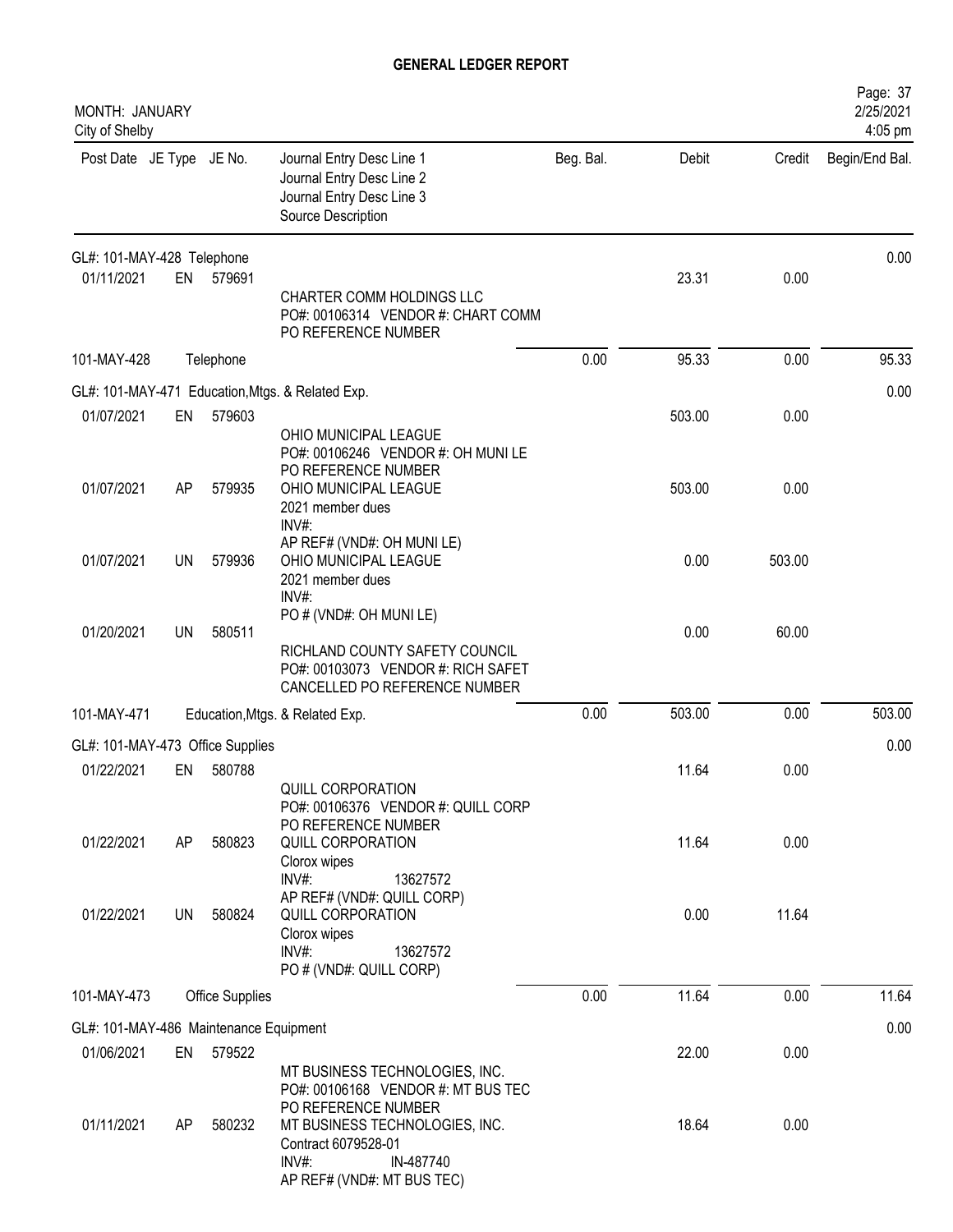| <b>MONTH: JANUARY</b><br>City of Shelby |           |                       |                                                                                                                                       |           |        |          | Page: 38<br>2/25/2021<br>4:05 pm |
|-----------------------------------------|-----------|-----------------------|---------------------------------------------------------------------------------------------------------------------------------------|-----------|--------|----------|----------------------------------|
| Post Date JE Type JE No.                |           |                       | Journal Entry Desc Line 1<br>Journal Entry Desc Line 2<br>Journal Entry Desc Line 3<br>Source Description                             | Beg. Bal. | Debit  | Credit   | Begin/End Bal.                   |
| GL#: 101-MAY-486 Maintenance Equipment  |           |                       |                                                                                                                                       |           |        |          | 0.00                             |
| 01/11/2021                              | <b>UN</b> | 580233                | MT BUSINESS TECHNOLOGIES, INC.<br>Contract 6079528-01<br>INV#:<br>IN-487740                                                           |           | 0.00   | 18.64    |                                  |
| 01/11/2021                              | AP        | 580234                | PO # (VND#: MT BUS TEC)<br>MT BUSINESS TECHNOLOGIES, INC.<br>Contract 6079528-01<br>IN-488196<br>INV#                                 |           | 3.36   | 0.00     |                                  |
| 01/11/2021                              | UN        | 580235                | AP REF# (VND#: MT BUS TEC)<br>MT BUSINESS TECHNOLOGIES, INC.<br>Contract 6079528-01<br>INV#:<br>IN-488196                             |           | 0.00   | 3.36     |                                  |
| 01/20/2021                              | EN        | 580535                | PO # (VND#: MT BUS TEC)<br>MT BUSINESS TECHNOLOGIES, INC.<br>PO#: 00106360 VENDOR #: MT BUS TEC<br>PO REFERENCE NUMBER                |           | 22.00  | 0.00     |                                  |
| 101-MAY-486                             |           | Maintenance Equipment |                                                                                                                                       | 0.00      | 22.00  | 0.00     | 22.00                            |
| GL#: 101-MAY-531 Miscellaneous          |           |                       |                                                                                                                                       |           |        |          | 0.00                             |
| 01/06/2021                              | EN        | 579517                | SHELBY MUTUAL INSURANCE AGCY.                                                                                                         |           | 150.00 | 0.00     |                                  |
| 01/07/2021                              | AP        | 579977                | PO#: 00106163 VENDOR #: SHELBY MUT<br>PO REFERENCE NUMBER<br>SHELBY MUTUAL INSURANCE AGCY.<br>Bonds mayor, court security, &<br>INV#: |           | 150.00 | 0.00     |                                  |
| 01/07/2021                              | UN        | 579978                | AP REF# (VND#: SHELBY MUT)<br>SHELBY MUTUAL INSURANCE AGCY.<br>Bonds mayor, court security, &<br>$INV#$ :<br>PO # (VND#: SHELBY MUT)  |           | 0.00   | 150.00   |                                  |
| 101-MAY-531                             |           | Miscellaneous         |                                                                                                                                       | 0.00      | 150.00 | 0.00     | 150.00                           |
| GL#: 101-MIS-200 Interest               |           |                       |                                                                                                                                       |           |        |          | 0.00                             |
| 01/31/2021                              | CR        | 581153                | General checking account interest<br>pio                                                                                              |           | 0.00   | 95.96    |                                  |
| 01/31/2021                              | <b>CR</b> | 581154                | General money market interest                                                                                                         |           | 0.00   | 4,607.89 |                                  |
| 01/31/2021                              | CR        | 581157                | pio<br>Park National money market interest<br>pio                                                                                     |           | 0.00   | 70.37    |                                  |
| 101-MIS-200                             |           | Interest              |                                                                                                                                       | 0.00      | 0.00   | 4,774.22 | 4,774.22                         |
| GL#: 101-MIS-205 Miscellaneous Income   |           |                       |                                                                                                                                       |           |        |          | 0.00                             |
| 01/04/2021                              | CR        | 580289                | Dec 2020 SRO Swisher payment from Shelby<br>City Schools                                                                              |           | 0.00   | 4,411.36 |                                  |
| 01/11/2021                              | CR        | 580337                | pio<br>Refund for dupliate payment Tyler<br>Holland Treatment OH Health<br>pio                                                        |           | 0.00   | 104.12   |                                  |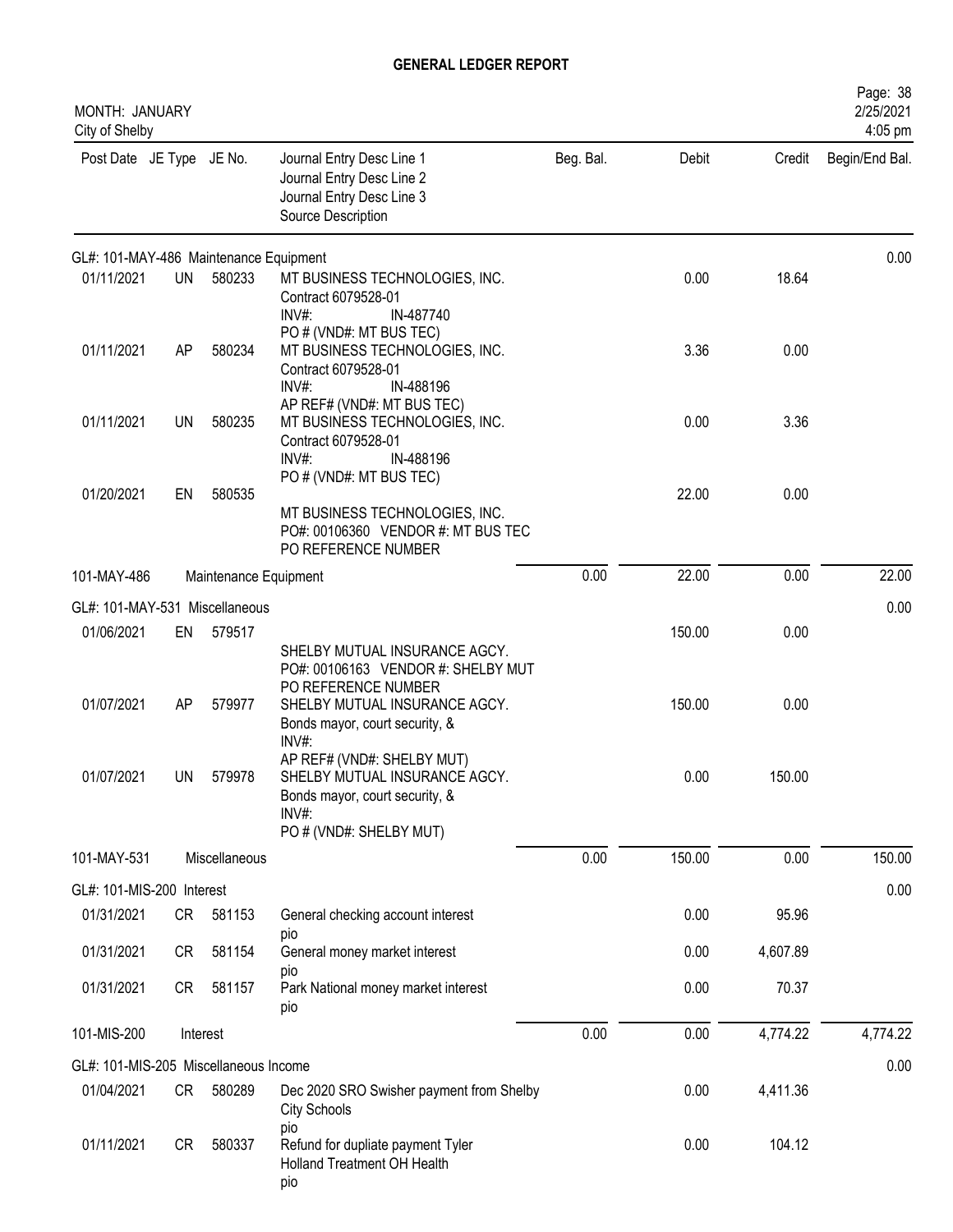| MONTH: JANUARY<br>City of Shelby      |           |                      |                                                                                                           |           |       |           | Page: 39<br>2/25/2021<br>4:05 pm |
|---------------------------------------|-----------|----------------------|-----------------------------------------------------------------------------------------------------------|-----------|-------|-----------|----------------------------------|
| Post Date JE Type JE No.              |           |                      | Journal Entry Desc Line 1<br>Journal Entry Desc Line 2<br>Journal Entry Desc Line 3<br>Source Description | Beg. Bal. | Debit | Credit    | Begin/End Bal.                   |
| GL#: 101-MIS-205 Miscellaneous Income |           |                      |                                                                                                           |           |       |           | 0.00                             |
| 01/15/2021                            | CR        | 580475               | FEMA lot rents 154 & 156 Leslie Ln<br>pio                                                                 |           | 0.00  | 30.00     |                                  |
| 01/19/2021                            | CR        | 580554               | Dec 2020 payment from Pioneer for<br><b>SRO Magers</b><br>pio                                             |           | 0.00  | 5,957.16  |                                  |
| 01/20/2021                            | <b>CR</b> | 580564               | 2 FEMA lot rents 150 & 152 Leslie Ln                                                                      |           | 0.00  | 30.00     |                                  |
| 01/22/2021                            | <b>CR</b> | 580808               | pio<br>FEMA lot rents 151 & 153 Leslie Ln<br>pio                                                          |           | 0.00  | 5.00      |                                  |
| 01/27/2021                            | <b>CR</b> | 581059               | Keith Swisher's jury duty payment                                                                         |           | 0.00  | 10.00     |                                  |
| 01/29/2021                            | CR        | 581074               | pio<br>Jan 2021 rent for old fire station from<br>Superior Ambulance Service                              |           | 0.00  | 539.00    |                                  |
| 01/29/2021                            | CR        | 581082               | pio<br>Refund for treatment for Donald Jackson<br>not inmate during date of service<br>pio                |           | 0.00  | 194.07    |                                  |
| 101-MIS-205                           |           | Miscellaneous Income |                                                                                                           | 0.00      | 0.00  | 11,280.71 | 11,280.71                        |
| GL#: 101-MIS-209 Kwh Tax-Electric     |           |                      |                                                                                                           |           |       |           | 0.00                             |
| 01/07/2021                            | CR        | 580319               | KWH tax collected Dec 2020<br>pio                                                                         |           | 0.00  | 29,791.00 |                                  |
| 101-MIS-209                           |           | Kwh Tax-Electric     |                                                                                                           | 0.00      | 0.00  | 29,791.00 | 29,791.00                        |
| GL#: 101-MIS-210 Taxi Fares           |           |                      |                                                                                                           |           |       |           | 0.00                             |
| 01/06/2021                            | <b>CR</b> | 580309               | Taxi fares<br>pio                                                                                         |           | 0.00  | 15.00     |                                  |
| 01/08/2021                            | CR        | 580329               | Taxi fares                                                                                                |           | 0.00  | 20.00     |                                  |
| 01/12/2021                            | CR        | 580349               | pio<br>Taxi fares                                                                                         |           | 0.00  | 13.00     |                                  |
| 01/15/2021                            | CR        | 580477               | pio<br>Taxi fares                                                                                         |           | 0.00  | 23.00     |                                  |
| 01/20/2021                            | CR        | 580566               | pio<br>Taxi fares                                                                                         |           | 0.00  | 20.00     |                                  |
| 01/22/2021                            | CR        | 580809               | pio<br>Taxi fares                                                                                         |           | 0.00  | 12.00     |                                  |
| 01/27/2021                            | CR        | 581064               | pio<br>Taxi fares                                                                                         |           | 0.00  | 17.00     |                                  |
| 01/29/2021                            | CR        | 581083               | pio<br>Taxi fares<br>pio                                                                                  |           | 0.00  | 20.00     |                                  |
| 101-MIS-210                           |           | <b>Taxi Fares</b>    |                                                                                                           | 0.00      | 0.00  | 140.00    | 140.00                           |
| GL#: 101-MIS-483 State Audit          |           |                      |                                                                                                           |           |       |           | 0.00                             |
| 01/07/2021                            |           | EN 579600            | TREASURER, STATE OF OHIO<br>PO#: 00106243 VENDOR #: TREAS.STAT                                            |           | 61.50 | 0.00      |                                  |
| 01/07/2021                            | AP        | 579937               | PO REFERENCE NUMBER<br>TREASURER, STATE OF OHIO                                                           |           | 61.50 | 0.00      |                                  |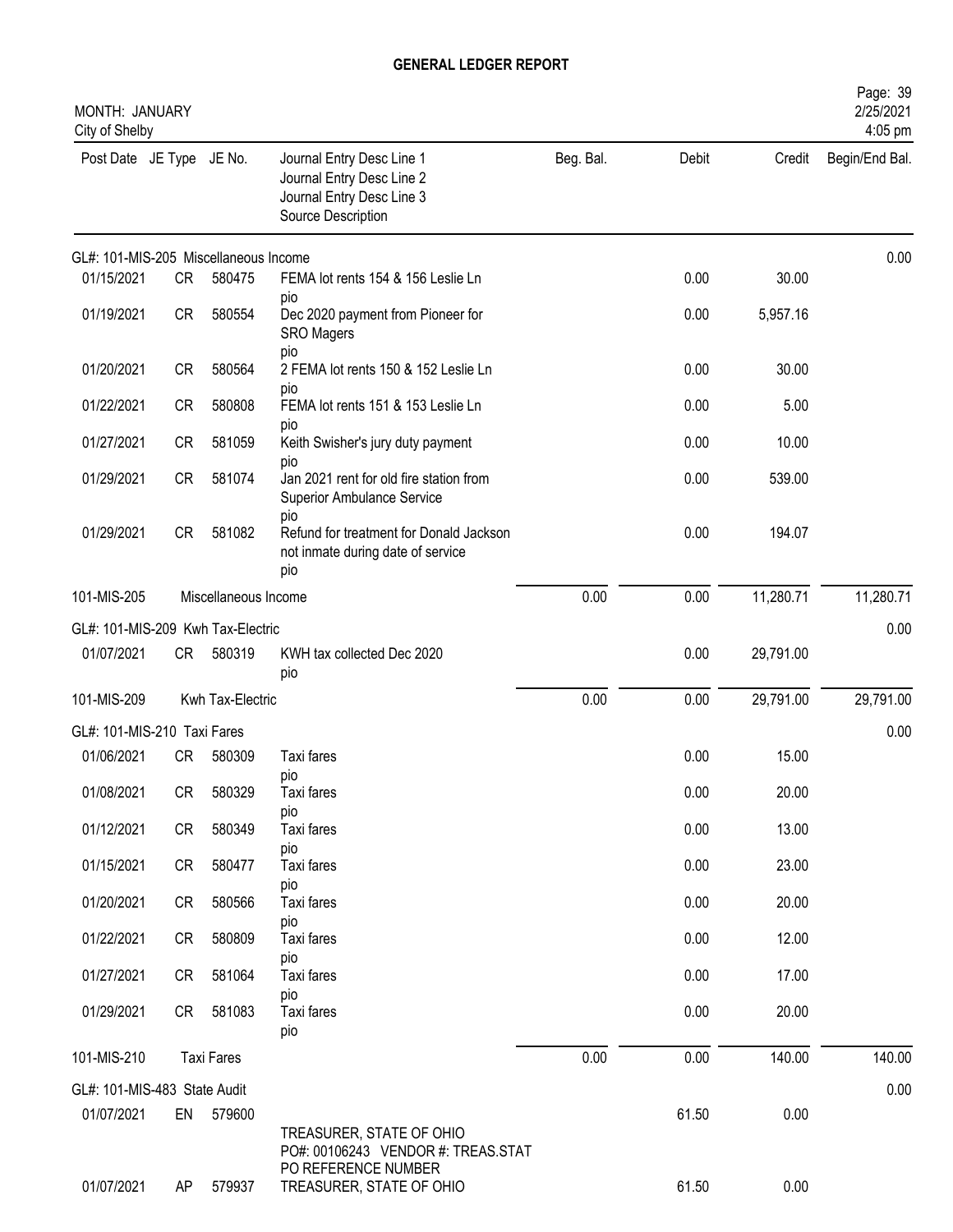| MONTH: JANUARY<br>City of Shelby |           |             |                                                                                                                                                              |           |        |        | Page: 40<br>2/25/2021<br>4:05 pm |
|----------------------------------|-----------|-------------|--------------------------------------------------------------------------------------------------------------------------------------------------------------|-----------|--------|--------|----------------------------------|
| Post Date JE Type JE No.         |           |             | Journal Entry Desc Line 1<br>Journal Entry Desc Line 2<br>Journal Entry Desc Line 3<br>Source Description                                                    | Beg. Bal. | Debit  | Credit | Begin/End Bal.                   |
| GL#: 101-MIS-483 State Audit     |           |             |                                                                                                                                                              |           |        |        | 0.00                             |
| 01/07/2021                       | UN        | 579938      | Final payment audit 06C21<br>INV#:<br>AP REF# (VND#: TREAS.STAT)<br>TREASURER, STATE OF OHIO<br>Final payment audit 06C21<br>INV#<br>PO # (VND#: TREAS.STAT) |           | 0.00   | 61.50  |                                  |
| 101-MIS-483                      |           | State Audit |                                                                                                                                                              | 0.00      | 61.50  | 0.00   | 61.50                            |
| GL#: 101-MIS-531 Miscellaneous   |           |             |                                                                                                                                                              |           |        |        | 0.00                             |
| 01/06/2021                       | EN        | 579523      | RICHLAND COUNTY SAFETY COUNCIL<br>PO#: 00106169 VENDOR #: RICH SAFET                                                                                         |           | 150.00 | 0.00   |                                  |
| 01/07/2021                       | AP        | 579911      | PO REFERENCE NUMBER<br>RICHLAND COUNTY SAFETY COUNCIL<br>Membership dues 2021<br>INV#:<br>9635                                                               |           | 150.00 | 0.00   |                                  |
| 01/07/2021                       | <b>UN</b> | 579912      | AP REF# (VND#: RICH SAFET)<br>RICHLAND COUNTY SAFETY COUNCIL<br>Membership dues 2021<br>INV#:<br>9635                                                        |           | 0.00   | 150.00 |                                  |
| 01/08/2021                       | EN        | 579665      | PO # (VND#: RICH SAFET)<br>SHRED-IT                                                                                                                          |           | 400.00 | 0.00   |                                  |
| 01/11/2021                       | EN        | 579683      | PO#: 00106292 VENDOR #: SHRED-IT<br>PO REFERENCE NUMBER<br>AUTOMATIC DATA PROCESSING                                                                         |           | 39.93  | 0.00   |                                  |
| 01/11/2021                       | AP        | 580220      | PO#: 00106306 VENDOR #: ADP<br>PO REFERENCE NUMBER<br>AUTOMATIC DATA PROCESSING<br>Processing charges 1/2/21<br>INV#:<br>57150590                            |           | 39.93  | 0.00   |                                  |
| 01/11/2021                       | UN        | 580221      | AP REF# (VND#: ADP<br>AUTOMATIC DATA PROCESSING<br>Processing charges 1/2/21<br>$INV#$ :<br>57150590                                                         |           | 0.00   | 39.93  |                                  |
| 01/11/2021                       | GJ        | 580338      | PO # (VND#: ADP<br>Small dollar difference from Oct 2020<br>with PNC general checking                                                                        |           | 0.03   | 0.00   |                                  |
| 01/14/2021                       | EN        | 580366      | pio<br>GLENS SURPLUS SALES, INC.<br>PO#: 00106320 VENDOR #: GLENS SUR                                                                                        |           | 83.94  | 0.00   |                                  |
| 01/14/2021                       | AP        | 580372      | PO REFERENCE NUMBER<br>GLENS SURPLUS SALES, INC.<br>4 flags<br>INV#:<br>3056                                                                                 |           | 83.94  | 0.00   |                                  |
| 01/14/2021                       | UN        | 580373      | AP REF# (VND#: GLENS SUR)<br>GLENS SURPLUS SALES, INC.<br>4 flags                                                                                            |           | 0.00   | 83.94  |                                  |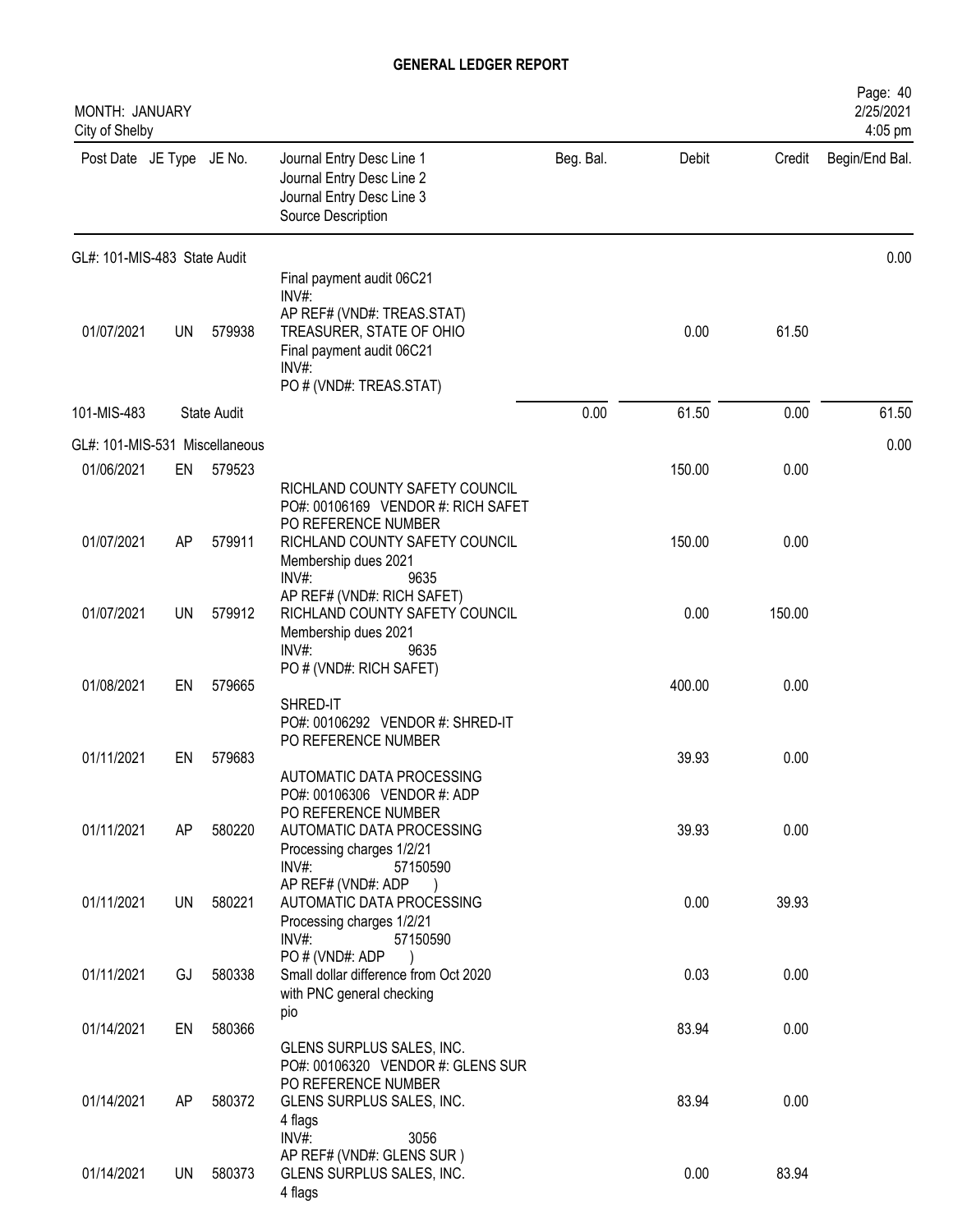| MONTH: JANUARY<br>City of Shelby         |           |               |                                                                                                           |           |          |          | Page: 41<br>2/25/2021<br>4:05 pm |
|------------------------------------------|-----------|---------------|-----------------------------------------------------------------------------------------------------------|-----------|----------|----------|----------------------------------|
| Post Date JE Type JE No.                 |           |               | Journal Entry Desc Line 1<br>Journal Entry Desc Line 2<br>Journal Entry Desc Line 3<br>Source Description | Beg. Bal. | Debit    | Credit   | Begin/End Bal.                   |
| GL#: 101-MIS-531 Miscellaneous           |           |               |                                                                                                           |           |          |          | 0.00                             |
|                                          |           |               | INV#:<br>3056<br>PO # (VND#: GLENS SUR)                                                                   |           |          |          |                                  |
| 01/20/2021                               | EN        | 580532        |                                                                                                           |           | 46.50    | 0.00     |                                  |
|                                          |           |               | AUTOMATIC DATA PROCESSING<br>PO#: 00106357 VENDOR #: ADP                                                  |           |          |          |                                  |
|                                          |           |               | PO REFERENCE NUMBER                                                                                       |           |          |          |                                  |
| 01/21/2021                               | AP        | 580579        | AUTOMATIC DATA PROCESSING<br>Human Capital 1/11/21                                                        |           | 46.50    | 0.00     |                                  |
|                                          |           |               | INV#<br>571926910                                                                                         |           |          |          |                                  |
|                                          |           |               | AP REF# (VND#: ADP                                                                                        |           |          |          |                                  |
| 01/21/2021                               | <b>UN</b> | 580580        | AUTOMATIC DATA PROCESSING<br>Human Capital 1/11/21                                                        |           | 0.00     | 46.50    |                                  |
|                                          |           |               | $INV#$ :<br>571926910                                                                                     |           |          |          |                                  |
| 01/26/2021                               | EN        | 580887        | PO # (VND#: ADP                                                                                           |           | 36.80    | 0.00     |                                  |
|                                          |           |               | AUTOMATIC DATA PROCESSING                                                                                 |           |          |          |                                  |
|                                          |           |               | PO#: 00106396 VENDOR #: ADP                                                                               |           |          |          |                                  |
| 01/27/2021                               | AP        | 580929        | PO REFERENCE NUMBER<br>AUTOMATIC DATA PROCESSING                                                          |           | 36.80    | 0.00     |                                  |
|                                          |           |               | Processing charges 1/16/21                                                                                |           |          |          |                                  |
|                                          |           |               | $INV#$ :<br>573114851                                                                                     |           |          |          |                                  |
| 01/27/2021                               | UN        | 580930        | AP REF# (VND#: ADP<br>AUTOMATIC DATA PROCESSING                                                           |           | 0.00     | 36.80    |                                  |
|                                          |           |               | Processing charges 1/16/21                                                                                |           |          |          |                                  |
|                                          |           |               | INV#:<br>573114851<br>PO # (VND#: ADP                                                                     |           |          |          |                                  |
| 01/28/2021                               | EN        | 581033        |                                                                                                           |           | 4,000.00 | 0.00     |                                  |
|                                          |           |               | US GEOLOGICAL SURVEY                                                                                      |           |          |          |                                  |
|                                          |           |               | PO#: 00106423 VENDOR #: US GEOLOGI<br>PO REFERENCE NUMBER                                                 |           |          |          |                                  |
| 01/29/2021                               | AP        | 581123        | US GEOLOGICAL SURVEY                                                                                      |           | 4,000.00 | 0.00     |                                  |
|                                          |           |               | Streamage 10/1/20-9/30/21<br>$INV#$ :<br>90871061                                                         |           |          |          |                                  |
|                                          |           |               | AP REF# (VND#: US GEOLOGI)                                                                                |           |          |          |                                  |
| 01/29/2021                               | <b>UN</b> | 581124        | US GEOLOGICAL SURVEY                                                                                      |           | 0.00     | 4,000.00 |                                  |
|                                          |           |               | Streamage 10/1/20-9/30/21<br>$INV#$ :<br>90871061                                                         |           |          |          |                                  |
|                                          |           |               | PO # (VND#: US GEOLOGI)                                                                                   |           |          |          |                                  |
| 01/31/2021                               | GJ        | 581152        | 2020 annual analysis fee from PNC                                                                         |           | 3,205.07 | 0.00     |                                  |
|                                          |           |               | pio                                                                                                       |           |          |          |                                  |
| 101-MIS-531                              |           | Miscellaneous |                                                                                                           | 0.00      | 7,562.27 | 0.00     | 7,562.27                         |
| GL#: 101-PAL-184 Contractor Registration |           |               |                                                                                                           |           |          |          | 0.00                             |
| 01/06/2021                               | <b>CR</b> | 580310        | 12 2021 contractor renewals                                                                               |           | 0.00     | 300.00   |                                  |
| 01/08/2021                               | <b>CR</b> | 580328        | pio<br>5 2021 contractor registrations                                                                    |           | 0.00     | 125.00   |                                  |
|                                          |           |               | pio                                                                                                       |           |          |          |                                  |
| 01/12/2021                               | <b>CR</b> | 580350        | 8, 2021 contractor renewals<br>pio                                                                        |           | 0.00     | 200.00   |                                  |
| 01/15/2021                               | CR        | 580476        | 1 contractor registration @ 50<br>pio                                                                     |           | 0.00     | 50.00    |                                  |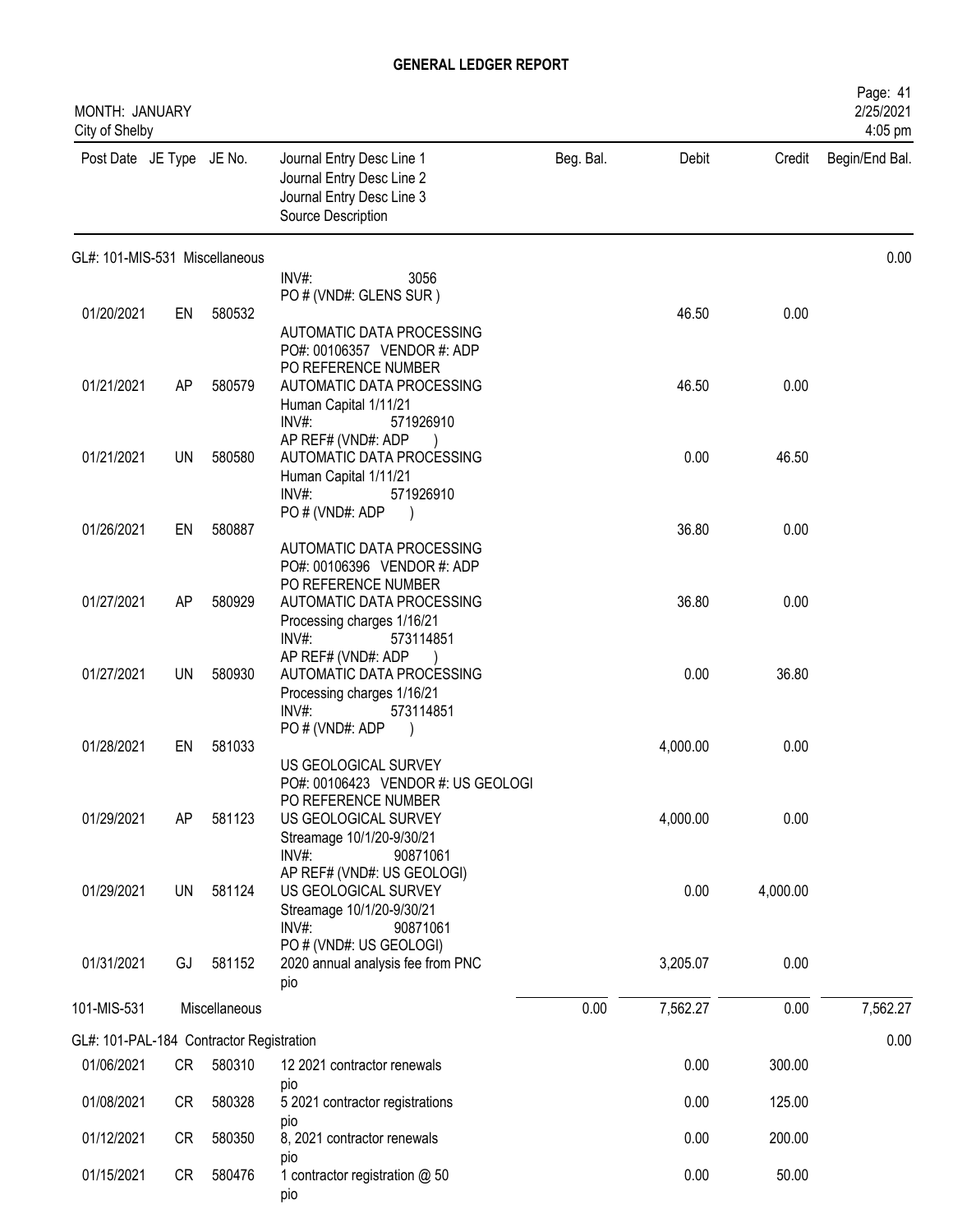| MONTH: JANUARY<br>City of Shelby         |           |                                |                                                                                                                                              |           |           |           | Page: 42<br>2/25/2021<br>4:05 pm |
|------------------------------------------|-----------|--------------------------------|----------------------------------------------------------------------------------------------------------------------------------------------|-----------|-----------|-----------|----------------------------------|
| Post Date JE Type JE No.                 |           |                                | Journal Entry Desc Line 1<br>Journal Entry Desc Line 2<br>Journal Entry Desc Line 3<br>Source Description                                    | Beg. Bal. | Debit     | Credit    | Begin/End Bal.                   |
| GL#: 101-PAL-184 Contractor Registration |           |                                |                                                                                                                                              |           |           |           | 0.00                             |
| 01/20/2021                               | <b>CR</b> | 580565                         | 2 2021 contractor renewals                                                                                                                   |           | 0.00      | 50.00     |                                  |
| 01/27/2021                               | CR        | 581063                         | pio<br>2 2021 contractor renewals @ 25<br>2 2021 registrations@ 50, 1 zoning@25                                                              |           | 0.00      | 150.00    |                                  |
| 01/29/2021                               | <b>CR</b> | 581084                         | pio<br>1 contractor renewal @25, 1 registration<br>@ 50<br>pio                                                                               |           | 0.00      | 75.00     |                                  |
| 101-PAL-184                              |           | <b>Contractor Registration</b> |                                                                                                                                              | 0.00      | 0.00      | 950.00    | 950.00                           |
| GL#: 101-PAL-189 Zoning permits          |           |                                |                                                                                                                                              |           |           |           | 0.00                             |
| 01/27/2021                               | CR        | 581063                         | 2 2021 contractor renewals @ 25<br>2 2021 registrations@ 50, 1 zoning@25<br>pio                                                              |           | 0.00      | 25.00     |                                  |
| 101-PAL-189                              |           | Zoning permits                 |                                                                                                                                              | 0.00      | 0.00      | 25.00     | 25.00                            |
| GL#: 101-POL-400 Wages                   |           |                                |                                                                                                                                              |           |           |           | 0.00                             |
| 01/05/2021                               | EN        | 579511                         |                                                                                                                                              |           | 49,445.01 | 0.00      |                                  |
| 01/05/2021                               | AP        | 579804                         | <b>CITY PAYROLL FUND</b><br>PO#: 00106160 VENDOR #: CITY PAYRO<br>PO REFERENCE NUMBER<br>CITY PAYROLL FUND<br>Wages 12/20/20-1/2/21<br>INV#: |           | 49,445.01 | 0.00      |                                  |
| 01/05/2021                               | <b>UN</b> | 579805                         | AP REF# (VND#: CITY PAYRO)<br>CITY PAYROLL FUND<br>Wages 12/20/20-1/2/21<br>INV#:                                                            |           | 0.00      | 49,445.01 |                                  |
| 01/20/2021                               | EN        | 580512                         | PO # (VND#: CITY PAYRO)<br><b>CITY PAYROLL FUND</b>                                                                                          |           | 40,140.60 | 0.00      |                                  |
| 01/20/2021                               | AP        | 580514                         | PO#: 00106355 VENDOR #: CITY PAYRO<br>PO REFERENCE NUMBER<br><b>CITY PAYROLL FUND</b><br>Wages 1/3/21-1/16/21<br>INV#:                       |           | 40,140.60 | 0.00      |                                  |
| 01/20/2021                               | <b>UN</b> | 580515                         | AP REF# (VND#: CITY PAYRO)<br><b>CITY PAYROLL FUND</b><br>Wages 1/3/21-1/16/21<br>$INV#$ :<br>PO # (VND#: CITY PAYRO)                        |           | 0.00      | 40,140.60 |                                  |
| 101-POL-400                              |           | Wages                          |                                                                                                                                              | 0.00      | 89,585.61 | 0.00      | 89,585.61                        |
| GL#: 101-POL-406 Dispatcher Wages        |           |                                |                                                                                                                                              |           |           |           | 0.00                             |
| 01/05/2021                               | EN        | 579511                         | <b>CITY PAYROLL FUND</b>                                                                                                                     |           | 8,442.12  | 0.00      |                                  |
| 01/05/2021                               | AP        | 579804                         | PO#: 00106160 VENDOR #: CITY PAYRO<br>PO REFERENCE NUMBER<br>CITY PAYROLL FUND                                                               |           | 8,442.12  | 0.00      |                                  |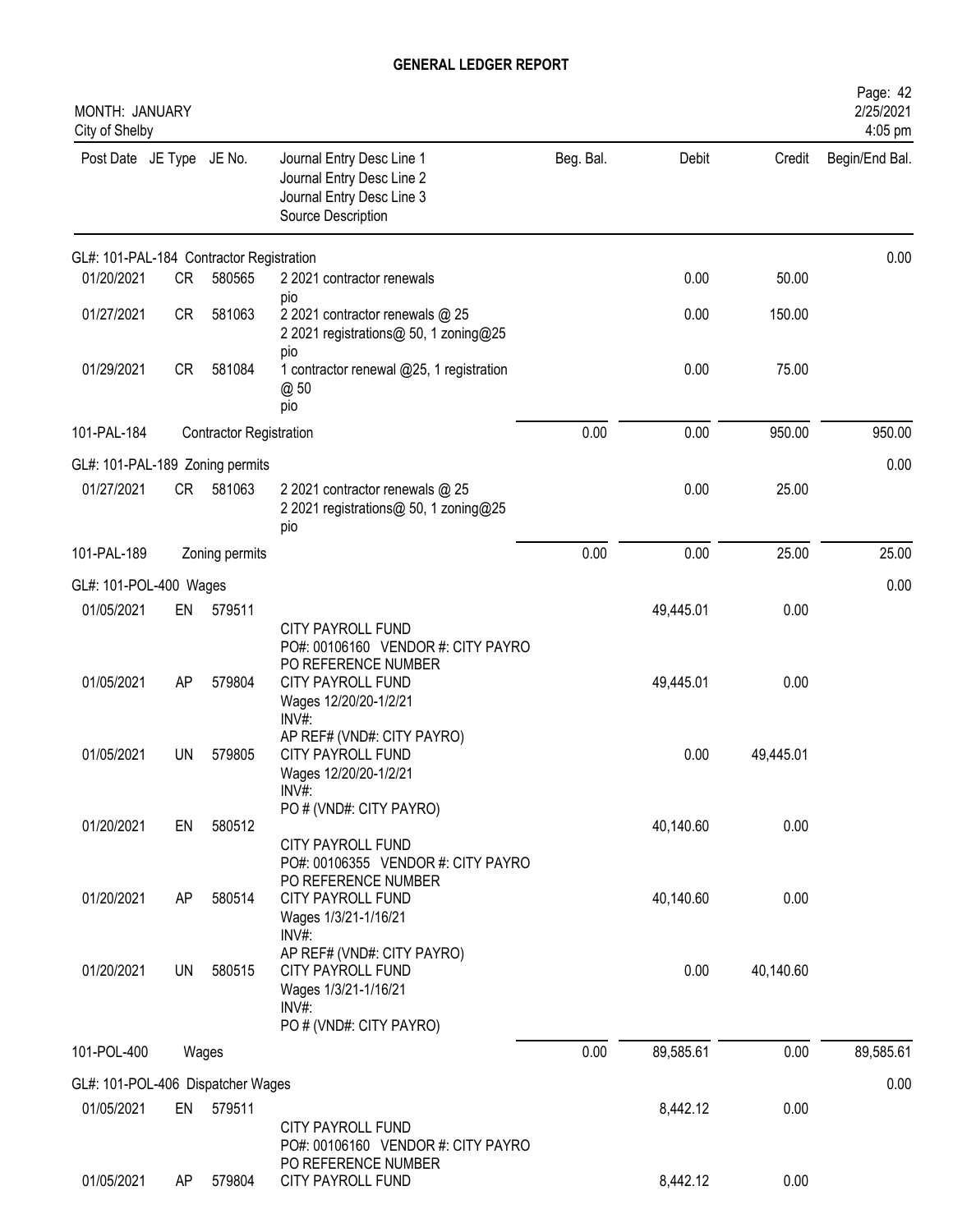| MONTH: JANUARY<br>City of Shelby  |    |                  |                                                                                                                              |           |           |          | Page: 43<br>2/25/2021<br>4:05 pm |
|-----------------------------------|----|------------------|------------------------------------------------------------------------------------------------------------------------------|-----------|-----------|----------|----------------------------------|
| Post Date JE Type JE No.          |    |                  | Journal Entry Desc Line 1<br>Journal Entry Desc Line 2<br>Journal Entry Desc Line 3<br>Source Description                    | Beg. Bal. | Debit     | Credit   | Begin/End Bal.                   |
| GL#: 101-POL-406 Dispatcher Wages |    |                  |                                                                                                                              |           |           |          | 0.00                             |
|                                   |    |                  | Wages 12/20/20-1/2/21<br>INV#:                                                                                               |           |           |          |                                  |
| 01/05/2021                        | UN | 579805           | AP REF# (VND#: CITY PAYRO)<br><b>CITY PAYROLL FUND</b><br>Wages 12/20/20-1/2/21<br>INV#                                      |           | 0.00      | 8,442.12 |                                  |
| 01/20/2021                        | EN | 580512           | PO # (VND#: CITY PAYRO)                                                                                                      |           | 6,960.52  | 0.00     |                                  |
|                                   |    |                  | CITY PAYROLL FUND<br>PO#: 00106355 VENDOR #: CITY PAYRO<br>PO REFERENCE NUMBER                                               |           |           |          |                                  |
| 01/20/2021                        | AP | 580514           | <b>CITY PAYROLL FUND</b><br>Wages 1/3/21-1/16/21<br>INV#:                                                                    |           | 6,960.52  | 0.00     |                                  |
| 01/20/2021                        | UN | 580515           | AP REF# (VND#: CITY PAYRO)<br><b>CITY PAYROLL FUND</b><br>Wages 1/3/21-1/16/21<br>INV#:                                      |           | 0.00      | 6,960.52 |                                  |
| 101-POL-406                       |    | Dispatcher Wages | PO # (VND#: CITY PAYRO)                                                                                                      | 0.00      | 15,402.64 | 0.00     | 15,402.64                        |
|                                   |    |                  |                                                                                                                              |           |           |          |                                  |
|                                   |    |                  | GL#: 101-POL-415 Public Employees Retire.System                                                                              |           |           |          | 0.00                             |
| 01/14/2021                        | EN | 580363           | OH PUBLIC EMPLOYEES RETIREMENT                                                                                               |           | 2,169.75  | 0.00     |                                  |
| 01/14/2021                        | AP | 580384           | PO#: 00106317 VENDOR #: OPERS<br>PO REFERENCE NUMBER<br>OH PUBLIC EMPLOYEES RETIREMENT<br>Employer potion 11/22/20-<br>INV#: |           | 2,169.75  | 0.00     |                                  |
| 01/14/2021                        | UN | 580385           | AP REF# (VND#: OPERS )<br>OH PUBLIC EMPLOYEES RETIREMENT<br>Employer potion 11/22/20-<br>INV#:<br>PO # (VND#: OPERS          |           | 0.00      | 2,169.75 |                                  |
| 101-POL-415                       |    |                  | Public Employees Retire.System                                                                                               | 0.00      | 2,169.75  | 0.00     | 2,169.75                         |
| GL#: 101-POL-417 FICA             |    |                  |                                                                                                                              |           |           |          | 0.00                             |
| 01/05/2021                        | EN | 579512           |                                                                                                                              |           | 839.35    | 0.00     |                                  |
|                                   |    |                  | PAYROLL FUND<br>PO#: 00106161 VENDOR #: PAYROLL FU<br>PO REFERENCE NUMBER                                                    |           |           |          |                                  |
| 01/05/2021                        | AP | 579806           | PAYROLL FUND<br>FICA 12/20/20-1/2/21<br>INV#:                                                                                |           | 839.35    | 0.00     |                                  |
| 01/05/2021                        | UN | 579807           | AP REF# (VND#: PAYROLL FU)<br>PAYROLL FUND<br>FICA 12/20/20-1/2/21<br>INV#:                                                  |           | 0.00      | 839.35   |                                  |
| 01/20/2021                        | EN | 580513           | PO # (VND#: PAYROLL FU)                                                                                                      |           | 682.99    | 0.00     |                                  |
|                                   |    |                  |                                                                                                                              |           |           |          |                                  |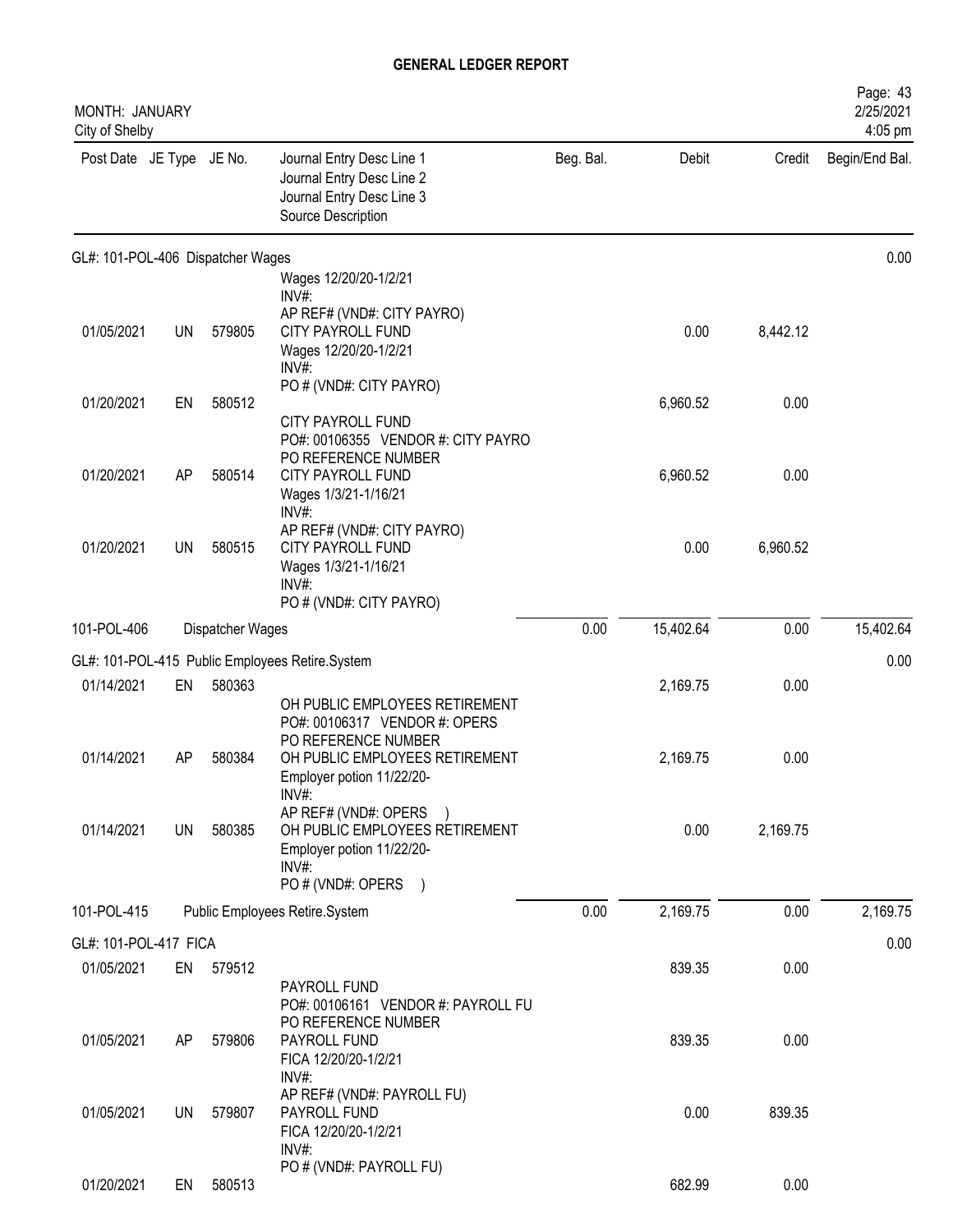| MONTH: JANUARY<br>City of Shelby                    |             |                 |                                                                                                                                                                |           |           |           | Page: 44<br>2/25/2021<br>4:05 pm |
|-----------------------------------------------------|-------------|-----------------|----------------------------------------------------------------------------------------------------------------------------------------------------------------|-----------|-----------|-----------|----------------------------------|
| Post Date JE Type JE No.                            |             |                 | Journal Entry Desc Line 1<br>Journal Entry Desc Line 2<br>Journal Entry Desc Line 3<br>Source Description                                                      | Beg. Bal. | Debit     | Credit    | Begin/End Bal.                   |
| GL#: 101-POL-417 FICA                               |             |                 |                                                                                                                                                                |           |           |           | 0.00                             |
| 01/20/2021                                          | AP          | 580516          | PAYROLL FUND<br>PO#: 00106356 VENDOR #: PAYROLL FU<br>PO REFERENCE NUMBER<br>PAYROLL FUND<br>FICA 1/3/21-1/16/21                                               |           | 682.99    | 0.00      |                                  |
| 01/20/2021                                          | UN          | 580517          | INV#:<br>AP REF# (VND#: PAYROLL FU)<br>PAYROLL FUND<br>FICA 1/3/21-1/16/21<br>$INV#$ :<br>PO # (VND#: PAYROLL FU)                                              |           | 0.00      | 682.99    |                                  |
| 101-POL-417                                         | <b>FICA</b> |                 |                                                                                                                                                                | 0.00      | 1,522.34  | 0.00      | 1,522.34                         |
| GL#: 101-POL-418 Hospitalization                    |             |                 |                                                                                                                                                                |           |           |           | 0.00                             |
| 01/04/2021                                          | EN          | 579467          |                                                                                                                                                                |           | 32,737.38 | 0.00      |                                  |
| 01/05/2021                                          | AP          | 579800          | JEFFERSON HEALTH PLAN<br>PO#: 00106116 VENDOR #: JEFFERSON<br>PO REFERENCE NUMBER<br>JEFFERSON HEALTH PLAN<br>Acct 19-OME095<br>INV#:                          |           | 32,737.38 | 0.00      |                                  |
| 01/05/2021                                          | <b>UN</b>   | 579801          | AP REF# (VND#: JEFFERSON)<br>JEFFERSON HEALTH PLAN<br>Acct 19-OME095<br>$INV#$ :                                                                               |           | 0.00      | 32,737.38 |                                  |
| 01/20/2021                                          | EN          | 580533          | PO # (VND#: JEFFERSON)<br>JEFFERSON HEALTH PLAN<br>PO#: 00106358 VENDOR #: JEFFERSON<br>PO REFERENCE NUMBER                                                    |           | 32,699.22 | 0.00      |                                  |
| 101-POL-418                                         |             | Hospitalization |                                                                                                                                                                | 0.00      | 32,737.38 | 0.00      | 32,737.38                        |
| GL#: 101-POL-419 Life Insurance                     |             |                 |                                                                                                                                                                |           |           |           | 0.00                             |
| 01/08/2021                                          | EN          | 579664          |                                                                                                                                                                |           | 240.00    | 0.00      |                                  |
| 01/08/2021                                          | AP          | 580100          | AMERICAN UNITED LIFE INS CO<br>PO#: 00106291 VENDOR #: AMERICAN U<br>PO REFERENCE NUMBER<br>AMERICAN UNITED LIFE INS CO<br>Policy G 00608125-0002-000<br>INV#: |           | 240.00    | 0.00      |                                  |
| 01/08/2021                                          | <b>UN</b>   | 580101          | AP REF# (VND#: AMERICAN U)<br>AMERICAN UNITED LIFE INS CO<br>Policy G 00608125-0002-000<br>INV#:                                                               |           | 0.00      | 240.00    |                                  |
| 101-POL-419                                         |             | Life Insurance  | PO # (VND#: AMERICAN U)                                                                                                                                        | 0.00      | 240.00    | 0.00      | 240.00                           |
|                                                     |             |                 |                                                                                                                                                                |           |           |           |                                  |
| GL#: 101-POL-420 Workers Compensation<br>01/06/2021 | EN          | 579516          |                                                                                                                                                                |           | 1,689.00  | 0.00      | 0.00                             |
|                                                     |             |                 |                                                                                                                                                                |           |           |           |                                  |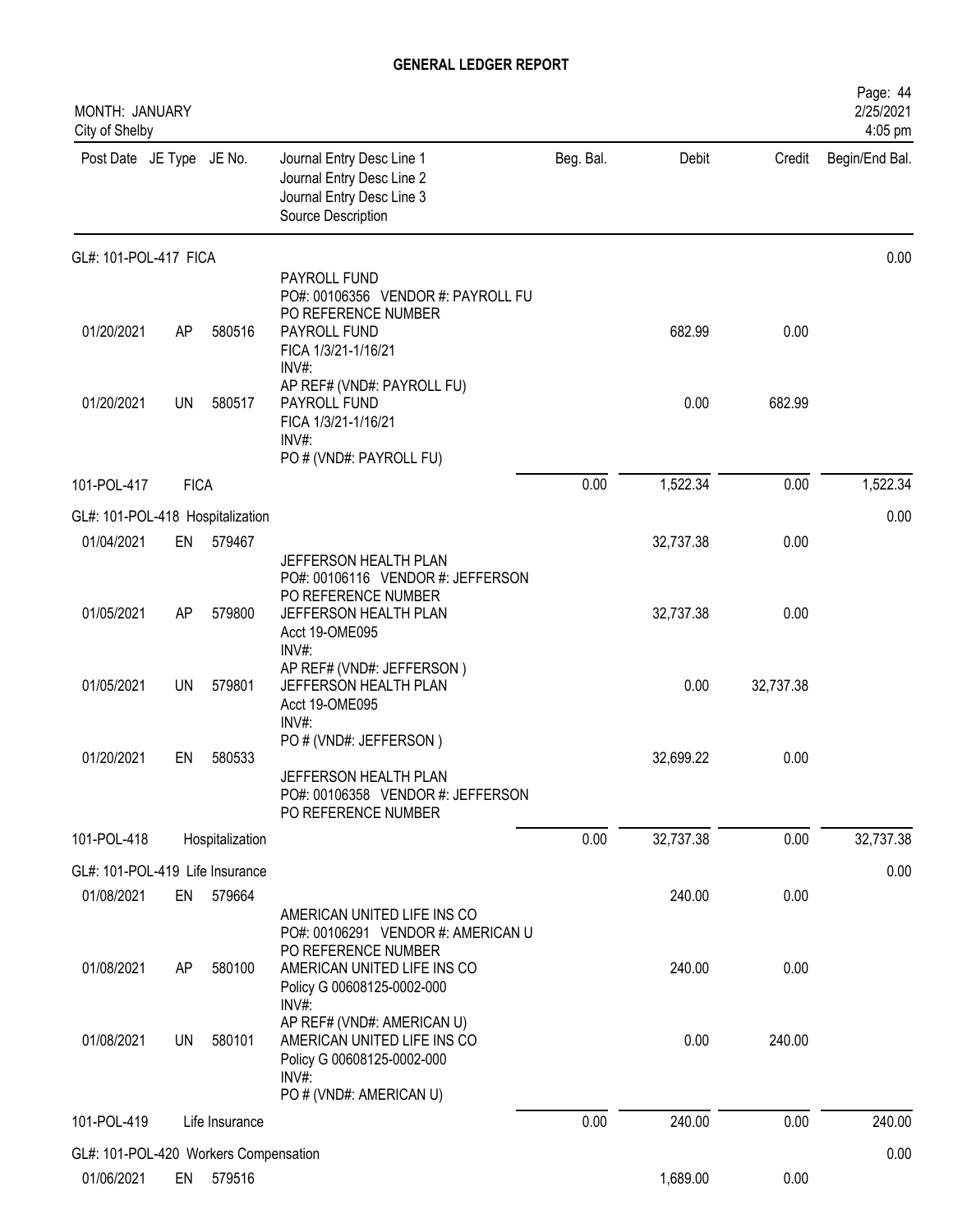| MONTH: JANUARY<br>City of Shelby      |           |                             |                                                                                                                                                                  |           |          |          | Page: 45<br>2/25/2021<br>4:05 pm |
|---------------------------------------|-----------|-----------------------------|------------------------------------------------------------------------------------------------------------------------------------------------------------------|-----------|----------|----------|----------------------------------|
| Post Date JE Type JE No.              |           |                             | Journal Entry Desc Line 1<br>Journal Entry Desc Line 2<br>Journal Entry Desc Line 3<br>Source Description                                                        | Beg. Bal. | Debit    | Credit   | Begin/End Bal.                   |
| GL#: 101-POL-420 Workers Compensation |           |                             |                                                                                                                                                                  |           |          |          | 0.00                             |
| 01/08/2021                            | AP        | 580083                      | BUREAU OF WORKERS COMPENSATION<br>PO#: 00106162 VENDOR #: BWC<br>PO REFERENCE NUMBER<br>BUREAU OF WORKERS COMPENSATION<br>Installment payment policy<br>$INV#$ : |           | 1,689.00 | 0.00     |                                  |
| 01/08/2021                            | UN        | 580084                      | AP REF# (VND#: BWC<br>BUREAU OF WORKERS COMPENSATION<br>Installment payment policy<br>INV#:<br>PO # (VND#: BWC<br>$\rightarrow$                                  |           | 0.00     | 1,689.00 |                                  |
| 101-POL-420                           |           | <b>Workers Compensation</b> |                                                                                                                                                                  | 0.00      | 1,689.00 | 0.00     | 1,689.00                         |
| GL#: 101-POL-425 Natural Gas          |           |                             |                                                                                                                                                                  |           |          |          | 0.00                             |
| 01/07/2021                            | EN        | 579594                      |                                                                                                                                                                  |           | 800.00   | 0.00     |                                  |
| 01/21/2021                            | AP        | 580599                      | <b>COLUMBIA GAS</b><br>PO#: 00106239 VENDOR #: COL. GAS<br>PO REFERENCE NUMBER<br><b>COLUMBIA GAS</b><br>Acct 193879540010003<br>INV#:<br>36479                  |           | 534.55   | 0.00     |                                  |
| 01/21/2021                            | <b>UN</b> | 580600                      | AP REF# (VND#: COL. GAS)<br><b>COLUMBIA GAS</b><br>Acct 193879540010003<br>INV#<br>36479<br>PO # (VND#: COL. GAS)                                                |           | 0.00     | 800.00   |                                  |
| 101-POL-425                           |           | Natural Gas                 |                                                                                                                                                                  | 0.00      | 534.55   | 0.00     | 534.55                           |
| GL#: 101-POL-428 Telephone            |           |                             |                                                                                                                                                                  |           |          |          | 0.00                             |
| 01/04/2021                            | EN        | 579468                      | CRUM/BRIAN//                                                                                                                                                     |           | 390.37   | 0.00     |                                  |
| 01/05/2021                            | AP        | 579798                      | PO#: 00106117 VENDOR #: CRUM, BRIAN<br>PO REFERENCE NUMBER<br>CRUM/BRIAN//<br>Reimburse phone payment<br>INV#:                                                   |           | 390.37   | 0.00     |                                  |
| 01/05/2021                            | UN        | 579799                      | AP REF# (VND#: CRUM, BRIAN)<br>CRUM/BRIAN//<br>Reimburse phone payment<br>INV#:<br>PO # (VND#: CRUM, BRIAN)                                                      |           | 0.00     | 390.37   |                                  |
| 101-POL-428                           |           | Telephone                   |                                                                                                                                                                  | 0.00      | 390.37   | 0.00     | 390.37                           |
| GL#: 101-POL-472 Supplies             |           |                             |                                                                                                                                                                  |           |          |          | 0.00                             |
| 01/07/2021                            | EN        | 579582                      | RICHLAND CTY CHIEFS ASSOC<br>PO#: 00106227 VENDOR #: RICH CTY P                                                                                                  |           | 25.00    | 0.00     |                                  |
| 01/07/2021                            | EN        | 579583                      | PO REFERENCE NUMBER                                                                                                                                              |           | 190.00   | 0.00     |                                  |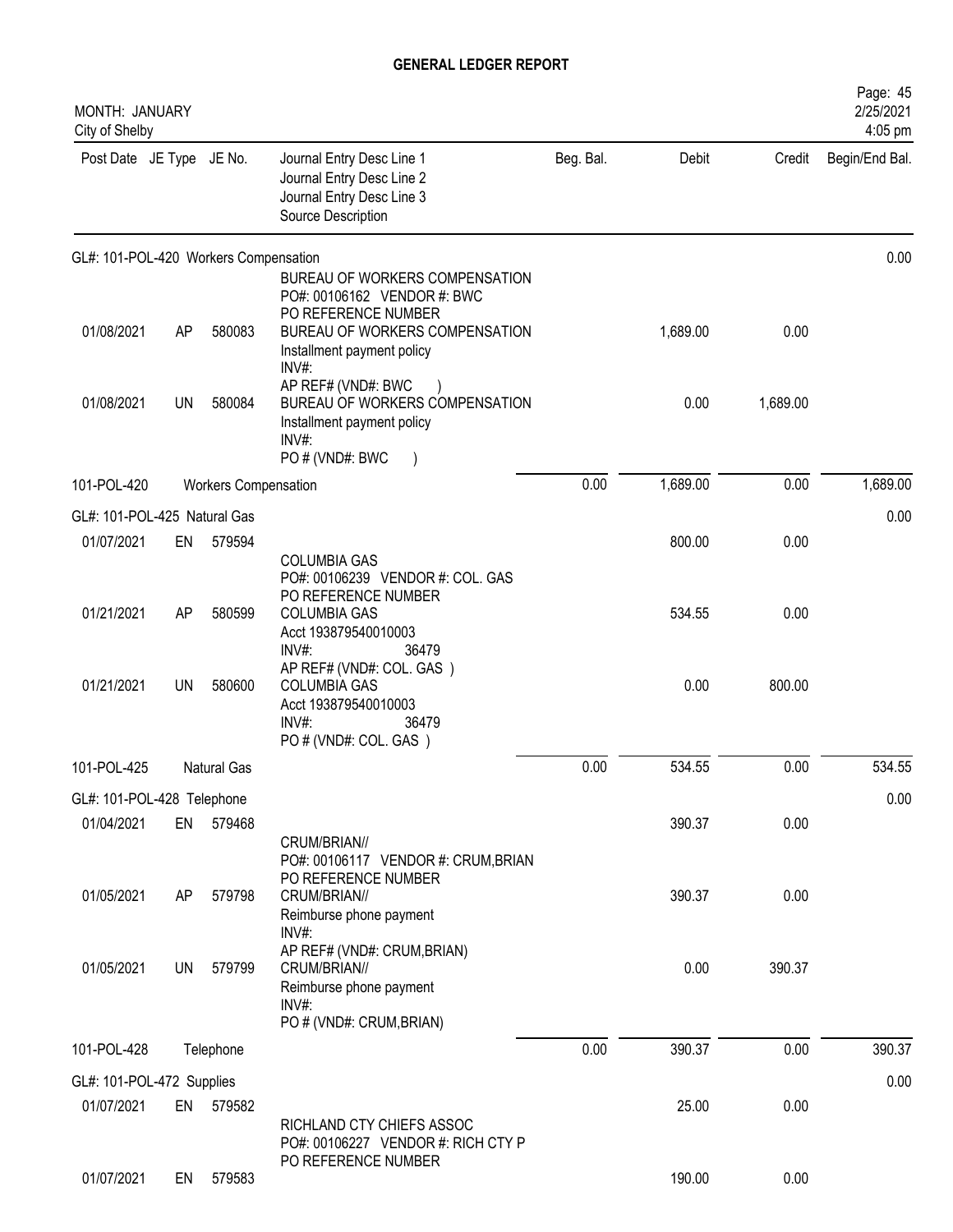| MONTH: JANUARY<br>City of Shelby |    |           |                                                                                                           |           |        |        | Page: 46<br>2/25/2021<br>4:05 pm |
|----------------------------------|----|-----------|-----------------------------------------------------------------------------------------------------------|-----------|--------|--------|----------------------------------|
| Post Date JE Type JE No.         |    |           | Journal Entry Desc Line 1<br>Journal Entry Desc Line 2<br>Journal Entry Desc Line 3<br>Source Description | Beg. Bal. | Debit  | Credit | Begin/End Bal.                   |
| GL#: 101-POL-472 Supplies        |    |           |                                                                                                           |           |        |        | 0.00                             |
|                                  |    |           | INTER ASSOC. CHIEFS OF POLICE<br>PO#: 00106228 VENDOR #: IACP<br>PO REFERENCE NUMBER                      |           |        |        |                                  |
| 01/07/2021                       | EN | 579584    | N COAST CORRECTIONS MGRS ASSC<br>PO#: 00106229 VENDOR #: NCCMA<br>PO REFERENCE NUMBER                     |           | 35.00  | 0.00   |                                  |
| 01/07/2021                       | EN | 579585    | QUILL CORPORATION<br>PO#: 00106230 VENDOR #: QUILL CORP                                                   |           | 200.00 | 0.00   |                                  |
| 01/07/2021                       | EN | 579586    | PO REFERENCE NUMBER<br><b>SAMS CLUB</b><br>PO#: 00106231 VENDOR #: SAMS CLUB                              |           | 200.00 | 0.00   |                                  |
| 01/07/2021                       | EN | 579587    | PO REFERENCE NUMBER<br>AMAZON INC                                                                         |           | 200.00 | 0.00   |                                  |
| 01/07/2021                       | EN | 579588    | PO#: 00106232 VENDOR #: AMAZON INC<br>PO REFERENCE NUMBER<br>G & L SUPPLY                                 |           | 150.00 | 0.00   |                                  |
| 01/07/2021                       | EN | 579589    | PO#: 00106233 VENDOR #: G & L SUPP<br>PO REFERENCE NUMBER                                                 |           | 50.00  | 0.00   |                                  |
|                                  |    |           | DAS HARDWARE LLC<br>PO#: 00106234 VENDOR #: DAS HARDWA<br>PO REFERENCE NUMBER                             |           |        |        |                                  |
| 01/07/2021                       | EN | 579590    | MHS INDUSTRIAL SUPPLY<br>PO#: 00106235 VENDOR #: MHS IND SU                                               |           | 100.00 | 0.00   |                                  |
| 01/07/2021                       |    | EN 579591 | PO REFERENCE NUMBER<br><b>DISCOUNT DRUG MART</b><br>PO#: 00106236 VENDOR #: DISCOUNT D                    |           | 50.00  | 0.00   |                                  |
| 01/07/2021                       |    | EN 579607 | PO REFERENCE NUMBER<br>TREASURER, STATE OF OHIO<br>PO#: 00106250 VENDOR #: TREAS.STAT                     |           | 37.00  | 0.00   |                                  |
| 01/08/2021                       |    | UN 579655 | PO REFERENCE NUMBER<br><b>QUILL CORPORATION</b>                                                           |           | 0.00   | 200.00 |                                  |
| 01/08/2021                       |    | UN 579656 | PO#: 00105879 VENDOR #: QUILL CORP<br>CANCELLED PO REFERENCE NUMBER<br>G & L SUPPLY                       |           | 0.00   | 150.00 |                                  |
| 01/08/2021                       |    | UN 579657 | PO#: 00105882 VENDOR #: G & L SUPP<br>CANCELLED PO REFERENCE NUMBER                                       |           | 0.00   | 50.00  |                                  |
|                                  |    |           | DAS HARDWARE LLC<br>PO#: 00105883 VENDOR #: DAS HARDWA<br>CANCELLED PO REFERENCE NUMBER                   |           |        |        |                                  |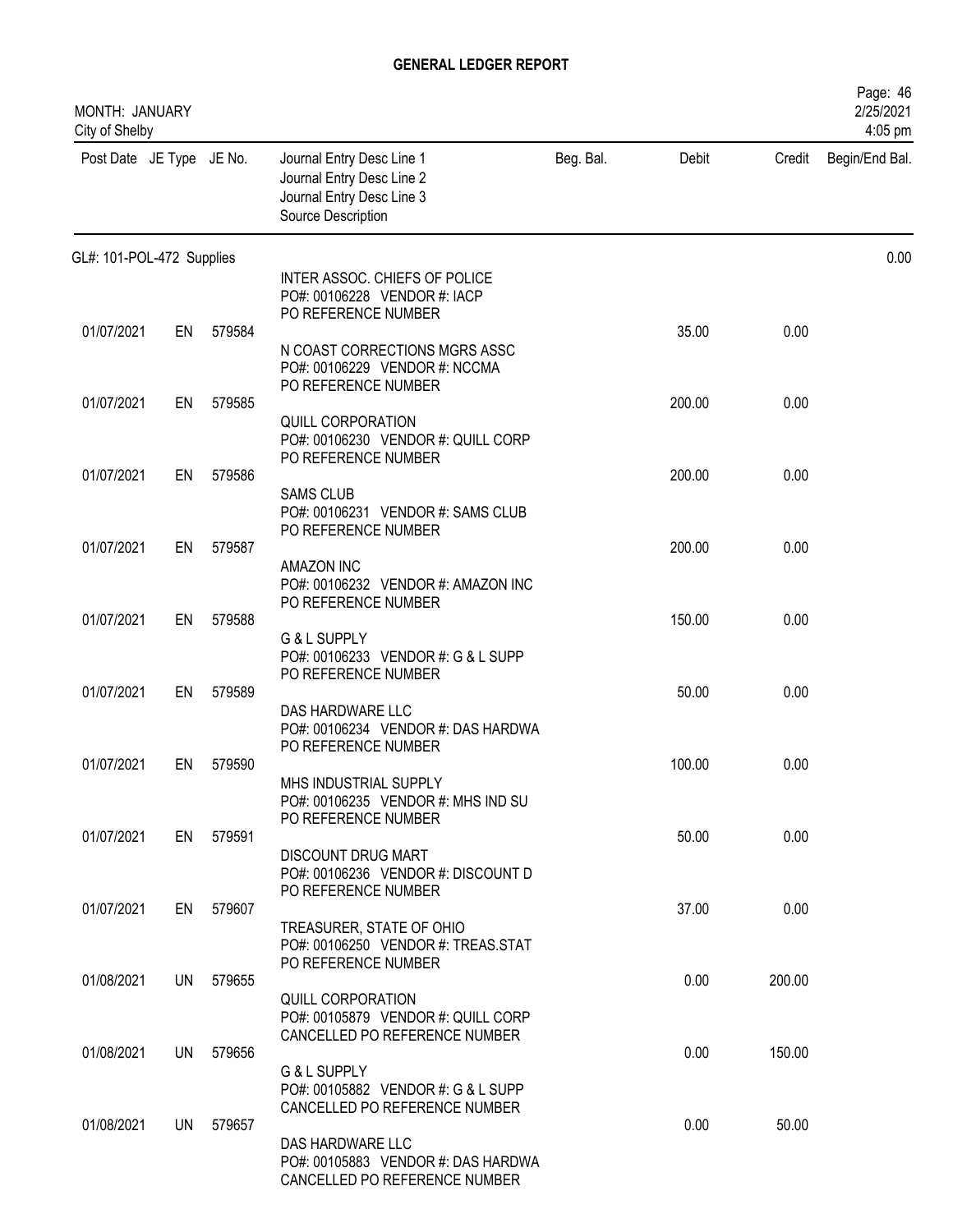| MONTH: JANUARY<br>City of Shelby |           |           |                                                                                                            |           |        |        | Page: 47<br>2/25/2021<br>4:05 pm |
|----------------------------------|-----------|-----------|------------------------------------------------------------------------------------------------------------|-----------|--------|--------|----------------------------------|
| Post Date JE Type JE No.         |           |           | Journal Entry Desc Line 1<br>Journal Entry Desc Line 2<br>Journal Entry Desc Line 3<br>Source Description  | Beg. Bal. | Debit  | Credit | Begin/End Bal.                   |
| GL#: 101-POL-472 Supplies        |           |           |                                                                                                            |           |        |        | 0.00                             |
| 01/08/2021                       |           | UN 579658 | MHS INDUSTRIAL SUPPLY<br>PO#: 00105884 VENDOR #: MHS IND SU<br>CANCELLED PO REFERENCE NUMBER               |           | 0.00   | 100.00 |                                  |
| 01/08/2021                       | UN        | 579659    | <b>DISCOUNT DRUG MART</b><br>PO#: 00105885 VENDOR #: DISCOUNT D                                            |           | 0.00   | 50.00  |                                  |
| 01/08/2021                       | AP        | 580102    | CANCELLED PO REFERENCE NUMBER<br><b>SAMS CLUB</b><br>Purchase 11/13/20<br>INV#:                            |           | 77.30  | 0.00   |                                  |
| 01/08/2021                       | <b>UN</b> | 580103    | AP REF# (VND#: SAMS CLUB)<br><b>SAMS CLUB</b><br>Purchase 11/13/20<br>INV#:                                |           | 0.00   | 200.00 |                                  |
| 01/08/2021                       | <b>AP</b> | 580104    | PO # (VND#: SAMS CLUB)<br>INTER ASSOC. CHIEFS OF POLICE<br>Membership dues 2021<br>INV#:<br>0145961        |           | 190.00 | 0.00   |                                  |
| 01/08/2021                       | UN        | 580105    | AP REF# (VND#: IACP<br>INTER ASSOC. CHIEFS OF POLICE<br>Membership dues 2021<br>INV#<br>0145961            |           | 0.00   | 190.00 |                                  |
| 01/21/2021                       | <b>AP</b> | 580575    | PO # (VND#: IACP<br><b>SAMS CLUB</b><br>supply order 12/27/20<br>INV#:                                     |           | 25.94  | 0.00   |                                  |
| 01/21/2021                       | UN        | 580576    | AP REF# (VND#: SAMS CLUB)<br>SAMS CLUB<br>supply order 12/27/20<br>$INV#$ :                                |           | 0.00   | 25.40  |                                  |
| 01/21/2021                       | AP        | 580577    | PO # (VND#: SAMS CLUB)<br>RICHLAND CTY CHIEFS ASSOC<br>2021 Chiefs Association Dues<br>$INV#$ :<br>116     |           | 25.00  | 0.00   |                                  |
| 01/21/2021                       |           | UN 580578 | AP REF# (VND#: RICH CTY P)<br>RICHLAND CTY CHIEFS ASSOC<br>2021 Chiefs Association Dues<br>$INV#$ :<br>116 |           | 0.00   | 25.00  |                                  |
| 01/28/2021                       | EN        | 581037    | PO # (VND#: RICH CTY P)<br>DAS HARDWARE LLC<br>PO#: 00106427 VENDOR #: DAS HARDWA<br>PO REFERENCE NUMBER   |           | 160.00 | 0.00   |                                  |
| 101-POL-472                      |           | Supplies  |                                                                                                            | 0.00      | 318.24 | 0.00   | 318.24                           |
| GL#: 101-POL-473 Office Supplies |           |           |                                                                                                            |           |        |        | 0.00                             |
| 01/07/2021                       |           | EN 579585 | QUILL CORPORATION<br>PO#: 00106230 VENDOR #: QUILL CORP<br>PO REFERENCE NUMBER                             |           | 200.00 | 0.00   |                                  |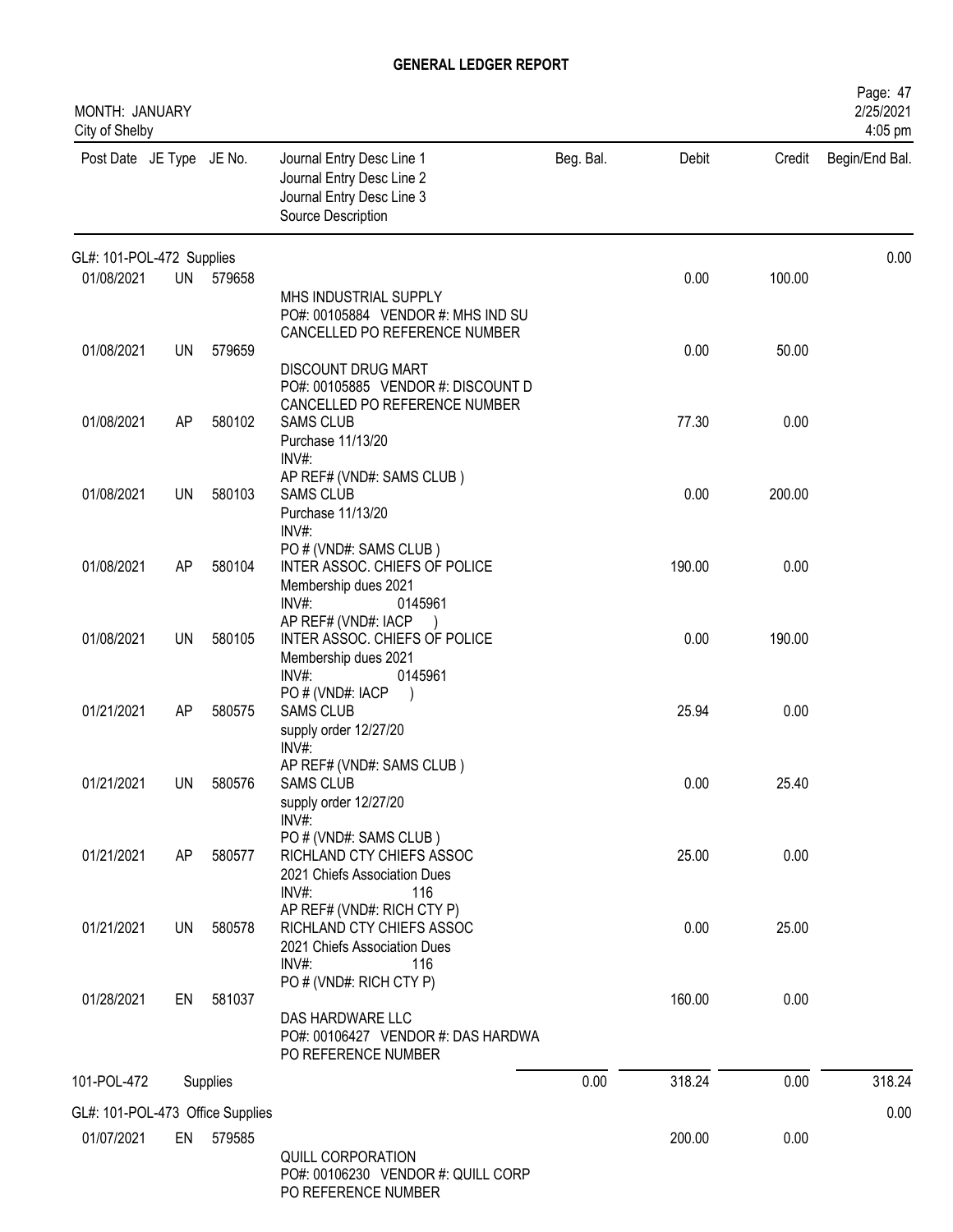| MONTH: JANUARY<br>City of Shelby       |           |                        |                                                                                                                          |           |          |          | Page: 48<br>2/25/2021<br>4:05 pm |
|----------------------------------------|-----------|------------------------|--------------------------------------------------------------------------------------------------------------------------|-----------|----------|----------|----------------------------------|
| Post Date JE Type JE No.               |           |                        | Journal Entry Desc Line 1<br>Journal Entry Desc Line 2<br>Journal Entry Desc Line 3<br>Source Description                | Beg. Bal. | Debit    | Credit   | Begin/End Bal.                   |
| GL#: 101-POL-473 Office Supplies       |           |                        |                                                                                                                          |           |          |          | 0.00                             |
| 01/07/2021                             | EN        | 579586                 | <b>SAMS CLUB</b><br>PO#: 00106231 VENDOR #: SAMS CLUB<br>PO REFERENCE NUMBER                                             |           | 200.00   | 0.00     |                                  |
| 01/07/2021                             | EN        | 579587                 | <b>AMAZON INC</b><br>PO#: 00106232 VENDOR #: AMAZON INC<br>PO REFERENCE NUMBER                                           |           | 200.00   | 0.00     |                                  |
| 01/07/2021                             | EN        | 579591                 | DISCOUNT DRUG MART<br>PO#: 00106236 VENDOR #: DISCOUNT D<br>PO REFERENCE NUMBER                                          |           | 50.00    | 0.00     |                                  |
| 01/08/2021                             | <b>UN</b> | 579655                 | QUILL CORPORATION<br>PO#: 00105879 VENDOR #: QUILL CORP                                                                  |           | 0.00     | 200.00   |                                  |
| 01/08/2021                             | <b>UN</b> | 579659                 | CANCELLED PO REFERENCE NUMBER<br>DISCOUNT DRUG MART<br>PO#: 00105885 VENDOR #: DISCOUNT D                                |           | 0.00     | 50.00    |                                  |
| 01/08/2021                             | AP        | 580102                 | CANCELLED PO REFERENCE NUMBER<br><b>SAMS CLUB</b><br>Purchase 11/13/20<br>INV#                                           |           | 134.82   | 0.00     |                                  |
| 01/08/2021                             | UN        | 580103                 | AP REF# (VND#: SAMS CLUB)<br><b>SAMS CLUB</b><br>Purchase 11/13/20                                                       |           | 0.00     | 200.00   |                                  |
| 01/21/2021                             | AP        | 580575                 | INV#:<br>PO # (VND#: SAMS CLUB)<br><b>SAMS CLUB</b><br>supply order 12/27/20                                             |           | 123.54   | 0.00     |                                  |
| 01/21/2021                             | UN        | 580576                 | $INV#$ :<br>AP REF# (VND#: SAMS CLUB)<br><b>SAMS CLUB</b><br>supply order 12/27/20<br>$INV#$ :<br>PO # (VND#: SAMS CLUB) |           | 0.00     | 123.54   |                                  |
| 101-POL-473                            |           | <b>Office Supplies</b> |                                                                                                                          | 0.00      | 258.36   | 0.00     | 258.36                           |
| GL#: 101-POL-484 Fuel, Autos-Equipment |           |                        |                                                                                                                          |           |          |          | 0.00                             |
| 01/19/2021                             | EN        | 580499                 | COLE DISTRIBUTING INC.<br>PO#: 00106343 VENDOR #: COLE DISTR                                                             |           | 2,000.00 | 0.00     |                                  |
| 01/21/2021                             | AP        | 580609                 | PO REFERENCE NUMBER<br>COLE DISTRIBUTING INC.<br>Dec 2020 fuel cost<br>INV#:                                             |           | 2,000.00 | 0.00     |                                  |
| 01/21/2021                             | UN.       | 580610                 | AP REF# (VND#: COLE DISTR)<br>COLE DISTRIBUTING INC.<br>Dec 2020 fuel cost<br>INV#:<br>PO # (VND#: COLE DISTR)           |           | 0.00     | 2,000.00 |                                  |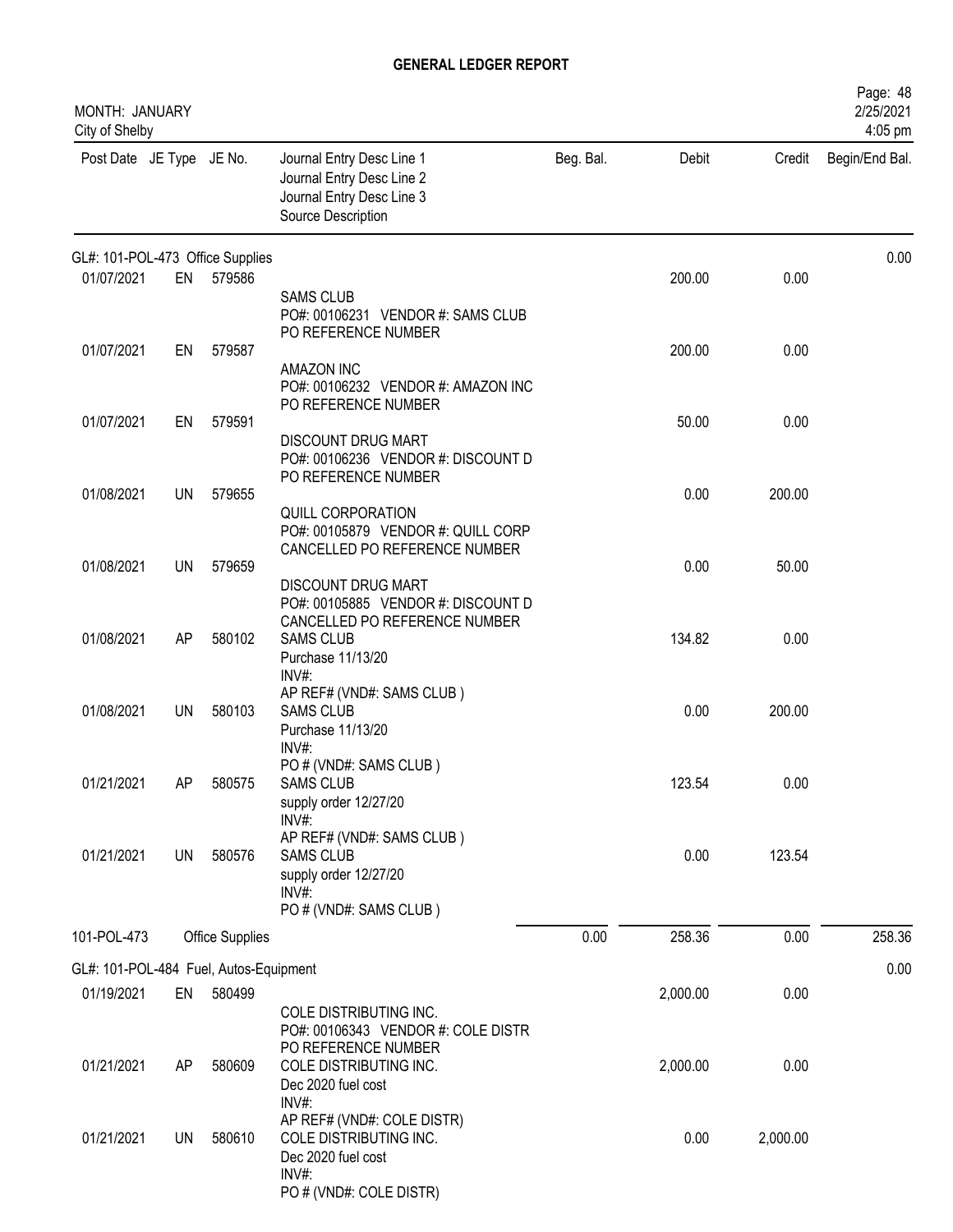| MONTH: JANUARY<br>City of Shelby       |           |                       |                                                                                                                                      |           |          |        | Page: 49<br>2/25/2021<br>4:05 pm |
|----------------------------------------|-----------|-----------------------|--------------------------------------------------------------------------------------------------------------------------------------|-----------|----------|--------|----------------------------------|
| Post Date JE Type JE No.               |           |                       | Journal Entry Desc Line 1<br>Journal Entry Desc Line 2<br>Journal Entry Desc Line 3<br>Source Description                            | Beg. Bal. | Debit    | Credit | Begin/End Bal.                   |
| 101-POL-484                            |           | Fuel, Autos-Equipment |                                                                                                                                      | 0.00      | 2,000.00 | 0.00   | 2,000.00                         |
| GL#: 101-POL-485 Maintenance, Autos    |           |                       |                                                                                                                                      |           |          |        | 0.00                             |
| 01/07/2021                             | EN        | 579577                |                                                                                                                                      |           | 800.00   | 0.00   |                                  |
|                                        |           |                       | FOUR O CORPORATION<br>PO#: 00106222 VENDOR #: FOUR O<br>PO REFERENCE NUMBER                                                          |           |          |        |                                  |
| 01/07/2021                             | EN        | 579595                |                                                                                                                                      |           | 150.00   | 0.00   |                                  |
|                                        |           |                       | SHELBY PARTS CO.<br>PO#: 00106240 VENDOR #: SHELBY PAR<br>PO REFERENCE NUMBER                                                        |           |          |        |                                  |
| 01/07/2021                             | EN        | 579596                | ADVANCE AUTO PARTS                                                                                                                   |           | 200.00   | 0.00   |                                  |
| 01/07/2021                             | EN        | 579597                | PO#: 00106241 VENDOR #: ADVANCE AU<br>PO REFERENCE NUMBER                                                                            |           | 200.00   | 0.00   |                                  |
|                                        |           |                       | O REILLY AUTO PARTS<br>PO#: 00106242 VENDOR #: O REILLY A<br>PO REFERENCE NUMBER                                                     |           |          |        |                                  |
| 01/08/2021                             | <b>UN</b> | 579653                | O REILLY AUTO PARTS<br>PO#: 00105657 VENDOR #: O REILLY A                                                                            |           | 0.00     | 200.00 |                                  |
| 01/11/2021                             | AP        | 580190                | CANCELLED PO REFERENCE NUMBER<br>SHELBY PARTS CO.<br>Oil & air filters                                                               |           | 84.91    | 0.00   |                                  |
| 01/11/2021                             | UN        | 580191                | INV#:<br>327263<br>AP REF# (VND#: SHELBY PAR)<br>SHELBY PARTS CO.<br>Oil & air filters<br>327263<br>INV#:<br>PO # (VND#: SHELBY PAR) |           | 0.00     | 150.00 |                                  |
| 101-POL-485                            |           | Maintenance, Autos    |                                                                                                                                      | 0.00      | 84.91    | 0.00   | 84.91                            |
| GL#: 101-POL-486 Maintenance Equipment |           |                       |                                                                                                                                      |           |          |        | 0.00                             |
| 01/06/2021                             | EN        | 579522                | MT BUSINESS TECHNOLOGIES, INC.<br>PO#: 00106168 VENDOR #: MT BUS TEC                                                                 |           | 22.00    | 0.00   |                                  |
| 01/08/2021                             | <b>UN</b> | 579651                | PO REFERENCE NUMBER<br>PARR PUBLIC SAFETY EQUIPMENT                                                                                  |           | 0.00     | 221.96 |                                  |
| 01/11/2021                             | AP        | 580232                | PO#: 00104539 VENDOR #: PARR PUBLI<br>CANCELLED PO REFERENCE NUMBER<br>MT BUSINESS TECHNOLOGIES, INC.<br>Contract 6079528-01         |           | 18.64    | 0.00   |                                  |
| 01/11/2021                             | UN        | 580233                | $INV#$ :<br>IN-487740<br>AP REF# (VND#: MT BUS TEC)<br>MT BUSINESS TECHNOLOGIES, INC.<br>Contract 6079528-01                         |           | 0.00     | 18.64  |                                  |
| 01/11/2021                             | <b>UN</b> | 580235                | INV#:<br>IN-487740<br>PO # (VND#: MT BUS TEC)<br>MT BUSINESS TECHNOLOGIES, INC.<br>Contract 6079528-01                               |           | 0.00     | 3.36   |                                  |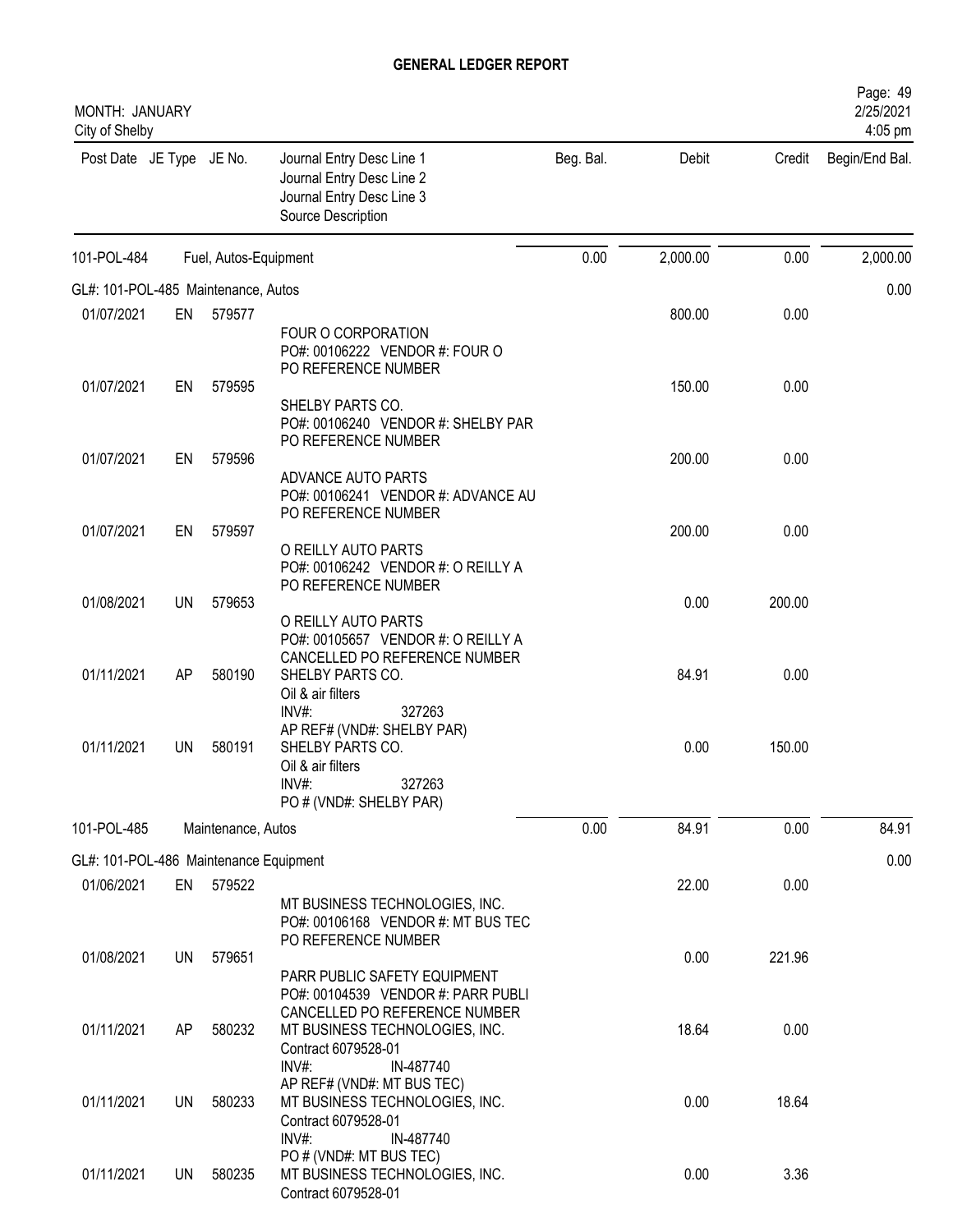| MONTH: JANUARY<br>City of Shelby       |    |                       |                                                                                                           |           |          |        | Page: 50<br>2/25/2021<br>4:05 pm |
|----------------------------------------|----|-----------------------|-----------------------------------------------------------------------------------------------------------|-----------|----------|--------|----------------------------------|
| Post Date JE Type JE No.               |    |                       | Journal Entry Desc Line 1<br>Journal Entry Desc Line 2<br>Journal Entry Desc Line 3<br>Source Description | Beg. Bal. | Debit    | Credit | Begin/End Bal.                   |
| GL#: 101-POL-486 Maintenance Equipment |    |                       | $INV#$ :<br>IN-488196                                                                                     |           |          |        | 0.00                             |
|                                        |    |                       | PO # (VND#: MT BUS TEC)                                                                                   |           |          |        |                                  |
| 01/20/2021                             | EN | 580535                | MT BUSINESS TECHNOLOGIES, INC.<br>PO#: 00106360 VENDOR #: MT BUS TEC<br>PO REFERENCE NUMBER               |           | 22.00    | 0.00   |                                  |
| 101-POL-486                            |    | Maintenance Equipment |                                                                                                           | 0.00      | 18.64    | 0.00   | 18.64                            |
| GL#: 101-POL-487 Prisoner supplies     |    |                       |                                                                                                           |           |          |        | 0.00                             |
| 01/07/2021                             | EN | 579565                |                                                                                                           |           | 2,232.00 | 0.00   |                                  |
| 01/07/2021                             | EN | 579566                | <b>CRESTWOOD CARE CENTER</b><br>PO#: 00106210 VENDOR #: CRESTWOOD<br>PO REFERENCE NUMBER                  |           | 400.00   | 0.00   |                                  |
|                                        |    |                       | COLONIAL COIN LAUNDRY<br>PO#: 00106211 VENDOR #: COLON COIN<br>PO REFERENCE NUMBER                        |           |          |        |                                  |
| 01/07/2021                             | EN | 579585                |                                                                                                           |           | 200.00   | 0.00   |                                  |
| 01/07/2021                             | EN | 579586                | <b>QUILL CORPORATION</b><br>PO#: 00106230 VENDOR #: QUILL CORP<br>PO REFERENCE NUMBER                     |           | 200.00   | 0.00   |                                  |
|                                        |    |                       | <b>SAMS CLUB</b><br>PO#: 00106231 VENDOR #: SAMS CLUB<br>PO REFERENCE NUMBER                              |           |          |        |                                  |
| 01/07/2021                             | EN | 579587                | <b>AMAZON INC</b><br>PO#: 00106232 VENDOR #: AMAZON INC<br>PO REFERENCE NUMBER                            |           | 200.00   | 0.00   |                                  |
| 01/07/2021                             | EN | 579588                | G & L SUPPLY<br>PO#: 00106233 VENDOR #: G & L SUPP<br>PO REFERENCE NUMBER                                 |           | 150.00   | 0.00   |                                  |
| 01/07/2021                             | EN | 579590                | MHS INDUSTRIAL SUPPLY<br>PO#: 00106235 VENDOR #: MHS IND SU<br>PO REFERENCE NUMBER                        |           | 50.00    | 0.00   |                                  |
| 01/07/2021                             | EN | 579591                | <b>DISCOUNT DRUG MART</b><br>PO#: 00106236 VENDOR #: DISCOUNT D                                           |           | 50.00    | 0.00   |                                  |
| 01/08/2021                             | UN | 579654                | PO REFERENCE NUMBER<br>COLONIAL COIN LAUNDRY<br>PO#: 00105638 VENDOR #: COLON COIN                        |           | 0.00     | 400.00 |                                  |
| 01/08/2021                             | UN | 579655                | CANCELLED PO REFERENCE NUMBER                                                                             |           | 0.00     | 200.00 |                                  |
|                                        |    |                       | <b>QUILL CORPORATION</b><br>PO#: 00105879 VENDOR #: QUILL CORP<br>CANCELLED PO REFERENCE NUMBER           |           |          |        |                                  |
| 01/08/2021                             |    | UN 579656             | G & L SUPPLY                                                                                              |           | 0.00     | 150.00 |                                  |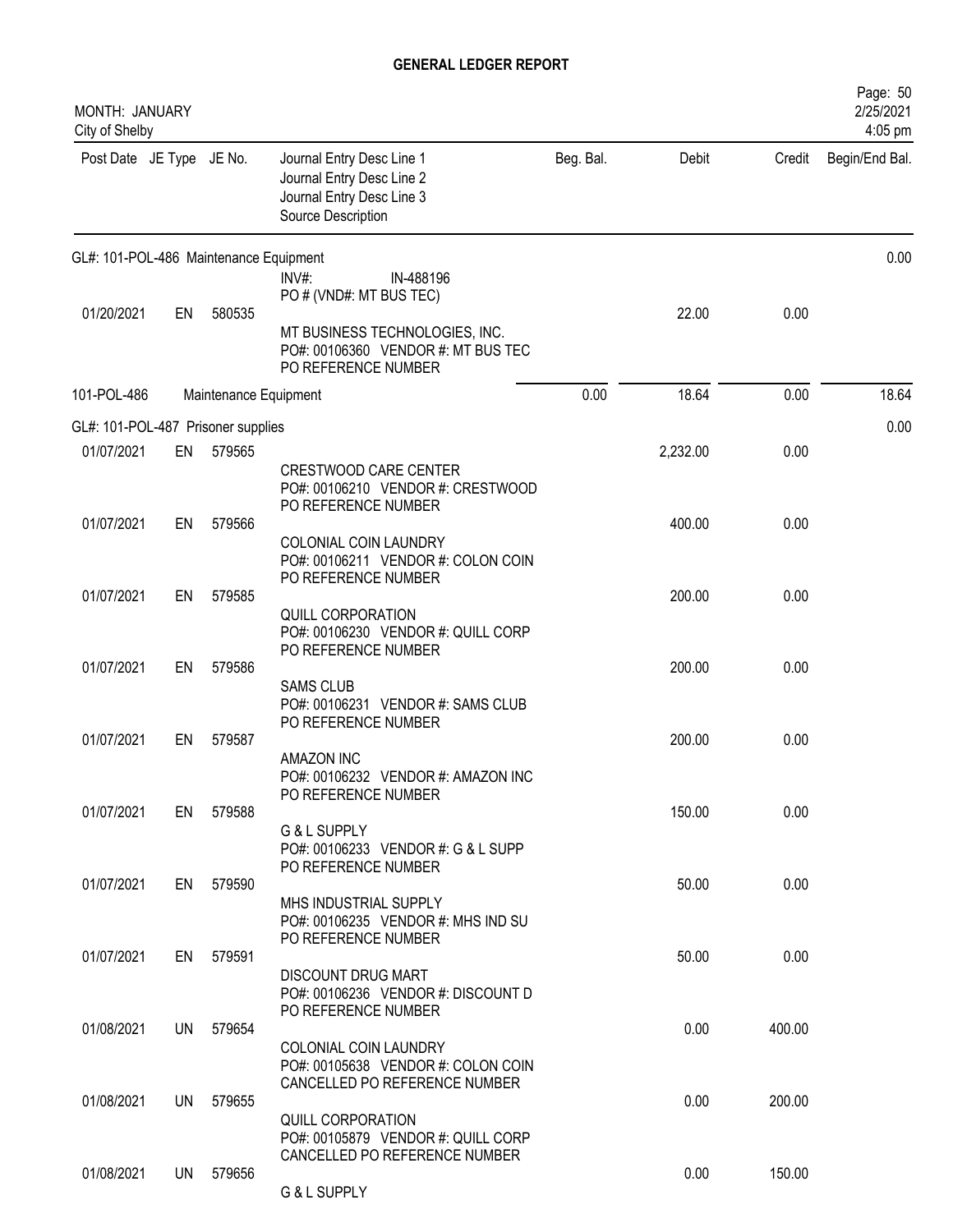| MONTH: JANUARY<br>City of Shelby   |           |                   |                                                                                                           |           |           |        | Page: 51<br>2/25/2021<br>4:05 pm |
|------------------------------------|-----------|-------------------|-----------------------------------------------------------------------------------------------------------|-----------|-----------|--------|----------------------------------|
| Post Date JE Type JE No.           |           |                   | Journal Entry Desc Line 1<br>Journal Entry Desc Line 2<br>Journal Entry Desc Line 3<br>Source Description | Beg. Bal. | Debit     | Credit | Begin/End Bal.                   |
| GL#: 101-POL-487 Prisoner supplies |           |                   |                                                                                                           |           |           |        | 0.00                             |
|                                    |           |                   | PO#: 00105882 VENDOR #: G & L SUPP<br>CANCELLED PO REFERENCE NUMBER                                       |           |           |        |                                  |
| 01/08/2021                         | <b>UN</b> | 579658            |                                                                                                           |           | 0.00      | 50.00  |                                  |
|                                    |           |                   | MHS INDUSTRIAL SUPPLY<br>PO#: 00105884 VENDOR #: MHS IND SU<br>CANCELLED PO REFERENCE NUMBER              |           |           |        |                                  |
| 01/08/2021                         | <b>UN</b> | 579659            |                                                                                                           |           | 0.00      | 50.00  |                                  |
|                                    |           |                   | <b>DISCOUNT DRUG MART</b><br>PO#: 00105885 VENDOR #: DISCOUNT D<br>CANCELLED PO REFERENCE NUMBER          |           |           |        |                                  |
| 01/08/2021                         | AP        | 580102            | <b>SAMS CLUB</b><br>Purchase 11/13/20<br>INV#:                                                            |           | 5.98      | 0.00   |                                  |
| 01/08/2021                         | <b>UN</b> | 580103            | AP REF# (VND#: SAMS CLUB)<br><b>SAMS CLUB</b>                                                             |           | 0.00      | 200.00 |                                  |
|                                    |           |                   | Purchase 11/13/20<br>INV#:                                                                                |           |           |        |                                  |
| 01/21/2021                         | AP        | 580575            | PO # (VND#: SAMS CLUB)<br><b>SAMS CLUB</b><br>supply order 12/27/20                                       |           | 36.48     | 0.00   |                                  |
| 01/21/2021                         | <b>UN</b> | 580576            | INV#:<br>AP REF# (VND#: SAMS CLUB)<br><b>SAMS CLUB</b>                                                    |           | 0.00      | 36.48  |                                  |
|                                    |           |                   | supply order 12/27/20<br>INV#<br>PO # (VND#: SAMS CLUB)                                                   |           |           |        |                                  |
| 101-POL-487                        |           | Prisoner supplies |                                                                                                           | 0.00      | 42.46     | 0.00   | 42.46                            |
| GL#: 101-POL-501 Computer support  |           |                   |                                                                                                           |           |           |        | 0.00                             |
| 01/07/2021                         | EN        | 579578            |                                                                                                           |           | 10,580.00 | 0.00   |                                  |
|                                    |           |                   | SUNDANCE SYSTEMS INC<br>PO#: 00106223 VENDOR #: SUNDANCE S<br>PO REFERENCE NUMBER                         |           |           |        |                                  |
| 01/07/2021                         | EN        | 579579            |                                                                                                           |           | 6,980.00  | 0.00   |                                  |
|                                    |           |                   | 7LSI LLC<br>PO#: 00106224 VENDOR #: 7LSI LLC<br>PO REFERENCE NUMBER                                       |           |           |        |                                  |
| 01/07/2021                         | EN        | 579580            |                                                                                                           |           | 1,500.00  | 0.00   |                                  |
|                                    |           |                   | <b>ICO TECH INC</b><br>PO#: 00106225 VENDOR #: ICO TECH<br>PO REFERENCE NUMBER                            |           |           |        |                                  |
| 01/07/2021                         | EN        | 579592            | AT&T MOBILITY II LLC                                                                                      |           | 450.00    | 0.00   |                                  |
|                                    |           |                   | PO#: 00106237 VENDOR #: AT&T MOBIL<br>PO REFERENCE NUMBER                                                 |           |           |        |                                  |
| 01/08/2021                         | AP        | 580106            | 7LSI LLC                                                                                                  |           | 600.00    | 0.00   |                                  |
|                                    |           |                   | Proxmox Hypervisor support<br>$INV#$ :<br>2020-3095                                                       |           |           |        |                                  |
| 01/08/2021                         | <b>UN</b> | 580107            | AP REF# (VND#: 7LSI LLC)<br>7LSI LLC                                                                      |           | 0.00      | 600.00 |                                  |
|                                    |           |                   | Proxmox Hypervisor support                                                                                |           |           |        |                                  |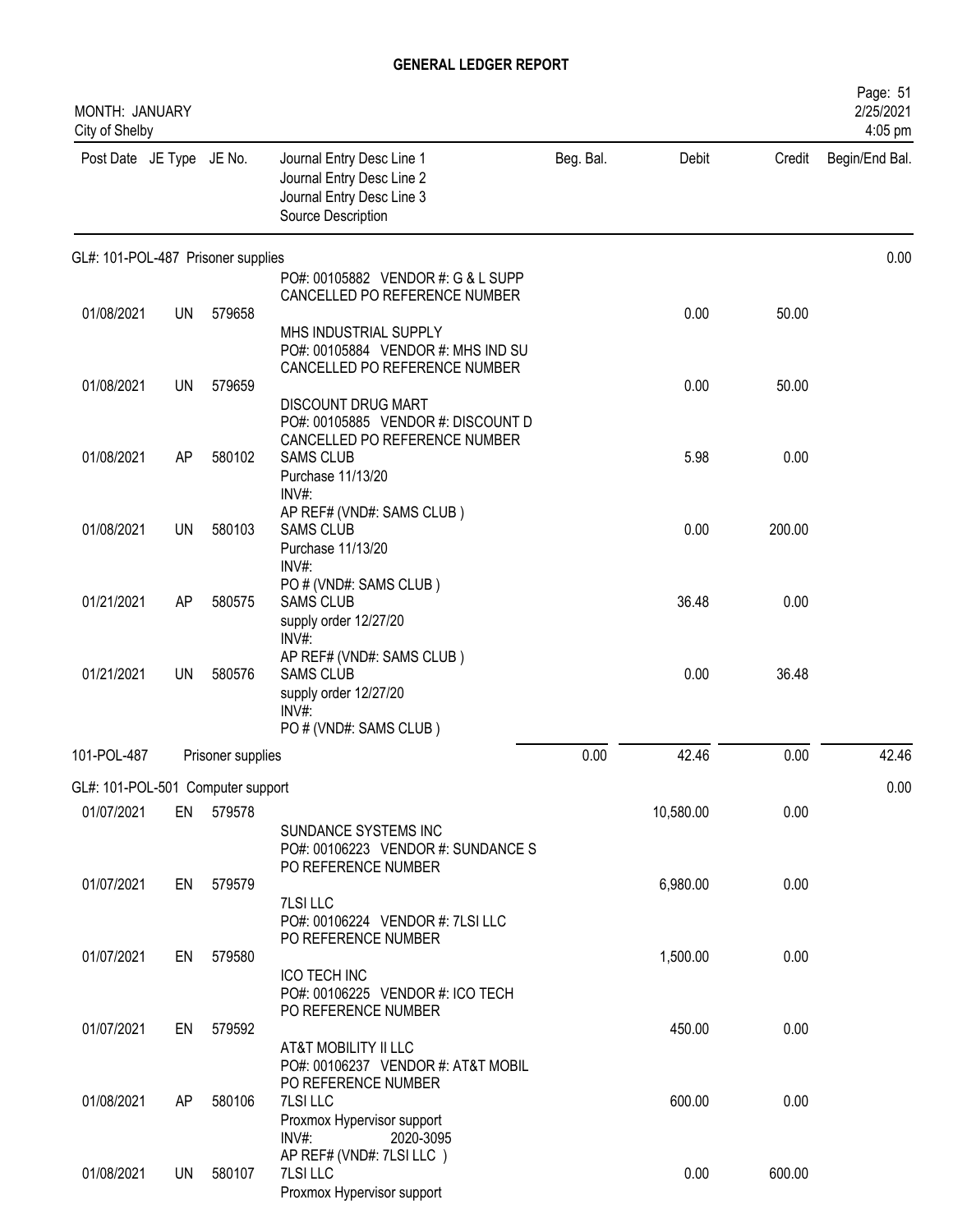| MONTH: JANUARY<br>City of Shelby  |           |                  |                                                                                                           |           |           |          | Page: 52<br>2/25/2021<br>4:05 pm |
|-----------------------------------|-----------|------------------|-----------------------------------------------------------------------------------------------------------|-----------|-----------|----------|----------------------------------|
| Post Date JE Type JE No.          |           |                  | Journal Entry Desc Line 1<br>Journal Entry Desc Line 2<br>Journal Entry Desc Line 3<br>Source Description | Beg. Bal. | Debit     | Credit   | Begin/End Bal.                   |
| GL#: 101-POL-501 Computer support |           |                  |                                                                                                           |           |           |          | 0.00                             |
|                                   |           |                  | $INV#$ :<br>2020-3095<br>PO # (VND#: 7LSI LLC)                                                            |           |           |          |                                  |
| 01/08/2021                        | AP        | 580108           | <b>7LSI LLC</b>                                                                                           |           | 899.00    | 0.00     |                                  |
|                                   |           |                  | Activtrack 10 users 2/1/21-                                                                               |           |           |          |                                  |
|                                   |           |                  | INV#:<br>2021-3001                                                                                        |           |           |          |                                  |
| 01/08/2021                        | UN        | 580109           | AP REF# (VND#: 7LSI LLC)<br>7LSI LLC                                                                      |           | 0.00      | 899.00   |                                  |
|                                   |           |                  | Activtrack 10 users 2/1/21-                                                                               |           |           |          |                                  |
|                                   |           |                  | INV#:<br>2021-3001                                                                                        |           |           |          |                                  |
| 01/08/2021                        | AP        | 580110           | PO # (VND#: 7LSI LLC)<br>7LSI LLC                                                                         |           | 6,150.00  | 0.00     |                                  |
|                                   |           |                  | VSLogger Server License                                                                                   |           |           |          |                                  |
|                                   |           |                  | INV#:<br>2020-3093                                                                                        |           |           |          |                                  |
| 01/08/2021                        | UN        | 580111           | AP REF# (VND#: 7LSI LLC)<br>7LSI LLC                                                                      |           | 0.00      | 6,350.00 |                                  |
|                                   |           |                  | VSLogger Server License                                                                                   |           |           |          |                                  |
|                                   |           |                  | INV#:<br>2020-3093<br>PO # (VND#: 7LSI LLC)                                                               |           |           |          |                                  |
| 01/11/2021                        | <b>AP</b> | 580188           | SUNDANCE SYSTEMS INC                                                                                      |           | 2,280.00  | 0.00     |                                  |
|                                   |           |                  | AVL online, PR online                                                                                     |           |           |          |                                  |
|                                   |           |                  | $INV#$ :<br>98-3963<br>AP REF# (VND#: SUNDANCE S)                                                         |           |           |          |                                  |
| 01/11/2021                        | <b>UN</b> | 580189           | SUNDANCE SYSTEMS INC                                                                                      |           | 0.00      | 2,280.00 |                                  |
|                                   |           |                  | AVL online, PR online                                                                                     |           |           |          |                                  |
|                                   |           |                  | INV#:<br>98-3963<br>PO # (VND#: SUNDANCE S)                                                               |           |           |          |                                  |
| 01/21/2021                        | AP        | 580631           | <b>DIGITAL ALLY</b>                                                                                       |           | 6,290.00  | 0.00     |                                  |
|                                   |           |                  | 10 body cameras                                                                                           |           |           |          |                                  |
|                                   |           |                  | $INV#$ :<br>1115634<br>AP REF# (VND#: DIGITAL AL)                                                         |           |           |          |                                  |
| 01/21/2021                        | UN        | 580632           | <b>DIGITAL ALLY</b>                                                                                       |           | 0.00      | 6,290.00 |                                  |
|                                   |           |                  | 10 body cameras                                                                                           |           |           |          |                                  |
|                                   |           |                  | $INV#$ :<br>1115634<br>PO # (VND#: DIGITAL AL)                                                            |           |           |          |                                  |
| 101-POL-501                       |           | Computer support |                                                                                                           | 0.00      | 16,219.00 | 0.00     | 16,219.00                        |
| GL#: 101-POL-531 Miscellaneous    |           |                  |                                                                                                           |           |           |          | 0.00                             |
| 01/07/2021                        |           | EN 579581        |                                                                                                           |           | 62.88     | 0.00     |                                  |
|                                   |           |                  | CHARTER COMM HOLDINGS LLC                                                                                 |           |           |          |                                  |
|                                   |           |                  | PO#: 00106226 VENDOR #: CHART COMM                                                                        |           |           |          |                                  |
| 01/08/2021                        | <b>UN</b> | 579652           | PO REFERENCE NUMBER                                                                                       |           | 0.00      | 500.00   |                                  |
|                                   |           |                  | NATIONAL TESTING NETWORK                                                                                  |           |           |          |                                  |
|                                   |           |                  | PO#: 00105088 VENDOR #: NATION TES                                                                        |           |           |          |                                  |
| 01/08/2021                        | EN        | 579668           | CANCELLED PO REFERENCE NUMBER                                                                             |           | 125.00    | 0.00     |                                  |
|                                   |           |                  | TERRYS BODY SHOP TOWING-REPAIR                                                                            |           |           |          |                                  |
|                                   |           |                  | PO#: 00106295 VENDOR #: TERRYS BOD                                                                        |           |           |          |                                  |
| 01/08/2021                        | AP        | 580098           | PO REFERENCE NUMBER<br>TERRYS BODY SHOP TOWING-REPAIR                                                     |           | 125.00    | 0.00     |                                  |
|                                   |           |                  | Vehicled towed from Mansfield                                                                             |           |           |          |                                  |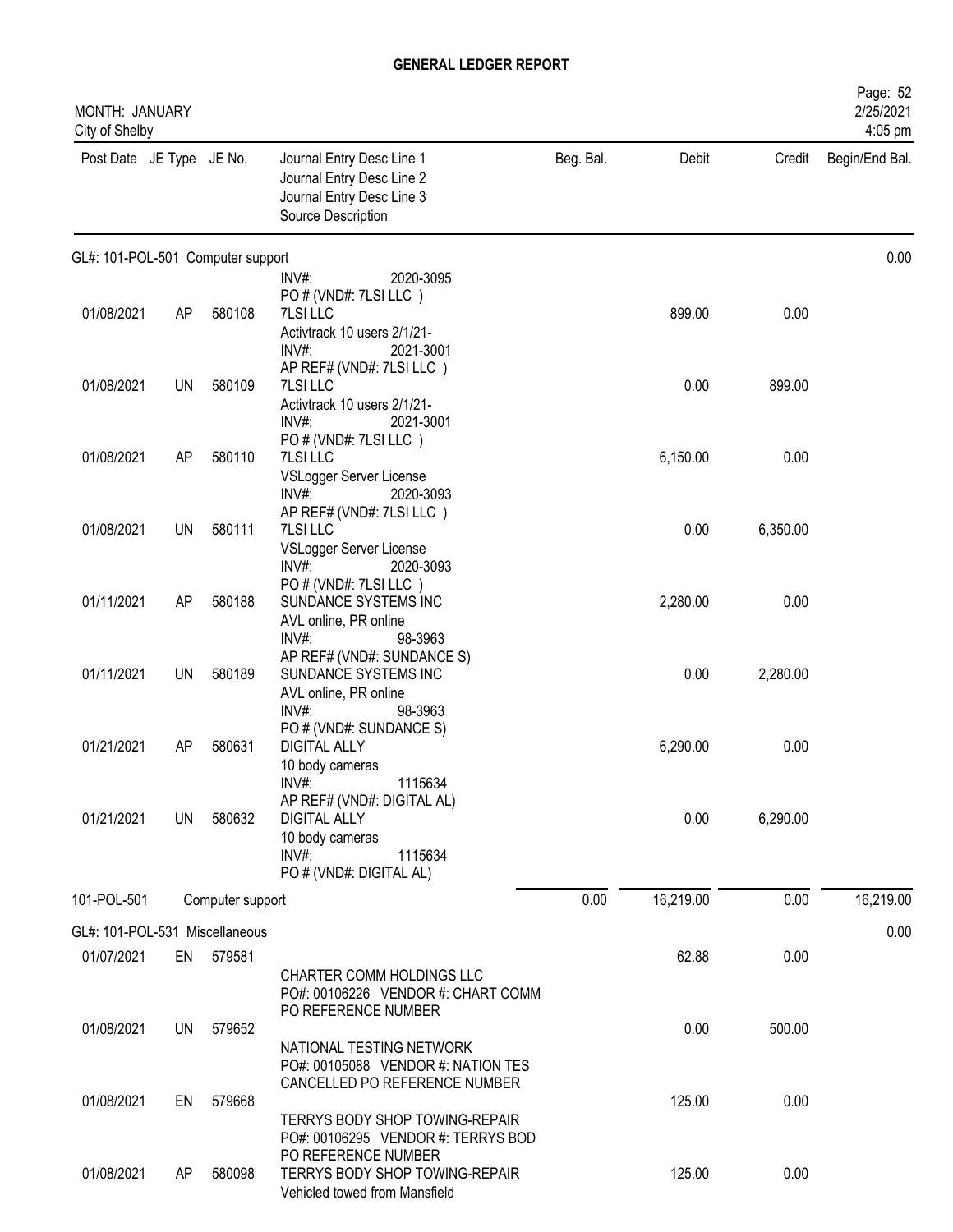| MONTH: JANUARY<br>City of Shelby |           |        |                                                                                                                                            |           |        |        | Page: 53<br>2/25/2021<br>4:05 pm |
|----------------------------------|-----------|--------|--------------------------------------------------------------------------------------------------------------------------------------------|-----------|--------|--------|----------------------------------|
| Post Date JE Type JE No.         |           |        | Journal Entry Desc Line 1<br>Journal Entry Desc Line 2<br>Journal Entry Desc Line 3<br>Source Description                                  | Beg. Bal. | Debit  | Credit | Begin/End Bal.                   |
| GL#: 101-POL-531 Miscellaneous   |           |        |                                                                                                                                            |           |        |        | 0.00                             |
| 01/08/2021                       | <b>UN</b> | 580099 | INV#:<br>00001272<br>AP REF# (VND#: TERRYS BOD)<br>TERRYS BODY SHOP TOWING-REPAIR<br>Vehicled towed from Mansfield<br>$INV#$ :<br>00001272 |           | 0.00   | 125.00 |                                  |
| 01/11/2021                       | EN        | 579683 | PO # (VND#: TERRYS BOD)<br>AUTOMATIC DATA PROCESSING<br>PO#: 00106306 VENDOR #: ADP                                                        |           | 62.11  | 0.00   |                                  |
| 01/11/2021                       | EN        | 579689 | PO REFERENCE NUMBER<br><b>CITY OF MANSFIELD</b>                                                                                            |           | 160.00 | 0.00   |                                  |
| 01/11/2021                       | EN        | 579690 | PO#: 00106312 VENDOR #: CITY-MANSF<br>PO REFERENCE NUMBER<br>FEDERAL EXPRESS CORPORATION                                                   |           | 29.41  | 0.00   |                                  |
| 01/11/2021                       | AP        | 580220 | PO#: 00106313 VENDOR #: FEDERAL EX<br>PO REFERENCE NUMBER<br>AUTOMATIC DATA PROCESSING<br>Processing charges 1/2/21                        |           | 62.11  | 0.00   |                                  |
| 01/11/2021                       | UN        | 580221 | $INV#$ :<br>57150590<br>AP REF# (VND#: ADP<br>AUTOMATIC DATA PROCESSING<br>Processing charges 1/2/21                                       |           | 0.00   | 62.11  |                                  |
| 01/11/2021                       | AP        | 580226 | $INV#$ :<br>57150590<br>PO#(VND#: ADP<br>CITY OF MANSFIELD<br>Case LAB-20-0768                                                             |           | 160.00 | 0.00   |                                  |
| 01/11/2021                       | UN        | 580227 | INV#:<br>00000887<br>AP REF# (VND#: CITY-MANSF)<br>CITY OF MANSFIELD<br>Case LAB-20-0768                                                   |           | 0.00   | 160.00 |                                  |
| 01/11/2021                       | AP        | 580228 | $INV#$ :<br>00000887<br>PO # (VND#: CITY-MANSF)<br>CITY OF MANSFIELD<br>Case LAB 20-0734                                                   |           | 240.00 | 0.00   |                                  |
| 01/11/2021                       | UN        | 580229 | $INV#$ :<br>00000887b<br>AP REF# (VND#: CITY-MANSF)<br><b>CITY OF MANSFIELD</b><br>Case LAB 20-0734                                        |           | 0.00   | 240.00 |                                  |
| 01/11/2021                       | AP        | 580230 | INV#:<br>00000887b<br>PO # (VND#: CITY-MANSF)<br>FEDERAL EXPRESS CORPORATION<br>Shipping to PB electronics                                 |           | 29.41  | 0.00   |                                  |
| 01/11/2021                       | <b>UN</b> | 580231 | INV#:<br>7-215-67584<br>AP REF# (VND#: FEDERAL EX)<br>FEDERAL EXPRESS CORPORATION<br>Shipping to PB electronics                            |           | 0.00   | 29.41  |                                  |
| 01/20/2021                       | EN        | 580532 | INV#:<br>7-215-67584<br>PO # (VND#: FEDERAL EX)                                                                                            |           | 72.34  | 0.00   |                                  |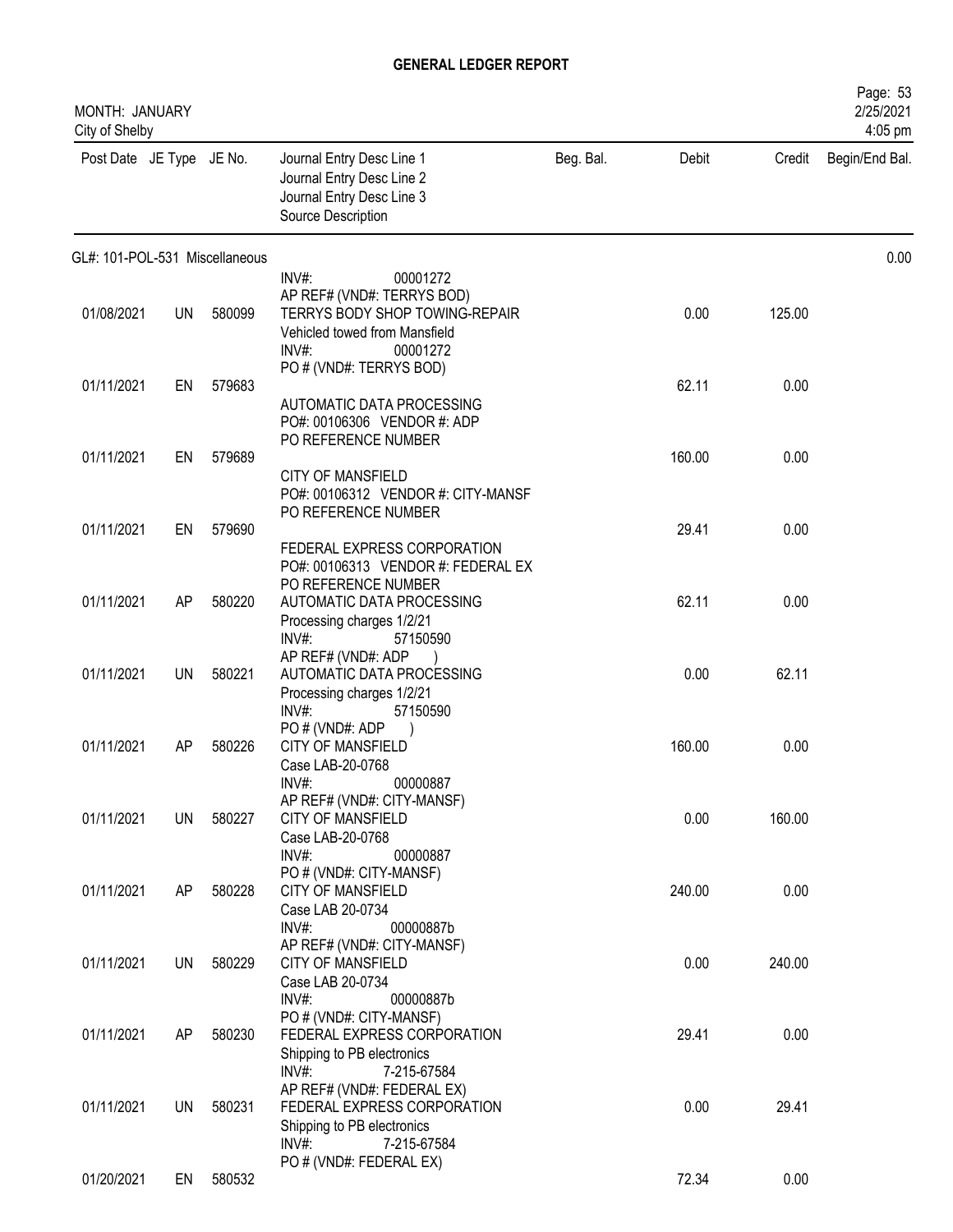| MONTH: JANUARY<br>City of Shelby |           |                        |                                                                                                                                           |           |          |          | Page: 54<br>2/25/2021<br>4:05 pm |
|----------------------------------|-----------|------------------------|-------------------------------------------------------------------------------------------------------------------------------------------|-----------|----------|----------|----------------------------------|
| Post Date JE Type JE No.         |           |                        | Journal Entry Desc Line 1<br>Journal Entry Desc Line 2<br>Journal Entry Desc Line 3<br>Source Description                                 | Beg. Bal. | Debit    | Credit   | Begin/End Bal.                   |
| GL#: 101-POL-531 Miscellaneous   |           |                        |                                                                                                                                           |           |          |          | 0.00                             |
|                                  |           |                        | AUTOMATIC DATA PROCESSING<br>PO#: 00106357 VENDOR #: ADP                                                                                  |           |          |          |                                  |
| 01/21/2021                       | AP        | 580579                 | PO REFERENCE NUMBER<br>AUTOMATIC DATA PROCESSING<br>Human Capital 1/11/21<br>INV#<br>571926910                                            |           | 72.34    | 0.00     |                                  |
| 01/21/2021                       | <b>UN</b> | 580580                 | AP REF# (VND#: ADP<br>AUTOMATIC DATA PROCESSING<br>Human Capital 1/11/21<br>$INV#$ :<br>571926910                                         |           | 0.00     | 72.34    |                                  |
| 01/26/2021                       | EN        | 580887                 | PO # (VND#: ADP                                                                                                                           |           | 57.25    | 0.00     |                                  |
|                                  |           |                        | AUTOMATIC DATA PROCESSING<br>PO#: 00106396 VENDOR #: ADP<br>PO REFERENCE NUMBER                                                           |           |          |          |                                  |
| 01/27/2021                       | AP        | 580929                 | AUTOMATIC DATA PROCESSING<br>Processing charges 1/16/21<br>INV#:<br>573114851                                                             |           | 57.25    | 0.00     |                                  |
| 01/27/2021                       | UN        | 580930                 | AP REF# (VND#: ADP<br>AUTOMATIC DATA PROCESSING<br>Processing charges 1/16/21<br>INV#:<br>573114851                                       |           | 0.00     | 57.25    |                                  |
| 01/28/2021                       | EN        | 581035                 | PO#(VND#: ADP<br>TREASURER, STATE OF OHIO<br>PO#: 00106425 VENDOR #: TREAS.STAT                                                           |           | 150.00   | 0.00     |                                  |
|                                  |           |                        | PO REFERENCE NUMBER                                                                                                                       |           |          |          |                                  |
| 101-POL-531                      |           | Miscellaneous          |                                                                                                                                           | 0.00      | 746.11   | 0.00     | 746.11                           |
| GL#: 101-POL-532 Labor Relations |           |                        |                                                                                                                                           |           |          |          | 0.00                             |
| 01/26/2021                       | EN        | 580885                 | CLEMANS, NELSON & ASSOC., INC.<br>PO#: 00106394 VENDOR #: CLEMANS NE<br>PO REFERENCE NUMBER                                               |           | 1,897.50 | 0.00     |                                  |
| 01/27/2021                       | AP        | 580935                 | CLEMANS, NELSON & ASSOC., INC.<br>FOP negotiations Dec 2020<br>$INV#$ :<br>15214                                                          |           | 1,897.50 | 0.00     |                                  |
| 01/27/2021                       | <b>UN</b> | 580936                 | AP REF# (VND#: CLEMANS NE)<br>CLEMANS, NELSON & ASSOC., INC.<br>FOP negotiations Dec 2020<br>$INV#$ :<br>15214<br>PO # (VND#: CLEMANS NE) |           | 0.00     | 1,897.50 |                                  |
| 101-POL-532                      |           | <b>Labor Relations</b> |                                                                                                                                           | 0.00      | 1,897.50 | 0.00     | 1,897.50                         |
| GL#: 101-POL-549 LEADS Computer  |           |                        |                                                                                                                                           |           |          |          | 0.00                             |
| 01/07/2021                       | EN        | 579571                 | TREASURER, STATE OF OHIO<br>PO#: 00106216 VENDOR #: TREAS.STAT                                                                            |           | 1,800.00 | 0.00     |                                  |
| 01/21/2021                       | AP        | 580633                 | PO REFERENCE NUMBER<br>TREASURER, STATE OF OHIO                                                                                           |           | 1,800.00 | 0.00     |                                  |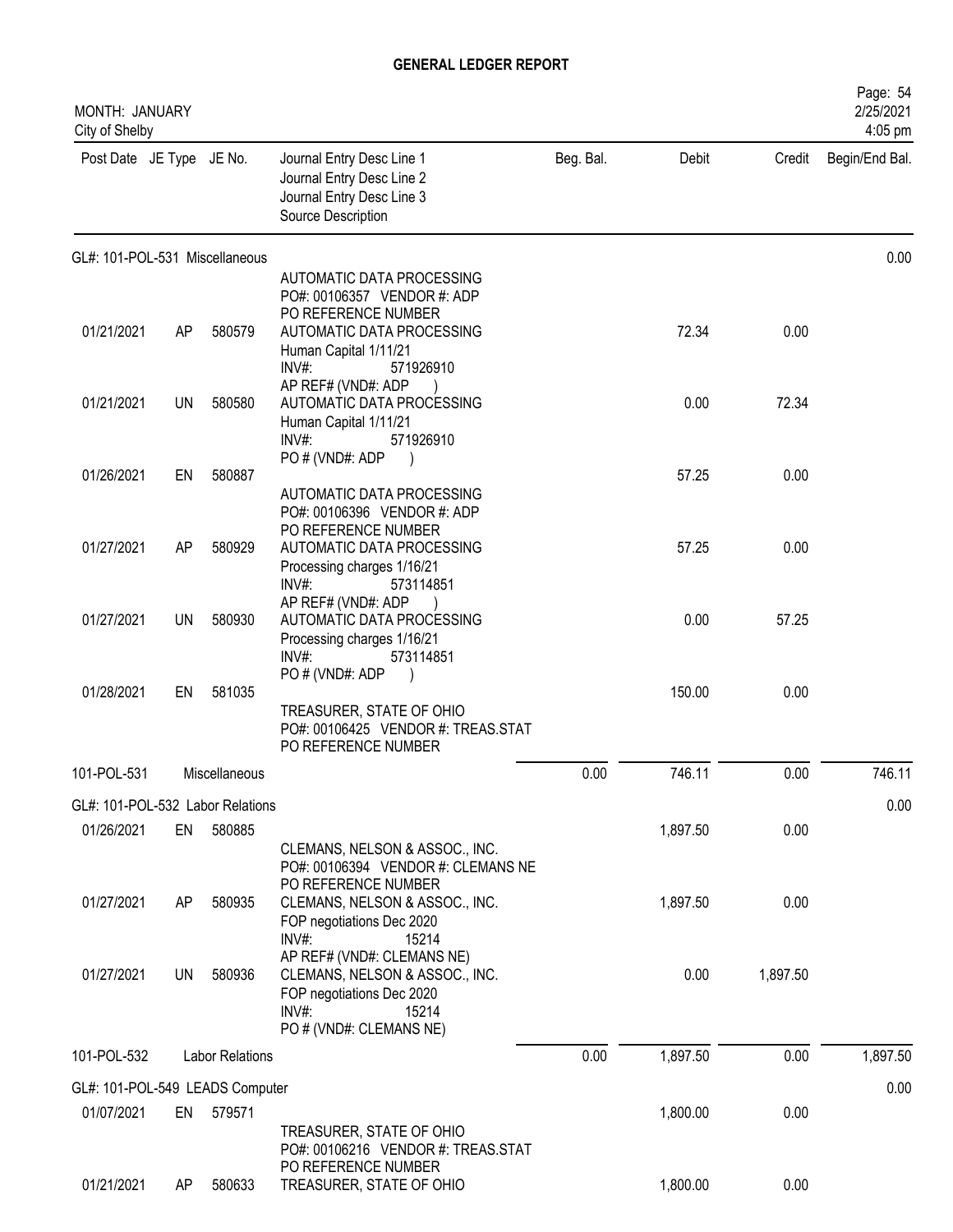| MONTH: JANUARY<br>City of Shelby |     |                       |                                                                                                                                                                                         |           |          |          | Page: 55<br>2/25/2021<br>4:05 pm |
|----------------------------------|-----|-----------------------|-----------------------------------------------------------------------------------------------------------------------------------------------------------------------------------------|-----------|----------|----------|----------------------------------|
| Post Date JE Type JE No.         |     |                       | Journal Entry Desc Line 1<br>Journal Entry Desc Line 2<br>Journal Entry Desc Line 3<br>Source Description                                                                               | Beg. Bal. | Debit    | Credit   | Begin/End Bal.                   |
| GL#: 101-POL-549 LEADS Computer  |     |                       |                                                                                                                                                                                         |           |          |          | 0.00                             |
| 01/21/2021                       | UN  | 580634                | LEADS 01/01/2021-03/21/2021<br>INV#:<br>21L2374<br>AP REF# (VND#: TREAS.STAT)<br>TREASURER, STATE OF OHIO<br>LEADS 01/01/2021-03/21/2021<br>INV#:<br>21L2374<br>PO # (VND#: TREAS.STAT) |           | 0.00     | 1,800.00 |                                  |
| 101-POL-549                      |     | <b>LEADS Computer</b> |                                                                                                                                                                                         | 0.00      | 1,800.00 | 0.00     | 1,800.00                         |
|                                  |     |                       | GL#: 101-POL-600 Prisoner Housing/Treatment                                                                                                                                             |           |          |          | 0.00                             |
| 01/07/2021                       | EN  | 579567                | HURON COUNTY SHERIFF<br>PO#: 00106212 VENDOR #: HURON CO<br>PO REFERENCE NUMBER                                                                                                         |           | 2,170.00 | 0.00     |                                  |
| 01/07/2021                       | EN  | 579568                | <b>CRAWFORD COUNTY SHERIFF</b><br>PO#: 00106213 VENDOR #: CRAW. CTY<br>PO REFERENCE NUMBER                                                                                              |           | 1,705.00 | 0.00     |                                  |
| 01/07/2021                       | EN  | 579569                | MORROW COUNTY TREASURER<br>PO#: 00106214 VENDOR #: MORROW CTY<br>PO REFERENCE NUMBER                                                                                                    |           | 1,860.00 | 0.00     |                                  |
| 01/07/2021                       | EN  | 579570                | RICHLAND COUNTY SHERIFF'S DEPT<br>PO#: 00106215 VENDOR #: RICH CTY S<br>PO REFERENCE NUMBER                                                                                             |           | 2,564.63 | 0.00     |                                  |
| 01/07/2021                       | EN  | 579576                | HAHN TRULY NOLEN MANSFIELD<br>PO#: 00106221 VENDOR #: HAHN TRULY<br>PO REFERENCE NUMBER                                                                                                 |           | 1,750.00 | 0.00     |                                  |
| 01/07/2021                       | EN  | 579581                | CHARTER COMM HOLDINGS LLC<br>PO#: 00106226 VENDOR #: CHART COMM<br>PO REFERENCE NUMBER                                                                                                  |           | 188.76   | 0.00     |                                  |
| 01/08/2021                       | UN  | 579660                | HURON COUNTY SHERIFF<br>PO#: 00105872 VENDOR #: HURON CO<br>CANCELLED PO REFERENCE NUMBER                                                                                               |           | 0.00     | 2,170.00 |                                  |
| 01/08/2021                       | UN  | 579661                | <b>CRAWFORD COUNTY SHERIFF</b><br>PO#: 00105873 VENDOR #: CRAW. CTY<br>CANCELLED PO REFERENCE NUMBER                                                                                    |           | 0.00     | 1,705.00 |                                  |
| 01/08/2021                       | UN  | 579662                | <b>MORROW COUNTY TREASURER</b><br>PO#: 00105874 VENDOR #: MORROW CTY<br>CANCELLED PO REFERENCE NUMBER                                                                                   |           | 0.00     | 1,860.00 |                                  |
| 01/08/2021                       | UN  | 579663                | RICHLAND COUNTY SHERIFF'S DEPT<br>PO#: 00105875 VENDOR #: RICH CTY S<br>CANCELLED PO REFERENCE NUMBER                                                                                   |           | 0.00     | 2,564.63 |                                  |
| 01/14/2021                       | AP. | 580394                | HAHN TRULY NOLEN MANSFIELD                                                                                                                                                              |           | 125.00   | 0.00     |                                  |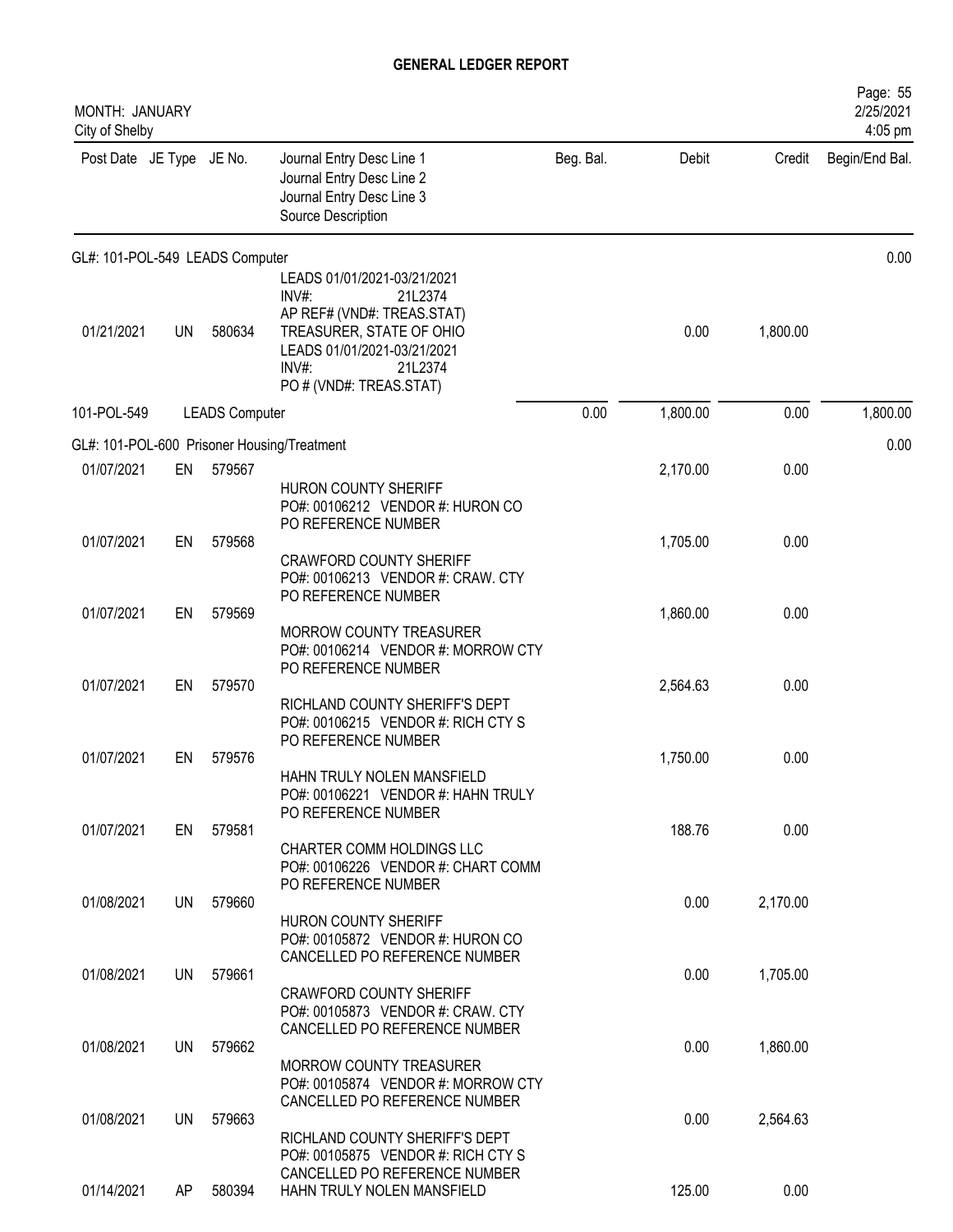| MONTH: JANUARY<br>City of Shelby          |           |                       |                                                                                                                                                                            |           |          |        | Page: 56<br>2/25/2021<br>4:05 pm |
|-------------------------------------------|-----------|-----------------------|----------------------------------------------------------------------------------------------------------------------------------------------------------------------------|-----------|----------|--------|----------------------------------|
| Post Date JE Type JE No.                  |           |                       | Journal Entry Desc Line 1<br>Journal Entry Desc Line 2<br>Journal Entry Desc Line 3<br>Source Description                                                                  | Beg. Bal. | Debit    | Credit | Begin/End Bal.                   |
|                                           |           |                       | GL#: 101-POL-600 Prisoner Housing/Treatment                                                                                                                                |           |          |        | 0.00                             |
| 01/14/2021                                | UN        | 580395                | Monthly pest control<br>INV#:<br>76901<br>AP REF# (VND#: HAHN TRULY)<br>HAHN TRULY NOLEN MANSFIELD<br>Monthly pest control<br>$INV#$ :<br>76901<br>PO # (VND#: HAHN TRULY) |           | 0.00     | 125.00 |                                  |
| 101-POL-600                               |           |                       | <b>Prisoner Housing/Treatment</b>                                                                                                                                          | 0.00      | 125.00   | 0.00   | 125.00                           |
| GL#: 101-POL-617 Leases-Equipment         |           |                       |                                                                                                                                                                            |           |          |        | 0.00                             |
| 01/07/2021                                | EN        | 579593                |                                                                                                                                                                            |           | 500.00   | 0.00   |                                  |
| 01/08/2021                                | AP        | 580096                | US BANK EQUIPMENT FINANCE<br>PO#: 00106238 VENDOR #: US BANK EQ<br>PO REFERENCE NUMBER<br>US BANK EQUIPMENT FINANCE<br>Acct 1450993<br>INV#:                               |           | 346.82   | 0.00   |                                  |
| 01/08/2021                                | <b>UN</b> | 580097                | 431535475<br>AP REF# (VND#: US BANK EQ)<br>US BANK EQUIPMENT FINANCE<br>Acct 1450993<br>$INV#$ :<br>431535475<br>PO # (VND#: US BANK EQ)                                   |           | 0.00     | 500.00 |                                  |
| 101-POL-617                               |           | Leases-Equipment      |                                                                                                                                                                            | 0.00      | 346.82   | 0.00   | 346.82                           |
| GL#: 101-TRA-484 Fuel, Autos-Equipment    |           |                       |                                                                                                                                                                            |           |          |        | 0.00                             |
| 01/19/2021                                | EN        | 580499                |                                                                                                                                                                            |           | 87.13    | 0.00   |                                  |
| 01/21/2021                                | AP        | 580609                | COLE DISTRIBUTING INC.<br>PO#: 00106343 VENDOR #: COLE DISTR<br>PO REFERENCE NUMBER<br>COLE DISTRIBUTING INC.<br>Dec 2020 fuel cost<br>INV#:                               |           | 87.13    | 0.00   |                                  |
| 01/21/2021                                | UN        | 580610                | AP REF# (VND#: COLE DISTR)<br>COLE DISTRIBUTING INC.<br>Dec 2020 fuel cost<br>$INV#$ :<br>PO # (VND#: COLE DISTR)                                                          |           | 0.00     | 87.13  |                                  |
| 101-TRA-484                               |           | Fuel, Autos-Equipment |                                                                                                                                                                            | 0.00      | 87.13    | 0.00   | 87.13                            |
| GL#: 101-TRA-604 Temporary Labor Services |           |                       |                                                                                                                                                                            |           |          |        | 0.00                             |
| 01/06/2021                                | EN        | 579524                |                                                                                                                                                                            |           | 3,000.00 | 0.00   |                                  |
| 01/07/2021                                | AP        | 579915                | ADVANTAGE STAFFING LTD<br>PO#: 00106170 VENDOR #: ADVANTAGE<br>PO REFERENCE NUMBER<br>ADVANTAGE STAFFING LTD<br>Taxi Wages 1/2/21<br>$INV#$ :<br>42536                     |           | 309.40   | 0.00   |                                  |
| 01/07/2021                                | <b>UN</b> | 579916                | AP REF# (VND#: ADVANTAGE)<br>ADVANTAGE STAFFING LTD                                                                                                                        |           | 0.00     | 309.40 |                                  |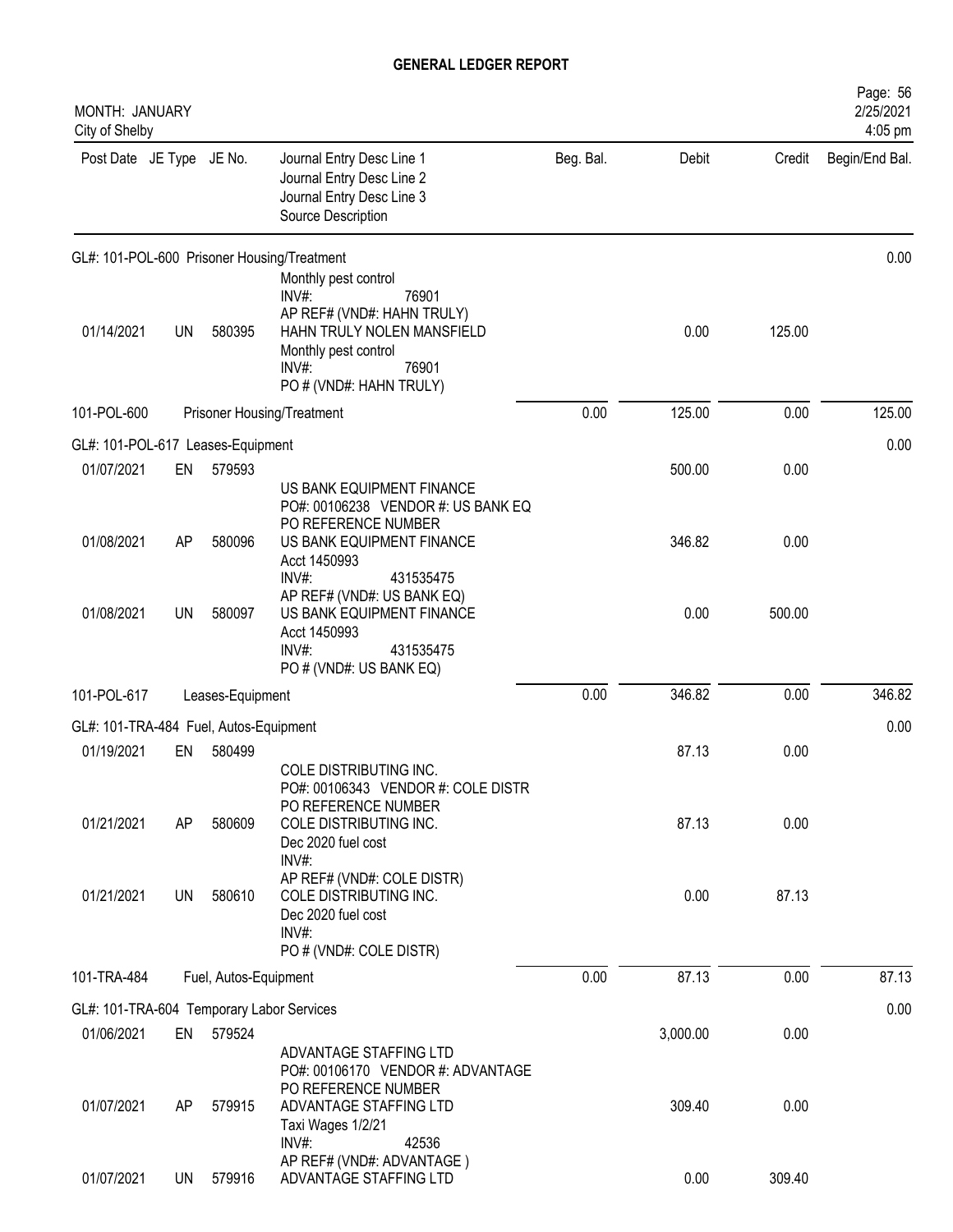| MONTH: JANUARY<br>City of Shelby          |    |                          |                                                                                                                                         |           |           |            | Page: 57<br>2/25/2021<br>4:05 pm |
|-------------------------------------------|----|--------------------------|-----------------------------------------------------------------------------------------------------------------------------------------|-----------|-----------|------------|----------------------------------|
| Post Date JE Type JE No.                  |    |                          | Journal Entry Desc Line 1<br>Journal Entry Desc Line 2<br>Journal Entry Desc Line 3<br>Source Description                               | Beg. Bal. | Debit     |            | Credit Begin/End Bal.            |
|                                           |    |                          | GL#: 101-TRA-604 Temporary Labor Services                                                                                               |           |           |            | 0.00                             |
| 01/14/2021                                | AP | 580400                   | Taxi Wages 1/2/21<br>$INV#$ :<br>42536<br>PO # (VND#: ADVANTAGE)<br>ADVANTAGE STAFFING LTD<br>Taxi wages 1/9/21                         |           | 495.04    | 0.00       |                                  |
| 01/14/2021                                | UN | 580401                   | 42562<br>INV#<br>AP REF# (VND#: ADVANTAGE)<br>ADVANTAGE STAFFING LTD<br>Taxi wages 1/9/21<br>$INV#$ :<br>42562                          |           | 0.00      | 495.04     |                                  |
| 01/20/2021                                | EN | 580536                   | PO # (VND#: ADVANTAGE)<br>ADVANTAGE STAFFING LTD                                                                                        |           | 3,000.00  | 0.00       |                                  |
| 01/21/2021                                | AP | 580639                   | PO#: 00106361 VENDOR #: ADVANTAGE<br>PO REFERENCE NUMBER<br>ADVANTAGE STAFFING LTD<br>Taxi wages 1/16/21                                |           | 495.04    | 0.00       |                                  |
| 01/21/2021                                | UN | 580640                   | $INV#$ :<br>42590<br>AP REF# (VND#: ADVANTAGE)<br>ADVANTAGE STAFFING LTD<br>Taxi wages 1/16/21                                          |           | 0.00      | 495.04     |                                  |
| 01/29/2021                                | AP | 581111                   | INV#<br>42590<br>PO # (VND#: ADVANTAGE)<br>ADVANTAGE STAFFING LTD<br>Taxi wages 1/23/21                                                 |           | 495.04    | 0.00       |                                  |
| 01/29/2021                                | UN | 581112                   | INV#:<br>42616<br>AP REF# (VND#: ADVANTAGE)<br>ADVANTAGE STAFFING LTD<br>Taxi wages 1/23/21<br>INV#:<br>42616<br>PO # (VND#: ADVANTAGE) |           | 0.00      | 495.04     |                                  |
| 101-TRA-604                               |    |                          | <b>Temporary Labor Services</b>                                                                                                         | 0.00      | 1,794.52  | 0.00       | 1,794.52                         |
| GL#: 101-TRS-240 Transfer City Income Tax |    |                          |                                                                                                                                         |           |           |            | 0.00                             |
| 01/31/2021                                | GJ | 581160                   | Income tax transfer to general fund<br>pio                                                                                              |           | 0.00      | 203,679.17 |                                  |
| 101-TRS-240                               |    | Transfer City Income Tax |                                                                                                                                         | 0.00      | 0.00      | 203,679.17 | 203,679.17                       |
|                                           |    |                          | GL#: 101-TRS-452 Transfer-Police Pension Fund                                                                                           |           |           |            | 0.00                             |
| 01/31/2021                                | GJ | 581165                   | General fund transfer to police pension<br>pio                                                                                          |           | 15,000.00 | 0.00       |                                  |
| 101-TRS-452                               |    |                          | <b>Transfer-Police Pension Fund</b>                                                                                                     | 0.00      | 15,000.00 | 0.00       | 15,000.00                        |
|                                           |    |                          | GL#: 101-TRS-453 Transfer-Fire Pension Fund                                                                                             |           |           |            | 0.00                             |
| 01/31/2021                                | GJ | 581166                   | General fund transfer to fire pension<br>pio                                                                                            |           | 15,000.00 | 0.00       |                                  |
| 101-TRS-453                               |    |                          | <b>Transfer-Fire Pension Fund</b>                                                                                                       | 0.00      | 15,000.00 | 0.00       | 15,000.00                        |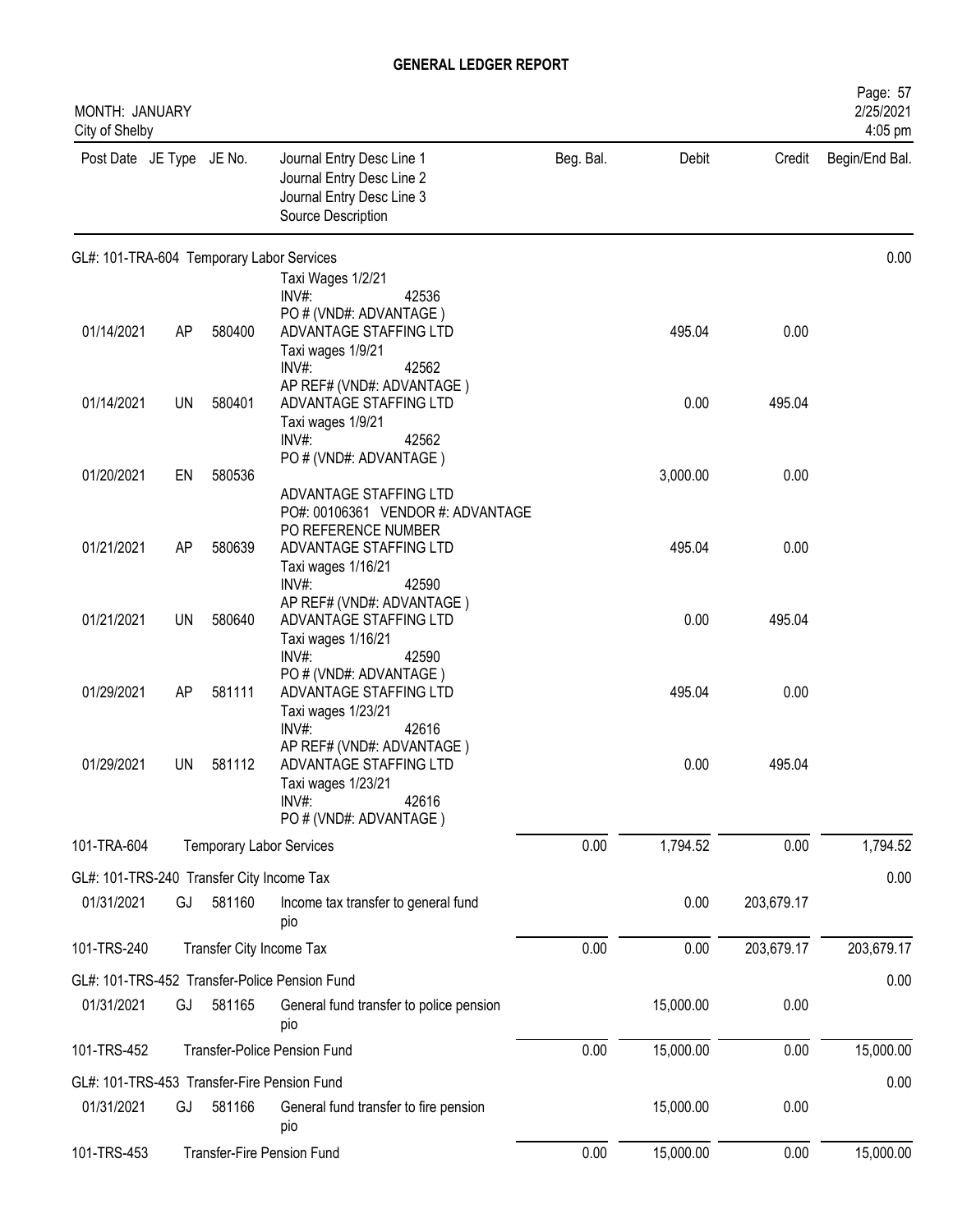| MONTH: JANUARY<br>City of Shelby |           |              |                                                                                                                         |           |            |            | Page: 58<br>2/25/2021<br>4:05 pm |
|----------------------------------|-----------|--------------|-------------------------------------------------------------------------------------------------------------------------|-----------|------------|------------|----------------------------------|
| Post Date JE Type JE No.         |           |              | Journal Entry Desc Line 1<br>Journal Entry Desc Line 2<br>Journal Entry Desc Line 3<br>Source Description               | Beg. Bal. | Debit      | Credit     | Begin/End Bal.                   |
|                                  |           |              | Fund: 101 - GENERAL FUND Totals:                                                                                        |           | 402,373.67 | 284,932.44 |                                  |
| GL#: 200-IGT-116 License Tax     |           |              |                                                                                                                         |           |            |            | 0.00                             |
| 01/29/2021                       | CR        | 581080       | Auto distribution Dec 2020 from county<br>pio                                                                           |           | 0.00       | 3,785.48   |                                  |
| 200-IGT-116                      |           | License Tax  |                                                                                                                         | 0.00      | 0.00       | 3,785.48   | 3,785.48                         |
| GL#: 200-IGT-126 Gasoline Tax    |           |              |                                                                                                                         |           |            |            | 0.00                             |
| 01/15/2021                       | CR        | 580470       | ACH state gasoline excise tax<br>pio                                                                                    |           | 0.00       | 34,372.83  |                                  |
| 200-IGT-126                      |           | Gasoline Tax |                                                                                                                         | 0.00      | 0.00       | 34,372.83  | 34,372.83                        |
| GL#: 200-STR-400 Wages           |           |              |                                                                                                                         |           |            |            | 0.00                             |
| 01/05/2021                       | EN        | 579511       | <b>CITY PAYROLL FUND</b><br>PO#: 00106160 VENDOR #: CITY PAYRO                                                          |           | 5,960.68   | 0.00       |                                  |
| 01/05/2021                       | AP        | 579804       | PO REFERENCE NUMBER<br><b>CITY PAYROLL FUND</b><br>Wages 12/20/20-1/2/21<br>INV#:                                       |           | 5,960.68   | 0.00       |                                  |
| 01/05/2021                       | <b>UN</b> | 579805       | AP REF# (VND#: CITY PAYRO)<br><b>CITY PAYROLL FUND</b><br>Wages 12/20/20-1/2/21<br>$INV#$ :                             |           | 0.00       | 5,960.68   |                                  |
| 01/20/2021                       | EN        | 580512       | PO # (VND#: CITY PAYRO)                                                                                                 |           | 6,010.67   | 0.00       |                                  |
| 01/20/2021                       | AP        | 580514       | <b>CITY PAYROLL FUND</b><br>PO#: 00106355 VENDOR #: CITY PAYRO<br>PO REFERENCE NUMBER<br><b>CITY PAYROLL FUND</b>       |           | 6,010.67   | 0.00       |                                  |
| 01/20/2021                       | UN        | 580515       | Wages 1/3/21-1/16/21<br>$INV#$ :<br>AP REF# (VND#: CITY PAYRO)<br>CITY PAYROLL FUND<br>Wages 1/3/21-1/16/21<br>$INV#$ : |           | 0.00       | 6,010.67   |                                  |
| 200-STR-400                      |           | Wages        | PO # (VND#: CITY PAYRO)                                                                                                 | 0.00      | 11,971.35  | 0.00       | 11,971.35                        |
|                                  |           |              |                                                                                                                         |           |            |            |                                  |
|                                  |           |              | GL#: 200-STR-415 Public Employees Retire.System                                                                         |           |            |            | 0.00                             |
| 01/14/2021                       | EN        | 580363       | OH PUBLIC EMPLOYEES RETIREMENT<br>PO#: 00106317 VENDOR #: OPERS<br>PO REFERENCE NUMBER                                  |           | 2,279.90   | 0.00       |                                  |
| 01/14/2021                       | AP        | 580384       | OH PUBLIC EMPLOYEES RETIREMENT<br>Employer potion 11/22/20-<br>$INV#$ :                                                 |           | 2,279.90   | 0.00       |                                  |
| 01/14/2021                       | UN        | 580385       | AP REF# (VND#: OPERS<br>OH PUBLIC EMPLOYEES RETIREMENT                                                                  |           | 0.00       | 2,279.90   |                                  |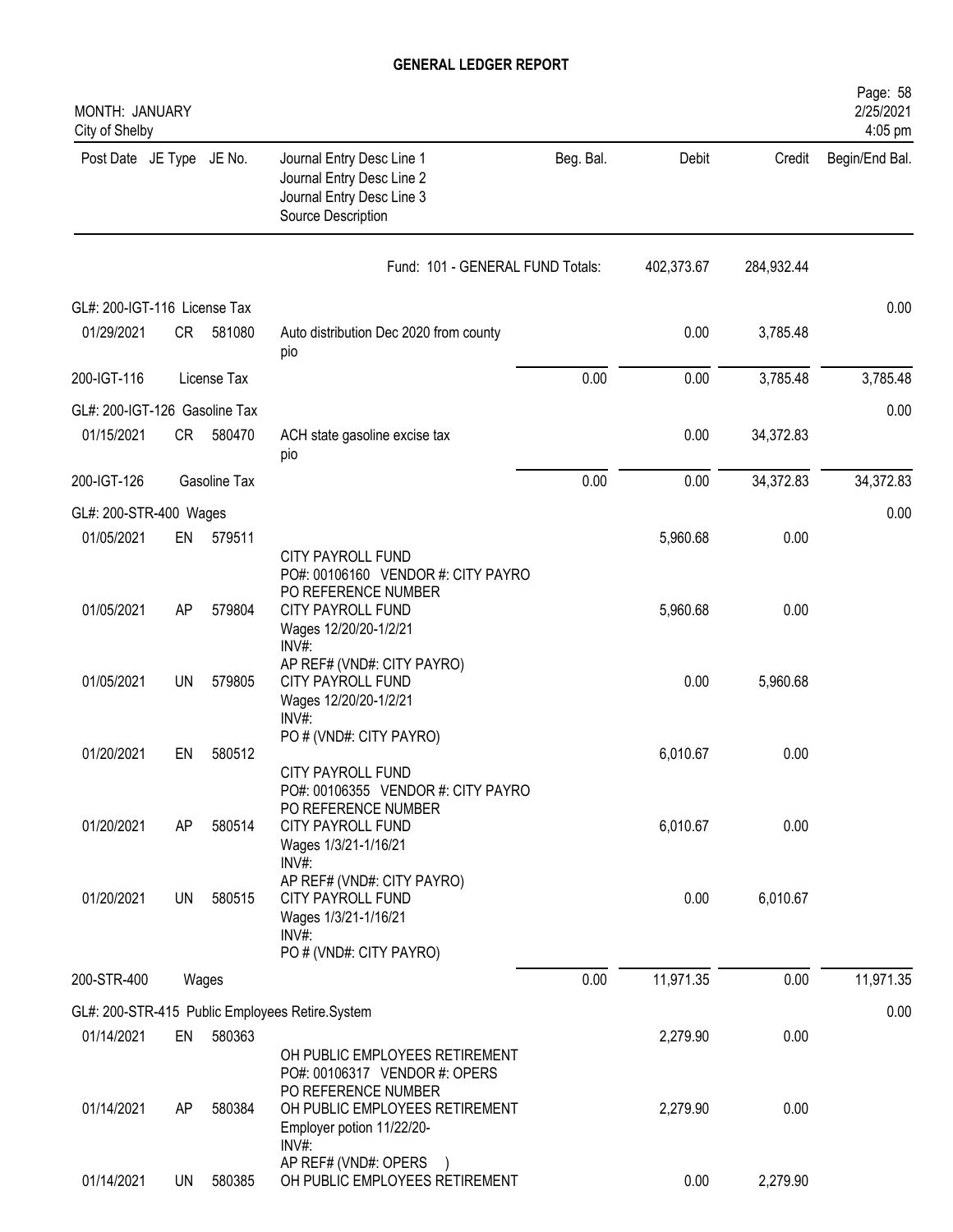| MONTH: JANUARY<br>City of Shelby |             |           |                                                                                                               |           |          |          | Page: 59<br>2/25/2021<br>4:05 pm |
|----------------------------------|-------------|-----------|---------------------------------------------------------------------------------------------------------------|-----------|----------|----------|----------------------------------|
| Post Date JE Type JE No.         |             |           | Journal Entry Desc Line 1<br>Journal Entry Desc Line 2<br>Journal Entry Desc Line 3<br>Source Description     | Beg. Bal. | Debit    | Credit   | Begin/End Bal.                   |
|                                  |             |           | GL#: 200-STR-415 Public Employees Retire.System<br>Employer potion 11/22/20-<br>INV#:<br>PO # (VND#: OPERS    |           |          |          | 0.00                             |
| 200-STR-415                      |             |           | Public Employees Retire.System                                                                                | 0.00      | 2,279.90 | 0.00     | 2,279.90                         |
| GL#: 200-STR-417 FICA            |             |           |                                                                                                               |           |          |          | 0.00                             |
| 01/05/2021                       | EN          | 579512    | PAYROLL FUND                                                                                                  |           | 86.43    | 0.00     |                                  |
| 01/05/2021                       | AP          | 579806    | PO#: 00106161 VENDOR #: PAYROLL FU<br>PO REFERENCE NUMBER<br>PAYROLL FUND<br>FICA 12/20/20-1/2/21<br>$INV#$ : |           | 86.43    | 0.00     |                                  |
| 01/05/2021                       | <b>UN</b>   | 579807    | AP REF# (VND#: PAYROLL FU)<br>PAYROLL FUND<br>FICA 12/20/20-1/2/21<br>INV#:                                   |           | 0.00     | 86.43    |                                  |
| 01/20/2021                       | EN          | 580513    | PO # (VND#: PAYROLL FU)<br>PAYROLL FUND                                                                       |           | 87.14    | 0.00     |                                  |
| 01/20/2021                       | AP          | 580516    | PO#: 00106356 VENDOR #: PAYROLL FU<br>PO REFERENCE NUMBER<br>PAYROLL FUND<br>FICA 1/3/21-1/16/21<br>$INV#$ :  |           | 87.14    | 0.00     |                                  |
| 01/20/2021                       | <b>UN</b>   | 580517    | AP REF# (VND#: PAYROLL FU)<br>PAYROLL FUND<br>FICA 1/3/21-1/16/21<br>INV#:                                    |           | 0.00     | 87.14    |                                  |
|                                  |             |           | PO # (VND#: PAYROLL FU)                                                                                       |           |          |          |                                  |
| 200-STR-417                      | <b>FICA</b> |           |                                                                                                               | 0.00      | 173.57   | 0.00     | 173.57                           |
| GL#: 200-STR-418 Hospitalization |             |           |                                                                                                               |           |          |          | 0.00                             |
| 01/04/2021                       |             | EN 579467 | JEFFERSON HEALTH PLAN<br>PO#: 00106116 VENDOR #: JEFFERSON<br>PO REFERENCE NUMBER                             |           | 5,239.99 | 0.00     |                                  |
| 01/05/2021                       | AP          | 579800    | JEFFERSON HEALTH PLAN<br>Acct 19-OME095<br>INV#:                                                              |           | 5,239.99 | 0.00     |                                  |
| 01/05/2021                       | UN          | 579801    | AP REF# (VND#: JEFFERSON)<br>JEFFERSON HEALTH PLAN<br>Acct 19-OME095<br>$INV#$ :                              |           | 0.00     | 5,239.99 |                                  |
| 01/20/2021                       | EN          | 580533    | PO # (VND#: JEFFERSON)<br>JEFFERSON HEALTH PLAN<br>PO#: 00106358 VENDOR #: JEFFERSON<br>PO REFERENCE NUMBER   |           | 5,239.99 | 0.00     |                                  |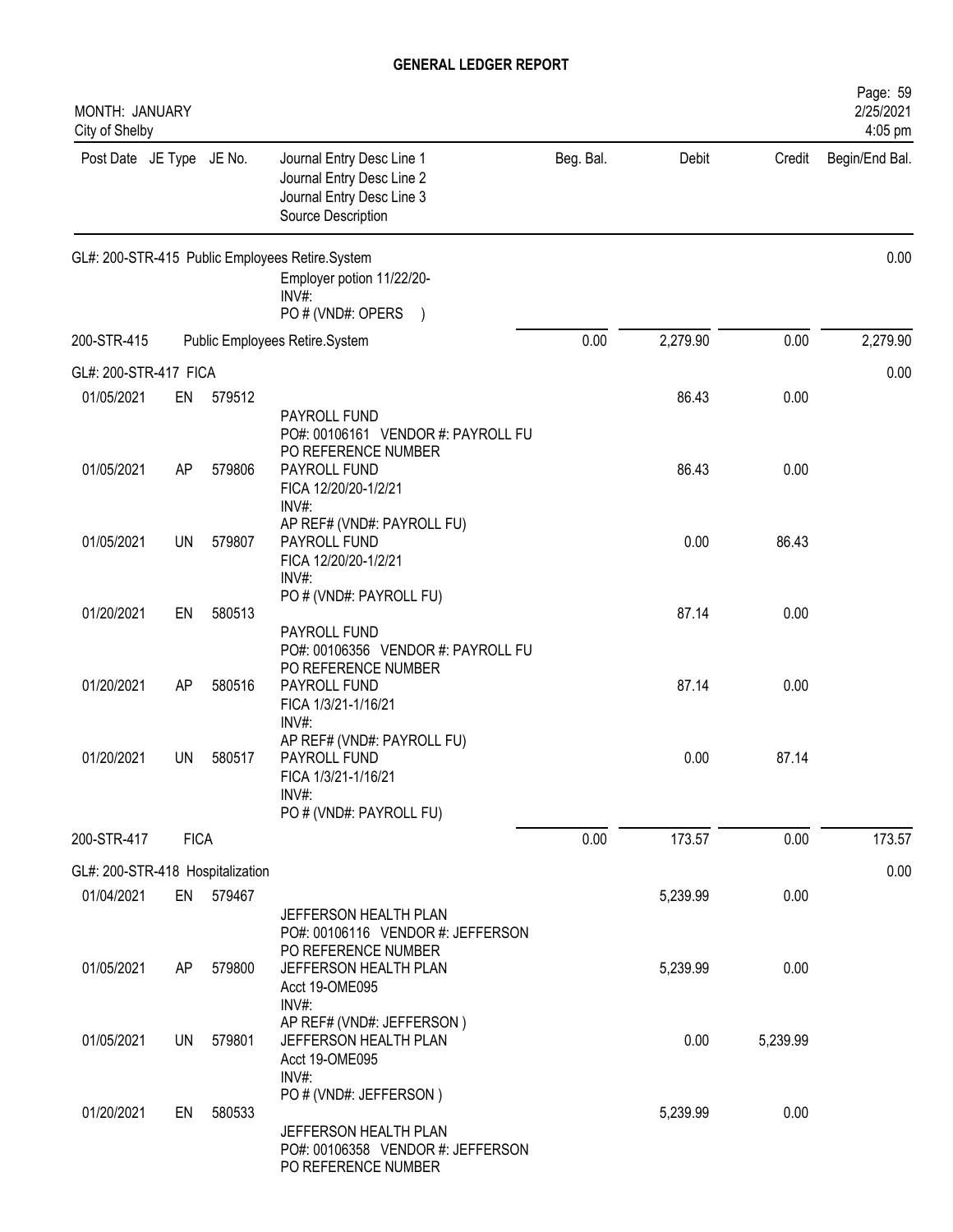| MONTH: JANUARY<br>City of Shelby      |           |                             |                                                                                                                                                                |           |          |        | Page: 60<br>2/25/2021<br>4:05 pm |
|---------------------------------------|-----------|-----------------------------|----------------------------------------------------------------------------------------------------------------------------------------------------------------|-----------|----------|--------|----------------------------------|
| Post Date JE Type JE No.              |           |                             | Journal Entry Desc Line 1<br>Journal Entry Desc Line 2<br>Journal Entry Desc Line 3<br>Source Description                                                      | Beg. Bal. | Debit    | Credit | Begin/End Bal.                   |
| 200-STR-418                           |           | Hospitalization             |                                                                                                                                                                | 0.00      | 5,239.99 | 0.00   | 5,239.99                         |
| GL#: 200-STR-419 Life Insurance       |           |                             |                                                                                                                                                                |           |          |        | 0.00                             |
| 01/08/2021                            | EN        | 579664                      |                                                                                                                                                                |           | 55.56    | 0.00   |                                  |
| 01/08/2021                            | AP        | 580100                      | AMERICAN UNITED LIFE INS CO<br>PO#: 00106291 VENDOR #: AMERICAN U<br>PO REFERENCE NUMBER<br>AMERICAN UNITED LIFE INS CO<br>Policy G 00608125-0002-000<br>INV#: |           | 55.56    | 0.00   |                                  |
| 01/08/2021                            | <b>UN</b> | 580101                      | AP REF# (VND#: AMERICAN U)<br>AMERICAN UNITED LIFE INS CO<br>Policy G 00608125-0002-000<br>INV#:<br>PO # (VND#: AMERICAN U)                                    |           | 0.00     | 55.56  |                                  |
| 200-STR-419                           |           | Life Insurance              |                                                                                                                                                                | 0.00      | 55.56    | 0.00   | 55.56                            |
| GL#: 200-STR-420 Workers Compensation |           |                             |                                                                                                                                                                |           |          |        | 0.00                             |
| 01/06/2021                            | EN        | 579516                      |                                                                                                                                                                |           | 243.00   | 0.00   |                                  |
| 01/08/2021                            | AP        | 580083                      | BUREAU OF WORKERS COMPENSATION<br>PO#: 00106162 VENDOR #: BWC<br>PO REFERENCE NUMBER<br>BUREAU OF WORKERS COMPENSATION<br>Installment payment policy           |           | 243.00   | 0.00   |                                  |
| 01/08/2021                            | UN        | 580084                      | INV#:<br>AP REF# (VND#: BWC<br>BUREAU OF WORKERS COMPENSATION<br>Installment payment policy<br>INV#:<br>PO # (VND#: BWC                                        |           | 0.00     | 243.00 |                                  |
| 200-STR-420                           |           | <b>Workers Compensation</b> |                                                                                                                                                                | 0.00      | 243.00   | 0.00   | 243.00                           |
| GL#: 200-STR-425 Natural Gas          |           |                             |                                                                                                                                                                |           |          |        | 0.00                             |
| 01/07/2021                            | EN        | 579621                      | <b>COLUMBIA GAS</b><br>PO#: 00106264 VENDOR #: COL. GAS                                                                                                        |           | 400.00   | 0.00   |                                  |
| 01/21/2021                            | AP        | 580714                      | PO REFERENCE NUMBER<br><b>COLUMBIA GAS</b><br>Acct 124225390010003<br>INV#:<br>35854                                                                           |           | 391.55   | 0.00   |                                  |
| 01/21/2021                            | UN        | 580715                      | AP REF# (VND#: COL. GAS)<br><b>COLUMBIA GAS</b><br>Acct 124225390010003<br>$INV#$ :<br>35854<br>PO # (VND#: COL. GAS)                                          |           | 0.00     | 400.00 |                                  |
| 200-STR-425                           |           | Natural Gas                 |                                                                                                                                                                | 0.00      | 391.55   | 0.00   | 391.55                           |
| GL#: 200-STR-428 Telephone            |           |                             |                                                                                                                                                                |           |          |        | 0.00                             |
| 01/04/2021                            |           | EN 579468                   | CRUM/BRIAN//                                                                                                                                                   |           | 60.95    | 0.00   |                                  |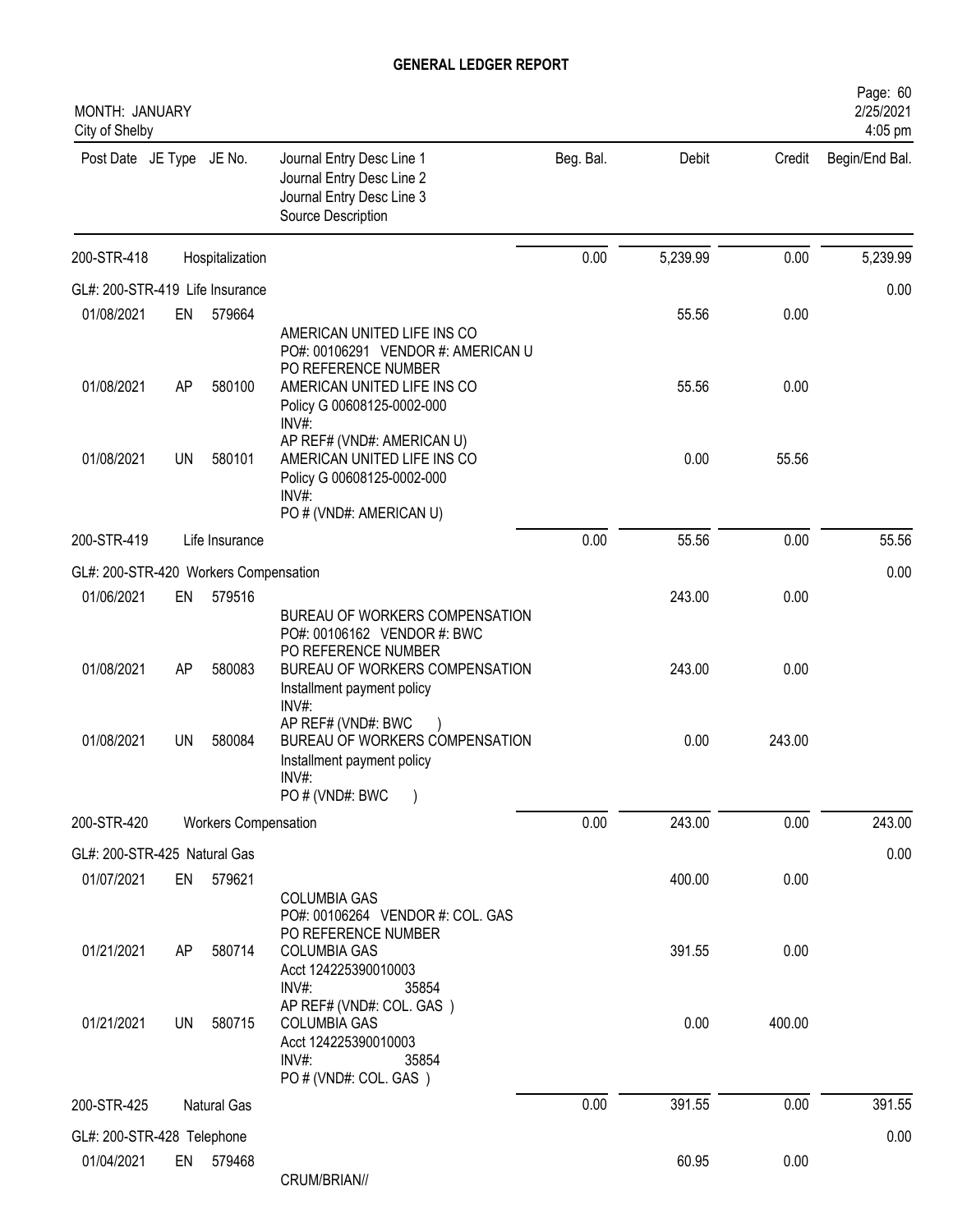| MONTH: JANUARY<br>City of Shelby       |           |                       |                                                                                                                    |           |          |          | Page: 61<br>2/25/2021<br>4:05 pm |
|----------------------------------------|-----------|-----------------------|--------------------------------------------------------------------------------------------------------------------|-----------|----------|----------|----------------------------------|
| Post Date JE Type JE No.               |           |                       | Journal Entry Desc Line 1<br>Journal Entry Desc Line 2<br>Journal Entry Desc Line 3<br>Source Description          | Beg. Bal. | Debit    | Credit   | Begin/End Bal.                   |
| GL#: 200-STR-428 Telephone             |           |                       |                                                                                                                    |           |          |          | 0.00                             |
| 01/05/2021                             | AP        | 579798                | PO#: 00106117 VENDOR #: CRUM, BRIAN<br>PO REFERENCE NUMBER<br>CRUM/BRIAN//<br>Reimburse phone payment<br>INV#:     |           | 60.95    | 0.00     |                                  |
| 01/05/2021                             | UN        | 579799                | AP REF# (VND#: CRUM, BRIAN)<br>CRUM/BRIAN//<br>Reimburse phone payment<br>INV#:                                    |           | 0.00     | 60.95    |                                  |
| 01/11/2021                             | EN        | 579691                | PO # (VND#: CRUM, BRIAN)<br>CHARTER COMM HOLDINGS LLC<br>PO#: 00106314 VENDOR #: CHART COMM<br>PO REFERENCE NUMBER |           | 100.00   | 0.00     |                                  |
| 200-STR-428                            |           | Telephone             |                                                                                                                    | 0.00      | 60.95    | 0.00     | 60.95                            |
| GL#: 200-STR-472 Supplies              |           |                       |                                                                                                                    |           |          |          | 0.00                             |
| 01/07/2021                             | EN        | 579624                | DAS HARDWARE LLC                                                                                                   |           | 100.00   | 0.00     |                                  |
| 01/08/2021                             | AP        | 580120                | PO#: 00106267 VENDOR #: DAS HARDWA<br>PO REFERENCE NUMBER<br>DAS HARDWARE LLC<br>Service Dept Dec 2020<br>INV#:    |           | 200.64   | 0.00     |                                  |
| 01/08/2021                             | UN        | 580121                | AP REF# (VND#: DAS HARDWA)<br>DAS HARDWARE LLC<br>Service Dept Dec 2020<br>INV#:                                   |           | 0.00     | 200.00   |                                  |
| 01/26/2021                             | EN        | 580905                | PO # (VND#: DAS HARDWA)<br>AMERICAN BUSINESS SUPPLY<br>PO#: 00106412 VENDOR #: AMERI BUSI<br>PO REFERENCE NUMBER   |           | 120.00   | 0.00     |                                  |
| 200-STR-472                            |           | Supplies              |                                                                                                                    | 0.00      | 200.64   | 0.00     | 200.64                           |
| GL#: 200-STR-484 Fuel, Autos-Equipment |           |                       |                                                                                                                    |           |          |          | 0.00                             |
| 01/19/2021                             | EN        | 580499                | COLE DISTRIBUTING INC.<br>PO#: 00106343 VENDOR #: COLE DISTR                                                       |           | 1,638.23 | 0.00     |                                  |
| 01/21/2021                             | AP        | 580609                | PO REFERENCE NUMBER<br>COLE DISTRIBUTING INC.<br>Dec 2020 fuel cost<br>INV#:                                       |           | 1,638.23 | 0.00     |                                  |
| 01/21/2021                             | <b>UN</b> | 580610                | AP REF# (VND#: COLE DISTR)<br>COLE DISTRIBUTING INC.<br>Dec 2020 fuel cost<br>$INV#$ :                             |           | 0.00     | 1,638.23 |                                  |
|                                        |           |                       | PO # (VND#: COLE DISTR)                                                                                            |           |          |          |                                  |
| 200-STR-484                            |           | Fuel, Autos-Equipment |                                                                                                                    | 0.00      | 1,638.23 | 0.00     | 1,638.23                         |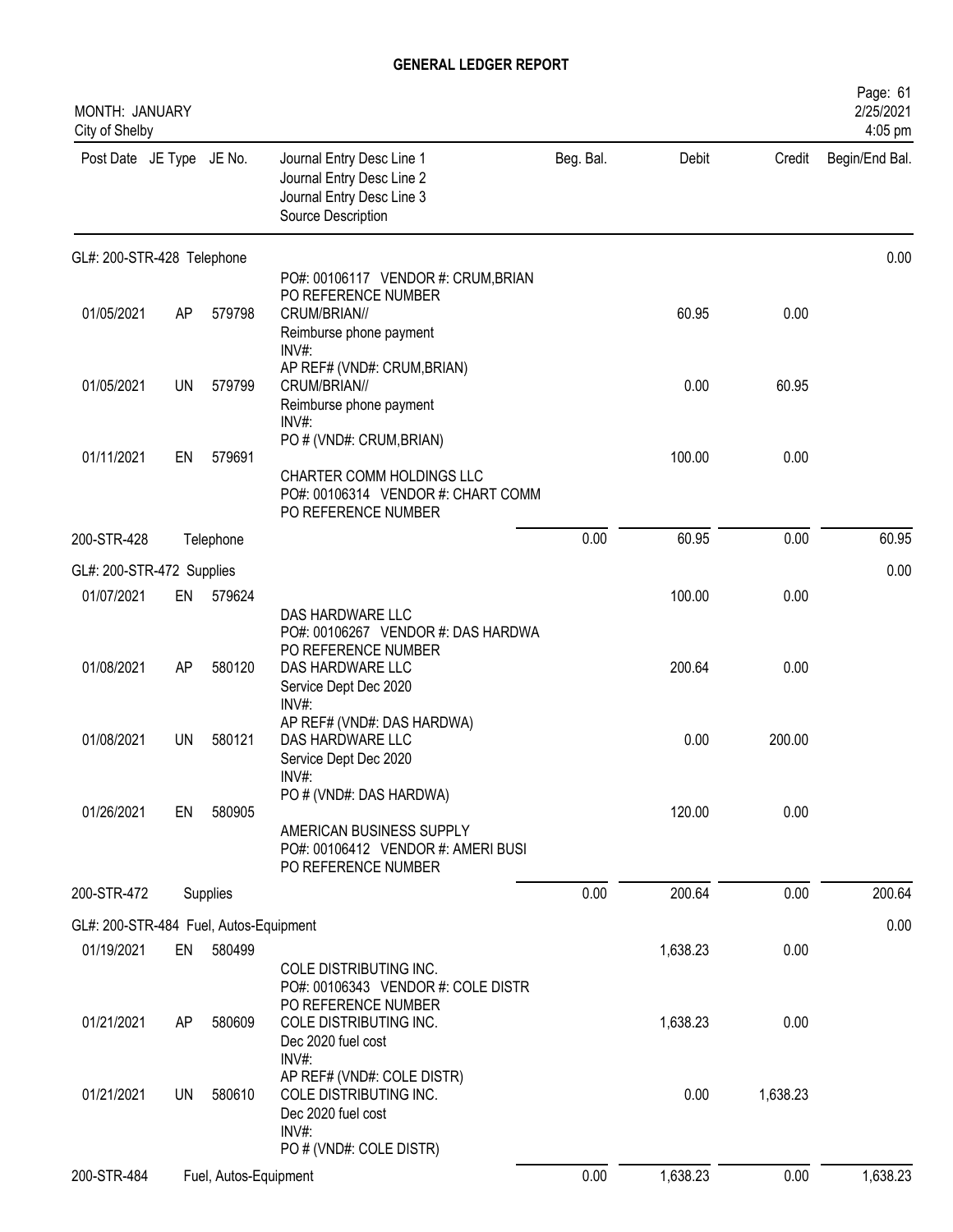| MONTH: JANUARY<br>City of Shelby    |           |                    |                                                                                                               |           |          |        | Page: 62<br>2/25/2021<br>4:05 pm |
|-------------------------------------|-----------|--------------------|---------------------------------------------------------------------------------------------------------------|-----------|----------|--------|----------------------------------|
| Post Date JE Type JE No.            |           |                    | Journal Entry Desc Line 1<br>Journal Entry Desc Line 2<br>Journal Entry Desc Line 3<br>Source Description     | Beg. Bal. | Debit    | Credit | Begin/End Bal.                   |
| GL#: 200-STR-485 Maintenance, Autos |           |                    |                                                                                                               |           |          |        | 0.00                             |
| 01/07/2021                          | EN        | 579622             | SHELBY PARTS CO.<br>PO#: 00106265 VENDOR #: SHELBY PAR<br>PO REFERENCE NUMBER                                 |           | 100.00   | 0.00   |                                  |
| 01/07/2021                          | EN        | 579623             | ADVANCE AUTO PARTS<br>PO#: 00106266 VENDOR #: ADVANCE AU<br>PO REFERENCE NUMBER                               |           | 100.00   | 0.00   |                                  |
| 01/11/2021                          | EN        | 579685             | ADVANCE AUTO PARTS<br>PO#: 00106308 VENDOR #: ADVANCE AU<br>PO REFERENCE NUMBER                               |           | 100.00   | 0.00   |                                  |
| 01/19/2021                          | EN        | 580491             | SHELBY PARTS CO.<br>PO#: 00106336 VENDOR #: SHELBY PAR                                                        |           | 443.62   | 0.00   |                                  |
| 01/21/2021                          | AP        | 580591             | PO REFERENCE NUMBER<br>SHELBY PARTS CO.<br>Service Dept Dec 2020<br>$INV#$ :                                  |           | 443.62   | 0.00   |                                  |
| 01/21/2021                          | <b>UN</b> | 580592             | AP REF# (VND#: SHELBY PAR)<br>SHELBY PARTS CO.<br>Service Dept Dec 2020<br>$INV#$ :                           |           | 0.00     | 443.62 |                                  |
| 01/21/2021                          | AP        | 580593             | PO # (VND#: SHELBY PAR)<br>SHELBY PARTS CO.<br>Service Dept Dec 2020<br>$INV#$ :                              |           | 300.00   | 0.00   |                                  |
| 01/21/2021                          | UN        | 580594             | AP REF# (VND#: SHELBY PAR)<br>SHELBY PARTS CO.<br>Service Dept Dec 2020<br>INV#:                              |           | 0.00     | 300.00 |                                  |
| 01/21/2021                          | AP        | 580621             | PO # (VND#: SHELBY PAR)<br>ADVANCE AUTO PARTS<br>Service Dept Dec 2020<br>INV#:                               |           | 300.00   | 0.00   |                                  |
| 01/21/2021                          | UN        | 580622             | AP REF# (VND#: ADVANCE AU)<br>ADVANCE AUTO PARTS<br>Service Dept Dec 2020<br>INV#:                            |           | 0.00     | 300.00 |                                  |
| 01/21/2021                          | AP        | 580623             | PO # (VND#: ADVANCE AU)<br>ADVANCE AUTO PARTS<br>Service Dept Dec 2020<br>INV#:                               |           | 50.00    | 0.00   |                                  |
| 01/21/2021                          | UN        | 580624             | AP REF# (VND#: ADVANCE AU)<br>ADVANCE AUTO PARTS<br>Service Dept Dec 2020<br>INV#:<br>PO # (VND#: ADVANCE AU) |           | 0.00     | 100.00 |                                  |
| 200-STR-485                         |           | Maintenance, Autos |                                                                                                               | 0.00      | 1,093.62 | 0.00   | 1,093.62                         |
|                                     |           |                    |                                                                                                               |           |          |        |                                  |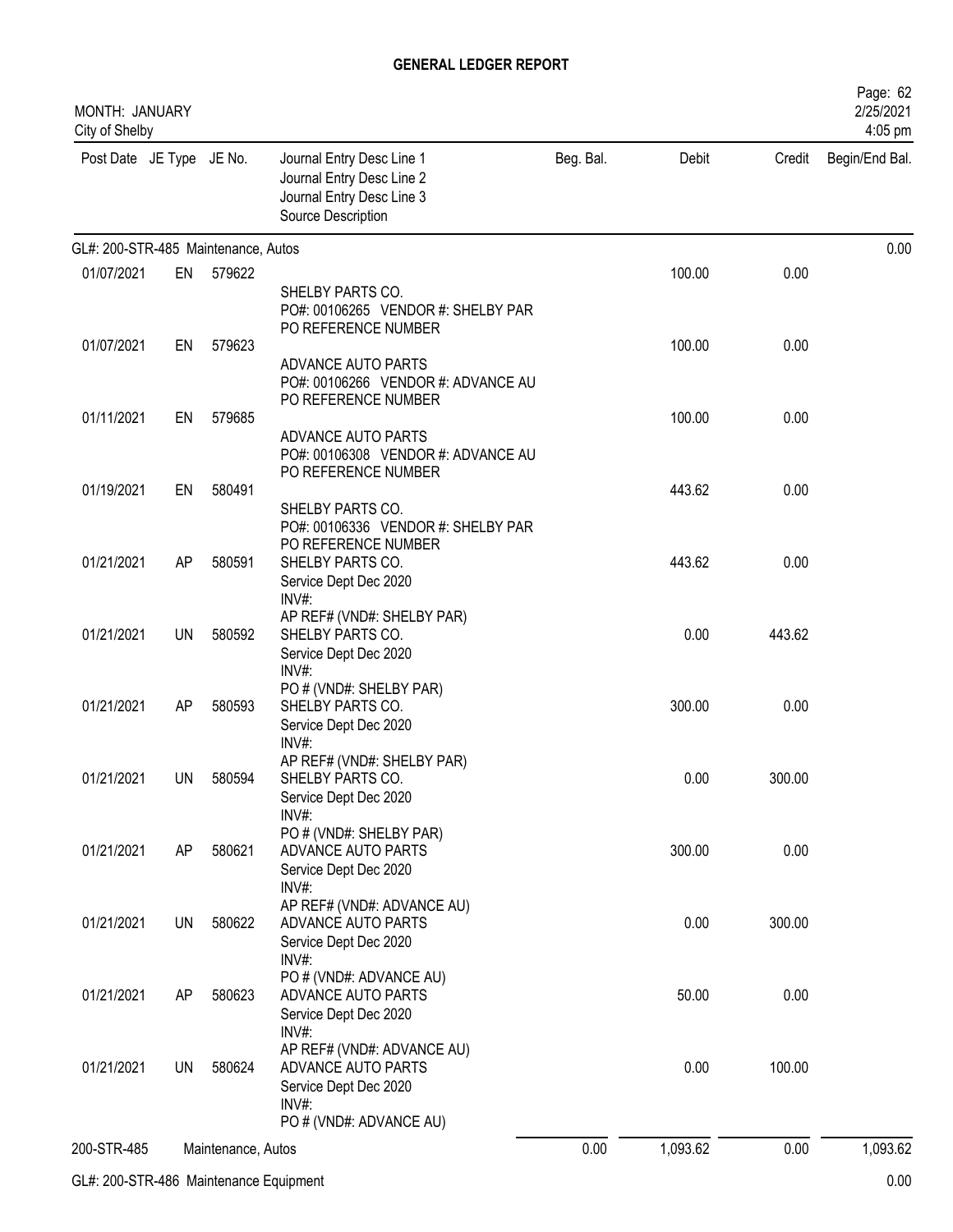| MONTH: JANUARY<br>City of Shelby       |           |        |                                                                                                                 |           |        |        | Page: 63<br>2/25/2021<br>4:05 pm |
|----------------------------------------|-----------|--------|-----------------------------------------------------------------------------------------------------------------|-----------|--------|--------|----------------------------------|
| Post Date JE Type JE No.               |           |        | Journal Entry Desc Line 1<br>Journal Entry Desc Line 2<br>Journal Entry Desc Line 3<br>Source Description       | Beg. Bal. | Debit  | Credit | Begin/End Bal.                   |
| GL#: 200-STR-486 Maintenance Equipment |           |        |                                                                                                                 |           |        |        | 0.00                             |
| 01/19/2021                             | EN        | 580490 | <b>GREENLINE MECHANICAL</b><br>PO#: 00106335 VENDOR #: GREENLINE<br>PO REFERENCE NUMBER                         |           | 94.13  | 0.00   |                                  |
| 01/19/2021                             | EN        | 580494 | MANSFIELD FREIGHTLINER INC<br>PO#: 00106339 VENDOR #: MANS FREIG<br>PO REFERENCE NUMBER                         |           | 943.06 | 0.00   |                                  |
| 01/19/2021                             | EN        | 580496 | DEXTER COMPANY/THE//<br>PO#: 00106341 VENDOR #: DEXTER COM<br>PO REFERENCE NUMBER                               |           | 500.00 | 0.00   |                                  |
| 01/21/2021                             | AP        | 580682 | MANSFIELD FREIGHTLINER INC<br>Various parts, credit core<br>$INV#$ :<br>72233<br>AP REF# (VND#: MANS FREIG)     |           | 554.20 | 0.00   |                                  |
| 01/21/2021                             | UN        | 580683 | MANSFIELD FREIGHTLINER INC<br>Various parts, credit core<br>$INV#$ :<br>72233<br>PO # (VND#: MANS FREIG)        |           | 0.00   | 554.20 |                                  |
| 01/21/2021                             | AP        | 580684 | MANSFIELD FREIGHTLINER INC<br>Gasket<br>INV#:<br>72131<br>AP REF# (VND#: MANS FREIG)                            |           | 43.44  | 0.00   |                                  |
| 01/21/2021                             | <b>UN</b> | 580685 | MANSFIELD FREIGHTLINER INC<br>Gasket<br>$INV#$ :<br>72131                                                       |           | 0.00   | 43.44  |                                  |
| 01/21/2021                             | AP        | 580686 | PO # (VND#: MANS FREIG)<br>MANSFIELD FREIGHTLINER INC<br>pump<br>INV#:<br>72122                                 |           | 105.97 | 0.00   |                                  |
| 01/21/2021                             | UN        | 580687 | AP REF# (VND#: MANS FREIG)<br>MANSFIELD FREIGHTLINER INC<br>pump<br>$INV#$ :<br>72122                           |           | 0.00   | 105.97 |                                  |
| 01/21/2021                             | AP        | 580688 | PO # (VND#: MANS FREIG)<br>MANSFIELD FREIGHTLINER INC<br>Shafts<br>INV#:<br>72014<br>AP REF# (VND#: MANS FREIG) |           | 81.76  | 0.00   |                                  |
| 01/21/2021                             | UN        | 580689 | MANSFIELD FREIGHTLINER INC<br>Shafts<br>INV#:<br>72014                                                          |           | 0.00   | 81.76  |                                  |
| 01/21/2021                             | AP        | 580690 | PO # (VND#: MANS FREIG)<br>MANSFIELD FREIGHTLINER INC<br>Switch<br>INV#:<br>71099                               |           | 8.54   | 0.00   |                                  |
| 01/21/2021                             | <b>UN</b> | 580691 | AP REF# (VND#: MANS FREIG)<br>MANSFIELD FREIGHTLINER INC<br>Switch<br>INV#:<br>71099                            |           | 0.00   | 8.54   |                                  |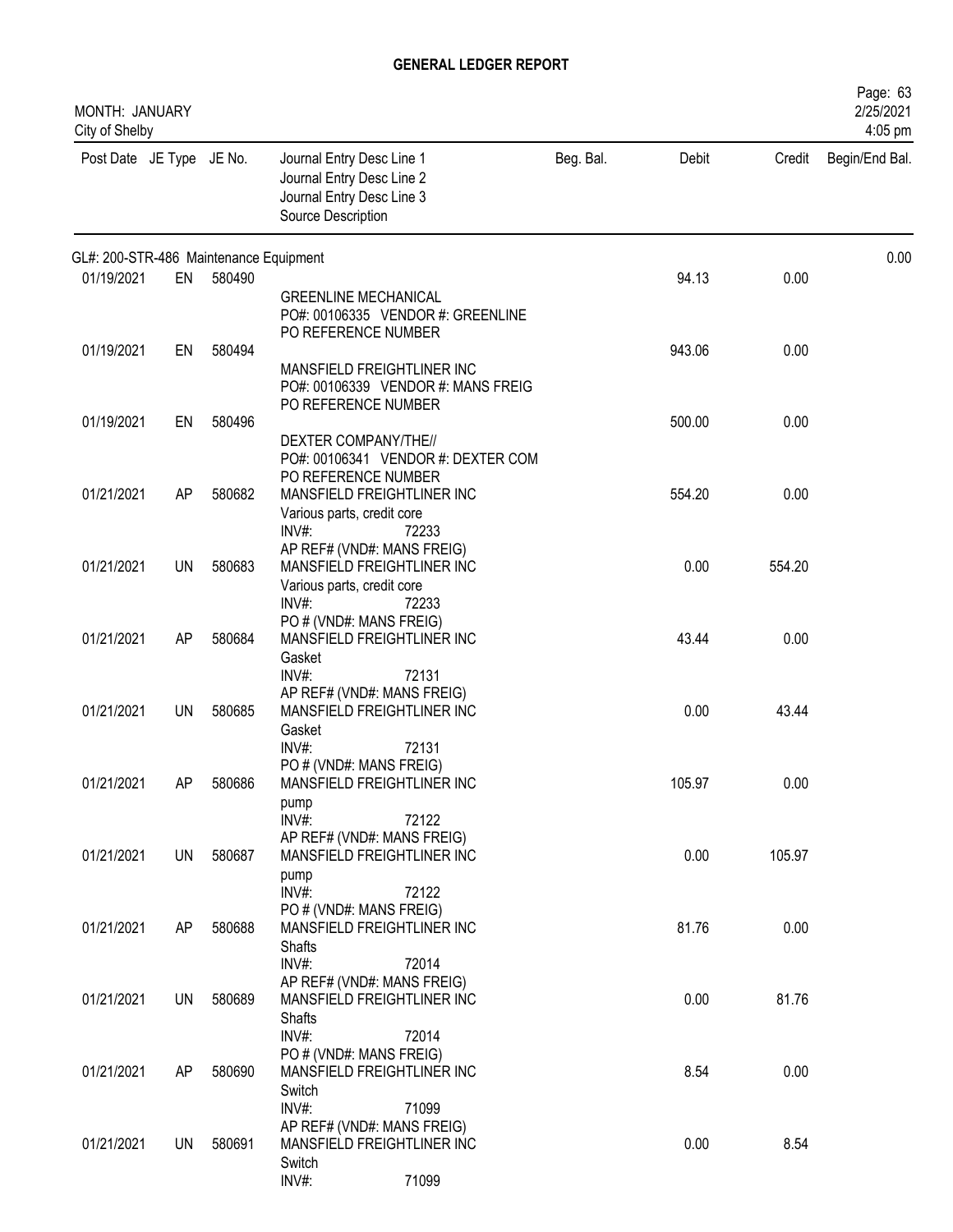| MONTH: JANUARY<br>City of Shelby       |           |                       |                                                                                                                       |           |          |          | Page: 64<br>2/25/2021<br>4:05 pm |
|----------------------------------------|-----------|-----------------------|-----------------------------------------------------------------------------------------------------------------------|-----------|----------|----------|----------------------------------|
| Post Date JE Type JE No.               |           |                       | Journal Entry Desc Line 1<br>Journal Entry Desc Line 2<br>Journal Entry Desc Line 3<br>Source Description             | Beg. Bal. | Debit    | Credit   | Begin/End Bal.                   |
| GL#: 200-STR-486 Maintenance Equipment |           |                       |                                                                                                                       |           |          |          | 0.00                             |
| 01/21/2021                             | AP        | 580692                | PO # (VND#: MANS FREIG)<br>MANSFIELD FREIGHTLINER INC                                                                 |           | 20.30    | 0.00     |                                  |
|                                        |           |                       | Washers & hex nuts<br>$INV#$ :<br>72198                                                                               |           |          |          |                                  |
| 01/21/2021                             | <b>UN</b> | 580693                | AP REF# (VND#: MANS FREIG)<br>MANSFIELD FREIGHTLINER INC<br>Washers & hex nuts<br>$INV#$ :<br>72198                   |           | 0.00     | 20.30    |                                  |
| 01/21/2021                             | AP        | 580694                | PO # (VND#: MANS FREIG)<br>MANSFIELD FREIGHTLINER INC<br>Various parts<br>INV#:<br>72155                              |           | 104.30   | 0.00     |                                  |
| 01/21/2021                             | UN        | 580695                | AP REF# (VND#: MANS FREIG)<br>MANSFIELD FREIGHTLINER INC<br>Various parts                                             |           | 0.00     | 104.30   |                                  |
| 01/21/2021                             | AP        | 580696                | $INV#$ :<br>72155<br>PO # (VND#: MANS FREIG)<br>MANSFIELD FREIGHTLINER INC<br>Shaft                                   |           | 33.09    | 0.00     |                                  |
| 01/21/2021                             | UN        | 580697                | $INV#$ :<br>72014x1<br>AP REF# (VND#: MANS FREIG)<br>MANSFIELD FREIGHTLINER INC<br>Shaft                              |           | 0.00     | 24.55    |                                  |
| 01/21/2021                             | AP        | 580704                | INV#:<br>72014x1<br>PO # (VND#: MANS FREIG)<br><b>GREENLINE MECHANICAL</b><br>Hose, hose cover                        |           | 94.13    | 0.00     |                                  |
| 01/21/2021                             | <b>UN</b> | 580705                | INV#:<br>003308<br>AP REF# (VND#: GREENLINE)<br><b>GREENLINE MECHANICAL</b><br>Hose, hose cover<br>$INV#$ :<br>003308 |           | 0.00     | 94.13    |                                  |
| 01/26/2021                             | EN        | 580906                | PO # (VND#: GREENLINE)<br>FOUR O CORPORATION<br>PO#: 00106413 VENDOR #: FOUR O                                        |           | 739.00   | 0.00     |                                  |
| 200-STR-486                            |           | Maintenance Equipment | PO REFERENCE NUMBER                                                                                                   | 0.00      | 1,045.73 | 0.00     | 1,045.73                         |
| GL#: 200-STR-500 Engineering           |           |                       |                                                                                                                       |           |          |          | 0.00                             |
| 01/07/2021                             | AP        | 579925                | MCCARTNEY & ASSOC, INC./K. E.//<br>Downtown Enhancement                                                               |           | 2,696.75 | 0.00     |                                  |
| 01/07/2021                             | <b>UN</b> | 579926                | INV#:<br>AP REF# (VND#: MCCARTNEY)<br>MCCARTNEY & ASSOC, INC./K. E.//<br>Downtown Enhancement<br>INV#:                |           | 0.00     | 2,696.75 |                                  |
|                                        |           |                       | PO # (VND#: MCCARTNEY)                                                                                                |           |          |          |                                  |
| 200-STR-500                            |           | Engineering           |                                                                                                                       | 0.00      | 2,696.75 | 0.00     | 2,696.75                         |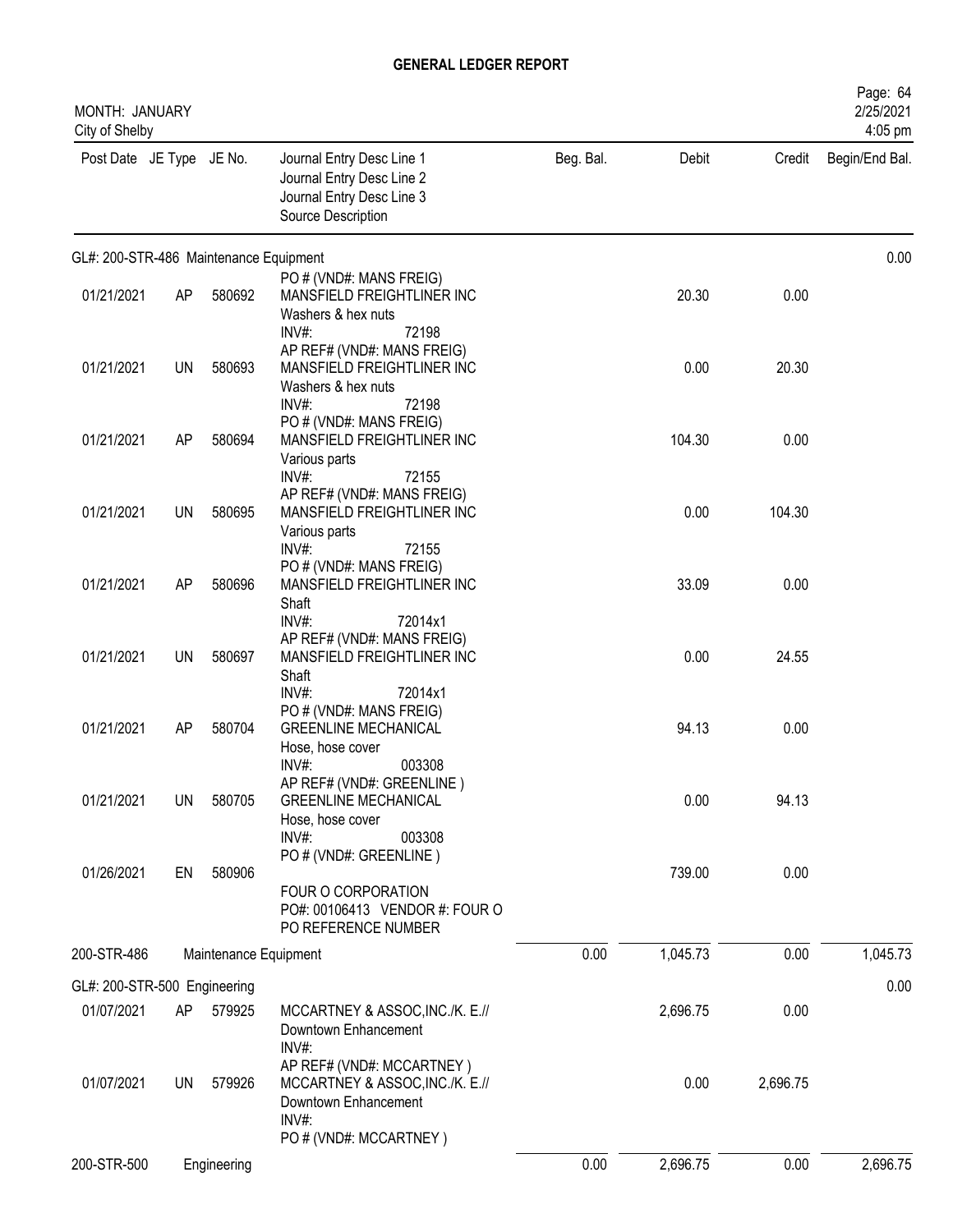| MONTH: JANUARY<br>City of Shelby    |           |                           |                                                                                                                                        |           |          |          | Page: 65<br>2/25/2021<br>4:05 pm |
|-------------------------------------|-----------|---------------------------|----------------------------------------------------------------------------------------------------------------------------------------|-----------|----------|----------|----------------------------------|
| Post Date JE Type JE No.            |           |                           | Journal Entry Desc Line 1<br>Journal Entry Desc Line 2<br>Journal Entry Desc Line 3<br>Source Description                              | Beg. Bal. | Debit    | Credit   | Begin/End Bal.                   |
|                                     |           |                           | GL#: 200-STR-507 Maintenance Building/Grounds                                                                                          |           |          |          | 0.00                             |
| 01/26/2021                          | EN        | 580909                    | CALLAHAN DOOR SALES, INC<br>PO#: 00106416 VENDOR #: CALLAHAN D                                                                         |           | 1,163.00 | 0.00     |                                  |
| 01/29/2021                          | AP        | 581125                    | PO REFERENCE NUMBER<br>CALLAHAN DOOR SALES, INC<br>Parts and labor garage door<br>$INV#$ :<br>016825                                   |           | 1,163.00 | 0.00     |                                  |
| 01/29/2021                          | UN        | 581126                    | AP REF# (VND#: CALLAHAN D)<br>CALLAHAN DOOR SALES, INC<br>Parts and labor garage door<br>$INV#$ :<br>016825<br>PO # (VND#: CALLAHAN D) |           | 0.00     | 1,163.00 |                                  |
| 200-STR-507                         |           |                           | Maintenance Building/Grounds                                                                                                           | 0.00      | 1,163.00 | 0.00     | 1,163.00                         |
| GL#: 200-STR-510 Clothing Allowance |           |                           |                                                                                                                                        |           |          |          | 0.00                             |
| 01/07/2021                          | EN        | 579625                    | SPORTSMANS DEN<br>PO#: 00106268 VENDOR #: SPORTSMANS                                                                                   |           | 249.98   | 0.00     |                                  |
| 01/07/2021                          | EN        | 579626                    | PO REFERENCE NUMBER<br><b>HUNTERS HAVEN</b>                                                                                            |           | 164.99   | 0.00     |                                  |
| 01/21/2021                          | AP        | 580708                    | PO#: 00106269 VENDOR #: HUNTERS HA<br>PO REFERENCE NUMBER<br><b>HUNTERS HAVEN</b><br>Redwing boots Keiser<br>$INV#$ :<br>146571        |           | 164.99   | 0.00     |                                  |
| 01/21/2021                          | UN        | 580709                    | AP REF# (VND#: HUNTERS HA)<br><b>HUNTERS HAVEN</b><br>Redwing boots Keiser<br>$INV#$ :<br>146571                                       |           | 0.00     | 164.99   |                                  |
| 01/21/2021                          | AP        | 580710                    | PO # (VND#: HUNTERS HA)<br>SPORTSMANS DEN<br>Boots for Schroeder<br>INV#                                                               |           | 149.99   | 0.00     |                                  |
| 01/21/2021                          | UN        | 580711                    | AP REF# (VND#: SPORTSMANS)<br>SPORTSMANS DEN<br>Boots for Schroeder<br>INV#:                                                           |           | 0.00     | 149.99   |                                  |
| 01/21/2021                          | AP        | 580712                    | PO # (VND#: SPORTSMANS)<br>SPORTSMANS DEN<br>Pants for Ballengee<br>INV#:                                                              |           | 99.99    | 0.00     |                                  |
| 01/21/2021                          | <b>UN</b> | 580713                    | AP REF# (VND#: SPORTSMANS)<br>SPORTSMANS DEN<br>Pants for Ballengee<br>$INV#$ :<br>PO # (VND#: SPORTSMANS)                             |           | 0.00     | 99.99    |                                  |
| 200-STR-510                         |           | <b>Clothing Allowance</b> |                                                                                                                                        | 0.00      | 414.97   | 0.00     | 414.97                           |
| GL#: 200-STR-515 Equipment          |           |                           |                                                                                                                                        |           |          |          | 0.00                             |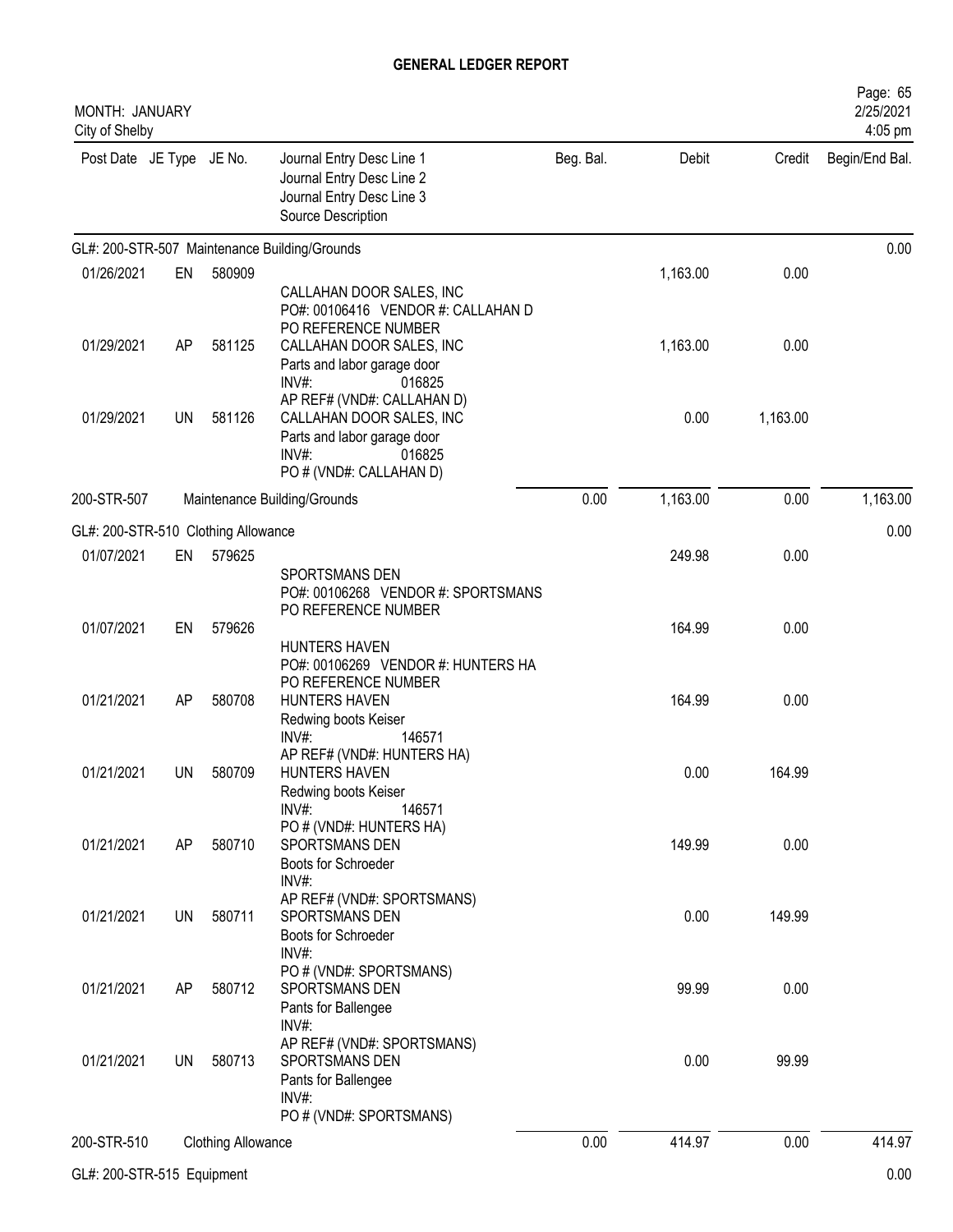| MONTH: JANUARY<br>City of Shelby           |           |           |                                                                                                                    |           |          |        | Page: 66<br>2/25/2021<br>4:05 pm |
|--------------------------------------------|-----------|-----------|--------------------------------------------------------------------------------------------------------------------|-----------|----------|--------|----------------------------------|
| Post Date JE Type JE No.                   |           |           | Journal Entry Desc Line 1<br>Journal Entry Desc Line 2<br>Journal Entry Desc Line 3<br>Source Description          | Beg. Bal. | Debit    | Credit | Begin/End Bal.                   |
| GL#: 200-STR-515 Equipment                 |           |           |                                                                                                                    |           |          |        | 0.00                             |
| 01/19/2021                                 | EN        | 580495    | PINE VIEW TRAILERS LTD<br>PO#: 00106340 VENDOR #: PINE VIEW<br>PO REFERENCE NUMBER                                 |           | 1,260.00 | 0.00   |                                  |
| 01/21/2021                                 | AP        | 580581    | AMAZON INC<br>Fuel transfer pump<br>INV#:<br>466947899436                                                          |           | 332.64   | 0.00   |                                  |
| 01/21/2021                                 | UN        | 580582    | AP REF# (VND#: AMAZON INC)<br>AMAZON INC<br>Fuel transfer pump<br>INV#:<br>466947899436<br>PO # (VND#: AMAZON INC) |           | 0.00     | 332.64 |                                  |
| 200-STR-515                                |           | Equipment |                                                                                                                    | 0.00      | 332.64   | 0.00   | 332.64                           |
| GL#: 200-STR-529 Small tools and equipment |           |           |                                                                                                                    |           |          |        | 0.00                             |
| 01/08/2021                                 | AP        | 580118    | DAS HARDWARE LLC<br>Water distribution Dec 2020<br>INV#:                                                           |           | 8.59     | 0.00   |                                  |
| 01/08/2021                                 | <b>UN</b> | 580119    | AP REF# (VND#: DAS HARDWA)<br>DAS HARDWARE LLC<br>Water distribution Dec 2020<br>INV#:                             |           | 0.00     | 8.59   |                                  |
| 01/08/2021                                 | AP        | 580120    | PO # (VND#: DAS HARDWA)<br>DAS HARDWARE LLC<br>Service Dept Dec 2020<br>INV#:                                      |           | 192.03   | 0.00   |                                  |
| 01/08/2021                                 | UN        | 580121    | AP REF# (VND#: DAS HARDWA)<br>DAS HARDWARE LLC<br>Service Dept Dec 2020<br>$INV#$ :<br>PO # (VND#: DAS HARDWA)     |           | 0.00     | 191.41 |                                  |
| 200-STR-529                                |           |           | Small tools and equipment                                                                                          | 0.00      | 200.62   | 0.00   | 200.62                           |
| GL#: 200-STR-531 Miscellaneous             |           |           |                                                                                                                    |           |          |        | 0.00                             |
| 01/11/2021                                 | EN        | 579683    | AUTOMATIC DATA PROCESSING<br>PO#: 00106306 VENDOR #: ADP                                                           |           | 31.06    | 0.00   |                                  |
| 01/11/2021                                 | AP        | 580220    | PO REFERENCE NUMBER<br>AUTOMATIC DATA PROCESSING<br>Processing charges 1/2/21<br>INV#:<br>57150590                 |           | 31.06    | 0.00   |                                  |
| 01/11/2021                                 | UN        | 580221    | AP REF# (VND#: ADP<br>AUTOMATIC DATA PROCESSING<br>Processing charges 1/2/21<br>$INV#$ :<br>57150590               |           | 0.00     | 31.06  |                                  |
| 01/20/2021                                 | EN        | 580532    | PO # (VND#: ADP<br>$\lambda$<br>AUTOMATIC DATA PROCESSING<br>PO#: 00106357 VENDOR #: ADP<br>PO REFERENCE NUMBER    |           | 36.17    | 0.00   |                                  |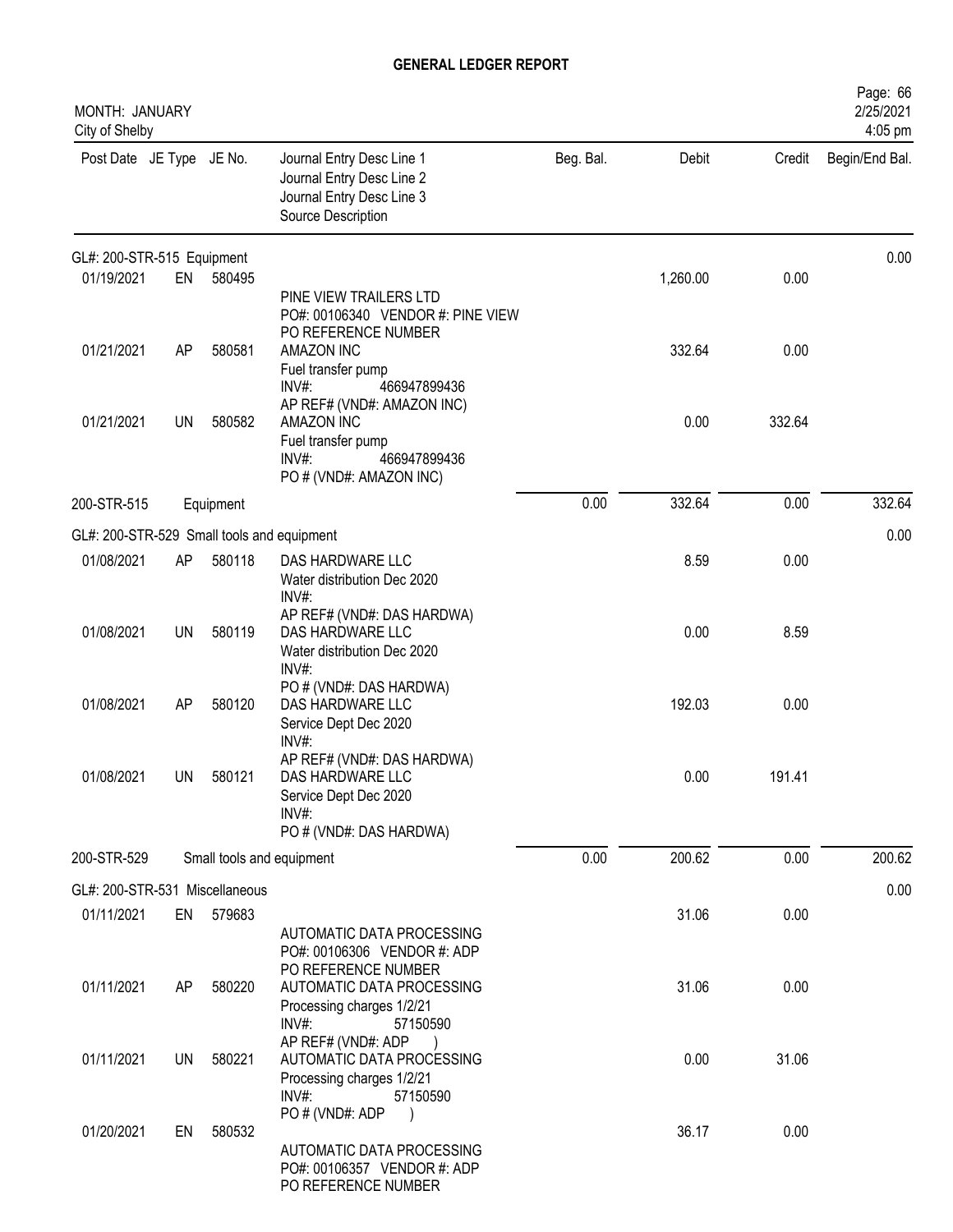| MONTH: JANUARY<br>City of Shelby |           |               |                                                                                                             |           |           |           | Page: 67<br>2/25/2021<br>4:05 pm |
|----------------------------------|-----------|---------------|-------------------------------------------------------------------------------------------------------------|-----------|-----------|-----------|----------------------------------|
| Post Date JE Type JE No.         |           |               | Journal Entry Desc Line 1<br>Journal Entry Desc Line 2<br>Journal Entry Desc Line 3<br>Source Description   | Beg. Bal. | Debit     | Credit    | Begin/End Bal.                   |
| GL#: 200-STR-531 Miscellaneous   |           |               |                                                                                                             |           |           |           | 0.00                             |
| 01/21/2021                       | AP        | 580579        | AUTOMATIC DATA PROCESSING<br>Human Capital 1/11/21<br>INV#<br>571926910                                     |           | 36.17     | 0.00      |                                  |
| 01/21/2021                       | <b>UN</b> | 580580        | AP REF# (VND#: ADP<br>AUTOMATIC DATA PROCESSING<br>Human Capital 1/11/21<br>$INV#$ :<br>571926910           |           | 0.00      | 36.17     |                                  |
| 01/26/2021                       | EN        | 580884        | PO # (VND#: ADP<br>OHIO HEALTH CONSORTIUM, INC.<br>PO#: 00106393 VENDOR #: OH HEALTH<br>PO REFERENCE NUMBER |           | 351.50    | 0.00      |                                  |
| 01/26/2021                       | EN        | 580887        | AUTOMATIC DATA PROCESSING<br>PO#: 00106396 VENDOR #: ADP                                                    |           | 28.62     | 0.00      |                                  |
| 01/27/2021                       | AP        | 580929        | PO REFERENCE NUMBER<br>AUTOMATIC DATA PROCESSING<br>Processing charges 1/16/21<br>INV#<br>573114851         |           | 28.62     | 0.00      |                                  |
| 01/27/2021                       | UN        | 580930        | AP REF# (VND#: ADP<br>AUTOMATIC DATA PROCESSING<br>Processing charges 1/16/21<br>INV#<br>573114851          |           | 0.00      | 28.62     |                                  |
| 01/27/2021                       | AP        | 580937        | PO # (VND#: ADP<br>OHIO HEALTH CONSORTIUM, INC.<br>2021 DOT consortium fees<br>INV#:                        |           | 351.50    | 0.00      |                                  |
| 01/27/2021                       | UN        | 580938        | AP REF# (VND#: OH HEALTH)<br>OHIO HEALTH CONSORTIUM, INC.<br>2021 DOT consortium fees<br>INV#:              |           | 0.00      | 351.50    |                                  |
| 01/31/2021                       | GJ        | 581152        | PO # (VND#: OH HEALTH)<br>2020 annual analysis fee from PNC<br>pio                                          |           | 200.00    | 0.00      |                                  |
| 200-STR-531                      |           | Miscellaneous |                                                                                                             | 0.00      | 647.35    | 0.00      | 647.35                           |
|                                  |           |               | Fund: 200 - STREET FUND Totals:                                                                             |           | 29,849.42 | 38,158.31 |                                  |
| GL#: 205-IGT-116 License Tax     |           |               |                                                                                                             |           |           |           | 0.00                             |
| 01/29/2021                       |           | CR 581080     | Auto distribution Dec 2020 from county<br>pio                                                               |           | 0.00      | 306.93    |                                  |
| 205-IGT-116                      |           | License Tax   |                                                                                                             | 0.00      | 0.00      | 306.93    | 306.93                           |
| GL#: 205-IGT-126 Gasoline Tax    |           |               |                                                                                                             |           |           |           | 0.00                             |
| 01/15/2021                       |           | CR 580470     | ACH state gasoline excise tax<br>pio                                                                        |           | 0.00      | 2,786.99  |                                  |
| 205-IGT-126                      |           | Gasoline Tax  |                                                                                                             | 0.00      | 0.00      | 2,786.99  | 2,786.99                         |
| GL#: 205-STH-400 Wages           |           |               |                                                                                                             |           |           |           | 0.00                             |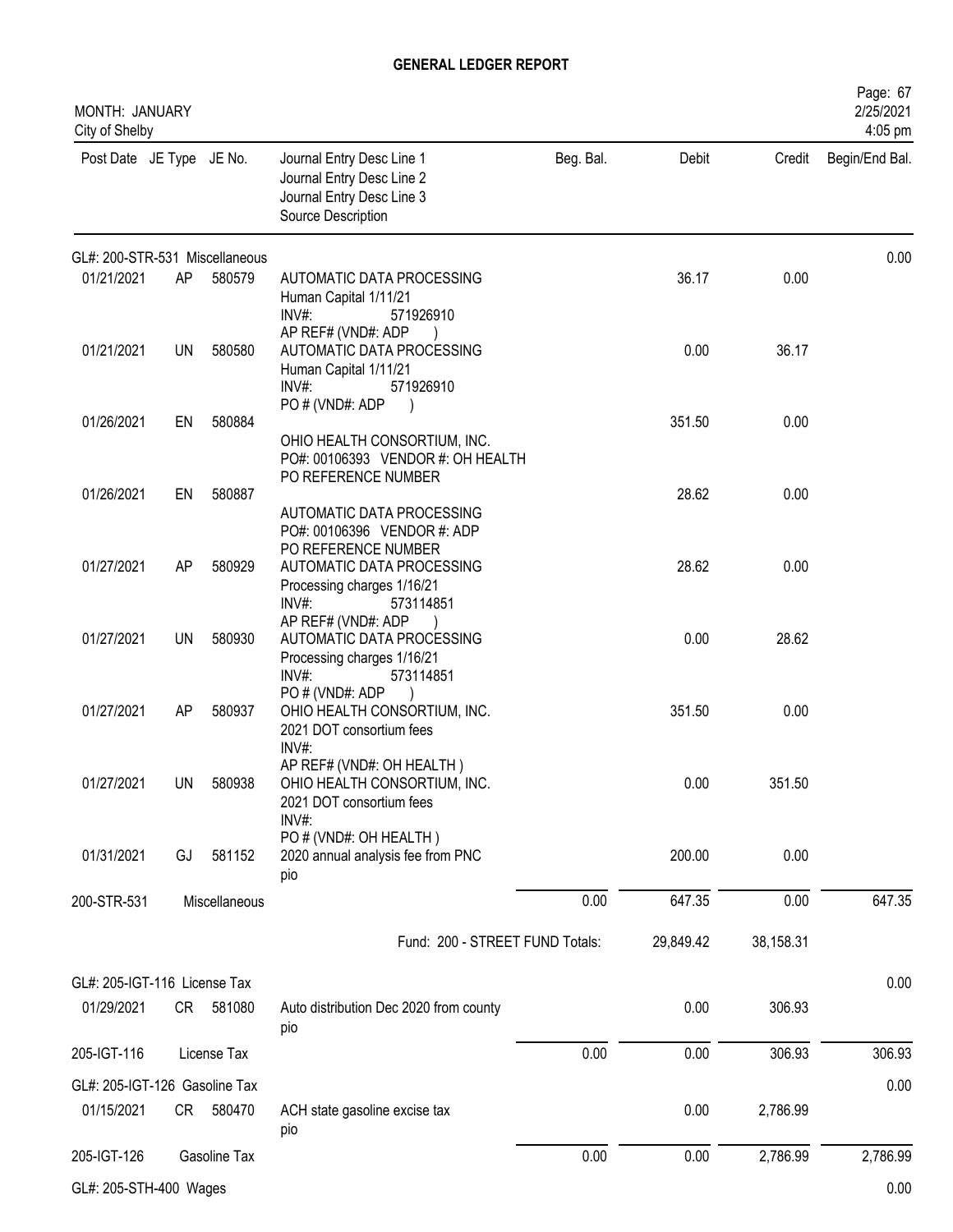| MONTH: JANUARY<br>City of Shelby |    |        |                                                                                                                                                       |           |          |          | Page: 68<br>2/25/2021<br>4:05 pm |
|----------------------------------|----|--------|-------------------------------------------------------------------------------------------------------------------------------------------------------|-----------|----------|----------|----------------------------------|
| Post Date JE Type JE No.         |    |        | Journal Entry Desc Line 1<br>Journal Entry Desc Line 2<br>Journal Entry Desc Line 3<br>Source Description                                             | Beg. Bal. | Debit    | Credit   | Begin/End Bal.                   |
| GL#: 205-STH-400 Wages           |    |        |                                                                                                                                                       |           |          |          | 0.00                             |
| 01/05/2021                       | EN | 579511 | <b>CITY PAYROLL FUND</b><br>PO#: 00106160 VENDOR #: CITY PAYRO<br>PO REFERENCE NUMBER                                                                 |           | 1,820.00 | 0.00     |                                  |
| 01/05/2021                       | AP | 579804 | CITY PAYROLL FUND<br>Wages 12/20/20-1/2/21<br>$INV#$ :                                                                                                |           | 1,820.00 | 0.00     |                                  |
| 01/05/2021                       | UN | 579805 | AP REF# (VND#: CITY PAYRO)<br>CITY PAYROLL FUND<br>Wages 12/20/20-1/2/21<br>$INV#$ :                                                                  |           | 0.00     | 1,820.00 |                                  |
| 01/20/2021                       | EN | 580512 | PO # (VND#: CITY PAYRO)<br>CITY PAYROLL FUND                                                                                                          |           | 1,820.00 | 0.00     |                                  |
| 01/20/2021                       | AP | 580514 | PO#: 00106355 VENDOR #: CITY PAYRO<br>PO REFERENCE NUMBER<br>CITY PAYROLL FUND<br>Wages 1/3/21-1/16/21<br>INV#:                                       |           | 1,820.00 | 0.00     |                                  |
| 01/20/2021                       | UN | 580515 | AP REF# (VND#: CITY PAYRO)<br><b>CITY PAYROLL FUND</b><br>Wages 1/3/21-1/16/21<br>$INV#$ :<br>PO # (VND#: CITY PAYRO)                                 |           | 0.00     | 1,820.00 |                                  |
| 205-STH-400                      |    | Wages  |                                                                                                                                                       | 0.00      | 3,640.00 | 0.00     | 3,640.00                         |
|                                  |    |        | GL#: 205-STH-415 Public Employees Retire.System                                                                                                       |           |          |          | 0.00                             |
| 01/14/2021                       | EN | 580363 |                                                                                                                                                       |           | 504.46   | 0.00     |                                  |
| 01/14/2021                       | AP | 580384 | OH PUBLIC EMPLOYEES RETIREMENT<br>PO#: 00106317 VENDOR #: OPERS<br>PO REFERENCE NUMBER<br>OH PUBLIC EMPLOYEES RETIREMENT<br>Employer potion 11/22/20- |           | 504.46   | 0.00     |                                  |
| 01/14/2021                       | UN | 580385 | $INV#$ :<br>AP REF# (VND#: OPERS<br>OH PUBLIC EMPLOYEES RETIREMENT<br>Employer potion 11/22/20-<br>$INV#$ :<br>PO # (VND#: OPERS<br>$\rightarrow$     |           | 0.00     | 504.46   |                                  |
| 205-STH-415                      |    |        | Public Employees Retire.System                                                                                                                        | 0.00      | 504.46   | 0.00     | 504.46                           |
| GL#: 205-STH-417 FICA            |    |        |                                                                                                                                                       |           |          |          | 0.00                             |
| 01/05/2021                       | EN | 579512 |                                                                                                                                                       |           | 26.39    | 0.00     |                                  |
| 01/05/2021                       | AP | 579806 | PAYROLL FUND<br>PO#: 00106161 VENDOR #: PAYROLL FU<br>PO REFERENCE NUMBER<br>PAYROLL FUND<br>FICA 12/20/20-1/2/21<br>INV#:                            |           | 26.39    | 0.00     |                                  |
|                                  |    |        | AP REF# (VND#: PAYROLL FU)                                                                                                                            |           |          |          |                                  |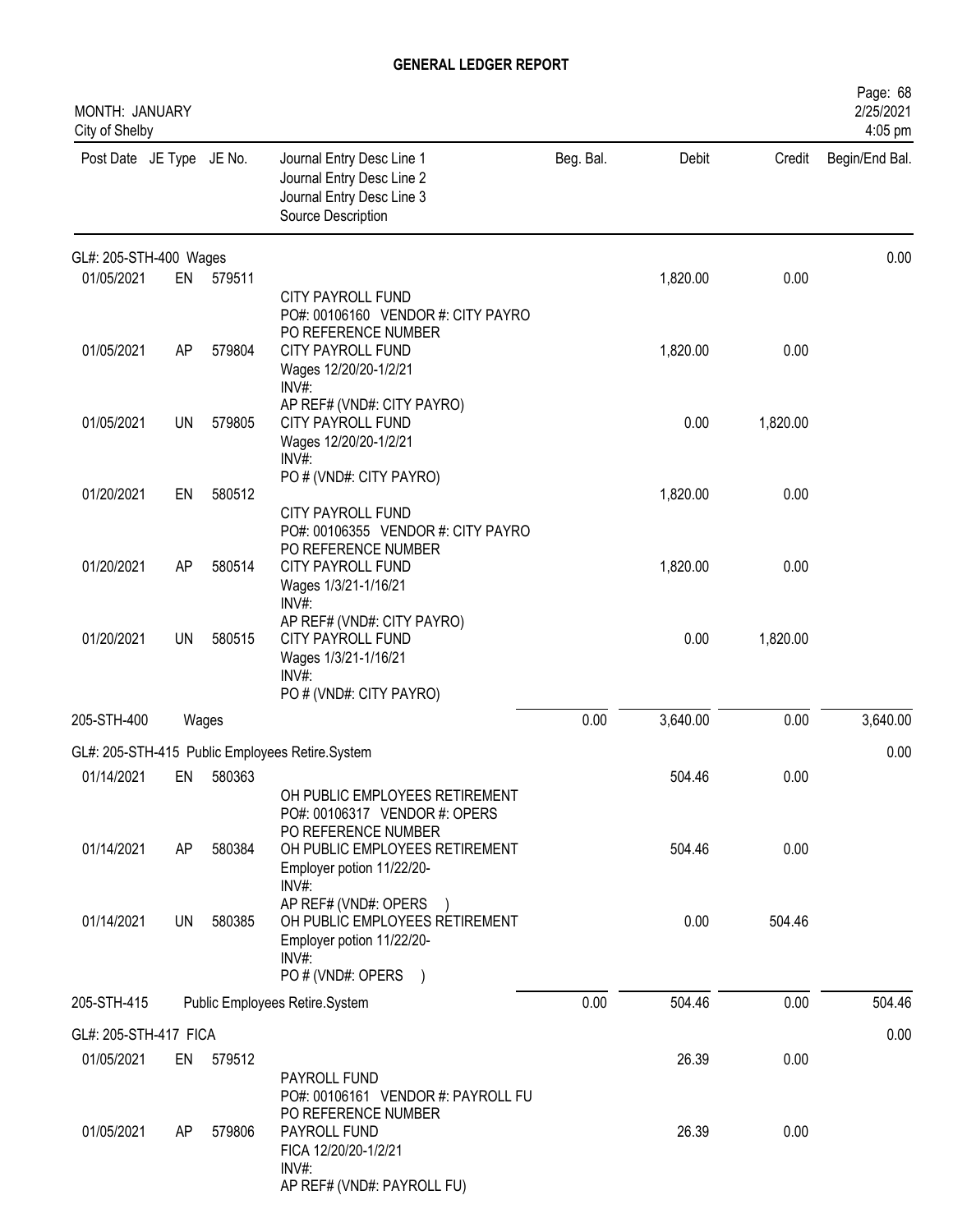| MONTH: JANUARY<br>City of Shelby      |             |                             |                                                                                                                             |           |       |        | Page: 69<br>2/25/2021<br>4:05 pm |
|---------------------------------------|-------------|-----------------------------|-----------------------------------------------------------------------------------------------------------------------------|-----------|-------|--------|----------------------------------|
| Post Date JE Type JE No.              |             |                             | Journal Entry Desc Line 1<br>Journal Entry Desc Line 2<br>Journal Entry Desc Line 3<br>Source Description                   | Beg. Bal. | Debit | Credit | Begin/End Bal.                   |
| GL#: 205-STH-417 FICA                 |             |                             |                                                                                                                             |           |       |        | 0.00                             |
| 01/05/2021                            | <b>UN</b>   | 579807                      | PAYROLL FUND<br>FICA 12/20/20-1/2/21<br>$INV#$ :                                                                            |           | 0.00  | 26.39  |                                  |
| 01/20/2021                            | EN          | 580513                      | PO # (VND#: PAYROLL FU)<br>PAYROLL FUND<br>PO#: 00106356 VENDOR #: PAYROLL FU                                               |           | 26.39 | 0.00   |                                  |
| 01/20/2021                            | AP          | 580516                      | PO REFERENCE NUMBER<br>PAYROLL FUND<br>FICA 1/3/21-1/16/21<br>INV#:                                                         |           | 26.39 | 0.00   |                                  |
| 01/20/2021                            | UN          | 580517                      | AP REF# (VND#: PAYROLL FU)<br>PAYROLL FUND<br>FICA 1/3/21-1/16/21<br>INV#                                                   |           | 0.00  | 26.39  |                                  |
|                                       |             |                             | PO # (VND#: PAYROLL FU)                                                                                                     |           |       |        |                                  |
| 205-STH-417                           | <b>FICA</b> |                             |                                                                                                                             | 0.00      | 52.78 | 0.00   | 52.78                            |
| GL#: 205-STH-419 Life Insurance       |             |                             |                                                                                                                             |           |       |        | 0.00                             |
| 01/08/2021                            | EN          | 579664                      | AMERICAN UNITED LIFE INS CO<br>PO#: 00106291 VENDOR #: AMERICAN U<br>PO REFERENCE NUMBER                                    |           | 12.00 | 0.00   |                                  |
| 01/08/2021                            | AP          | 580100                      | AMERICAN UNITED LIFE INS CO<br>Policy G 00608125-0002-000<br>INV#:                                                          |           | 12.00 | 0.00   |                                  |
| 01/08/2021                            | UN          | 580101                      | AP REF# (VND#: AMERICAN U)<br>AMERICAN UNITED LIFE INS CO<br>Policy G 00608125-0002-000<br>INV#:<br>PO # (VND#: AMERICAN U) |           | 0.00  | 12.00  |                                  |
| 205-STH-419                           |             | Life Insurance              |                                                                                                                             | 0.00      | 12.00 | 0.00   | 12.00                            |
| GL#: 205-STH-420 Workers Compensation |             |                             |                                                                                                                             |           |       |        | 0.00                             |
| 01/06/2021                            |             | EN 579516                   | BUREAU OF WORKERS COMPENSATION<br>PO#: 00106162 VENDOR #: BWC                                                               |           | 20.00 | 0.00   |                                  |
| 01/08/2021                            | AP          | 580083                      | PO REFERENCE NUMBER<br>BUREAU OF WORKERS COMPENSATION<br>Installment payment policy<br>INV#:                                |           | 20.00 | 0.00   |                                  |
| 01/08/2021                            | UN          | 580084                      | AP REF# (VND#: BWC<br>BUREAU OF WORKERS COMPENSATION<br>Installment payment policy<br>INV#:                                 |           | 0.00  | 20.00  |                                  |
| 205-STH-420                           |             | <b>Workers Compensation</b> | PO # (VND#: BWC                                                                                                             | 0.00      | 20.00 | 0.00   | 20.00                            |
|                                       |             |                             |                                                                                                                             |           |       |        |                                  |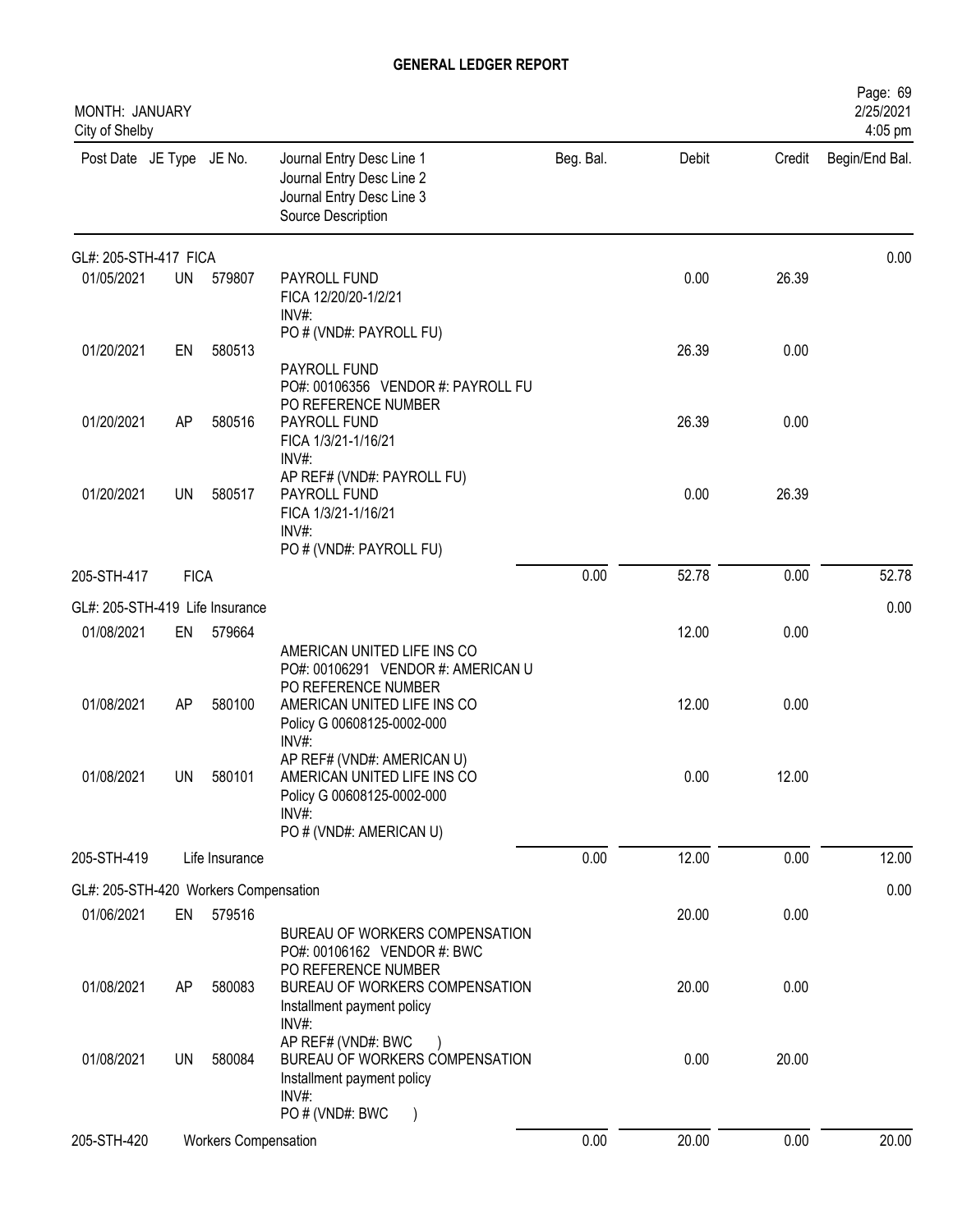| MONTH: JANUARY<br>City of Shelby  |           |                  |                                                                                                                              |           |          |          | Page: 70<br>2/25/2021<br>4:05 pm |
|-----------------------------------|-----------|------------------|------------------------------------------------------------------------------------------------------------------------------|-----------|----------|----------|----------------------------------|
| Post Date JE Type JE No.          |           |                  | Journal Entry Desc Line 1<br>Journal Entry Desc Line 2<br>Journal Entry Desc Line 3<br>Source Description                    | Beg. Bal. | Debit    | Credit   | Begin/End Bal.                   |
|                                   |           |                  | Fund: 205 - State Highway Fund Totals:                                                                                       |           | 4,229.24 | 3,093.92 |                                  |
| GL#: 210-IGT-144 County Sales Tax |           |                  |                                                                                                                              |           |          |          | 0.00                             |
| 01/29/2021                        | <b>CR</b> | 581081           | Permissive sales tax Jan 2021 from<br>county<br>pio                                                                          |           | 0.00     | 6,672.23 |                                  |
| 210-IGT-144                       |           | County Sales Tax |                                                                                                                              | 0.00      | 0.00     | 6,672.23 | 6,672.23                         |
|                                   |           |                  | Fund: 210 - Street Sales Tax Fund Totals:                                                                                    |           | 0.00     | 6,672.23 |                                  |
| GL#: 220-CIT-400 Wages            |           |                  |                                                                                                                              |           |          |          | 0.00                             |
| 01/05/2021                        | EN        | 579511           | CITY PAYROLL FUND<br>PO#: 00106160 VENDOR #: CITY PAYRO                                                                      |           | 3,120.19 | 0.00     |                                  |
| 01/05/2021                        | AP        | 579804           | PO REFERENCE NUMBER<br>CITY PAYROLL FUND<br>Wages 12/20/20-1/2/21<br>$INV#$ :                                                |           | 3,120.19 | 0.00     |                                  |
| 01/05/2021                        | <b>UN</b> | 579805           | AP REF# (VND#: CITY PAYRO)<br><b>CITY PAYROLL FUND</b><br>Wages 12/20/20-1/2/21<br>INV#:                                     |           | 0.00     | 3,120.19 |                                  |
| 01/20/2021                        | EN        | 580512           | PO # (VND#: CITY PAYRO)<br>CITY PAYROLL FUND                                                                                 |           | 3,198.44 | 0.00     |                                  |
| 01/20/2021                        | AP        | 580514           | PO#: 00106355 VENDOR #: CITY PAYRO<br>PO REFERENCE NUMBER<br>CITY PAYROLL FUND<br>Wages 1/3/21-1/16/21                       |           | 3,198.44 | 0.00     |                                  |
| 01/20/2021                        | UN        | 580515           | INV#:<br>AP REF# (VND#: CITY PAYRO)<br><b>CITY PAYROLL FUND</b><br>Wages 1/3/21-1/16/21<br>INV#<br>PO # (VND#: CITY PAYRO)   |           | 0.00     | 3,198.44 |                                  |
| 220-CIT-400                       | Wages     |                  |                                                                                                                              | 0.00      | 6,318.63 | 0.00     | 6,318.63                         |
|                                   |           |                  | GL#: 220-CIT-415 Public Employees Retire.System                                                                              |           |          |          | 0.00                             |
| 01/14/2021                        | EN        | 580363           | OH PUBLIC EMPLOYEES RETIREMENT                                                                                               |           | 1,062.67 | 0.00     |                                  |
| 01/14/2021                        | AP        | 580384           | PO#: 00106317 VENDOR #: OPERS<br>PO REFERENCE NUMBER<br>OH PUBLIC EMPLOYEES RETIREMENT<br>Employer potion 11/22/20-<br>INV#: |           | 1,062.67 | 0.00     |                                  |
| 01/14/2021                        | UN        | 580385           | AP REF# (VND#: OPERS<br>OH PUBLIC EMPLOYEES RETIREMENT<br>Employer potion 11/22/20-<br>$INV#$ :                              |           | 0.00     | 1,062.67 |                                  |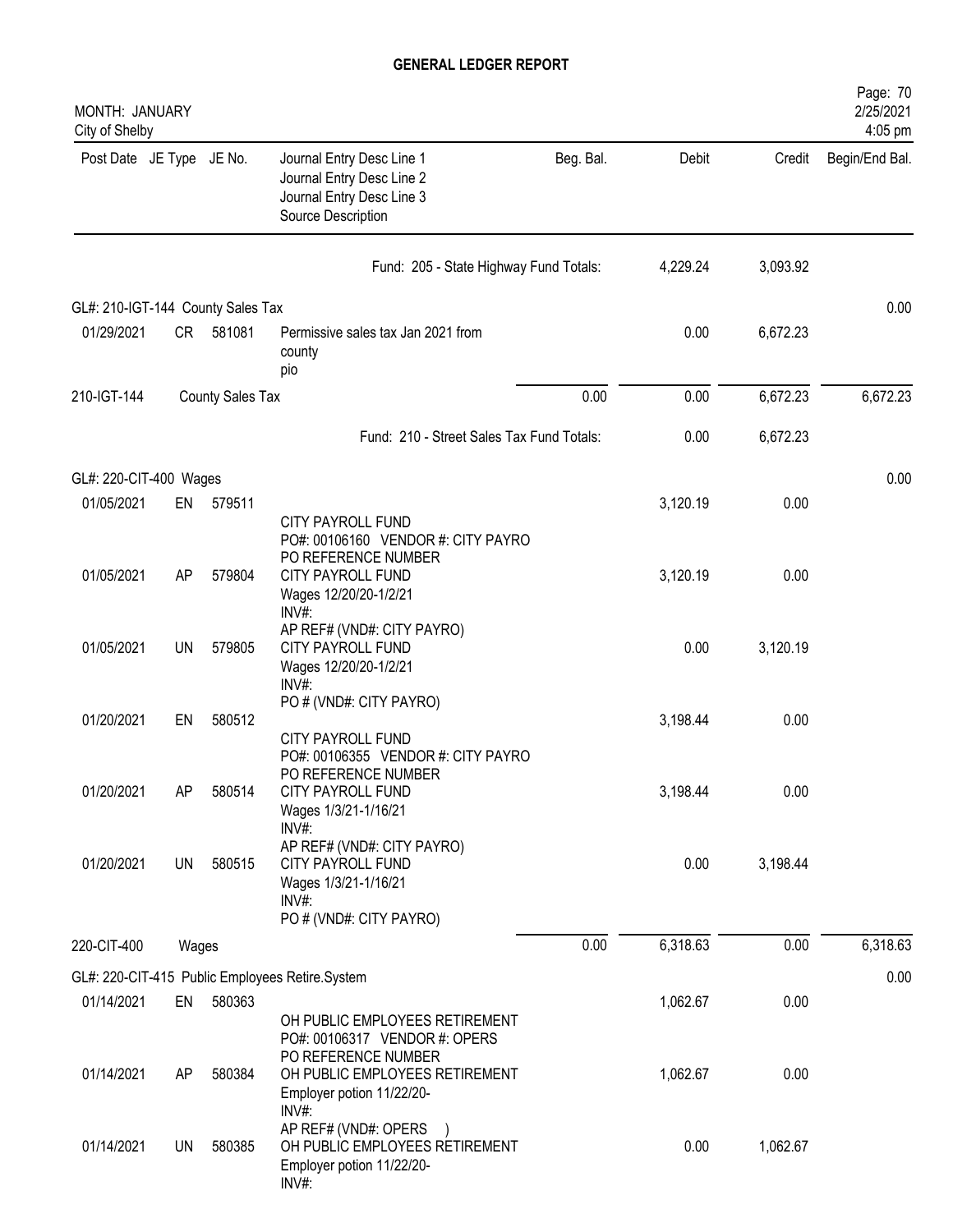| MONTH: JANUARY<br>City of Shelby |             |                 |                                                                                                                               |           |          |          | Page: 71<br>2/25/2021<br>4:05 pm |
|----------------------------------|-------------|-----------------|-------------------------------------------------------------------------------------------------------------------------------|-----------|----------|----------|----------------------------------|
| Post Date JE Type JE No.         |             |                 | Journal Entry Desc Line 1<br>Journal Entry Desc Line 2<br>Journal Entry Desc Line 3<br>Source Description                     | Beg. Bal. | Debit    | Credit   | Begin/End Bal.                   |
|                                  |             |                 | GL#: 220-CIT-415 Public Employees Retire.System<br>PO # (VND#: OPERS<br>$\left( \begin{array}{c} 1 \end{array} \right)$       |           |          |          | 0.00                             |
| 220-CIT-415                      |             |                 | Public Employees Retire.System                                                                                                | 0.00      | 1,062.67 | 0.00     | 1,062.67                         |
| GL#: 220-CIT-417 FICA            |             |                 |                                                                                                                               |           |          |          | 0.00                             |
| 01/05/2021                       | EN          | 579512          |                                                                                                                               |           | 45.24    | 0.00     |                                  |
| 01/05/2021                       | AP          | 579806          | PAYROLL FUND<br>PO#: 00106161 VENDOR #: PAYROLL FU<br>PO REFERENCE NUMBER<br>PAYROLL FUND<br>FICA 12/20/20-1/2/21<br>$INV#$ : |           | 45.24    | 0.00     |                                  |
| 01/05/2021                       | UN          | 579807          | AP REF# (VND#: PAYROLL FU)<br>PAYROLL FUND<br>FICA 12/20/20-1/2/21<br>INV#:                                                   |           | 0.00     | 45.24    |                                  |
| 01/20/2021                       | EN          | 580513          | PO # (VND#: PAYROLL FU)<br>PAYROLL FUND<br>PO#: 00106356 VENDOR #: PAYROLL FU                                                 |           | 46.38    | 0.00     |                                  |
| 01/20/2021                       | <b>AP</b>   | 580516          | PO REFERENCE NUMBER<br>PAYROLL FUND<br>FICA 1/3/21-1/16/21                                                                    |           | 46.38    | 0.00     |                                  |
| 01/20/2021                       | <b>UN</b>   | 580517          | INV#<br>AP REF# (VND#: PAYROLL FU)<br>PAYROLL FUND<br>FICA 1/3/21-1/16/21<br>INV#<br>PO # (VND#: PAYROLL FU)                  |           | 0.00     | 46.38    |                                  |
| 220-CIT-417                      | <b>FICA</b> |                 |                                                                                                                               | 0.00      | 91.62    | 0.00     | 91.62                            |
| GL#: 220-CIT-418 Hospitalization |             |                 |                                                                                                                               |           |          |          | 0.00                             |
| 01/04/2021                       | EN          | 579467          | JEFFERSON HEALTH PLAN<br>PO#: 00106116 VENDOR #: JEFFERSON                                                                    |           | 2,594.06 | 0.00     |                                  |
| 01/05/2021                       | AP          | 579800          | PO REFERENCE NUMBER<br>JEFFERSON HEALTH PLAN<br>Acct 19-OME095<br>INV#:                                                       |           | 2,594.06 | 0.00     |                                  |
| 01/05/2021                       | <b>UN</b>   | 579801          | AP REF# (VND#: JEFFERSON)<br>JEFFERSON HEALTH PLAN<br>Acct 19-OME095<br>$INV#$ :                                              |           | 0.00     | 2,594.06 |                                  |
| 01/20/2021                       | EN          | 580533          | PO # (VND#: JEFFERSON)<br>JEFFERSON HEALTH PLAN<br>PO#: 00106358 VENDOR #: JEFFERSON<br>PO REFERENCE NUMBER                   |           | 2,594.06 | 0.00     |                                  |
| 220-CIT-418                      |             | Hospitalization |                                                                                                                               | 0.00      | 2,594.06 | 0.00     | 2,594.06                         |
| GL#: 220-CIT-419 Life Insurance  |             |                 |                                                                                                                               |           |          |          | 0.00                             |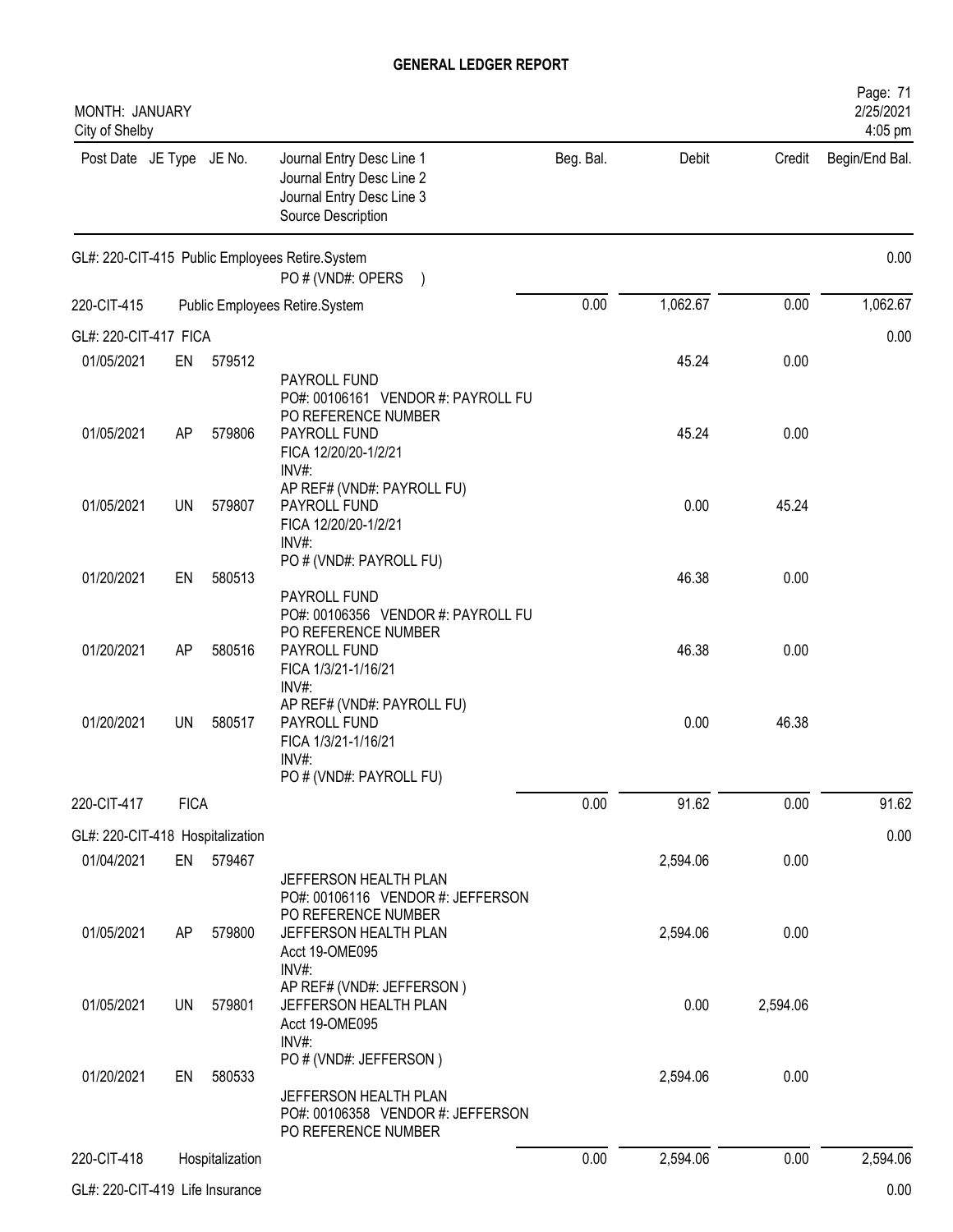| MONTH: JANUARY<br>City of Shelby      |           |                             |                                                                                                                            |           |        |        | Page: 72<br>2/25/2021<br>4:05 pm |
|---------------------------------------|-----------|-----------------------------|----------------------------------------------------------------------------------------------------------------------------|-----------|--------|--------|----------------------------------|
| Post Date JE Type JE No.              |           |                             | Journal Entry Desc Line 1<br>Journal Entry Desc Line 2<br>Journal Entry Desc Line 3<br>Source Description                  | Beg. Bal. | Debit  | Credit | Begin/End Bal.                   |
| GL#: 220-CIT-419 Life Insurance       |           |                             |                                                                                                                            |           |        |        | 0.00                             |
| 01/08/2021                            | EN        | 579664                      | AMERICAN UNITED LIFE INS CO<br>PO#: 00106291 VENDOR #: AMERICAN U<br>PO REFERENCE NUMBER                                   |           | 24.00  | 0.00   |                                  |
| 01/08/2021                            | AP        | 580100                      | AMERICAN UNITED LIFE INS CO<br>Policy G 00608125-0002-000<br>INV#:                                                         |           | 24.00  | 0.00   |                                  |
| 01/08/2021                            | <b>UN</b> | 580101                      | AP REF# (VND#: AMERICAN U)<br>AMERICAN UNITED LIFE INS CO<br>Policy G 00608125-0002-000<br>INV#<br>PO # (VND#: AMERICAN U) |           | 0.00   | 24.00  |                                  |
| 220-CIT-419                           |           | Life Insurance              |                                                                                                                            | 0.00      | 24.00  | 0.00   | 24.00                            |
| GL#: 220-CIT-420 Workers Compensation |           |                             |                                                                                                                            |           |        |        | 0.00                             |
| 01/06/2021                            | EN        | 579516                      | BUREAU OF WORKERS COMPENSATION<br>PO#: 00106162 VENDOR #: BWC                                                              |           | 149.00 | 0.00   |                                  |
| 01/08/2021                            | AP        | 580083                      | PO REFERENCE NUMBER<br>BUREAU OF WORKERS COMPENSATION<br>Installment payment policy<br>INV#:                               |           | 149.00 | 0.00   |                                  |
| 01/08/2021                            | <b>UN</b> | 580084                      | AP REF# (VND#: BWC<br>BUREAU OF WORKERS COMPENSATION<br>Installment payment policy<br>$INV#$ :<br>PO # (VND#: BWC          |           | 0.00   | 149.00 |                                  |
| 220-CIT-420                           |           | <b>Workers Compensation</b> |                                                                                                                            | 0.00      | 149.00 | 0.00   | 149.00                           |
| GL#: 220-CIT-428 Telephone            |           |                             |                                                                                                                            |           |        |        | 0.00                             |
| 01/04/2021                            | EN        | 579468                      | CRUM/BRIAN//<br>PO#: 00106117 VENDOR #: CRUM, BRIAN                                                                        |           | 97.08  | 0.00   |                                  |
| 01/05/2021                            | AP        | 579798                      | PO REFERENCE NUMBER<br>CRUM/BRIAN//<br>Reimburse phone payment<br>INV#:                                                    |           | 97.08  | 0.00   |                                  |
| 01/05/2021                            | UN        | 579799                      | AP REF# (VND#: CRUM, BRIAN)<br>CRUM/BRIAN//<br>Reimburse phone payment<br>$INV#$ :                                         |           | 0.00   | 97.08  |                                  |
| 01/11/2021                            | EN        | 579691                      | PO # (VND#: CRUM, BRIAN)<br>CHARTER COMM HOLDINGS LLC<br>PO#: 00106314 VENDOR #: CHART COMM<br>PO REFERENCE NUMBER         |           | 23.31  | 0.00   |                                  |
| 220-CIT-428                           |           | Telephone                   |                                                                                                                            | 0.00      | 97.08  | 0.00   | 97.08                            |
| GL#: 220-CIT-473 Office Supplies      |           |                             |                                                                                                                            |           |        |        | 0.00                             |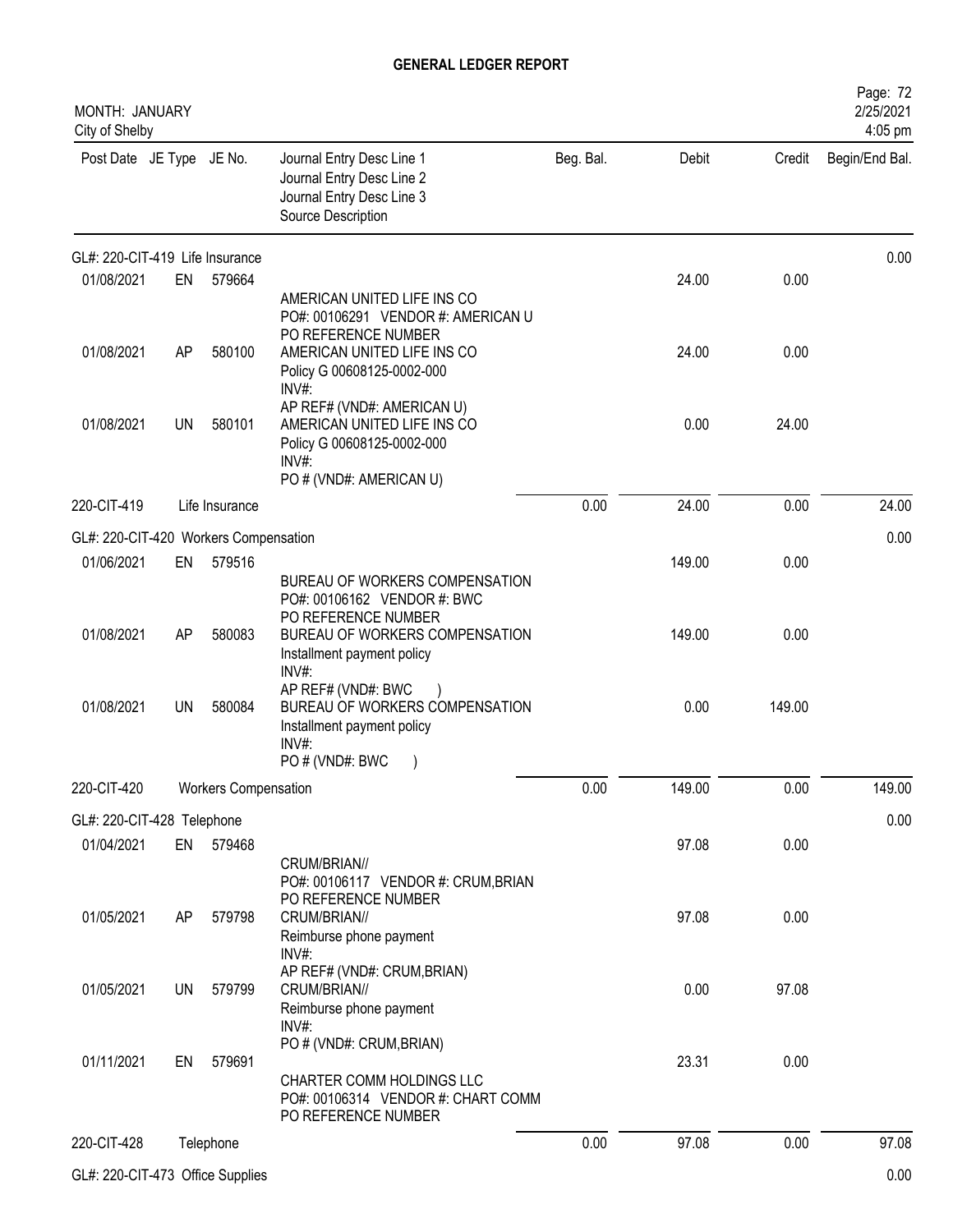| MONTH: JANUARY<br>City of Shelby       |           |                        |                                                                                                                                            |           |          |          | Page: 73<br>2/25/2021<br>4:05 pm |
|----------------------------------------|-----------|------------------------|--------------------------------------------------------------------------------------------------------------------------------------------|-----------|----------|----------|----------------------------------|
| Post Date JE Type JE No.               |           |                        | Journal Entry Desc Line 1<br>Journal Entry Desc Line 2<br>Journal Entry Desc Line 3<br>Source Description                                  | Beg. Bal. | Debit    | Credit   | Begin/End Bal.                   |
| GL#: 220-CIT-473 Office Supplies       |           |                        |                                                                                                                                            |           |          |          | 0.00                             |
| 01/21/2021                             | AP        | 580716                 | SHELBY PRINTING LLC<br>tax reminder notice<br>INV#:<br>318419                                                                              |           | 500.00   | 0.00     |                                  |
| 01/21/2021                             | UN        | 580717                 | AP REF# (VND#: SHELB P LL)<br>SHELBY PRINTING LLC<br>tax reminder notice<br>318419<br>$INV#$ :<br>PO # (VND#: SHELB P LL)                  |           | 0.00     | 500.00   |                                  |
| 220-CIT-473                            |           | <b>Office Supplies</b> |                                                                                                                                            | 0.00      | 500.00   | 0.00     | 500.00                           |
| GL#: 220-CIT-486 Maintenance Equipment |           |                        |                                                                                                                                            |           |          |          | 0.00                             |
| 01/06/2021                             | EN        | 579522                 | MT BUSINESS TECHNOLOGIES, INC.<br>PO#: 00106168 VENDOR #: MT BUS TEC                                                                       |           | 22.00    | 0.00     |                                  |
| 01/11/2021                             | AP        | 580232                 | PO REFERENCE NUMBER<br>MT BUSINESS TECHNOLOGIES, INC.<br>Contract 6079528-01<br>$INV#$ :<br>IN-487740                                      |           | 18.64    | 0.00     |                                  |
| 01/11/2021                             | <b>UN</b> | 580233                 | AP REF# (VND#: MT BUS TEC)<br>MT BUSINESS TECHNOLOGIES, INC.<br>Contract 6079528-01<br>$INV#$ :<br>IN-487740                               |           | 0.00     | 18.64    |                                  |
| 01/11/2021                             | AP        | 580234                 | PO # (VND#: MT BUS TEC)<br>MT BUSINESS TECHNOLOGIES, INC.<br>Contract 6079528-01<br>IN-488196<br>$INV#$ :                                  |           | 2.56     | 0.00     |                                  |
| 01/11/2021                             | UN        | 580235                 | AP REF# (VND#: MT BUS TEC)<br>MT BUSINESS TECHNOLOGIES, INC.<br>Contract 6079528-01<br>$INV#$ :<br>IN-488196                               |           | 0.00     | 3.36     |                                  |
| 01/20/2021                             | EN        | 580535                 | PO # (VND#: MT BUS TEC)<br>MT BUSINESS TECHNOLOGIES, INC.<br>PO#: 00106360 VENDOR #: MT BUS TEC<br>PO REFERENCE NUMBER                     |           | 22.00    | 0.00     |                                  |
| 220-CIT-486                            |           | Maintenance Equipment  |                                                                                                                                            | 0.00      | 21.20    | 0.00     | 21.20                            |
| GL#: 220-CIT-501 Computer support      |           |                        |                                                                                                                                            |           |          |          | 0.00                             |
| 01/06/2021                             | EN        | 579526                 | MUNICIPAL INCOME TAX SOLUTIONS<br>PO#: 00106172 VENDOR #: MUNI INCOM                                                                       |           | 2,830.00 | 0.00     |                                  |
| 01/07/2021                             | AP        | 579909                 | PO REFERENCE NUMBER<br>MUNICIPAL INCOME TAX SOLUTIONS<br>Annual support 1/1/21-12/31/21<br>$INV#$ :<br>3493                                |           | 2,830.00 | 0.00     |                                  |
| 01/07/2021                             | UN I      | 579910                 | AP REF# (VND#: MUNI INCOM)<br>MUNICIPAL INCOME TAX SOLUTIONS<br>Annual support 1/1/21-12/31/21<br>INV#:<br>3493<br>PO # (VND#: MUNI INCOM) |           | 0.00     | 2,830.00 |                                  |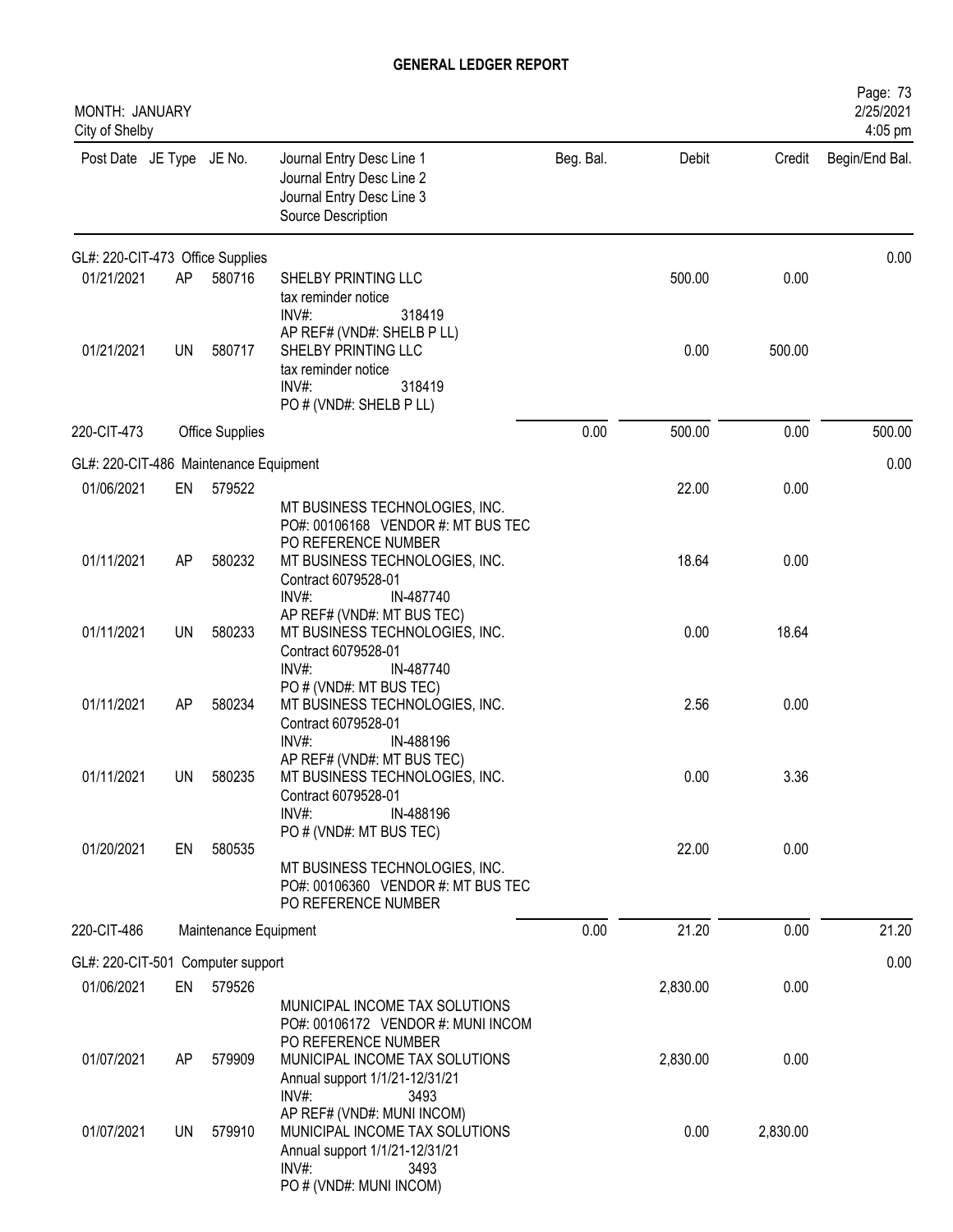| MONTH: JANUARY<br>City of Shelby |           |                  |                                                                                                           |           |          |        | Page: 74<br>2/25/2021<br>4:05 pm |
|----------------------------------|-----------|------------------|-----------------------------------------------------------------------------------------------------------|-----------|----------|--------|----------------------------------|
| Post Date JE Type JE No.         |           |                  | Journal Entry Desc Line 1<br>Journal Entry Desc Line 2<br>Journal Entry Desc Line 3<br>Source Description | Beg. Bal. | Debit    | Credit | Begin/End Bal.                   |
| 220-CIT-501                      |           | Computer support |                                                                                                           | 0.00      | 2,830.00 | 0.00   | 2,830.00                         |
| GL#: 220-CIT-506 Refunds         |           |                  |                                                                                                           |           |          |        | 0.00                             |
| 01/26/2021                       | EN        | 580893           |                                                                                                           |           | 28.00    | 0.00   |                                  |
|                                  |           |                  | <b>COSKER/MARCUS C//</b><br>PO#: 00106400 VENDOR #: COSKER/MAR<br>PO REFERENCE NUMBER                     |           |          |        |                                  |
| 01/26/2021                       | EN        | 580894           |                                                                                                           |           | 45.94    | 0.00   |                                  |
|                                  |           |                  | WILLIAMS/RYAN J//<br>PO#: 00106401 VENDOR #: WILLIA/RYA<br>PO REFERENCE NUMBER                            |           |          |        |                                  |
| 01/27/2021                       | AP        | 580921           | WILLIAMS/RYAN J//<br>2020 tax refund<br>INV#:<br>AP REF# (VND#: WILLIA/RYA)                               |           | 45.94    | 0.00   |                                  |
| 01/27/2021                       | UN        | 580922           | WILLIAMS/RYAN J//                                                                                         |           | 0.00     | 45.94  |                                  |
|                                  |           |                  | 2020 tax refund<br>INV#:<br>PO # (VND#: WILLIA/RYA)                                                       |           |          |        |                                  |
| 01/27/2021                       | AP        | 580923           | <b>COSKER/MARCUS C//</b><br>2019 tax refund                                                               |           | 28.00    | 0.00   |                                  |
| 01/27/2021                       | UN        | 580924           | INV#:<br>AP REF# (VND#: COSKER/MAR)<br><b>COSKER/MARCUS C//</b><br>2019 tax refund<br>INV#:               |           | 0.00     | 28.00  |                                  |
|                                  |           |                  | PO # (VND#: COSKER/MAR)                                                                                   |           |          |        |                                  |
| 220-CIT-506                      |           | Refunds          |                                                                                                           | 0.00      | 73.94    | 0.00   | 73.94                            |
| GL#: 220-CIT-528 Postage         |           |                  |                                                                                                           |           |          |        | 0.00                             |
| 01/07/2021                       | EN        | 579605           | US POSTAL SERVICE<br>PO#: 00106248 VENDOR #: U S POSTAL<br>PO REFERENCE NUMBER                            |           | 550.00   | 0.00   |                                  |
| 01/07/2021                       | AP        | 579929           | US POSTAL SERVICE<br>10 rolls of stamps<br>INV#:                                                          |           | 550.00   | 0.00   |                                  |
| 01/07/2021                       | <b>UN</b> | 579930           | AP REF# (VND#: U S POSTAL)<br>US POSTAL SERVICE<br>10 rolls of stamps                                     |           | 0.00     | 550.00 |                                  |
|                                  |           |                  | $INV#$ :<br>PO # (VND#: U S POSTAL)                                                                       |           |          |        |                                  |
| 01/26/2021                       | EN        | 580890           | QUADIENT FINANCE USA INC<br>PO#: 00106397 VENDOR #: QUADIENT F<br>PO REFERENCE NUMBER                     |           | 20.00    | 0.00   |                                  |
| 220-CIT-528                      |           | Postage          |                                                                                                           | 0.00      | 550.00   | 0.00   | 550.00                           |
| GL#: 220-CIT-531 Miscellaneous   |           |                  |                                                                                                           |           |          |        | 0.00                             |
| 01/08/2021                       |           | EN 579665        | SHRED-IT                                                                                                  |           | 400.00   | 0.00   |                                  |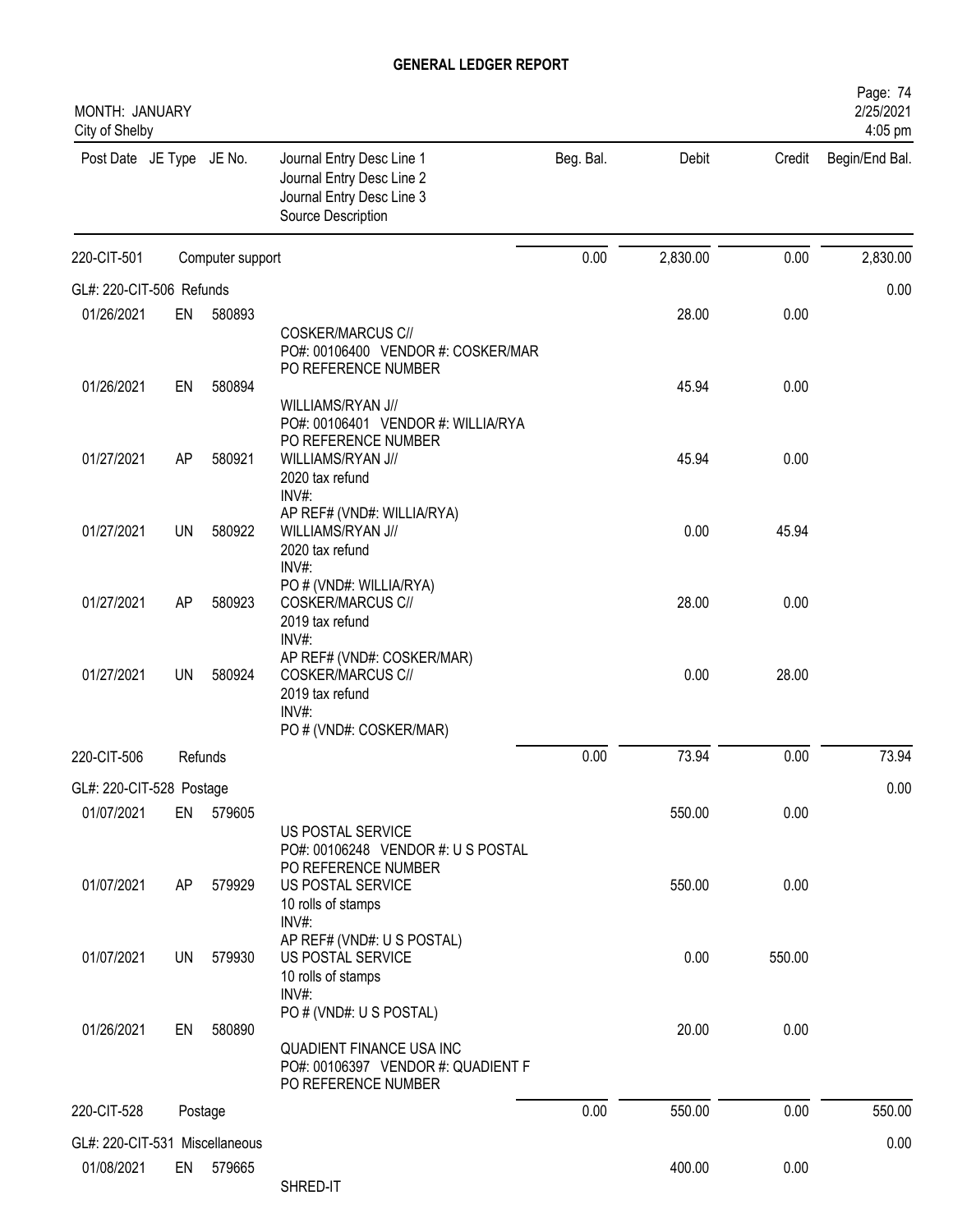| MONTH: JANUARY<br>City of Shelby |           |               |                                                                                                           |           |        |           | Page: 75<br>2/25/2021<br>4:05 pm |
|----------------------------------|-----------|---------------|-----------------------------------------------------------------------------------------------------------|-----------|--------|-----------|----------------------------------|
| Post Date JE Type JE No.         |           |               | Journal Entry Desc Line 1<br>Journal Entry Desc Line 2<br>Journal Entry Desc Line 3<br>Source Description | Beg. Bal. | Debit  | Credit    | Begin/End Bal.                   |
| GL#: 220-CIT-531 Miscellaneous   |           |               |                                                                                                           |           |        |           | 0.00                             |
| 01/31/2021                       | GJ        | 581152        | PO#: 00106292 VENDOR #: SHRED-IT<br>PO REFERENCE NUMBER<br>2020 annual analysis fee from PNC<br>pio       |           | 935.34 | 0.00      |                                  |
| 220-CIT-531                      |           | Miscellaneous |                                                                                                           | 0.00      | 935.34 | 0.00      | 935.34                           |
| GL#: 220-LTX-114 Income Tax      |           |               |                                                                                                           |           |        |           | 0.00                             |
| 01/04/2021                       | CR —      | 580285        | Income tax deposit, 2020 totals<br>credit card payment                                                    |           | 0.00   | 114.96    |                                  |
| 01/05/2021                       | CR        | 580292        | pio<br>Income tax deposit, 2020 totals<br>Schrote                                                         |           | 0.00   | 2,155.38  |                                  |
| 01/06/2021                       | <b>CR</b> | 580299        | pio<br>Income tax deposit, 2020 totals<br>Schrote                                                         |           | 0.00   | 3,764.01  |                                  |
| 01/07/2021                       | <b>CR</b> | 580312        | pio<br>Income tax deposit, 2020 totals<br>credit card payment                                             |           | 0.00   | 344.00    |                                  |
| 01/07/2021                       | <b>CR</b> | 580317        | pio<br>Income tax deposit, 2020 totals<br>Schrote                                                         |           | 0.00   | 7,756.21  |                                  |
| 01/07/2021                       | <b>CR</b> | 580318        | pio<br>Income tax deposit, 2020 totals<br>Jordan                                                          |           | 0.00   | 839.45    |                                  |
| 01/08/2021                       | <b>CR</b> | 580322        | pio<br>Income tax deposit, 2020 totals<br>credit card payment                                             |           | 0.00   | 4.55      |                                  |
| 01/08/2021                       | CR        | 580331        | <b>DIO</b><br>Income tax deposit, 2020 totals<br>Jordan                                                   |           | 0.00   | 318.93    |                                  |
| 01/08/2021                       | CR        | 580333        | pio<br>Income tax deposit, 2020 totals<br>Jordan                                                          |           | 0.00   | 9,971.03  |                                  |
| 01/11/2021                       | CR        | 580335        | pio<br>Income tax deposit, 2020 totals<br>credit card payment                                             |           | 0.00   | 1.81      |                                  |
| 01/11/2021                       | CR        | 580336        | pio<br>Income tax deposit, 2020 totals<br>credit card payment                                             |           | 0.00   | 723.96    |                                  |
| 01/11/2021                       | CR        | 580339        | pio<br>Income tax deposit, 2020 totals<br>Jordan                                                          |           | 0.00   | 4,740.33  |                                  |
| 01/12/2021                       | CR        | 580348        | pio<br>Income tax deposit, 2020 totals<br>Schrote                                                         |           | 0.00   | 25,507.69 |                                  |
| 01/13/2021                       | CR        | 580432        | pio<br>Income tax deposit, 2020 totals<br>credit card payment                                             |           | 0.00   | 122.68    |                                  |
| 01/13/2021                       | CR        | 580439        | pio<br>Income tax deposit, 2020 toatls                                                                    |           | 0.00   | 63,683.80 |                                  |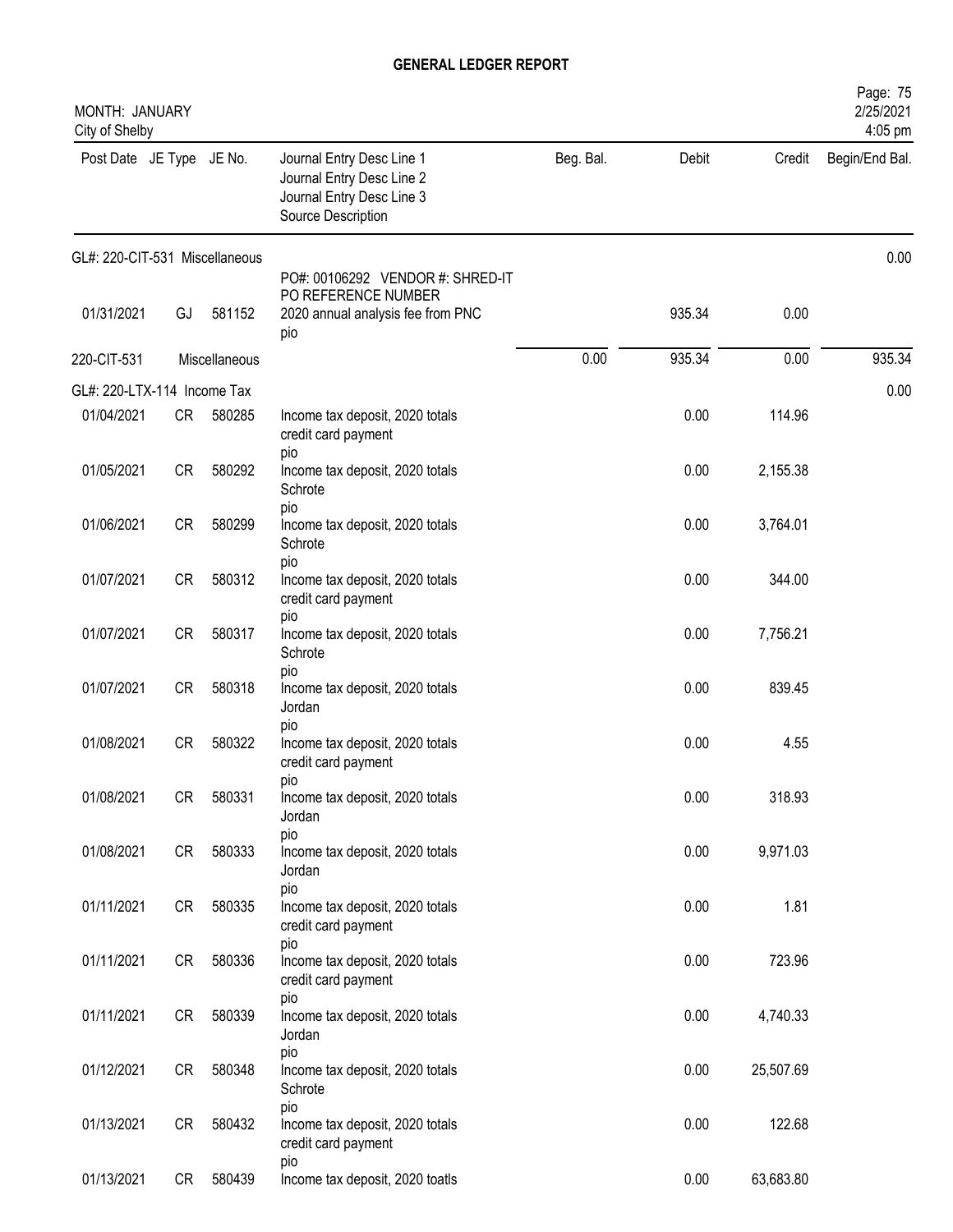| MONTH: JANUARY<br>City of Shelby |           |           |                                                                                                           |           |       |           | Page: 76<br>2/25/2021<br>4:05 pm |
|----------------------------------|-----------|-----------|-----------------------------------------------------------------------------------------------------------|-----------|-------|-----------|----------------------------------|
| Post Date JE Type JE No.         |           |           | Journal Entry Desc Line 1<br>Journal Entry Desc Line 2<br>Journal Entry Desc Line 3<br>Source Description | Beg. Bal. | Debit | Credit    | Begin/End Bal.                   |
| GL#: 220-LTX-114 Income Tax      |           |           |                                                                                                           |           |       |           | 0.00                             |
|                                  |           |           | Jordan<br>pio                                                                                             |           |       |           |                                  |
| 01/14/2021                       | <b>CR</b> | 580445    | Income tax deposit, 2020 totals<br>Jordan                                                                 |           | 0.00  | 8,115.29  |                                  |
| 01/20/2021                       | CR        | 580568    | pio<br>Income tax deposit, 2020 totals<br>Jordan                                                          |           | 0.00  | 97,083.96 |                                  |
| 01/20/2021                       | CR        | 580569    | pio<br>Income tax deposit, 2021 totals<br>Jordan                                                          |           | 0.00  | 1,259.74  |                                  |
| 01/21/2021                       | <b>CR</b> | 580803    | pio<br>Income tax deposit, 2020 totals<br>Schrote                                                         |           | 0.00  | 57,556.06 |                                  |
| 01/21/2021                       | <b>CR</b> | 580804    | pio<br>Income tax deposit, 2020 totals<br>Jordan                                                          |           | 0.00  | 2,460.59  |                                  |
| 01/21/2021                       | <b>CR</b> | 580805    | pio<br>Income tax deposit, 2021 totals<br>Jordan                                                          |           | 0.00  | 345.35    |                                  |
| 01/22/2021                       | CR        | 580814    | pio<br>Income tax deposit, 2020 totals<br>Jordan                                                          |           | 0.00  | 1,126.75  |                                  |
| 01/22/2021                       | CR        | 580815    | pio<br>Income tax deposit, 2021 totals<br>Jordan                                                          |           | 0.00  | 780.06    |                                  |
| 01/25/2021                       | CR        | 581045    | <b>PIO</b><br>Income tax deposit, 2020 totals<br>credit card payment                                      |           | 0.00  | 103.75    |                                  |
| 01/26/2021                       | CR        | 581057    | pio<br>Income tax deposit, 2020 totals<br>Jordan                                                          |           | 0.00  | 13,459.72 |                                  |
| 01/26/2021                       |           | CR 581058 | pio<br>Income tax deposit, 2021 totals<br>Jordan                                                          |           | 0.00  | 1,757.01  |                                  |
| 01/27/2021                       | CR        | 581066    | pio<br>Income tax deposit, 2020 totals<br>Jordan                                                          |           | 0.00  | 3,953.13  |                                  |
| 01/27/2021                       | CR        | 581067    | pio<br>Income tax deposit, 2021 totals<br>Jordan                                                          |           | 0.00  | 265.67    |                                  |
| 01/28/2021                       |           | CR 581073 | pio<br>Income tax deposit, 2020 totals<br>Jordan                                                          |           | 0.00  | 11,607.56 |                                  |
| 01/29/2021                       | CR        | 581086    | pio<br>Income tax deposit, 2020 totals<br>Jordan                                                          |           | 0.00  | 11,996.53 |                                  |
| 01/29/2021                       | CR        | 581087    | pio<br>Incomet tax deposit, 2021 totals<br>Jordan<br>pio                                                  |           | 0.00  | 3,326.28  |                                  |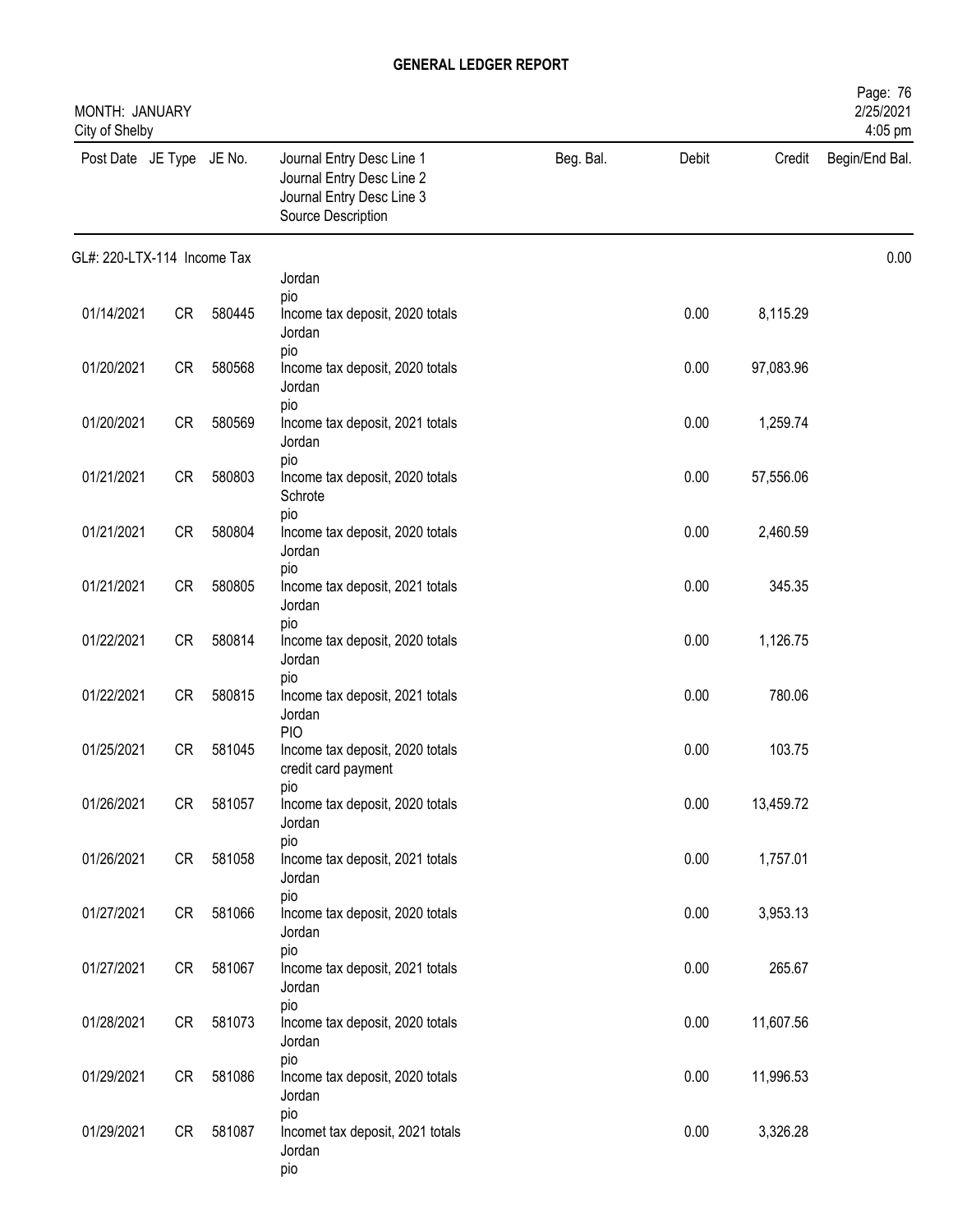| MONTH: JANUARY<br>City of Shelby             |    |                         |                                                                                                                                                     |           |            |            | Page: 77<br>2/25/2021<br>4:05 pm |
|----------------------------------------------|----|-------------------------|-----------------------------------------------------------------------------------------------------------------------------------------------------|-----------|------------|------------|----------------------------------|
| Post Date JE Type JE No.                     |    |                         | Journal Entry Desc Line 1<br>Journal Entry Desc Line 2<br>Journal Entry Desc Line 3<br>Source Description                                           | Beg. Bal. | Debit      | Credit     | Begin/End Bal.                   |
| 220-LTX-114                                  |    | Income Tax              |                                                                                                                                                     | 0.00      | 0.00       | 335,246.24 | 335,246.24                       |
| GL#: 220-TRS-446 Transfer-General Fund       |    |                         |                                                                                                                                                     |           |            |            | 0.00                             |
| 01/31/2021                                   | GJ | 581160                  | Income tax transfer to general fund<br>pio                                                                                                          |           | 203,679.17 | 0.00       |                                  |
| 220-TRS-446                                  |    | Transfer-General Fund   |                                                                                                                                                     | 0.00      | 203,679.17 | 0.00       | 203,679.17                       |
|                                              |    |                         | GL#: 220-TRS-447 Transfer-Capital Improvement                                                                                                       |           |            |            | 0.00                             |
| 01/31/2021                                   | GJ | 581161                  | Income tax transfer to Capital Improv.<br>pio                                                                                                       |           | 10,719.96  | 0.00       |                                  |
| 220-TRS-447                                  |    |                         | Transfer-Capital Improvement                                                                                                                        | 0.00      | 10,719.96  | 0.00       | 10,719.96                        |
| GL#: 220-TRS-465 Transfer-Sidewalks (3%)     |    |                         |                                                                                                                                                     |           |            |            | 0.00                             |
| 01/31/2021                                   | GJ | 581164                  | Income tax transfer to sidewalks<br>pio                                                                                                             |           | 1,247.99   | 0.00       |                                  |
| 220-TRS-465                                  |    | Transfer-Sidewalks (3%) |                                                                                                                                                     | 0.00      | 1,247.99   | 0.00       | 1,247.99                         |
|                                              |    |                         | GL#: 220-TRS-466 Trans Streets, Alleys & Basins                                                                                                     |           |            |            | 0.00                             |
| 01/31/2021                                   | GJ | 581163                  | Income tax transfer to streets<br>pio                                                                                                               |           | 40,351.84  | 0.00       |                                  |
| 220-TRS-466                                  |    |                         | Trans Streets, Alleys & Basins                                                                                                                      | 0.00      | 40,351.84  | 0.00       | 40,351.84                        |
| GL#: 220-TRS-467 Transfer Police/Court Const |    |                         |                                                                                                                                                     |           |            |            | 0.00                             |
| 01/31/2021                                   | GJ | 581162                  | Income tax transfer to police/court<br>pio                                                                                                          |           | 63,999.74  | 0.00       |                                  |
| 220-TRS-467                                  |    |                         | <b>Transfer Police/Court Const</b>                                                                                                                  | 0.00      | 63,999.74  | 0.00       | 63,999.74                        |
|                                              |    |                         | Fund: 220 - City Income Tax Fund Totals:                                                                                                            |           | 335,246.24 | 335,246.24 |                                  |
| GL#: 225-HEA-400 Wages                       |    |                         |                                                                                                                                                     |           |            |            | 0.00                             |
| 01/05/2021                                   |    | EN 579511               |                                                                                                                                                     |           | 5,025.62   | 0.00       |                                  |
| 01/05/2021                                   | AP | 579804                  | <b>CITY PAYROLL FUND</b><br>PO#: 00106160 VENDOR #: CITY PAYRO<br>PO REFERENCE NUMBER<br><b>CITY PAYROLL FUND</b><br>Wages 12/20/20-1/2/21<br>INV#: |           | 5,025.62   | 0.00       |                                  |
| 01/05/2021                                   | UN | 579805                  | AP REF# (VND#: CITY PAYRO)<br><b>CITY PAYROLL FUND</b><br>Wages 12/20/20-1/2/21<br>INV#:                                                            |           | 0.00       | 5,025.62   |                                  |
| 01/20/2021                                   | EN | 580512                  | PO # (VND#: CITY PAYRO)<br><b>CITY PAYROLL FUND</b>                                                                                                 |           | 5,374.58   | 0.00       |                                  |
| 01/20/2021                                   | AP | 580514                  | PO#: 00106355 VENDOR #: CITY PAYRO<br>PO REFERENCE NUMBER<br><b>CITY PAYROLL FUND</b><br>Wages 1/3/21-1/16/21                                       |           | 5,374.58   | 0.00       |                                  |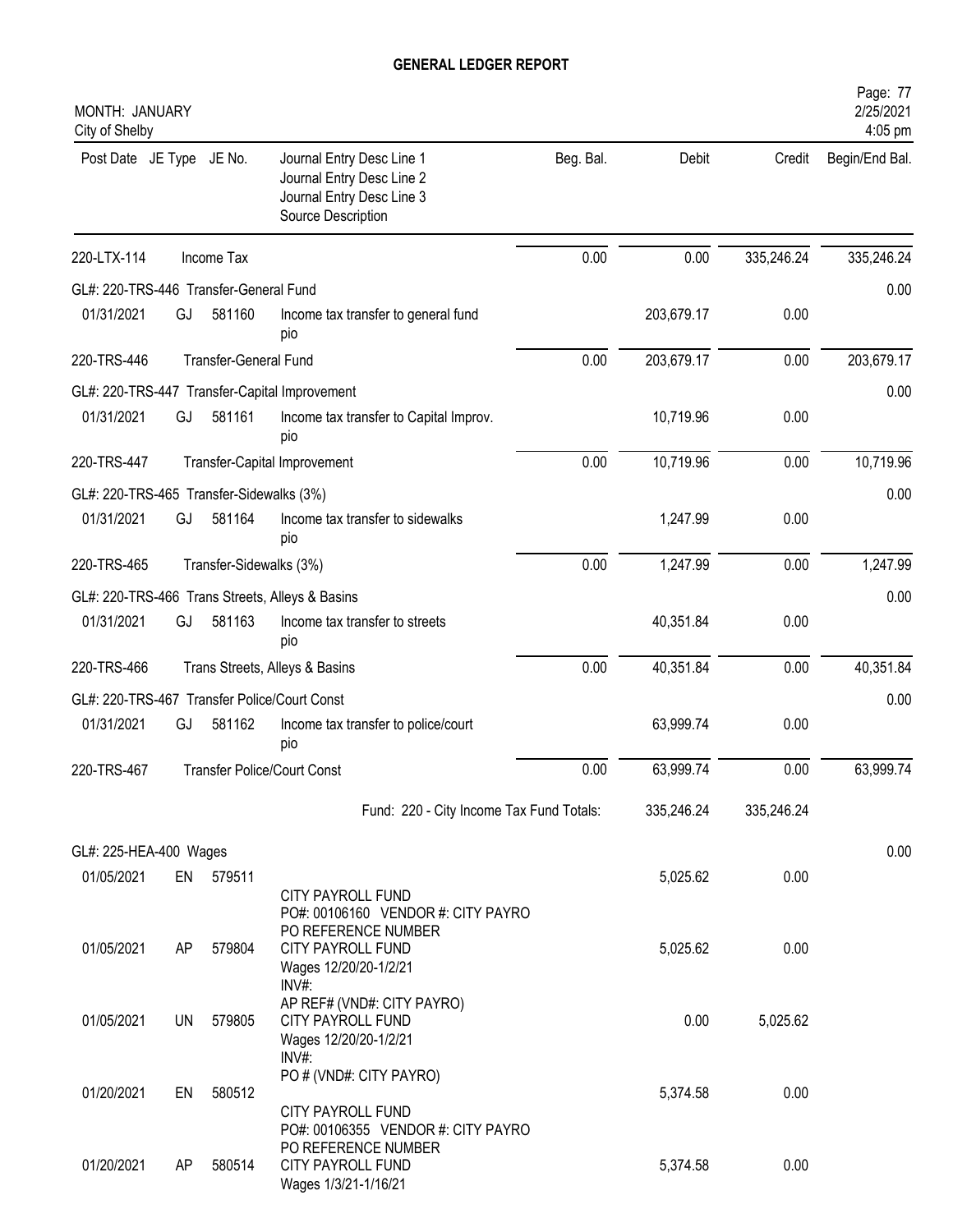| MONTH: JANUARY<br>City of Shelby |             |        |                                                                                                                            |           |           |          | Page: 78<br>2/25/2021<br>4:05 pm |
|----------------------------------|-------------|--------|----------------------------------------------------------------------------------------------------------------------------|-----------|-----------|----------|----------------------------------|
| Post Date JE Type JE No.         |             |        | Journal Entry Desc Line 1<br>Journal Entry Desc Line 2<br>Journal Entry Desc Line 3<br>Source Description                  | Beg. Bal. | Debit     | Credit   | Begin/End Bal.                   |
| GL#: 225-HEA-400 Wages           |             |        |                                                                                                                            |           |           |          | 0.00                             |
| 01/20/2021                       | <b>UN</b>   | 580515 | INV#:<br>AP REF# (VND#: CITY PAYRO)<br>CITY PAYROLL FUND<br>Wages 1/3/21-1/16/21<br>INV#:<br>PO # (VND#: CITY PAYRO)       |           | 0.00      | 5,374.58 |                                  |
| 225-HEA-400                      |             | Wages  |                                                                                                                            | 0.00      | 10,400.20 | 0.00     | 10,400.20                        |
|                                  |             |        | GL#: 225-HEA-415 Public Employees Retire.System                                                                            |           |           |          | 0.00                             |
| 01/14/2021                       | EN          | 580363 | OH PUBLIC EMPLOYEES RETIREMENT<br>PO#: 00106317 VENDOR #: OPERS                                                            |           | 1,407.19  | 0.00     |                                  |
| 01/14/2021                       | AP          | 580384 | PO REFERENCE NUMBER<br>OH PUBLIC EMPLOYEES RETIREMENT<br>Employer potion 11/22/20-<br>INV#:                                |           | 1,407.19  | 0.00     |                                  |
| 01/14/2021                       | <b>UN</b>   | 580385 | AP REF# (VND#: OPERS<br>OH PUBLIC EMPLOYEES RETIREMENT<br>Employer potion 11/22/20-<br>INV#<br>PO # (VND#: OPERS           |           | 0.00      | 1,407.19 |                                  |
| 225-HEA-415                      |             |        | Public Employees Retire.System                                                                                             | 0.00      | 1,407.19  | 0.00     | 1,407.19                         |
| GL#: 225-HEA-417 FICA            |             |        |                                                                                                                            |           |           |          | 0.00                             |
| 01/05/2021                       | EN          | 579512 |                                                                                                                            |           | 72.87     | 0.00     |                                  |
| 01/05/2021                       | AP          | 579806 | PAYROLL FUND<br>PO#: 00106161 VENDOR #: PAYROLL FU<br>PO REFERENCE NUMBER<br>PAYROLL FUND<br>FICA 12/20/20-1/2/21<br>INV#: |           | 72.87     | 0.00     |                                  |
| 01/05/2021                       | UN          | 579807 | AP REF# (VND#: PAYROLL FU)<br>PAYROLL FUND<br>FICA 12/20/20-1/2/21<br>INV#:                                                |           | 0.00      | 72.87    |                                  |
| 01/20/2021                       | EN          | 580513 | PO # (VND#: PAYROLL FU)<br>PAYROLL FUND<br>PO#: 00106356 VENDOR #: PAYROLL FU                                              |           | 77.92     | 0.00     |                                  |
| 01/20/2021                       | AP          | 580516 | PO REFERENCE NUMBER<br>PAYROLL FUND<br>FICA 1/3/21-1/16/21                                                                 |           | 77.92     | 0.00     |                                  |
| 01/20/2021                       | UN          | 580517 | INV#:<br>AP REF# (VND#: PAYROLL FU)<br>PAYROLL FUND<br>FICA 1/3/21-1/16/21<br>INV#:                                        |           | 0.00      | 77.92    |                                  |
| 225-HEA-417                      | <b>FICA</b> |        | PO # (VND#: PAYROLL FU)                                                                                                    | 0.00      | 150.79    | 0.00     | 150.79                           |
|                                  |             |        |                                                                                                                            |           |           |          |                                  |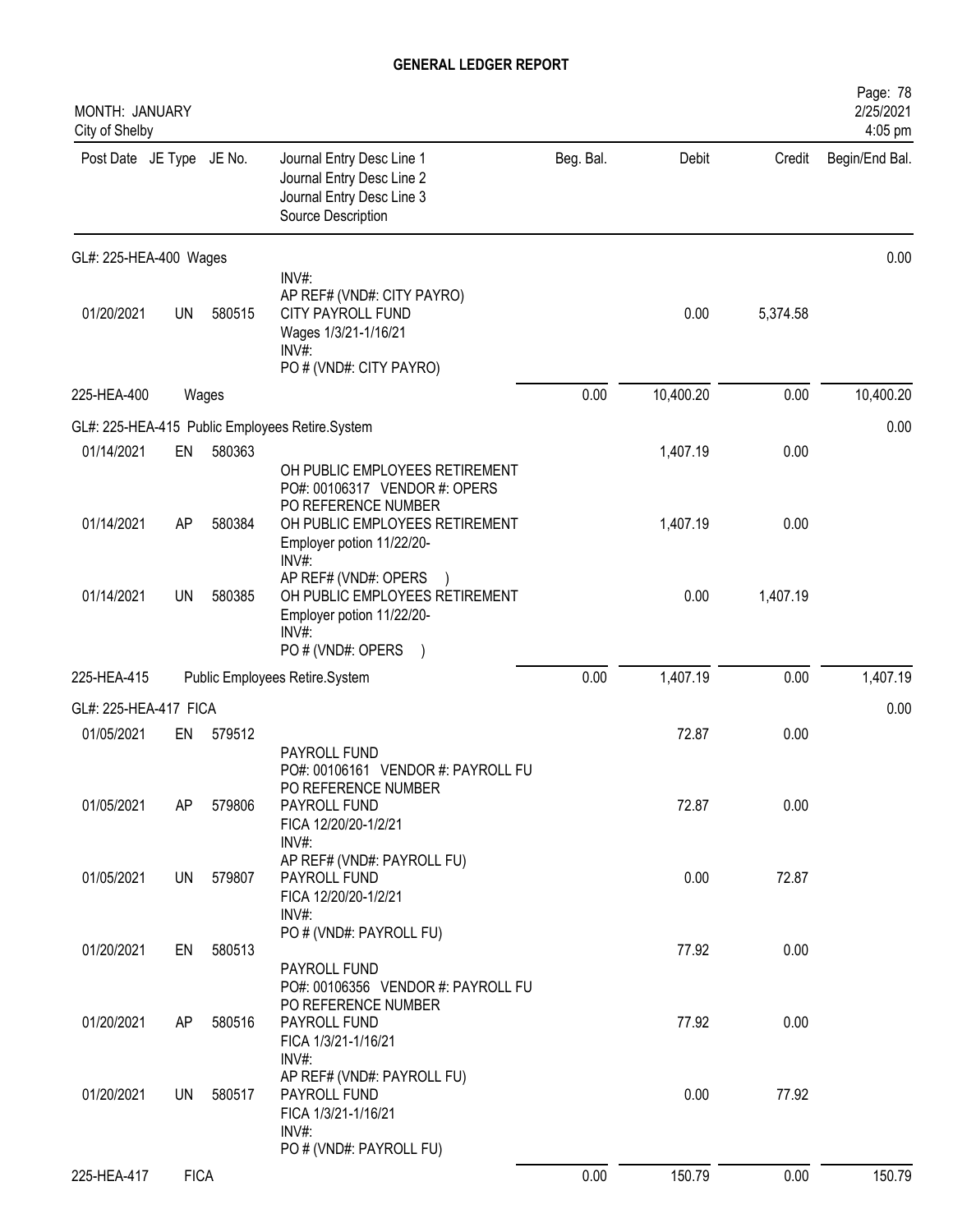| <b>MONTH: JANUARY</b><br>City of Shelby             |           |                             |                                                                                                                                |           |          |          | Page: 79<br>2/25/2021<br>4:05 pm |
|-----------------------------------------------------|-----------|-----------------------------|--------------------------------------------------------------------------------------------------------------------------------|-----------|----------|----------|----------------------------------|
| Post Date JE Type JE No.                            |           |                             | Journal Entry Desc Line 1<br>Journal Entry Desc Line 2<br>Journal Entry Desc Line 3<br>Source Description                      | Beg. Bal. | Debit    | Credit   | Begin/End Bal.                   |
| GL#: 225-HEA-418 Hospitalization                    |           |                             |                                                                                                                                |           |          |          | 0.00                             |
| 01/04/2021                                          | EN        | 579467                      |                                                                                                                                |           | 3,458.74 | 0.00     |                                  |
|                                                     |           |                             | JEFFERSON HEALTH PLAN<br>PO#: 00106116 VENDOR #: JEFFERSON<br>PO REFERENCE NUMBER                                              |           |          |          |                                  |
| 01/05/2021                                          | AP        | 579800                      | JEFFERSON HEALTH PLAN<br>Acct 19-OME095<br>INV#                                                                                |           | 3,458.74 | 0.00     |                                  |
| 01/05/2021                                          | <b>UN</b> | 579801                      | AP REF# (VND#: JEFFERSON)<br>JEFFERSON HEALTH PLAN<br>Acct 19-OME095<br>INV#:                                                  |           | 0.00     | 3,458.74 |                                  |
| 01/20/2021                                          | EN        | 580533                      | PO # (VND#: JEFFERSON)                                                                                                         |           | 3,458.74 | 0.00     |                                  |
|                                                     |           |                             | JEFFERSON HEALTH PLAN<br>PO#: 00106358 VENDOR #: JEFFERSON<br>PO REFERENCE NUMBER                                              |           |          |          |                                  |
| 225-HEA-418                                         |           | Hospitalization             |                                                                                                                                | 0.00      | 3,458.74 | 0.00     | 3,458.74                         |
| GL#: 225-HEA-419 Life Insurance                     |           |                             |                                                                                                                                |           |          |          | 0.00                             |
| 01/08/2021                                          | EN        | 579664                      |                                                                                                                                |           | 24.00    | 0.00     |                                  |
|                                                     |           |                             | AMERICAN UNITED LIFE INS CO<br>PO#: 00106291 VENDOR #: AMERICAN U<br>PO REFERENCE NUMBER                                       |           |          |          |                                  |
| 01/08/2021                                          | AP        | 580100                      | AMERICAN UNITED LIFE INS CO<br>Policy G 00608125-0002-000<br>INV#:                                                             |           | 24.00    | 0.00     |                                  |
| 01/08/2021                                          | UN        | 580101                      | AP REF# (VND#: AMERICAN U)<br>AMERICAN UNITED LIFE INS CO<br>Policy G 00608125-0002-000<br>$INV#$ :<br>PO # (VND#: AMERICAN U) |           | 0.00     | 24.00    |                                  |
| 225-HEA-419                                         |           | Life Insurance              |                                                                                                                                | 0.00      | 24.00    | 0.00     | 24.00                            |
|                                                     |           |                             |                                                                                                                                |           |          |          |                                  |
| GL#: 225-HEA-420 Workers Compensation<br>01/06/2021 | EN        | 579516                      |                                                                                                                                |           | 125.00   | 0.00     | 0.00                             |
|                                                     |           |                             | BUREAU OF WORKERS COMPENSATION<br>PO#: 00106162 VENDOR #: BWC<br>PO REFERENCE NUMBER                                           |           |          |          |                                  |
| 01/08/2021                                          | AP        | 580083                      | BUREAU OF WORKERS COMPENSATION<br>Installment payment policy<br>INV#:                                                          |           | 125.00   | 0.00     |                                  |
| 01/08/2021                                          | UN        | 580084                      | AP REF# (VND#: BWC<br>BUREAU OF WORKERS COMPENSATION<br>Installment payment policy<br>INV#:                                    |           | 0.00     | 125.00   |                                  |
|                                                     |           |                             | PO # (VND#: BWC<br>$\rightarrow$                                                                                               |           |          |          |                                  |
| 225-HEA-420                                         |           | <b>Workers Compensation</b> |                                                                                                                                | 0.00      | 125.00   | 0.00     | 125.00                           |
| GL#: 225-HEA-428 Telephone                          |           |                             |                                                                                                                                |           |          |          | 0.00                             |
| 01/04/2021                                          | EN        | 579468                      |                                                                                                                                |           | 97.08    | 0.00     |                                  |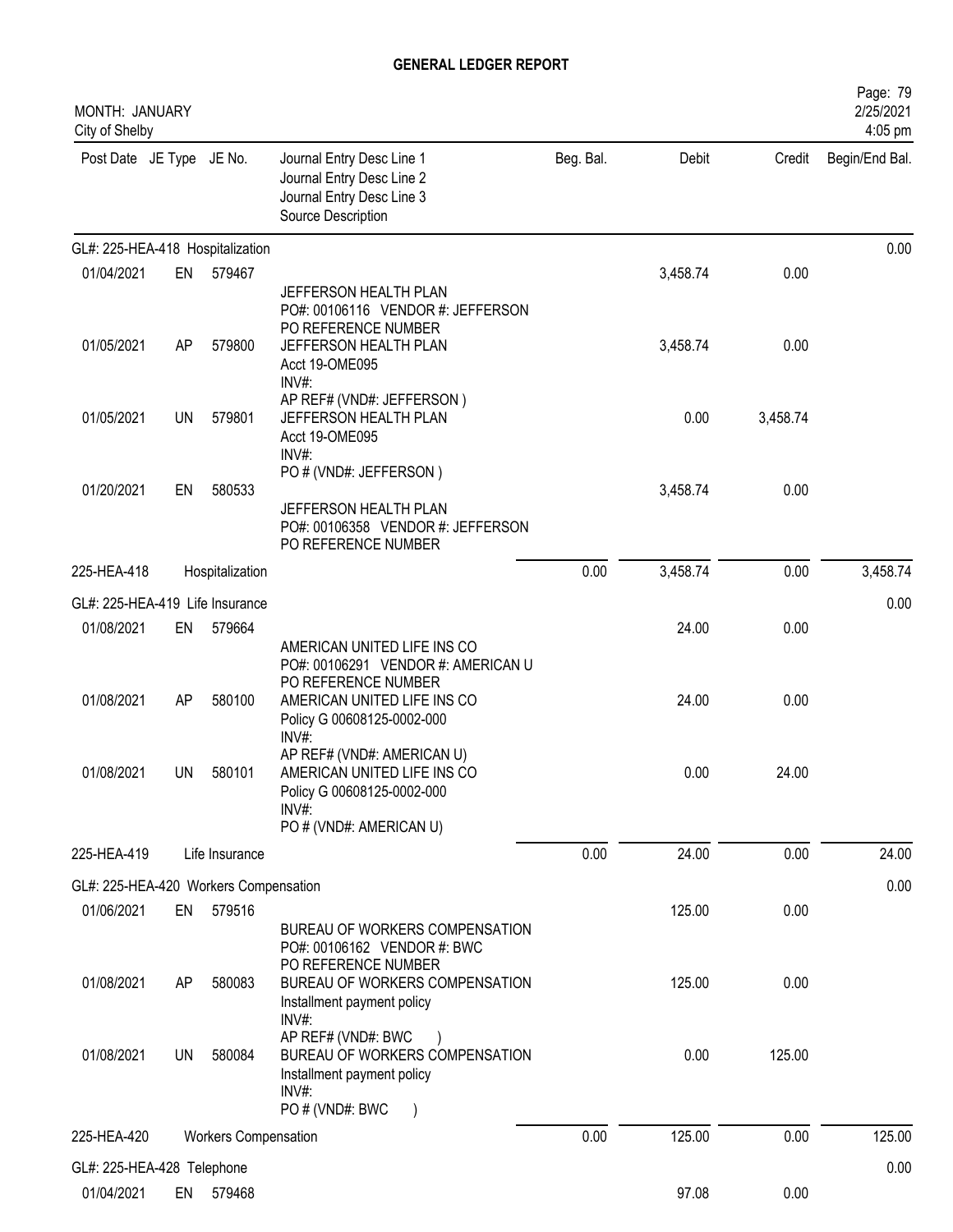| MONTH: JANUARY<br>City of Shelby |           |           |                                                                                                                     |           |        |        | Page: 80<br>2/25/2021<br>4:05 pm |
|----------------------------------|-----------|-----------|---------------------------------------------------------------------------------------------------------------------|-----------|--------|--------|----------------------------------|
| Post Date JE Type JE No.         |           |           | Journal Entry Desc Line 1<br>Journal Entry Desc Line 2<br>Journal Entry Desc Line 3<br>Source Description           | Beg. Bal. | Debit  | Credit | Begin/End Bal.                   |
| GL#: 225-HEA-428 Telephone       |           |           |                                                                                                                     |           |        |        | 0.00                             |
| 01/05/2021                       | AP        | 579798    | CRUM/BRIAN//<br>PO#: 00106117 VENDOR #: CRUM, BRIAN<br>PO REFERENCE NUMBER<br>CRUM/BRIAN//                          |           | 97.08  | 0.00   |                                  |
| 01/05/2021                       | <b>UN</b> | 579799    | Reimburse phone payment<br>$INV#$ :<br>AP REF# (VND#: CRUM, BRIAN)<br>CRUM/BRIAN//                                  |           | 0.00   | 97.08  |                                  |
|                                  |           |           | Reimburse phone payment<br>$INV#$ :<br>PO # (VND#: CRUM, BRIAN)                                                     |           |        |        |                                  |
| 01/11/2021                       | EN        | 579691    | CHARTER COMM HOLDINGS LLC<br>PO#: 00106314 VENDOR #: CHART COMM<br>PO REFERENCE NUMBER                              |           | 34.46  | 0.00   |                                  |
| 225-HEA-428                      |           | Telephone |                                                                                                                     | 0.00      | 97.08  | 0.00   | 97.08                            |
|                                  |           |           | GL#: 225-HEA-471 Education, Mtgs. & Related Exp.                                                                    |           |        |        | 0.00                             |
| 01/06/2021                       | EN        | 579538    | ASSOC OF OH HEALTH COMM<br>PO#: 00106184 VENDOR #: AOHC<br>PO REFERENCE NUMBER                                      |           | 881.00 | 0.00   |                                  |
| 01/06/2021                       | EN        | 579539    | OH ENVIRONMENTAL HEALTH ASSOC<br>PO#: 00106185 VENDOR #: OHIO ENVIR                                                 |           | 30.00  | 0.00   |                                  |
| 01/07/2021                       | AP        | 579893    | PO REFERENCE NUMBER<br>OH ENVIRONMENTAL HEALTH ASSOC<br>2021 membership fee<br>INV#:                                |           | 30.00  | 0.00   |                                  |
| 01/07/2021                       | UN        | 579894    | AP REF# (VND#: OHIO ENVIR)<br>OH ENVIRONMENTAL HEALTH ASSOC<br>2021 membership fee                                  |           | 0.00   | 30.00  |                                  |
| 01/07/2021                       | AP        | 579895    | INV#:<br>PO # (VND#: OHIO ENVIR)<br>ASSOC OF OH HEALTH COMM<br>2021 membership fees for                             |           | 881.00 | 0.00   |                                  |
| 01/07/2021                       | <b>UN</b> | 579896    | INV#:<br>AP REF# (VND#: AOHC<br>ASSOC OF OH HEALTH COMM<br>2021 membership fees for                                 |           | 0.00   | 881.00 |                                  |
| 01/14/2021                       | EN        | 580369    | INV#:<br>PO # (VND#: AOHC<br>ASSOC OF OH HEALTH COMM                                                                |           | 90.00  | 0.00   |                                  |
| 01/14/2021                       | AP        | 580376    | PO#: 00106323 VENDOR #: AOHC<br>PO REFERENCE NUMBER<br>ASSOC OF OH HEALTH COMM<br>Skillsoft training 2021,<br>INV#: |           | 90.00  | 0.00   |                                  |
| 01/14/2021                       | <b>UN</b> | 580377    | AP REF# (VND#: AOHC<br>ASSOC OF OH HEALTH COMM                                                                      |           | 0.00   | 90.00  |                                  |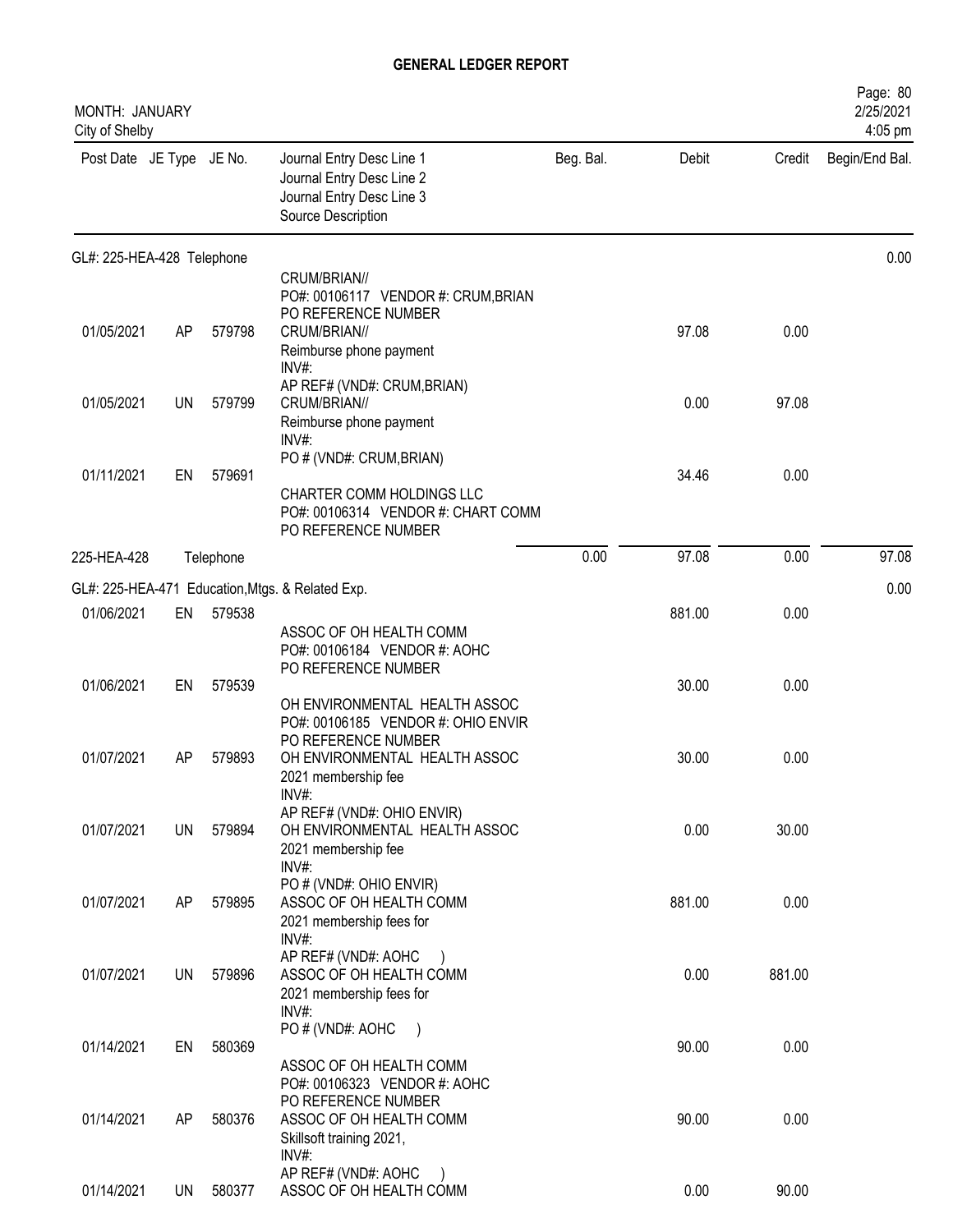| MONTH: JANUARY<br>City of Shelby |           |        |                                                                                                                                              |           |          |        | Page: 81<br>2/25/2021<br>4:05 pm |
|----------------------------------|-----------|--------|----------------------------------------------------------------------------------------------------------------------------------------------|-----------|----------|--------|----------------------------------|
| Post Date JE Type JE No.         |           |        | Journal Entry Desc Line 1<br>Journal Entry Desc Line 2<br>Journal Entry Desc Line 3<br>Source Description                                    | Beg. Bal. | Debit    | Credit | Begin/End Bal.                   |
|                                  |           |        | GL#: 225-HEA-471 Education, Mtgs. & Related Exp.<br>Skillsoft training 2021,                                                                 |           |          |        | 0.00                             |
| 01/20/2021                       | <b>UN</b> | 580511 | INV#:<br>PO # (VND#: AOHC                                                                                                                    |           | 0.00     | 47.00  |                                  |
|                                  |           |        | RICHLAND COUNTY SAFETY COUNCIL<br>PO#: 00103073 VENDOR #: RICH SAFET                                                                         |           |          |        |                                  |
| 01/28/2021                       | EN        | 581034 | CANCELLED PO REFERENCE NUMBER                                                                                                                |           | 30.00    | 0.00   |                                  |
|                                  |           |        | OH ENVIRONMENTAL HEALTH ASSOC<br>PO#: 00106424 VENDOR #: OHIO ENVIR<br>PO REFERENCE NUMBER                                                   |           |          |        |                                  |
| 01/29/2021                       | AP        | 581121 | OH ENVIRONMENTAL HEALTH ASSOC<br>Difference due for membership                                                                               |           | 30.00    | 0.00   |                                  |
| 01/29/2021                       | UN        | 581122 | INV#:<br>AP REF# (VND#: OHIO ENVIR)<br>OH ENVIRONMENTAL HEALTH ASSOC<br>Difference due for membership<br>$INV#$ :<br>PO # (VND#: OHIO ENVIR) |           | 0.00     | 30.00  |                                  |
| 225-HEA-471                      |           |        | Education, Mtgs. & Related Exp.                                                                                                              | 0.00      | 1,031.00 | 0.00   | 1,031.00                         |
| GL#: 225-HEA-472 Supplies        |           |        |                                                                                                                                              |           |          |        | 0.00                             |
| 01/19/2021                       | EN        | 580482 |                                                                                                                                              |           | 60.38    | 0.00   |                                  |
|                                  |           |        | ELLENBERGER/TIFFINY//<br>PO#: 00106327 VENDOR #: ELLENBERG<br>PO REFERENCE NUMBER                                                            |           |          |        |                                  |
| 01/19/2021                       | EN        | 580483 |                                                                                                                                              |           | 91.17    | 0.00   |                                  |
|                                  |           |        | <b>AMAZON INC</b><br>PO#: 00106328 VENDOR #: AMAZON INC<br>PO REFERENCE NUMBER                                                               |           |          |        |                                  |
| 01/19/2021                       | EN        | 580484 | AMAZON INC                                                                                                                                   |           | 181.14   | 0.00   |                                  |
|                                  |           |        | PO#: 00106329 VENDOR #: AMAZON INC<br>PO REFERENCE NUMBER                                                                                    |           |          |        |                                  |
| 01/19/2021                       | EN        | 580485 | <b>AMAZON INC</b><br>PO#: 00106330 VENDOR #: AMAZON INC                                                                                      |           | 85.54    | 0.00   |                                  |
| 01/19/2021                       | EN        | 580486 | PO REFERENCE NUMBER                                                                                                                          |           | 40.28    | 0.00   |                                  |
|                                  |           |        | CHAWLA MD/AJAY//<br>PO#: 00106331 VENDOR #: CHAWLA/AJA<br>PO REFERENCE NUMBER                                                                |           |          |        |                                  |
| 01/21/2021                       | AP        | 580585 | AMAZON INC<br>Refridgerator thermometer                                                                                                      |           | 65.48    | 0.00   |                                  |
|                                  |           |        | $INV#$ :<br>453659768379<br>AP REF# (VND#: AMAZON INC)                                                                                       |           |          |        |                                  |
| 01/21/2021                       | <b>UN</b> | 580586 | AMAZON INC<br>Refridgerator thermometer<br>$INV#$ :<br>453659768379                                                                          |           | 0.00     | 65.48  |                                  |
| 01/21/2021                       | AP        | 580625 | PO # (VND#: AMAZON INC)<br>CHAWLA MD/AJAY//                                                                                                  |           | 40.28    | 0.00   |                                  |
|                                  |           |        |                                                                                                                                              |           |          |        |                                  |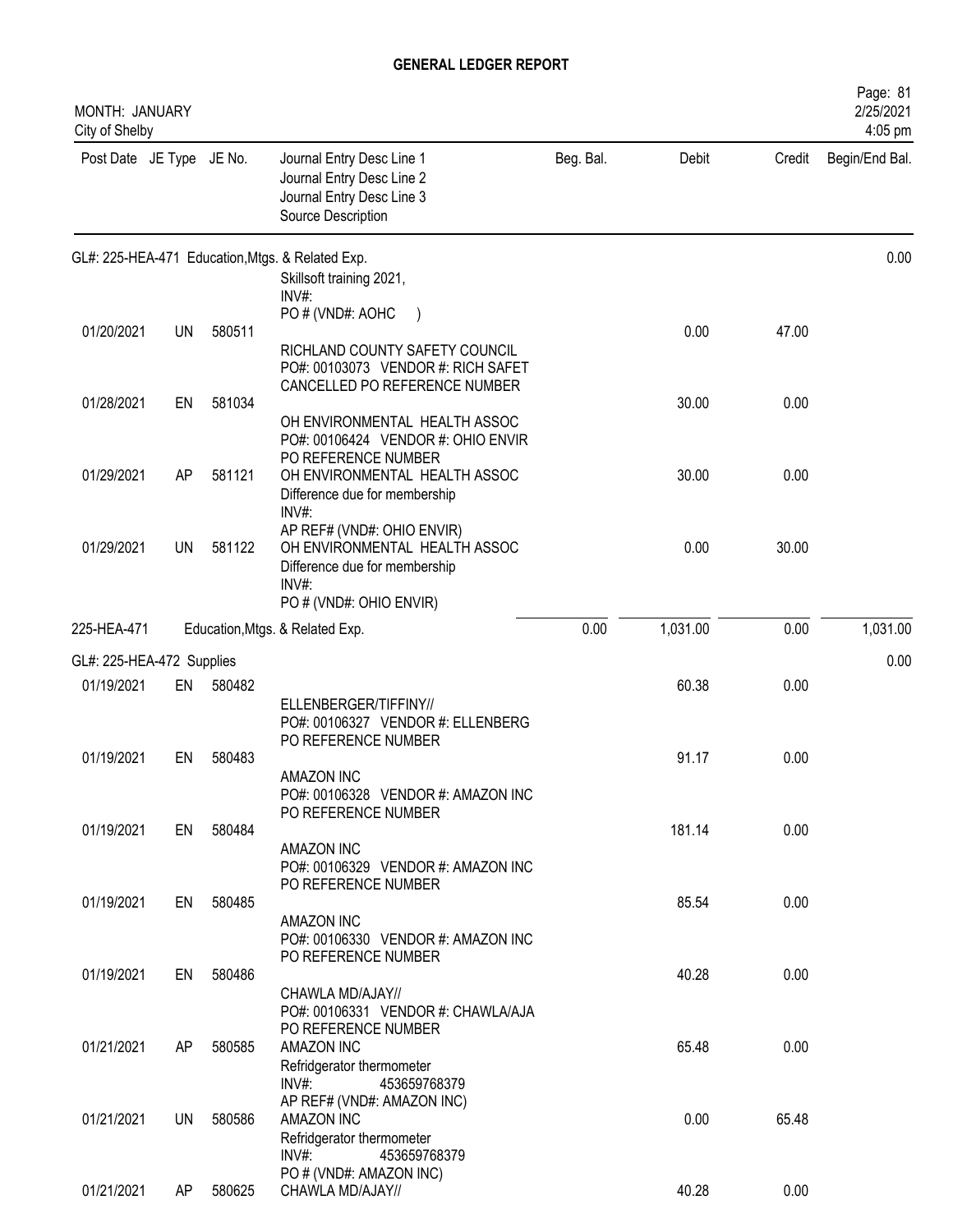| MONTH: JANUARY<br>City of Shelby       |           |          |                                                                                                                |           |        |        | Page: 82<br>2/25/2021<br>4:05 pm |
|----------------------------------------|-----------|----------|----------------------------------------------------------------------------------------------------------------|-----------|--------|--------|----------------------------------|
| Post Date JE Type JE No.               |           |          | Journal Entry Desc Line 1<br>Journal Entry Desc Line 2<br>Journal Entry Desc Line 3<br>Source Description      | Beg. Bal. | Debit  | Credit | Begin/End Bal.                   |
| GL#: 225-HEA-472 Supplies              |           |          |                                                                                                                |           |        |        | 0.00                             |
|                                        |           |          | Reimburse for bottled water<br>$INV#$ :                                                                        |           |        |        |                                  |
| 01/21/2021                             | <b>UN</b> | 580626   | AP REF# (VND#: CHAWLA/AJA)<br>CHAWLA MD/AJAY//<br>Reimburse for bottled water<br>$INV#$ :                      |           | 0.00   | 40.28  |                                  |
| 01/21/2021                             | AP        | 580627   | PO # (VND#: CHAWLA/AJA)<br>ELLENBERGER/TIFFINY//<br>Reimburse for vaccine clinic<br>INV#:                      |           | 60.38  | 0.00   |                                  |
| 01/21/2021                             | UN        | 580628   | AP REF# (VND#: ELLENBERG)<br>ELLENBERGER/TIFFINY//<br>Reimburse for vaccine clinic<br>$INV#$ :                 |           | 0.00   | 60.38  |                                  |
| 01/26/2021                             | EN        | 580874   | PO # (VND#: ELLENBERG)<br>CONRAD/BETH//                                                                        |           | 30.43  | 0.00   |                                  |
| 01/26/2021                             | EN        | 580875   | PO#: 00106383 VENDOR #: CONRAD/BET<br>PO REFERENCE NUMBER<br>CHAWLA MD/AJAY//                                  |           | 59.90  | 0.00   |                                  |
| 01/27/2021                             | AP        | 580939   | PO#: 00106384 VENDOR #: CHAWLA/AJA<br>PO REFERENCE NUMBER<br>CHAWLA MD/AJAY//<br>Reimbursement for temperature |           | 59.90  | 0.00   |                                  |
| 01/27/2021                             | UN        | 580940   | INV#:<br>AP REF# (VND#: CHAWLA/AJA)<br>CHAWLA MD/AJAY//<br>Reimbursement for temperature                       |           | 0.00   | 59.90  |                                  |
| 01/27/2021                             | AP        | 580941   | INV#:<br>PO # (VND#: CHAWLA/AJA)<br>CONRAD/BETH//<br>Reimbursement for supplies<br>INV#:                       |           | 30.43  | 0.00   |                                  |
| 01/27/2021                             | <b>UN</b> | 580942   | AP REF# (VND#: CONRAD/BET)<br>CONRAD/BETH//<br>Reimbursement for supplies<br>INV#:                             |           | 0.00   | 30.43  |                                  |
| 225-HEA-472                            |           | Supplies | PO # (VND#: CONRAD/BET)                                                                                        | 0.00      | 256.47 | 0.00   | 256.47                           |
|                                        |           |          |                                                                                                                |           |        |        |                                  |
| GL#: 225-HEA-484 Fuel, Autos-Equipment |           |          |                                                                                                                |           |        |        | 0.00                             |
| 01/19/2021                             | EN        | 580499   | COLE DISTRIBUTING INC.<br>PO#: 00106343 VENDOR #: COLE DISTR<br>PO REFERENCE NUMBER                            |           | 50.00  | 0.00   |                                  |
| 01/21/2021                             | AP        | 580609   | COLE DISTRIBUTING INC.<br>Dec 2020 fuel cost<br>INV#:                                                          |           | 50.00  | 0.00   |                                  |
| 01/21/2021                             | <b>UN</b> | 580610   | AP REF# (VND#: COLE DISTR)<br>COLE DISTRIBUTING INC.                                                           |           | 0.00   | 50.00  |                                  |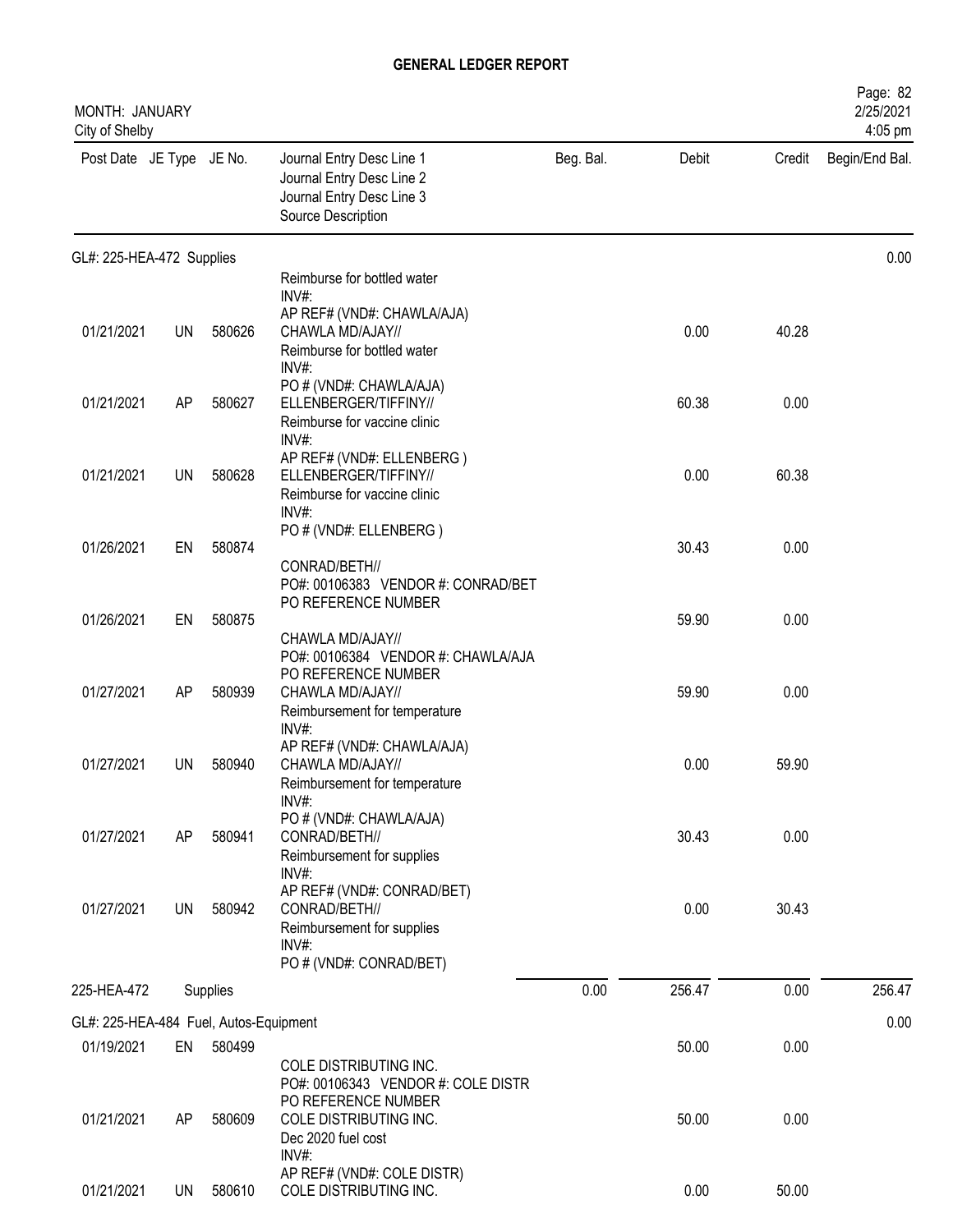| MONTH: JANUARY<br>City of Shelby       |           |                           |                                                                                                                                                               |           |          |        | Page: 83<br>2/25/2021<br>4:05 pm |
|----------------------------------------|-----------|---------------------------|---------------------------------------------------------------------------------------------------------------------------------------------------------------|-----------|----------|--------|----------------------------------|
| Post Date JE Type JE No.               |           |                           | Journal Entry Desc Line 1<br>Journal Entry Desc Line 2<br>Journal Entry Desc Line 3<br>Source Description                                                     | Beg. Bal. | Debit    | Credit | Begin/End Bal.                   |
| GL#: 225-HEA-484 Fuel, Autos-Equipment |           |                           | Dec 2020 fuel cost<br>INV#:                                                                                                                                   |           |          |        | 0.00                             |
| 225-HEA-484                            |           | Fuel, Autos-Equipment     | PO # (VND#: COLE DISTR)                                                                                                                                       | 0.00      | 50.00    | 0.00   | 50.00                            |
| GL#: 225-HEA-486 Maintenance Equipment |           |                           |                                                                                                                                                               |           |          |        | 0.00                             |
| 01/06/2021                             | EN        | 579522                    |                                                                                                                                                               |           | 66.00    | 0.00   |                                  |
|                                        |           |                           | MT BUSINESS TECHNOLOGIES, INC.<br>PO#: 00106168 VENDOR #: MT BUS TEC<br>PO REFERENCE NUMBER                                                                   |           |          |        |                                  |
| 01/11/2021                             | AP        | 580232                    | MT BUSINESS TECHNOLOGIES, INC.<br>Contract 6079528-01<br>$INV#$ :<br>IN-487740                                                                                |           | 55.93    | 0.00   |                                  |
| 01/11/2021                             | <b>UN</b> | 580233                    | AP REF# (VND#: MT BUS TEC)<br>MT BUSINESS TECHNOLOGIES, INC.<br>Contract 6079528-01<br>$INV#$ :<br>IN-487740                                                  |           | 0.00     | 55.93  |                                  |
| 01/11/2021                             | AP        | 580234                    | PO # (VND#: MT BUS TEC)<br>MT BUSINESS TECHNOLOGIES, INC.<br>Contract 6079528-01                                                                              |           | 10.07    | 0.00   |                                  |
| 01/11/2021                             | <b>UN</b> | 580235                    | INV#:<br>IN-488196<br>AP REF# (VND#: MT BUS TEC)<br>MT BUSINESS TECHNOLOGIES, INC.<br>Contract 6079528-01<br>IN-488196<br>$INV#$ :<br>PO # (VND#: MT BUS TEC) |           | 0.00     | 10.07  |                                  |
| 01/20/2021                             | EN        | 580535                    | MT BUSINESS TECHNOLOGIES, INC.<br>PO#: 00106360 VENDOR #: MT BUS TEC<br>PO REFERENCE NUMBER                                                                   |           | 66.00    | 0.00   |                                  |
| 225-HEA-486                            |           | Maintenance Equipment     |                                                                                                                                                               | 0.00      | 66.00    | 0.00   | 66.00                            |
| GL#: 225-HEA-496 State License Fees    |           |                           |                                                                                                                                                               |           |          |        | 0.00                             |
| 01/11/2021                             | EN        | 579688                    | TREASURER, STATE OF OHIO<br>PO#: 00106311 VENDOR #: TREAS.STAT                                                                                                |           | 28.00    | 0.00   |                                  |
| 01/11/2021                             | AP        | 580186                    | PO REFERENCE NUMBER<br>TREASURER, STATE OF OHIO<br>Food transmittal 4th quarter<br>INV#:                                                                      |           | 28.00    | 0.00   |                                  |
| 01/11/2021                             | <b>UN</b> | 580187                    | AP REF# (VND#: TREAS.STAT)<br>TREASURER, STATE OF OHIO<br>Food transmittal 4th quarter<br>INV#:<br>PO # (VND#: TREAS.STAT)                                    |           | 0.00     | 28.00  |                                  |
| 225-HEA-496                            |           | <b>State License Fees</b> |                                                                                                                                                               | 0.00      | 28.00    | 0.00   | 28.00                            |
| GL#: 225-HEA-497 BC & DC State Fee     |           |                           |                                                                                                                                                               |           |          |        | 0.00                             |
| 01/07/2021                             | EN        | 579634                    |                                                                                                                                                               |           | 2,818.96 | 0.00   |                                  |
|                                        |           |                           |                                                                                                                                                               |           |          |        |                                  |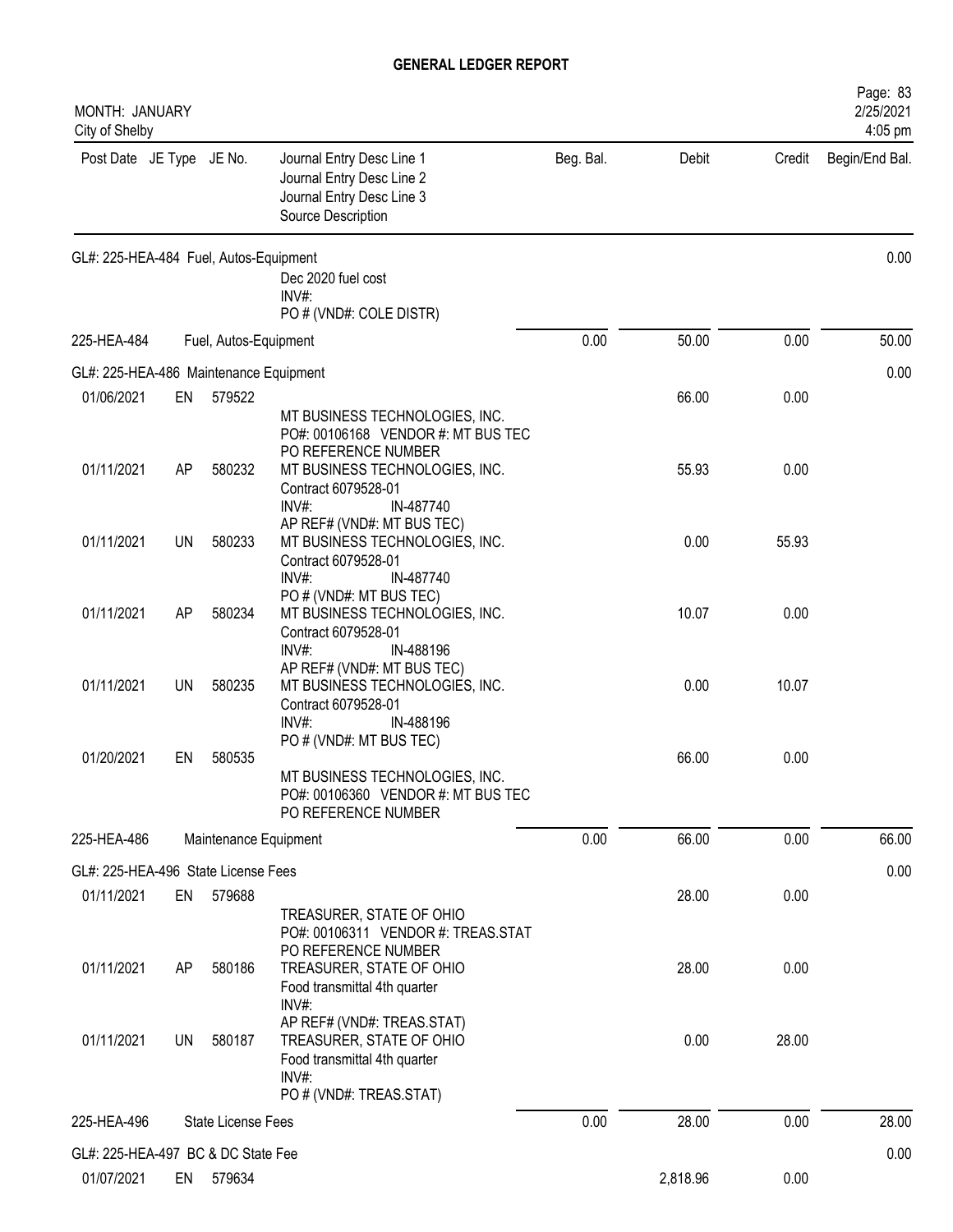| <b>MONTH: JANUARY</b><br>City of Shelby   |     |                                 |                                                                                                                          |           |          |          | Page: 84<br>2/25/2021<br>4:05 pm |
|-------------------------------------------|-----|---------------------------------|--------------------------------------------------------------------------------------------------------------------------|-----------|----------|----------|----------------------------------|
| Post Date JE Type JE No.                  |     |                                 | Journal Entry Desc Line 1<br>Journal Entry Desc Line 2<br>Journal Entry Desc Line 3<br>Source Description                | Beg. Bal. | Debit    | Credit   | Begin/End Bal.                   |
| GL#: 225-HEA-497 BC & DC State Fee        |     |                                 |                                                                                                                          |           |          |          | 0.00                             |
|                                           |     |                                 | TREASURER, STATE OF OHIO<br>PO#: 00106276 VENDOR #: TREAS.STAT                                                           |           |          |          |                                  |
| 01/07/2021                                | AP  | 579981                          | PO REFERENCE NUMBER<br>TREASURER, STATE OF OHIO<br>Vital Statistics 4th quarter<br>$INV#$ :<br>21201120                  |           | 2,818.96 | 0.00     |                                  |
| 01/07/2021                                | UN  | 579982                          | AP REF# (VND#: TREAS.STAT)<br>TREASURER, STATE OF OHIO<br>Vital Statistics 4th quarter<br>INV#:<br>21201120              |           | 0.00     | 2,818.96 |                                  |
| 01/14/2021                                | EN  | 580368                          | PO # (VND#: TREAS.STAT)                                                                                                  |           | 323.50   | 0.00     |                                  |
|                                           |     |                                 | CHAWLA MD/AJAY//                                                                                                         |           |          |          |                                  |
| 01/14/2021                                | AP  | 580378                          | PO#: 00106322 VENDOR #: CHAWLA/AJA<br>PO REFERENCE NUMBER<br>CHAWLA MD/AJAY//<br>Reimbursement for State of              |           | 323.50   | 0.00     |                                  |
| 01/14/2021                                | UN  | 580379                          | INV#:<br>AP REF# (VND#: CHAWLA/AJA)<br>CHAWLA MD/AJAY//<br>Reimbursement for State of<br>INV#:                           |           | 0.00     | 323.50   |                                  |
|                                           |     |                                 | PO # (VND#: CHAWLA/AJA)                                                                                                  |           |          |          |                                  |
| 225-HEA-497                               |     | BC & DC State Fee               |                                                                                                                          | 0.00      | 3,142.46 | 0.00     | 3,142.46                         |
| GL#: 225-HEA-498 Burial Permits State Fee |     |                                 |                                                                                                                          |           |          |          | 0.00                             |
| 01/04/2021                                | EN  | 579473                          | OHIO DIVISION OF REAL ESTATE                                                                                             |           | 600.00   | 0.00     |                                  |
| 01/05/2021                                | AP  | 579841                          | PO#: 00106122 VENDOR #: OHIO DIVIS<br>PO REFERENCE NUMBER<br>OHIO DIVISION OF REAL ESTATE<br>30 burial permits Dec. 2020 |           | 75.00    | 0.00     |                                  |
| 01/05/2021                                | UN  | 579842                          | INV#:<br>AP REF# (VND#: OHIO DIVIS)<br>OHIO DIVISION OF REAL ESTATE<br>30 burial permits Dec. 2020<br>$INV#$ :           |           | 0.00     | 75.00    |                                  |
|                                           |     |                                 | PO # (VND#: OHIO DIVIS)                                                                                                  |           |          |          |                                  |
| 225-HEA-498                               |     | <b>Burial Permits State Fee</b> |                                                                                                                          | 0.00      | 75.00    | 0.00     | 75.00                            |
| GL#: 225-HEA-531 Miscellaneous            |     |                                 |                                                                                                                          |           |          |          | 0.00                             |
| 01/05/2021                                | AP  | 579851                          | RESOURCE SOLUTIONS ASSOC LLC<br><b>Public Health Accreditation</b><br>$INV#$ :<br>1018                                   |           | 1,080.00 | 0.00     |                                  |
| 01/05/2021                                | UN. | 579852                          | AP REF# (VND#: RESOURCE S)<br>RESOURCE SOLUTIONS ASSOC LLC<br><b>Public Health Accreditation</b><br>INV#:<br>1018        |           | 0.00     | 1,080.00 |                                  |
| 01/08/2021                                | AP  | 580126                          | PO # (VND#: RESOURCE S)<br>F. E. KROCKA AND ASSOC. INC.                                                                  |           | 4,000.00 | 0.00     |                                  |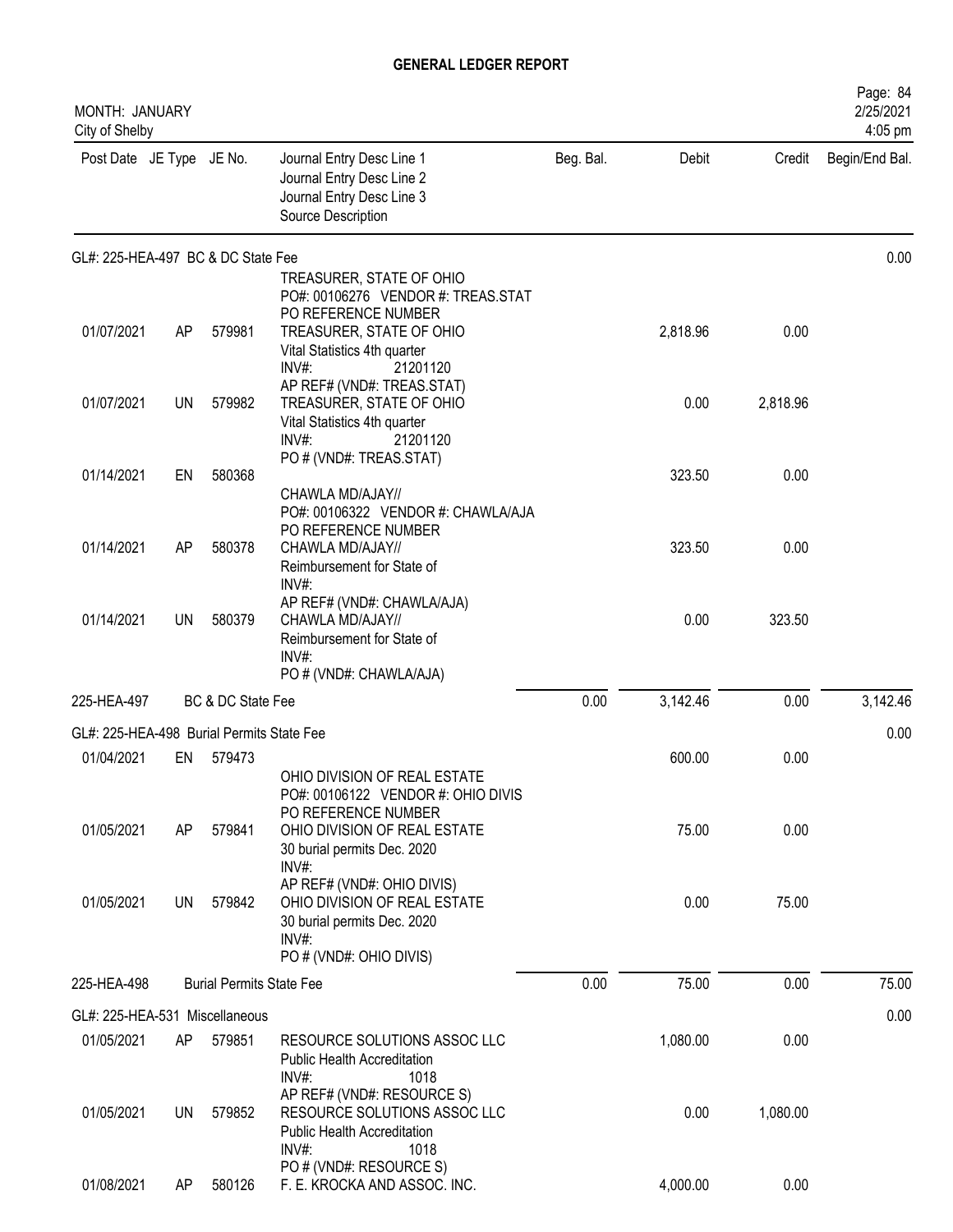| MONTH: JANUARY<br>City of Shelby |           |           |                                                                                                                          |           |          |          | Page: 85<br>2/25/2021<br>4:05 pm |
|----------------------------------|-----------|-----------|--------------------------------------------------------------------------------------------------------------------------|-----------|----------|----------|----------------------------------|
| Post Date JE Type JE No.         |           |           | Journal Entry Desc Line 1<br>Journal Entry Desc Line 2<br>Journal Entry Desc Line 3<br>Source Description                | Beg. Bal. | Debit    | Credit   | Begin/End Bal.                   |
| GL#: 225-HEA-531 Miscellaneous   |           |           |                                                                                                                          |           |          |          | 0.00                             |
|                                  |           |           | W main lateral installation<br>INV#<br>42719                                                                             |           |          |          |                                  |
| 01/08/2021                       | <b>UN</b> | 580127    | AP REF# (VND#: KROCKA/F.E)<br>F. E. KROCKA AND ASSOC. INC.<br>W main lateral installation<br>$INV#$ :<br>42719           |           | 0.00     | 4,000.00 |                                  |
| 01/11/2021                       | EN        | 579683    | PO # (VND#: KROCKA/F.E)                                                                                                  |           | 8.87     | 0.00     |                                  |
|                                  |           |           | AUTOMATIC DATA PROCESSING<br>PO#: 00106306 VENDOR #: ADP<br>PO REFERENCE NUMBER                                          |           |          |          |                                  |
| 01/11/2021                       | AP        | 580220    | AUTOMATIC DATA PROCESSING<br>Processing charges 1/2/21<br>$INV#$ :<br>57150590                                           |           | 8.87     | 0.00     |                                  |
| 01/11/2021                       | <b>UN</b> | 580221    | AP REF# (VND#: ADP<br>AUTOMATIC DATA PROCESSING<br>Processing charges 1/2/21<br>$INV#$ :<br>57150590                     |           | 0.00     | 8.87     |                                  |
|                                  |           |           | PO # (VND#: ADP<br>$\rightarrow$                                                                                         |           |          |          |                                  |
| 01/20/2021                       | EN        | 580532    | AUTOMATIC DATA PROCESSING<br>PO#: 00106357 VENDOR #: ADP<br>PO REFERENCE NUMBER                                          |           | 10.33    | 0.00     |                                  |
| 01/21/2021                       | AP        | 580579    | AUTOMATIC DATA PROCESSING<br>Human Capital 1/11/21<br>INV#:<br>571926910                                                 |           | 10.33    | 0.00     |                                  |
| 01/21/2021                       | UN        | 580580    | AP REF# (VND#: ADP<br>AUTOMATIC DATA PROCESSING<br>Human Capital 1/11/21<br>$INV#$ :<br>571926910                        |           | 0.00     | 10.33    |                                  |
| 01/26/2021                       |           | EN 580887 | PO#(VND#: ADP                                                                                                            |           | 8.18     | 0.00     |                                  |
|                                  |           |           | AUTOMATIC DATA PROCESSING<br>PO#: 00106396 VENDOR #: ADP<br>PO REFERENCE NUMBER                                          |           |          |          |                                  |
| 01/26/2021                       | EN        | 580891    | ADVANTAGE STAFFING LTD<br>PO#: 00106398 VENDOR #: ADVANTAGE                                                              |           | 3,000.00 | 0.00     |                                  |
| 01/26/2021                       | EN        | 580892    | PO REFERENCE NUMBER<br>SHELBY SENIOR CENTER<br>PO#: 00106399 VENDOR #: SHELBY SEN                                        |           | 2,400.00 | 0.00     |                                  |
| 01/27/2021                       | AP        | 580929    | PO REFERENCE NUMBER<br>AUTOMATIC DATA PROCESSING<br>Processing charges 1/16/21                                           |           | 8.18     | 0.00     |                                  |
| 01/27/2021                       | <b>UN</b> | 580930    | $INV#$ :<br>573114851<br>AP REF# (VND#: ADP<br>$\overline{)}$<br>AUTOMATIC DATA PROCESSING<br>Processing charges 1/16/21 |           | 0.00     | 8.18     |                                  |
|                                  |           |           | $INV#$ :<br>573114851<br>PO # (VND#: ADP                                                                                 |           |          |          |                                  |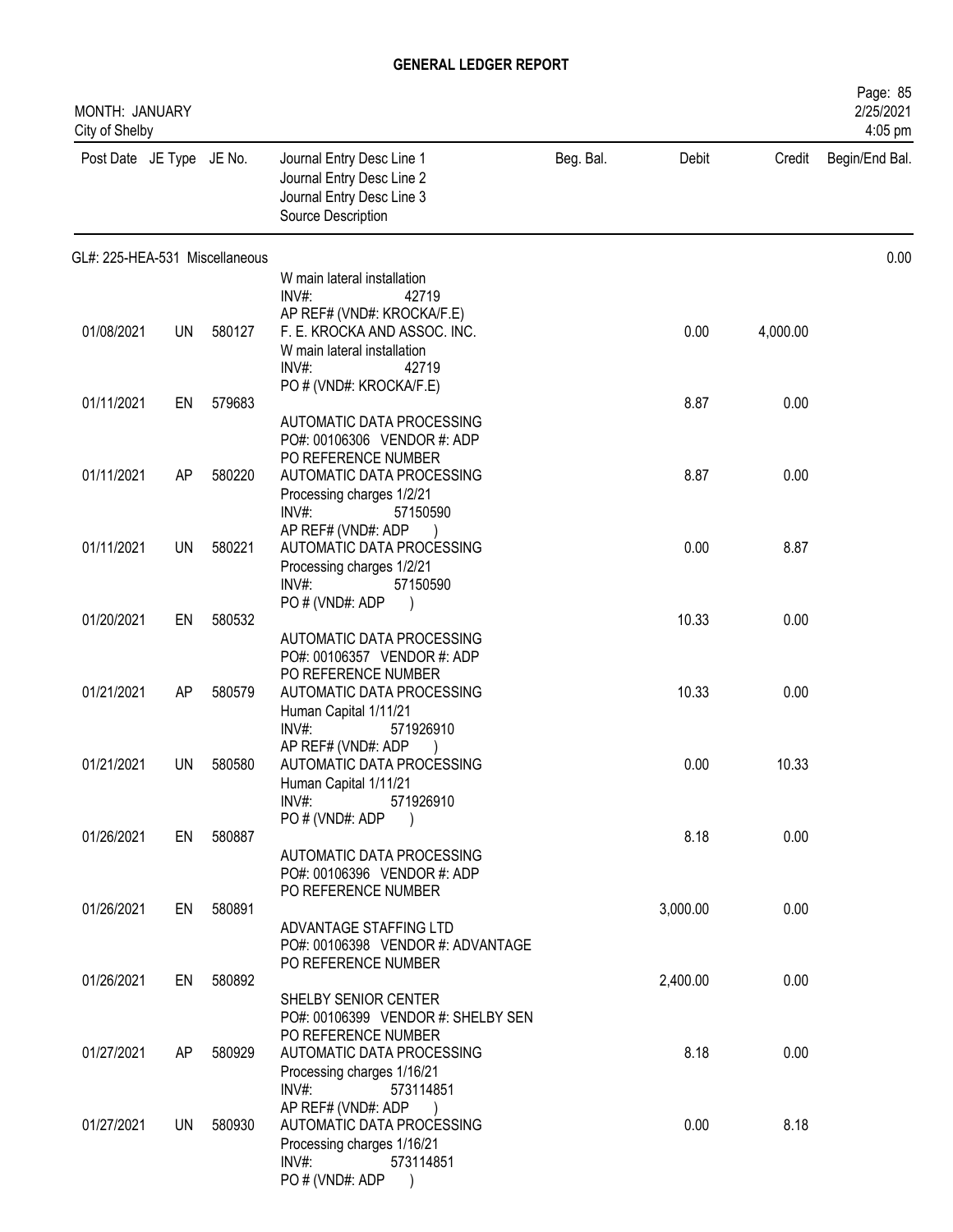| <b>MONTH: JANUARY</b><br>City of Shelby     |           |                       |                                                                                                           |           |          |        | Page: 86<br>2/25/2021<br>4:05 pm |
|---------------------------------------------|-----------|-----------------------|-----------------------------------------------------------------------------------------------------------|-----------|----------|--------|----------------------------------|
| Post Date JE Type JE No.                    |           |                       | Journal Entry Desc Line 1<br>Journal Entry Desc Line 2<br>Journal Entry Desc Line 3<br>Source Description | Beg. Bal. | Debit    | Credit | Begin/End Bal.                   |
| GL#: 225-HEA-531 Miscellaneous              |           |                       |                                                                                                           |           |          |        | 0.00                             |
| 01/29/2021                                  | AP        | 581109                | ADVANTAGE STAFFING LTD<br>Wages for Jocelyn Stacklin<br>INV#:<br>42614                                    |           | 194.25   | 0.00   |                                  |
| 01/29/2021                                  | UN        | 581110                | AP REF# (VND#: ADVANTAGE)<br>ADVANTAGE STAFFING LTD<br>Wages for Jocelyn Stacklin<br>INV#<br>42614        |           | 0.00     | 194.25 |                                  |
| 01/31/2021                                  | GJ        | 581152                | PO # (VND#: ADVANTAGE)<br>2020 annual analysis fee from PNC<br>pio                                        |           | 200.00   | 0.00   |                                  |
| 225-HEA-531                                 |           | Miscellaneous         |                                                                                                           | 0.00      | 5,501.63 | 0.00   | 5,501.63                         |
| GL#: 225-PAL-195 Burial Permits             |           |                       |                                                                                                           |           |          |        | 0.00                             |
| 01/06/2021                                  | CR        | 580307                | 5 burial permits, 5 birth cert, 13 death<br>pio                                                           |           | 0.00     | 15.00  |                                  |
| 01/08/2021                                  | <b>CR</b> | 580330                | 1 burial permit, 2 birth cert, 21 death                                                                   |           | 0.00     | 3.00   |                                  |
| 01/15/2021                                  | <b>CR</b> | 580478                | pio<br>4 burial permits, 4 birth cert, 11 death                                                           |           | 0.00     | 12.00  |                                  |
| 01/20/2021                                  | <b>CR</b> | 580567                | pio<br>4 burial permits, 3 birth cert, 4 death                                                            |           | 0.00     | 12.00  |                                  |
| 01/22/2021                                  | <b>CR</b> | 580810                | pio<br>2 burial permits, 3 birth cert.                                                                    |           | 0.00     | 6.00   |                                  |
| 01/27/2021                                  | <b>CR</b> | 581065                | pio<br>4 burial permits, 5 birth cert, 2 death                                                            |           | 0.00     | 12.00  |                                  |
| 01/29/2021                                  | <b>CR</b> | 581085                | pio<br>22 burial permits, 6 birth cert, 2 death<br>pio                                                    |           | 0.00     | 66.00  |                                  |
| 225-PAL-195                                 |           | <b>Burial Permits</b> |                                                                                                           | 0.00      | 0.00     | 126.00 | 126.00                           |
| GL#: 225-PAL-196 Birth & Death Certificates |           |                       |                                                                                                           |           |          |        | 0.00                             |
| 01/04/2021                                  | CR        | 580284                | 2 birth certificates<br>pio                                                                               |           | 0.00     | 50.00  |                                  |
| 01/06/2021                                  | CR        | 580298                | 1 birth certificate<br>credit card payment<br>pio                                                         |           | 0.00     | 25.00  |                                  |
| 01/06/2021                                  | <b>CR</b> | 580307                | 5 burial permits, 5 birth cert, 13 death                                                                  |           | 0.00     | 450.00 |                                  |
| 01/07/2021                                  | CR        | 580311                | pio<br>1 birth certificate<br>credit card payment                                                         |           | 0.00     | 25.00  |                                  |
| 01/08/2021                                  | <b>CR</b> | 580321                | pio<br>4 birth certificates<br>credit card payment                                                        |           | 0.00     | 100.00 |                                  |
| 01/08/2021                                  | <b>CR</b> | 580330                | pio<br>1 burial permit, 2 birth cert, 21 death                                                            |           | 0.00     | 575.00 |                                  |
| 01/11/2021                                  | <b>CR</b> | 580334                | pio<br>3 birth certificates<br>credit card payment                                                        |           | 0.00     | 75.00  |                                  |
| 01/12/2021                                  | <b>CR</b> | 580351                | pio<br>2 birth certificates<br>pio                                                                        |           | 0.00     | 50.00  |                                  |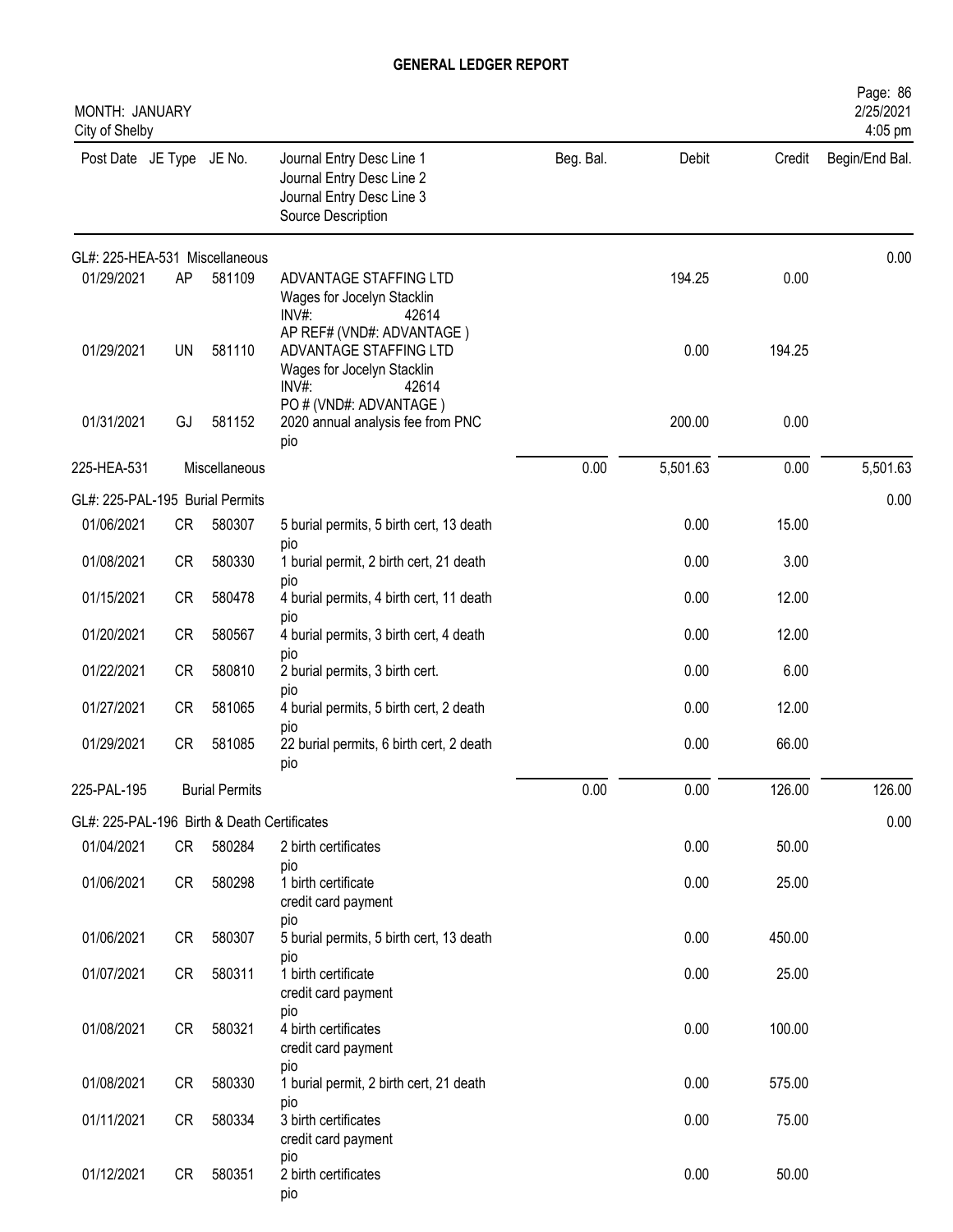| MONTH: JANUARY<br>City of Shelby            |           |                            |                                                                                                           |           |           |          | Page: 87<br>2/25/2021<br>4:05 pm |
|---------------------------------------------|-----------|----------------------------|-----------------------------------------------------------------------------------------------------------|-----------|-----------|----------|----------------------------------|
| Post Date JE Type JE No.                    |           |                            | Journal Entry Desc Line 1<br>Journal Entry Desc Line 2<br>Journal Entry Desc Line 3<br>Source Description | Beg. Bal. | Debit     | Credit   | Begin/End Bal.                   |
| GL#: 225-PAL-196 Birth & Death Certificates |           |                            |                                                                                                           |           |           |          | 0.00                             |
| 01/13/2021                                  | <b>CR</b> | 580433                     | 1 birth certificate<br>credit card payment<br>pio                                                         |           | 0.00      | 25.00    |                                  |
| 01/14/2021                                  | CR        | 580441                     | 1 birth certificate<br>credit card payment<br>pio                                                         |           | 0.00      | 25.00    |                                  |
| 01/15/2021                                  | CR        | 580478                     | 4 burial permits, 4 birth cert, 11 death                                                                  |           | 0.00      | 375.00   |                                  |
| 01/19/2021                                  | <b>CR</b> | 580553                     | pio<br>2 birth certificates<br>credit card payment                                                        |           | 0.00      | 50.00    |                                  |
| 01/20/2021                                  | <b>CR</b> | 580567                     | pio<br>4 burial permits, 3 birth cert, 4 death                                                            |           | 0.00      | 175.00   |                                  |
| 01/21/2021                                  | <b>CR</b> | 580798                     | pio<br>1 birth certificate<br>credit card payment                                                         |           | 0.00      | 25.00    |                                  |
| 01/22/2021                                  | CR        | 580806                     | pio<br>3 birth certificates<br>credit card payments                                                       |           | 0.00      | 75.00    |                                  |
| 01/22/2021                                  | <b>CR</b> | 580810                     | pio<br>2 burial permits, 3 birth cert.                                                                    |           | 0.00      | 75.00    |                                  |
| 01/25/2021                                  | CR        | 581046                     | pio<br>1 birth certificate<br>credit card payment                                                         |           | 0.00      | 25.00    |                                  |
| 01/27/2021                                  | CR        | 581065                     | pio<br>4 burial permits, 5 birth cert, 2 death                                                            |           | 0.00      | 175.00   |                                  |
| 01/29/2021                                  | CR        | 581085                     | pio<br>22 burial permits, 6 birth cert, 2 death<br>pio                                                    |           | 0.00      | 200.00   |                                  |
| 225-PAL-196                                 |           | Birth & Death Certificates |                                                                                                           | 0.00      | 0.00      | 2,575.00 | 2,575.00                         |
|                                             |           |                            | GL#: 225-PAL-197 Miscellaneous Lic. & Permits                                                             |           |           |          | 0.00                             |
| 01/06/2021                                  | CR        | 580308                     | 1 septic haulig permit<br>pio                                                                             |           | 0.00      | 85.00    |                                  |
| 01/12/2021                                  | CR        | 580352                     | 2021 sewer sts provider application<br>pio                                                                |           | 0.00      | 55.00    |                                  |
| 225-PAL-197                                 |           |                            | Miscellaneous Lic. & Permits                                                                              | 0.00      | 0.00      | 140.00   | 140.00                           |
|                                             |           |                            | Fund: 225 - Health Fund Totals:                                                                           |           | 25,813.56 | 2,841.00 |                                  |
| GL#: 230-MIS-200 Interest                   |           |                            |                                                                                                           |           |           |          | 0.00                             |
| 01/31/2021                                  | CR        | 581159                     | Park checking account interest<br>pio                                                                     |           | 0.00      | 0.89     |                                  |
| 230-MIS-200                                 |           | Interest                   |                                                                                                           | 0.00      | 0.00      | 0.89     | 0.89                             |
| GL#: 230-MIS-201 Donations                  |           |                            |                                                                                                           |           |           |          | 0.00                             |
| 01/06/2021                                  | CR        | 580354                     | Donation from Shelby Crusie Foundation<br>for Disc Golf course<br>pio                                     |           | 0.00      | 3,150.00 |                                  |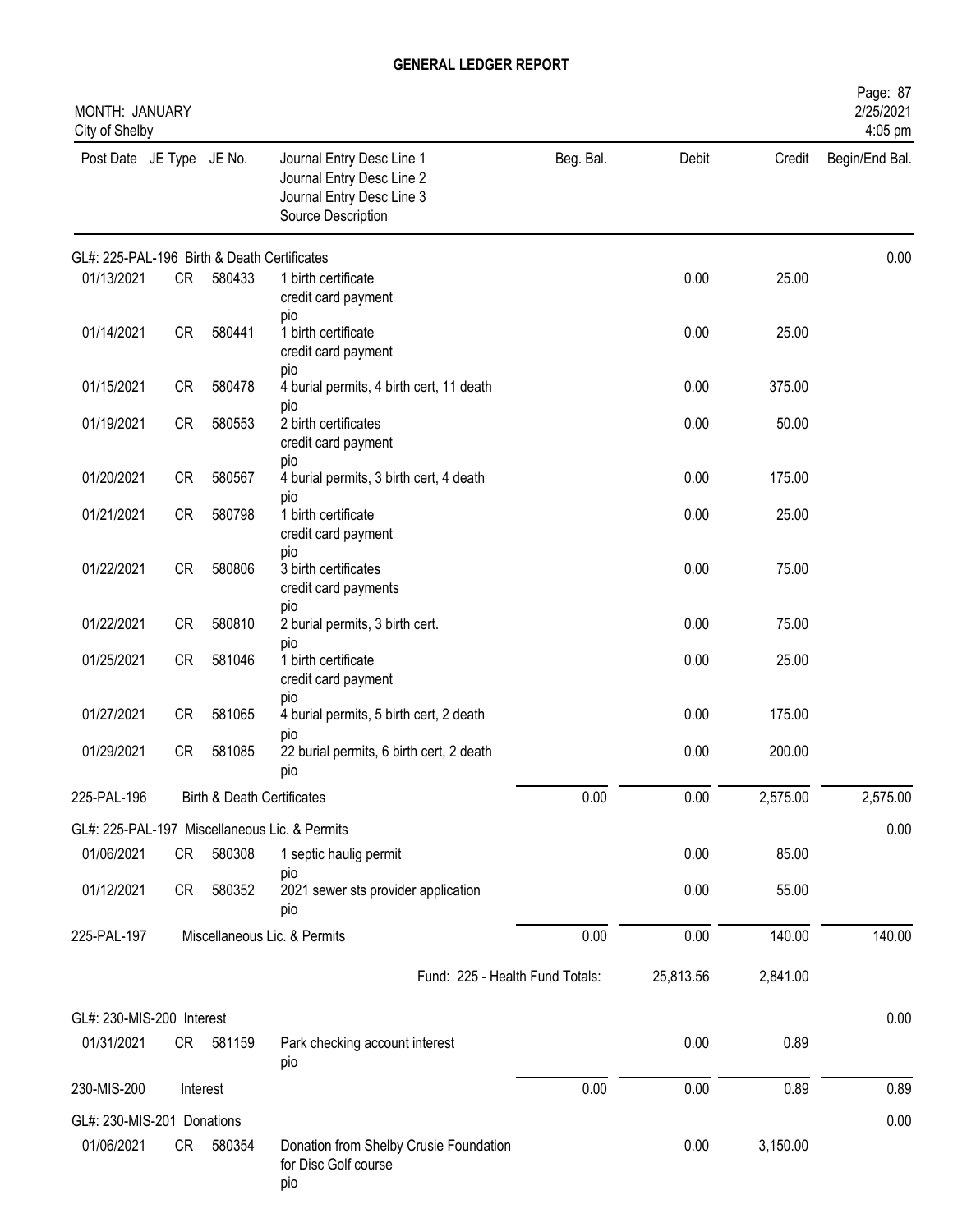| MONTH: JANUARY<br>City of Shelby |           |               |                                                                                                                                       |           |          |          | Page: 88<br>2/25/2021<br>4:05 pm |
|----------------------------------|-----------|---------------|---------------------------------------------------------------------------------------------------------------------------------------|-----------|----------|----------|----------------------------------|
| Post Date JE Type JE No.         |           |               | Journal Entry Desc Line 1<br>Journal Entry Desc Line 2<br>Journal Entry Desc Line 3<br>Source Description                             | Beg. Bal. | Debit    | Credit   | Begin/End Bal.                   |
| 230-MIS-201                      |           | Donations     |                                                                                                                                       | 0.00      | 0.00     | 3,150.00 | 3,150.00                         |
| GL#: 230-MIS-202 Rent            |           |               |                                                                                                                                       |           |          |          | 0.00                             |
| 01/06/2021                       | <b>CR</b> | 580353        | 2 pavilion rentals @ 35<br>credit card payment<br>pio                                                                                 |           | 0.00     | 70.00    |                                  |
| 01/06/2021                       | <b>CR</b> | 580355        | 2 park pavilion rentals @ 35 each                                                                                                     |           | 0.00     | 70.00    |                                  |
| 01/06/2021                       | <b>CR</b> | 580356        | pio<br>1 park pavilion rental @ 35<br>pio                                                                                             |           | 0.00     | 35.00    |                                  |
| 01/15/2021                       | <b>CR</b> | 580479        | 1 Pavilion rental @ 35<br>pio                                                                                                         |           | 0.00     | 35.00    |                                  |
| 01/27/2021                       | <b>CR</b> | 581068        | 1 park pavilion rental @ 35                                                                                                           |           | 0.00     | 35.00    |                                  |
| 01/29/2021                       | <b>CR</b> | 581088        | pio<br>1 pavilion rental @ 35<br>pio                                                                                                  |           | 0.00     | 35.00    |                                  |
| 230-MIS-202                      | Rent      |               |                                                                                                                                       | 0.00      | 0.00     | 280.00   | 280.00                           |
| GL#: 230-MIS-204 Sale of Scrap   |           |               |                                                                                                                                       |           |          |          | 0.00                             |
| 01/22/2021                       | CR        | 580816        | Sale of scrap for park<br>pio                                                                                                         |           | 0.00     | 2.79     |                                  |
| 230-MIS-204                      |           | Sale of Scrap |                                                                                                                                       | 0.00      | 0.00     | 2.79     | 2.79                             |
| GL#: 230-PRK-400 Wages           |           |               |                                                                                                                                       |           |          |          | 0.00                             |
| 01/05/2021                       | EN        | 579511        |                                                                                                                                       |           | 930.80   | 0.00     |                                  |
| 01/05/2021                       | AP        | 579832        | CITY PAYROLL FUND<br>PO#: 00106160 VENDOR #: CITY PAYRO<br>PO REFERENCE NUMBER<br>CITY PAYROLL FUND<br>Wages 12/20/20-1/2/21<br>INV#: |           | 930.80   | 0.00     |                                  |
| 01/05/2021                       | <b>UN</b> | 579833        | AP REF# (VND#: CITY PAYRO)<br>CITY PAYROLL FUND<br>Wages 12/20/20-1/2/21<br>INV#:                                                     |           | 0.00     | 930.80   |                                  |
| 01/20/2021                       | EN        | 580512        | PO # (VND#: CITY PAYRO)<br>CITY PAYROLL FUND<br>PO#: 00106355 VENDOR #: CITY PAYRO                                                    |           | 965.80   | 0.00     |                                  |
| 01/20/2021                       | AP        | 580526        | PO REFERENCE NUMBER<br><b>CITY PAYROLL FUND</b><br>Wages 1/3/21-1/16/21<br>INV#:                                                      |           | 965.80   | 0.00     |                                  |
| 01/20/2021                       | UN        | 580527        | AP REF# (VND#: CITY PAYRO)<br>CITY PAYROLL FUND<br>Wages 1/3/21-1/16/21<br>INV#:<br>PO # (VND#: CITY PAYRO)                           |           | 0.00     | 965.80   |                                  |
| 230-PRK-400                      |           | Wages         |                                                                                                                                       | 0.00      | 1,896.60 | 0.00     | 1,896.60                         |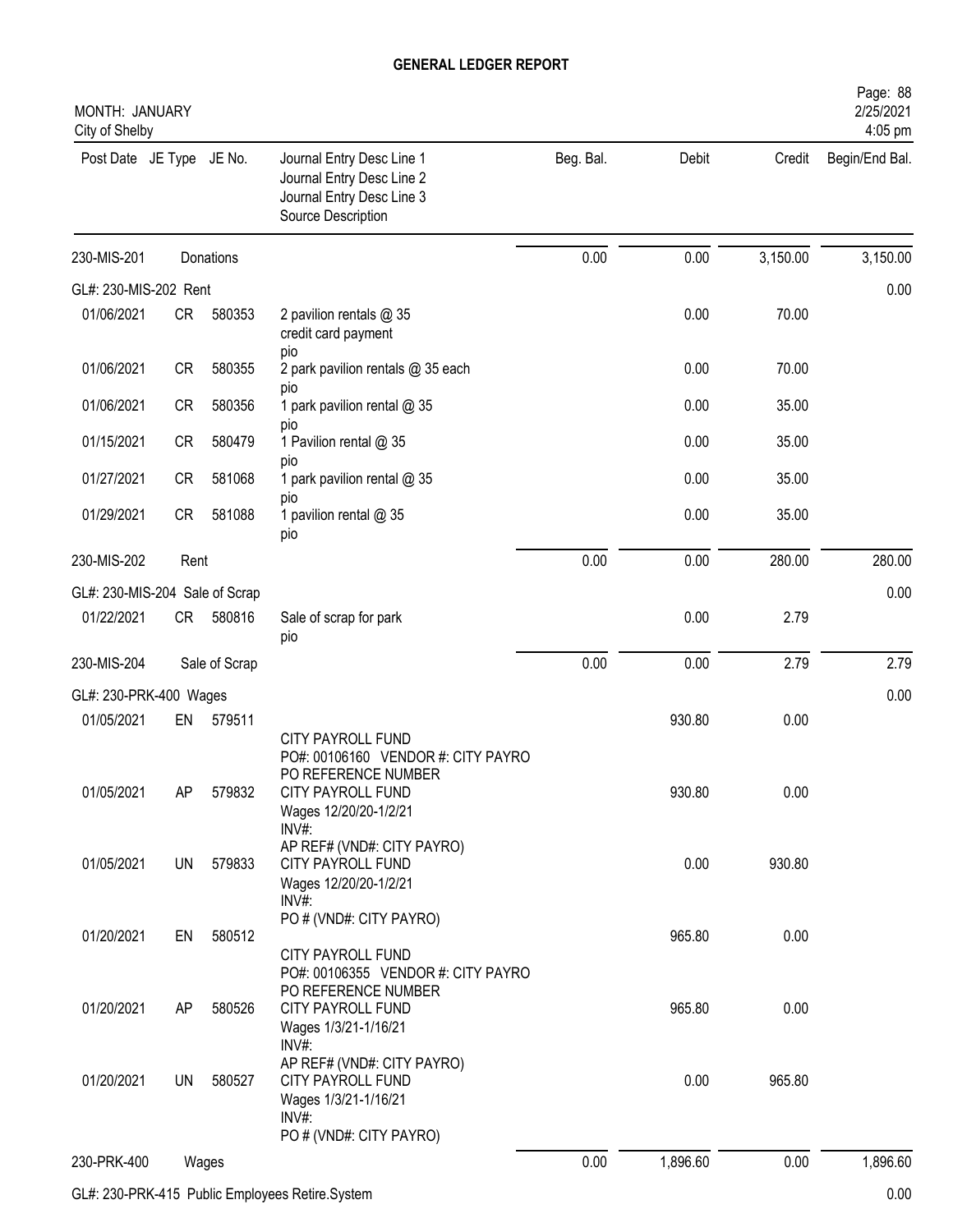| MONTH: JANUARY<br>City of Shelby |             |           |                                                                                                                                 |           |        |        | Page: 89<br>2/25/2021<br>4:05 pm |
|----------------------------------|-------------|-----------|---------------------------------------------------------------------------------------------------------------------------------|-----------|--------|--------|----------------------------------|
| Post Date JE Type JE No.         |             |           | Journal Entry Desc Line 1<br>Journal Entry Desc Line 2<br>Journal Entry Desc Line 3<br>Source Description                       | Beg. Bal. | Debit  | Credit | Begin/End Bal.                   |
| 01/14/2021                       | EN          | 580363    | OH PUBLIC EMPLOYEES RETIREMENT<br>PO#: 00106317 VENDOR #: OPERS                                                                 |           | 260.63 | 0.00   |                                  |
| 01/14/2021                       | AP          | 580429    | PO REFERENCE NUMBER<br>OH PUBLIC EMPLOYEES RETIREMENT<br>Employer portion 11/22/20-<br>INV#:                                    |           | 260.63 | 0.00   |                                  |
| 01/14/2021                       | UN          | 580430    | AP REF# (VND#: OPERS<br>OH PUBLIC EMPLOYEES RETIREMENT<br>Employer portion 11/22/20-<br>INV#:<br>PO # (VND#: OPERS<br>$\lambda$ |           | 0.00   | 260.63 |                                  |
| 230-PRK-415                      |             |           | Public Employees Retire.System                                                                                                  | 0.00      | 260.63 | 0.00   | 260.63                           |
| GL#: 230-PRK-417 FICA            |             |           |                                                                                                                                 |           |        |        | 0.00                             |
| 01/05/2021                       | EN          | 579512    | PAYROLL FUND<br>PO#: 00106161 VENDOR #: PAYROLL FU                                                                              |           | 13.50  | 0.00   |                                  |
| 01/05/2021                       | AP          | 579834    | PO REFERENCE NUMBER<br>PAYROLL FUND<br>FICA 12/20/20-1/2/21<br>INV#:                                                            |           | 13.50  | 0.00   |                                  |
| 01/05/2021                       | UN          | 579835    | AP REF# (VND#: PAYROLL FU)<br>PAYROLL FUND<br>FICA 12/20/20-1/2/21<br>$INV#$ :                                                  |           | 0.00   | 13.50  |                                  |
| 01/20/2021                       | EN          | 580513    | PO # (VND#: PAYROLL FU)<br>PAYROLL FUND                                                                                         |           | 14.00  | 0.00   |                                  |
| 01/20/2021                       | AP          | 580528    | PO#: 00106356 VENDOR #: PAYROLL FU<br>PO REFERENCE NUMBER<br>PAYROLL FUND<br>FICA 1/3/21-1/16/21<br>INV#:                       |           | 14.00  | 0.00   |                                  |
| 01/20/2021                       | <b>UN</b>   | 580529    | AP REF# (VND#: PAYROLL FU)<br>PAYROLL FUND<br>FICA 1/3/21-1/16/21<br>INV#:<br>PO # (VND#: PAYROLL FU)                           |           | 0.00   | 14.00  |                                  |
| 230-PRK-417                      | <b>FICA</b> |           |                                                                                                                                 | 0.00      | 27.50  | 0.00   | 27.50                            |
| GL#: 230-PRK-419 Life Insurance  |             |           |                                                                                                                                 |           |        |        | 0.00                             |
| 01/08/2021                       |             | EN 579664 | AMERICAN UNITED LIFE INS CO                                                                                                     |           | 6.00   | 0.00   |                                  |
| 01/08/2021                       | AP          | 580183    | PO#: 00106291 VENDOR #: AMERICAN U<br>PO REFERENCE NUMBER<br>AMERICAN UNITED LIFE INS CO<br>Policy G 00608125-0002-000<br>INV#: |           | 6.00   | 0.00   |                                  |
| 01/08/2021                       | UN          | 580184    | AP REF# (VND#: AMERICAN U)<br>AMERICAN UNITED LIFE INS CO                                                                       |           | 0.00   | 6.00   |                                  |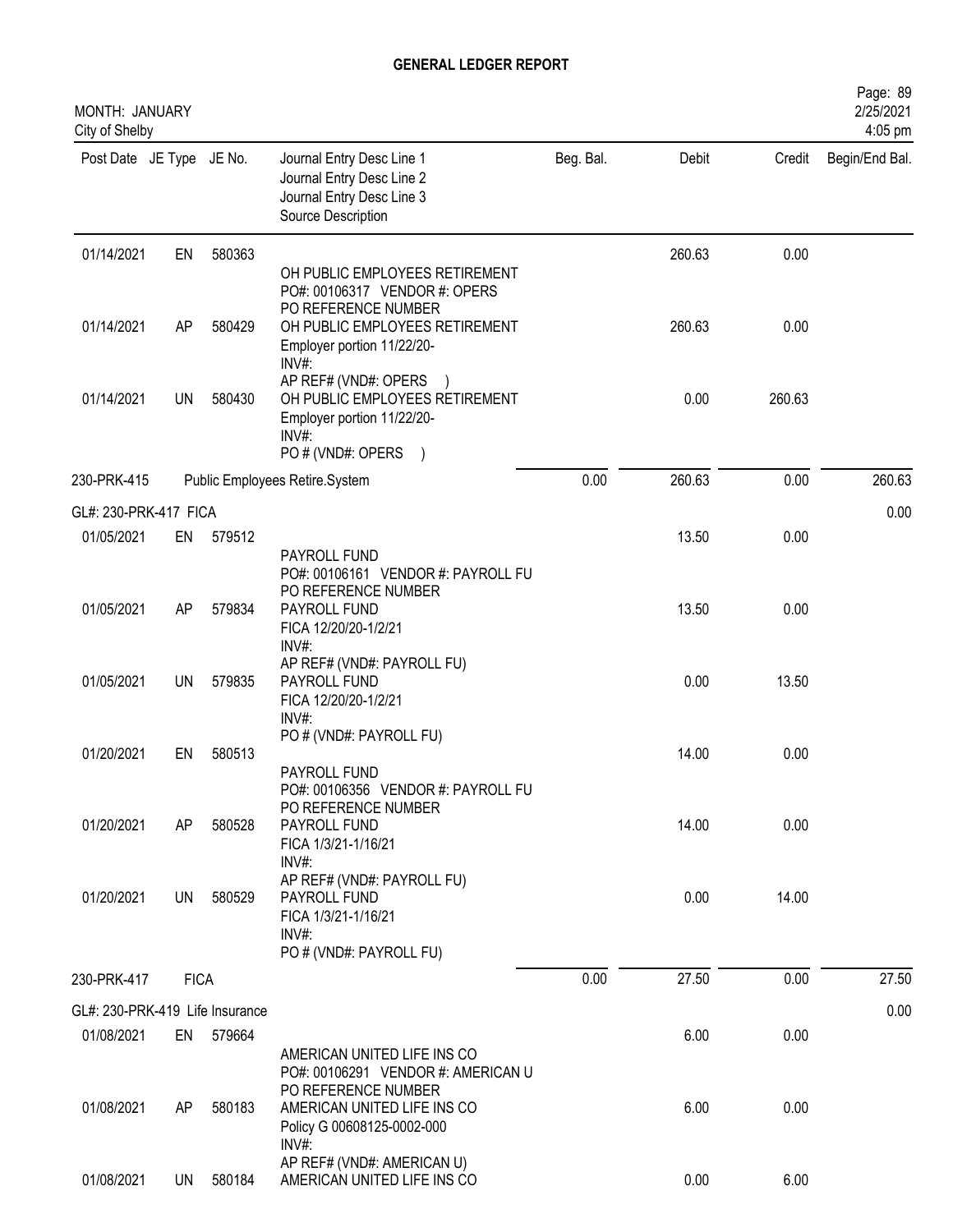| MONTH: JANUARY<br>City of Shelby      |           |                      |                                                                                                                                 |           |        |        | Page: 90<br>2/25/2021<br>4:05 pm |
|---------------------------------------|-----------|----------------------|---------------------------------------------------------------------------------------------------------------------------------|-----------|--------|--------|----------------------------------|
| Post Date JE Type JE No.              |           |                      | Journal Entry Desc Line 1<br>Journal Entry Desc Line 2<br>Journal Entry Desc Line 3<br>Source Description                       | Beg. Bal. | Debit  | Credit | Begin/End Bal.                   |
| GL#: 230-PRK-419 Life Insurance       |           |                      | Policy G 00608125-0002-000<br>INV#:                                                                                             |           |        |        | 0.00                             |
|                                       |           |                      | PO # (VND#: AMERICAN U)                                                                                                         |           |        |        |                                  |
| 230-PRK-419                           |           | Life Insurance       |                                                                                                                                 | 0.00      | 6.00   | 0.00   | 6.00                             |
| GL#: 230-PRK-420 Workers Compensation |           |                      |                                                                                                                                 |           |        |        | 0.00                             |
| 01/06/2021                            | EN        | 579516               | BUREAU OF WORKERS COMPENSATION<br>PO#: 00106162 VENDOR #: BWC                                                                   |           | 34.00  | 0.00   |                                  |
| 01/08/2021                            | AP        | 580083               | PO REFERENCE NUMBER<br>BUREAU OF WORKERS COMPENSATION<br>Installment payment policy<br>INV#:                                    |           | 34.00  | 0.00   |                                  |
| 01/08/2021                            | UN        | 580084               | AP REF# (VND#: BWC<br>BUREAU OF WORKERS COMPENSATION<br>Installment payment policy<br>INV#:<br>PO # (VND#: BWC<br>$\rightarrow$ |           | 0.00   | 34.00  |                                  |
| 230-PRK-420                           |           | Workers Compensation |                                                                                                                                 | 0.00      | 34.00  | 0.00   | 34.00                            |
| GL#: 230-PRK-428 Telephone            |           |                      |                                                                                                                                 |           |        |        | 0.00                             |
| 01/04/2021                            | EN        | 579468               | CRUM/BRIAN//                                                                                                                    |           | 154.70 | 0.00   |                                  |
| 01/05/2021                            | AP        | 579836               | PO#: 00106117 VENDOR #: CRUM, BRIAN<br>PO REFERENCE NUMBER<br>CRUM/BRIAN//<br>Reimburse phone charges<br>INV#:                  |           | 154.70 | 0.00   |                                  |
| 01/05/2021                            | <b>UN</b> | 579837               | AP REF# (VND#: CRUM, BRIAN)<br>CRUM/BRIAN//<br>Reimburse phone charges<br>INV#:                                                 |           | 0.00   | 154.70 |                                  |
|                                       |           |                      | PO # (VND#: CRUM, BRIAN)                                                                                                        |           |        |        |                                  |
| 230-PRK-428                           |           | Telephone            |                                                                                                                                 | 0.00      | 154.70 | 0.00   | 154.70                           |
| GL#: 230-PRK-472 Supplies             |           |                      |                                                                                                                                 |           |        |        | 0.00                             |
| 01/07/2021                            | AP        | 579993               | DAS HARDWARE LLC<br>Park Dec 2020<br>INV#:                                                                                      |           | 34.94  | 0.00   |                                  |
| 01/07/2021                            | <b>UN</b> | 579994               | AP REF# (VND#: DAS HARDWA)<br>DAS HARDWARE LLC<br>Park Dec 2020<br>INV#:<br>PO # (VND#: DAS HARDWA)                             |           | 0.00   | 300.00 |                                  |
| 230-PRK-472                           |           | Supplies             |                                                                                                                                 | 0.00      | 34.94  | 0.00   | 34.94                            |
| GL#: 230-PRK-485 Maintenance, Autos   |           |                      |                                                                                                                                 |           |        |        | 0.00                             |
| 01/22/2021                            | EN        | 580787               | ADVANCE AUTO PARTS                                                                                                              |           | 10.00  | 0.00   |                                  |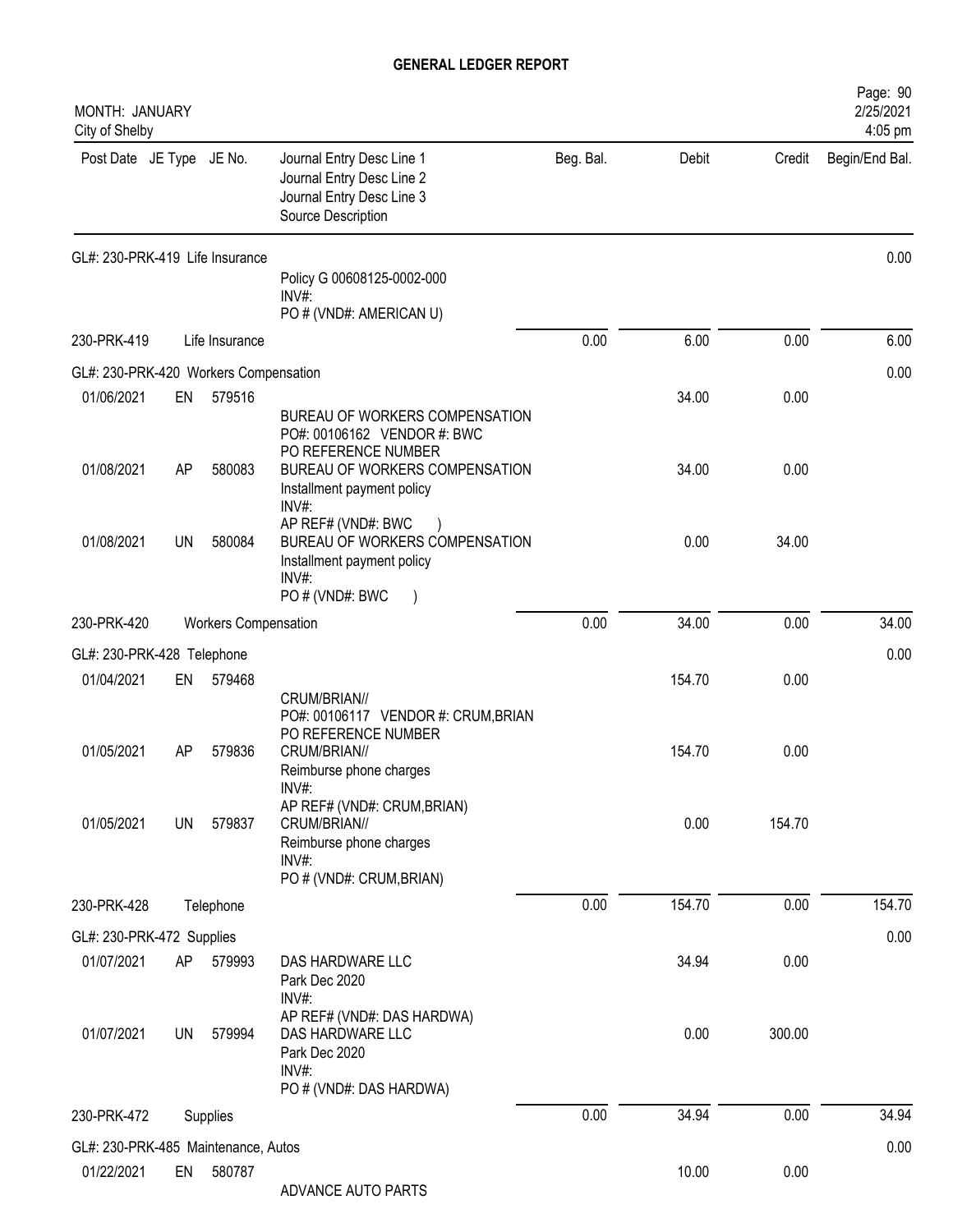| MONTH: JANUARY<br>City of Shelby    |           |                    |                                                                                                                                     |           |       |        | Page: 91<br>2/25/2021<br>4:05 pm |
|-------------------------------------|-----------|--------------------|-------------------------------------------------------------------------------------------------------------------------------------|-----------|-------|--------|----------------------------------|
| Post Date JE Type JE No.            |           |                    | Journal Entry Desc Line 1<br>Journal Entry Desc Line 2<br>Journal Entry Desc Line 3<br>Source Description                           | Beg. Bal. | Debit | Credit | Begin/End Bal.                   |
| GL#: 230-PRK-485 Maintenance, Autos |           |                    |                                                                                                                                     |           |       |        | 0.00                             |
| 01/22/2021                          | AP        | 580795             | PO#: 00106375 VENDOR #: ADVANCE AU<br>PO REFERENCE NUMBER<br>ADVANCE AUTO PARTS<br>Oil filters                                      |           | 10.00 | 0.00   |                                  |
| 01/22/2021                          | <b>UN</b> | 580796             | INV#:<br>3013<br>AP REF# (VND#: ADVANCE AU)<br>ADVANCE AUTO PARTS<br>Oil filters<br>INV#:<br>3013<br>PO # (VND#: ADVANCE AU)        |           | 0.00  | 10.00  |                                  |
| 230-PRK-485                         |           | Maintenance, Autos |                                                                                                                                     | 0.00      | 10.00 | 0.00   | 10.00                            |
| GL#: 230-PRK-531 Miscellaneous      |           |                    |                                                                                                                                     |           |       |        | 0.00                             |
| 01/06/2021                          | EN        | 579521             | <b>SAMS CLUB</b>                                                                                                                    |           | 50.00 | 0.00   |                                  |
| 01/07/2021                          | AP        | 579991             | PO#: 00106167 VENDOR #: SAMS CLUB<br>PO REFERENCE NUMBER<br><b>SAMS CLUB</b><br>2021 membership fee<br>INV#:                        |           | 50.00 | 0.00   |                                  |
| 01/07/2021                          | <b>UN</b> | 579992             | AP REF# (VND#: SAMS CLUB)<br><b>SAMS CLUB</b><br>2021 membership fee                                                                |           | 0.00  | 50.00  |                                  |
| 01/11/2021                          | EN        | 579683             | INV#:<br>PO # (VND#: SAMS CLUB)<br>AUTOMATIC DATA PROCESSING                                                                        |           | 8.87  | 0.00   |                                  |
| 01/11/2021                          | AP        | 580279             | PO#: 00106306 VENDOR #: ADP<br>PO REFERENCE NUMBER<br>AUTOMATIC DATA PROCESSING<br>processing charges 1/2/21<br>INV#:<br>571510590c |           | 8.87  | 0.00   |                                  |
| 01/11/2021                          | <b>UN</b> | 580280             | AP REF# (VND#: ADP<br>AUTOMATIC DATA PROCESSING<br>processing charges 1/2/21<br>INV#:<br>571510590c                                 |           | 0.00  | 8.87   |                                  |
| 01/20/2021                          | EN        | 580532             | PO # (VND#: ADP                                                                                                                     |           | 10.34 | 0.00   |                                  |
|                                     |           |                    | AUTOMATIC DATA PROCESSING<br>PO#: 00106357 VENDOR #: ADP<br>PO REFERENCE NUMBER                                                     |           |       |        |                                  |
| 01/21/2021                          | AP        | 580783             | AUTOMATIC DATA PROCESSING<br>Human Capital 1/11/21<br>INV#:<br>571926910c                                                           |           | 10.34 | 0.00   |                                  |
| 01/21/2021                          | <b>UN</b> | 580784             | AP REF# (VND#: ADP<br>AUTOMATIC DATA PROCESSING<br>Human Capital 1/11/21<br>INV#:<br>571926910c                                     |           | 0.00  | 10.34  |                                  |
| 01/26/2021                          | EN        | 580887             | PO#(VND#: ADP<br>AUTOMATIC DATA PROCESSING                                                                                          |           | 8.17  | 0.00   |                                  |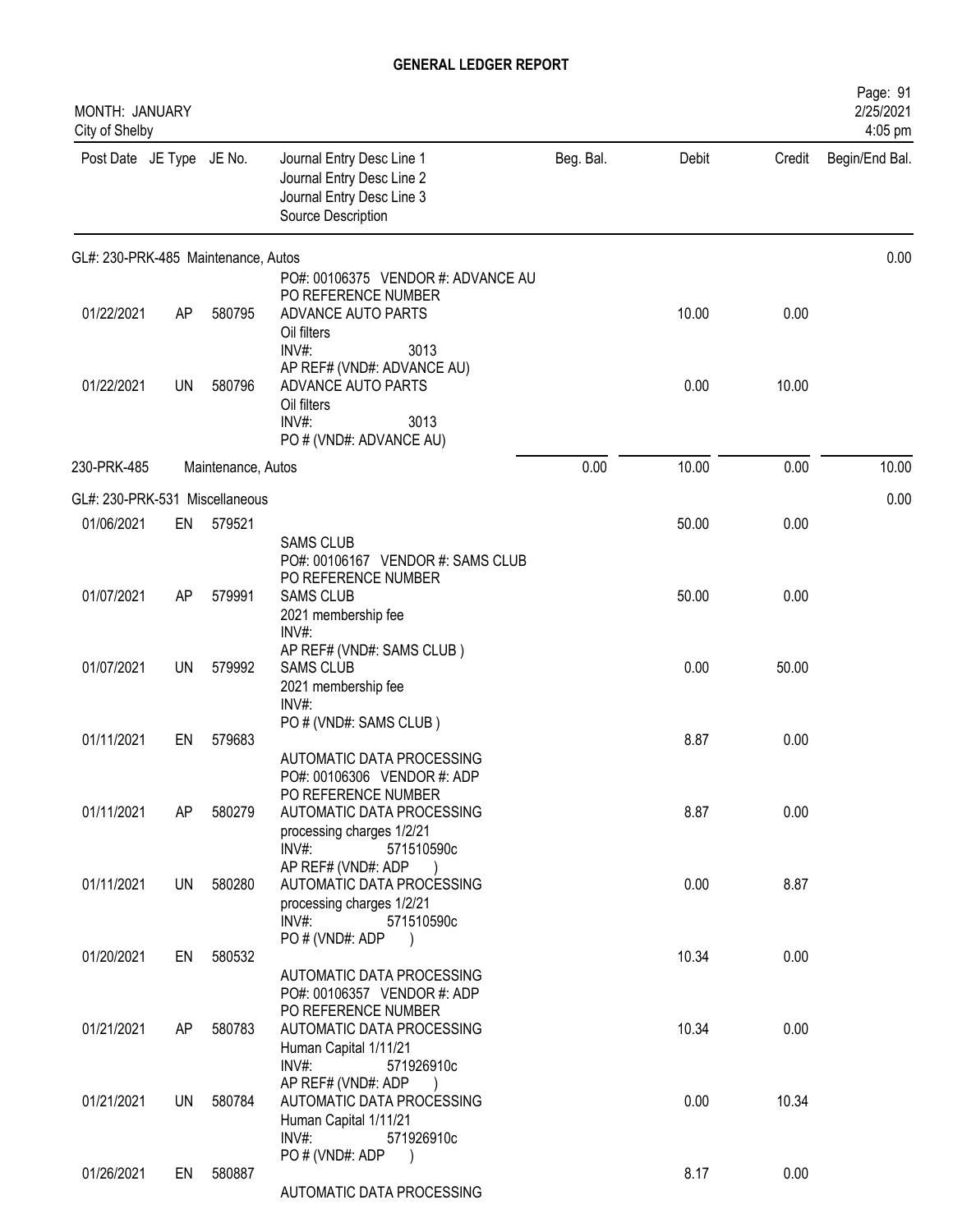| MONTH: JANUARY<br>City of Shelby          |           |                                 |                                                                                                                                      |           |          |        | Page: 92<br>2/25/2021<br>4:05 pm |
|-------------------------------------------|-----------|---------------------------------|--------------------------------------------------------------------------------------------------------------------------------------|-----------|----------|--------|----------------------------------|
| Post Date JE Type JE No.                  |           |                                 | Journal Entry Desc Line 1<br>Journal Entry Desc Line 2<br>Journal Entry Desc Line 3<br>Source Description                            | Beg. Bal. | Debit    | Credit | Begin/End Bal.                   |
| GL#: 230-PRK-531 Miscellaneous            |           |                                 |                                                                                                                                      |           |          |        | 0.00                             |
| 01/27/2021                                | AP        | 581026                          | PO#: 00106396 VENDOR #: ADP<br>PO REFERENCE NUMBER<br>AUTOMATIC DATA PROCESSING<br>Processing charges 1/16/21<br>INV#:<br>573114851c |           | 8.17     | 0.00   |                                  |
| 01/27/2021                                | UN        | 581027                          | AP REF# (VND#: ADP<br>AUTOMATIC DATA PROCESSING<br>Processing charges 1/16/21<br>INV#:<br>573114851c<br>PO # (VND#: ADP              |           | 0.00     | 8.17   |                                  |
| 230-PRK-531                               |           | Miscellaneous                   |                                                                                                                                      | 0.00      | 77.38    | 0.00   | 77.38                            |
| GL#: 230-PRK-533 Maintenance-Parks        |           |                                 |                                                                                                                                      |           |          |        | 0.00                             |
| 01/07/2021                                | AP        | 579993                          | DAS HARDWARE LLC<br>Park Dec 2020<br>INV#:                                                                                           |           | 127.82   | 0.00   |                                  |
| 01/07/2021                                | <b>UN</b> | 579994                          | AP REF# (VND#: DAS HARDWA)<br>DAS HARDWARE LLC<br>Park Dec 2020<br>INV#:<br>PO # (VND#: DAS HARDWA)                                  |           | 0.00     | 255.03 |                                  |
| 230-PRK-533                               |           | Maintenance-Parks               |                                                                                                                                      | 0.00      | 127.82   | 0.00   | 127.82                           |
| GL#: 230-PRK-604 Temporary Labor Services |           |                                 |                                                                                                                                      |           |          |        | 0.00                             |
| 01/06/2021                                | EN        | 579524                          |                                                                                                                                      |           | 1,500.00 | 0.00   |                                  |
| 01/20/2021                                | EN        | 580536                          | ADVANTAGE STAFFING LTD<br>PO#: 00106170 VENDOR #: ADVANTAGE<br>PO REFERENCE NUMBER<br>ADVANTAGE STAFFING LTD                         |           | 1,500.00 | 0.00   |                                  |
| 01/21/2021                                | AP        | 580781                          | PO#: 00106361 VENDOR #: ADVANTAGE<br>PO REFERENCE NUMBER<br>ADVANTAGE STAFFING LTD<br>Park wages 1/16/21<br>INV#:<br>42589           |           | 370.31   | 0.00   |                                  |
| 01/21/2021                                | UN        | 580782                          | AP REF# (VND#: ADVANTAGE)<br>ADVANTAGE STAFFING LTD<br>Park wages 1/16/21<br>$INV#$ :<br>42589                                       |           | 0.00     | 370.31 |                                  |
| 01/29/2021                                | AP        | 581149                          | PO # (VND#: ADVANTAGE)<br>ADVANTAGE STAFFING LTD<br>Park wages 1/23/21<br>$INV#$ :<br>42615                                          |           | 31.75    | 0.00   |                                  |
| 01/29/2021                                | UN        | 581150                          | AP REF# (VND#: ADVANTAGE)<br>ADVANTAGE STAFFING LTD<br>Park wages 1/23/21<br>$INV#$ :<br>42615                                       |           | 0.00     | 31.75  |                                  |
| 230-PRK-604                               |           | <b>Temporary Labor Services</b> | PO # (VND#: ADVANTAGE)                                                                                                               | 0.00      | 402.06   | 0.00   | 402.06                           |
|                                           |           |                                 |                                                                                                                                      |           |          |        |                                  |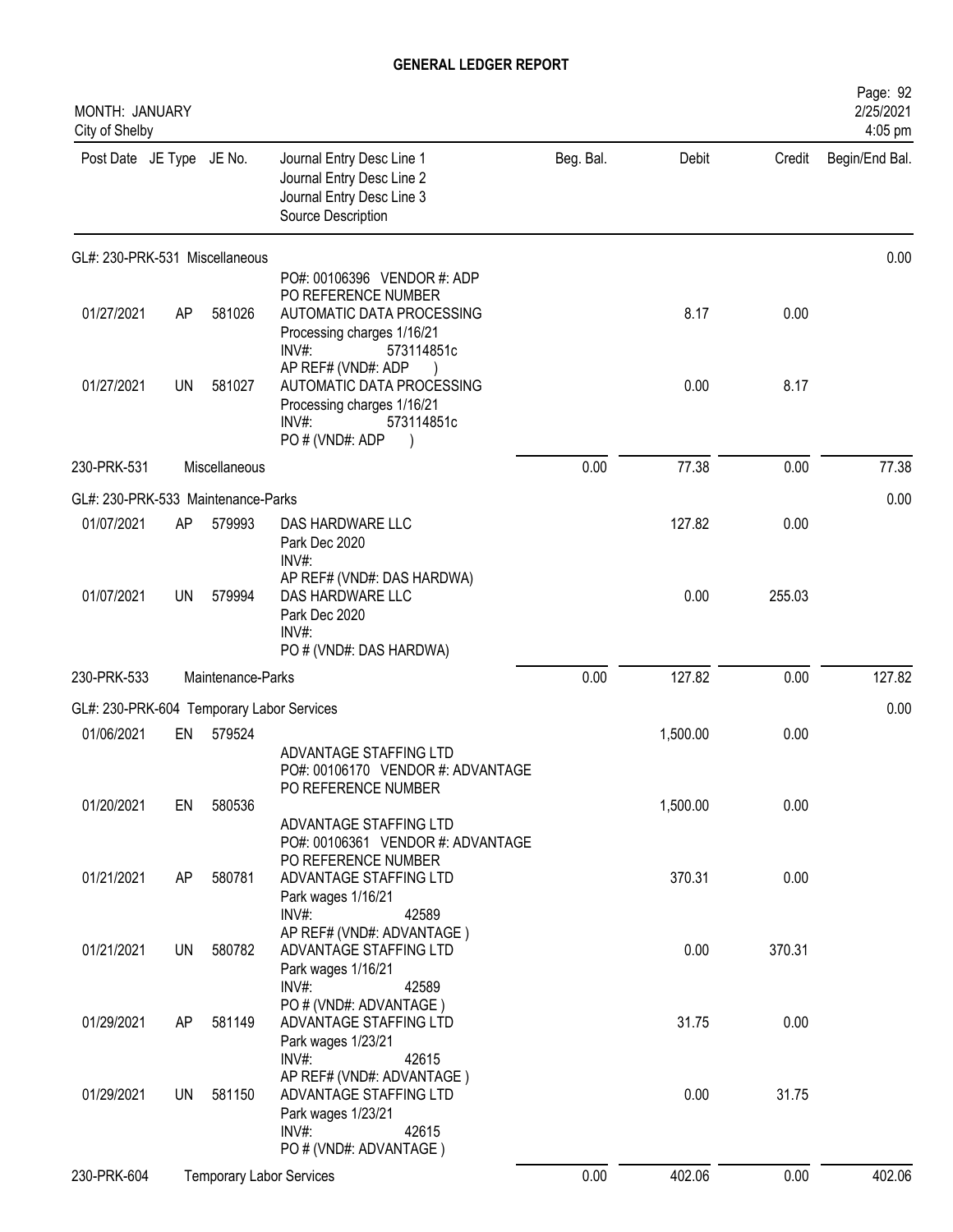| MONTH: JANUARY<br>City of Shelby          |    |                          |                                                                                                                       |           |          |          | Page: 93<br>2/25/2021<br>4:05 pm |
|-------------------------------------------|----|--------------------------|-----------------------------------------------------------------------------------------------------------------------|-----------|----------|----------|----------------------------------|
| Post Date JE Type JE No.                  |    |                          | Journal Entry Desc Line 1<br>Journal Entry Desc Line 2<br>Journal Entry Desc Line 3<br>Source Description             | Beg. Bal. | Debit    | Credit   | Begin/End Bal.                   |
| GL#: 230-SWM-428 Telephone                |    |                          |                                                                                                                       |           |          |          | 0.00                             |
| 01/04/2021                                | EN | 579468                   |                                                                                                                       |           | 70.49    | 0.00     |                                  |
| 01/05/2021                                | AP | 579836                   | CRUM/BRIAN//<br>PO#: 00106117 VENDOR #: CRUM, BRIAN<br>PO REFERENCE NUMBER<br>CRUM/BRIAN//<br>Reimburse phone charges |           | 70.49    | 0.00     |                                  |
|                                           |    |                          | INV#:                                                                                                                 |           |          |          |                                  |
| 01/05/2021                                | UN | 579837                   | AP REF# (VND#: CRUM, BRIAN)<br>CRUM/BRIAN//<br>Reimburse phone charges<br>INV#:                                       |           | 0.00     | 70.49    |                                  |
| 230-SWM-428                               |    | Telephone                | PO # (VND#: CRUM, BRIAN)                                                                                              | 0.00      | 70.49    | 0.00     | 70.49                            |
|                                           |    |                          |                                                                                                                       |           |          |          |                                  |
| GL#: 230-SWM-531 Miscellaneous            |    |                          |                                                                                                                       |           |          |          | 0.00                             |
| 01/06/2021                                | EN | 579521                   | <b>SAMS CLUB</b>                                                                                                      |           | 50.00    | 0.00     |                                  |
|                                           |    |                          | PO#: 00106167 VENDOR #: SAMS CLUB                                                                                     |           |          |          |                                  |
| 01/07/2021                                | AP | 579991                   | PO REFERENCE NUMBER<br><b>SAMS CLUB</b>                                                                               |           | 50.00    | 0.00     |                                  |
|                                           |    |                          | 2021 membership fee                                                                                                   |           |          |          |                                  |
|                                           |    |                          | INV#:<br>AP REF# (VND#: SAMS CLUB)                                                                                    |           |          |          |                                  |
| 01/07/2021                                | UN | 579992                   | <b>SAMS CLUB</b><br>2021 membership fee                                                                               |           | 0.00     | 50.00    |                                  |
|                                           |    |                          | INV#:                                                                                                                 |           |          |          |                                  |
|                                           |    |                          | PO # (VND#: SAMS CLUB)                                                                                                |           |          |          |                                  |
| 230-SWM-531                               |    | Miscellaneous            |                                                                                                                       | 0.00      | 50.00    | 0.00     | 50.00                            |
|                                           |    |                          | Fund: 230 - Park Fund Totals:                                                                                         |           | 3,152.12 | 3,433.68 |                                  |
| GL#: 233-CFC-178 Miscellaneous Court Fees |    |                          |                                                                                                                       |           |          |          | 0.00                             |
| 01/06/2021                                |    | CR 580302                | Court collections Dec 2020<br>pio                                                                                     |           | 0.00     | 1,300.00 |                                  |
| 233-CFC-178                               |    | Miscellaneous Court Fees |                                                                                                                       | 0.00      | 0.00     | 1,300.00 | 1,300.00                         |
| GL#: 233-CPF-405 Court Officers Wages     |    |                          |                                                                                                                       |           |          |          | 0.00                             |
| 01/05/2021                                | EN | 579511                   |                                                                                                                       |           | 1,647.55 | 0.00     |                                  |
|                                           |    |                          | CITY PAYROLL FUND                                                                                                     |           |          |          |                                  |
| 01/05/2021                                | AP | 579804                   | PO#: 00106160 VENDOR #: CITY PAYRO<br>PO REFERENCE NUMBER<br>CITY PAYROLL FUND<br>Wages 12/20/20-1/2/21<br>$INV#$ :   |           | 1,647.55 | 0.00     |                                  |
| 01/05/2021                                | UN | 579805                   | AP REF# (VND#: CITY PAYRO)<br>CITY PAYROLL FUND<br>Wages 12/20/20-1/2/21<br>$INV#$ :                                  |           | 0.00     | 1,647.55 |                                  |
|                                           |    |                          | PO # (VND#: CITY PAYRO)                                                                                               |           |          |          |                                  |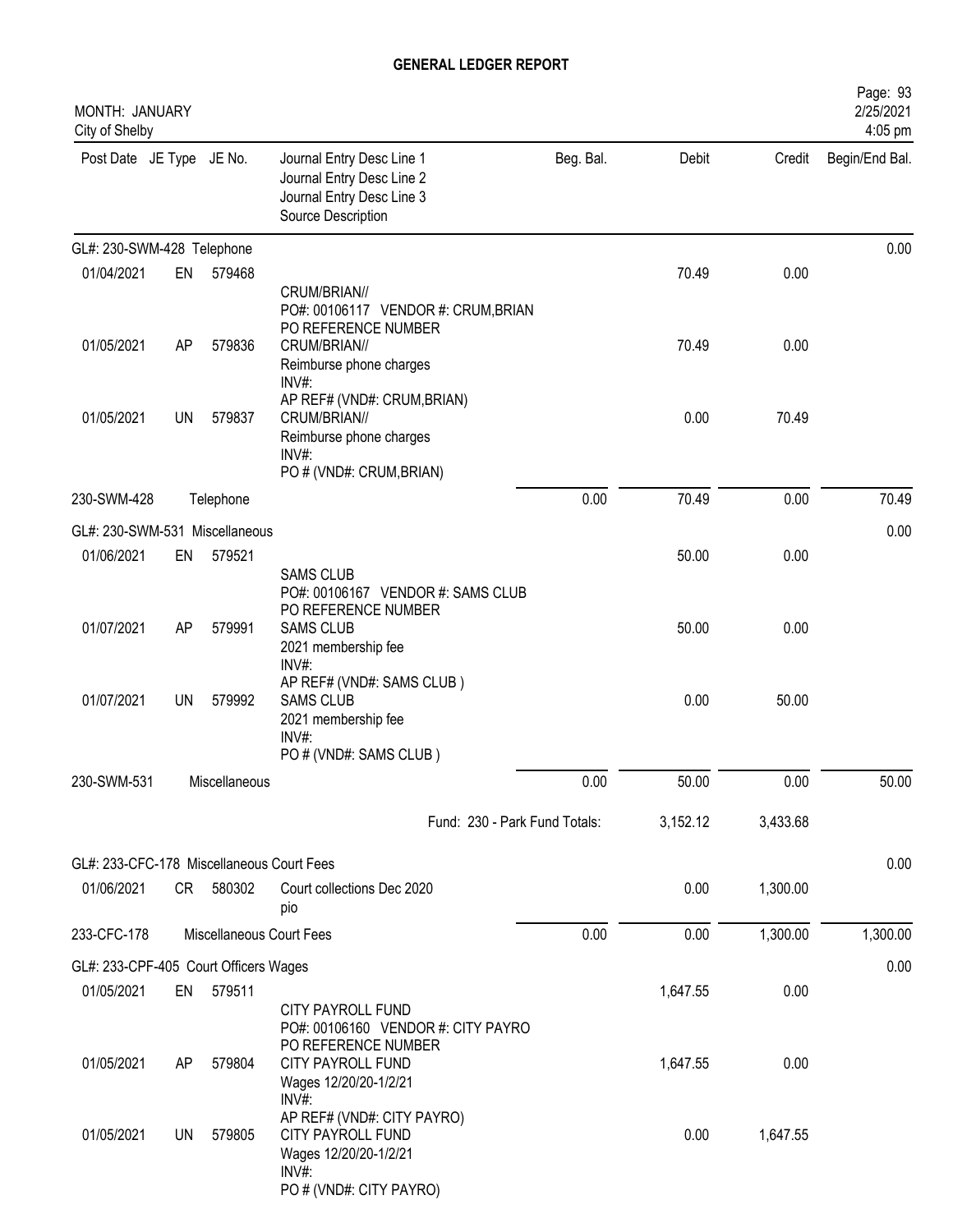| <b>MONTH: JANUARY</b><br>City of Shelby |           |                             |                                                                                                                                         |           |          |          | Page: 94<br>2/25/2021<br>4:05 pm |
|-----------------------------------------|-----------|-----------------------------|-----------------------------------------------------------------------------------------------------------------------------------------|-----------|----------|----------|----------------------------------|
| Post Date JE Type JE No.                |           |                             | Journal Entry Desc Line 1<br>Journal Entry Desc Line 2<br>Journal Entry Desc Line 3<br>Source Description                               | Beg. Bal. | Debit    | Credit   | Begin/End Bal.                   |
| GL#: 233-CPF-405 Court Officers Wages   |           |                             |                                                                                                                                         |           |          |          | 0.00                             |
| 01/20/2021                              | EN        | 580512                      | <b>CITY PAYROLL FUND</b><br>PO#: 00106355 VENDOR #: CITY PAYRO<br>PO REFERENCE NUMBER                                                   |           | 1,647.55 | 0.00     |                                  |
| 01/20/2021                              | AP        | 580514                      | <b>CITY PAYROLL FUND</b><br>Wages 1/3/21-1/16/21<br>INV#                                                                                |           | 1,647.55 | 0.00     |                                  |
| 01/20/2021                              | UN        | 580515                      | AP REF# (VND#: CITY PAYRO)<br><b>CITY PAYROLL FUND</b><br>Wages 1/3/21-1/16/21<br>INV#<br>PO # (VND#: CITY PAYRO)                       |           | 0.00     | 1,647.55 |                                  |
| 233-CPF-405                             |           | <b>Court Officers Wages</b> |                                                                                                                                         | 0.00      | 3,295.10 | 0.00     | 3,295.10                         |
|                                         |           |                             | GL#: 233-CPF-415 Public Employees Retire.System                                                                                         |           |          |          | 0.00                             |
| 01/14/2021                              | EN        | 580363                      | OH PUBLIC EMPLOYEES RETIREMENT<br>PO#: 00106317 VENDOR #: OPERS<br>PO REFERENCE NUMBER                                                  |           | 489.33   | 0.00     |                                  |
| 01/14/2021                              | AP        | 580384                      | OH PUBLIC EMPLOYEES RETIREMENT<br>Employer potion 11/22/20-<br>INV#:                                                                    |           | 489.33   | 0.00     |                                  |
| 01/14/2021                              | <b>UN</b> | 580385                      | AP REF# (VND#: OPERS<br>OH PUBLIC EMPLOYEES RETIREMENT<br>Employer potion 11/22/20-<br>INV#<br>PO # (VND#: OPERS                        |           | 0.00     | 489.33   |                                  |
| 233-CPF-415                             |           |                             | Public Employees Retire.System                                                                                                          | $0.00\,$  | 489.33   | $0.00\,$ | 489.33                           |
| GL#: 233-CPF-417 FICA                   |           |                             |                                                                                                                                         |           |          |          | 0.00                             |
| 01/05/2021                              |           | EN 579512                   | PAYROLL FUND<br>PO#: 00106161 VENDOR #: PAYROLL FU<br>PO REFERENCE NUMBER                                                               |           | 23.89    | 0.00     |                                  |
| 01/05/2021                              | AP        | 579806                      | PAYROLL FUND<br>FICA 12/20/20-1/2/21<br>INV#:                                                                                           |           | 23.89    | 0.00     |                                  |
| 01/05/2021                              | UN        | 579807                      | AP REF# (VND#: PAYROLL FU)<br>PAYROLL FUND<br>FICA 12/20/20-1/2/21<br>INV#:                                                             |           | 0.00     | 23.89    |                                  |
| 01/20/2021                              | EN        | 580513                      | PO # (VND#: PAYROLL FU)<br>PAYROLL FUND                                                                                                 |           | 23.89    | 0.00     |                                  |
| 01/20/2021                              | AP        | 580516                      | PO#: 00106356 VENDOR #: PAYROLL FU<br>PO REFERENCE NUMBER<br>PAYROLL FUND<br>FICA 1/3/21-1/16/21<br>INV#:<br>AP REF# (VND#: PAYROLL FU) |           | 23.89    | 0.00     |                                  |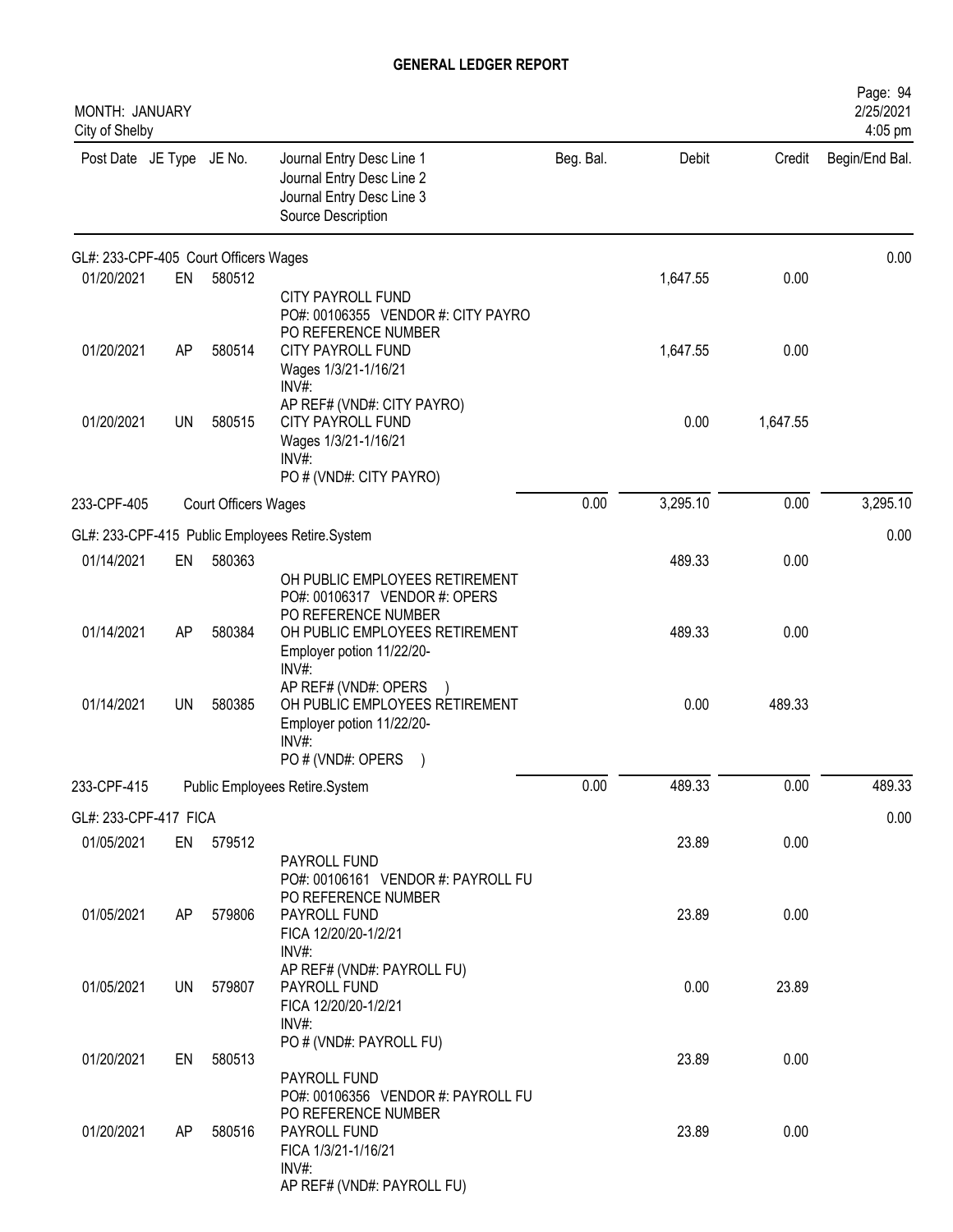| MONTH: JANUARY<br>City of Shelby      |             |                             |                                                                                                                                |           |          |          | Page: 95<br>2/25/2021<br>4:05 pm |
|---------------------------------------|-------------|-----------------------------|--------------------------------------------------------------------------------------------------------------------------------|-----------|----------|----------|----------------------------------|
| Post Date JE Type JE No.              |             |                             | Journal Entry Desc Line 1<br>Journal Entry Desc Line 2<br>Journal Entry Desc Line 3<br>Source Description                      | Beg. Bal. | Debit    | Credit   | Begin/End Bal.                   |
| GL#: 233-CPF-417 FICA                 |             |                             |                                                                                                                                |           |          |          | 0.00                             |
| 01/20/2021                            | <b>UN</b>   | 580517                      | PAYROLL FUND<br>FICA 1/3/21-1/16/21<br>$INV#$ :<br>PO # (VND#: PAYROLL FU)                                                     |           | 0.00     | 23.89    |                                  |
| 233-CPF-417                           | <b>FICA</b> |                             |                                                                                                                                | 0.00      | 47.78    | 0.00     | 47.78                            |
| GL#: 233-CPF-420 Workers Compensation |             |                             |                                                                                                                                |           |          |          | 0.00                             |
| 01/06/2021                            | EN          | 579516                      | BUREAU OF WORKERS COMPENSATION                                                                                                 |           | 14.00    | 0.00     |                                  |
| 01/08/2021                            | AP          | 580083                      | PO#: 00106162 VENDOR #: BWC<br>PO REFERENCE NUMBER<br>BUREAU OF WORKERS COMPENSATION<br>Installment payment policy             |           | 14.00    | 0.00     |                                  |
| 01/08/2021                            | <b>UN</b>   | 580084                      | INV#:<br>AP REF# (VND#: BWC<br>BUREAU OF WORKERS COMPENSATION<br>Installment payment policy<br>INV#:<br>PO # (VND#: BWC        |           | 0.00     | 14.00    |                                  |
| 233-CPF-420                           |             | <b>Workers Compensation</b> |                                                                                                                                | 0.00      | 14.00    | 0.00     | 14.00                            |
| GL#: 233-CPF-428 Telephone            |             |                             |                                                                                                                                |           |          |          | 0.00                             |
| 01/04/2021                            | EN          | 579468                      |                                                                                                                                |           | 68.87    | 0.00     |                                  |
| 01/05/2021                            | AΡ          | 579798                      | CRUM/BRIAN//<br>PO#: 00106117 VENDOR #: CRUM, BRIAN<br>PO REFERENCE NUMBER<br>CRUM/BRIAN//<br>Reimburse phone payment<br>INV#: |           | 68.87    | 0.00     |                                  |
| 01/05/2021                            | UN          | 579799                      | AP REF# (VND#: CRUM, BRIAN)<br>CRUM/BRIAN//<br>Reimburse phone payment<br>INV#<br>PO # (VND#: CRUM, BRIAN)                     |           | 0.00     | 68.87    |                                  |
| 233-CPF-428                           |             | Telephone                   |                                                                                                                                | 0.00      | 68.87    | 0.00     | 68.87                            |
|                                       |             |                             | Fund: 233 - Court Probation Fund Totals:                                                                                       |           | 3,915.08 | 1,300.00 |                                  |
| GL#: 234-MIS-205 Miscellaneous Income |             |                             |                                                                                                                                |           |          |          | 0.00                             |
| 01/26/2021                            | CR          | 581056                      | Non compliance immobilization<br>financail responsibility payment<br>pio                                                       |           | 0.00     | 35.00    |                                  |
| 234-MIS-205                           |             | Miscellaneous Income        |                                                                                                                                | 0.00      | 0.00     | 35.00    | 35.00                            |
|                                       |             |                             | Fund: 234 - BMV Reimbursement Fund Totals:                                                                                     |           | 0.00     | 35.00    |                                  |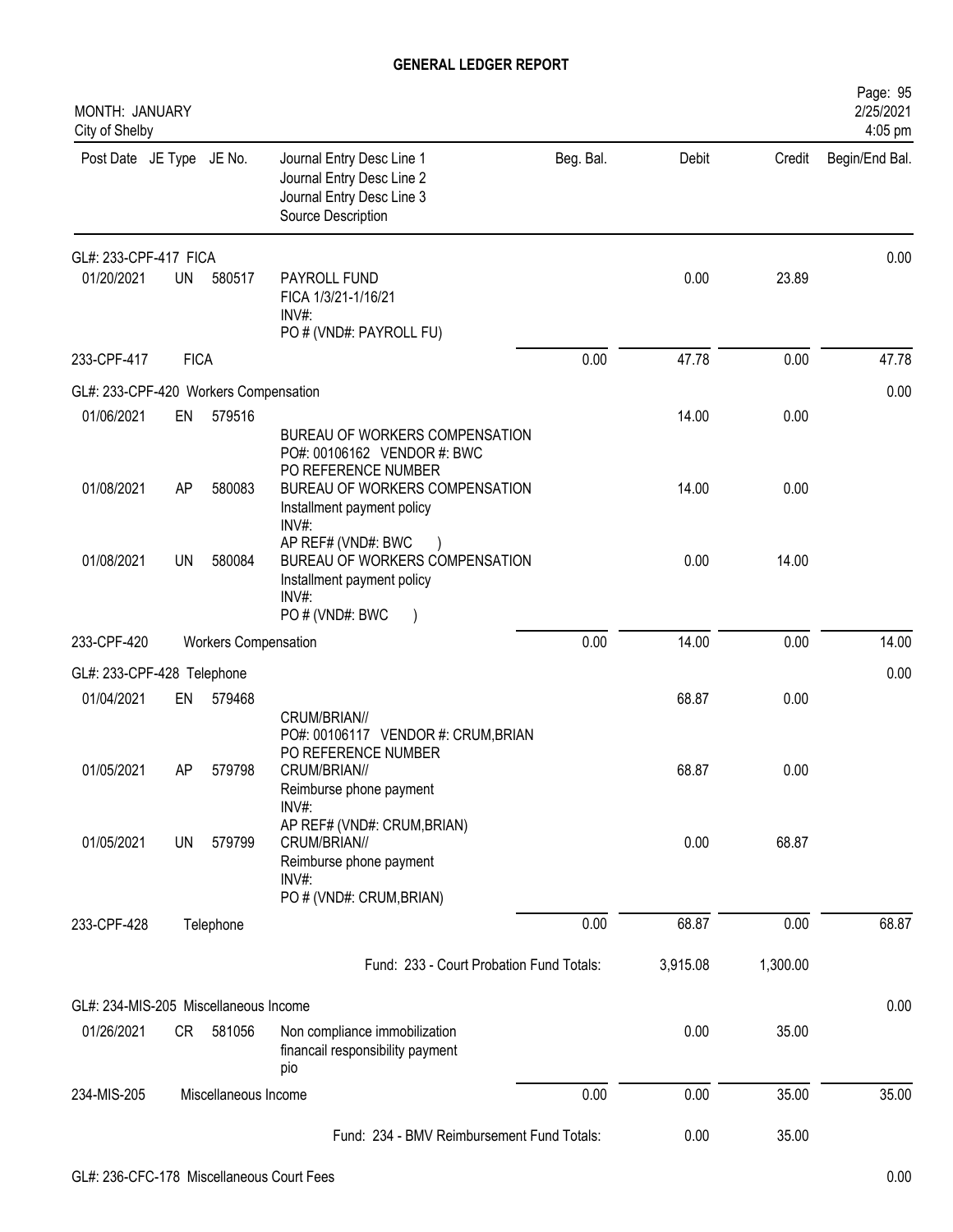| MONTH: JANUARY<br>City of Shelby          |           |               |                                                                                                                         |           |          |          | Page: 96<br>2/25/2021<br>4:05 pm |
|-------------------------------------------|-----------|---------------|-------------------------------------------------------------------------------------------------------------------------|-----------|----------|----------|----------------------------------|
| Post Date JE Type JE No.                  |           |               | Journal Entry Desc Line 1<br>Journal Entry Desc Line 2<br>Journal Entry Desc Line 3<br>Source Description               | Beg. Bal. | Debit    | Credit   | Begin/End Bal.                   |
| GL#: 236-CFC-178 Miscellaneous Court Fees |           |               |                                                                                                                         |           |          |          | 0.00                             |
| 01/06/2021                                | <b>CR</b> | 580302        | Court collections Dec 2020<br>pio                                                                                       |           | 0.00     | 110.00   |                                  |
| 01/20/2021                                | <b>CR</b> | 580559        | IDAT Dec 2020 from Plymouth Court<br>pio                                                                                |           | 0.00     | 6.00     |                                  |
| 236-CFC-178                               |           |               | Miscellaneous Court Fees                                                                                                | 0.00      | 0.00     | 116.00   | 116.00                           |
| GL#: 236-IDA-531 Miscellaneous            |           |               |                                                                                                                         |           |          |          | 0.00                             |
| 01/15/2021                                | AP        | 580450        | ABRAXAS COUNSELING CENTER<br>December Counciling<br>INV#:<br>1220SMC<br>AP REF# (VND#: ABRAXAS CO)                      |           | 87.28    | 0.00     |                                  |
| 01/15/2021                                | UN        | 580451        | ABRAXAS COUNSELING CENTER<br>December Counciling<br>$INV#$ :<br>1220SMC                                                 |           | 0.00     | 1,816.84 |                                  |
| 01/19/2021                                | UN        | 580497        | PO # (VND#: ABRAXAS CO)<br>ABRAXAS COUNSELING CENTER<br>PO#: 00104195 VENDOR #: ABRAXAS CO                              |           | 0.00     | 4,201.58 |                                  |
| 01/19/2021                                | EN        | 580503        | CANCELLED PO REFERENCE NUMBER<br>ABRAXAS COUNSELING CENTER<br>PO#: 00106347 VENDOR #: ABRAXAS CO<br>PO REFERENCE NUMBER |           | 4,000.00 | 0.00     |                                  |
| 236-IDA-531                               |           | Miscellaneous |                                                                                                                         | 0.00      | 87.28    | 0.00     | 87.28                            |
|                                           |           |               | Fund: 236 - Court I D A T Fund Totals:                                                                                  |           | 87.28    | 116.00   |                                  |
| GL#: 239-CFC-178 Miscellaneous Court Fees |           |               |                                                                                                                         |           |          |          | 0.00                             |
| 01/06/2021                                | CR        | 580302        | Court collections Dec 2020<br>pio                                                                                       |           | 0.00     | 764.00   |                                  |
| 239-CFC-178                               |           |               | Miscellaneous Court Fees                                                                                                | 0.00      | 0.00     | 764.00   | 764.00                           |
|                                           |           |               | Fund: 239 - Court Computer Fund Totals:                                                                                 |           | 0.00     | 764.00   |                                  |
| GL#: 241-CFC-178 Miscellaneous Court Fees |           |               |                                                                                                                         |           |          |          | 0.00                             |
| 01/06/2021                                |           | CR 580302     | Court collections Dec 2020<br>pio                                                                                       |           | 0.00     | 186.00   |                                  |
| 241-CFC-178                               |           |               | Miscellaneous Court Fees                                                                                                | 0.00      | 0.00     | 186.00   | 186.00                           |
| GL#: 241-PCF-531 Miscellaneous            |           |               |                                                                                                                         |           |          |          | 0.00                             |
| 01/21/2021                                | AP        | 580589        | AMAZON INC<br>roll paper<br>$INV#$ :<br>453956447756                                                                    |           | 44.50    | 0.00     |                                  |
| 01/21/2021                                | UN        | 580590        | AP REF# (VND#: AMAZON INC)<br>AMAZON INC<br>roll paper<br>453956447756<br>INV#:                                         |           | 0.00     | 44.50    |                                  |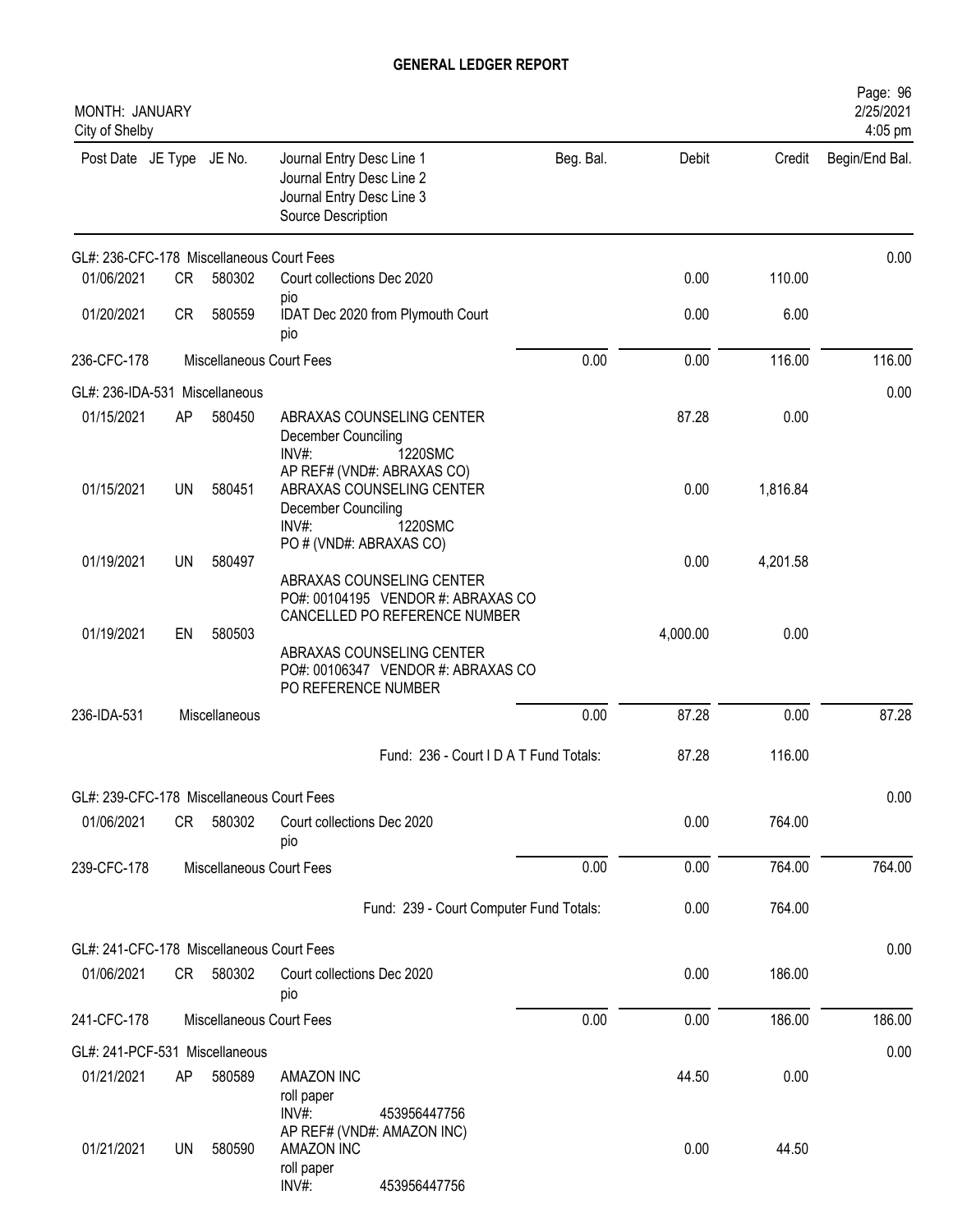| MONTH: JANUARY<br>City of Shelby                        |    |                          |                                                                                                                             |           |        |        | Page: 97<br>2/25/2021<br>4:05 pm |
|---------------------------------------------------------|----|--------------------------|-----------------------------------------------------------------------------------------------------------------------------|-----------|--------|--------|----------------------------------|
| Post Date JE Type JE No.                                |    |                          | Journal Entry Desc Line 1<br>Journal Entry Desc Line 2<br>Journal Entry Desc Line 3<br>Source Description                   | Beg. Bal. | Debit  | Credit | Begin/End Bal.                   |
| GL#: 241-PCF-531 Miscellaneous                          |    |                          | PO # (VND#: AMAZON INC)                                                                                                     |           |        |        | 0.00                             |
| 241-PCF-531                                             |    | Miscellaneous            |                                                                                                                             | 0.00      | 44.50  | 0.00   | 44.50                            |
|                                                         |    |                          | Fund: 241 - Police Computer Fund Totals:                                                                                    |           | 44.50  | 186.00 |                                  |
|                                                         |    |                          |                                                                                                                             |           |        |        |                                  |
| GL#: 242-CFC-178 Miscellaneous Court Fees<br>01/06/2021 | CR | 580302                   | Court collections Dec 2020                                                                                                  |           | 0.00   | 5.00   | 0.00                             |
|                                                         |    |                          | pio                                                                                                                         |           |        |        |                                  |
| 01/25/2021                                              | CR | 581051                   | IDAM Dec 2020 from OH Public Safety<br>pio                                                                                  |           | 0.00   | 286.15 |                                  |
| 242-CFC-178                                             |    | Miscellaneous Court Fees |                                                                                                                             | 0.00      | 0.00   | 291.15 | 291.15                           |
|                                                         |    |                          | Fund: 242 - Court IDAM Fund Totals:                                                                                         |           | 0.00   | 291.15 |                                  |
| GL#: 283-LCR-472 Supplies                               |    |                          |                                                                                                                             |           |        |        | 0.00                             |
| 01/07/2021                                              | EN | 579601                   | <b>WILCOX SALES &amp; SERVICE</b><br>PO#: 00106244 VENDOR #: WILCOX SAL                                                     |           | 474.00 | 0.00   |                                  |
| 01/07/2021                                              | AP | 579917                   | PO REFERENCE NUMBER<br>MHS INDUSTRIAL SUPPLY<br>PPE supplies                                                                |           | 167.39 | 0.00   |                                  |
| 01/07/2021                                              | UN | 579918                   | INV#:<br><b>INV23584</b><br>AP REF# (VND#: MHS IND SU)<br>MHS INDUSTRIAL SUPPLY<br>PPE supplies<br><b>INV23584</b><br>INV#: |           | 0.00   | 167.39 |                                  |
| 01/07/2021                                              | AP | 579933                   | PO # (VND#: MHS IND SU)<br><b>WILCOX SALES &amp; SERVICE</b><br>Vital oxide & sprayer<br>INV#:<br>IN264215                  |           | 474.00 | 0.00   |                                  |
| 01/07/2021                                              | UN | 579934                   | AP REF# (VND#: WILCOX SAL)<br><b>WILCOX SALES &amp; SERVICE</b><br>Vital oxide & sprayer                                    |           | 0.00   | 474.00 |                                  |
| 01/21/2021                                              | AP | 580573                   | $INV#$ :<br>IN264215<br>PO # (VND#: WILCOX SAL)<br>MHS INDUSTRIAL SUPPLY<br>19 touch free dispensers                        |           | 190.00 | 0.00   |                                  |
| 01/21/2021                                              | UN | 580574                   | INV#:<br><b>INV22323</b><br>AP REF# (VND#: MHS IND SU)<br>MHS INDUSTRIAL SUPPLY<br>19 touch free dispensers                 |           | 0.00   | 197.87 |                                  |
| 01/22/2021                                              | EN | 580790                   | $INV#$ :<br><b>INV22323</b><br>PO # (VND#: MHS IND SU)<br>MHS INDUSTRIAL SUPPLY                                             |           | 850.00 | 0.00   |                                  |
| 01/22/2021                                              | AP | 580817                   | PO#: 00106378 VENDOR #: MHS IND SU<br>PO REFERENCE NUMBER<br>MHS INDUSTRIAL SUPPLY                                          |           | 365.26 | 0.00   |                                  |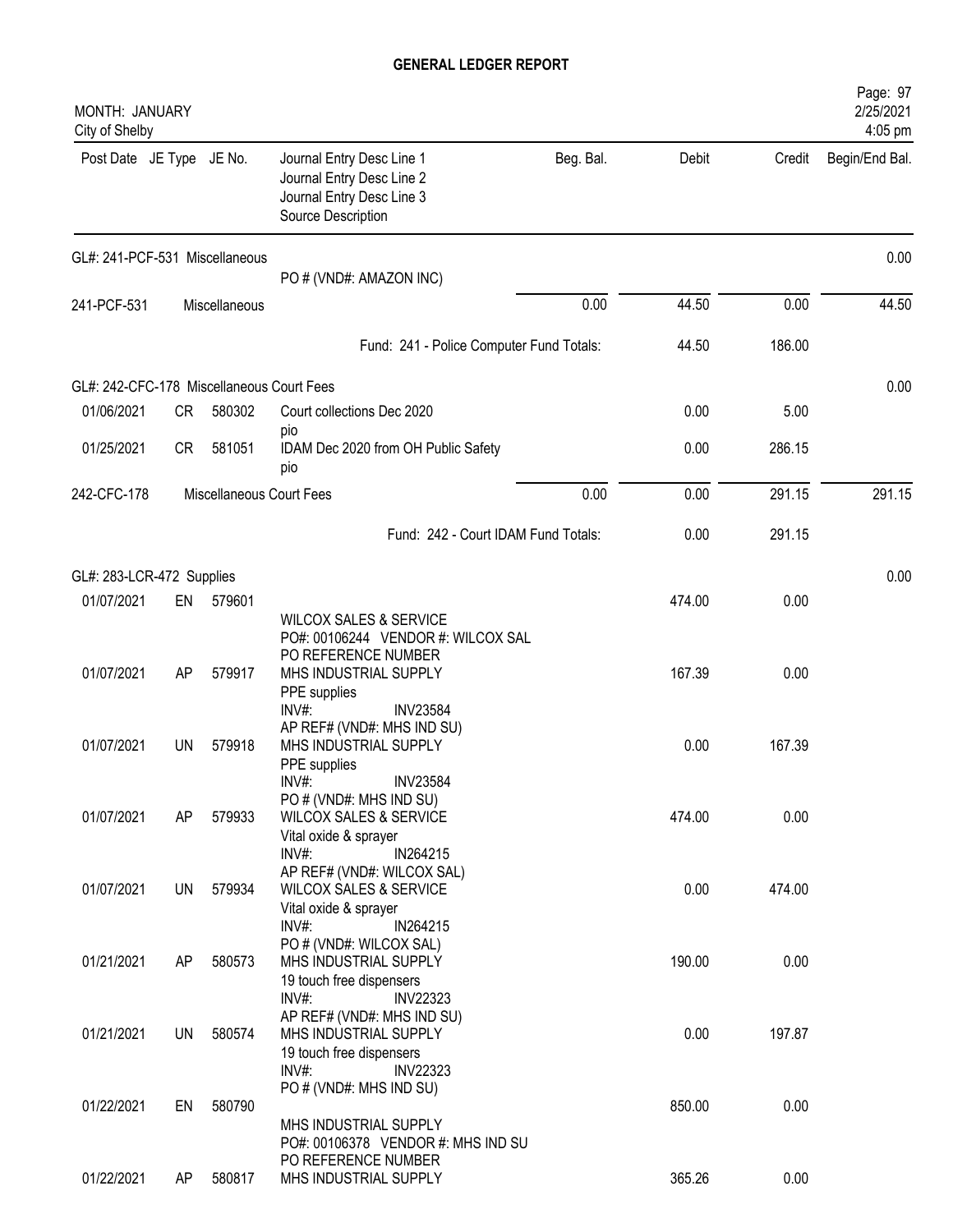| MONTH: JANUARY<br>City of Shelby    |    |                    |                                                                                                                                                     |           |          |          | Page: 98<br>2/25/2021<br>4:05 pm |
|-------------------------------------|----|--------------------|-----------------------------------------------------------------------------------------------------------------------------------------------------|-----------|----------|----------|----------------------------------|
| Post Date JE Type JE No.            |    |                    | Journal Entry Desc Line 1<br>Journal Entry Desc Line 2<br>Journal Entry Desc Line 3<br>Source Description                                           | Beg. Bal. | Debit    | Credit   | Begin/End Bal.                   |
| GL#: 283-LCR-472 Supplies           |    |                    |                                                                                                                                                     |           |          |          | 0.00                             |
|                                     |    |                    | Hand sanitizer, touchless<br>$INV#$ :<br><b>INV22486</b>                                                                                            |           |          |          |                                  |
| 01/22/2021                          | UN | 580818             | AP REF# (VND#: MHS IND SU)<br>MHS INDUSTRIAL SUPPLY<br>Hand sanitizer, touchless<br>$INV#$ :<br><b>INV22486</b>                                     |           | 0.00     | 365.26   |                                  |
| 01/22/2021                          | AP | 580819             | PO # (VND#: MHS IND SU)<br>MHS INDUSTRIAL SUPPLY<br>Hand soap                                                                                       |           | 192.24   | 0.00     |                                  |
| 01/22/2021                          | UN | 580820             | INV#:<br><b>INV23930</b><br>AP REF# (VND#: MHS IND SU)<br>MHS INDUSTRIAL SUPPLY<br>Hand soap<br>INV#:<br><b>INV23930</b><br>PO # (VND#: MHS IND SU) |           | 0.00     | 192.24   |                                  |
| 283-LCR-472                         |    | Supplies           |                                                                                                                                                     | 0.00      | 1,388.89 | 0.00     | 1,388.89                         |
| GL#: 283-LCR-485 Maintenance, Autos |    |                    |                                                                                                                                                     |           |          |          | 0.00                             |
| 01/07/2021                          | AP | 579891             | <b>STATEWIDE FORD</b><br>Covid 19 sanitizatin software<br>INV#:<br>5208                                                                             |           | 300.00   | 0.00     |                                  |
| 01/07/2021                          | UN | 579892             | AP REF# (VND#: STATEWI FO)<br><b>STATEWIDE FORD</b><br>Covid 19 sanitizatin software<br>INV#<br>5208<br>PO # (VND#: STATEWI FO)                     |           | 0.00     | 450.00   |                                  |
| 283-LCR-485                         |    | Maintenance, Autos |                                                                                                                                                     | 0.00      | 300.00   | 0.00     | 300.00                           |
|                                     |    |                    | GL#: 283-LCR-507 Maintenance Building/Grounds                                                                                                       |           |          |          | 0.00                             |
| 01/05/2021                          | AP | 579855             | MANSFIELD ELECTRIC SUPPLY<br>wall light sensors<br>INV#:<br>7156771                                                                                 |           | 2,250.00 | 0.00     |                                  |
| 01/05/2021                          | UN | 579856             | AP REF# (VND#: MANS ELECT)<br>MANSFIELD ELECTRIC SUPPLY<br>wall light sensors<br>$INV#$ :<br>7156771                                                |           | 0.00     | 2,250.00 |                                  |
| 01/05/2021                          | AP | 579857             | PO # (VND#: MANS ELECT)<br>MANSFIELD ELECTRIC SUPPLY<br>Touchless lighting system part                                                              |           | 26.51    | 0.00     |                                  |
| 01/05/2021                          | UN | 579858             | $INV#$ :<br>7156798<br>AP REF# (VND#: MANS ELECT)<br>MANSFIELD ELECTRIC SUPPLY<br>Touchless lighting system part                                    |           | 0.00     | 26.51    |                                  |
| 01/05/2021                          | AP | 579861             | INV#:<br>7156798<br>PO # (VND#: MANS ELECT)<br>MANSFIELD ELECTRIC SUPPLY<br>125 wave switch<br>$INV#$ :                                             |           | 5,312.50 | 0.00     |                                  |
| 01/05/2021                          | UN | 579862             | 9-5178957-01<br>AP REF# (VND#: MANS ELECT)<br>MANSFIELD ELECTRIC SUPPLY                                                                             |           | 0.00     | 5,312.50 |                                  |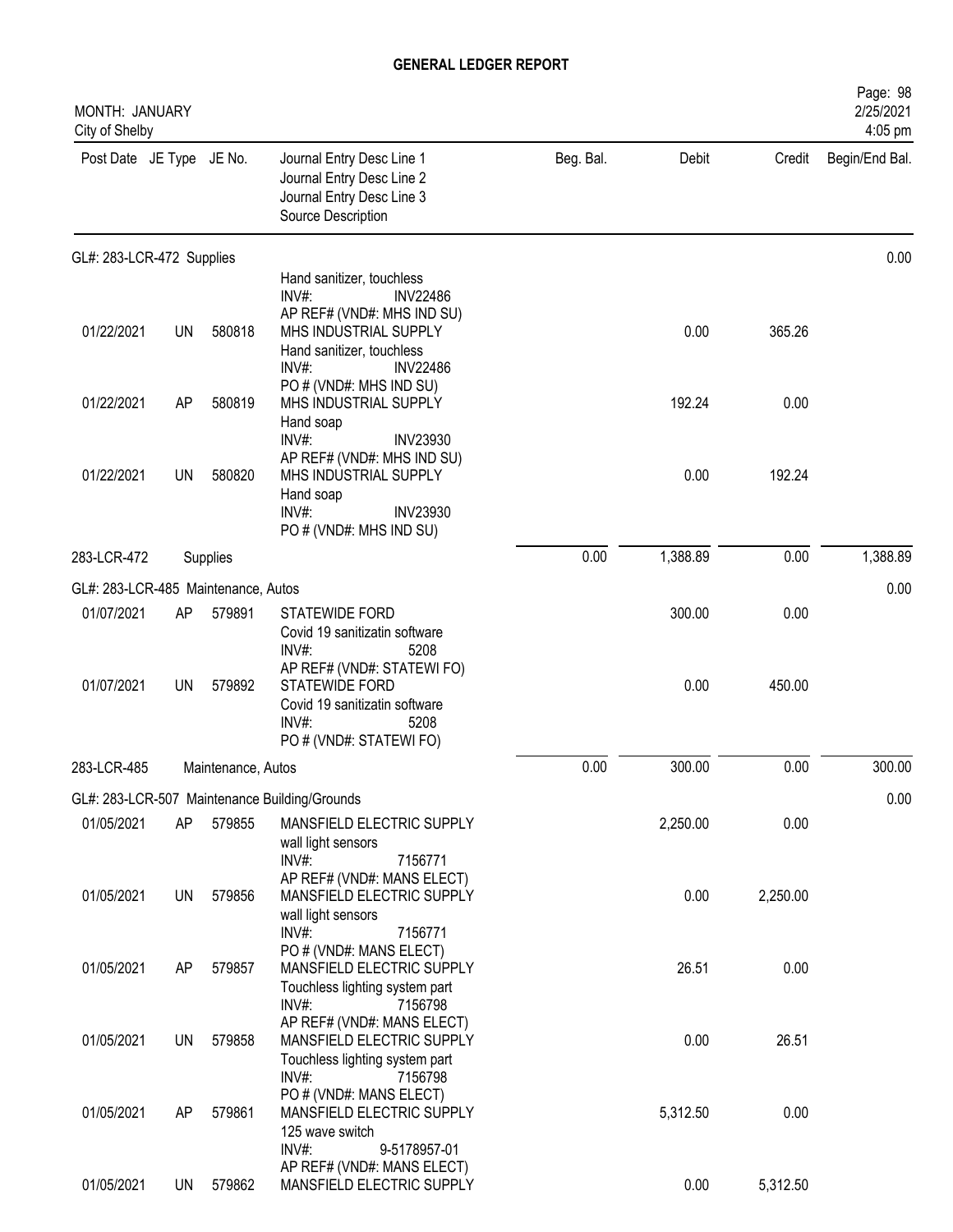| Beg. Bal.<br>Post Date JE Type JE No.<br>Journal Entry Desc Line 1<br>Debit<br>Credit<br>Journal Entry Desc Line 2<br>Journal Entry Desc Line 3<br>Source Description<br>GL#: 283-LCR-507 Maintenance Building/Grounds<br>125 wave switch<br>INV#:<br>9-5178957-01<br>PO # (VND#: MANS ELECT)<br>01/05/2021<br>93.86<br>0.00<br>AP<br>579863<br>DAS HARDWARE LLC<br>Park purchase Dec 2020<br>INV#:<br>AP REF# (VND#: DAS HARDWA)<br>01/05/2021<br>579864<br>0.00<br>103.47<br>UN<br>DAS HARDWARE LLC<br>Park purchase Dec 2020<br>INV#<br>PO # (VND#: DAS HARDWA)<br>0.00<br>7,682.87<br>0.00<br>283-LCR-507<br>Maintenance Building/Grounds<br>0.00<br>GL#: 283-LCR-515 Equipment<br>01/05/2021<br>ANIXTER INC.<br>1,050.00<br>0.00<br>AP<br>579859<br>Panasonic toughpad 10" tablet<br>INV#:<br>4759096-00<br>AP REF# (VND#: ANIXTER IN)<br>01/05/2021<br>0.00<br>1,050.00<br>UN<br>579860<br>ANIXTER INC.<br>Panasonic toughpad 10" tablet<br>INV#:<br>4759096-00<br>PO # (VND#: ANIXTER IN)<br>01/07/2021<br>AP<br>579919<br>ANIXTER INC.<br>19,000.00<br>0.00<br>Mobile collection FZ-G1<br>INV#:<br>4759096-03<br>AP REF# (VND#: ANIXTER IN)<br>01/07/2021<br>579920<br>0.00<br><b>UN</b><br>ANIXTER INC.<br>19,000.00<br>Mobile collection FZ-G1<br>INV#:<br>4759096-03<br>PO # (VND#: ANIXTER IN)<br>01/07/2021<br>579921<br>ANIXTER INC.<br>4,316.00<br>0.00<br>AP<br>Handheld devices & accessories<br>INV#:<br>4766578-00<br>AP REF# (VND#: ANIXTER IN)<br>0.00<br>01/07/2021<br><b>UN</b><br>579922<br>4,316.00<br>ANIXTER INC.<br>Handheld devices & accessories<br>INV#:<br>4766578-00<br>PO # (VND#: ANIXTER IN)<br>0.00<br>01/08/2021<br>580128<br>ANIXTER INC.<br>2,290.00<br>AP<br>IT mobile radio charger, carry<br>$INV#$ :<br>4759096-02<br>AP REF# (VND#: ANIXTER IN)<br>01/08/2021<br><b>UN</b><br>580129<br>0.00<br>2,290.00<br>ANIXTER INC.<br>IT mobile radio charger, carry<br>$INV#$ :<br>4759096-02<br>PO # (VND#: ANIXTER IN)<br>0.00<br>26,656.00<br>0.00<br>283-LCR-515<br>Equipment<br>GL#: 283-LCR-529 Small tools and equipment<br>01/07/2021<br>750.00<br>0.00<br>EN 579601 | <b>MONTH: JANUARY</b><br>City of Shelby |  |  |  | Page: 99<br>2/25/2021<br>4:05 pm |
|------------------------------------------------------------------------------------------------------------------------------------------------------------------------------------------------------------------------------------------------------------------------------------------------------------------------------------------------------------------------------------------------------------------------------------------------------------------------------------------------------------------------------------------------------------------------------------------------------------------------------------------------------------------------------------------------------------------------------------------------------------------------------------------------------------------------------------------------------------------------------------------------------------------------------------------------------------------------------------------------------------------------------------------------------------------------------------------------------------------------------------------------------------------------------------------------------------------------------------------------------------------------------------------------------------------------------------------------------------------------------------------------------------------------------------------------------------------------------------------------------------------------------------------------------------------------------------------------------------------------------------------------------------------------------------------------------------------------------------------------------------------------------------------------------------------------------------------------------------------------------------------------------------------------------------------------------------------------------------------------------------------------------------------------------------------------------------------------------------------|-----------------------------------------|--|--|--|----------------------------------|
|                                                                                                                                                                                                                                                                                                                                                                                                                                                                                                                                                                                                                                                                                                                                                                                                                                                                                                                                                                                                                                                                                                                                                                                                                                                                                                                                                                                                                                                                                                                                                                                                                                                                                                                                                                                                                                                                                                                                                                                                                                                                                                                  |                                         |  |  |  | Begin/End Bal.                   |
|                                                                                                                                                                                                                                                                                                                                                                                                                                                                                                                                                                                                                                                                                                                                                                                                                                                                                                                                                                                                                                                                                                                                                                                                                                                                                                                                                                                                                                                                                                                                                                                                                                                                                                                                                                                                                                                                                                                                                                                                                                                                                                                  |                                         |  |  |  | 0.00                             |
|                                                                                                                                                                                                                                                                                                                                                                                                                                                                                                                                                                                                                                                                                                                                                                                                                                                                                                                                                                                                                                                                                                                                                                                                                                                                                                                                                                                                                                                                                                                                                                                                                                                                                                                                                                                                                                                                                                                                                                                                                                                                                                                  |                                         |  |  |  |                                  |
|                                                                                                                                                                                                                                                                                                                                                                                                                                                                                                                                                                                                                                                                                                                                                                                                                                                                                                                                                                                                                                                                                                                                                                                                                                                                                                                                                                                                                                                                                                                                                                                                                                                                                                                                                                                                                                                                                                                                                                                                                                                                                                                  |                                         |  |  |  |                                  |
|                                                                                                                                                                                                                                                                                                                                                                                                                                                                                                                                                                                                                                                                                                                                                                                                                                                                                                                                                                                                                                                                                                                                                                                                                                                                                                                                                                                                                                                                                                                                                                                                                                                                                                                                                                                                                                                                                                                                                                                                                                                                                                                  |                                         |  |  |  | 7,682.87                         |
|                                                                                                                                                                                                                                                                                                                                                                                                                                                                                                                                                                                                                                                                                                                                                                                                                                                                                                                                                                                                                                                                                                                                                                                                                                                                                                                                                                                                                                                                                                                                                                                                                                                                                                                                                                                                                                                                                                                                                                                                                                                                                                                  |                                         |  |  |  |                                  |
|                                                                                                                                                                                                                                                                                                                                                                                                                                                                                                                                                                                                                                                                                                                                                                                                                                                                                                                                                                                                                                                                                                                                                                                                                                                                                                                                                                                                                                                                                                                                                                                                                                                                                                                                                                                                                                                                                                                                                                                                                                                                                                                  |                                         |  |  |  |                                  |
|                                                                                                                                                                                                                                                                                                                                                                                                                                                                                                                                                                                                                                                                                                                                                                                                                                                                                                                                                                                                                                                                                                                                                                                                                                                                                                                                                                                                                                                                                                                                                                                                                                                                                                                                                                                                                                                                                                                                                                                                                                                                                                                  |                                         |  |  |  |                                  |
|                                                                                                                                                                                                                                                                                                                                                                                                                                                                                                                                                                                                                                                                                                                                                                                                                                                                                                                                                                                                                                                                                                                                                                                                                                                                                                                                                                                                                                                                                                                                                                                                                                                                                                                                                                                                                                                                                                                                                                                                                                                                                                                  |                                         |  |  |  |                                  |
|                                                                                                                                                                                                                                                                                                                                                                                                                                                                                                                                                                                                                                                                                                                                                                                                                                                                                                                                                                                                                                                                                                                                                                                                                                                                                                                                                                                                                                                                                                                                                                                                                                                                                                                                                                                                                                                                                                                                                                                                                                                                                                                  |                                         |  |  |  |                                  |
|                                                                                                                                                                                                                                                                                                                                                                                                                                                                                                                                                                                                                                                                                                                                                                                                                                                                                                                                                                                                                                                                                                                                                                                                                                                                                                                                                                                                                                                                                                                                                                                                                                                                                                                                                                                                                                                                                                                                                                                                                                                                                                                  |                                         |  |  |  |                                  |
|                                                                                                                                                                                                                                                                                                                                                                                                                                                                                                                                                                                                                                                                                                                                                                                                                                                                                                                                                                                                                                                                                                                                                                                                                                                                                                                                                                                                                                                                                                                                                                                                                                                                                                                                                                                                                                                                                                                                                                                                                                                                                                                  |                                         |  |  |  |                                  |
|                                                                                                                                                                                                                                                                                                                                                                                                                                                                                                                                                                                                                                                                                                                                                                                                                                                                                                                                                                                                                                                                                                                                                                                                                                                                                                                                                                                                                                                                                                                                                                                                                                                                                                                                                                                                                                                                                                                                                                                                                                                                                                                  |                                         |  |  |  |                                  |
|                                                                                                                                                                                                                                                                                                                                                                                                                                                                                                                                                                                                                                                                                                                                                                                                                                                                                                                                                                                                                                                                                                                                                                                                                                                                                                                                                                                                                                                                                                                                                                                                                                                                                                                                                                                                                                                                                                                                                                                                                                                                                                                  |                                         |  |  |  |                                  |
|                                                                                                                                                                                                                                                                                                                                                                                                                                                                                                                                                                                                                                                                                                                                                                                                                                                                                                                                                                                                                                                                                                                                                                                                                                                                                                                                                                                                                                                                                                                                                                                                                                                                                                                                                                                                                                                                                                                                                                                                                                                                                                                  |                                         |  |  |  | 26,656.00                        |
|                                                                                                                                                                                                                                                                                                                                                                                                                                                                                                                                                                                                                                                                                                                                                                                                                                                                                                                                                                                                                                                                                                                                                                                                                                                                                                                                                                                                                                                                                                                                                                                                                                                                                                                                                                                                                                                                                                                                                                                                                                                                                                                  |                                         |  |  |  | 0.00                             |
|                                                                                                                                                                                                                                                                                                                                                                                                                                                                                                                                                                                                                                                                                                                                                                                                                                                                                                                                                                                                                                                                                                                                                                                                                                                                                                                                                                                                                                                                                                                                                                                                                                                                                                                                                                                                                                                                                                                                                                                                                                                                                                                  |                                         |  |  |  |                                  |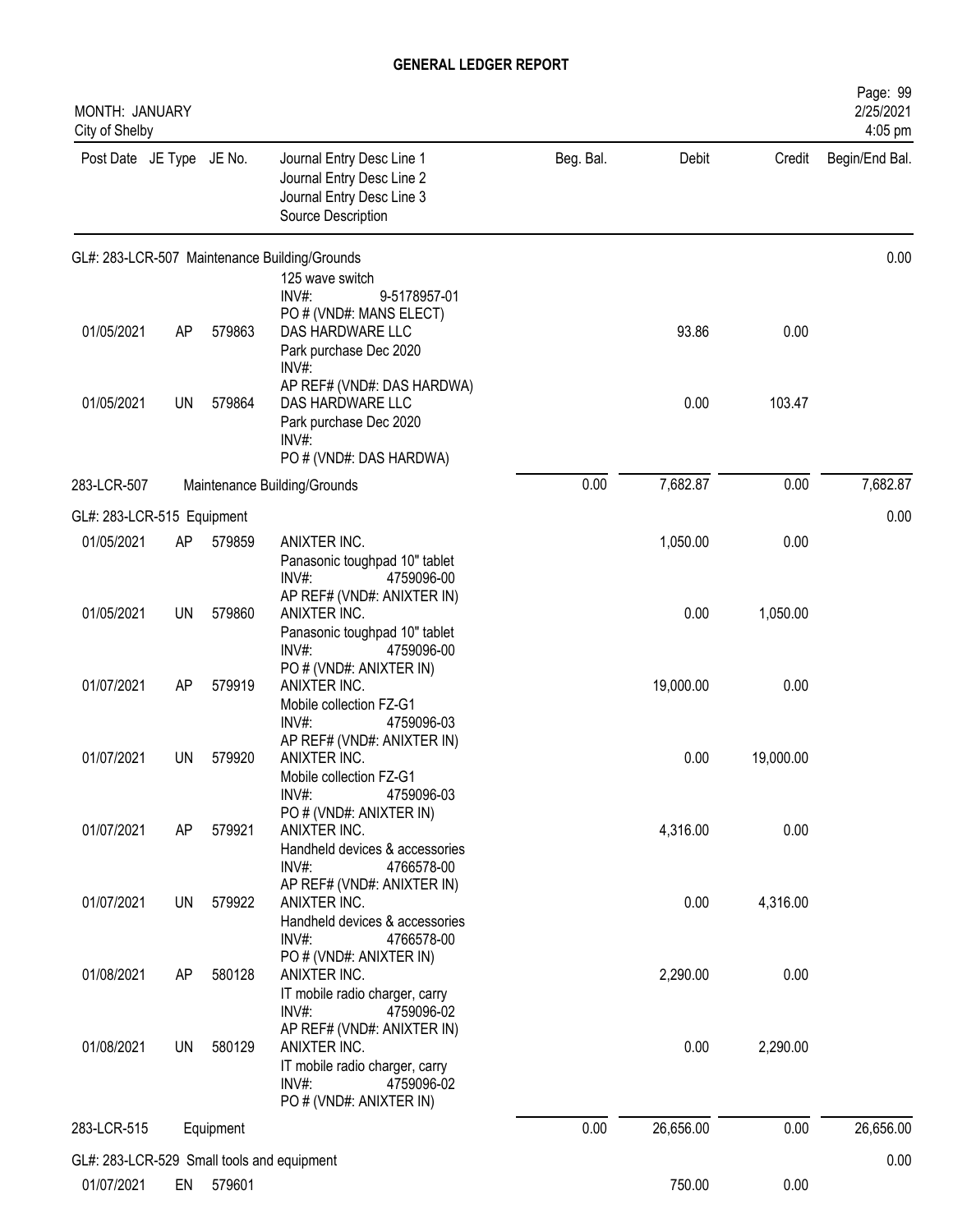| MONTH: JANUARY<br>City of Shelby          |    |                             |                                                                                                                                                                     |           |           |           | Page: 100<br>2/25/2021<br>4:05 pm |
|-------------------------------------------|----|-----------------------------|---------------------------------------------------------------------------------------------------------------------------------------------------------------------|-----------|-----------|-----------|-----------------------------------|
| Post Date JE Type JE No.                  |    |                             | Journal Entry Desc Line 1<br>Journal Entry Desc Line 2<br>Journal Entry Desc Line 3<br>Source Description                                                           | Beg. Bal. | Debit     | Credit    | Begin/End Bal.                    |
|                                           |    |                             | GL#: 283-LCR-529 Small tools and equipment                                                                                                                          |           |           |           | 0.00                              |
| 01/07/2021                                | AP | 579933                      | <b>WILCOX SALES &amp; SERVICE</b><br>PO#: 00106244 VENDOR #: WILCOX SAL<br>PO REFERENCE NUMBER<br><b>WILCOX SALES &amp; SERVICE</b><br>Vital oxide & sprayer        |           | 750.00    | 0.00      |                                   |
| 01/07/2021                                | UN | 579934                      | IN264215<br>$INV#$ :<br>AP REF# (VND#: WILCOX SAL)<br><b>WILCOX SALES &amp; SERVICE</b><br>Vital oxide & sprayer<br>$INV#$ :<br>IN264215<br>PO # (VND#: WILCOX SAL) |           | 0.00      | 750.00    |                                   |
| 283-LCR-529                               |    |                             | Small tools and equipment                                                                                                                                           | 0.00      | 750.00    | 0.00      | 750.00                            |
|                                           |    |                             | Fund: 283 - LOCAL CORONAVIRUS RELIEF FUND Totals:                                                                                                                   |           | 36,777.76 | 0.00      |                                   |
| GL#: 300-TRS-240 Transfer City Income Tax |    |                             |                                                                                                                                                                     |           |           |           | 0.00                              |
| 01/31/2021                                | GJ | 581161                      | Income tax transfer to Capital Improv.<br>pio                                                                                                                       |           | 0.00      | 10,719.96 |                                   |
| 300-TRS-240                               |    | Transfer City Income Tax    |                                                                                                                                                                     | 0.00      | 0.00      | 10,719.96 | 10,719.96                         |
|                                           |    |                             | Fund: 300 - Capital Improvement Fund Totals:                                                                                                                        |           | 0.00      | 10,719.96 |                                   |
| GL#: 304-CFC-170 Court Criminal Fines     |    |                             |                                                                                                                                                                     |           |           |           | 0.00                              |
| 01/06/2021                                | CR | 580302                      | Court collections Dec 2020<br>pio                                                                                                                                   |           | 0.00      | 445.00    |                                   |
| 304-CFC-170                               |    | <b>Court Criminal Fines</b> |                                                                                                                                                                     | 0.00      | 0.00      | 445.00    | 445.00                            |
| GL#: 304-CFC-173 Civil Court              |    |                             |                                                                                                                                                                     |           |           |           | 0.00                              |
| 01/06/2021                                |    | CR 580302                   | Court collections Dec 2020<br>pio                                                                                                                                   |           | 0.00      | 255.00    |                                   |
| 304-CFC-173                               |    | Civil Court                 |                                                                                                                                                                     | 0.00      | 0.00      | 255.00    | 255.00                            |
|                                           |    |                             | Fund: 304 - Court Capital Improvement Fund Totals:                                                                                                                  |           | 0.00      | 700.00    |                                   |
| GL#: 352-TRS-240 Transfer City Income Tax |    |                             |                                                                                                                                                                     |           |           |           | 0.00                              |
| 01/31/2021                                | GJ | 581164                      | Income tax transfer to sidewalks<br>pio                                                                                                                             |           | 0.00      | 1,247.99  |                                   |
| 352-TRS-240                               |    | Transfer City Income Tax    |                                                                                                                                                                     | 0.00      | 0.00      | 1,247.99  | 1,247.99                          |
|                                           |    |                             | Fund: 352 - Sidewalk Fund Totals:                                                                                                                                   |           | 0.00      | 1,247.99  |                                   |
| GL#: 353-TRS-240 Transfer City Income Tax |    |                             |                                                                                                                                                                     |           |           |           | 0.00                              |
| 01/31/2021                                | GJ | 581163                      | Income tax transfer to streets<br>pio                                                                                                                               |           | 0.00      | 40,351.84 |                                   |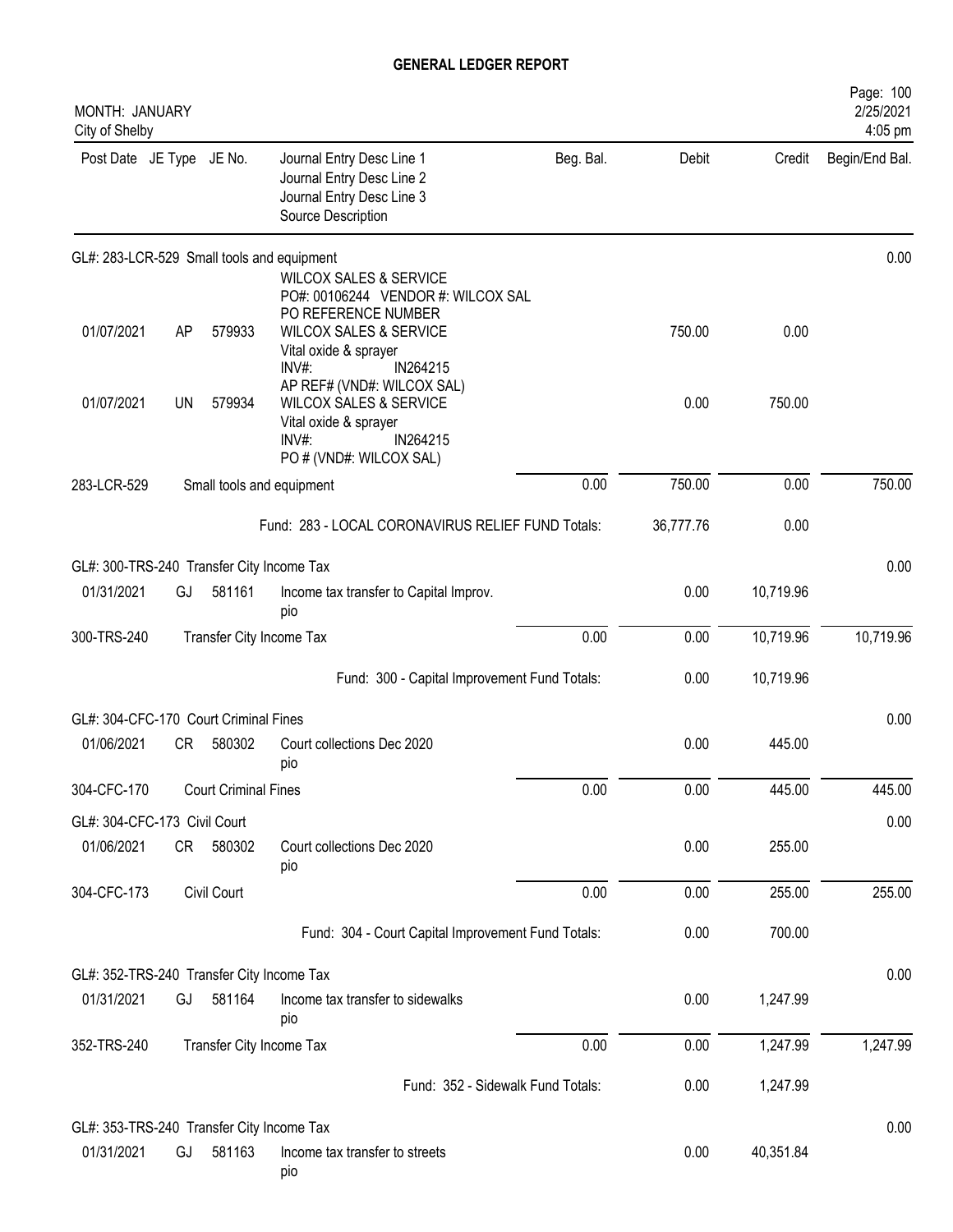| MONTH: JANUARY<br>City of Shelby          |           |        |                                                                                                           |           |       |           | Page: 101<br>2/25/2021<br>4:05 pm |
|-------------------------------------------|-----------|--------|-----------------------------------------------------------------------------------------------------------|-----------|-------|-----------|-----------------------------------|
| Post Date JE Type JE No.                  |           |        | Journal Entry Desc Line 1<br>Journal Entry Desc Line 2<br>Journal Entry Desc Line 3<br>Source Description | Beg. Bal. | Debit | Credit    | Begin/End Bal.                    |
| 353-TRS-240                               |           |        | Transfer City Income Tax                                                                                  | 0.00      | 0.00  | 40,351.84 | 40,351.84                         |
|                                           |           |        | Fund: 353 - Streets, Alleys & Basin Rehab Totals:                                                         |           | 0.00  | 40,351.84 |                                   |
| GL#: 354-TRS-240 Transfer City Income Tax |           |        |                                                                                                           |           |       |           | 0.00                              |
| 01/31/2021                                | GJ        | 581162 | Income tax transfer to police/court<br>pio                                                                |           | 0.00  | 63,999.74 |                                   |
| 354-TRS-240                               |           |        | Transfer City Income Tax                                                                                  | 0.00      | 0.00  | 63,999.74 | 63,999.74                         |
|                                           |           |        | Fund: 354 - Police/Court Construction Fund Totals:                                                        |           | 0.00  | 63,999.74 |                                   |
| GL#: 400-CFS-154 Collections              |           |        |                                                                                                           |           |       |           | 0.00                              |
| 01/04/2021                                | <b>CR</b> | 580286 | Utility deposit, water and sewer                                                                          |           | 0.00  | 650.03    |                                   |
| 01/05/2021                                | <b>CR</b> | 580294 | pio<br>Utility deposit, water and sewer                                                                   |           | 0.00  | 5,885.15  |                                   |
| 01/06/2021                                | <b>CR</b> | 580303 | pio<br>Utility deposit, water and sewer                                                                   |           | 0.00  | 2,802.97  |                                   |
| 01/07/2021                                | <b>CR</b> | 580313 | pio<br>Utility deposit, water and sewer                                                                   |           | 0.00  | 5,490.29  |                                   |
| 01/08/2021                                | <b>CR</b> | 580324 | pio<br>Utility deposit, water and sewer                                                                   |           | 0.00  | 6,150.95  |                                   |
| 01/11/2021                                | <b>CR</b> | 580340 | pio<br>Utility deposit, water and sewer                                                                   |           | 0.00  | 18,887.21 |                                   |
| 01/12/2021                                | <b>CR</b> | 580344 | pio<br>Utility deposit, water and sewer                                                                   |           | 0.00  | 8,635.52  |                                   |
| 01/13/2021                                | <b>CR</b> | 580434 | pio<br>Utility deposit, water and sewer                                                                   |           | 0.00  | 4,829.25  |                                   |
| 01/14/2021                                | CR        | 580442 | pio<br>Utilty depsoit, water and sewer                                                                    |           | 0.00  | 11,158.34 |                                   |
| 01/15/2021                                | CR        | 580471 | pio<br>Utlity deposit, water and sewer                                                                    |           | 0.00  | 6,543.25  |                                   |
| 01/19/2021                                | CR        | 580556 | pio<br>Utility deposit, water and sewer                                                                   |           | 0.00  | 8,764.99  |                                   |
| 01/20/2021                                | CR        | 580561 | pio<br>Utility deposit, water and sewer                                                                   |           | 0.00  | 9,438.04  |                                   |
| 01/21/2021                                | CR        | 580800 | pio<br>Utility deposit, water and sewer                                                                   |           | 0.00  | 576.37    |                                   |
| 01/22/2021                                | <b>CR</b> | 580811 | pio<br>Utility deposit, water and sewer                                                                   |           | 0.00  | 878.87    |                                   |
| 01/25/2021                                | CR        | 581048 | pio<br>Utility deposit, water and sewer                                                                   |           | 0.00  | 482.35    |                                   |
| 01/26/2021                                | CR        | 581052 | pio<br>Utility deposit, water and sewer                                                                   |           | 0.00  | 1,192.04  |                                   |
|                                           |           |        | pio                                                                                                       |           |       |           |                                   |
| 01/27/2021                                | <b>CR</b> | 581060 | Utility deposit, water and sewer<br>pio                                                                   |           | 0.00  | 1,098.01  |                                   |
| 01/28/2021                                | CR        | 581069 | Utility deposit, water and sewer<br>pio                                                                   |           | 0.00  | 258.11    |                                   |
| 01/29/2021                                | CR        | 581076 | Utility deposit, water and sewer<br>pio                                                                   |           | 0.00  | 308.45    |                                   |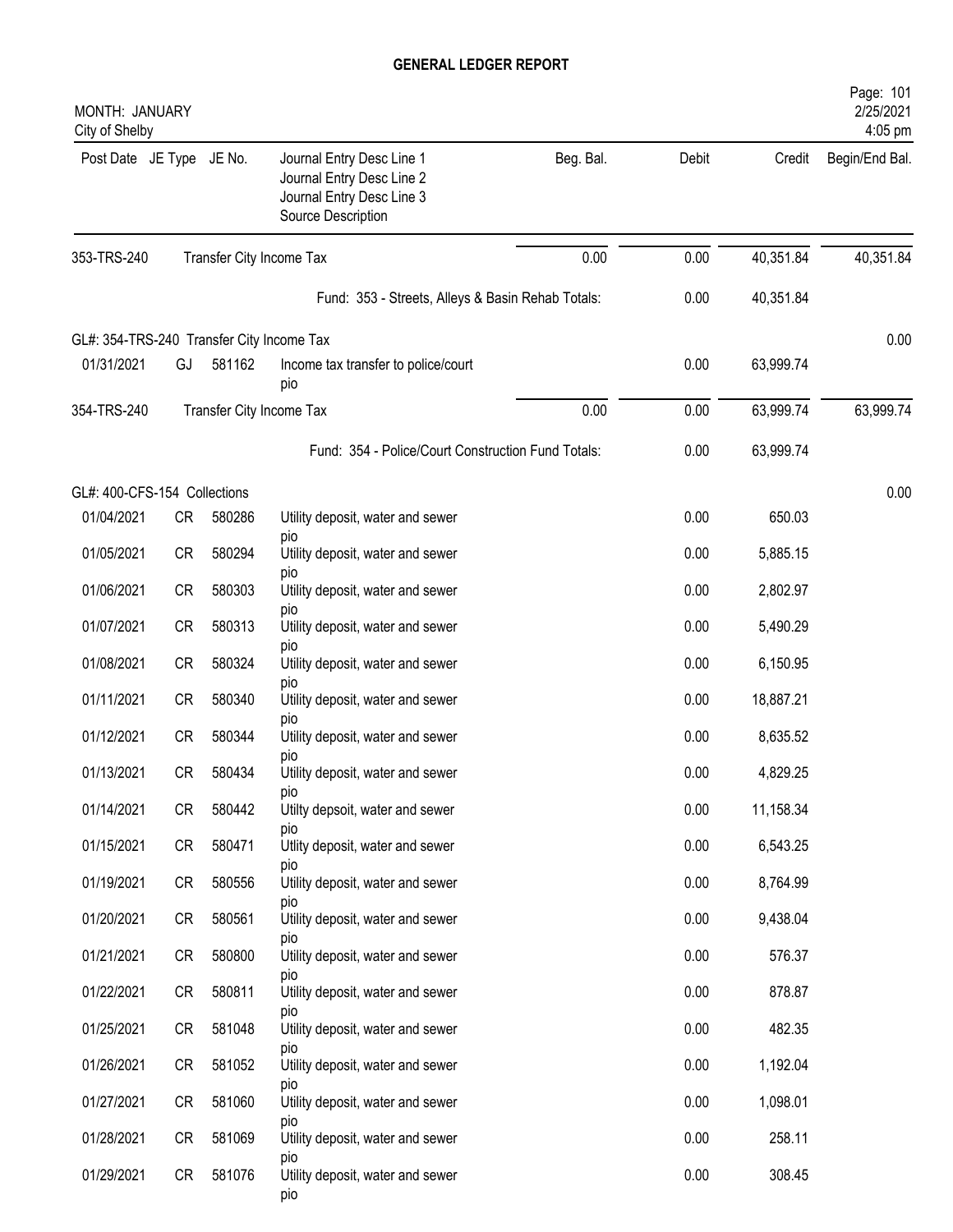| MONTH: JANUARY<br>City of Shelby    |           |                    |                                                                                                                                                     |           |           |           | Page: 102<br>2/25/2021<br>4:05 pm |
|-------------------------------------|-----------|--------------------|-----------------------------------------------------------------------------------------------------------------------------------------------------|-----------|-----------|-----------|-----------------------------------|
| Post Date JE Type JE No.            |           |                    | Journal Entry Desc Line 1<br>Journal Entry Desc Line 2<br>Journal Entry Desc Line 3<br>Source Description                                           | Beg. Bal. | Debit     | Credit    | Begin/End Bal.                    |
| 400-CFS-154                         |           | Collections        |                                                                                                                                                     | 0.00      | 0.00      | 94,030.19 | 94,030.19                         |
| GL#: 400-CFS-167 Septage Collection |           |                    |                                                                                                                                                     |           |           |           | 0.00                              |
| 01/07/2021                          | <b>CR</b> | 580313             | Utility deposit, water and sewer<br>pio                                                                                                             |           | 0.00      | 100.00    |                                   |
| 01/20/2021                          | <b>CR</b> | 580561             | Utility deposit, water and sewer<br>pio                                                                                                             |           | 0.00      | 3,977.50  |                                   |
| 400-CFS-167                         |           | Septage Collection |                                                                                                                                                     | 0.00      | 0.00      | 4,077.50  | 4,077.50                          |
| GL#: 400-DIS-400 Wages              |           |                    |                                                                                                                                                     |           |           |           | 0.00                              |
| 01/05/2021                          | EN        | 579511             |                                                                                                                                                     |           | 8,458.66  | 0.00      |                                   |
| 01/05/2021                          | AP        | 579804             | <b>CITY PAYROLL FUND</b><br>PO#: 00106160 VENDOR #: CITY PAYRO<br>PO REFERENCE NUMBER<br><b>CITY PAYROLL FUND</b><br>Wages 12/20/20-1/2/21<br>INV#: |           | 8,458.66  | 0.00      |                                   |
| 01/05/2021                          | UN        | 579805             | AP REF# (VND#: CITY PAYRO)<br><b>CITY PAYROLL FUND</b><br>Wages 12/20/20-1/2/21<br>$INV#$ :                                                         |           | 0.00      | 8,458.66  |                                   |
| 01/20/2021                          | EN        | 580512             | PO # (VND#: CITY PAYRO)<br><b>CITY PAYROLL FUND</b>                                                                                                 |           | 7,128.42  | 0.00      |                                   |
| 01/20/2021                          | AP        | 580514             | PO#: 00106355 VENDOR #: CITY PAYRO<br>PO REFERENCE NUMBER<br>CITY PAYROLL FUND<br>Wages 1/3/21-1/16/21<br>INV#                                      |           | 7,128.42  | 0.00      |                                   |
| 01/20/2021                          | <b>UN</b> | 580515             | AP REF# (VND#: CITY PAYRO)<br>CITY PAYROLL FUND<br>Wages 1/3/21-1/16/21<br>INV#:<br>PO # (VND#: CITY PAYRO)                                         |           | 0.00      | 7,128.42  |                                   |
| 400-DIS-400                         | Wages     |                    |                                                                                                                                                     | 0.00      | 15,587.08 | 0.00      | 15,587.08                         |
|                                     |           |                    |                                                                                                                                                     |           |           |           |                                   |
| 01/14/2021                          | EN        | 580363             | GL#: 400-DIS-415 Public Employees Retire.System                                                                                                     |           | 2,109.33  | 0.00      | 0.00                              |
|                                     |           |                    | OH PUBLIC EMPLOYEES RETIREMENT<br>PO#: 00106317 VENDOR #: OPERS<br>PO REFERENCE NUMBER                                                              |           |           |           |                                   |
| 01/14/2021                          | AP        | 580384             | OH PUBLIC EMPLOYEES RETIREMENT<br>Employer potion 11/22/20-<br>INV#:                                                                                |           | 2,109.33  | 0.00      |                                   |
| 01/14/2021                          | UN        | 580385             | AP REF# (VND#: OPERS<br>OH PUBLIC EMPLOYEES RETIREMENT<br>Employer potion 11/22/20-<br>$INV#$ :<br>PO # (VND#: OPERS<br>$\left( \right)$            |           | 0.00      | 2,109.33  |                                   |
| 400-DIS-415                         |           |                    | Public Employees Retire.System                                                                                                                      | 0.00      | 2,109.33  | 0.00      | 2,109.33                          |
|                                     |           |                    |                                                                                                                                                     |           |           |           |                                   |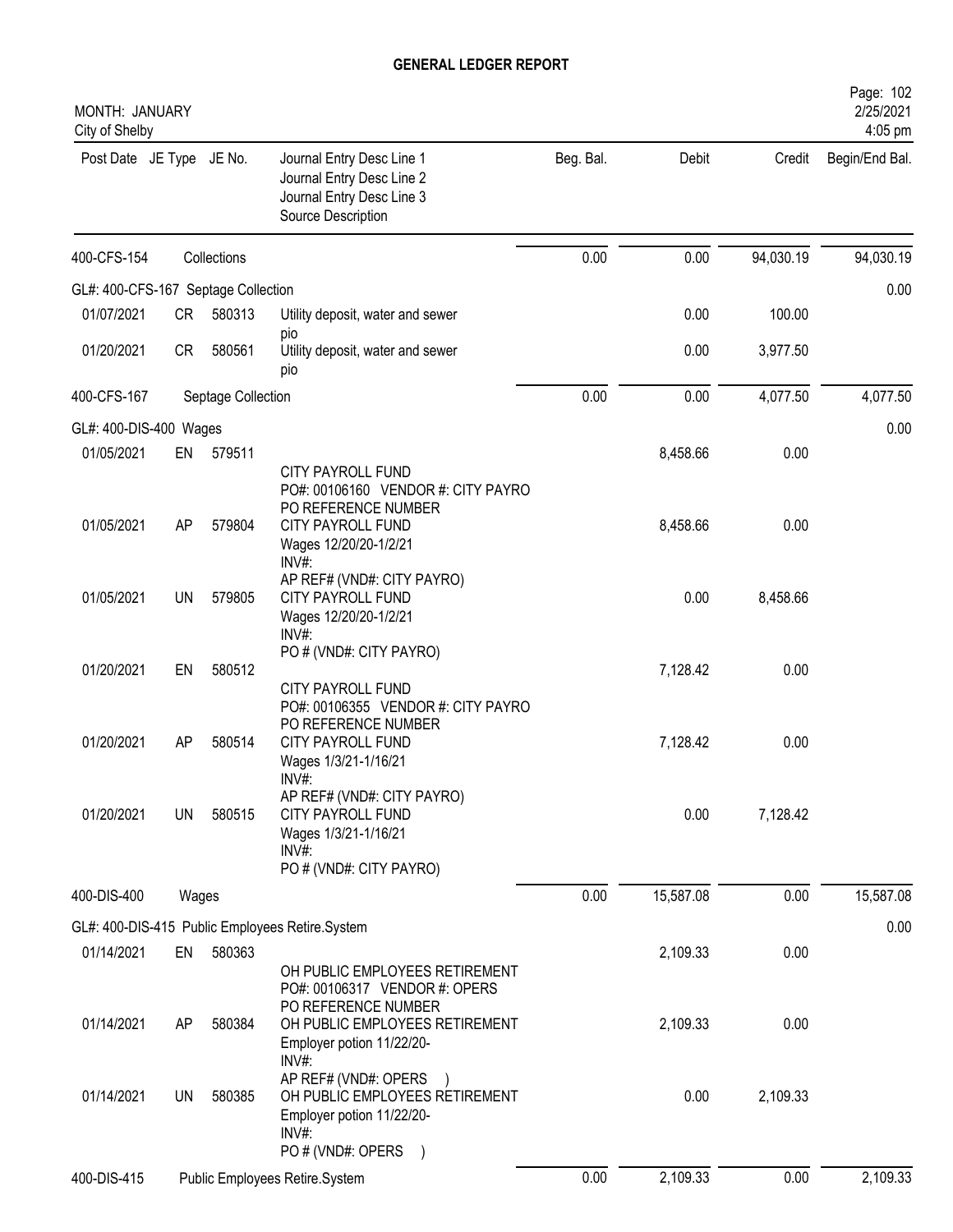| MONTH: JANUARY<br>City of Shelby |             |                 |                                                                                                                              |           |          |          | Page: 103<br>2/25/2021<br>4:05 pm |
|----------------------------------|-------------|-----------------|------------------------------------------------------------------------------------------------------------------------------|-----------|----------|----------|-----------------------------------|
| Post Date JE Type JE No.         |             |                 | Journal Entry Desc Line 1<br>Journal Entry Desc Line 2<br>Journal Entry Desc Line 3<br>Source Description                    | Beg. Bal. | Debit    | Credit   | Begin/End Bal.                    |
| GL#: 400-DIS-417 FICA            |             |                 |                                                                                                                              |           |          |          | 0.00                              |
| 01/05/2021                       | EN          | 579512          |                                                                                                                              |           | 74.76    | 0.00     |                                   |
| 01/05/2021                       | AP          | 579806          | PAYROLL FUND<br>PO#: 00106161 VENDOR #: PAYROLL FU<br>PO REFERENCE NUMBER<br>PAYROLL FUND                                    |           | 74.76    | 0.00     |                                   |
|                                  |             |                 | FICA 12/20/20-1/2/21<br>INV#:                                                                                                |           |          |          |                                   |
| 01/05/2021                       | UN          | 579807          | AP REF# (VND#: PAYROLL FU)<br>PAYROLL FUND<br>FICA 12/20/20-1/2/21<br>INV#:                                                  |           | 0.00     | 74.76    |                                   |
| 01/20/2021                       | EN          | 580513          | PO # (VND#: PAYROLL FU)<br>PAYROLL FUND<br>PO#: 00106356 VENDOR #: PAYROLL FU                                                |           | 74.75    | 0.00     |                                   |
| 01/20/2021                       | AP          | 580516          | PO REFERENCE NUMBER<br>PAYROLL FUND<br>FICA 1/3/21-1/16/21<br>INV#                                                           |           | 74.75    | 0.00     |                                   |
| 01/20/2021                       | UN          | 580517          | AP REF# (VND#: PAYROLL FU)<br>PAYROLL FUND<br>FICA 1/3/21-1/16/21<br>INV#:<br>PO # (VND#: PAYROLL FU)                        |           | 0.00     | 74.75    |                                   |
| 400-DIS-417                      | <b>FICA</b> |                 |                                                                                                                              | 0.00      | 149.51   | 0.00     | 149.51                            |
| GL#: 400-DIS-418 Hospitalization |             |                 |                                                                                                                              |           |          |          | 0.00                              |
| 01/04/2021                       | EN          | 579467          |                                                                                                                              |           | 7,591.93 | 0.00     |                                   |
| 01/05/2021                       | AP          | 579800          | JEFFERSON HEALTH PLAN<br>PO#: 00106116 VENDOR #: JEFFERSON<br>PO REFERENCE NUMBER<br>JEFFERSON HEALTH PLAN<br>Acct 19-OME095 |           | 7,591.93 | 0.00     |                                   |
| 01/05/2021                       | UN          | 579801          | INV#:<br>AP REF# (VND#: JEFFERSON)<br>JEFFERSON HEALTH PLAN<br>Acct 19-OME095<br>INV#:                                       |           | 0.00     | 7,591.93 |                                   |
| 01/20/2021                       | EN          | 580533          | PO # (VND#: JEFFERSON)<br>JEFFERSON HEALTH PLAN<br>PO#: 00106358 VENDOR #: JEFFERSON<br>PO REFERENCE NUMBER                  |           | 7,591.93 | 0.00     |                                   |
| 400-DIS-418                      |             | Hospitalization |                                                                                                                              | 0.00      | 7,591.93 | 0.00     | 7,591.93                          |
| GL#: 400-DIS-419 Life Insurance  |             |                 |                                                                                                                              |           |          |          | 0.00                              |
| 01/08/2021                       |             | EN 579664       | AMERICAN UNITED LIFE INS CO<br>PO#: 00106291 VENDOR #: AMERICAN U<br>PO REFERENCE NUMBER                                     |           | 38.88    | 0.00     |                                   |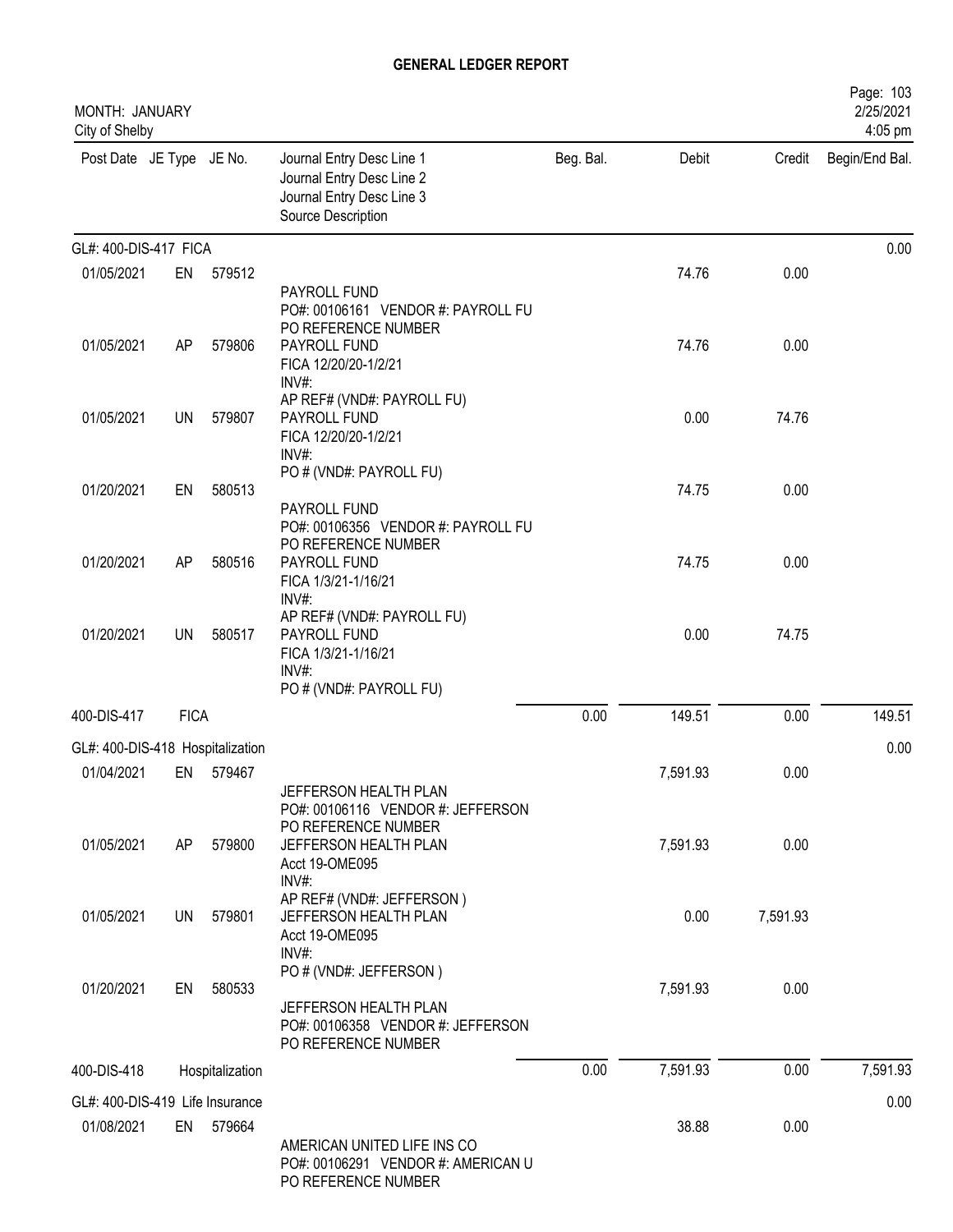| MONTH: JANUARY<br>City of Shelby      |           |                             |                                                                                                                                                               |           |        |        | Page: 104<br>2/25/2021<br>4:05 pm |
|---------------------------------------|-----------|-----------------------------|---------------------------------------------------------------------------------------------------------------------------------------------------------------|-----------|--------|--------|-----------------------------------|
| Post Date JE Type JE No.              |           |                             | Journal Entry Desc Line 1<br>Journal Entry Desc Line 2<br>Journal Entry Desc Line 3<br>Source Description                                                     | Beg. Bal. | Debit  | Credit | Begin/End Bal.                    |
| GL#: 400-DIS-419 Life Insurance       |           |                             |                                                                                                                                                               |           |        |        | 0.00                              |
| 01/08/2021                            | AP        | 580100                      | AMERICAN UNITED LIFE INS CO<br>Policy G 00608125-0002-000<br>INV#:                                                                                            |           | 38.88  | 0.00   |                                   |
| 01/08/2021                            | UN        | 580101                      | AP REF# (VND#: AMERICAN U)<br>AMERICAN UNITED LIFE INS CO<br>Policy G 00608125-0002-000<br>INV#<br>PO # (VND#: AMERICAN U)                                    |           | 0.00   | 38.88  |                                   |
| 400-DIS-419                           |           | Life Insurance              |                                                                                                                                                               | 0.00      | 38.88  | 0.00   | 38.88                             |
| GL#: 400-DIS-420 Workers Compensation |           |                             |                                                                                                                                                               |           |        |        | 0.00                              |
| 01/06/2021                            | EN        | 579516                      | BUREAU OF WORKERS COMPENSATION<br>PO#: 00106162 VENDOR #: BWC                                                                                                 |           | 236.00 | 0.00   |                                   |
| 01/08/2021                            | AP        | 580083                      | PO REFERENCE NUMBER<br>BUREAU OF WORKERS COMPENSATION<br>Installment payment policy<br>INV#:                                                                  |           | 236.00 | 0.00   |                                   |
| 01/08/2021                            | <b>UN</b> | 580084                      | AP REF# (VND#: BWC<br>BUREAU OF WORKERS COMPENSATION<br>Installment payment policy<br>INV#:<br>PO # (VND#: BWC                                                |           | 0.00   | 236.00 |                                   |
| 400-DIS-420                           |           | <b>Workers Compensation</b> |                                                                                                                                                               | 0.00      | 236.00 | 0.00   | 236.00                            |
| GL#: 400-DIS-425 Natural Gas          |           |                             |                                                                                                                                                               |           |        |        | 0.00                              |
| 01/07/2021                            | EN        | 579621                      | <b>COLUMBIA GAS</b><br>PO#: 00106264 VENDOR #: COL. GAS                                                                                                       |           | 400.00 | 0.00   |                                   |
| 01/21/2021                            | AP        | 580714                      | PO REFERENCE NUMBER<br><b>COLUMBIA GAS</b><br>Acct 124225390010003<br>INV#:<br>35854                                                                          |           | 391.55 | 0.00   |                                   |
| 01/21/2021                            | UN        | 580715                      | AP REF# (VND#: COL. GAS)<br><b>COLUMBIA GAS</b><br>Acct 124225390010003<br>INV#:<br>35854<br>PO # (VND#: COL. GAS)                                            |           | 0.00   | 400.00 |                                   |
| 400-DIS-425                           |           | <b>Natural Gas</b>          |                                                                                                                                                               | 0.00      | 391.55 | 0.00   | 391.55                            |
| GL#: 400-DIS-428 Telephone            |           |                             |                                                                                                                                                               |           |        |        | 0.00                              |
| 01/04/2021                            | EN        | 579468                      |                                                                                                                                                               |           | 60.96  | 0.00   |                                   |
| 01/05/2021                            | AP        | 579798                      | CRUM/BRIAN//<br>PO#: 00106117 VENDOR #: CRUM, BRIAN<br>PO REFERENCE NUMBER<br>CRUM/BRIAN//<br>Reimburse phone payment<br>INV#:<br>AP REF# (VND#: CRUM, BRIAN) |           | 60.96  | 0.00   |                                   |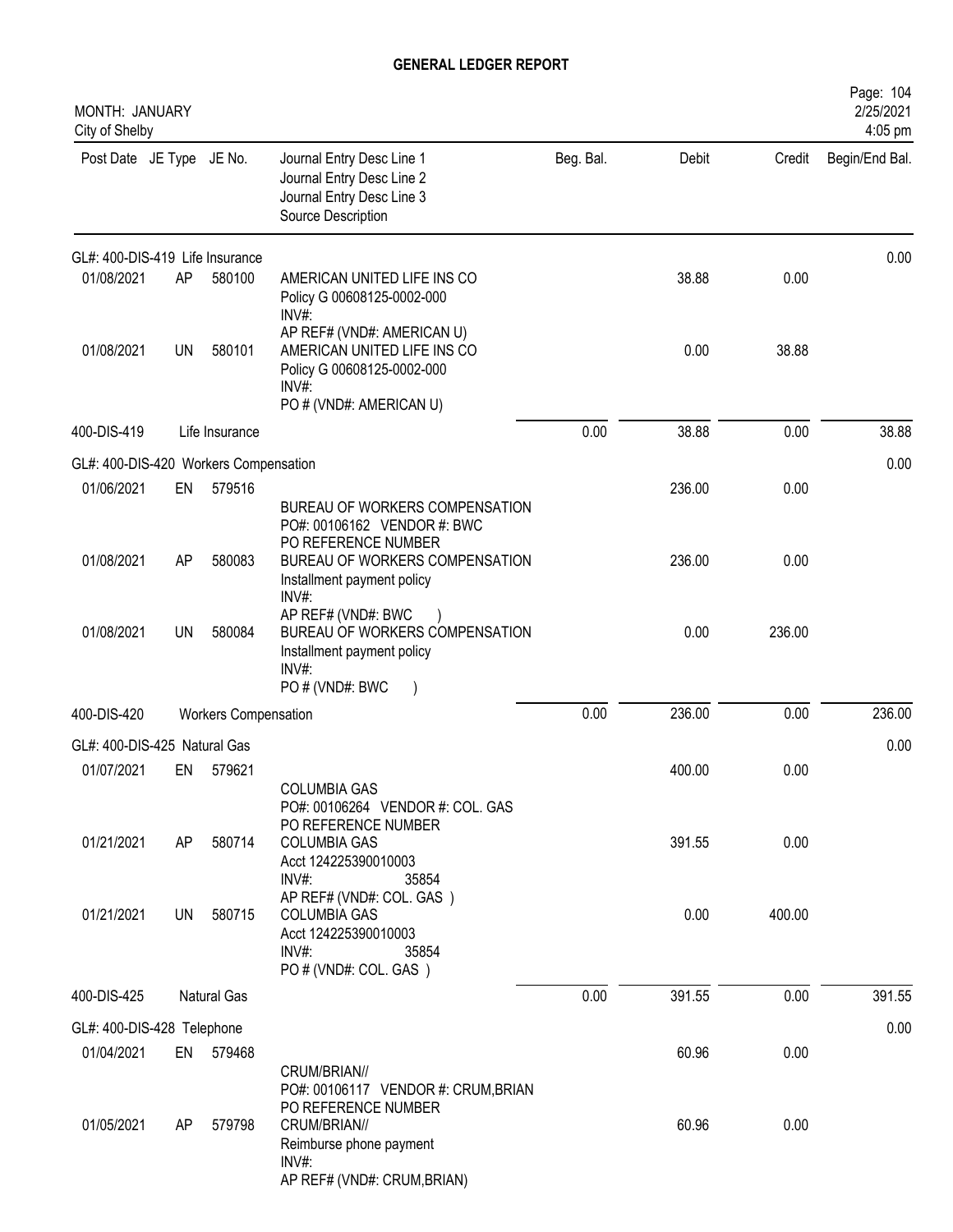| MONTH: JANUARY<br>City of Shelby       |           |                       |                                                                                                                    |           |        |        | Page: 105<br>2/25/2021<br>4:05 pm |
|----------------------------------------|-----------|-----------------------|--------------------------------------------------------------------------------------------------------------------|-----------|--------|--------|-----------------------------------|
| Post Date JE Type JE No.               |           |                       | Journal Entry Desc Line 1<br>Journal Entry Desc Line 2<br>Journal Entry Desc Line 3<br>Source Description          | Beg. Bal. | Debit  | Credit | Begin/End Bal.                    |
| GL#: 400-DIS-428 Telephone             |           |                       |                                                                                                                    |           |        |        | 0.00                              |
| 01/05/2021                             | <b>UN</b> | 579799                | CRUM/BRIAN//<br>Reimburse phone payment<br>INV#:                                                                   |           | 0.00   | 60.96  |                                   |
| 01/11/2021                             | EN        | 579691                | PO # (VND#: CRUM, BRIAN)<br>CHARTER COMM HOLDINGS LLC<br>PO#: 00106314 VENDOR #: CHART COMM<br>PO REFERENCE NUMBER |           | 50.00  | 0.00   |                                   |
| 400-DIS-428                            |           | Telephone             |                                                                                                                    | 0.00      | 60.96  | 0.00   | 60.96                             |
| GL#: 400-DIS-484 Fuel, Autos-Equipment |           |                       |                                                                                                                    |           |        |        | 0.00                              |
| 01/19/2021                             | EN        | 580499                | COLE DISTRIBUTING INC.<br>PO#: 00106343 VENDOR #: COLE DISTR<br>PO REFERENCE NUMBER                                |           | 400.00 | 0.00   |                                   |
| 01/21/2021                             | AP        | 580609                | COLE DISTRIBUTING INC.<br>Dec 2020 fuel cost<br>$INV#$ :                                                           |           | 400.00 | 0.00   |                                   |
| 01/21/2021                             | <b>UN</b> | 580610                | AP REF# (VND#: COLE DISTR)<br>COLE DISTRIBUTING INC.<br>Dec 2020 fuel cost<br>$INV#$ :<br>PO # (VND#: COLE DISTR)  |           | 0.00   | 400.00 |                                   |
| 400-DIS-484                            |           | Fuel, Autos-Equipment |                                                                                                                    | 0.00      | 400.00 | 0.00   | 400.00                            |
| GL#: 400-DIS-485 Maintenance, Autos    |           |                       |                                                                                                                    |           |        |        | 0.00                              |
| 01/07/2021                             | EN        | 579622                | SHELBY PARTS CO.<br>PO#: 00106265 VENDOR #: SHELBY PAR<br>PO REFERENCE NUMBER                                      |           | 100.00 | 0.00   |                                   |
| 01/07/2021                             | EN        | 579623                | ADVANCE AUTO PARTS<br>PO#: 00106266 VENDOR #: ADVANCE AU<br>PO REFERENCE NUMBER                                    |           | 100.00 | 0.00   |                                   |
| 01/11/2021                             | EN        | 579685                | ADVANCE AUTO PARTS<br>PO#: 00106308 VENDOR #: ADVANCE AU<br>PO REFERENCE NUMBER                                    |           | 93.94  | 0.00   |                                   |
| 01/21/2021                             | AP        | 580623                | ADVANCE AUTO PARTS<br>Service Dept Dec 2020<br>INV#:                                                               |           | 89.15  | 0.00   |                                   |
| 01/21/2021                             | UN        | 580624                | AP REF# (VND#: ADVANCE AU)<br>ADVANCE AUTO PARTS<br>Service Dept Dec 2020<br>$INV#$ :<br>PO # (VND#: ADVANCE AU)   |           | 0.00   | 93.94  |                                   |
| 400-DIS-485                            |           | Maintenance, Autos    |                                                                                                                    | 0.00      | 89.15  | 0.00   | 89.15                             |
|                                        |           |                       |                                                                                                                    |           |        |        |                                   |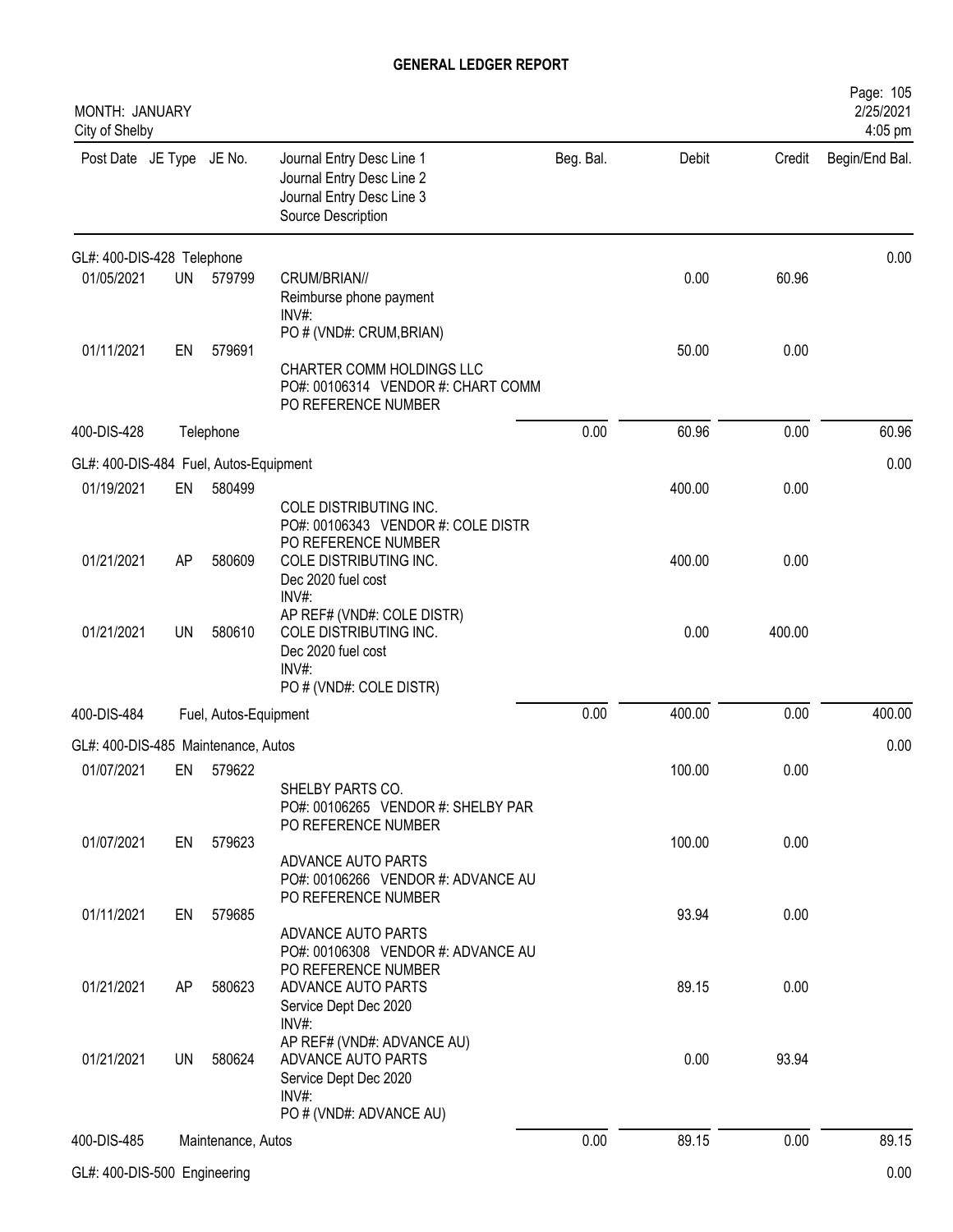| MONTH: JANUARY<br>City of Shelby           |           |             |                                                                                                                                                                   |           |        |        | Page: 106<br>2/25/2021<br>4:05 pm |
|--------------------------------------------|-----------|-------------|-------------------------------------------------------------------------------------------------------------------------------------------------------------------|-----------|--------|--------|-----------------------------------|
| Post Date JE Type JE No.                   |           |             | Journal Entry Desc Line 1<br>Journal Entry Desc Line 2<br>Journal Entry Desc Line 3<br>Source Description                                                         | Beg. Bal. | Debit  | Credit | Begin/End Bal.                    |
| GL#: 400-DIS-500 Engineering               |           |             |                                                                                                                                                                   |           |        |        | 0.00                              |
| 01/06/2021                                 | EN        | 579528      | F. E. KROCKA AND ASSOC. INC.<br>PO#: 00106174 VENDOR #: KROCKA/F.E<br>PO REFERENCE NUMBER                                                                         |           | 225.00 | 0.00   |                                   |
| 01/08/2021                                 | AP        | 580124      | F. E. KROCKA AND ASSOC. INC.<br>Contract engineering<br>42703<br>INV#:                                                                                            |           | 75.00  | 0.00   |                                   |
| 01/08/2021                                 | UN        | 580125      | AP REF# (VND#: KROCKA/F.E)<br>F. E. KROCKA AND ASSOC. INC.<br>Contract engineering<br>INV#:<br>42703<br>PO # (VND#: KROCKA/F.E)                                   |           | 0.00   | 75.00  |                                   |
| 400-DIS-500                                |           | Engineering |                                                                                                                                                                   | 0.00      | 75.00  | 0.00   | 75.00                             |
| GL#: 400-DIS-529 Small tools and equipment |           |             |                                                                                                                                                                   |           |        |        | 0.00                              |
| 01/08/2021                                 | AP        | 580112      | MHS INDUSTRIAL SUPPLY<br>hitch pins & cutoff wheels<br>INV#:<br><b>INV23646</b><br>AP REF# (VND#: MHS IND SU)                                                     |           | 152.08 | 0.00   |                                   |
| 01/08/2021                                 | <b>UN</b> | 580113      | MHS INDUSTRIAL SUPPLY<br>hitch pins & cutoff wheels<br>$INV#$ :<br><b>INV23646</b>                                                                                |           | 0.00   | 152.08 |                                   |
| 01/08/2021                                 | AP        | 580114      | PO # (VND#: MHS IND SU)<br>MHS INDUSTRIAL SUPPLY<br>Washers<br>INV#:<br><b>INV23587</b>                                                                           |           | 58.00  | 0.00   |                                   |
| 01/08/2021                                 | UN        | 580115      | AP REF# (VND#: MHS IND SU)<br>MHS INDUSTRIAL SUPPLY<br>Washers<br>INV#:<br><b>INV23587</b>                                                                        |           | 0.00   | 58.00  |                                   |
| 01/08/2021                                 | AP        | 580116      | PO # (VND#: MHS IND SU)<br>MHS INDUSTRIAL SUPPLY<br>gloves<br>INV#:<br><b>INV23531</b>                                                                            |           | 229.44 | 0.00   |                                   |
| 01/08/2021                                 | <b>UN</b> | 580117      | AP REF# (VND#: MHS IND SU)<br>MHS INDUSTRIAL SUPPLY<br>gloves                                                                                                     |           | 0.00   | 229.44 |                                   |
| 01/21/2021                                 | AP        | 580571      | INV#:<br><b>INV23531</b><br>PO # (VND#: MHS IND SU)<br>MHS INDUSTRIAL SUPPLY<br>Antibacterial foam soap                                                           |           | 128.16 | 0.00   |                                   |
| 01/21/2021                                 | UN        | 580572      | INV#:<br><b>INV23936</b><br>AP REF# (VND#: MHS IND SU)<br>MHS INDUSTRIAL SUPPLY<br>Antibacterial foam soap<br>INV#:<br><b>INV23936</b><br>PO # (VND#: MHS IND SU) |           | 0.00   | 135.48 |                                   |
| 400-DIS-529                                |           |             | Small tools and equipment                                                                                                                                         | 0.00      | 567.68 | 0.00   | 567.68                            |
|                                            |           |             |                                                                                                                                                                   |           |        |        |                                   |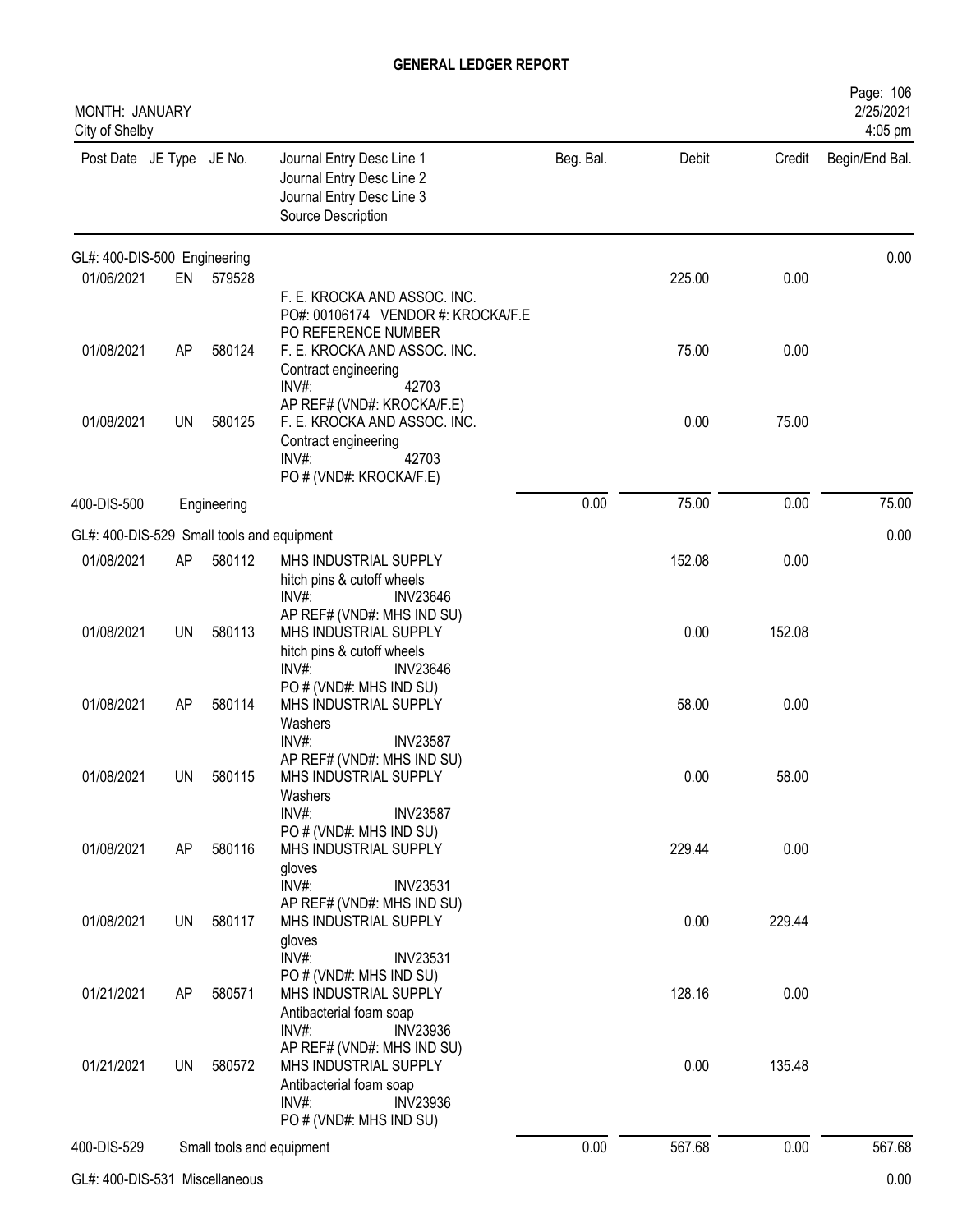| MONTH: JANUARY<br>City of Shelby |     |               |                                                                                                                                                                                      |           |           |        | Page: 107<br>2/25/2021<br>4:05 pm |
|----------------------------------|-----|---------------|--------------------------------------------------------------------------------------------------------------------------------------------------------------------------------------|-----------|-----------|--------|-----------------------------------|
| Post Date JE Type JE No.         |     |               | Journal Entry Desc Line 1<br>Journal Entry Desc Line 2<br>Journal Entry Desc Line 3<br>Source Description                                                                            | Beg. Bal. | Debit     | Credit | Begin/End Bal.                    |
| GL#: 400-DIS-531 Miscellaneous   |     |               |                                                                                                                                                                                      |           |           |        | 0.00                              |
| 01/08/2021                       | EN  | 579677        | OHIO UTILITIES PROTECTION SERV<br>PO#: 00106304 VENDOR #: OUPS<br>PO REFERENCE NUMBER                                                                                                |           | 77.50     | 0.00   |                                   |
| 01/26/2021                       | EN  | 580884        | OHIO HEALTH CONSORTIUM, INC.<br>PO#: 00106393 VENDOR #: OH HEALTH<br>PO REFERENCE NUMBER                                                                                             |           | 158.25    | 0.00   |                                   |
| 01/27/2021                       | AP  | 580937        | OHIO HEALTH CONSORTIUM, INC.<br>2021 DOT consortium fees<br>$INV#$ :                                                                                                                 |           | 158.25    | 0.00   |                                   |
| 01/27/2021                       | UN  | 580938        | AP REF# (VND#: OH HEALTH)<br>OHIO HEALTH CONSORTIUM, INC.<br>2021 DOT consortium fees<br>INV#:<br>PO # (VND#: OH HEALTH)                                                             |           | 0.00      | 158.25 |                                   |
| 400-DIS-531                      |     | Miscellaneous |                                                                                                                                                                                      | 0.00      | 158.25    | 0.00   | 158.25                            |
| GL#: 400-DIS-630 Sewer Repairs   |     |               |                                                                                                                                                                                      |           |           |        | 0.00                              |
| 01/21/2021                       | AP  | 580700        | <b>FERGUSON WATERWORKS</b><br>Job name Sanitary order<br>INV#:<br>0681677-1                                                                                                          |           | 211.03    | 0.00   |                                   |
| 01/21/2021                       | UN  | 580701        | AP REF# (VND#: FERGUSON W)<br><b>FERGUSON WATERWORKS</b><br>Job name Sanitary order<br>INV#:<br>0681677-1                                                                            |           | 0.00      | 211.03 |                                   |
| 01/21/2021                       | AΡ  | 580702        | PO # (VND#: FERGUSON W)<br><b>FERGUSON WATERWORKS</b><br>Job name Meter Gaskets<br>$INV#$ :<br>0681488-2                                                                             |           | 40.50     | 0.00   |                                   |
| 01/21/2021                       | UN  | 580703        | AP REF# (VND#: FERGUSON W)<br><b>FERGUSON WATERWORKS</b><br>Job name Meter Gaskets<br>$INV#$ :<br>0681488-2                                                                          |           | 0.00      | 76.24  |                                   |
| 01/26/2021                       | EN  | 580904        | PO # (VND#: FERGUSON W)<br><b>FERGUSON WATERWORKS</b><br>PO#: 00106411 VENDOR #: FERGUSON W<br>PO REFERENCE NUMBER                                                                   |           | 1,086.00  | 0.00   |                                   |
| 400-DIS-630                      |     | Sewer Repairs |                                                                                                                                                                                      | 0.00      | 251.53    | 0.00   | 251.53                            |
| GL#: 400-MFG-400 Wages           |     |               |                                                                                                                                                                                      |           |           |        | 0.00                              |
| 01/05/2021                       |     | EN 579511     |                                                                                                                                                                                      |           | 11,981.04 | 0.00   |                                   |
| 01/05/2021                       | AP. | 579804        | <b>CITY PAYROLL FUND</b><br>PO#: 00106160 VENDOR #: CITY PAYRO<br>PO REFERENCE NUMBER<br><b>CITY PAYROLL FUND</b><br>Wages 12/20/20-1/2/21<br>$INV#$ :<br>AP REF# (VND#: CITY PAYRO) |           | 11,981.04 | 0.00   |                                   |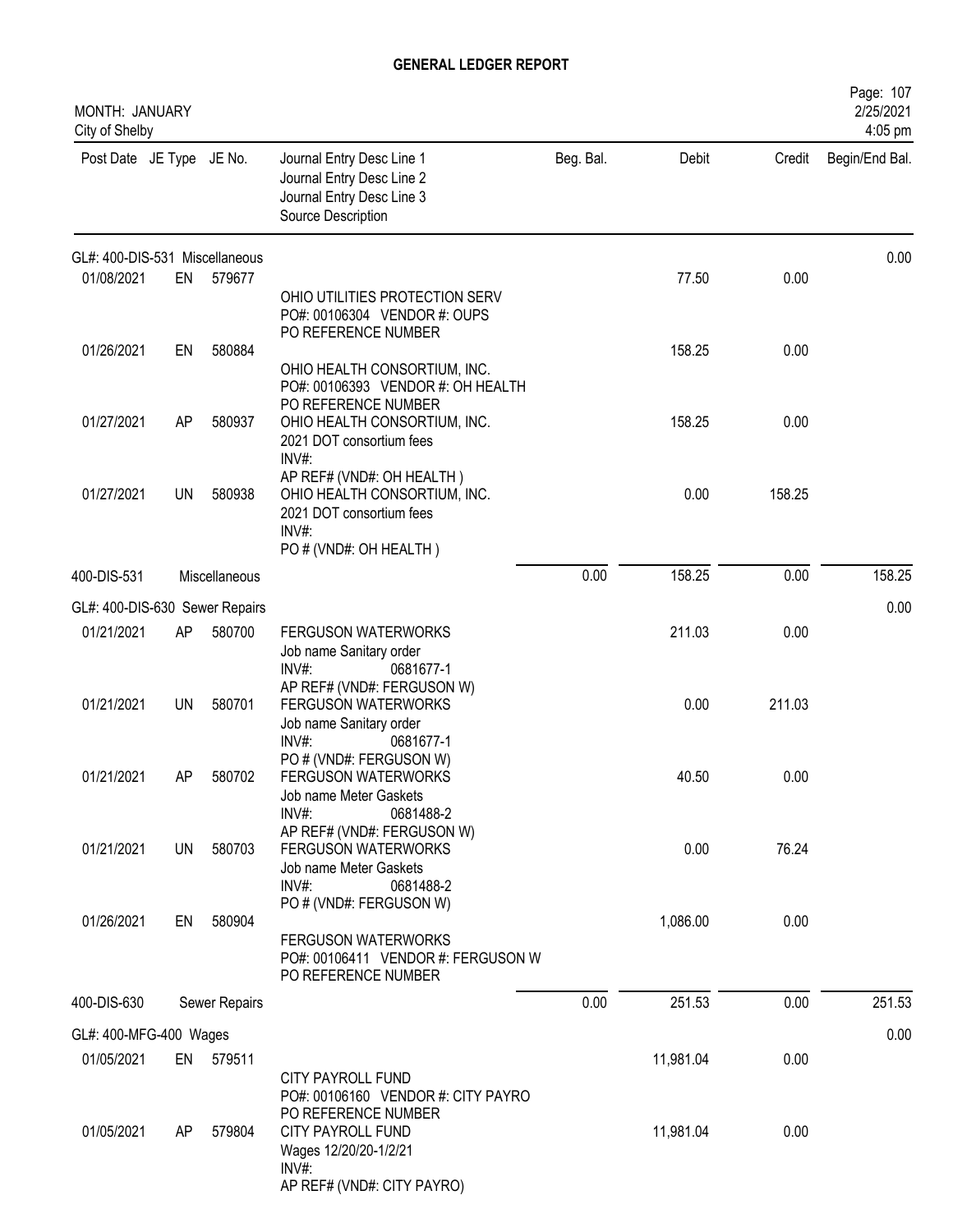| MONTH: JANUARY<br>City of Shelby |     |           |                                                                                                                                                |           |           |           | Page: 108<br>2/25/2021<br>4:05 pm |
|----------------------------------|-----|-----------|------------------------------------------------------------------------------------------------------------------------------------------------|-----------|-----------|-----------|-----------------------------------|
| Post Date JE Type JE No.         |     |           | Journal Entry Desc Line 1<br>Journal Entry Desc Line 2<br>Journal Entry Desc Line 3<br>Source Description                                      | Beg. Bal. | Debit     | Credit    | Begin/End Bal.                    |
| GL#: 400-MFG-400 Wages           |     |           |                                                                                                                                                |           |           |           | 0.00                              |
| 01/05/2021                       | UN  | 579805    | CITY PAYROLL FUND<br>Wages 12/20/20-1/2/21<br>$INV#$ :                                                                                         |           | 0.00      | 11,981.04 |                                   |
| 01/20/2021                       | EN  | 580512    | PO # (VND#: CITY PAYRO)<br><b>CITY PAYROLL FUND</b><br>PO#: 00106355 VENDOR #: CITY PAYRO                                                      |           | 11,551.56 | 0.00      |                                   |
| 01/20/2021                       | AP  | 580514    | PO REFERENCE NUMBER<br>CITY PAYROLL FUND<br>Wages 1/3/21-1/16/21<br>INV#:                                                                      |           | 11,551.56 | 0.00      |                                   |
| 01/20/2021                       | UN  | 580515    | AP REF# (VND#: CITY PAYRO)<br><b>CITY PAYROLL FUND</b><br>Wages 1/3/21-1/16/21<br>$INV#$ :<br>PO # (VND#: CITY PAYRO)                          |           | 0.00      | 11,551.56 |                                   |
| 400-MFG-400                      |     | Wages     |                                                                                                                                                | 0.00      | 23,532.60 | 0.00      | 23,532.60                         |
|                                  |     |           | GL#: 400-MFG-415 Public Employees Retire.System                                                                                                |           |           |           | 0.00                              |
| 01/14/2021                       | EN  | 580363    | OH PUBLIC EMPLOYEES RETIREMENT<br>PO#: 00106317 VENDOR #: OPERS                                                                                |           | 3,806.86  | 0.00      |                                   |
| 01/14/2021                       | AP  | 580384    | PO REFERENCE NUMBER<br>OH PUBLIC EMPLOYEES RETIREMENT<br>Employer potion 11/22/20-                                                             |           | 3,806.86  | 0.00      |                                   |
| 01/14/2021                       | UN  | 580385    | $INV#$ :<br>AP REF# (VND#: OPERS<br>OH PUBLIC EMPLOYEES RETIREMENT<br>Employer potion 11/22/20-<br>INV#:<br>PO # (VND#: OPERS<br>$\rightarrow$ |           | 0.00      | 3,806.86  |                                   |
| 400-MFG-415                      |     |           | Public Employees Retire.System                                                                                                                 | 0.00      | 3,806.86  | 0.00      | 3,806.86                          |
| GL#: 400-MFG-417 FICA            |     |           |                                                                                                                                                |           |           |           | 0.00                              |
| 01/05/2021                       |     | EN 579512 | PAYROLL FUND<br>PO#: 00106161 VENDOR #: PAYROLL FU                                                                                             |           | 173.72    | 0.00      |                                   |
| 01/05/2021                       | AP. | 579806    | PO REFERENCE NUMBER<br>PAYROLL FUND<br>FICA 12/20/20-1/2/21<br>INV#:                                                                           |           | 173.72    | 0.00      |                                   |
| 01/05/2021                       | UN  | 579807    | AP REF# (VND#: PAYROLL FU)<br>PAYROLL FUND<br>FICA 12/20/20-1/2/21<br>$INV#$ :                                                                 |           | 0.00      | 173.72    |                                   |
| 01/20/2021                       | EN  | 580513    | PO # (VND#: PAYROLL FU)<br>PAYROLL FUND<br>PO#: 00106356 VENDOR #: PAYROLL FU<br>PO REFERENCE NUMBER                                           |           | 167.50    | 0.00      |                                   |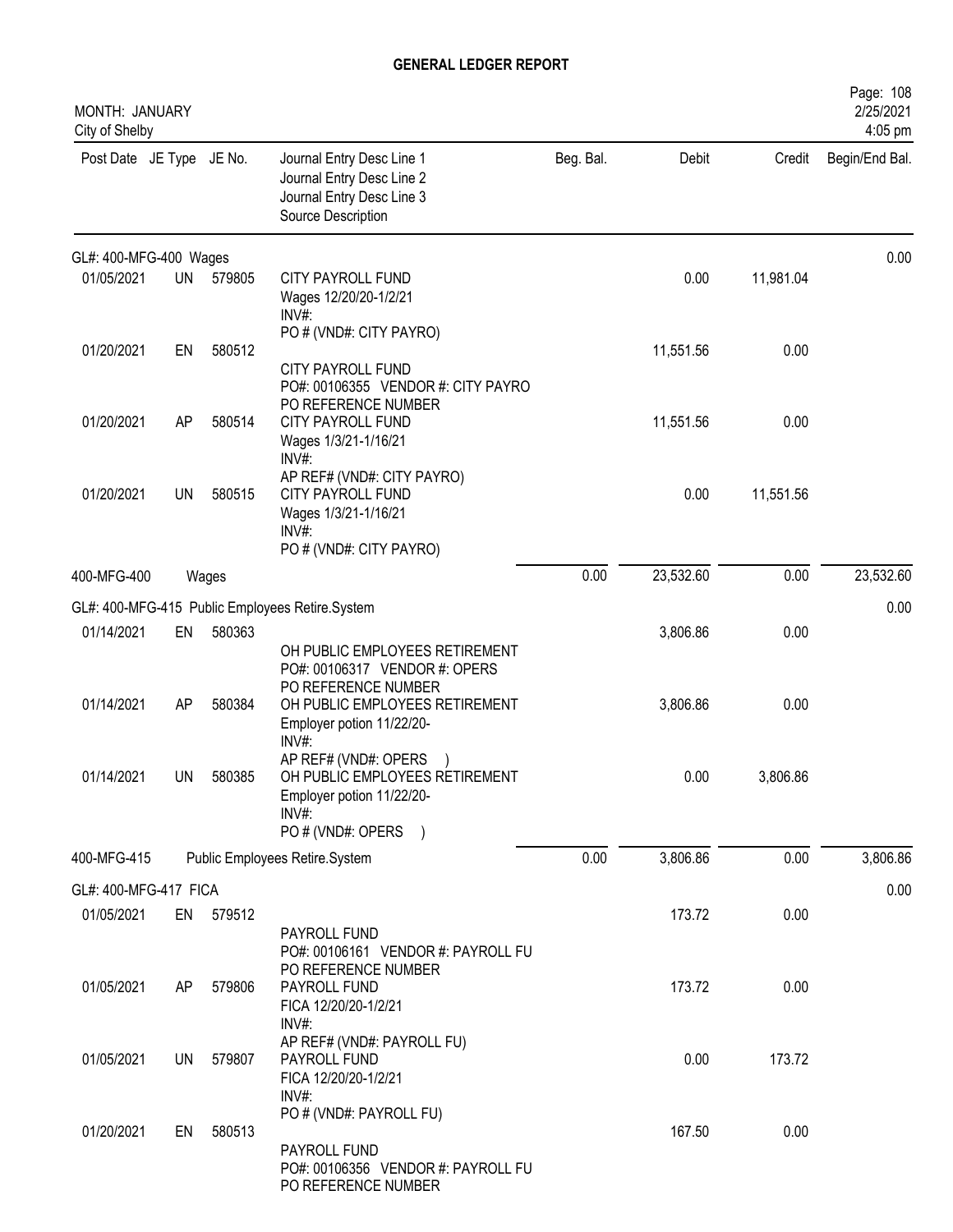| MONTH: JANUARY<br>City of Shelby      |             |                 |                                                                                                                                 |           |          |          | Page: 109<br>2/25/2021<br>4:05 pm |
|---------------------------------------|-------------|-----------------|---------------------------------------------------------------------------------------------------------------------------------|-----------|----------|----------|-----------------------------------|
| Post Date JE Type JE No.              |             |                 | Journal Entry Desc Line 1<br>Journal Entry Desc Line 2<br>Journal Entry Desc Line 3<br>Source Description                       | Beg. Bal. | Debit    | Credit   | Begin/End Bal.                    |
| GL#: 400-MFG-417 FICA                 |             |                 |                                                                                                                                 |           |          |          | 0.00                              |
| 01/20/2021                            | AP          | 580516          | PAYROLL FUND<br>FICA 1/3/21-1/16/21<br>INV#:                                                                                    |           | 167.50   | 0.00     |                                   |
| 01/20/2021                            | <b>UN</b>   | 580517          | AP REF# (VND#: PAYROLL FU)<br>PAYROLL FUND<br>FICA 1/3/21-1/16/21<br>INV#:<br>PO # (VND#: PAYROLL FU)                           |           | 0.00     | 167.50   |                                   |
| 400-MFG-417                           | <b>FICA</b> |                 |                                                                                                                                 | 0.00      | 341.22   | 0.00     | 341.22                            |
| GL#: 400-MFG-418 Hospitalization      |             |                 |                                                                                                                                 |           |          |          | 0.00                              |
| 01/04/2021                            | EN          | 579467          | JEFFERSON HEALTH PLAN                                                                                                           |           | 7,702.76 | 0.00     |                                   |
|                                       |             |                 | PO#: 00106116 VENDOR #: JEFFERSON<br>PO REFERENCE NUMBER                                                                        |           |          |          |                                   |
| 01/05/2021                            | AP          | 579800          | JEFFERSON HEALTH PLAN<br>Acct 19-OME095<br>INV#:                                                                                |           | 7,702.76 | 0.00     |                                   |
| 01/05/2021                            | <b>UN</b>   | 579801          | AP REF# (VND#: JEFFERSON)<br>JEFFERSON HEALTH PLAN<br>Acct 19-OME095                                                            |           | 0.00     | 7,702.76 |                                   |
| 01/20/2021                            | EN          | 580533          | $INV#$ :<br>PO # (VND#: JEFFERSON)<br>JEFFERSON HEALTH PLAN<br>PO#: 00106358 VENDOR #: JEFFERSON<br>PO REFERENCE NUMBER         |           | 7,702.76 | 0.00     |                                   |
| 400-MFG-418                           |             | Hospitalization |                                                                                                                                 | 0.00      | 7,702.76 | 0.00     | 7,702.76                          |
| GL#: 400-MFG-419 Life Insurance       |             |                 |                                                                                                                                 |           |          |          | 0.00                              |
| 01/08/2021                            | EN          | 579664          | AMERICAN UNITED LIFE INS CO                                                                                                     |           | 60.00    | 0.00     |                                   |
| 01/08/2021                            | AP          | 580100          | PO#: 00106291 VENDOR #: AMERICAN U<br>PO REFERENCE NUMBER<br>AMERICAN UNITED LIFE INS CO<br>Policy G 00608125-0002-000<br>INV#: |           | 60.00    | 0.00     |                                   |
| 01/08/2021                            | UN          | 580101          | AP REF# (VND#: AMERICAN U)<br>AMERICAN UNITED LIFE INS CO<br>Policy G 00608125-0002-000<br>$INV#$ :                             |           | 0.00     | 60.00    |                                   |
| 400-MFG-419                           |             | Life Insurance  | PO # (VND#: AMERICAN U)                                                                                                         | 0.00      | 60.00    | 0.00     | 60.00                             |
|                                       |             |                 |                                                                                                                                 |           |          |          |                                   |
| GL#: 400-MFG-420 Workers Compensation |             |                 |                                                                                                                                 |           |          |          | 0.00                              |
| 01/06/2021                            | EN          | 579516          | BUREAU OF WORKERS COMPENSATION<br>PO#: 00106162 VENDOR #: BWC<br>PO REFERENCE NUMBER                                            |           | 405.00   | 0.00     |                                   |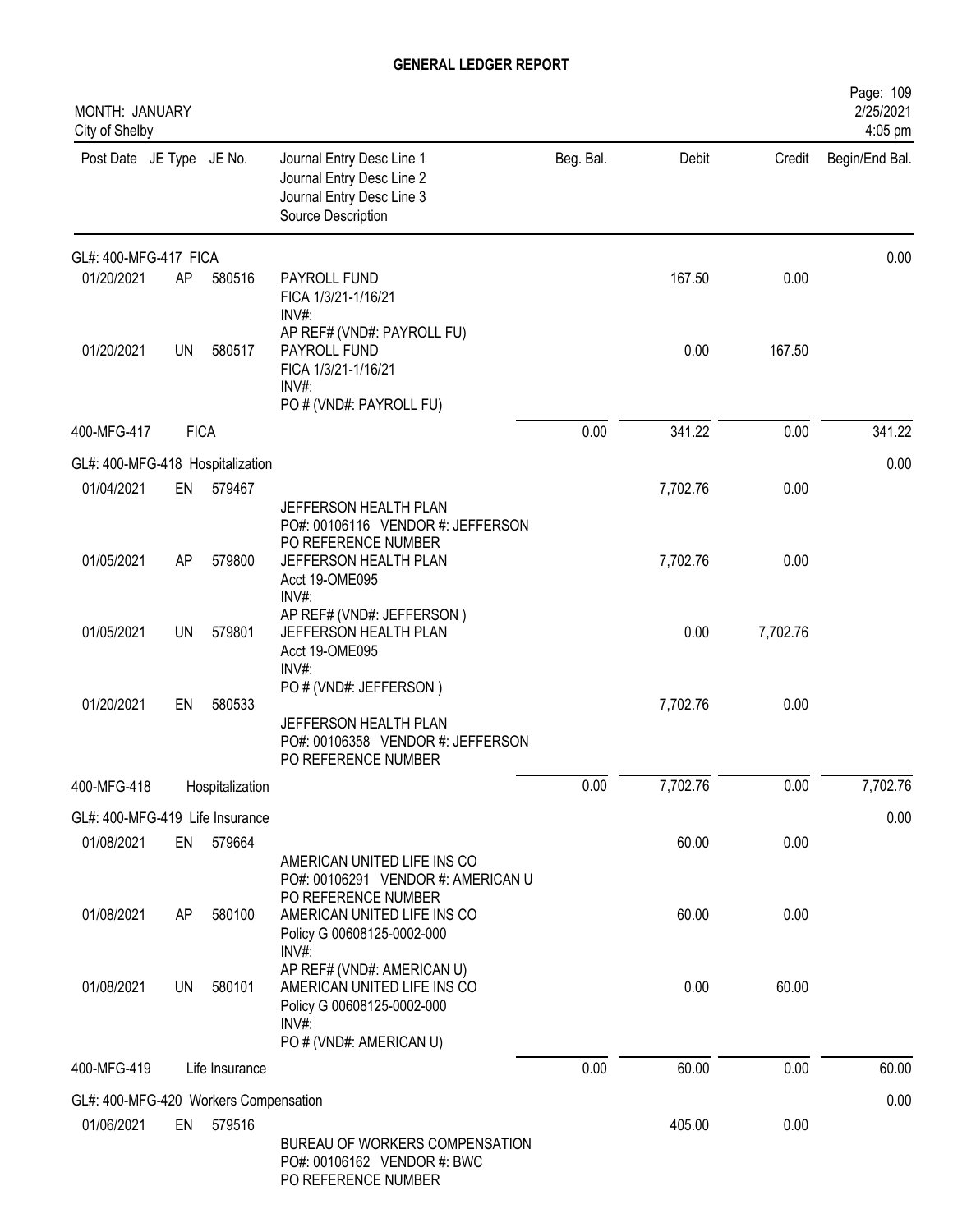| MONTH: JANUARY<br>City of Shelby      |           |                             |                                                                                                                           |           |           |          | Page: 110<br>2/25/2021<br>4:05 pm |
|---------------------------------------|-----------|-----------------------------|---------------------------------------------------------------------------------------------------------------------------|-----------|-----------|----------|-----------------------------------|
| Post Date JE Type JE No.              |           |                             | Journal Entry Desc Line 1<br>Journal Entry Desc Line 2<br>Journal Entry Desc Line 3<br>Source Description                 | Beg. Bal. | Debit     | Credit   | Begin/End Bal.                    |
| GL#: 400-MFG-420 Workers Compensation |           |                             |                                                                                                                           |           |           |          | 0.00                              |
| 01/08/2021                            | AP        | 580083                      | BUREAU OF WORKERS COMPENSATION<br>Installment payment policy<br>INV#:                                                     |           | 405.00    | 0.00     |                                   |
| 01/08/2021                            | UN        | 580084                      | AP REF# (VND#: BWC<br>BUREAU OF WORKERS COMPENSATION<br>Installment payment policy<br>INV#:<br>PO # (VND#: BWC<br>$\big)$ |           | 0.00      | 405.00   |                                   |
| 400-MFG-420                           |           | <b>Workers Compensation</b> |                                                                                                                           | 0.00      | 405.00    | 0.00     | 405.00                            |
| GL#: 400-MFG-426 Electric             |           |                             |                                                                                                                           |           |           |          | 0.00                              |
| 01/07/2021                            | EN        | 579641                      | MUNICIPAL UTILITIES<br>PO#: 00106283 VENDOR #: MUNI UTILI                                                                 |           | 14,000.00 | 0.00     |                                   |
| 01/29/2021                            | AP        | 581091                      | PO REFERENCE NUMBER<br>MUNICIPAL UTILITIES<br>37.229.1<br>INV#:                                                           |           | 767.33    | 0.00     |                                   |
| 01/29/2021                            | <b>UN</b> | 581092                      | AP REF# (VND#: MUNI UTILI)<br>MUNICIPAL UTILITIES<br>37.229.1<br>INV#:                                                    |           | 0.00      | 767.33   |                                   |
| 01/29/2021                            | AP        | 581093                      | PO # (VND#: MUNI UTILI)<br>MUNICIPAL UTILITIES<br>37.227.1<br>INV#:                                                       |           | 709.09    | 0.00     |                                   |
| 01/29/2021                            | <b>UN</b> | 581094                      | AP REF# (VND#: MUNI UTILI)<br>MUNICIPAL UTILITIES<br>37.227.1<br>INV#:                                                    |           | 0.00      | 709.09   |                                   |
| 01/29/2021                            | AP        | 581099                      | PO # (VND#: MUNI UTILI)<br>MUNICIPAL UTILITIES<br>37.224.1<br>INV#:                                                       |           | 9,362.08  | 0.00     |                                   |
| 01/29/2021                            | <b>UN</b> | 581100                      | AP REF# (VND#: MUNI UTILI)<br>MUNICIPAL UTILITIES<br>37.224.1<br>INV#:                                                    |           | 0.00      | 9,362.08 |                                   |
| 01/29/2021                            | AP        | 581105                      | PO # (VND#: MUNI UTILI)<br>MUNICIPAL UTILITIES<br>35.06.1                                                                 |           | 19.83     | 0.00     |                                   |
| 01/29/2021                            | UN        | 581106                      | INV#:<br>AP REF# (VND#: MUNI UTILI)<br>MUNICIPAL UTILITIES<br>35.06.1<br>INV#:                                            |           | 0.00      | 3,161.50 |                                   |
| 400-MFG-426                           |           | Electric                    | PO # (VND#: MUNI UTILI)                                                                                                   | 0.00      | 10,858.33 | 0.00     | 10,858.33                         |
|                                       |           |                             |                                                                                                                           |           |           |          |                                   |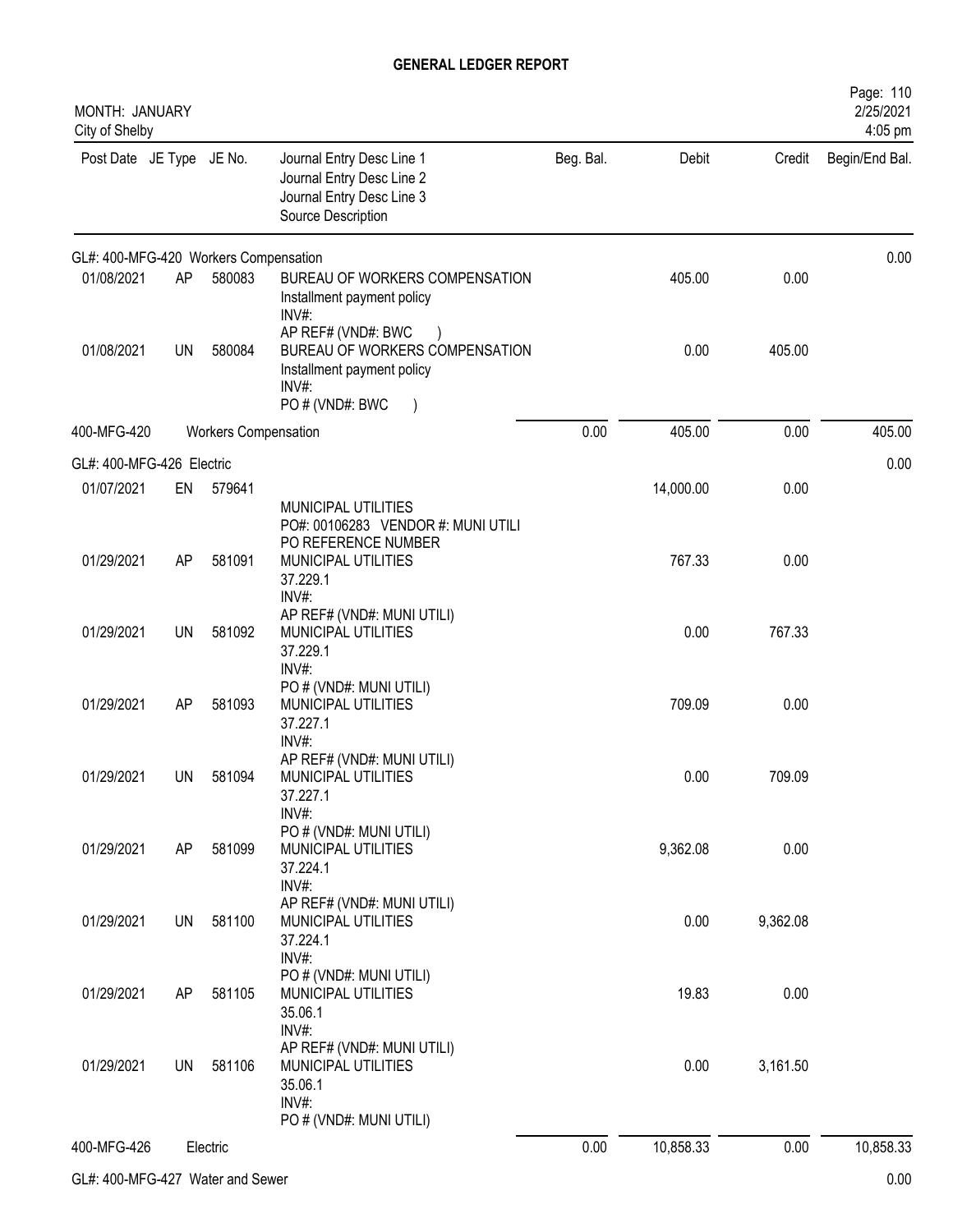| MONTH: JANUARY<br>City of Shelby |           |           |                                                                                                           |           |          |        | Page: 111<br>2/25/2021<br>4:05 pm |
|----------------------------------|-----------|-----------|-----------------------------------------------------------------------------------------------------------|-----------|----------|--------|-----------------------------------|
| Post Date JE Type JE No.         |           |           | Journal Entry Desc Line 1<br>Journal Entry Desc Line 2<br>Journal Entry Desc Line 3<br>Source Description | Beg. Bal. | Debit    | Credit | Begin/End Bal.                    |
| GL#: 400-MFG-427 Water and Sewer |           |           |                                                                                                           |           |          |        | 0.00                              |
| 01/07/2021                       | EN        | 579641    | MUNICIPAL UTILITIES<br>PO#: 00106283 VENDOR #: MUNI UTILI<br>PO REFERENCE NUMBER                          |           | 1,200.00 | 0.00   |                                   |
| 01/29/2021                       | AP        | 581093    | MUNICIPAL UTILITIES<br>37.227.1<br>INV#:                                                                  |           | 192.39   | 0.00   |                                   |
| 01/29/2021                       | UN        | 581094    | AP REF# (VND#: MUNI UTILI)<br>MUNICIPAL UTILITIES<br>37.227.1<br>INV#:                                    |           | 0.00     | 192.39 |                                   |
| 01/29/2021                       | AP        | 581095    | PO # (VND#: MUNI UTILI)<br>MUNICIPAL UTILITIES<br>37.226.2                                                |           | 42.47    | 0.00   |                                   |
| 01/29/2021                       | UN        | 581096    | INV#:<br>AP REF# (VND#: MUNI UTILI)<br>MUNICIPAL UTILITIES<br>37.226.2                                    |           | 0.00     | 42.47  |                                   |
| 01/29/2021                       | AP        | 581097    | $INV#$ :<br>PO # (VND#: MUNI UTILI)<br>MUNICIPAL UTILITIES<br>37.225.1                                    |           | 21.80    | 0.00   |                                   |
| 01/29/2021                       | <b>UN</b> | 581098    | INV#:<br>AP REF# (VND#: MUNI UTILI)<br>MUNICIPAL UTILITIES<br>37.225.1                                    |           | 0.00     | 21.80  |                                   |
| 01/29/2021                       | AP        | 581099    | $INV#$ :<br>PO # (VND#: MUNI UTILI)<br>MUNICIPAL UTILITIES<br>37.224.1<br>INV#:                           |           | 65.64    | 0.00   |                                   |
| 01/29/2021                       |           | UN 581100 | AP REF# (VND#: MUNI UTILI)<br>MUNICIPAL UTILITIES<br>37.224.1<br>INV#:                                    |           | 0.00     | 65.64  |                                   |
| 01/29/2021                       | AP        | 581101    | PO # (VND#: MUNI UTILI)<br>MUNICIPAL UTILITIES<br>37.222.1<br>INV#:                                       |           | 67.75    | 0.00   |                                   |
| 01/29/2021                       |           | UN 581102 | 37.222.1<br>AP REF# (VND#: MUNI UTILI)<br>MUNICIPAL UTILITIES<br>37.222.1                                 |           | 0.00     | 67.75  |                                   |
| 01/29/2021                       | AP        | 581103    | INV#:<br>37.222.1<br>PO # (VND#: MUNI UTILI)<br>MUNICIPAL UTILITIES<br>37.221.1                           |           | 405.39   | 0.00   |                                   |
| 01/29/2021                       |           | UN 581104 | INV#:<br>AP REF# (VND#: MUNI UTILI)<br>MUNICIPAL UTILITIES<br>37.221.1<br>INV#:                           |           | 0.00     | 405.39 |                                   |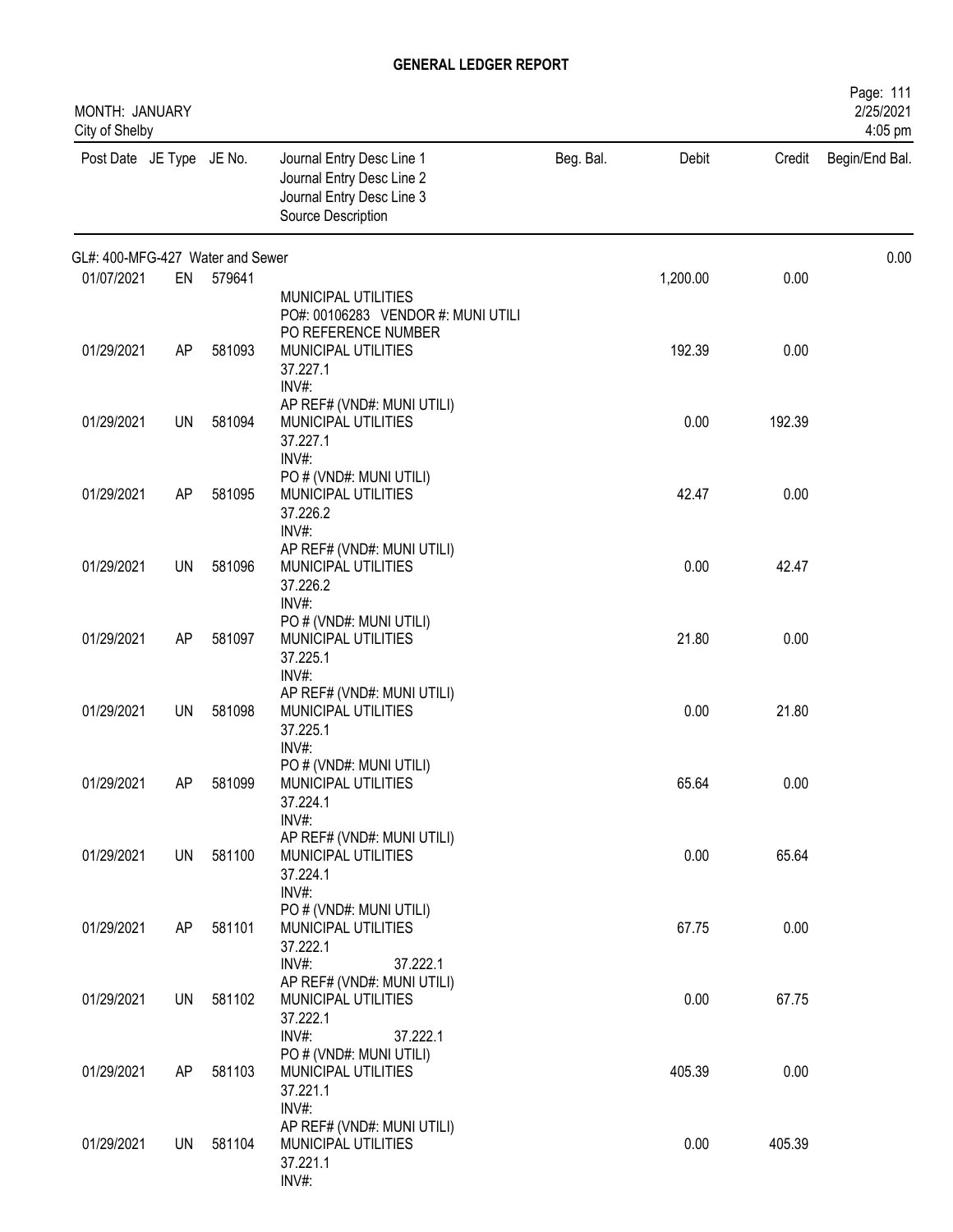| MONTH: JANUARY<br>City of Shelby |           |                 |                                                                                                                    |           |        |        | Page: 112<br>2/25/2021<br>4:05 pm |
|----------------------------------|-----------|-----------------|--------------------------------------------------------------------------------------------------------------------|-----------|--------|--------|-----------------------------------|
| Post Date JE Type JE No.         |           |                 | Journal Entry Desc Line 1<br>Journal Entry Desc Line 2<br>Journal Entry Desc Line 3<br>Source Description          | Beg. Bal. | Debit  | Credit | Begin/End Bal.                    |
| GL#: 400-MFG-427 Water and Sewer |           |                 |                                                                                                                    |           |        |        | 0.00                              |
| 01/29/2021                       | <b>UN</b> | 581106          | PO # (VND#: MUNI UTILI)<br>MUNICIPAL UTILITIES<br>35.06.1<br>INV#:<br>PO # (VND#: MUNI UTILI)                      |           | 0.00   | 404.56 |                                   |
| 400-MFG-427                      |           | Water and Sewer |                                                                                                                    | 0.00      | 795.44 | 0.00   | 795.44                            |
| GL#: 400-MFG-428 Telephone       |           |                 |                                                                                                                    |           |        |        | 0.00                              |
| 01/04/2021                       | EN        | 579468          | CRUM/BRIAN//<br>PO#: 00106117 VENDOR #: CRUM, BRIAN                                                                |           | 163.16 | 0.00   |                                   |
| 01/05/2021                       | AP        | 579798          | PO REFERENCE NUMBER<br>CRUM/BRIAN//<br>Reimburse phone payment<br>INV#                                             |           | 163.16 | 0.00   |                                   |
| 01/05/2021                       | UN        | 579799          | AP REF# (VND#: CRUM, BRIAN)<br>CRUM/BRIAN//<br>Reimburse phone payment<br>INV#:                                    |           | 0.00   | 163.16 |                                   |
| 01/11/2021                       | EN        | 579691          | PO # (VND#: CRUM, BRIAN)<br>CHARTER COMM HOLDINGS LLC<br>PO#: 00106314 VENDOR #: CHART COMM<br>PO REFERENCE NUMBER |           | 100.00 | 0.00   |                                   |
| 400-MFG-428                      |           | Telephone       |                                                                                                                    | 0.00      | 163.16 | 0.00   | 163.16                            |
| GL#: 400-MFG-429 Propane         |           |                 |                                                                                                                    |           |        |        | 0.00                              |
| 01/07/2021                       | EN        | 579644          | COLE DISTRIBUTING INC.<br>PO#: 00106286 VENDOR #: COLE DISTR<br>PO REFERENCE NUMBER                                |           | 582.39 | 0.00   |                                   |
| 01/21/2021                       | AP        | 580611          | COLE DISTRIBUTING INC.<br><b>WWTP fuel 12/8/20</b><br>INV#:<br>45393                                               |           | 794.21 | 0.00   |                                   |
| 01/21/2021                       | UN        | 580612          | AP REF# (VND#: COLE DISTR)<br>COLE DISTRIBUTING INC.<br><b>WWTP fuel 12/8/20</b><br>$INV#$ :<br>45393              |           | 0.00   | 794.21 |                                   |
| 01/21/2021                       | AP        | 580613          | PO # (VND#: COLE DISTR)<br>COLE DISTRIBUTING INC.<br><b>WWTP Fuel 12/18/20</b><br>$INV#$ :<br>84802                |           | 516.34 | 0.00   |                                   |
| 01/21/2021                       | UN        | 580614          | AP REF# (VND#: COLE DISTR)<br>COLE DISTRIBUTING INC.<br><b>WWTP Fuel 12/18/20</b><br>$INV#$ :<br>84802             |           | 0.00   | 516.34 |                                   |
| 01/21/2021                       | AP        | 580615          | PO # (VND#: COLE DISTR)<br>COLE DISTRIBUTING INC.<br>WWTP fuel 12/18/20<br>INV#:<br>84803                          |           | 96.99  | 0.00   |                                   |
|                                  |           |                 |                                                                                                                    |           |        |        |                                   |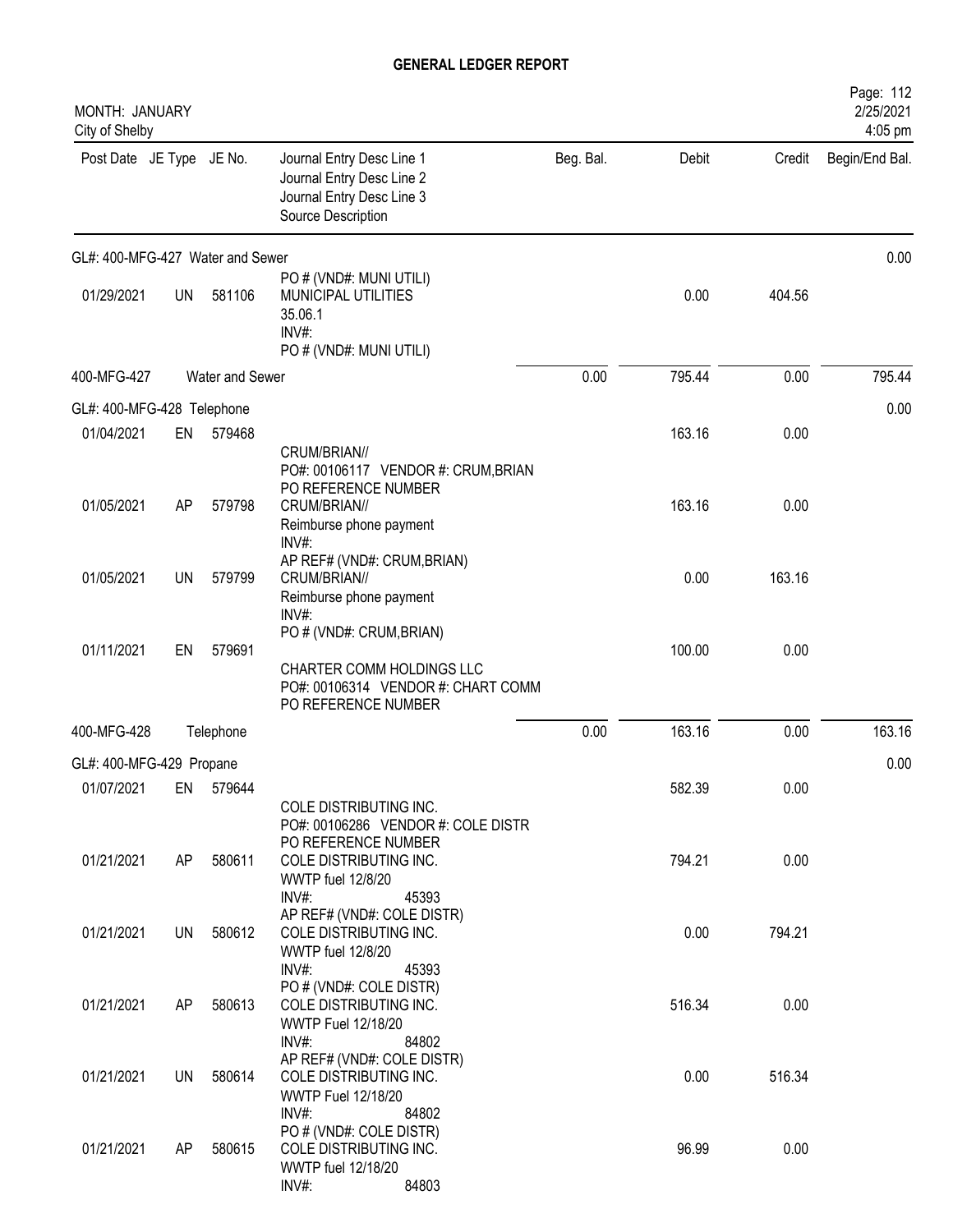| MONTH: JANUARY<br>City of Shelby   |           |          |                                                                                                                               |           |          |        | Page: 113<br>2/25/2021<br>4:05 pm |
|------------------------------------|-----------|----------|-------------------------------------------------------------------------------------------------------------------------------|-----------|----------|--------|-----------------------------------|
| Post Date JE Type JE No.           |           |          | Journal Entry Desc Line 1<br>Journal Entry Desc Line 2<br>Journal Entry Desc Line 3<br>Source Description                     | Beg. Bal. | Debit    | Credit | Begin/End Bal.                    |
| GL#: 400-MFG-429 Propane           |           |          |                                                                                                                               |           |          |        | 0.00                              |
| 01/21/2021                         | <b>UN</b> | 580616   | AP REF# (VND#: COLE DISTR)<br>COLE DISTRIBUTING INC.<br>WWTP fuel 12/18/20<br>84803<br>$INV#$ :                               |           | 0.00     | 96.99  |                                   |
| 01/26/2021                         | EN        | 580903   | PO # (VND#: COLE DISTR)<br>COLE DISTRIBUTING INC.<br>PO#: 00106410 VENDOR #: COLE DISTR<br>PO REFERENCE NUMBER                |           | 580.84   | 0.00   |                                   |
| 400-MFG-429                        |           | Propane  |                                                                                                                               | 0.00      | 1,407.54 | 0.00   | 1,407.54                          |
| GL#: 400-MFG-472 Supplies          |           |          |                                                                                                                               |           |          |        | 0.00                              |
| 01/07/2021                         | AP        | 579883   | <b>SHERWIN WILLIAMS</b><br>Paint supplies purchased<br>$INV#$ :<br>8621-3                                                     |           | 776.86   | 0.00   |                                   |
| 01/07/2021                         | <b>UN</b> | 579884   | AP REF# (VND#: SHERWIN WI)<br>SHERWIN WILLIAMS<br>Paint supplies purchased<br>$INV#$ :<br>8621-3                              |           | 0.00     | 778.00 |                                   |
| 01/07/2021                         | AP        | 579887   | PO # (VND#: SHERWIN WI)<br>G & L SUPPLY<br>Towels and cleaners<br>$INV#$ :<br>669120                                          |           | 321.51   | 0.00   |                                   |
| 01/07/2021                         | <b>UN</b> | 579888   | AP REF# (VND#: G & L SUPP)<br>G & L SUPPLY<br>Towels and cleaners<br>INV#<br>669120                                           |           | 0.00     | 321.51 |                                   |
| 01/07/2021                         | AP        | 579889   | PO # (VND#: G & L SUPP)<br>G & L SUPPLY<br>hand soap<br>INV#:<br>670240                                                       |           | 43.61    | 0.00   |                                   |
| 01/07/2021                         | UN        | 579890   | AP REF# (VND#: G & L SUPP)<br>G & L SUPPLY<br>hand soap<br>$INV#$ :<br>670240                                                 |           | 0.00     | 42.65  |                                   |
| 01/11/2021                         | AP        | 580200   | PO # (VND#: G & L SUPP)<br><b>CARTER LUMBER</b><br>WWTP purchase 12/11/20<br>INV#:<br>223469170                               |           | 71.88    | 0.00   |                                   |
| 01/11/2021                         | UN        | 580201   | AP REF# (VND#: CARTER LUM)<br><b>CARTER LUMBER</b><br>WWTP purchase 12/11/20<br>INV#:<br>223469170<br>PO # (VND#: CARTER LUM) |           | 0.00     | 71.88  |                                   |
| 400-MFG-472                        |           | Supplies |                                                                                                                               | 0.00      | 1,213.86 | 0.00   | 1,213.86                          |
| GL#: 400-MFG-517 Lab/Misc. Testing |           |          |                                                                                                                               |           |          |        | 0.00                              |
| 01/07/2021                         | EN        | 579642   | ALLOWAY ENVIR.TESTING SER.<br>PO#: 00106284 VENDOR #: ALLOWAY EN                                                              |           | 600.00   | 0.00   |                                   |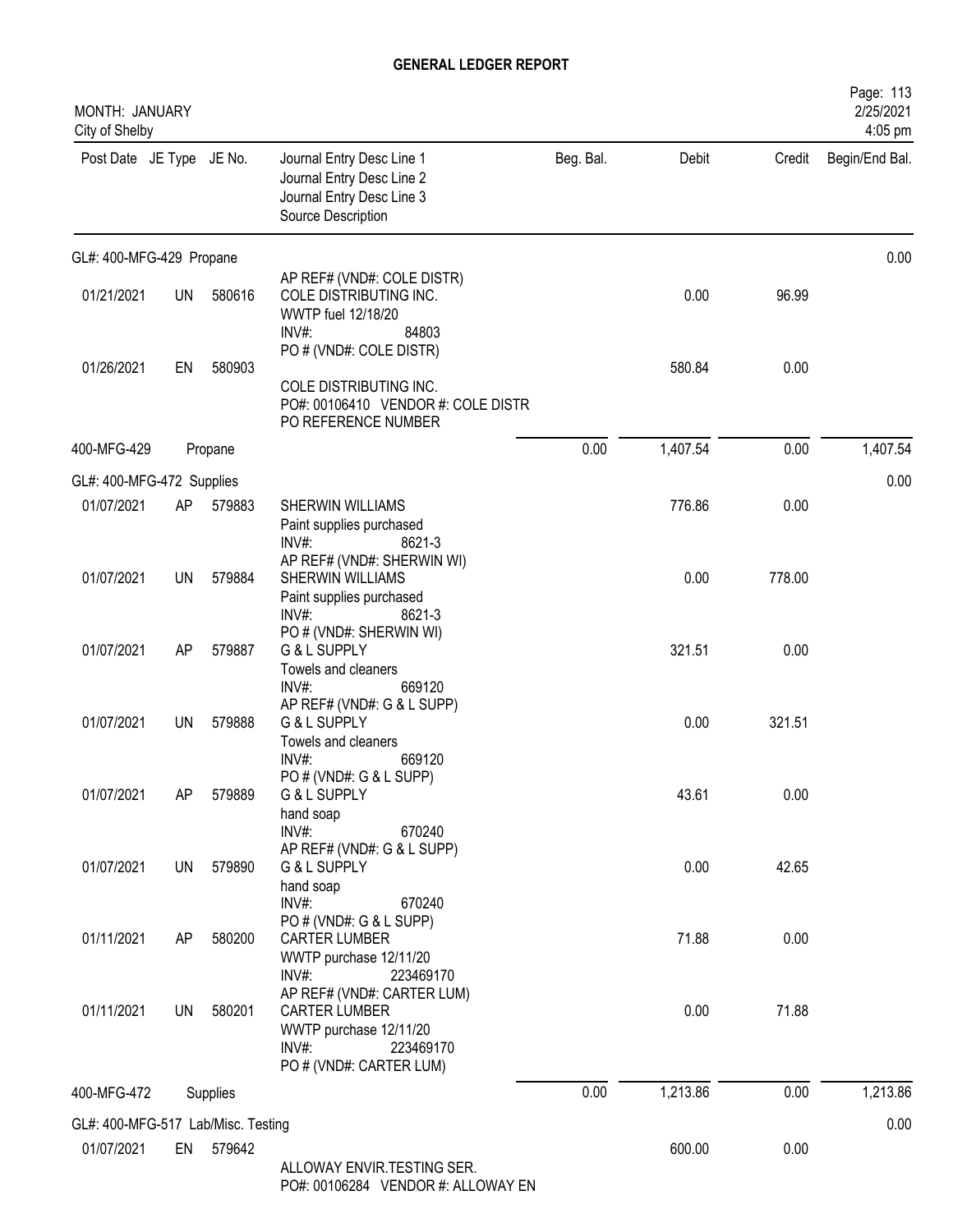| MONTH: JANUARY<br>City of Shelby      |           |                   |                                                                                                                                        |           |          |        | Page: 114<br>2/25/2021<br>4:05 pm |
|---------------------------------------|-----------|-------------------|----------------------------------------------------------------------------------------------------------------------------------------|-----------|----------|--------|-----------------------------------|
| Post Date JE Type JE No.              |           |                   | Journal Entry Desc Line 1<br>Journal Entry Desc Line 2<br>Journal Entry Desc Line 3<br>Source Description                              | Beg. Bal. | Debit    | Credit | Begin/End Bal.                    |
| GL#: 400-MFG-517 Lab/Misc. Testing    |           |                   |                                                                                                                                        |           |          |        | 0.00                              |
| 01/21/2021                            | AP        | 580643            | PO REFERENCE NUMBER<br>ALLOWAY ENVIR.TESTING SER.<br>Nov analysis<br>INV#:<br>521964                                                   |           | 397.00   | 0.00   |                                   |
| 01/21/2021                            | <b>UN</b> | 580644            | AP REF# (VND#: ALLOWAY EN)<br>ALLOWAY ENVIR. TESTING SER.<br>Nov analysis<br>INV#:<br>521964                                           |           | 0.00     | 600.00 |                                   |
| 01/26/2021                            | EN        | 580902            | PO # (VND#: ALLOWAY EN)<br>HOOVER INSTRUMENT SERVICE, INC<br>PO#: 00106409 VENDOR #: HOOVER INS                                        |           | 335.00   | 0.00   |                                   |
| 01/29/2021                            | AP        | 581107            | PO REFERENCE NUMBER<br>HOOVER INSTRUMENT SERVICE, INC<br>Gas monitor, thermometer<br>INV#:<br>210106                                   |           | 335.00   | 0.00   |                                   |
| 01/29/2021                            | UN        | 581108            | AP REF# (VND#: HOOVER INS)<br>HOOVER INSTRUMENT SERVICE, INC<br>Gas monitor, thermometer<br>INV#:<br>210106<br>PO # (VND#: HOOVER INS) |           | 0.00     | 335.00 |                                   |
| 400-MFG-517                           |           | Lab/Misc. Testing |                                                                                                                                        | 0.00      | 732.00   | 0.00   | 732.00                            |
| GL#: 400-MFG-537 EPA Fees and Permits |           |                   |                                                                                                                                        |           |          |        | 0.00                              |
| 01/04/2021                            | EN        | 579477            | TREASURER, STATE OF OHIO<br>PO#: 00106126 VENDOR #: TREAS.STAT<br>PO REFERENCE NUMBER                                                  |           | 68.25    | 0.00   |                                   |
| 01/07/2021                            | EN        | 579643            | TREASURER, STATE OF OHIO<br>PO#: 00106285 VENDOR #: TREAS.STAT<br>PO REFERENCE NUMBER                                                  |           | 5,200.00 | 0.00   |                                   |
| 01/07/2021                            | EN        | 579646            | TREASURER, STATE OF OHIO<br>PO#: 00106288 VENDOR #: TREAS.STAT                                                                         |           | 481.11   | 0.00   |                                   |
| 01/07/2021                            | AP        | 579927            | PO REFERENCE NUMBER<br>TREASURER, STATE OF OHIO<br>boiler permit 299288<br>$INV#$ :<br>4985716                                         |           | 68.25    | 0.00   |                                   |
| 01/07/2021                            | UN        | 579928            | AP REF# (VND#: TREAS.STAT)<br>TREASURER, STATE OF OHIO<br>boiler permit 299288<br>$INV#$ :<br>4985716                                  |           | 0.00     | 68.25  |                                   |
| 01/08/2021                            | AP        | 580081            | PO # (VND#: TREAS.STAT)<br>TREASURER, STATE OF OHIO<br>Sewer sludge fee<br>$INV#$ :<br>1404206                                         |           | 481.11   | 0.00   |                                   |
| 01/08/2021                            | UN        | 580082            | AP REF# (VND#: TREAS.STAT)<br>TREASURER, STATE OF OHIO<br>Sewer sludge fee<br>INV#:<br>1404206                                         |           | 0.00     | 481.11 |                                   |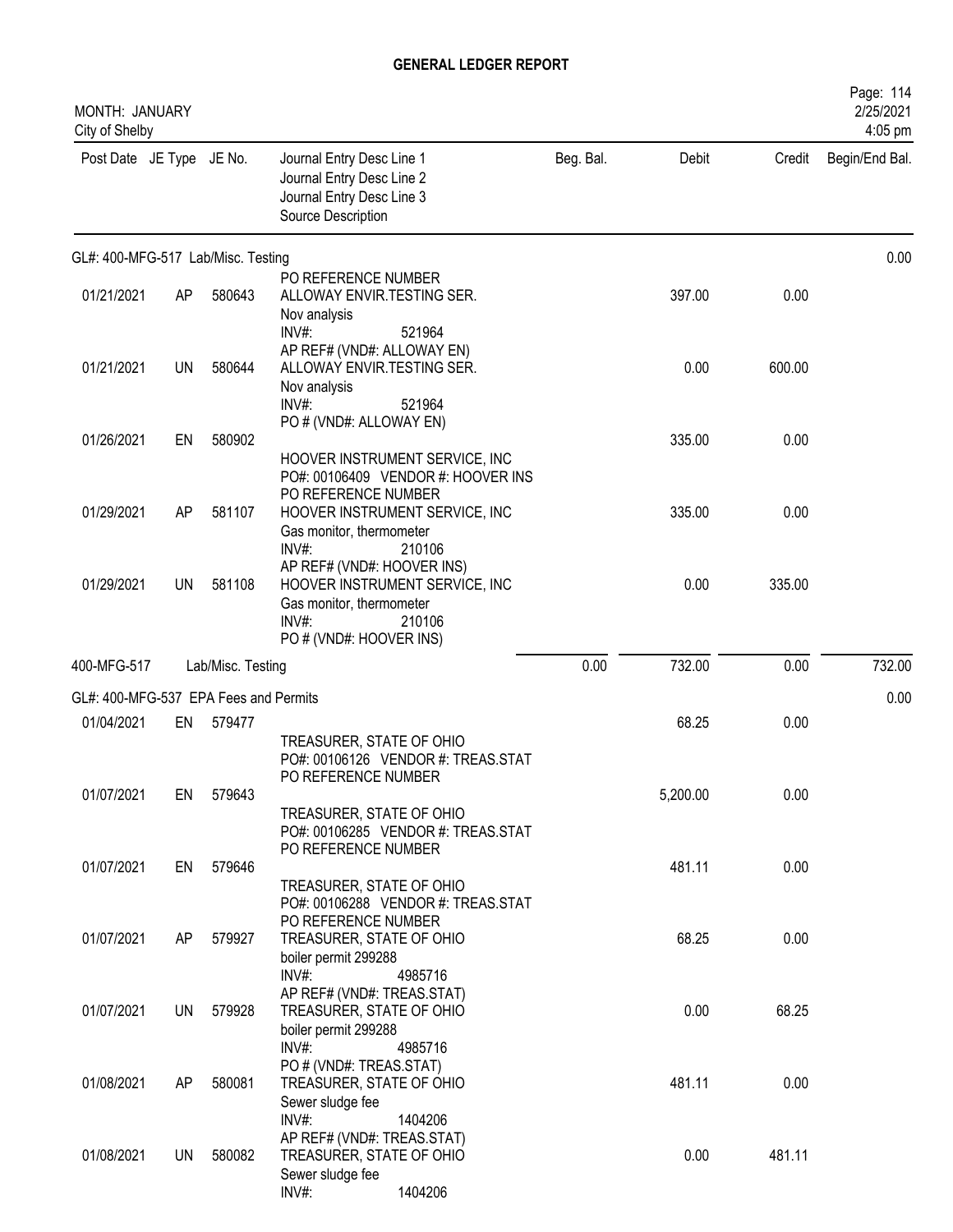| MONTH: JANUARY<br>City of Shelby       |           |                             |                                                                                                                            |           |          |          | Page: 115<br>2/25/2021<br>4:05 pm |
|----------------------------------------|-----------|-----------------------------|----------------------------------------------------------------------------------------------------------------------------|-----------|----------|----------|-----------------------------------|
| Post Date JE Type JE No.               |           |                             | Journal Entry Desc Line 1<br>Journal Entry Desc Line 2<br>Journal Entry Desc Line 3<br>Source Description                  | Beg. Bal. | Debit    | Credit   | Begin/End Bal.                    |
| GL#: 400-MFG-537 EPA Fees and Permits  |           |                             |                                                                                                                            |           |          |          | 0.00                              |
| 01/08/2021                             | AP        | 580089                      | PO # (VND#: TREAS.STAT)<br>TREASURER, STATE OF OHIO<br>2020 discharge fee<br>1397845<br>$INV#$ :                           |           | 5,200.00 | 0.00     |                                   |
| 01/08/2021                             | <b>UN</b> | 580090                      | AP REF# (VND#: TREAS.STAT)<br>TREASURER, STATE OF OHIO<br>2020 discharge fee<br>1397845<br>INV#<br>PO # (VND#: TREAS.STAT) |           | 0.00     | 5,200.00 |                                   |
| 400-MFG-537                            |           | <b>EPA Fees and Permits</b> |                                                                                                                            | 0.00      | 5,749.36 | 0.00     | 5,749.36                          |
| GL#: 400-MTN-472 Supplies              |           |                             |                                                                                                                            |           |          |          | 0.00                              |
| 01/07/2021                             | EN        | 579647                      | DAS HARDWARE LLC<br>PO#: 00106289 VENDOR #: DAS HARDWA<br>PO REFERENCE NUMBER                                              |           | 182.69   | 0.00     |                                   |
| 01/14/2021                             | AP        | 580388                      | DAS HARDWARE LLC<br>WWTP Dec 2020<br>INV#:                                                                                 |           | 182.69   | 0.00     |                                   |
| 01/14/2021                             | <b>UN</b> | 580389                      | AP REF# (VND#: DAS HARDWA)<br>DAS HARDWARE LLC<br>WWTP Dec 2020<br>$INV#$ :<br>PO # (VND#: DAS HARDWA)                     |           | 0.00     | 182.69   |                                   |
| 400-MTN-472                            |           | Supplies                    |                                                                                                                            | 0.00      | 182.69   | 0.00     | 182.69                            |
| GL#: 400-MTN-484 Fuel, Autos-Equipment |           |                             |                                                                                                                            |           |          |          | 0.00                              |
| 01/21/2021                             | AP        | 580619                      | ADVANCE AUTO PARTS<br>Hub bearing<br>$INV#$ :<br>2985                                                                      |           | 247.46   | 0.00     |                                   |
| 01/21/2021                             | UN        | 580620                      | AP REF# (VND#: ADVANCE AU)<br>ADVANCE AUTO PARTS<br>Hub bearing<br>$INV#$ :<br>2985<br>PO # (VND#: ADVANCE AU)             |           | 0.00     | 247.46   |                                   |
| 400-MTN-484                            |           | Fuel, Autos-Equipment       |                                                                                                                            | 0.00      | 247.46   | 0.00     | 247.46                            |
| GL#: 400-MTN-486 Maintenance Equipment |           |                             |                                                                                                                            |           |          |          | 0.00                              |
| 01/07/2021                             | EN        | 579645                      | SUMMERS RUBBER COMPANY<br>PO#: 00106287 VENDOR #: SUMMERS<br>PO REFERENCE NUMBER                                           |           | 166.14   | 0.00     |                                   |
| 01/07/2021                             | EN        | 579648                      | WOLFF BROS SUPPLY, INC<br>PO#: 00106290 VENDOR #: WOLFF BROS                                                               |           | 51.16    | 0.00     |                                   |
| 01/07/2021                             | AP        | 579967                      | PO REFERENCE NUMBER<br>WOLFF BROS SUPPLY, INC<br>2pole 70amp breaker<br>18016416-001<br>INV#:                              |           | 51.16    | 0.00     |                                   |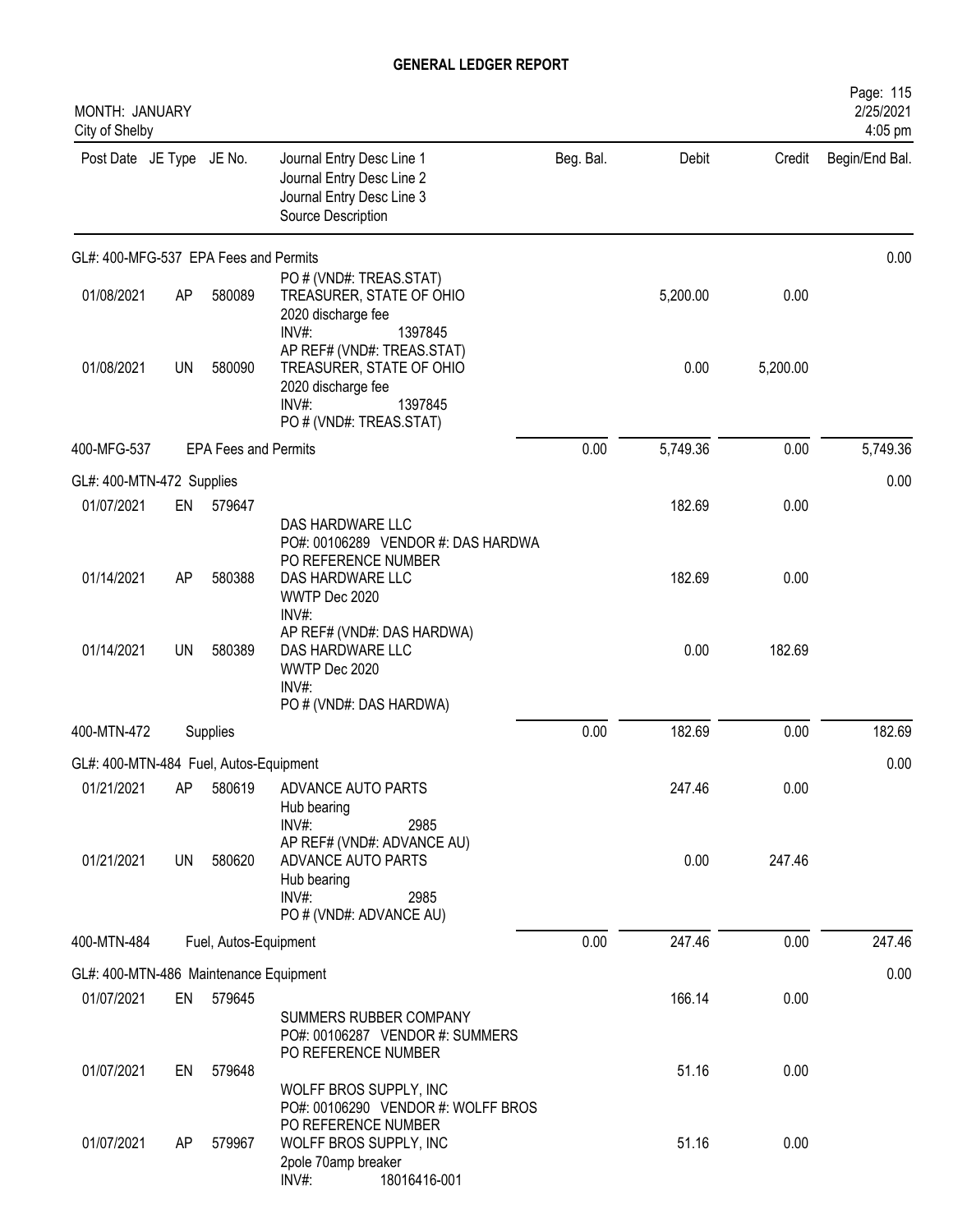| MONTH: JANUARY<br>City of Shelby       |           |                       |                                                                                                                       |           |          |        | Page: 116<br>2/25/2021<br>4:05 pm |
|----------------------------------------|-----------|-----------------------|-----------------------------------------------------------------------------------------------------------------------|-----------|----------|--------|-----------------------------------|
| Post Date JE Type JE No.               |           |                       | Journal Entry Desc Line 1<br>Journal Entry Desc Line 2<br>Journal Entry Desc Line 3<br>Source Description             | Beg. Bal. | Debit    | Credit | Begin/End Bal.                    |
| GL#: 400-MTN-486 Maintenance Equipment |           |                       |                                                                                                                       |           |          |        | 0.00                              |
| 01/07/2021                             | <b>UN</b> | 579968                | AP REF# (VND#: WOLFF BROS)<br>WOLFF BROS SUPPLY, INC<br>2pole 70amp breaker<br>18016416-001<br>$INV#$ :               |           | 0.00     | 51.16  |                                   |
| 01/14/2021                             | AP        | 580386                | PO # (VND#: WOLFF BROS)<br>SUMMERS RUBBER COMPANY<br>hose<br>INV#:<br>F34085-001                                      |           | 166.14   | 0.00   |                                   |
| 01/14/2021                             | <b>UN</b> | 580387                | AP REF# (VND#: SUMMERS )<br>SUMMERS RUBBER COMPANY<br>hose<br>INV#:<br>F34085-001                                     |           | 0.00     | 166.14 |                                   |
| 01/19/2021                             | EN        | 580505                | PO # (VND#: SUMMERS )<br>MSC INDUSTRIAL SUPPLY CO, INC<br>PO#: 00106349 VENDOR #: MSC INDUST                          |           | 74.00    | 0.00   |                                   |
| 01/19/2021                             | EN        | 580506                | PO REFERENCE NUMBER<br>HOOVER INSTRUMENT SERVICE, INC                                                                 |           | 425.00   | 0.00   |                                   |
| 01/21/2021                             | AP        | 580641                | PO#: 00106350 VENDOR #: HOOVER INS<br>PO REFERENCE NUMBER<br>GANDERT DOOR CO.<br>Door installation                    |           | 874.00   | 0.00   |                                   |
| 01/21/2021                             | UN        | 580642                | INV#:<br>59264<br>AP REF# (VND#: GANDERT DO)<br>GANDERT DOOR CO.<br>Door installation                                 |           | 0.00     | 874.00 |                                   |
| 01/22/2021                             | AP        | 580827                | INV#:<br>59264<br>PO # (VND#: GANDERT DO)<br>HOOVER INSTRUMENT SERVICE, INC<br>wire heaters, install breakers         |           | 425.00   | 0.00   |                                   |
| 01/22/2021                             | UN        | 580828                | $INV#$ :<br>210015<br>AP REF# (VND#: HOOVER INS)<br>HOOVER INSTRUMENT SERVICE, INC<br>wire heaters, install breakers  |           | 0.00     | 425.00 |                                   |
| 01/27/2021                             | AP        | 580947                | $INV#$ :<br>210015<br>PO # (VND#: HOOVER INS)<br>LOWES COMPANIES, INC.<br>WWTP purchase 12/3/20<br>INV#:<br>903459    |           | 59.22    | 0.00   |                                   |
| 01/27/2021                             | <b>UN</b> | 580948                | AP REF# (VND#: LOWES )<br>LOWES COMPANIES, INC.<br>WWTP purchase 12/3/20<br>$INV#$ :<br>903459<br>PO # (VND#: LOWES ) |           | 0.00     | 59.22  |                                   |
| 400-MTN-486                            |           | Maintenance Equipment |                                                                                                                       | 0.00      | 1,575.52 | 0.00   | 1,575.52                          |
| GL#: 400-OFC-400 Wages                 |           |                       |                                                                                                                       |           |          |        | 0.00                              |
| 01/05/2021                             |           | EN 579511             | <b>CITY PAYROLL FUND</b><br>DO# 00106160 VENDOD # CITY DAVDO                                                          |           | 145.58   | 0.00   |                                   |

PO#: 00106160 VENDOR #: CITY PAYRO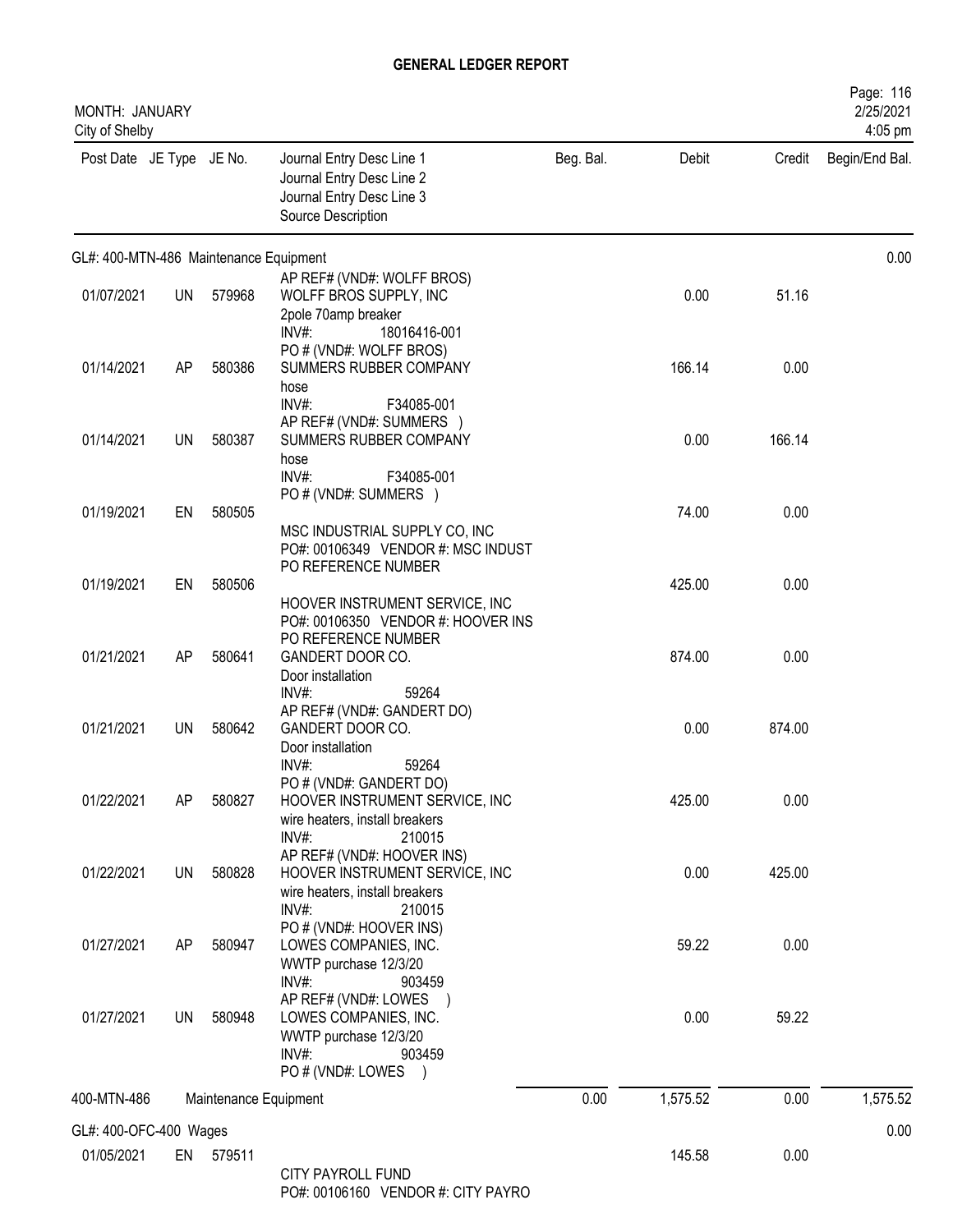| <b>MONTH: JANUARY</b><br>City of Shelby |           |              |                                                                                                                                                 |           |          |          | Page: 117<br>2/25/2021<br>4:05 pm |
|-----------------------------------------|-----------|--------------|-------------------------------------------------------------------------------------------------------------------------------------------------|-----------|----------|----------|-----------------------------------|
| Post Date JE Type JE No.                |           |              | Journal Entry Desc Line 1<br>Journal Entry Desc Line 2<br>Journal Entry Desc Line 3<br>Source Description                                       | Beg. Bal. | Debit    | Credit   | Begin/End Bal.                    |
| GL#: 400-OFC-400 Wages                  |           |              |                                                                                                                                                 |           |          |          | 0.00                              |
| 01/05/2021                              | AP        | 579804       | PO REFERENCE NUMBER<br>CITY PAYROLL FUND<br>Wages 12/20/20-1/2/21<br>INV#:                                                                      |           | 145.58   | 0.00     |                                   |
| 01/05/2021                              | <b>UN</b> | 579805       | AP REF# (VND#: CITY PAYRO)<br><b>CITY PAYROLL FUND</b><br>Wages 12/20/20-1/2/21<br>INV#                                                         |           | 0.00     | 145.58   |                                   |
| 01/20/2021                              | EN        | 580512       | PO # (VND#: CITY PAYRO)<br>CITY PAYROLL FUND<br>PO#: 00106355 VENDOR #: CITY PAYRO                                                              |           | 145.58   | 0.00     |                                   |
| 01/20/2021                              | AP        | 580514       | PO REFERENCE NUMBER<br><b>CITY PAYROLL FUND</b><br>Wages 1/3/21-1/16/21                                                                         |           | 145.58   | 0.00     |                                   |
| 01/20/2021                              | UN        | 580515       | INV#:<br>AP REF# (VND#: CITY PAYRO)<br><b>CITY PAYROLL FUND</b><br>Wages 1/3/21-1/16/21<br>$INV#$ :<br>PO # (VND#: CITY PAYRO)                  |           | 0.00     | 145.58   |                                   |
| 400-OFC-400                             |           | Wages        |                                                                                                                                                 | 0.00      | 291.16   | 0.00     | 291.16                            |
| GL#: 400-OFC-404 Clerks wages           |           |              |                                                                                                                                                 |           |          |          | 0.00                              |
| 01/05/2021                              | EN        | 579511       |                                                                                                                                                 |           | 1,236.01 | 0.00     |                                   |
| 01/05/2021                              | AP        | 579804       | <b>CITY PAYROLL FUND</b><br>PO#: 00106160 VENDOR #: CITY PAYRO<br>PO REFERENCE NUMBER<br>CITY PAYROLL FUND<br>Wages 12/20/20-1/2/21<br>$INV#$ : |           | 1,236.01 | 0.00     |                                   |
| 01/05/2021                              | <b>UN</b> | 579805       | AP REF# (VND#: CITY PAYRO)<br>CITY PAYROLL FUND<br>Wages 12/20/20-1/2/21<br>INV#:                                                               |           | 0.00     | 1,236.01 |                                   |
| 01/20/2021                              | EN        | 580512       | PO # (VND#: CITY PAYRO)<br><b>CITY PAYROLL FUND</b><br>PO#: 00106355 VENDOR #: CITY PAYRO                                                       |           | 1,246.07 | 0.00     |                                   |
| 01/20/2021                              | AP        | 580514       | PO REFERENCE NUMBER<br><b>CITY PAYROLL FUND</b><br>Wages 1/3/21-1/16/21                                                                         |           | 1,246.07 | 0.00     |                                   |
| 01/20/2021                              | UN        | 580515       | INV#:<br>AP REF# (VND#: CITY PAYRO)<br>CITY PAYROLL FUND<br>Wages 1/3/21-1/16/21<br>INV#:<br>PO # (VND#: CITY PAYRO)                            |           | 0.00     | 1,246.07 |                                   |
| 400-OFC-404                             |           | Clerks wages |                                                                                                                                                 | 0.00      | 2,482.08 | 0.00     | 2,482.08                          |
|                                         |           |              |                                                                                                                                                 |           |          |          |                                   |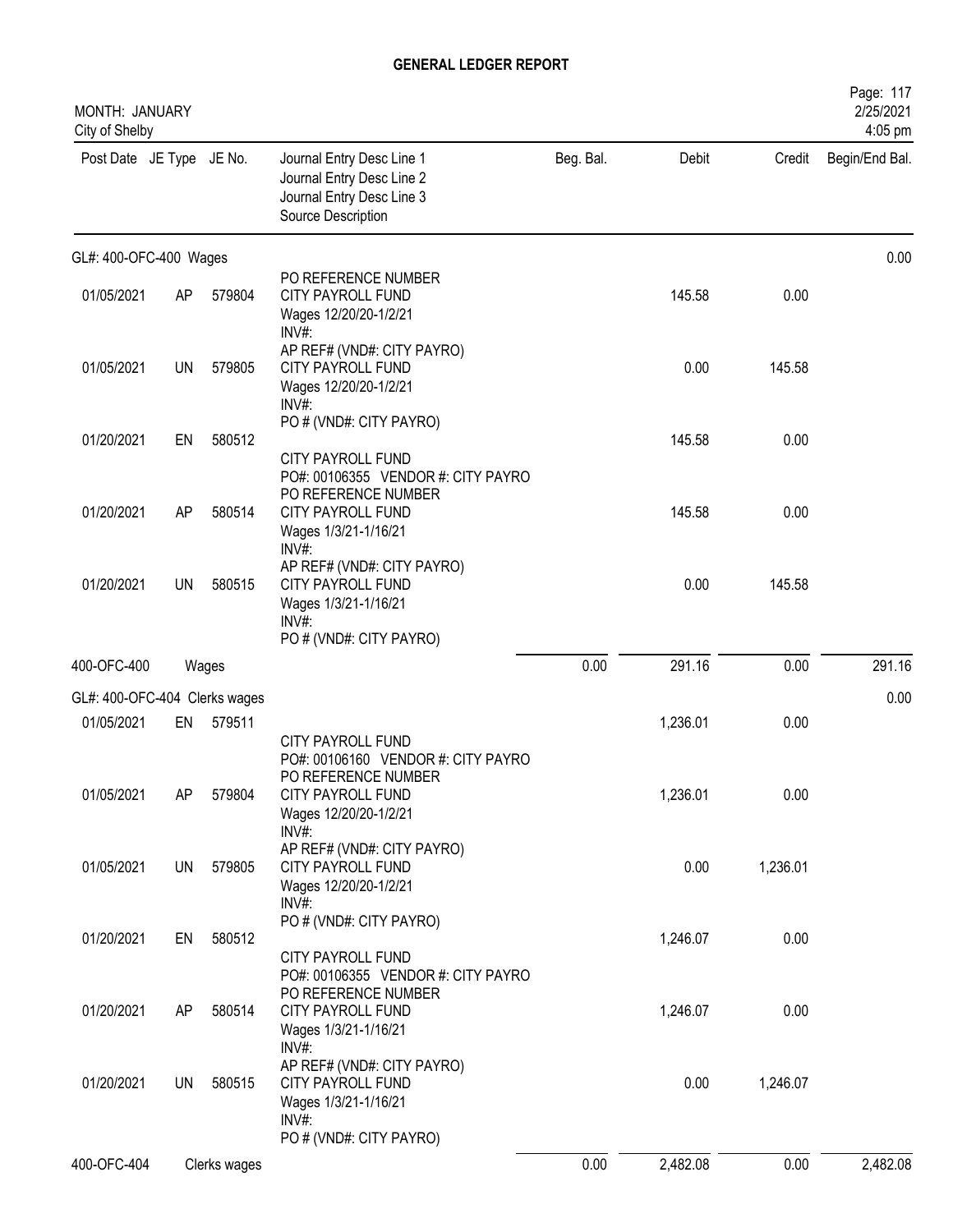| MONTH: JANUARY<br>City of Shelby    |           |                    |                                                                                                                                |           |          |        | Page: 118<br>2/25/2021<br>4:05 pm |
|-------------------------------------|-----------|--------------------|--------------------------------------------------------------------------------------------------------------------------------|-----------|----------|--------|-----------------------------------|
| Post Date JE Type JE No.            |           |                    | Journal Entry Desc Line 1<br>Journal Entry Desc Line 2<br>Journal Entry Desc Line 3<br>Source Description                      | Beg. Bal. | Debit    | Credit | Begin/End Bal.                    |
| GL#: 400-OFC-409 Meter Reader Wages |           |                    |                                                                                                                                |           |          |        | 0.00                              |
| 01/05/2021                          | EN        | 579511             |                                                                                                                                |           | 924.39   | 0.00   |                                   |
|                                     |           |                    | <b>CITY PAYROLL FUND</b><br>PO#: 00106160 VENDOR #: CITY PAYRO<br>PO REFERENCE NUMBER                                          |           |          |        |                                   |
| 01/05/2021                          | AP        | 579804             | <b>CITY PAYROLL FUND</b><br>Wages 12/20/20-1/2/21<br>INV#:                                                                     |           | 924.39   | 0.00   |                                   |
| 01/05/2021                          | <b>UN</b> | 579805             | AP REF# (VND#: CITY PAYRO)<br><b>CITY PAYROLL FUND</b><br>Wages 12/20/20-1/2/21<br>INV#:                                       |           | 0.00     | 924.39 |                                   |
| 01/20/2021                          | EN        | 580512             | PO # (VND#: CITY PAYRO)                                                                                                        |           | 924.40   | 0.00   |                                   |
|                                     |           |                    | <b>CITY PAYROLL FUND</b><br>PO#: 00106355 VENDOR #: CITY PAYRO<br>PO REFERENCE NUMBER                                          |           |          |        |                                   |
| 01/20/2021                          | AP        | 580514             | <b>CITY PAYROLL FUND</b><br>Wages 1/3/21-1/16/21<br>$INV#$ :                                                                   |           | 924.40   | 0.00   |                                   |
| 01/20/2021                          | UN        | 580515             | AP REF# (VND#: CITY PAYRO)<br><b>CITY PAYROLL FUND</b><br>Wages 1/3/21-1/16/21<br>INV#:<br>PO # (VND#: CITY PAYRO)             |           | 0.00     | 924.40 |                                   |
| 400-OFC-409                         |           | Meter Reader Wages |                                                                                                                                | 0.00      | 1,848.79 | 0.00   | 1,848.79                          |
| GL#: 400-OFC-410 Janitors Wages     |           |                    |                                                                                                                                |           |          |        | 0.00                              |
| 01/05/2021                          | EN        | 579511             |                                                                                                                                |           | 315.50   | 0.00   |                                   |
|                                     |           |                    | CITY PAYROLL FUND<br>PO#: 00106160 VENDOR #: CITY PAYRO<br>PO REFERENCE NUMBER                                                 |           |          |        |                                   |
| 01/05/2021                          | AP        | 579804             | CITY PAYROLL FUND<br>Wages 12/20/20-1/2/21<br>$INV#$ :                                                                         |           | 315.50   | 0.00   |                                   |
| 01/05/2021                          | UN        | 579805             | AP REF# (VND#: CITY PAYRO)<br><b>CITY PAYROLL FUND</b><br>Wages 12/20/20-1/2/21<br>INV#:                                       |           | 0.00     | 315.50 |                                   |
| 01/20/2021                          | EN        | 580512             | PO # (VND#: CITY PAYRO)<br>CITY PAYROLL FUND<br>PO#: 00106355 VENDOR #: CITY PAYRO                                             |           | 315.50   | 0.00   |                                   |
| 01/20/2021                          | AP        | 580514             | PO REFERENCE NUMBER<br><b>CITY PAYROLL FUND</b><br>Wages 1/3/21-1/16/21                                                        |           | 315.50   | 0.00   |                                   |
| 01/20/2021                          | UN        | 580515             | INV#:<br>AP REF# (VND#: CITY PAYRO)<br><b>CITY PAYROLL FUND</b><br>Wages 1/3/21-1/16/21<br>$INV#$ :<br>PO # (VND#: CITY PAYRO) |           | 0.00     | 315.50 |                                   |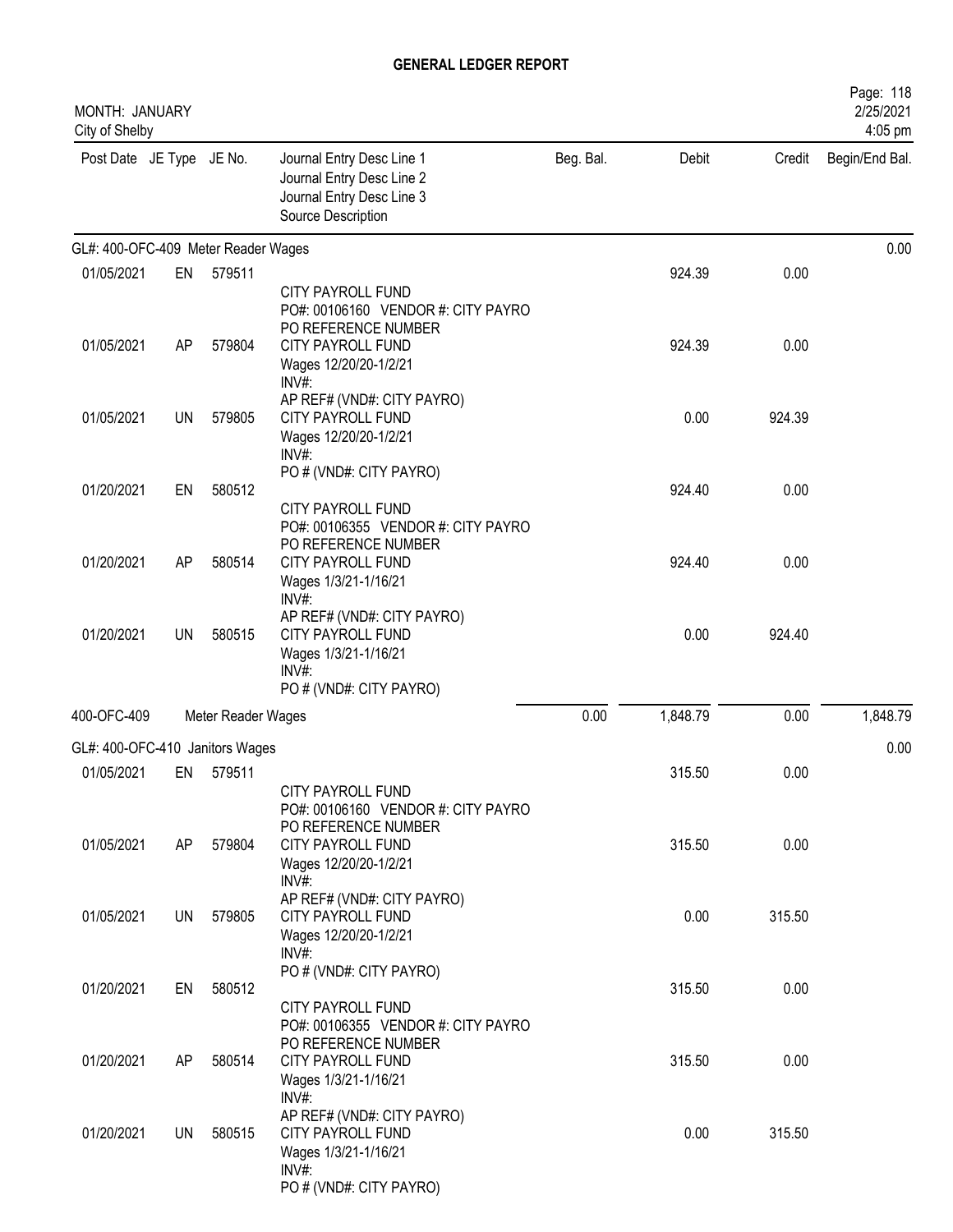| MONTH: JANUARY<br>City of Shelby |             |                |                                                                                                                                    |           |          |        | Page: 119<br>2/25/2021<br>4:05 pm |
|----------------------------------|-------------|----------------|------------------------------------------------------------------------------------------------------------------------------------|-----------|----------|--------|-----------------------------------|
| Post Date JE Type JE No.         |             |                | Journal Entry Desc Line 1<br>Journal Entry Desc Line 2<br>Journal Entry Desc Line 3<br>Source Description                          | Beg. Bal. | Debit    | Credit | Begin/End Bal.                    |
| 400-OFC-410                      |             | Janitors Wages |                                                                                                                                    | 0.00      | 631.00   | 0.00   | 631.00                            |
|                                  |             |                | GL#: 400-OFC-415 Public Employees Retire.System                                                                                    |           |          |        | 0.00                              |
| 01/14/2021                       | EN          | 580363         |                                                                                                                                    |           | 730.03   | 0.00   |                                   |
|                                  |             |                | OH PUBLIC EMPLOYEES RETIREMENT<br>PO#: 00106317 VENDOR #: OPERS<br>PO REFERENCE NUMBER                                             |           |          |        |                                   |
| 01/14/2021                       | AP          | 580384         | OH PUBLIC EMPLOYEES RETIREMENT<br>Employer potion 11/22/20-<br>INV#:                                                               |           | 730.03   | 0.00   |                                   |
| 01/14/2021                       | UN          | 580385         | AP REF# (VND#: OPERS<br>OH PUBLIC EMPLOYEES RETIREMENT<br>Employer potion 11/22/20-<br>INV#:<br>PO # (VND#: OPERS<br>$\rightarrow$ |           | 0.00     | 730.03 |                                   |
| 400-OFC-415                      |             |                | Public Employees Retire.System                                                                                                     | 0.00      | 730.03   | 0.00   | 730.03                            |
| GL#: 400-OFC-417 FICA            |             |                |                                                                                                                                    |           |          |        | 0.00                              |
| 01/05/2021                       | EN          | 579512         |                                                                                                                                    |           | 38.01    | 0.00   |                                   |
| 01/05/2021                       | AP          | 579806         | PAYROLL FUND<br>PO#: 00106161 VENDOR #: PAYROLL FU<br>PO REFERENCE NUMBER<br>PAYROLL FUND                                          |           | 38.01    | 0.00   |                                   |
|                                  |             |                | FICA 12/20/20-1/2/21<br>INV#:<br>AP REF# (VND#: PAYROLL FU)                                                                        |           |          |        |                                   |
| 01/05/2021                       | UN          | 579807         | PAYROLL FUND<br>FICA 12/20/20-1/2/21<br>INV#:<br>PO # (VND#: PAYROLL FU)                                                           |           | 0.00     | 38.01  |                                   |
| 01/20/2021                       | EN          | 580513         | PAYROLL FUND<br>PO#: 00106356 VENDOR #: PAYROLL FU<br>PO REFERENCE NUMBER                                                          |           | 38.15    | 0.00   |                                   |
| 01/20/2021                       | AP          | 580516         | PAYROLL FUND<br>FICA 1/3/21-1/16/21<br>INV#:                                                                                       |           | 38.15    | 0.00   |                                   |
| 01/20/2021                       | UN          | 580517         | AP REF# (VND#: PAYROLL FU)<br>PAYROLL FUND<br>FICA 1/3/21-1/16/21<br>INV#:<br>PO # (VND#: PAYROLL FU)                              |           | 0.00     | 38.15  |                                   |
| 400-OFC-417                      | <b>FICA</b> |                |                                                                                                                                    | 0.00      | 76.16    | 0.00   | 76.16                             |
| GL#: 400-OFC-418 Hospitalization |             |                |                                                                                                                                    |           |          |        | 0.00                              |
| 01/04/2021                       |             | EN 579467      | JEFFERSON HEALTH PLAN<br>PO#: 00106116 VENDOR #: JEFFERSON                                                                         |           | 2,092.54 | 0.00   |                                   |
| 01/05/2021                       | AP.         | 579800         | PO REFERENCE NUMBER<br>JEFFERSON HEALTH PLAN<br>Acct 19-OME095                                                                     |           | 2,092.54 | 0.00   |                                   |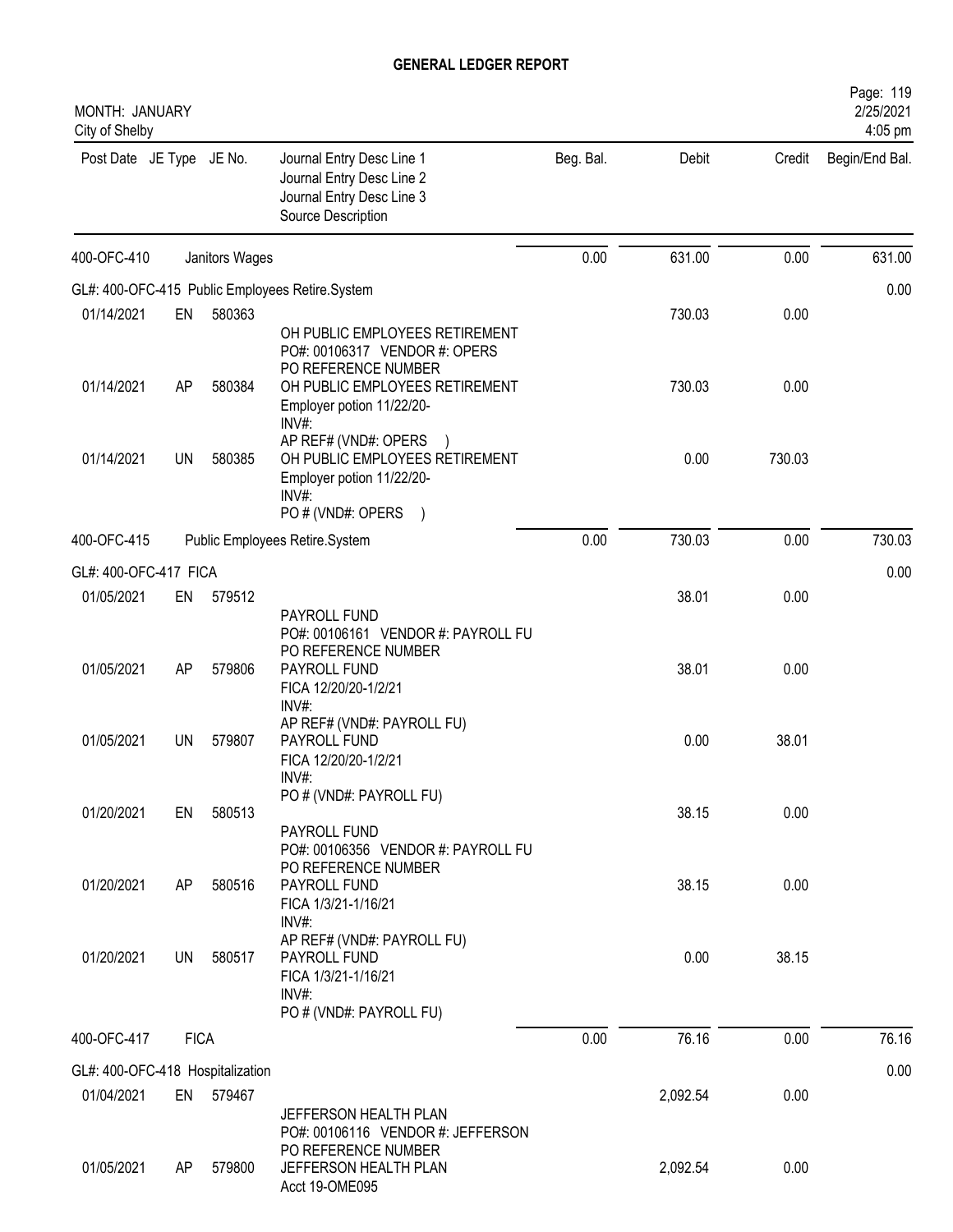| MONTH: JANUARY<br>City of Shelby      |           |                      |                                                                                                                                                                |           |          |          | Page: 120<br>2/25/2021<br>4:05 pm |
|---------------------------------------|-----------|----------------------|----------------------------------------------------------------------------------------------------------------------------------------------------------------|-----------|----------|----------|-----------------------------------|
| Post Date JE Type JE No.              |           |                      | Journal Entry Desc Line 1<br>Journal Entry Desc Line 2<br>Journal Entry Desc Line 3<br>Source Description                                                      | Beg. Bal. | Debit    | Credit   | Begin/End Bal.                    |
| GL#: 400-OFC-418 Hospitalization      |           |                      |                                                                                                                                                                |           |          |          | 0.00                              |
| 01/05/2021                            | UN        | 579801               | INV#:<br>AP REF# (VND#: JEFFERSON)<br>JEFFERSON HEALTH PLAN<br>Acct 19-OME095<br>$INV#$ :                                                                      |           | 0.00     | 2,092.54 |                                   |
| 01/20/2021                            | EN        | 580533               | PO # (VND#: JEFFERSON)<br>JEFFERSON HEALTH PLAN<br>PO#: 00106358 VENDOR #: JEFFERSON<br>PO REFERENCE NUMBER                                                    |           | 2,092.54 | 0.00     |                                   |
| 400-OFC-418                           |           | Hospitalization      |                                                                                                                                                                | 0.00      | 2,092.54 | 0.00     | 2,092.54                          |
| GL#: 400-OFC-419 Life Insurance       |           |                      |                                                                                                                                                                |           |          |          | 0.00                              |
| 01/08/2021                            | EN        | 579664               |                                                                                                                                                                |           | 17.76    | 0.00     |                                   |
| 01/08/2021                            | AP        | 580100               | AMERICAN UNITED LIFE INS CO<br>PO#: 00106291 VENDOR #: AMERICAN U<br>PO REFERENCE NUMBER<br>AMERICAN UNITED LIFE INS CO<br>Policy G 00608125-0002-000<br>INV#: |           | 17.76    | 0.00     |                                   |
| 01/08/2021                            | <b>UN</b> | 580101               | AP REF# (VND#: AMERICAN U)<br>AMERICAN UNITED LIFE INS CO<br>Policy G 00608125-0002-000<br>$INV#$ :                                                            |           | 0.00     | 17.76    |                                   |
| 400-OFC-419                           |           | Life Insurance       | PO # (VND#: AMERICAN U)                                                                                                                                        | 0.00      | 17.76    | 0.00     | 17.76                             |
| GL#: 400-OFC-420 Workers Compensation |           |                      |                                                                                                                                                                |           |          |          | 0.00                              |
| 01/06/2021                            | EN        | 579516               | BUREAU OF WORKERS COMPENSATION<br>PO#: 00106162 VENDOR #: BWC                                                                                                  |           | 88.00    | 0.00     |                                   |
| 01/08/2021                            | AP        | 580083               | PO REFERENCE NUMBER<br>BUREAU OF WORKERS COMPENSATION<br>Installment payment policy                                                                            |           | 88.00    | 0.00     |                                   |
| 01/08/2021                            | UN        | 580084               | INV#:<br>AP REF# (VND#: BWC<br>BUREAU OF WORKERS COMPENSATION<br>Installment payment policy<br>$INV#$ :<br>PO # (VND#: BWC                                     |           | 0.00     | 88.00    |                                   |
| 400-OFC-420                           |           | Workers Compensation |                                                                                                                                                                | 0.00      | 88.00    | 0.00     | 88.00                             |
| GL#: 400-OFC-428 Telephone            |           |                      |                                                                                                                                                                |           |          |          | 0.00                              |
| 01/04/2021                            | EN        | 579468               | CRUM/BRIAN//<br>PO#: 00106117 VENDOR #: CRUM, BRIAN                                                                                                            |           | 45.74    | 0.00     |                                   |
| 01/05/2021                            | AP        | 579798               | PO REFERENCE NUMBER<br>CRUM/BRIAN//<br>Reimburse phone payment                                                                                                 |           | 45.74    | 0.00     |                                   |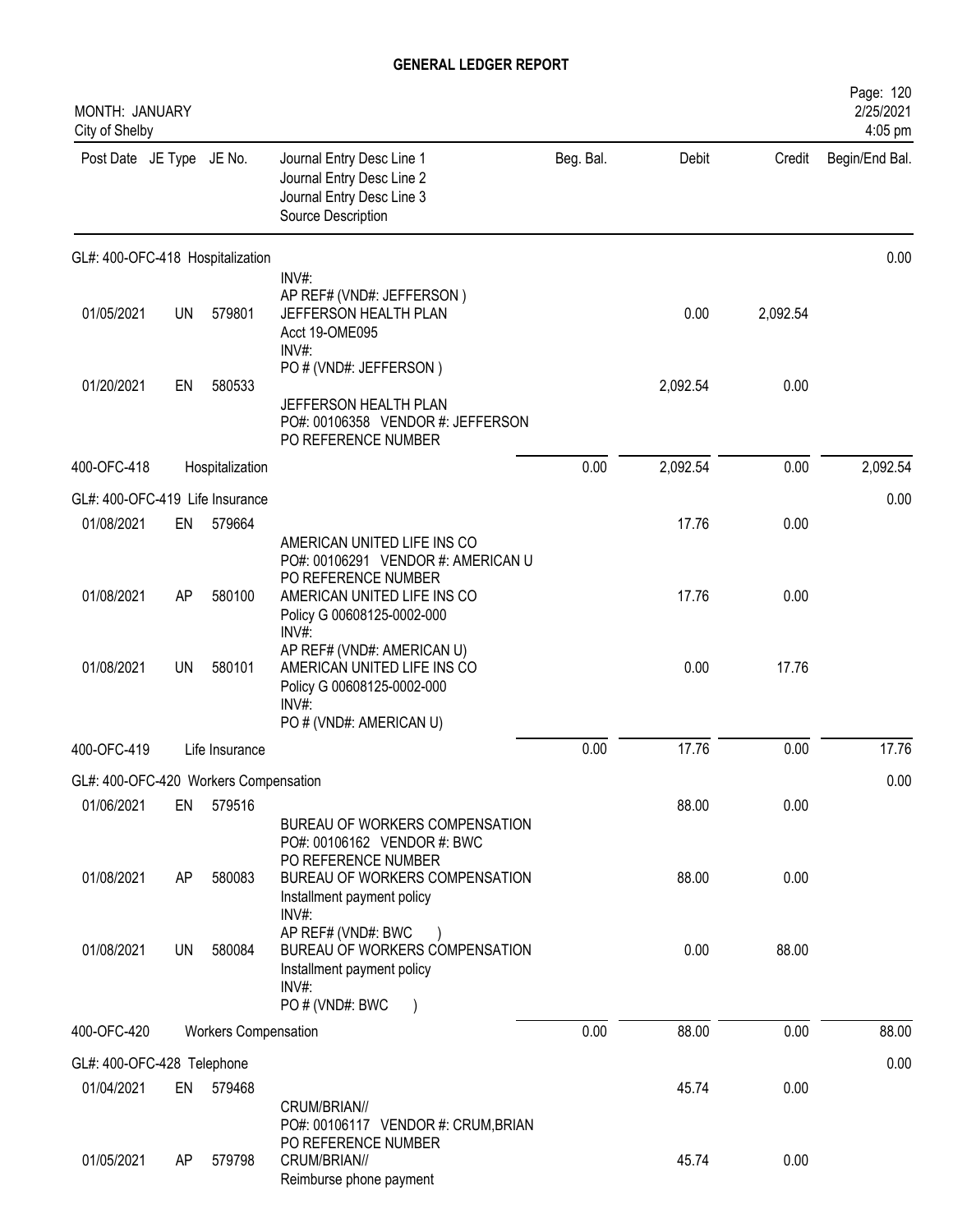| MONTH: JANUARY<br>City of Shelby       |           |                        |                                                                                                                          |           |        |        | Page: 121<br>2/25/2021<br>4:05 pm |
|----------------------------------------|-----------|------------------------|--------------------------------------------------------------------------------------------------------------------------|-----------|--------|--------|-----------------------------------|
| Post Date JE Type JE No.               |           |                        | Journal Entry Desc Line 1<br>Journal Entry Desc Line 2<br>Journal Entry Desc Line 3<br>Source Description                | Beg. Bal. | Debit  | Credit | Begin/End Bal.                    |
| GL#: 400-OFC-428 Telephone             |           |                        |                                                                                                                          |           |        |        | 0.00                              |
| 01/05/2021                             | UN        | 579799                 | INV#:<br>AP REF# (VND#: CRUM, BRIAN)<br>CRUM/BRIAN//<br>Reimburse phone payment<br>$INV#$ :                              |           | 0.00   | 45.74  |                                   |
| 01/11/2021                             | EN        | 579691                 | PO # (VND#: CRUM, BRIAN)<br>CHARTER COMM HOLDINGS LLC<br>PO#: 00106314 VENDOR #: CHART COMM<br>PO REFERENCE NUMBER       |           | 50.00  | 0.00   |                                   |
| 400-OFC-428                            |           | Telephone              |                                                                                                                          | 0.00      | 45.74  | 0.00   | 45.74                             |
| GL#: 400-OFC-472 Supplies              |           |                        |                                                                                                                          |           |        |        | 0.00                              |
| 01/05/2021                             | AP        | 579867                 | DAS HARDWARE LLC<br>Utility office Dec 2020<br>INV#:                                                                     |           | 17.04  | 0.00   |                                   |
| 01/05/2021                             | <b>UN</b> | 579868                 | AP REF# (VND#: DAS HARDWA)<br>DAS HARDWARE LLC<br>Utility office Dec 2020<br>INV#:                                       |           | 0.00   | 25.00  |                                   |
| 01/07/2021                             | <b>UN</b> | 579599                 | PO # (VND#: DAS HARDWA)<br>DAS HARDWARE LLC<br>PO#: 00103106 VENDOR #: DAS HARDWA<br>CANCELLED PO REFERENCE NUMBER       |           | 0.00   | 1.27   |                                   |
| 400-OFC-472                            |           | Supplies               |                                                                                                                          | 0.00      | 17.04  | 0.00   | 17.04                             |
| GL#: 400-OFC-473 Office Supplies       |           |                        |                                                                                                                          |           |        |        | 0.00                              |
| 01/14/2021                             | EN        | 580371                 | QUILL CORPORATION<br>PO#: 00106325 VENDOR #: QUILL CORP                                                                  |           | 250.00 | 0.00   |                                   |
| 01/19/2021                             | EN        | 580509                 | PO REFERENCE NUMBER<br>SHELBY PRINTING LLC<br>PO#: 00106353 VENDOR #: SHELB P LL<br>PO REFERENCE NUMBER                  |           | 250.25 | 0.00   |                                   |
| 01/21/2021                             | AP        | 580583                 | AMAZON INC<br>original poster frame<br>$INV#$ :<br>768669663544                                                          |           | 16.99  | 0.00   |                                   |
| 01/21/2021                             | UN        | 580584                 | AP REF# (VND#: AMAZON INC)<br>AMAZON INC<br>original poster frame<br>$INV#$ :<br>768669663544<br>PO # (VND#: AMAZON INC) |           | 0.00   | 16.99  |                                   |
| 400-OFC-473                            |           | <b>Office Supplies</b> |                                                                                                                          | 0.00      | 16.99  | 0.00   | 16.99                             |
| GL#: 400-OFC-486 Maintenance Equipment |           |                        |                                                                                                                          |           |        |        | 0.00                              |
| 01/11/2021                             | <b>UN</b> | 579680                 | <b>VECTOR SECURITY</b>                                                                                                   |           | 0.00   | 50.00  |                                   |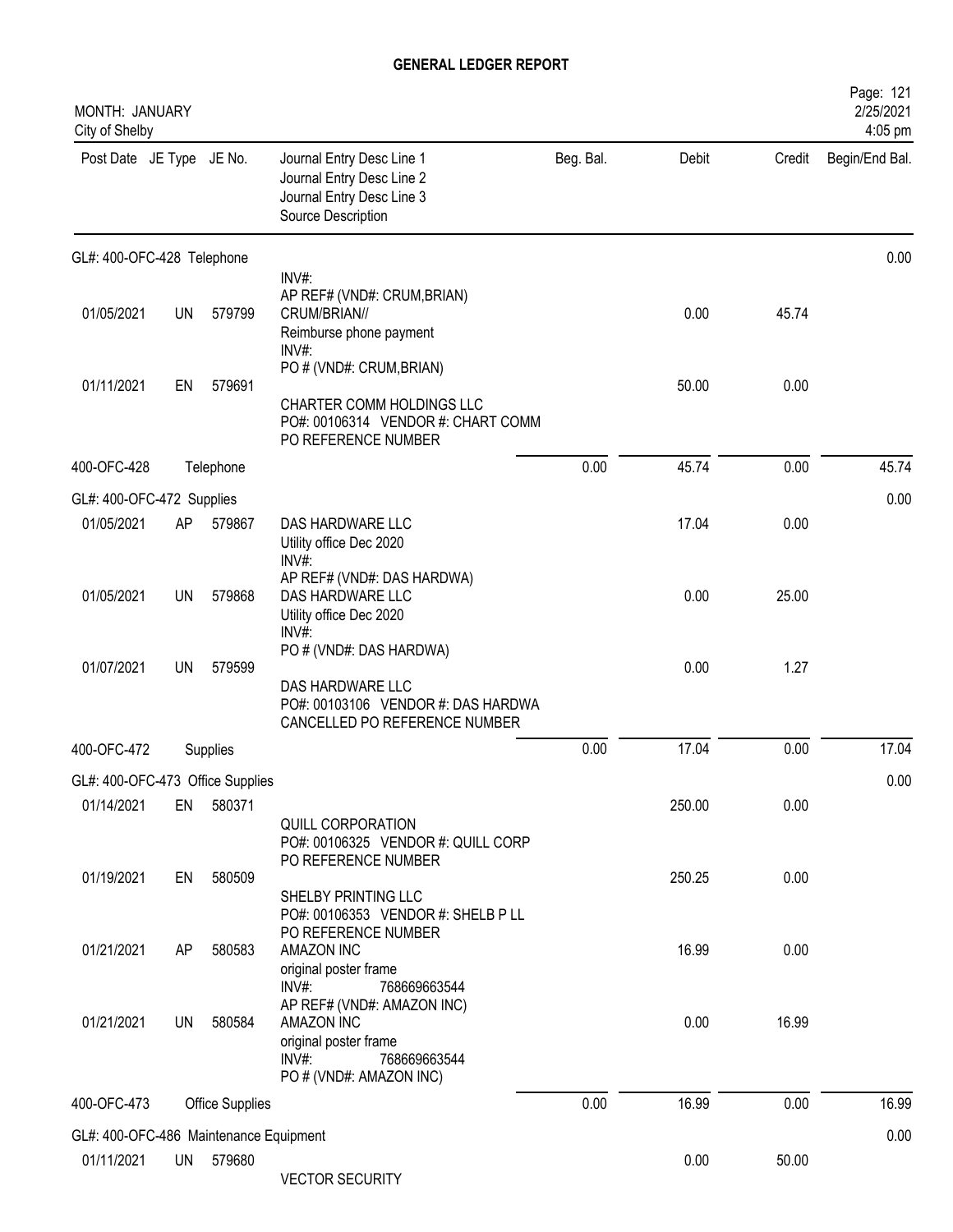| MONTH: JANUARY<br>City of Shelby       |           |                       |                                                                                                           |           |          |        | Page: 122<br>2/25/2021<br>4:05 pm |
|----------------------------------------|-----------|-----------------------|-----------------------------------------------------------------------------------------------------------|-----------|----------|--------|-----------------------------------|
| Post Date JE Type JE No.               |           |                       | Journal Entry Desc Line 1<br>Journal Entry Desc Line 2<br>Journal Entry Desc Line 3<br>Source Description | Beg. Bal. | Debit    | Credit | Begin/End Bal.                    |
| GL#: 400-OFC-486 Maintenance Equipment |           |                       |                                                                                                           |           |          |        | 0.00                              |
|                                        |           |                       | PO#: 00105072 VENDOR #: VECTOR SEC                                                                        |           |          |        |                                   |
| 01/19/2021                             | EN        | 580510                | CANCELLED PO REFERENCE NUMBER                                                                             |           | 5.00     | 0.00   |                                   |
|                                        |           |                       | MT BUSINESS TECHNOLOGIES, INC.                                                                            |           |          |        |                                   |
|                                        |           |                       | PO#: 00106354 VENDOR #: MT BUS TEC                                                                        |           |          |        |                                   |
|                                        |           |                       | PO REFERENCE NUMBER                                                                                       |           |          |        |                                   |
| 01/22/2021                             | EN        | 580794                | MT BUSINESS TECHNOLOGIES, INC.                                                                            |           | 28.70    | 0.00   |                                   |
|                                        |           |                       | PO#: 00106381 VENDOR #: MT BUS TEC                                                                        |           |          |        |                                   |
|                                        |           |                       | PO REFERENCE NUMBER                                                                                       |           |          |        |                                   |
| 01/27/2021                             | AP        | 580925                | MT BUSINESS TECHNOLOGIES, INC.<br>Contract CN01166-01                                                     |           | 5.00     | 0.00   |                                   |
|                                        |           |                       | INV#:<br>IN487743                                                                                         |           |          |        |                                   |
|                                        |           |                       | AP REF# (VND#: MT BUS TEC)                                                                                |           |          |        |                                   |
| 01/27/2021                             | <b>UN</b> | 580926                | MT BUSINESS TECHNOLOGIES, INC.                                                                            |           | 0.00     | 5.00   |                                   |
|                                        |           |                       | Contract CN01166-01<br>INV#:<br>IN487743                                                                  |           |          |        |                                   |
|                                        |           |                       | PO # (VND#: MT BUS TEC)                                                                                   |           |          |        |                                   |
| 01/27/2021                             | AP        | 580927                | MT BUSINESS TECHNOLOGIES, INC.                                                                            |           | 28.70    | 0.00   |                                   |
|                                        |           |                       | Contract 6079526-01<br>$INV#$ :<br>IN488821                                                               |           |          |        |                                   |
|                                        |           |                       | AP REF# (VND#: MT BUS TEC)                                                                                |           |          |        |                                   |
| 01/27/2021                             | UN        | 580928                | MT BUSINESS TECHNOLOGIES, INC.                                                                            |           | 0.00     | 28.70  |                                   |
|                                        |           |                       | Contract 6079526-01<br>INV#:                                                                              |           |          |        |                                   |
|                                        |           |                       | IN488821<br>PO # (VND#: MT BUS TEC)                                                                       |           |          |        |                                   |
| 400-OFC-486                            |           | Maintenance Equipment |                                                                                                           | 0.00      | 33.70    | 0.00   | 33.70                             |
|                                        |           |                       |                                                                                                           |           |          |        |                                   |
| GL#: 400-OFC-501 Computer support      |           |                       |                                                                                                           |           |          |        | 0.00                              |
| 01/07/2021                             | EN        | 579638                | CIVICA NORTH AMERICA INC                                                                                  |           | 2,362.78 | 0.00   |                                   |
|                                        |           |                       | PO#: 00106280 VENDOR #: CIVICA NOR                                                                        |           |          |        |                                   |
|                                        |           |                       | PO REFERENCE NUMBER                                                                                       |           |          |        |                                   |
| 01/14/2021                             | EN        | 580370                |                                                                                                           |           | 837.00   | 0.00   |                                   |
|                                        |           |                       | 7LSI LLC<br>PO#: 00106324 VENDOR #: 7LSI LLC                                                              |           |          |        |                                   |
|                                        |           |                       | PO REFERENCE NUMBER                                                                                       |           |          |        |                                   |
| 01/15/2021                             | AP        | 580448                | 7LSI LLC                                                                                                  |           | 837.00   | 0.00   |                                   |
|                                        |           |                       | Office 2019 business standard<br>$INV#$ :<br>2021-3007                                                    |           |          |        |                                   |
|                                        |           |                       | AP REF# (VND#: 7LSI LLC)                                                                                  |           |          |        |                                   |
| 01/15/2021                             | <b>UN</b> | 580449                | 7LSI LLC                                                                                                  |           | 0.00     | 837.00 |                                   |
|                                        |           |                       | Office 2019 business standard                                                                             |           |          |        |                                   |
|                                        |           |                       | INV#:<br>2021-3007<br>PO # (VND#: 7LSI LLC)                                                               |           |          |        |                                   |
| 400-OFC-501                            |           |                       |                                                                                                           | 0.00      | 837.00   | 0.00   | 837.00                            |
|                                        |           | Computer support      |                                                                                                           |           |          |        |                                   |
|                                        |           |                       | GL#: 400-OFC-507 Maintenance Building/Grounds                                                             |           |          |        | 0.00                              |
| 01/08/2021                             | EN        | 579670                |                                                                                                           |           | 25.00    | 0.00   |                                   |
|                                        |           |                       | A & M FIRE & SAFETY EQUIP. INC                                                                            |           |          |        |                                   |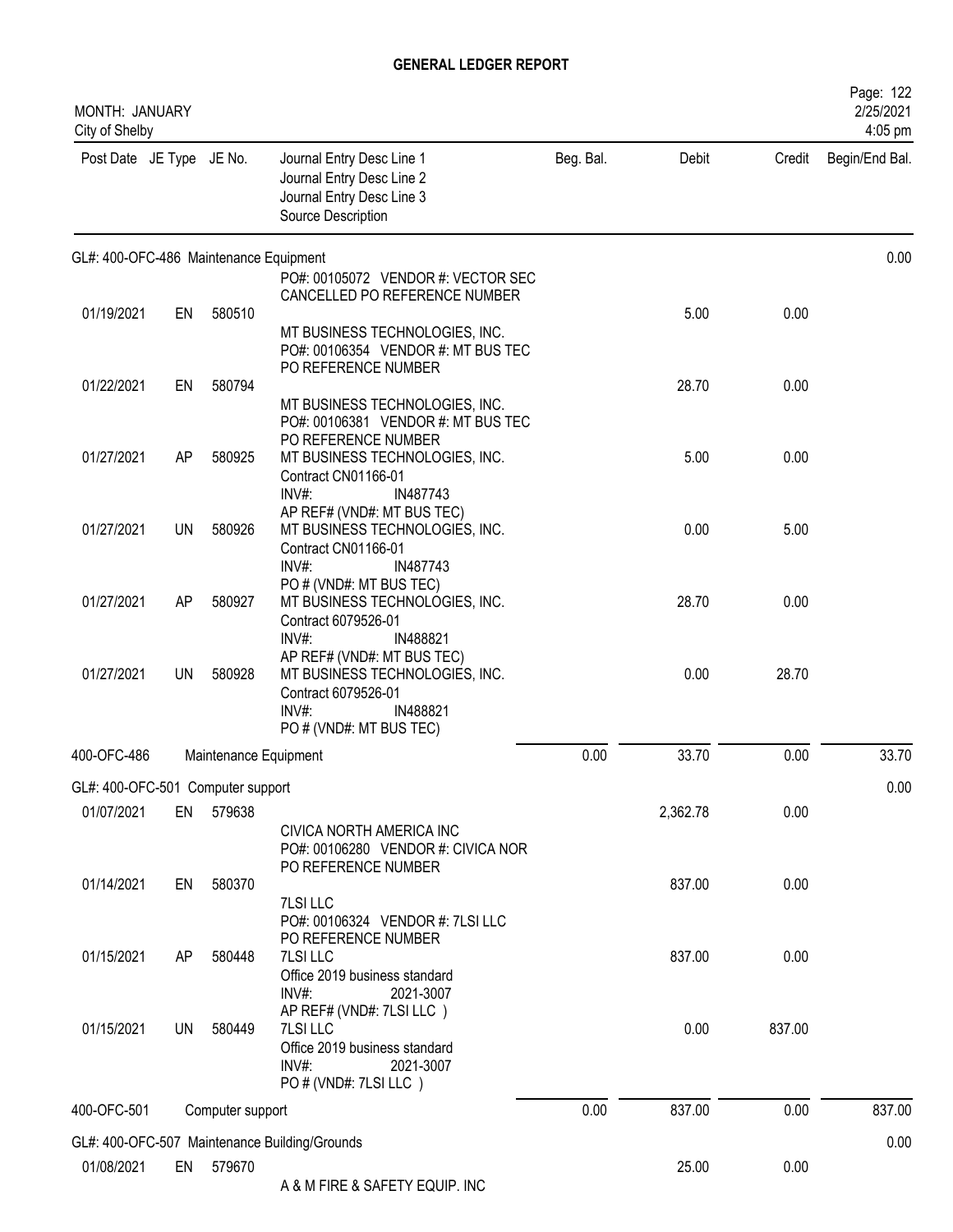| MONTH: JANUARY<br>City of Shelby |           |         |                                                                                                                                                            |           |        |        | Page: 123<br>2/25/2021<br>4:05 pm |
|----------------------------------|-----------|---------|------------------------------------------------------------------------------------------------------------------------------------------------------------|-----------|--------|--------|-----------------------------------|
| Post Date JE Type JE No.         |           |         | Journal Entry Desc Line 1<br>Journal Entry Desc Line 2<br>Journal Entry Desc Line 3<br>Source Description                                                  | Beg. Bal. | Debit  | Credit | Begin/End Bal.                    |
|                                  |           |         | GL#: 400-OFC-507 Maintenance Building/Grounds                                                                                                              |           |        |        | 0.00                              |
| 01/27/2021                       | AP        | 580949  | PO#: 00106297 VENDOR #: A & M FIRE<br>PO REFERENCE NUMBER<br>LOWES COMPANIES, INC.<br>Utility office purchase 12/9/2                                       |           | 25.00  | 0.00   |                                   |
| 01/27/2021                       | <b>UN</b> | 580950  | INV#:<br>903683<br>AP REF# (VND#: LOWES<br>LOWES COMPANIES, INC.<br>Utility office purchase 12/9/2<br>$INV#$ :<br>903683<br>PO # (VND#: LOWES<br>$\lambda$ |           | 0.00   | 25.00  |                                   |
| 400-OFC-507                      |           |         | Maintenance Building/Grounds                                                                                                                               | 0.00      | 25.00  | 0.00   | 25.00                             |
| GL#: 400-OFC-528 Postage         |           |         |                                                                                                                                                            |           |        |        | 0.00                              |
| 01/05/2021                       | AP        | 579796  | US POSTAL SERVICE<br>Past due postage Jan 2021<br>$INV#$ :                                                                                                 |           | 125.00 | 0.00   |                                   |
| 01/05/2021                       | UN        | 579797  | AP REF# (VND#: U S POSTAL)<br>US POSTAL SERVICE<br>Past due postage Jan 2021<br>INV#:                                                                      |           | 0.00   | 125.00 |                                   |
| 01/07/2021                       | EN        | 579629  | PO # (VND#: U S POSTAL)<br>US POSTAL SERVICE                                                                                                               |           | 550.00 | 0.00   |                                   |
| 01/22/2021                       | AP        | 580870  | PO#: 00106272 VENDOR #: US POSTAL<br>PO REFERENCE NUMBER<br>US POSTAL SERVICE<br>Utility bills postage Jan 2021<br>INV#:                                   |           | 521.25 | 0.00   |                                   |
| 01/22/2021                       | UN        | 580871  | AP REF# (VND#: U S POSTAL)<br>US POSTAL SERVICE<br>Utility bills postage Jan 2021<br>INV#:                                                                 |           | 0.00   | 550.00 |                                   |
| 01/26/2021                       | EN        | 580890  | PO # (VND#: U S POSTAL)<br><b>QUADIENT FINANCE USA INC</b><br>PO#: 00106397 VENDOR #: QUADIENT F                                                           |           | 25.00  | 0.00   |                                   |
| 01/26/2021                       | EN        | 580912  | PO REFERENCE NUMBER<br>US POSTAL SERVICE<br>PO#: 00106419 VENDOR #: US POSTAL<br>PO REFERENCE NUMBER                                                       |           | 125.00 | 0.00   |                                   |
| 400-OFC-528                      |           | Postage |                                                                                                                                                            | 0.00      | 646.25 | 0.00   | 646.25                            |
| GL#: 400-OFC-531 Miscellaneous   |           |         |                                                                                                                                                            |           |        |        | 0.00                              |
| 01/08/2021                       | EN        | 579665  | SHRED-IT<br>PO#: 00106292 VENDOR #: SHRED-IT                                                                                                               |           | 400.00 | 0.00   |                                   |
| 01/08/2021                       | EN        | 579678  | PO REFERENCE NUMBER<br>7LSI LLC                                                                                                                            |           | 142.80 | 0.00   |                                   |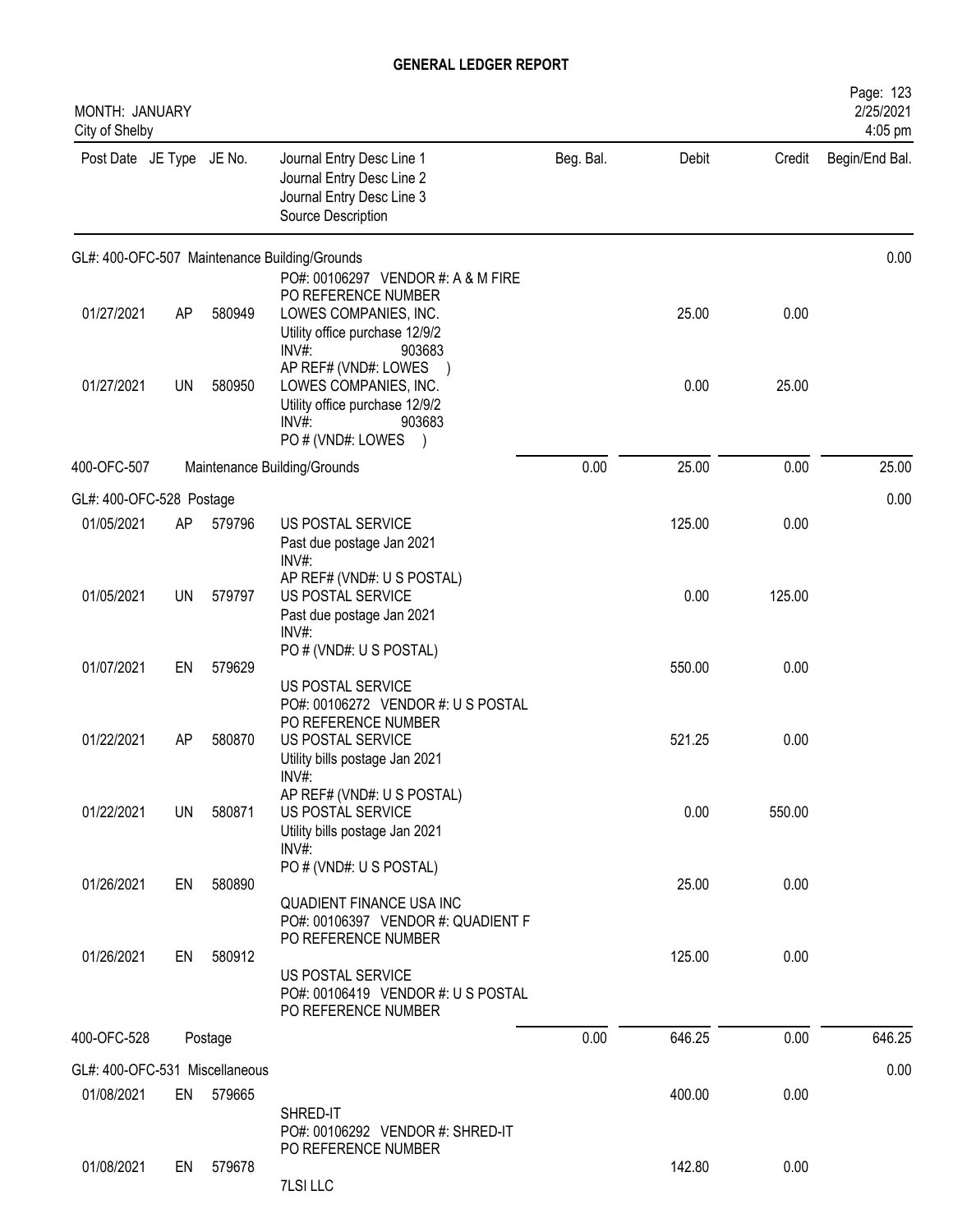| MONTH: JANUARY<br>City of Shelby |           |               |                                                                                                           |           |          |        | Page: 124<br>2/25/2021<br>4:05 pm |
|----------------------------------|-----------|---------------|-----------------------------------------------------------------------------------------------------------|-----------|----------|--------|-----------------------------------|
| Post Date JE Type JE No.         |           |               | Journal Entry Desc Line 1<br>Journal Entry Desc Line 2<br>Journal Entry Desc Line 3<br>Source Description | Beg. Bal. | Debit    | Credit | Begin/End Bal.                    |
| GL#: 400-OFC-531 Miscellaneous   |           |               |                                                                                                           |           |          |        | 0.00                              |
|                                  |           |               | PO#: 00106305 VENDOR #: 7LSI LLC<br>PO REFERENCE NUMBER                                                   |           |          |        |                                   |
| 01/11/2021                       | EN        | 579683        |                                                                                                           |           | 26.62    | 0.00   |                                   |
|                                  |           |               | AUTOMATIC DATA PROCESSING                                                                                 |           |          |        |                                   |
|                                  |           |               | PO#: 00106306 VENDOR #: ADP<br>PO REFERENCE NUMBER                                                        |           |          |        |                                   |
| 01/11/2021                       | AP        | 580220        | AUTOMATIC DATA PROCESSING                                                                                 |           | 26.62    | 0.00   |                                   |
|                                  |           |               | Processing charges 1/2/21                                                                                 |           |          |        |                                   |
|                                  |           |               | INV#:<br>57150590                                                                                         |           |          |        |                                   |
| 01/11/2021                       | UN        | 580221        | AP REF# (VND#: ADP<br>AUTOMATIC DATA PROCESSING                                                           |           | 0.00     | 26.62  |                                   |
|                                  |           |               | Processing charges 1/2/21                                                                                 |           |          |        |                                   |
|                                  |           |               | INV#:<br>57150590                                                                                         |           |          |        |                                   |
| 01/15/2021                       | AP        | 580446        | PO#(VND#: ADP<br>7LSI LLC                                                                                 |           | 142.80   | 0.00   |                                   |
|                                  |           |               | Anitvirus 2/1/21-2/1/22                                                                                   |           |          |        |                                   |
|                                  |           |               | $INV#$ :<br>2021-3002<br>AP REF# (VND#: 7LSI LLC)                                                         |           |          |        |                                   |
| 01/15/2021                       | UN        | 580447        | 7LSI LLC                                                                                                  |           | 0.00     | 142.80 |                                   |
|                                  |           |               | Anitvirus 2/1/21-2/1/22                                                                                   |           |          |        |                                   |
|                                  |           |               | $INV#$ :<br>2021-3002<br>PO # (VND#: 7LSI LLC)                                                            |           |          |        |                                   |
| 01/20/2021                       | EN        | 580532        |                                                                                                           |           | 31.00    | 0.00   |                                   |
|                                  |           |               | AUTOMATIC DATA PROCESSING                                                                                 |           |          |        |                                   |
|                                  |           |               | PO#: 00106357 VENDOR #: ADP<br>PO REFERENCE NUMBER                                                        |           |          |        |                                   |
| 01/21/2021                       | AP        | 580579        | AUTOMATIC DATA PROCESSING                                                                                 |           | 31.00    | 0.00   |                                   |
|                                  |           |               | Human Capital 1/11/21                                                                                     |           |          |        |                                   |
|                                  |           |               | INV#<br>571926910<br>AP REF# (VND#: ADP                                                                   |           |          |        |                                   |
| 01/21/2021                       | UN        | 580580        | AUTOMATIC DATA PROCESSING                                                                                 |           | 0.00     | 31.00  |                                   |
|                                  |           |               | Human Capital 1/11/21                                                                                     |           |          |        |                                   |
|                                  |           |               | $INV#$ :<br>571926910<br>PO # (VND#: ADP<br>$\overline{\phantom{a}}$                                      |           |          |        |                                   |
| 01/26/2021                       |           | EN 580887     |                                                                                                           |           | 24.53    | 0.00   |                                   |
|                                  |           |               | AUTOMATIC DATA PROCESSING                                                                                 |           |          |        |                                   |
|                                  |           |               | PO#: 00106396 VENDOR #: ADP<br>PO REFERENCE NUMBER                                                        |           |          |        |                                   |
| 01/27/2021                       | AP        | 580929        | AUTOMATIC DATA PROCESSING                                                                                 |           | 24.53    | 0.00   |                                   |
|                                  |           |               | Processing charges 1/16/21                                                                                |           |          |        |                                   |
|                                  |           |               | INV#:<br>573114851<br>AP REF# (VND#: ADP<br>$\overline{\phantom{a}}$                                      |           |          |        |                                   |
| 01/27/2021                       | <b>UN</b> | 580930        | AUTOMATIC DATA PROCESSING                                                                                 |           | 0.00     | 24.53  |                                   |
|                                  |           |               | Processing charges 1/16/21                                                                                |           |          |        |                                   |
|                                  |           |               | INV#:<br>573114851<br>PO # (VND#: ADP                                                                     |           |          |        |                                   |
| 01/31/2021                       | GJ        | 581152        | 2020 annual analysis fee from PNC                                                                         |           | 935.33   | 0.00   |                                   |
|                                  |           |               | pio                                                                                                       |           |          |        |                                   |
| 400-OFC-531                      |           | Miscellaneous |                                                                                                           | 0.00      | 1,160.28 | 0.00   | 1,160.28                          |

GL#: 400-OFC-532 Labor Relations 0.00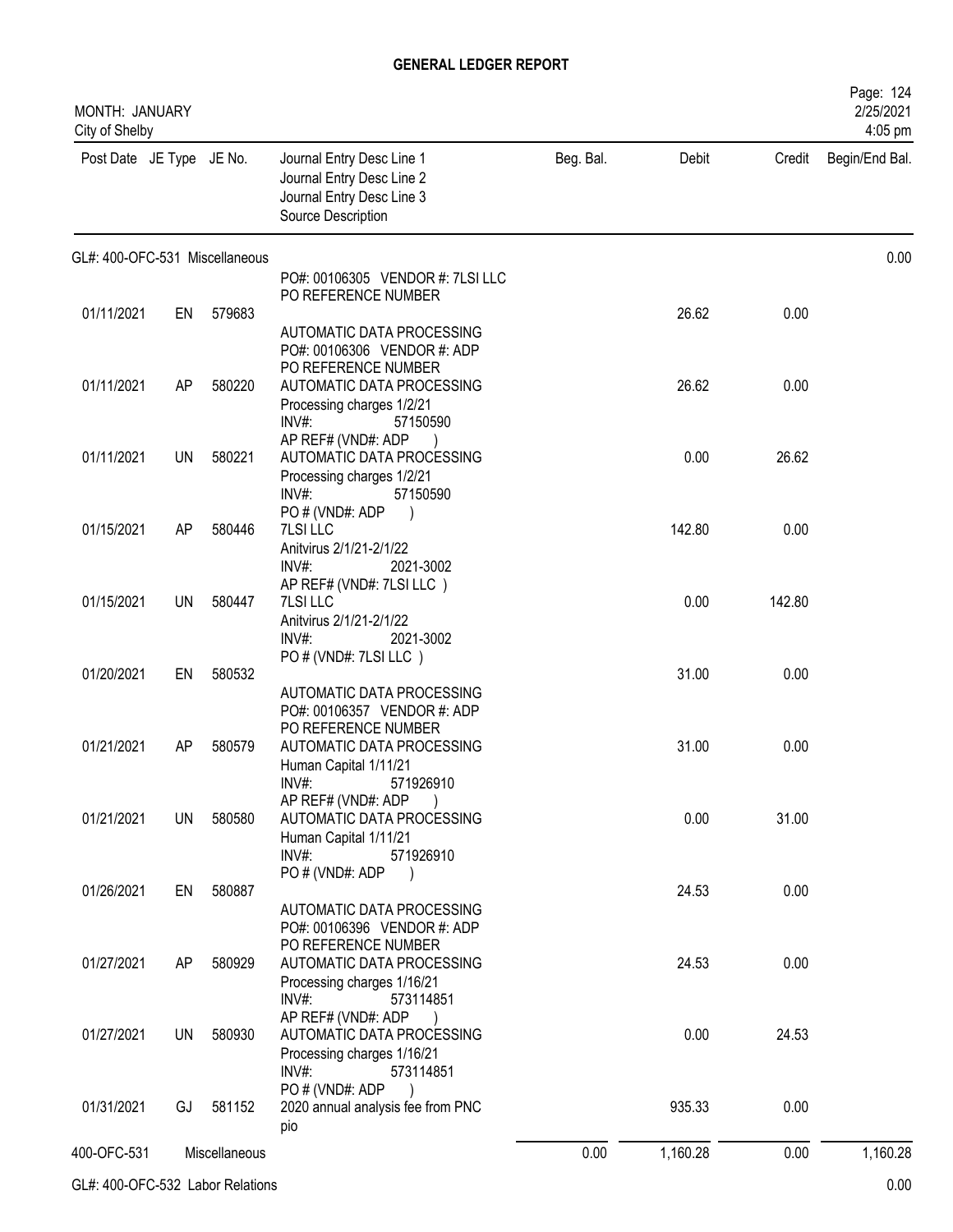| MONTH: JANUARY<br>City of Shelby |           |                        |                                                                                                                  |           |           |           | Page: 125<br>2/25/2021<br>4:05 pm |
|----------------------------------|-----------|------------------------|------------------------------------------------------------------------------------------------------------------|-----------|-----------|-----------|-----------------------------------|
| Post Date JE Type JE No.         |           |                        | Journal Entry Desc Line 1<br>Journal Entry Desc Line 2<br>Journal Entry Desc Line 3<br>Source Description        | Beg. Bal. | Debit     | Credit    | Begin/End Bal.                    |
| GL#: 400-OFC-532 Labor Relations |           |                        |                                                                                                                  |           |           |           | 0.00                              |
| 01/08/2021                       | EN        | 579675                 | <b>BUSINESS MANAGEMENT DAILY</b><br>PO#: 00106302 VENDOR #: BUSINESS M<br>PO REFERENCE NUMBER                    |           | 62.50     | 0.00      |                                   |
| 01/22/2021                       | AP        | 580868                 | <b>BUSINESS MANAGEMENT DAILY</b><br>HR Employment Law<br>INV#:                                                   |           | 49.75     | 0.00      |                                   |
| 01/22/2021                       | <b>UN</b> | 580869                 | AP REF# (VND#: BUSINESS M)<br>BUSINESS MANAGEMENT DAILY<br>HR Employment Law<br>INV#:<br>PO # (VND#: BUSINESS M) |           | 0.00      | 62.50     |                                   |
| 400-OFC-532                      |           | <b>Labor Relations</b> |                                                                                                                  | 0.00      | 49.75     | 0.00      | 49.75                             |
|                                  |           |                        | Fund: 400 - Sewer Fund Totals:                                                                                   |           | 97,569.92 | 98,107.69 |                                   |
| GL#: 401-CFS-154 Collections     |           |                        |                                                                                                                  |           |           |           | 0.00                              |
| 01/04/2021                       | CR        | 580286                 | Utility deposit, water and sewer                                                                                 |           | 0.00      | 338.79    |                                   |
| 01/05/2021                       | <b>CR</b> | 580294                 | pio<br>Utility deposit, water and sewer                                                                          |           | 0.00      | 3,211.86  |                                   |
| 01/06/2021                       | <b>CR</b> | 580303                 | pio<br>Utility deposit, water and sewer                                                                          |           | 0.00      | 1,592.76  |                                   |
| 01/07/2021                       | <b>CR</b> | 580313                 | pio<br>Utility deposit, water and sewer                                                                          |           | 0.00      | 2,956.82  |                                   |
| 01/08/2021                       | <b>CR</b> | 580324                 | pio<br>Utility deposit, water and sewer                                                                          |           | 0.00      | 3,130.21  |                                   |
| 01/11/2021                       | CR        | 580340                 | pio<br>Utility deposit, water and sewer                                                                          |           | 0.00      | 7,979.85  |                                   |
| 01/12/2021                       | CR        | 580344                 | pio<br>Utility deposit, water and sewer                                                                          |           | 0.00      | 4,346.83  |                                   |
| 01/13/2021                       | <b>CR</b> | 580434                 | pio<br>Utility deposit, water and sewer                                                                          |           | 0.00      | 2,084.12  |                                   |
| 01/14/2021                       | CR        | 580442                 | pio<br>Utilty depsoit, water and sewer                                                                           |           | 0.00      | 2,210.46  |                                   |
| 01/15/2021                       | CR        | 580471                 | pio<br>Utlity deposit, water and sewer                                                                           |           | 0.00      | 3,421.19  |                                   |
| 01/19/2021                       | CR        | 580556                 | pio<br>Utility deposit, water and sewer                                                                          |           | 0.00      | 4,620.46  |                                   |
| 01/20/2021                       | CR        | 580561                 | DIO<br>Utility deposit, water and sewer                                                                          |           | 0.00      | 4,300.34  |                                   |
| 01/21/2021                       | CR        | 580800                 | pio<br>Utility deposit, water and sewer                                                                          |           | 0.00      | 285.50    |                                   |
| 01/22/2021                       | CR        | 580811                 | pio<br>Utility deposit, water and sewer                                                                          |           | 0.00      | 207.02    |                                   |
| 01/25/2021                       | <b>CR</b> | 581048                 | pio<br>Utility deposit, water and sewer                                                                          |           | 0.00      | 263.16    |                                   |
| 01/26/2021                       | CR        | 581052                 | pio<br>Utility deposit, water and sewer<br>pio                                                                   |           | 0.00      | 758.31    |                                   |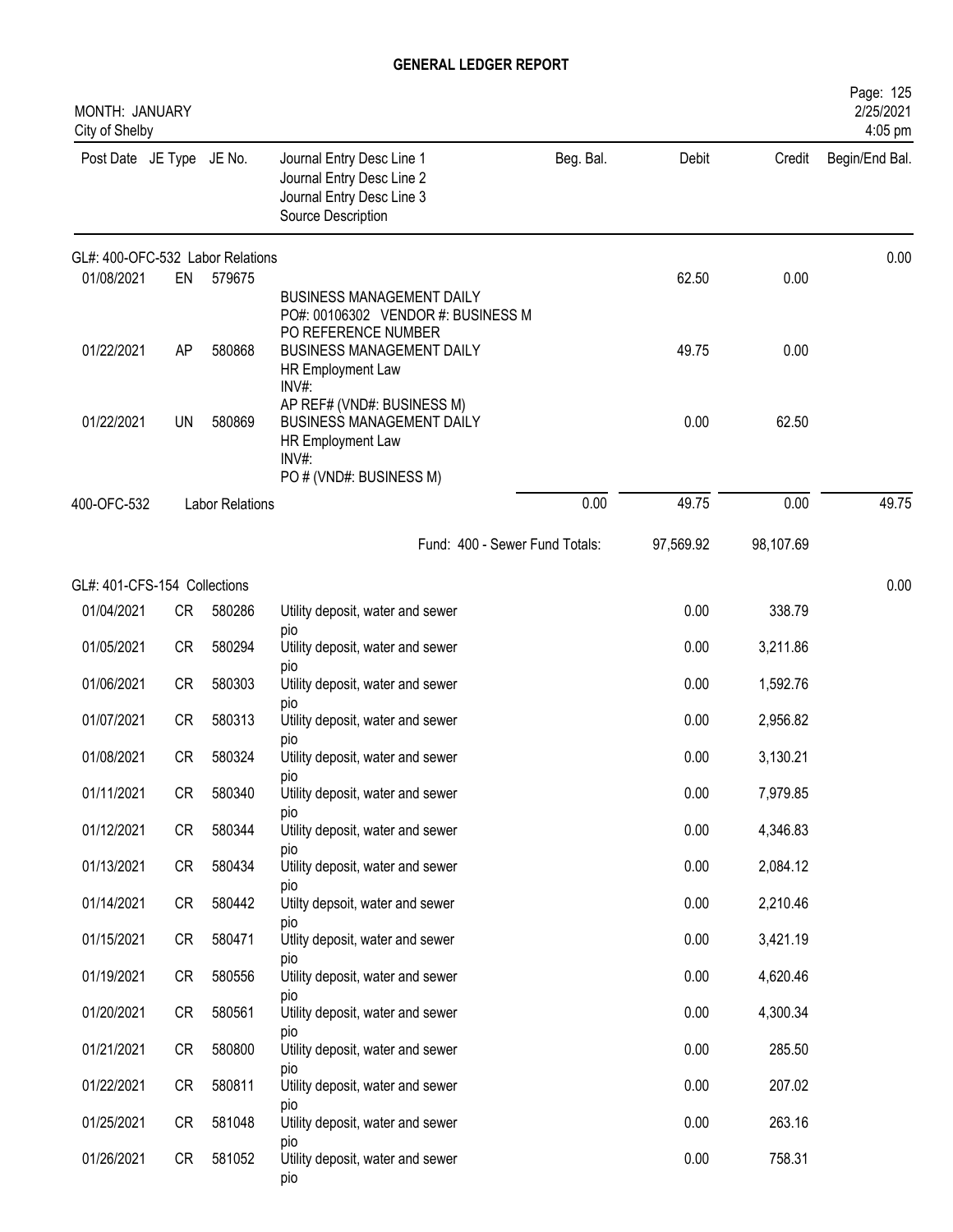| MONTH: JANUARY<br>City of Shelby   |           |                   |                                                                                                                   |           |            |            | Page: 126<br>2/25/2021<br>4:05 pm |
|------------------------------------|-----------|-------------------|-------------------------------------------------------------------------------------------------------------------|-----------|------------|------------|-----------------------------------|
| Post Date JE Type JE No.           |           |                   | Journal Entry Desc Line 1<br>Journal Entry Desc Line 2<br>Journal Entry Desc Line 3<br>Source Description         | Beg. Bal. | Debit      | Credit     | Begin/End Bal.                    |
| GL#: 401-CFS-154 Collections       |           |                   |                                                                                                                   |           |            |            | 0.00                              |
| 01/27/2021                         | CR        | 581060            | Utility deposit, water and sewer<br>pio                                                                           |           | 0.00       | 126.30     |                                   |
| 01/28/2021                         | <b>CR</b> | 581069            | Utility deposit, water and sewer                                                                                  |           | 0.00       | 159.61     |                                   |
| 01/29/2021                         | CR        | 581076            | pio<br>Utility deposit, water and sewer<br>pio                                                                    |           | 0.00       | 153.32     |                                   |
| 401-CFS-154                        |           | Collections       |                                                                                                                   | 0.00      | 0.00       | 42,146.91  | 42,146.91                         |
| GL#: 401-DBT-503 Note/Loan Payment |           |                   |                                                                                                                   |           |            |            | 0.00                              |
| 01/04/2021                         | EN        | 579469            | OH WATER DEVELOPMENT AUTHORITY<br>PO#: 00106118 VENDOR #: OWDA                                                    |           | 222,875.66 | 0.00       |                                   |
| 01/04/2021                         | AP        | 579694            | PO REFERENCE NUMBER<br>OH WATER DEVELOPMENT AUTHORITY<br>Water plant, WWTP, & W Main<br>INV#                      |           | 222,875.66 | 0.00       |                                   |
| 01/04/2021                         | UN        | 579695            | AP REF# (VND#: OWDA<br>OH WATER DEVELOPMENT AUTHORITY<br>Water plant, WWTP, & W Main<br>INV#:                     |           | 0.00       | 222,875.66 |                                   |
|                                    |           |                   | PO # (VND#: OWDA                                                                                                  |           |            |            |                                   |
| 401-DBT-503                        |           | Note/Loan Payment |                                                                                                                   | 0.00      | 222,875.66 | 0.00       | 222,875.66                        |
| GL#: 401-DBT-505 Interest Expense  |           |                   |                                                                                                                   |           |            |            | 0.00                              |
| 01/04/2021                         | EN        | 579469            | OH WATER DEVELOPMENT AUTHORITY<br>PO#: 00106118 VENDOR #: OWDA<br>PO REFERENCE NUMBER                             |           | 4,274.04   | 0.00       |                                   |
| 01/04/2021                         | AP        | 579694            | OH WATER DEVELOPMENT AUTHORITY<br>Water plant, WWTP, & W Main<br>INV#:                                            |           | 4,274.04   | 0.00       |                                   |
| 01/04/2021                         | UN        | 579695            | AP REF# (VND#: OWDA<br>OH WATER DEVELOPMENT AUTHORITY<br>Water plant, WWTP, & W Main<br>INV#<br>PO # (VND#: OWDA  |           | 0.00       | 4,274.04   |                                   |
| 401-DBT-505                        |           | Interest Expense  |                                                                                                                   | 0.00      | 4,274.04   | 0.00       | 4,274.04                          |
| GL#: 401-SCI-515 Equipment         |           |                   |                                                                                                                   |           |            |            | 0.00                              |
| 01/14/2021                         | AP        | 580398            | BLUETARP FINANCIAL INC<br>2 heaters<br>INV#:<br>46912712                                                          |           | 2,098.88   | 0.00       |                                   |
| 01/14/2021                         | UN        | 580399            | AP REF# (VND#: BLUETARP F)<br>BLUETARP FINANCIAL INC<br>2 heaters<br>INV#:<br>46912712<br>PO # (VND#: BLUETARP F) |           | 0.00       | 2,245.80   |                                   |
| 401-SCI-515                        |           | Equipment         |                                                                                                                   | 0.00      | 2,098.88   | 0.00       | 2,098.88                          |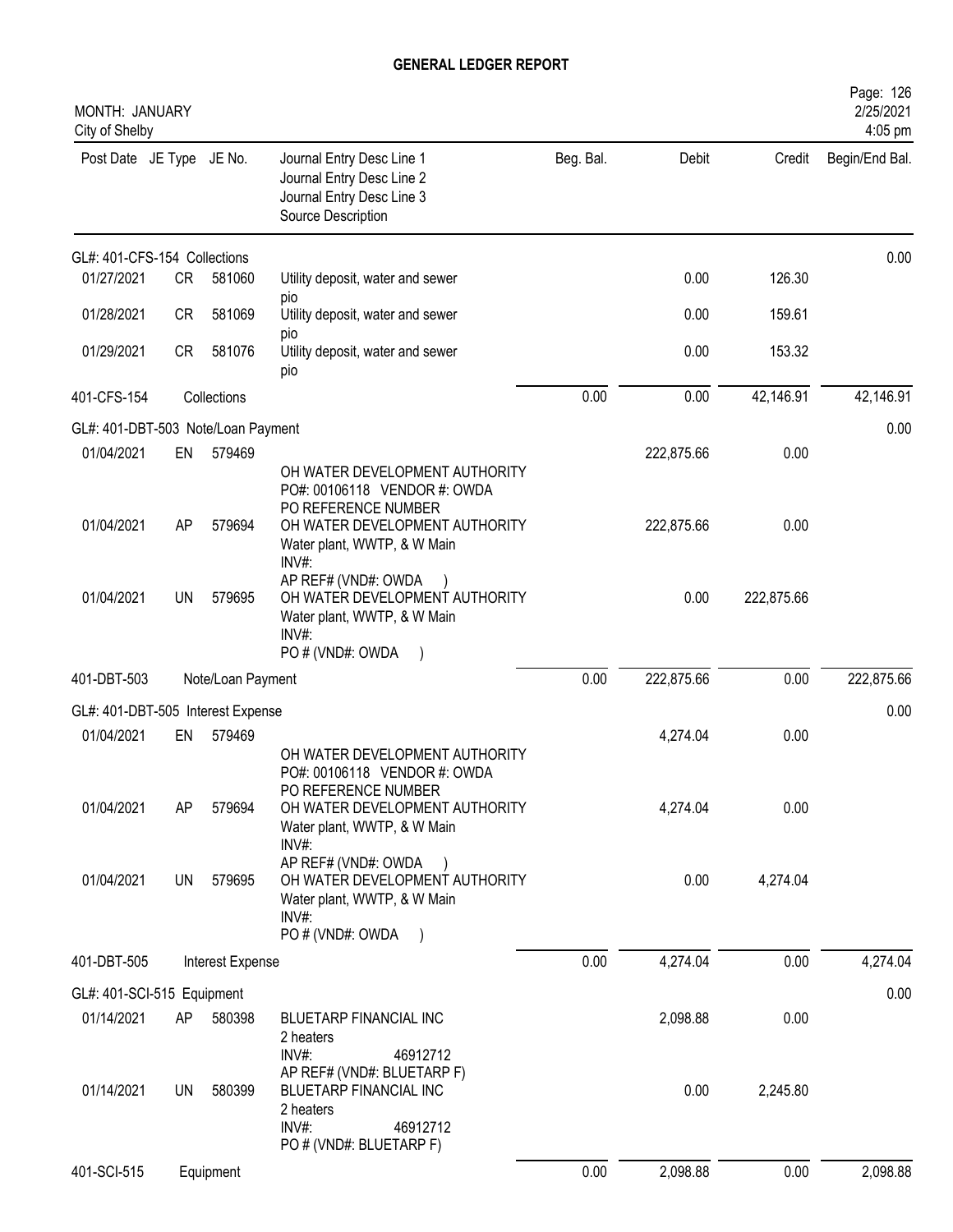| <b>MONTH: JANUARY</b><br>City of Shelby |           |              |                                                                                                                                 |           |            |           | Page: 127<br>2/25/2021<br>4:05 pm |
|-----------------------------------------|-----------|--------------|---------------------------------------------------------------------------------------------------------------------------------|-----------|------------|-----------|-----------------------------------|
| Post Date JE Type JE No.                |           |              | Journal Entry Desc Line 1<br>Journal Entry Desc Line 2<br>Journal Entry Desc Line 3<br>Source Description                       | Beg. Bal. | Debit      | Credit    | Begin/End Bal.                    |
| GL#: 401-SCI-536 Construction           |           |              |                                                                                                                                 |           |            |           | 0.00                              |
| 01/14/2021                              | <b>AP</b> | 580390       | ZIMMERMAN'S METAL & LUMBER, INC<br>Entry door with installation<br>INV#:<br>SI1-0021278                                         |           | 1,900.00   | 0.00      |                                   |
| 01/14/2021                              | UN        | 580391       | AP REF# (VND#: ZIMMERMAN)<br>ZIMMERMAN'S METAL & LUMBER, INC<br>Entry door with installation<br>$INV#$ :<br>SI1-0021278         |           | 0.00       | 1,901.00  |                                   |
| 01/19/2021                              | UN        | 580480       | PO # (VND#: ZIMMERMAN)<br>ZIMMERMAN'S METAL & LUMBER, INC<br>PO#: 00106043 VENDOR #: ZIMMERMAN<br>CANCELLED PO REFERENCE NUMBER |           | 0.00       | 453.55    |                                   |
| 401-SCI-536                             |           | Construction |                                                                                                                                 | 0.00      | 1,900.00   | 0.00      | 1,900.00                          |
|                                         |           |              | Fund: 401 - San. Sewer Capital Improvement Totals:                                                                              |           | 231,148.58 | 42,146.91 |                                   |
| GL#: 402-CFS-154 Collections            |           |              |                                                                                                                                 |           |            |           | 0.00                              |
| 01/04/2021                              | <b>CR</b> | 580286       | Utility deposit, water and sewer                                                                                                |           | 0.00       | 96.00     |                                   |
| 01/05/2021                              | <b>CR</b> | 580294       | pio<br>Utility deposit, water and sewer                                                                                         |           | 0.00       | 951.68    |                                   |
| 01/06/2021                              | <b>CR</b> | 580303       | pio<br>Utility deposit, water and sewer                                                                                         |           | 0.00       | 418.47    |                                   |
| 01/07/2021                              | <b>CR</b> | 580313       | pio<br>Utility deposit, water and sewer<br>pio                                                                                  |           | 0.00       | 884.82    |                                   |
| 01/08/2021                              | <b>CR</b> | 580324       | Utility deposit, water and sewer<br>pio                                                                                         |           | 0.00       | 973.55    |                                   |
| 01/11/2021                              | CR        | 580340       | Utility deposit, water and sewer                                                                                                |           | 0.00       | 3,431.80  |                                   |
| 01/12/2021                              | CR        | 580344       | <b>DIO</b><br>Utility deposit, water and sewer                                                                                  |           | 0.00       | 1,327.19  |                                   |
| 01/13/2021                              | CR        | 580434       | pio<br>Utility deposit, water and sewer                                                                                         |           | 0.00       | 858.74    |                                   |
| 01/14/2021                              | CR        | 580442       | pio<br>Utilty depsoit, water and sewer                                                                                          |           | 0.00       | 2,356.29  |                                   |
| 01/15/2021                              | CR        | 580471       | pio<br>Utlity deposit, water and sewer                                                                                          |           | 0.00       | 1,021.17  |                                   |
| 01/19/2021                              | <b>CR</b> | 580556       | pio<br>Utility deposit, water and sewer                                                                                         |           | 0.00       | 1,444.02  |                                   |
| 01/20/2021                              | <b>CR</b> | 580561       | pio<br>Utility deposit, water and sewer                                                                                         |           | 0.00       | 1,474.33  |                                   |
| 01/21/2021                              | CR        | 580800       | pio<br>Utility deposit, water and sewer                                                                                         |           | 0.00       | 66.25     |                                   |
| 01/22/2021                              | CR        | 580811       | pio<br>Utility deposit, water and sewer                                                                                         |           | 0.00       | 223.06    |                                   |
| 01/25/2021                              | CR        | 581048       | pio<br>Utility deposit, water and sewer                                                                                         |           | 0.00       | 78.40     |                                   |
| 01/26/2021                              | CR        | 581052       | DIO<br>Utility deposit, water and sewer                                                                                         |           | 0.00       | 156.18    |                                   |
| 01/27/2021                              | CR        | 581060       | <b>DIO</b><br>Utility deposit, water and sewer                                                                                  |           | 0.00       | 142.60    |                                   |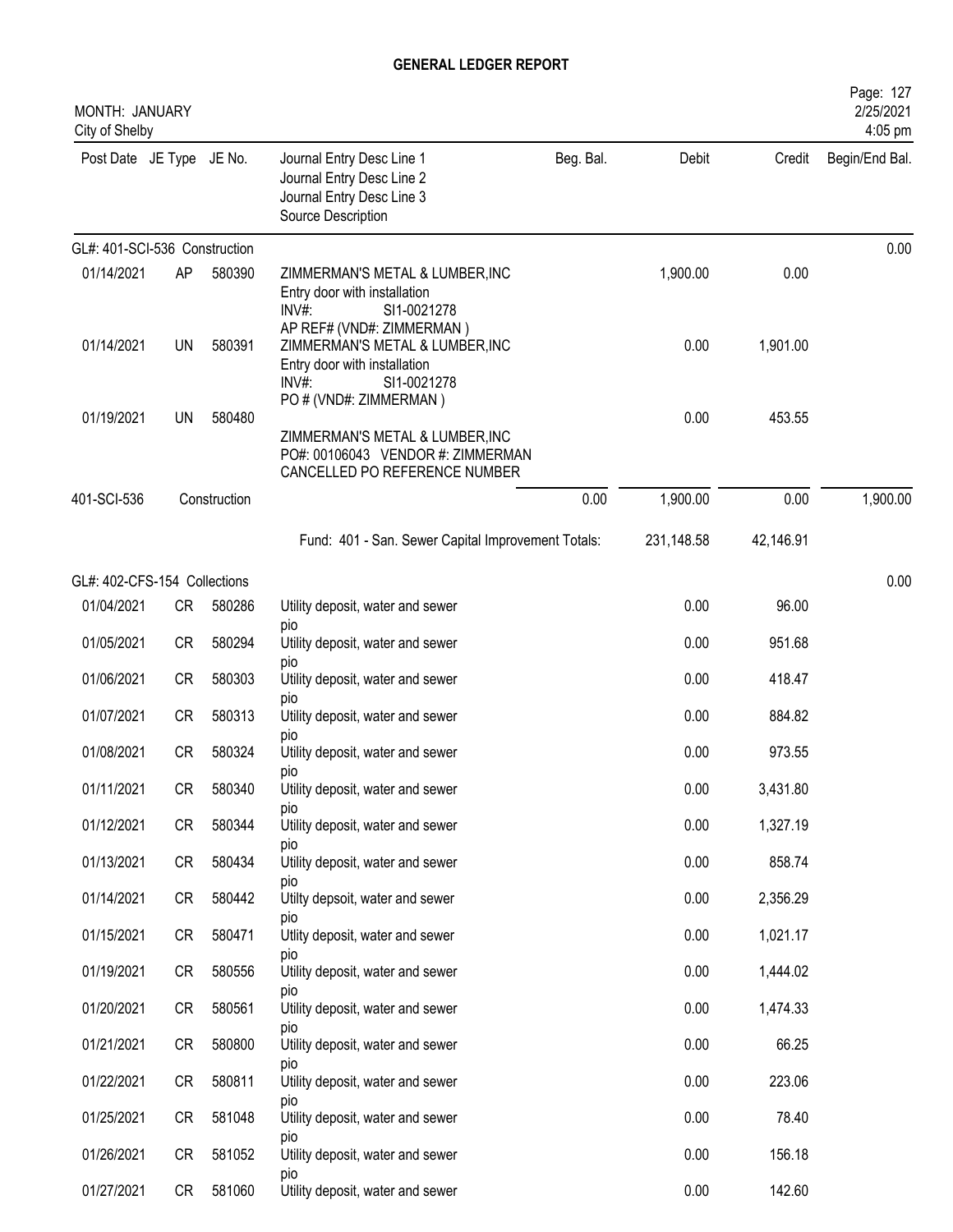| MONTH: JANUARY<br>City of Shelby                |           |                   |                                                                                                                                    |           |           |           | Page: 128<br>2/25/2021<br>4:05 pm |
|-------------------------------------------------|-----------|-------------------|------------------------------------------------------------------------------------------------------------------------------------|-----------|-----------|-----------|-----------------------------------|
| Post Date JE Type JE No.                        |           |                   | Journal Entry Desc Line 1<br>Journal Entry Desc Line 2<br>Journal Entry Desc Line 3<br>Source Description                          | Beg. Bal. | Debit     | Credit    | Begin/End Bal.                    |
| GL#: 402-CFS-154 Collections                    |           |                   |                                                                                                                                    |           |           |           | 0.00                              |
| 01/28/2021                                      | <b>CR</b> | 581069            | pio<br>Utility deposit, water and sewer                                                                                            |           | 0.00      | 37.19     |                                   |
| 01/29/2021                                      | <b>CR</b> | 581076            | pio<br>Utility deposit, water and sewer<br>pio                                                                                     |           | 0.00      | 37.92     |                                   |
| 402-CFS-154                                     |           | Collections       |                                                                                                                                    | 0.00      | 0.00      | 15,979.66 | 15,979.66                         |
| GL#: 402-DBT-503 Note/Loan Payment              |           |                   |                                                                                                                                    |           |           |           | 0.00                              |
| 01/04/2021                                      | EN        | 579469            | OH WATER DEVELOPMENT AUTHORITY<br>PO#: 00106118 VENDOR #: OWDA                                                                     |           | 16,027.35 | 0.00      |                                   |
| 01/04/2021                                      | AP        | 579694            | PO REFERENCE NUMBER<br>OH WATER DEVELOPMENT AUTHORITY<br>Water plant, WWTP, & W Main<br>$INV#$ :                                   |           | 16,027.35 | 0.00      |                                   |
| 01/04/2021                                      | <b>UN</b> | 579695            | AP REF# (VND#: OWDA<br>OH WATER DEVELOPMENT AUTHORITY<br>Water plant, WWTP, & W Main<br>INV#:                                      |           | 0.00      | 16,027.35 |                                   |
| 402-DBT-503                                     |           | Note/Loan Payment | PO # (VND#: OWDA                                                                                                                   | 0.00      | 16,027.35 | 0.00      | 16,027.35                         |
|                                                 |           |                   |                                                                                                                                    |           |           |           |                                   |
| GL#: 402-DBT-505 Interest Expense<br>01/04/2021 | EN        | 579469            |                                                                                                                                    |           | 4,338.44  | 0.00      | 0.00                              |
|                                                 |           |                   | OH WATER DEVELOPMENT AUTHORITY<br>PO#: 00106118 VENDOR #: OWDA<br>PO REFERENCE NUMBER                                              |           |           |           |                                   |
| 01/04/2021                                      | AP        | 579694            | OH WATER DEVELOPMENT AUTHORITY<br>Water plant, WWTP, & W Main<br>$INV#$ :                                                          |           | 4,338.44  | 0.00      |                                   |
| 01/04/2021                                      | UN        | 579695            | AP REF# (VND#: OWDA<br>OH WATER DEVELOPMENT AUTHORITY<br>Water plant, WWTP, & W Main<br>INV#:<br>PO # (VND#: OWDA                  |           | 0.00      | 4,338.44  |                                   |
| 402-DBT-505                                     |           | Interest Expense  |                                                                                                                                    | 0.00      | 4,338.44  | 0.00      | 4,338.44                          |
| GL#: 402-SIF-500 Engineering                    |           |                   |                                                                                                                                    |           |           |           | 0.00                              |
| 01/07/2021                                      | AP        | 579905            | F. E. KROCKA AND ASSOC. INC.<br>Electronic file back/up<br>INV#:<br>42673                                                          |           | 250.00    | 0.00      |                                   |
| 01/07/2021                                      | <b>UN</b> | 579906            | AP REF# (VND#: KROCKA/F.E)<br>F. E. KROCKA AND ASSOC. INC.<br>Electronic file back/up<br>INV#:<br>42673<br>PO # (VND#: KROCKA/F.E) |           | 0.00      | 250.00    |                                   |
| 402-SIF-500                                     |           | Engineering       |                                                                                                                                    | 0.00      | 250.00    | 0.00      | 250.00                            |
| GL#: 402-SIF-536 Construction                   |           |                   |                                                                                                                                    |           |           |           | 0.00                              |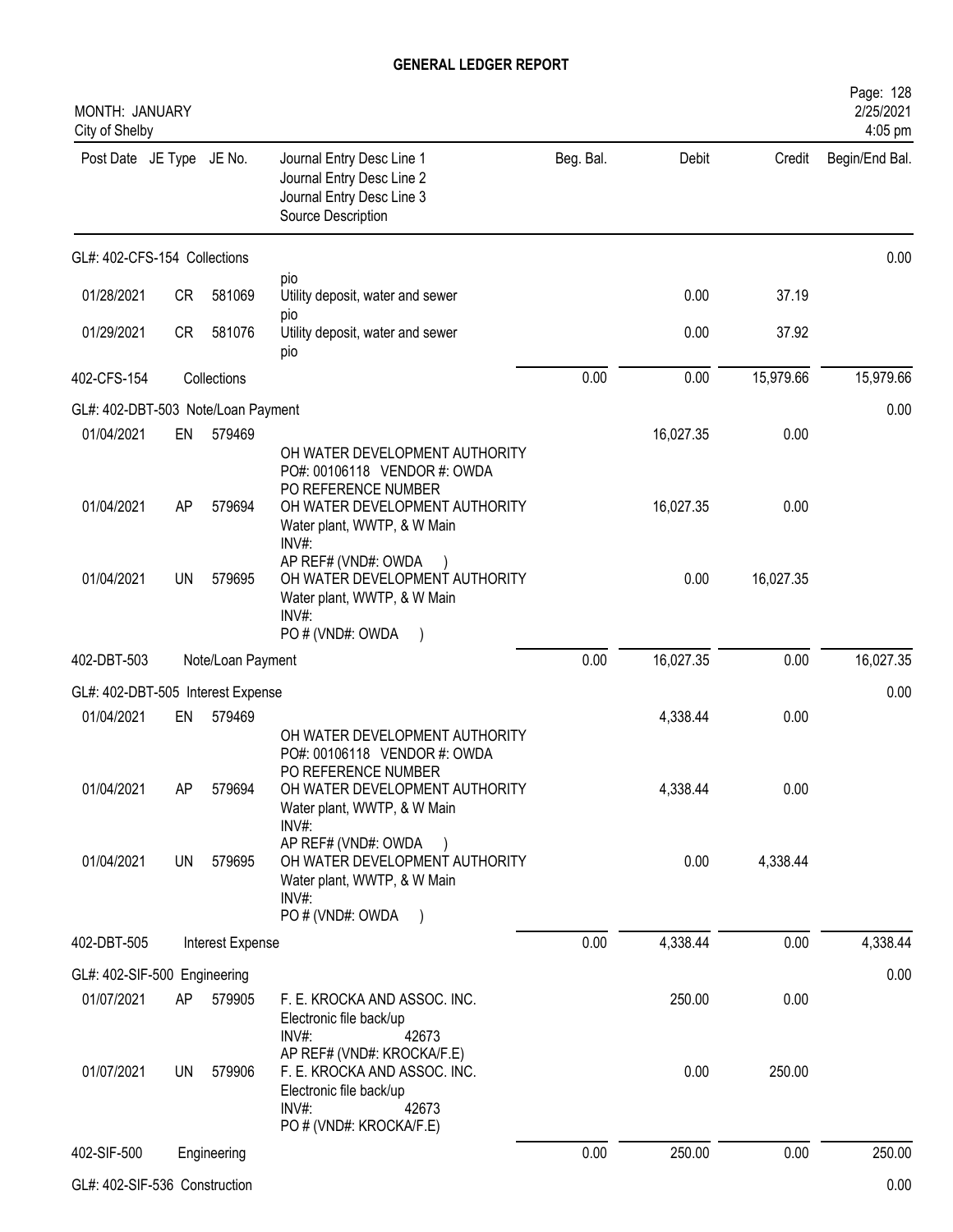| MONTH: JANUARY<br>City of Shelby |           |              |                                                                                                                                 |           |           |           | Page: 129<br>2/25/2021<br>4:05 pm |
|----------------------------------|-----------|--------------|---------------------------------------------------------------------------------------------------------------------------------|-----------|-----------|-----------|-----------------------------------|
| Post Date JE Type JE No.         |           |              | Journal Entry Desc Line 1<br>Journal Entry Desc Line 2<br>Journal Entry Desc Line 3<br>Source Description                       | Beg. Bal. | Debit     | Credit    | Begin/End Bal.                    |
| GL#: 402-SIF-536 Construction    |           |              |                                                                                                                                 |           |           |           | 0.00                              |
| 01/14/2021                       | AP        | 580392       | <b>MARKS EXCAVATING</b><br>Remove and replace manhole<br>$INV#$ :<br>21001                                                      |           | 11,956.00 | 0.00      |                                   |
| 01/14/2021                       | UN        | 580393       | AP REF# (VND#: MARKS EXCA)<br><b>MARKS EXCAVATING</b><br>Remove and replace manhole<br>INV#<br>21001<br>PO # (VND#: MARKS EXCA) |           | 0.00      | 13,972.42 |                                   |
| 402-SIF-536                      |           | Construction |                                                                                                                                 | 0.00      | 11,956.00 | 0.00      | 11,956.00                         |
|                                  |           |              | Fund: 402 - Sewer Improvement Fund Totals:                                                                                      |           | 32,571.79 | 15,979.66 |                                   |
| GL#: 500-CFS-154 Collections     |           |              |                                                                                                                                 |           |           |           | 0.00                              |
| 01/04/2021                       | CR        | 580286       | Utility deposit, water and sewer<br>pio                                                                                         |           | 0.00      | 887.29    |                                   |
| 01/05/2021                       | <b>CR</b> | 580294       | Utility deposit, water and sewer                                                                                                |           | 0.00      | 8,472.67  |                                   |
| 01/06/2021                       | <b>CR</b> | 580303       | pio<br>Utility deposit, water and sewer                                                                                         |           | 0.00      | 4,296.50  |                                   |
| 01/07/2021                       | <b>CR</b> | 580313       | <b>DIO</b><br>Utility deposit, water and sewer                                                                                  |           | 0.00      | 7,385.15  |                                   |
| 01/08/2021                       | <b>CR</b> | 580324       | <b>DIO</b><br>Utility deposit, water and sewer                                                                                  |           | 0.00      | 9,121.79  |                                   |
| 01/11/2021                       | <b>CR</b> | 580340       | pio<br>Utility deposit, water and sewer                                                                                         |           | 0.00      | 25,976.21 |                                   |
| 01/12/2021                       | <b>CR</b> | 580344       | pio<br>Utility deposit, water and sewer                                                                                         |           | 0.00      | 12,511.95 |                                   |
| 01/13/2021                       | <b>CR</b> | 580434       | pio<br>Utility deposit, water and sewer                                                                                         |           | 0.00      | 6,787.15  |                                   |
| 01/14/2021                       | <b>CR</b> | 580442       | pio<br>Utilty depsoit, water and sewer                                                                                          |           | 0.00      | 26,968.20 |                                   |
| 01/15/2021                       | CR        | 580471       | <b>DIO</b><br>Utlity deposit, water and sewer                                                                                   |           | 0.00      | 7,798.42  |                                   |
| 01/19/2021                       | <b>CR</b> | 580556       | <b>DIO</b><br>Utility deposit, water and sewer                                                                                  |           | 0.00      | 12,113.49 |                                   |
| 01/20/2021                       | CR        | 580561       | pio<br>Utility deposit, water and sewer                                                                                         |           | 0.00      | 12,244.01 |                                   |
| 01/21/2021                       | <b>CR</b> | 580800       | pio<br>Utility deposit, water and sewer                                                                                         |           | 0.00      | 667.14    |                                   |
| 01/22/2021                       | CR        | 580811       | pio<br>Utility deposit, water and sewer                                                                                         |           | 0.00      | 1,177.87  |                                   |
| 01/25/2021                       | CR        | 581048       | pio<br>Utility deposit, water and sewer                                                                                         |           | 0.00      | 825.36    |                                   |
| 01/26/2021                       | <b>CR</b> | 581052       | <b>DIO</b><br>Utility deposit, water and sewer                                                                                  |           | 0.00      | 1,174.98  |                                   |
| 01/27/2021                       | <b>CR</b> | 581060       | pio<br>Utility deposit, water and sewer                                                                                         |           | 0.00      | 727.85    |                                   |
| 01/28/2021                       | CR        | 581069       | pio<br>Utility deposit, water and sewer<br>pio                                                                                  |           | 0.00      | 341.17    |                                   |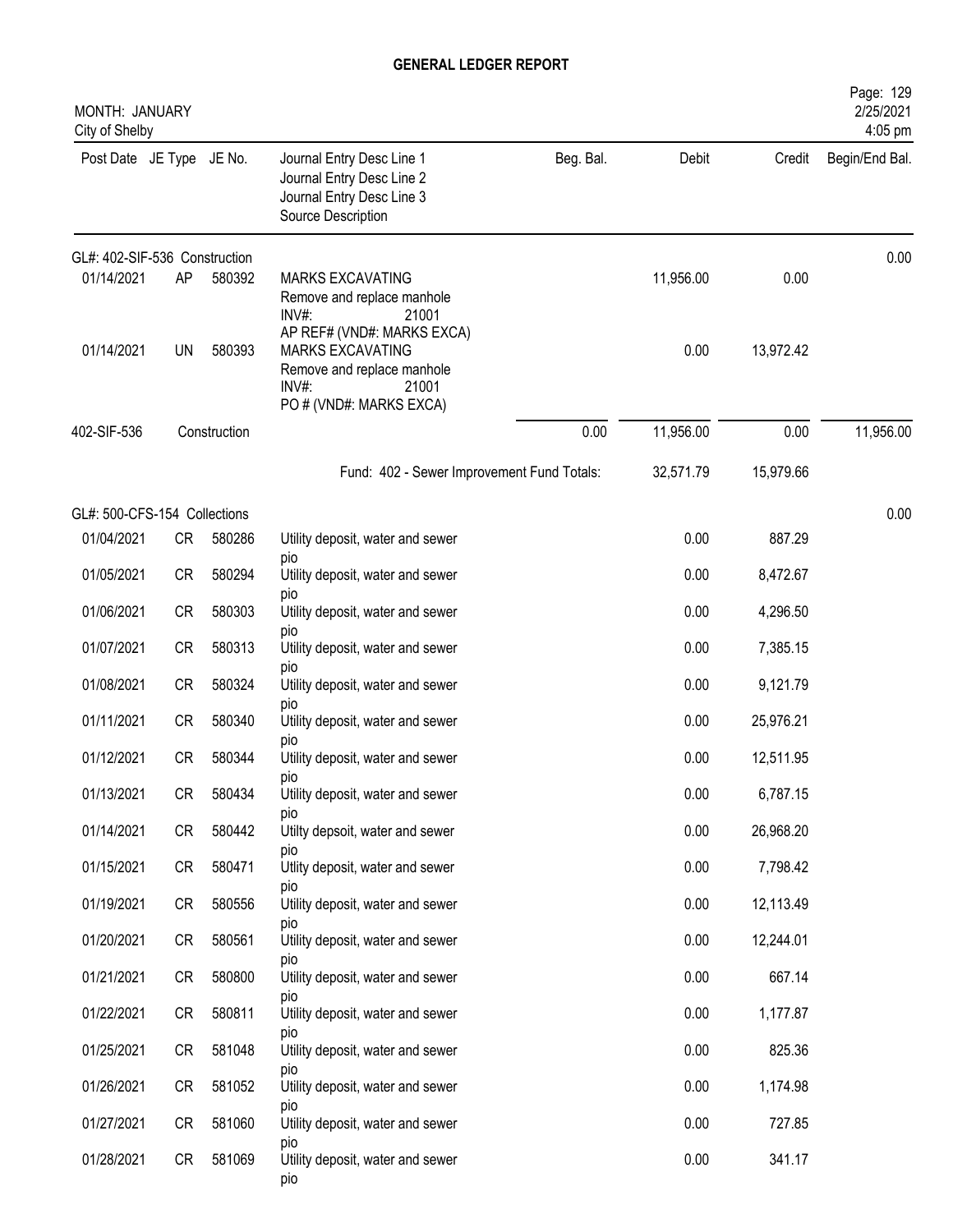| MONTH: JANUARY<br>City of Shelby  |           |                         |                                                                                                           |           |       |            | Page: 130<br>2/25/2021<br>4:05 pm |
|-----------------------------------|-----------|-------------------------|-----------------------------------------------------------------------------------------------------------|-----------|-------|------------|-----------------------------------|
| Post Date JE Type JE No.          |           |                         | Journal Entry Desc Line 1<br>Journal Entry Desc Line 2<br>Journal Entry Desc Line 3<br>Source Description | Beg. Bal. | Debit | Credit     | Begin/End Bal.                    |
| GL#: 500-CFS-154 Collections      |           |                         |                                                                                                           |           |       |            | 0.00                              |
| 01/29/2021                        | <b>CR</b> | 581076                  | Utility deposit, water and sewer<br>pio                                                                   |           | 0.00  | 348.46     |                                   |
| 500-CFS-154                       |           | Collections             |                                                                                                           | 0.00      | 0.00  | 139,825.66 | 139,825.66                        |
| GL#: 500-CFS-157 Bulk Water Sales |           |                         |                                                                                                           |           |       |            | 0.00                              |
| 01/04/2021                        | <b>CR</b> | 580286                  | Utility deposit, water and sewer<br>pio                                                                   |           | 0.00  | 22.00      |                                   |
| 01/06/2021                        | <b>CR</b> | 580303                  | Utility deposit, water and sewer                                                                          |           | 0.00  | 55.00      |                                   |
| 01/11/2021                        | <b>CR</b> | 580340                  | <b>DIO</b><br>Utility deposit, water and sewer                                                            |           | 0.00  | 209.00     |                                   |
| 01/13/2021                        | <b>CR</b> | 580434                  | pio<br>Utility deposit, water and sewer                                                                   |           | 0.00  | 209.00     |                                   |
| 01/15/2021                        | <b>CR</b> | 580471                  | DIO<br>Utlity deposit, water and sewer                                                                    |           | 0.00  | 573.44     |                                   |
| 01/27/2021                        | <b>CR</b> | 581060                  | pio<br>Utility deposit, water and sewer                                                                   |           | 0.00  | 1,100.00   |                                   |
| 01/28/2021                        | <b>CR</b> | 581069                  | pio<br>Utility deposit, water and sewer<br>pio                                                            |           | 0.00  | 341.00     |                                   |
| 500-CFS-157                       |           | <b>Bulk Water Sales</b> |                                                                                                           | 0.00      | 0.00  | 2,509.44   | 2,509.44                          |
| GL#: 500-CFS-162 On & Off         |           |                         |                                                                                                           |           |       |            | 0.00                              |
| 01/04/2021                        | <b>CR</b> | 580286                  | Utility deposit, water and sewer<br>pio                                                                   |           | 0.00  | 5.00       |                                   |
| 01/05/2021                        | <b>CR</b> | 580294                  | Utility deposit, water and sewer                                                                          |           | 0.00  | 15.00      |                                   |
| 01/06/2021                        | <b>CR</b> | 580303                  | pio<br>Utility deposit, water and sewer                                                                   |           | 0.00  | 10.00      |                                   |
| 01/07/2021                        | <b>CR</b> | 580313                  | pio<br>Utility deposit, water and sewer                                                                   |           | 0.00  | 30.00      |                                   |
| 01/08/2021                        | CR        | 580324                  | pio<br>Utility deposit, water and sewer                                                                   |           | 0.00  | 25.00      |                                   |
| 01/11/2021                        | <b>CR</b> | 580340                  | pio<br>Utility deposit, water and sewer                                                                   |           | 0.00  | 40.00      |                                   |
| 01/12/2021                        | <b>CR</b> | 580344                  | pio<br>Utility deposit, water and sewer                                                                   |           | 0.00  | 35.00      |                                   |
| 01/13/2021                        | CR        | 580434                  | pio<br>Utility deposit, water and sewer                                                                   |           | 0.00  | 5.00       |                                   |
| 01/14/2021                        | CR        | 580442                  | pio<br>Utilty depsoit, water and sewer                                                                    |           | 0.00  | 20.00      |                                   |
| 01/15/2021                        | <b>CR</b> | 580471                  | <b>DIO</b><br>Utlity deposit, water and sewer                                                             |           | 0.00  | 10.00      |                                   |
| 01/19/2021                        | CR        | 580556                  | pio<br>Utility deposit, water and sewer                                                                   |           | 0.00  | 5.00       |                                   |
| 01/20/2021                        | CR        | 580561                  | pio<br>Utility deposit, water and sewer                                                                   |           | 0.00  | 45.00      |                                   |
| 01/22/2021                        | <b>CR</b> | 580811                  | pio<br>Utility deposit, water and sewer                                                                   |           | 0.00  | 10.00      |                                   |
| 01/25/2021                        | <b>CR</b> | 581048                  | pio<br>Utility deposit, water and sewer                                                                   |           | 0.00  | 5.00       |                                   |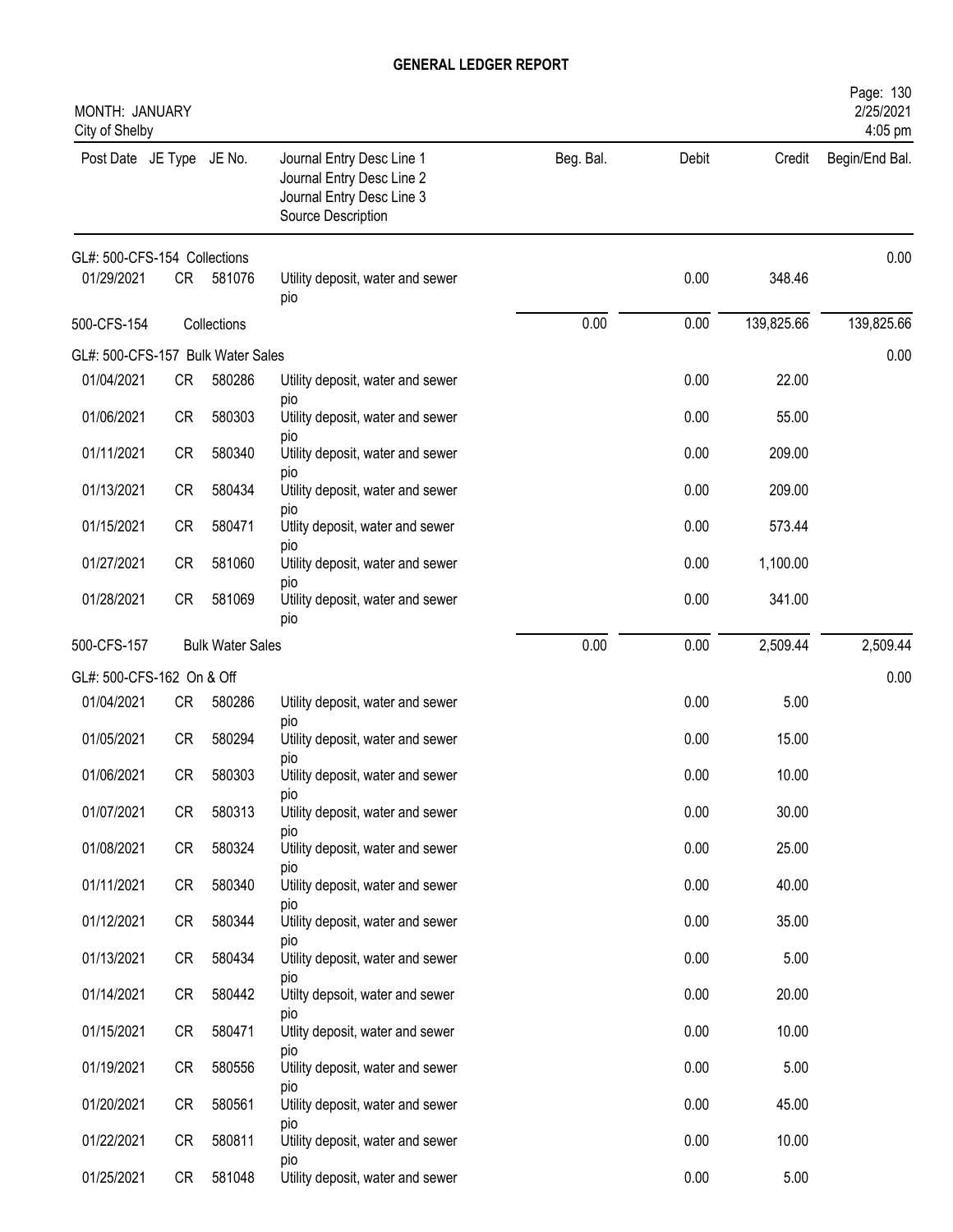| MONTH: JANUARY<br>City of Shelby |          |                  |                                                                                                                                                                               |           |                      |              | Page: 131<br>2/25/2021<br>4:05 pm |
|----------------------------------|----------|------------------|-------------------------------------------------------------------------------------------------------------------------------------------------------------------------------|-----------|----------------------|--------------|-----------------------------------|
| Post Date JE Type JE No.         |          |                  | Journal Entry Desc Line 1<br>Journal Entry Desc Line 2<br>Journal Entry Desc Line 3<br>Source Description                                                                     | Beg. Bal. | Debit                | Credit       | Begin/End Bal.                    |
| GL#: 500-CFS-162 On & Off        |          |                  |                                                                                                                                                                               |           |                      |              | 0.00                              |
| 01/26/2021                       | CR       | 581052           | pio<br>Utility deposit, water and sewer                                                                                                                                       |           | 0.00                 | 20.00        |                                   |
| 01/28/2021                       | CR       | 581069           | pio<br>Utility deposit, water and sewer                                                                                                                                       |           | 0.00                 | 10.00        |                                   |
| 01/29/2021                       | CR       | 581076           | pio<br>Utility deposit, water and sewer<br>pio                                                                                                                                |           | 0.00                 | 5.00         |                                   |
| 500-CFS-162                      |          | On & Off         |                                                                                                                                                                               | 0.00      | 0.00                 | 295.00       | 295.00                            |
| GL#: 500-DIS-400 Wages           |          |                  |                                                                                                                                                                               |           |                      |              | 0.00                              |
| 01/05/2021                       |          | EN 579511        |                                                                                                                                                                               |           | 12,378.19            | 0.00         |                                   |
| 01/05/2021                       | AP       | 579804           | <b>CITY PAYROLL FUND</b><br>PO#: 00106160 VENDOR #: CITY PAYRO<br>PO REFERENCE NUMBER<br><b>CITY PAYROLL FUND</b><br>Wages 12/20/20-1/2/21<br>INV#:                           |           | 12,378.19            | 0.00         |                                   |
| 01/05/2021                       | UN       | 579805           | AP REF# (VND#: CITY PAYRO)<br><b>CITY PAYROLL FUND</b><br>Wages 12/20/20-1/2/21<br>$INV#$ :                                                                                   |           | 0.00                 | 12,378.19    |                                   |
| 01/20/2021                       | EN       | 580512           | PO # (VND#: CITY PAYRO)<br><b>CITY PAYROLL FUND</b><br>PO#: 00106355 VENDOR #: CITY PAYRO                                                                                     |           | 10,406.04            | 0.00         |                                   |
| 01/20/2021                       | AP       | 580514           | PO REFERENCE NUMBER<br>CITY PAYROLL FUND<br>Wages 1/3/21-1/16/21<br>INV#:                                                                                                     |           | 10,406.04            | 0.00         |                                   |
| 01/20/2021                       | UN       | 580515           | AP REF# (VND#: CITY PAYRO)<br>CITY PAYROLL FUND<br>Wages 1/3/21-1/16/21<br>INV#:<br>PO # (VND#: CITY PAYRO)                                                                   |           | 0.00                 | 10,406.04    |                                   |
| 500-DIS-400                      | Wages    |                  |                                                                                                                                                                               | 0.00      | 22,784.23            | 0.00         | 22,784.23                         |
|                                  |          |                  |                                                                                                                                                                               |           |                      |              | 0.00                              |
|                                  |          |                  | GL#: 500-DIS-415 Public Employees Retire.System                                                                                                                               |           |                      |              |                                   |
| 01/14/2021<br>01/14/2021         | EN<br>AP | 580363<br>580384 | OH PUBLIC EMPLOYEES RETIREMENT<br>PO#: 00106317 VENDOR #: OPERS<br>PO REFERENCE NUMBER<br>OH PUBLIC EMPLOYEES RETIREMENT<br>Employer potion 11/22/20-                         |           | 3,135.68<br>3,135.68 | 0.00<br>0.00 |                                   |
| 01/14/2021                       | UN       | 580385           | INV#<br>AP REF# (VND#: OPERS<br>OH PUBLIC EMPLOYEES RETIREMENT<br>Employer potion 11/22/20-<br>$INV#$ :<br>PO # (VND#: OPERS<br>$\left( \begin{array}{c} \end{array} \right)$ |           | 0.00                 | 3,135.68     |                                   |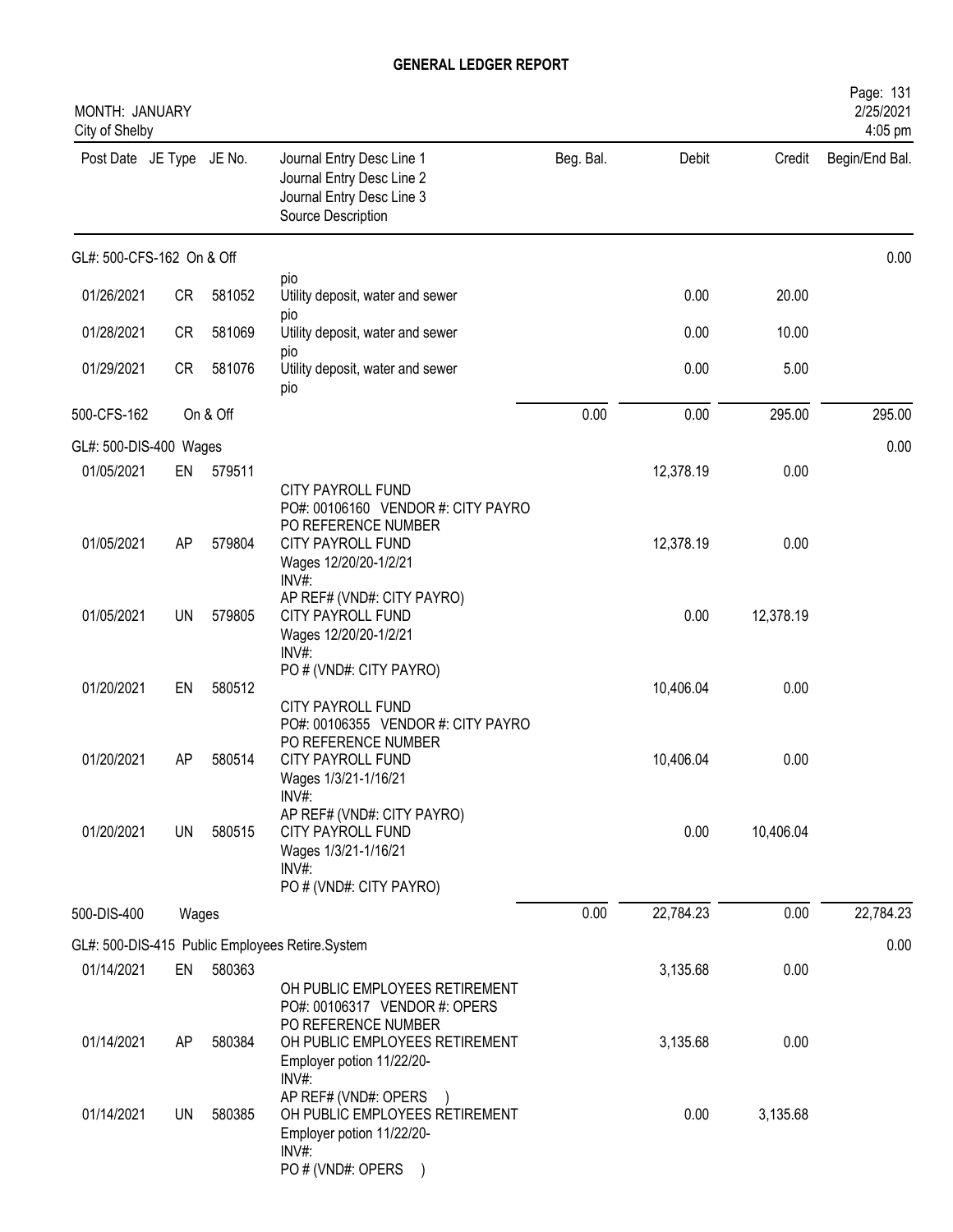| MONTH: JANUARY<br>City of Shelby              |             |                 |                                                                                                           |           |          |          | Page: 132<br>2/25/2021<br>4:05 pm |
|-----------------------------------------------|-------------|-----------------|-----------------------------------------------------------------------------------------------------------|-----------|----------|----------|-----------------------------------|
| Post Date JE Type JE No.                      |             |                 | Journal Entry Desc Line 1<br>Journal Entry Desc Line 2<br>Journal Entry Desc Line 3<br>Source Description | Beg. Bal. | Debit    | Credit   | Begin/End Bal.                    |
| 500-DIS-415                                   |             |                 | Public Employees Retire.System                                                                            | 0.00      | 3,135.68 | 0.00     | 3,135.68                          |
| GL#: 500-DIS-417 FICA                         |             |                 |                                                                                                           |           |          |          | 0.00                              |
| 01/05/2021                                    | EN          | 579512          |                                                                                                           |           | 179.49   | 0.00     |                                   |
| 01/05/2021                                    | AP          | 579806          | PAYROLL FUND<br>PO#: 00106161 VENDOR #: PAYROLL FU<br>PO REFERENCE NUMBER<br>PAYROLL FUND                 |           | 179.49   | 0.00     |                                   |
|                                               |             |                 | FICA 12/20/20-1/2/21<br>INV#:<br>AP REF# (VND#: PAYROLL FU)                                               |           |          |          |                                   |
| 01/05/2021                                    | UN          | 579807          | PAYROLL FUND<br>FICA 12/20/20-1/2/21<br>INV#:                                                             |           | 0.00     | 179.49   |                                   |
| 01/20/2021                                    | EN          | 580513          | PO # (VND#: PAYROLL FU)                                                                                   |           | 150.90   | 0.00     |                                   |
|                                               |             |                 | PAYROLL FUND<br>PO#: 00106356 VENDOR #: PAYROLL FU<br>PO REFERENCE NUMBER                                 |           |          |          |                                   |
| 01/20/2021                                    | AP          | 580516          | PAYROLL FUND<br>FICA 1/3/21-1/16/21<br>INV#:                                                              |           | 150.90   | 0.00     |                                   |
| 01/20/2021                                    | UN          | 580517          | AP REF# (VND#: PAYROLL FU)<br>PAYROLL FUND<br>FICA 1/3/21-1/16/21<br>INV#:                                |           | 0.00     | 150.90   |                                   |
| 500-DIS-417                                   | <b>FICA</b> |                 | PO # (VND#: PAYROLL FU)                                                                                   | 0.00      | 330.39   | 0.00     | 330.39                            |
|                                               |             |                 |                                                                                                           |           |          |          |                                   |
| GL#: 500-DIS-418 Hospitalization              |             |                 |                                                                                                           |           |          |          | 0.00                              |
| 01/04/2021                                    | EN          | 579467          | JEFFERSON HEALTH PLAN<br>PO#: 00106116 VENDOR #: JEFFERSON<br>PO REFERENCE NUMBER                         |           | 5,347.65 | 0.00     |                                   |
| 01/05/2021                                    | AP          | 579800          | JEFFERSON HEALTH PLAN<br>Acct 19-OME095<br>INV#:                                                          |           | 5,347.65 | 0.00     |                                   |
| 01/05/2021                                    | <b>UN</b>   | 579801          | AP REF# (VND#: JEFFERSON)<br>JEFFERSON HEALTH PLAN<br>Acct 19-OME095<br>INV#:                             |           | 0.00     | 5,347.65 |                                   |
| 01/20/2021                                    | EN          | 580533          | PO # (VND#: JEFFERSON)<br>JEFFERSON HEALTH PLAN<br>PO#: 00106358 VENDOR #: JEFFERSON                      |           | 5,347.65 | 0.00     |                                   |
| 500-DIS-418                                   |             | Hospitalization | PO REFERENCE NUMBER                                                                                       | 0.00      | 5,347.65 | 0.00     | 5,347.65                          |
|                                               |             |                 |                                                                                                           |           |          |          |                                   |
| GL#: 500-DIS-419 Life Insurance<br>01/08/2021 |             | EN 579664       | AMERICAN UNITED LIFE INS CO                                                                               |           | 56.16    | 0.00     | 0.00                              |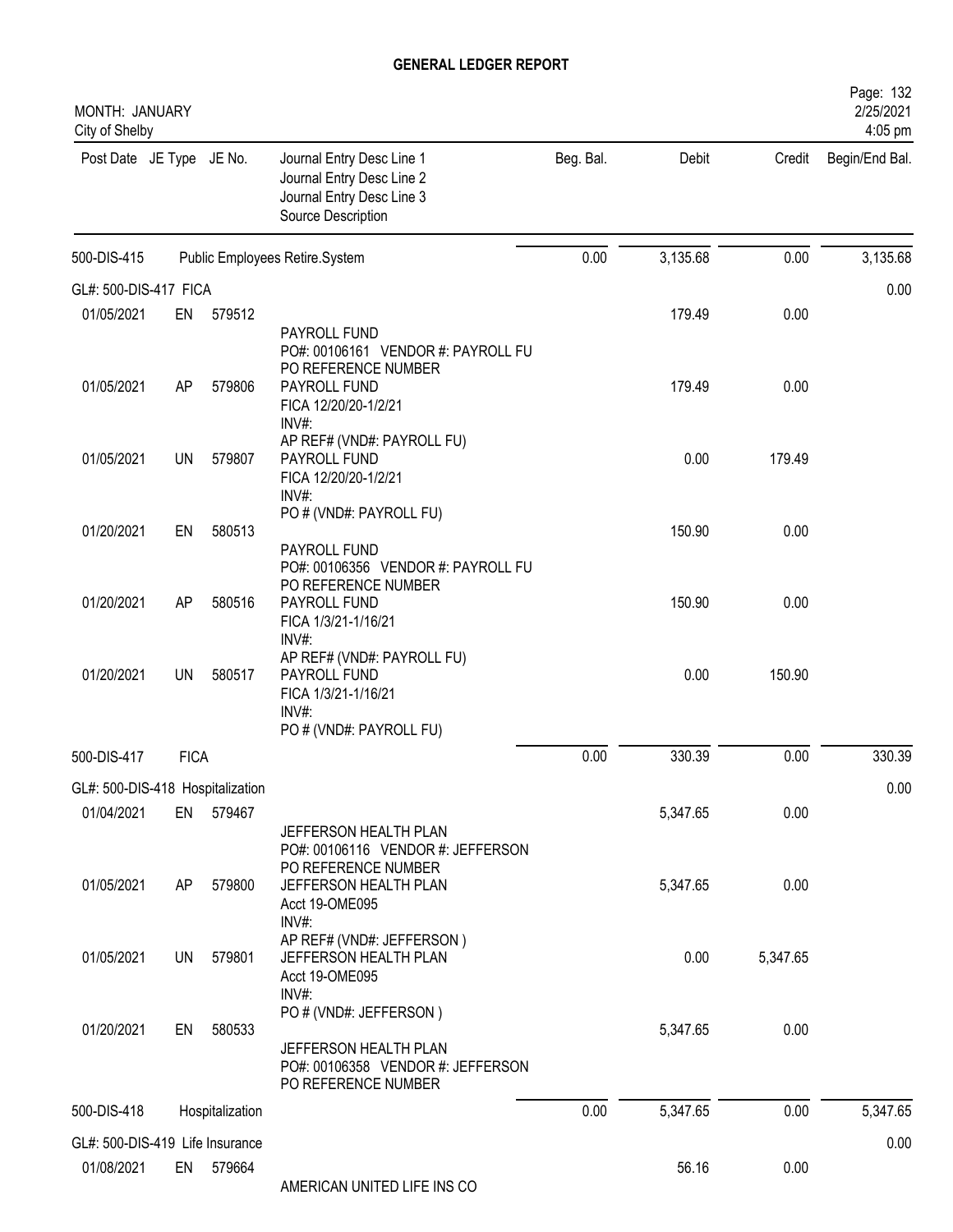| MONTH: JANUARY<br>City of Shelby      |    |                             |                                                                                                                                 |           |        |        | Page: 133<br>2/25/2021<br>4:05 pm |
|---------------------------------------|----|-----------------------------|---------------------------------------------------------------------------------------------------------------------------------|-----------|--------|--------|-----------------------------------|
| Post Date JE Type JE No.              |    |                             | Journal Entry Desc Line 1<br>Journal Entry Desc Line 2<br>Journal Entry Desc Line 3<br>Source Description                       | Beg. Bal. | Debit  | Credit | Begin/End Bal.                    |
| GL#: 500-DIS-419 Life Insurance       |    |                             |                                                                                                                                 |           |        |        | 0.00                              |
| 01/08/2021                            | AP | 580100                      | PO#: 00106291 VENDOR #: AMERICAN U<br>PO REFERENCE NUMBER<br>AMERICAN UNITED LIFE INS CO<br>Policy G 00608125-0002-000<br>INV#: |           | 56.16  | 0.00   |                                   |
| 01/08/2021                            | UN | 580101                      | AP REF# (VND#: AMERICAN U)<br>AMERICAN UNITED LIFE INS CO<br>Policy G 00608125-0002-000<br>$INV#$ :<br>PO # (VND#: AMERICAN U)  |           | 0.00   | 56.16  |                                   |
| 500-DIS-419                           |    | Life Insurance              |                                                                                                                                 | 0.00      | 56.16  | 0.00   | 56.16                             |
| GL#: 500-DIS-420 Workers Compensation |    |                             |                                                                                                                                 |           |        |        | 0.00                              |
| 01/06/2021                            | EN | 579516                      |                                                                                                                                 |           | 372.00 | 0.00   |                                   |
|                                       |    |                             | BUREAU OF WORKERS COMPENSATION<br>PO#: 00106162 VENDOR #: BWC<br>PO REFERENCE NUMBER                                            |           |        |        |                                   |
| 01/08/2021                            | AP | 580083                      | BUREAU OF WORKERS COMPENSATION<br>Installment payment policy<br>INV#:                                                           |           | 372.00 | 0.00   |                                   |
| 01/08/2021                            | UN | 580084                      | AP REF# (VND#: BWC<br>BUREAU OF WORKERS COMPENSATION<br>Installment payment policy<br>INV#:<br>PO#(VND#: BWC                    |           | 0.00   | 372.00 |                                   |
| 500-DIS-420                           |    | <b>Workers Compensation</b> |                                                                                                                                 | 0.00      | 372.00 | 0.00   | 372.00                            |
| GL#: 500-DIS-425 Natural Gas          |    |                             |                                                                                                                                 |           |        |        | 0.00                              |
| 01/07/2021                            | EN | 579621                      |                                                                                                                                 |           | 400.00 | 0.00   |                                   |
|                                       |    |                             | <b>COLUMBIA GAS</b><br>PO#: 00106264 VENDOR #: COL. GAS<br>PO REFERENCE NUMBER                                                  |           |        |        |                                   |
| 01/21/2021                            | AP | 580714                      | <b>COLUMBIA GAS</b><br>Acct 124225390010003<br>INV#:<br>35854                                                                   |           | 391.56 | 0.00   |                                   |
| 01/21/2021                            | UN | 580715                      | AP REF# (VND#: COL. GAS)<br><b>COLUMBIA GAS</b><br>Acct 124225390010003<br>INV#:<br>35854<br>PO # (VND#: COL. GAS)              |           | 0.00   | 400.00 |                                   |
| 500-DIS-425                           |    | Natural Gas                 |                                                                                                                                 | 0.00      | 391.56 | 0.00   | 391.56                            |
| GL#: 500-DIS-428 Telephone            |    |                             |                                                                                                                                 |           |        |        | 0.00                              |
| 01/04/2021                            | EN | 579468                      |                                                                                                                                 |           | 60.95  | 0.00   |                                   |
|                                       |    |                             | CRUM/BRIAN//<br>PO#: 00106117 VENDOR #: CRUM, BRIAN<br>PO REFERENCE NUMBER                                                      |           |        |        |                                   |
| 01/05/2021                            | AP | 579798                      | CRUM/BRIAN//<br>Reimburse phone payment                                                                                         |           | 60.95  | 0.00   |                                   |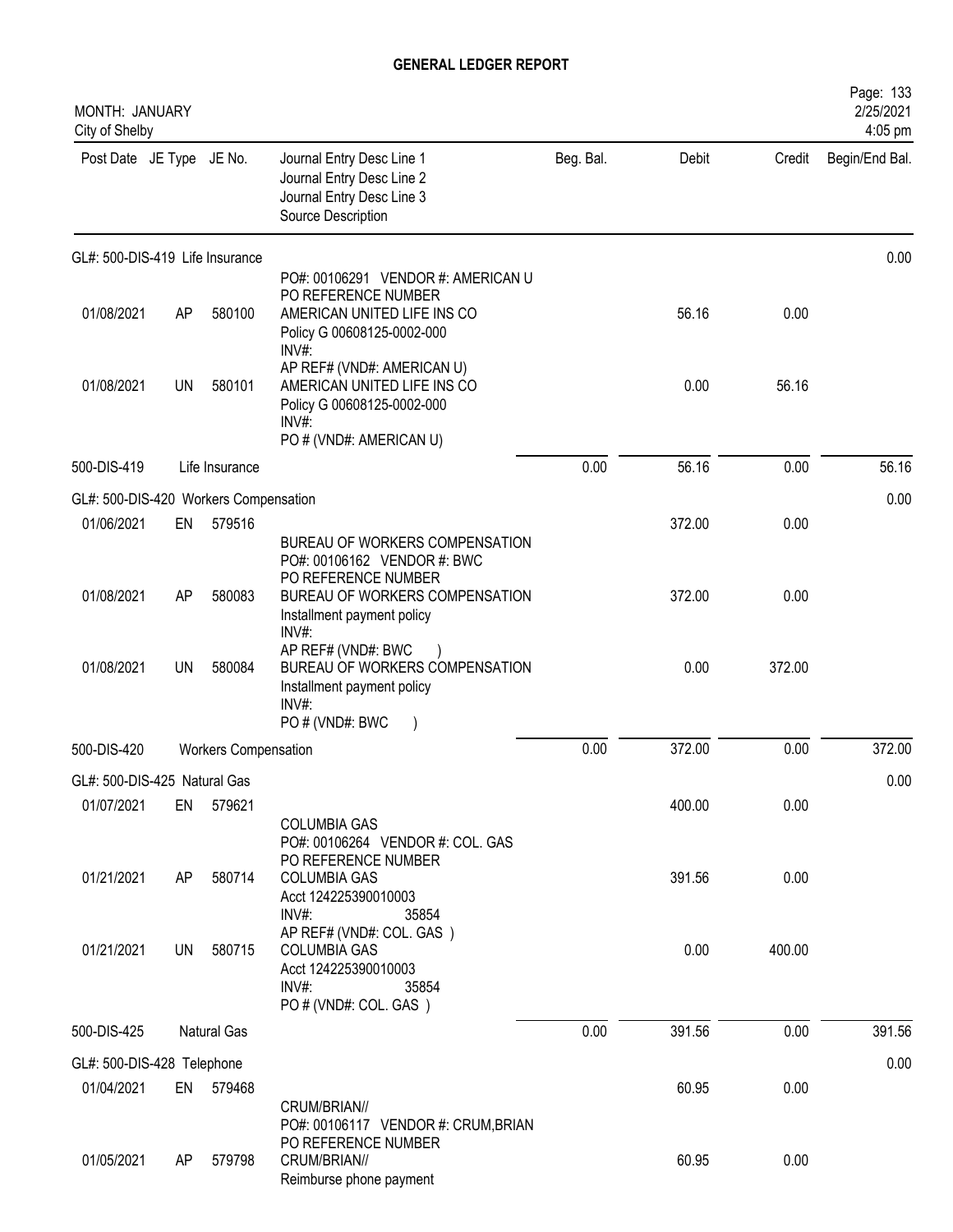| MONTH: JANUARY<br>City of Shelby       |           |                       |                                                                                                                                              |           |        |        | Page: 134<br>2/25/2021<br>4:05 pm |
|----------------------------------------|-----------|-----------------------|----------------------------------------------------------------------------------------------------------------------------------------------|-----------|--------|--------|-----------------------------------|
| Post Date JE Type JE No.               |           |                       | Journal Entry Desc Line 1<br>Journal Entry Desc Line 2<br>Journal Entry Desc Line 3<br>Source Description                                    | Beg. Bal. | Debit  | Credit | Begin/End Bal.                    |
| GL#: 500-DIS-428 Telephone             |           |                       |                                                                                                                                              |           |        |        | 0.00                              |
| 01/05/2021                             | <b>UN</b> | 579799                | INV#:<br>AP REF# (VND#: CRUM, BRIAN)<br>CRUM/BRIAN//<br>Reimburse phone payment<br>INV#:                                                     |           | 0.00   | 60.95  |                                   |
| 01/11/2021                             | EN        | 579691                | PO # (VND#: CRUM, BRIAN)<br>CHARTER COMM HOLDINGS LLC<br>PO#: 00106314 VENDOR #: CHART COMM<br>PO REFERENCE NUMBER                           |           | 50.00  | 0.00   |                                   |
| 500-DIS-428                            |           | Telephone             |                                                                                                                                              | 0.00      | 60.95  | 0.00   | 60.95                             |
| GL#: 500-DIS-484 Fuel, Autos-Equipment |           |                       |                                                                                                                                              |           |        |        | 0.00                              |
| 01/19/2021                             | EN        | 580499                |                                                                                                                                              |           | 600.00 | 0.00   |                                   |
| 01/21/2021                             | AP        | 580609                | COLE DISTRIBUTING INC.<br>PO#: 00106343 VENDOR #: COLE DISTR<br>PO REFERENCE NUMBER<br>COLE DISTRIBUTING INC.<br>Dec 2020 fuel cost<br>INV#: |           | 600.00 | 0.00   |                                   |
| 01/21/2021                             | <b>UN</b> | 580610                | AP REF# (VND#: COLE DISTR)<br>COLE DISTRIBUTING INC.<br>Dec 2020 fuel cost<br>INV#:<br>PO # (VND#: COLE DISTR)                               |           | 0.00   | 600.00 |                                   |
| 500-DIS-484                            |           | Fuel, Autos-Equipment |                                                                                                                                              | 0.00      | 600.00 | 0.00   | 600.00                            |
| GL#: 500-DIS-485 Maintenance, Autos    |           |                       |                                                                                                                                              |           |        |        | 0.00                              |
| 01/07/2021                             | EN        | 579622                | SHELBY PARTS CO.<br>PO#: 00106265 VENDOR #: SHELBY PAR                                                                                       |           | 100.00 | 0.00   |                                   |
| 01/07/2021                             | EN        | 579623                | PO REFERENCE NUMBER<br>ADVANCE AUTO PARTS<br>PO#: 00106266 VENDOR #: ADVANCE AU                                                              |           | 100.00 | 0.00   |                                   |
| 01/11/2021                             | EN        | 579685                | PO REFERENCE NUMBER<br>ADVANCE AUTO PARTS                                                                                                    |           | 100.00 | 0.00   |                                   |
| 01/21/2021                             | AP        | 580593                | PO#: 00106308 VENDOR #: ADVANCE AU<br>PO REFERENCE NUMBER<br>SHELBY PARTS CO.<br>Service Dept Dec 2020                                       |           | 300.00 | 0.00   |                                   |
| 01/21/2021                             | UN        | 580594                | INV#:<br>AP REF# (VND#: SHELBY PAR)<br>SHELBY PARTS CO.<br>Service Dept Dec 2020                                                             |           | 0.00   | 300.00 |                                   |
| 01/21/2021                             | AP        | 580621                | $INV#$ :<br>PO # (VND#: SHELBY PAR)<br>ADVANCE AUTO PARTS<br>Service Dept Dec 2020                                                           |           | 300.00 | 0.00   |                                   |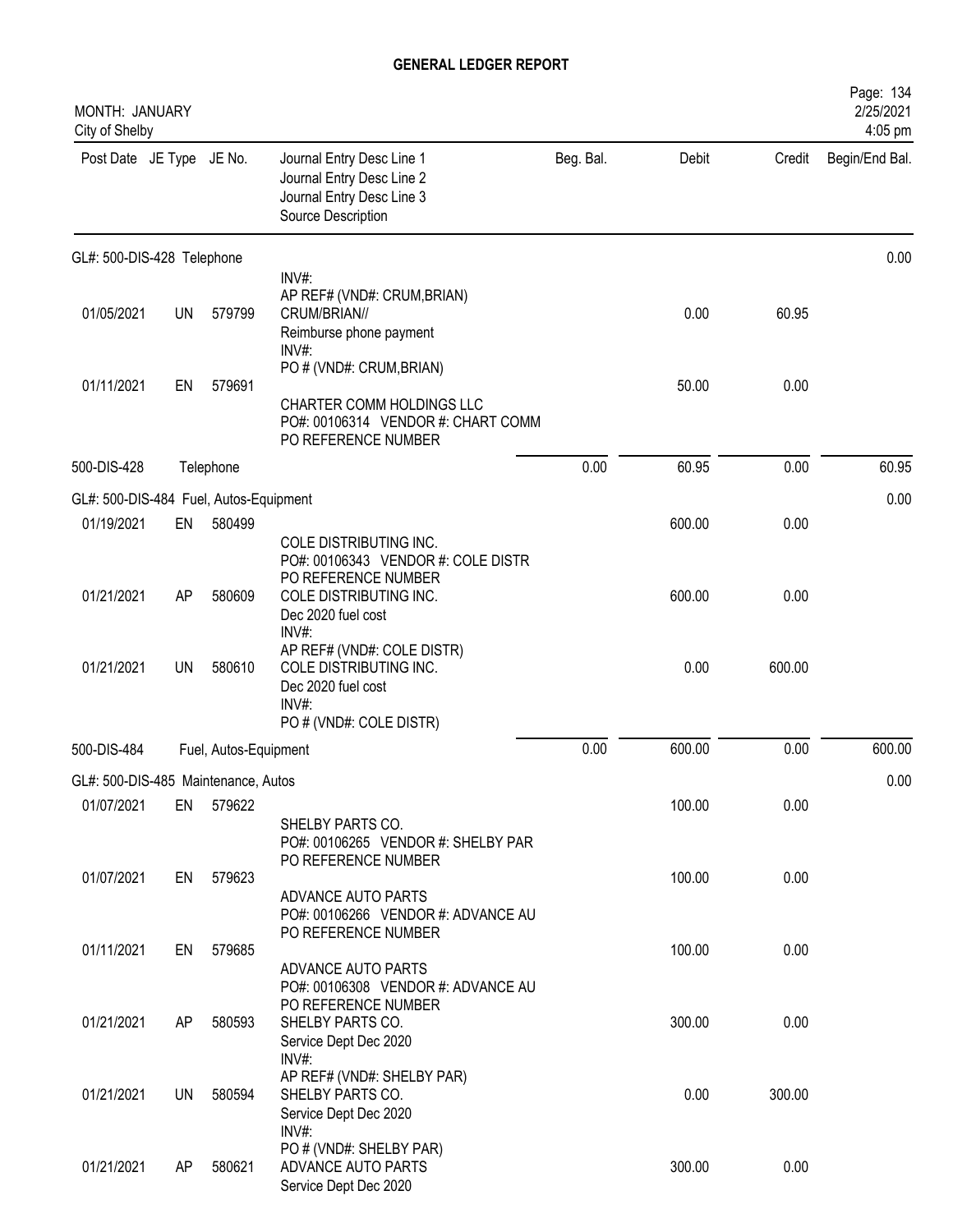| MONTH: JANUARY<br>City of Shelby       |           |                    |                                                                                                                         |           |        |        | Page: 135<br>2/25/2021<br>4:05 pm |
|----------------------------------------|-----------|--------------------|-------------------------------------------------------------------------------------------------------------------------|-----------|--------|--------|-----------------------------------|
| Post Date JE Type JE No.               |           |                    | Journal Entry Desc Line 1<br>Journal Entry Desc Line 2<br>Journal Entry Desc Line 3<br>Source Description               | Beg. Bal. | Debit  | Credit | Begin/End Bal.                    |
| GL#: 500-DIS-485 Maintenance, Autos    |           |                    |                                                                                                                         |           |        |        | 0.00                              |
| 01/21/2021                             | <b>UN</b> | 580622             | INV#:<br>AP REF# (VND#: ADVANCE AU)<br>ADVANCE AUTO PARTS<br>Service Dept Dec 2020<br>INV#:                             |           | 0.00   | 300.00 |                                   |
| 01/21/2021                             | AP        | 580623             | PO # (VND#: ADVANCE AU)<br>ADVANCE AUTO PARTS<br>Service Dept Dec 2020<br>INV#:                                         |           | 50.00  | 0.00   |                                   |
| 01/21/2021                             | UN        | 580624             | AP REF# (VND#: ADVANCE AU)<br>ADVANCE AUTO PARTS<br>Service Dept Dec 2020<br>INV#:<br>PO # (VND#: ADVANCE AU)           |           | 0.00   | 100.00 |                                   |
| 500-DIS-485                            |           | Maintenance, Autos |                                                                                                                         | 0.00      | 650.00 | 0.00   | 650.00                            |
| GL#: 500-DIS-486 Maintenance Equipment |           |                    |                                                                                                                         |           |        |        | 0.00                              |
| 01/04/2021                             | EN        | 579475             |                                                                                                                         |           | 87.48  | 0.00   |                                   |
| 01/05/2021                             | AP        | 579845             | AG PRO OHIO LLC<br>PO#: 00106124 VENDOR #: AG PRO OH<br>PO REFERENCE NUMBER<br>AG PRO OHIO LLC<br>Balance due for parts |           | 87.48  | 0.00   |                                   |
| 01/05/2021                             | <b>UN</b> | 579846             | $INV#$ :<br>P50829<br>AP REF# (VND#: AG PRO OH)<br>AG PRO OHIO LLC<br>Balance due for parts                             |           | 0.00   | 87.48  |                                   |
| 01/19/2021                             | EN        | 580492             | INV#:<br>P50829<br>PO # (VND#: AG PRO OH)<br>ASHLAND HYDRAULICS REPAIR LLC<br>PO#: 00106337 VENDOR #: ASH HYDRA         |           | 600.00 | 0.00   |                                   |
| 01/19/2021                             | EN        | 580493             | PO REFERENCE NUMBER<br>SOUTHEASTERN EQUIPMENT CO., INC<br>PO#: 00106338 VENDOR #: SOUTHEASTE                            |           | 390.44 | 0.00   |                                   |
| 01/21/2021                             | AP        | 580706             | PO REFERENCE NUMBER<br>ASHLAND HYDRAULICS REPAIR LLC<br>Parts & labor 1/7/21<br>INV#:<br>07336                          |           | 286.00 | 0.00   |                                   |
| 01/21/2021                             | <b>UN</b> | 580707             | AP REF# (VND#: ASH HYDRA)<br>ASHLAND HYDRAULICS REPAIR LLC<br>Parts & labor 1/7/21<br>INV#:<br>07336                    |           | 0.00   | 286.00 |                                   |
| 01/21/2021                             | AP        | 580718             | PO # (VND#: ASH HYDRA)<br>SOUTHEASTERN EQUIPMENT CO., INC<br>Grooved pn & busings                                       |           | 390.44 | 0.00   |                                   |
| 01/21/2021                             | UN        | 580719             | INV#:<br>D53108<br>AP REF# (VND#: SOUTHEASTE)<br>SOUTHEASTERN EQUIPMENT CO., INC<br>Grooved pn & busings                |           | 0.00   | 390.44 |                                   |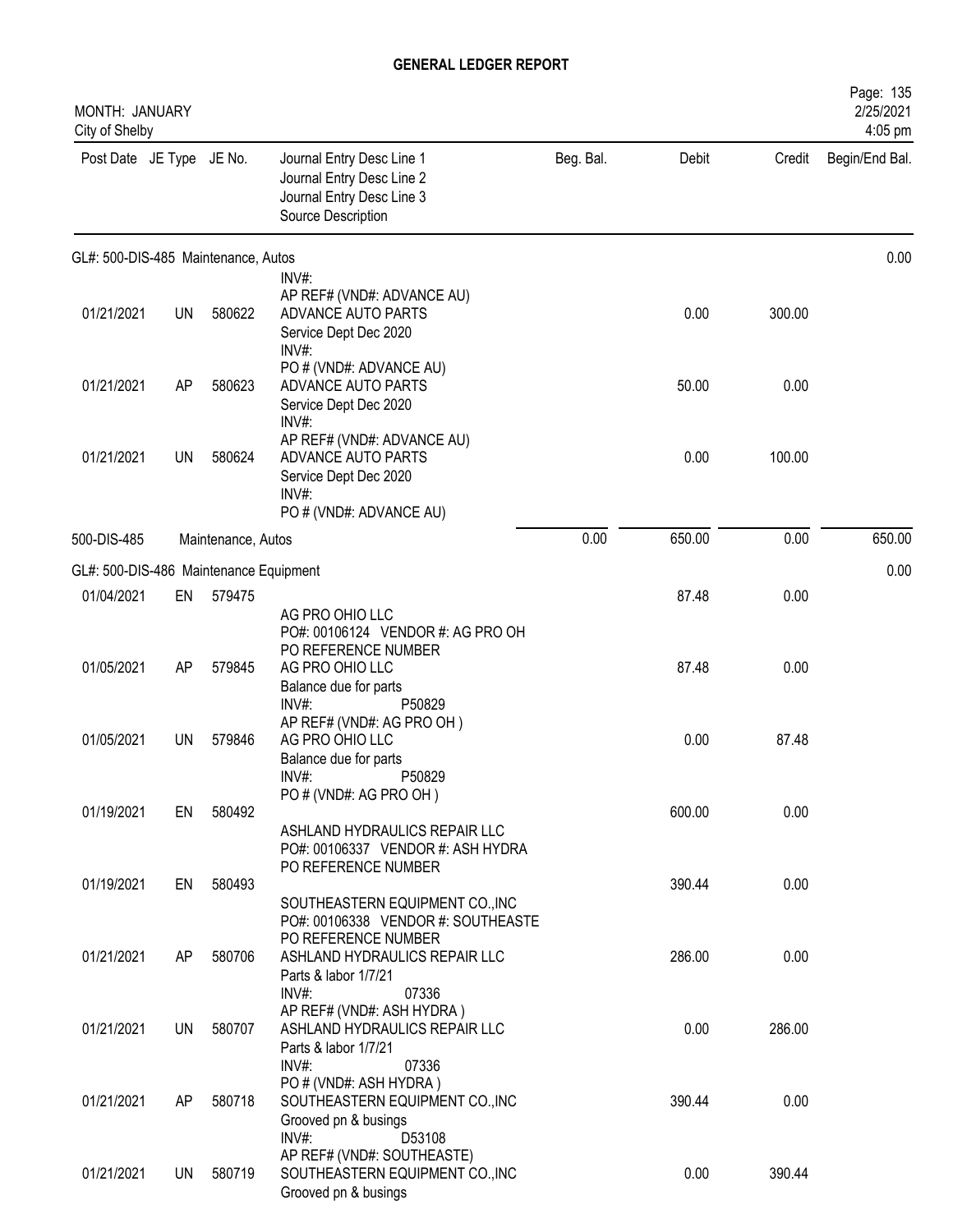| MONTH: JANUARY<br>City of Shelby         |     |                       |                                                                                                           |           |        |        | Page: 136<br>2/25/2021<br>4:05 pm |
|------------------------------------------|-----|-----------------------|-----------------------------------------------------------------------------------------------------------|-----------|--------|--------|-----------------------------------|
| Post Date JE Type JE No.                 |     |                       | Journal Entry Desc Line 1<br>Journal Entry Desc Line 2<br>Journal Entry Desc Line 3<br>Source Description | Beg. Bal. | Debit  | Credit | Begin/End Bal.                    |
| GL#: 500-DIS-486 Maintenance Equipment   |     |                       |                                                                                                           |           |        |        | 0.00                              |
|                                          |     |                       | INV#:<br>D53108<br>PO # (VND#: SOUTHEASTE)                                                                |           |        |        |                                   |
| 01/26/2021                               | EN  | 580906                |                                                                                                           |           | 739.00 | 0.00   |                                   |
|                                          |     |                       | FOUR O CORPORATION<br>PO#: 00106413 VENDOR #: FOUR O<br>PO REFERENCE NUMBER                               |           |        |        |                                   |
| 01/26/2021                               | EN  | 580908                |                                                                                                           |           | 221.43 | 0.00   |                                   |
|                                          |     |                       | <b>SMETZ TIRE &amp; SERVICE</b><br>PO#: 00106415 VENDOR #: SMETZ TIRE<br>PO REFERENCE NUMBER              |           |        |        |                                   |
| 01/29/2021                               | AP  | 581127                | SMETZ TIRE & SERVICE<br>1 new Firestone Duraforce tire<br>INV#:<br>97871                                  |           | 221.43 | 0.00   |                                   |
| 01/29/2021                               | UN  | 581128                | AP REF# (VND#: SMETZ TIRE)<br>SMETZ TIRE & SERVICE<br>1 new Firestone Duraforce tire                      |           | 0.00   | 221.43 |                                   |
|                                          |     |                       | INV#:<br>97871<br>PO # (VND#: SMETZ TIRE)                                                                 |           |        |        |                                   |
| 500-DIS-486                              |     | Maintenance Equipment |                                                                                                           | 0.00      | 985.35 | 0.00   | 985.35                            |
| GL#: 500-DIS-500 Engineering             |     |                       |                                                                                                           |           |        |        | 0.00                              |
| 01/06/2021                               | EN  | 579528                |                                                                                                           |           | 225.00 | 0.00   |                                   |
|                                          |     |                       | F. E. KROCKA AND ASSOC. INC.<br>PO#: 00106174 VENDOR #: KROCKA/F.E<br>PO REFERENCE NUMBER                 |           |        |        |                                   |
| 01/08/2021                               | AP  | 580124                | F. E. KROCKA AND ASSOC. INC.<br>Contract engineering<br>42703<br>INV#:                                    |           | 75.00  | 0.00   |                                   |
| 01/08/2021                               | UN. | 580125                | AP REF# (VND#: KROCKA/F.E)<br>F. E. KROCKA AND ASSOC. INC.<br>Contract engineering                        |           | 0.00   | 75.00  |                                   |
|                                          |     |                       | INV#:<br>42703<br>PO # (VND#: KROCKA/F.E)                                                                 |           |        |        |                                   |
| 500-DIS-500                              |     | Engineering           |                                                                                                           | 0.00      | 75.00  | 0.00   | 75.00                             |
|                                          |     |                       |                                                                                                           |           |        |        | 0.00                              |
| GL#: 500-DIS-515 Equipment<br>01/11/2021 |     | UN 579682             |                                                                                                           |           | 0.00   | 500.00 |                                   |
|                                          |     |                       | NORTHERN TOOL & EQUIPMENT<br>PO#: 00105893 VENDOR #: NORTHERN T<br>CANCELLED PO REFERENCE NUMBER          |           |        |        |                                   |
| 01/11/2021                               | EN  | 579686                | BLUETARP FINANCIAL INC<br>PO#: 00106309 VENDOR #: BLUETARP F                                              |           | 595.26 | 0.00   |                                   |
| 01/11/2021                               | AP  | 580222                | PO REFERENCE NUMBER<br>BLUETARP FINANCIAL INC<br>Purchase 12/10/20                                        |           | 595.26 | 0.00   |                                   |
| 01/11/2021                               | UN  | 580223                | $INV#$ :<br>46708953<br>AP REF# (VND#: BLUETARP F)<br>BLUETARP FINANCIAL INC<br>Purchase 12/10/20         |           | 0.00   | 595.26 |                                   |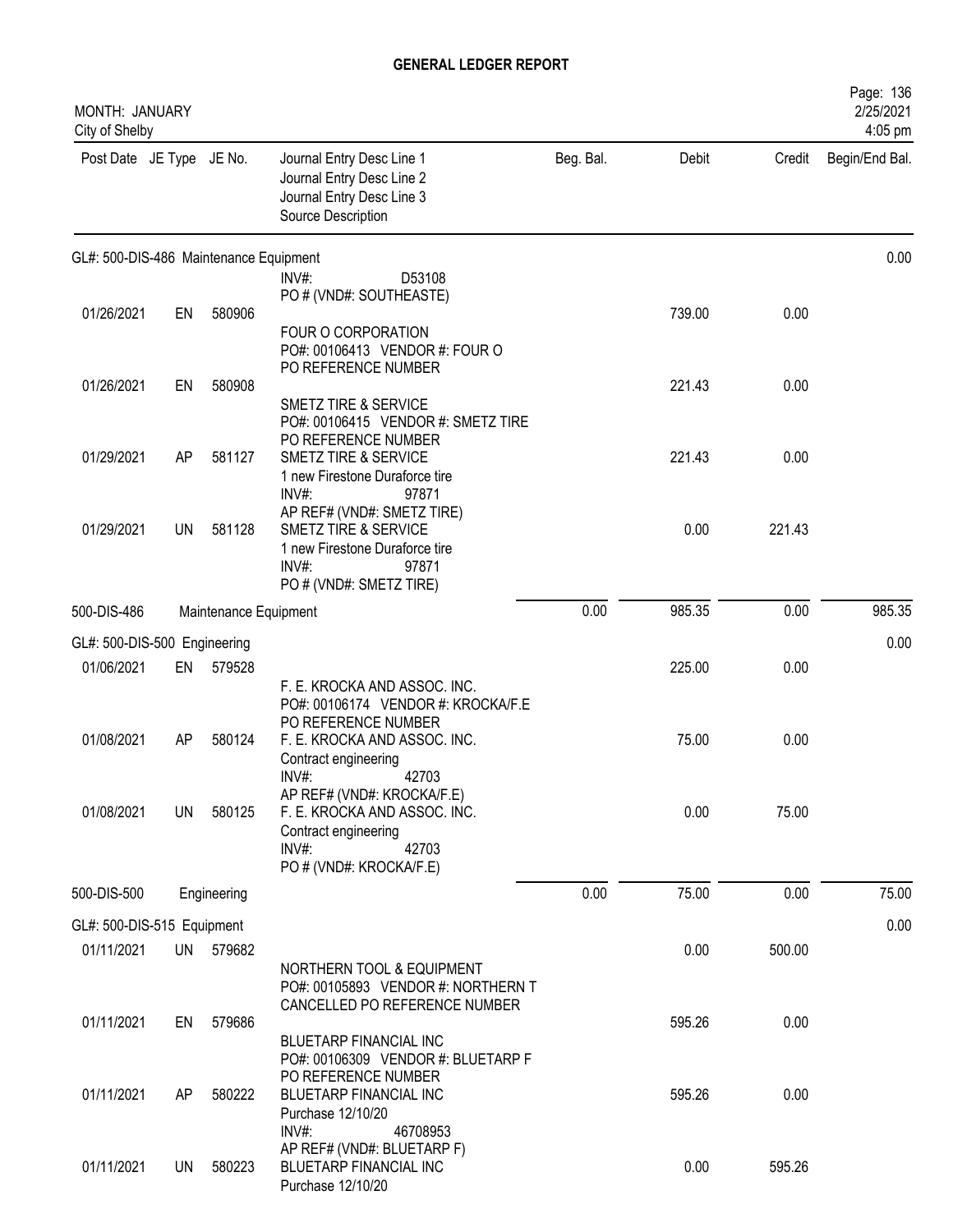| <b>MONTH: JANUARY</b><br>City of Shelby      |    |               |                                                                                                                          |           |           |           | Page: 137<br>2/25/2021<br>4:05 pm |
|----------------------------------------------|----|---------------|--------------------------------------------------------------------------------------------------------------------------|-----------|-----------|-----------|-----------------------------------|
| Post Date JE Type JE No.                     |    |               | Journal Entry Desc Line 1<br>Journal Entry Desc Line 2<br>Journal Entry Desc Line 3<br>Source Description                | Beg. Bal. | Debit     | Credit    | Begin/End Bal.                    |
| GL#: 500-DIS-515 Equipment                   |    |               | INV#:<br>46708953<br>PO # (VND#: BLUETARP F)                                                                             |           |           |           | 0.00                              |
| 500-DIS-515                                  |    | Equipment     |                                                                                                                          | 0.00      | 595.26    | 0.00      | 595.26                            |
| GL#: 500-DIS-521 Meters and Related Supplies |    |               |                                                                                                                          |           |           |           | 0.00                              |
| 01/21/2021                                   | AP | 580698        | <b>FERGUSON WATERWORKS</b><br>Job name merer spuds<br>INV#:<br>0685701                                                   |           | 336.00    | 0.00      |                                   |
| 01/21/2021                                   | UN | 580699        | AP REF# (VND#: FERGUSON W)<br><b>FERGUSON WATERWORKS</b><br>Job name merer spuds<br>INV#<br>0685701                      |           | 0.00      | 336.00    |                                   |
| 01/26/2021                                   | EN | 580910        | PO # (VND#: FERGUSON W)<br>CENTRAL OH PLBG HTG & CLG LLC<br>PO#: 00106417 VENDOR #: CENT OH PL<br>PO REFERENCE NUMBER    |           | 1,300.00  | 0.00      |                                   |
| 500-DIS-521                                  |    |               | Meters and Related Supplies                                                                                              | 0.00      | 336.00    | 0.00      | 336.00                            |
| GL#: 500-DIS-531 Miscellaneous               |    |               |                                                                                                                          |           |           |           | 0.00                              |
| 01/08/2021                                   | EN | 579677        | OHIO UTILITIES PROTECTION SERV<br>PO#: 00106304 VENDOR #: OUPS                                                           |           | 77.50     | 0.00      |                                   |
| 01/26/2021                                   | EN | 580884        | PO REFERENCE NUMBER<br>OHIO HEALTH CONSORTIUM, INC.<br>PO#: 00106393 VENDOR #: OH HEALTH                                 |           | 263.75    | 0.00      |                                   |
| 01/27/2021                                   | AP | 580937        | PO REFERENCE NUMBER<br>OHIO HEALTH CONSORTIUM, INC.<br>2021 DOT consortium fees<br>INV#:                                 |           | 263.75    | 0.00      |                                   |
| 01/27/2021                                   | UN | 580938        | AP REF# (VND#: OH HEALTH)<br>OHIO HEALTH CONSORTIUM, INC.<br>2021 DOT consortium fees<br>INV#:<br>PO # (VND#: OH HEALTH) |           | 0.00      | 263.75    |                                   |
| 500-DIS-531                                  |    | Miscellaneous |                                                                                                                          | 0.00      | 263.75    | 0.00      | 263.75                            |
| GL#: 500-MFG-400 Wages                       |    |               |                                                                                                                          |           |           |           | 0.00                              |
| 01/05/2021                                   | EN | 579511        | <b>CITY PAYROLL FUND</b><br>PO#: 00106160 VENDOR #: CITY PAYRO                                                           |           | 15,489.51 | 0.00      |                                   |
| 01/05/2021                                   | AP | 579804        | PO REFERENCE NUMBER<br>CITY PAYROLL FUND<br>Wages 12/20/20-1/2/21<br>INV#:                                               |           | 15,489.51 | 0.00      |                                   |
| 01/05/2021                                   | UN | 579805        | AP REF# (VND#: CITY PAYRO)<br><b>CITY PAYROLL FUND</b><br>Wages 12/20/20-1/2/21                                          |           | 0.00      | 15,489.51 |                                   |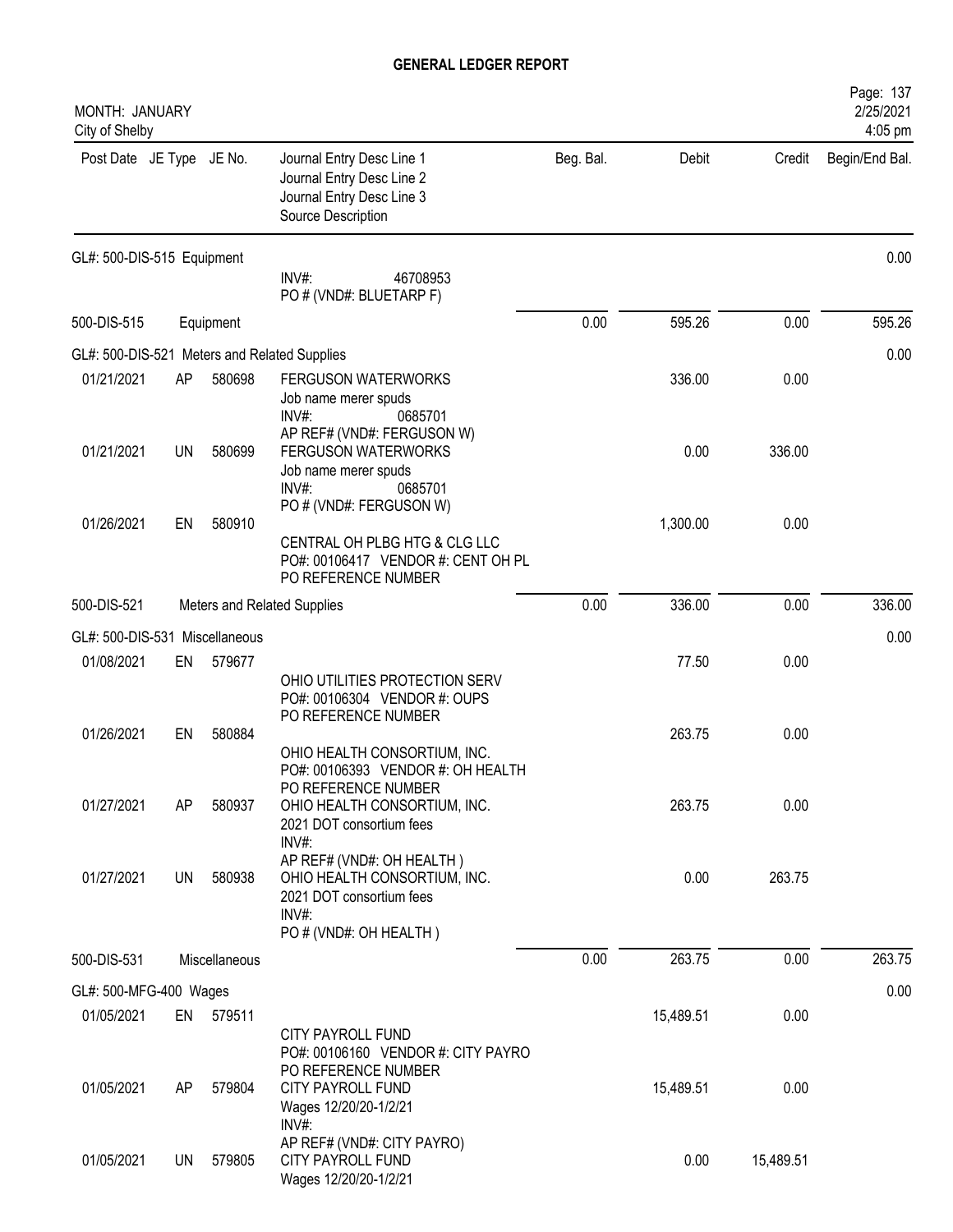| MONTH: JANUARY<br>City of Shelby |           |        |                                                                                                                                                       |           |           |           | Page: 138<br>2/25/2021<br>4:05 pm |
|----------------------------------|-----------|--------|-------------------------------------------------------------------------------------------------------------------------------------------------------|-----------|-----------|-----------|-----------------------------------|
| Post Date JE Type JE No.         |           |        | Journal Entry Desc Line 1<br>Journal Entry Desc Line 2<br>Journal Entry Desc Line 3<br>Source Description                                             | Beg. Bal. | Debit     | Credit    | Begin/End Bal.                    |
| GL#: 500-MFG-400 Wages           |           |        |                                                                                                                                                       |           |           |           | 0.00                              |
|                                  |           |        | INV#:<br>PO # (VND#: CITY PAYRO)                                                                                                                      |           |           |           |                                   |
| 01/20/2021                       | EN        | 580512 |                                                                                                                                                       |           | 12,091.72 | 0.00      |                                   |
| 01/20/2021                       | AP        | 580514 | <b>CITY PAYROLL FUND</b><br>PO#: 00106355 VENDOR #: CITY PAYRO<br>PO REFERENCE NUMBER<br><b>CITY PAYROLL FUND</b><br>Wages 1/3/21-1/16/21             |           | 12,091.72 | 0.00      |                                   |
| 01/20/2021                       | UN        | 580515 | INV#:<br>AP REF# (VND#: CITY PAYRO)<br>CITY PAYROLL FUND<br>Wages 1/3/21-1/16/21<br>$INV#$ :<br>PO # (VND#: CITY PAYRO)                               |           | 0.00      | 12,091.72 |                                   |
| 500-MFG-400                      |           | Wages  |                                                                                                                                                       | 0.00      | 27,581.23 | 0.00      | 27,581.23                         |
|                                  |           |        | GL#: 500-MFG-415 Public Employees Retire.System                                                                                                       |           |           |           | 0.00                              |
| 01/14/2021                       | EN        | 580363 |                                                                                                                                                       |           | 4,031.86  | 0.00      |                                   |
| 01/14/2021                       | AP        | 580384 | OH PUBLIC EMPLOYEES RETIREMENT<br>PO#: 00106317 VENDOR #: OPERS<br>PO REFERENCE NUMBER<br>OH PUBLIC EMPLOYEES RETIREMENT<br>Employer potion 11/22/20- |           | 4,031.86  | 0.00      |                                   |
| 01/14/2021                       | <b>UN</b> | 580385 | INV#:<br>AP REF# (VND#: OPERS<br>OH PUBLIC EMPLOYEES RETIREMENT<br>Employer potion 11/22/20-<br>INV#:<br>PO # (VND#: OPERS<br>$\rightarrow$           |           | 0.00      | 4,031.86  |                                   |
| 500-MFG-415                      |           |        | Public Employees Retire.System                                                                                                                        | 0.00      | 4,031.86  | 0.00      | 4,031.86                          |
| GL#: 500-MFG-417 FICA            |           |        |                                                                                                                                                       |           |           |           | 0.00                              |
| 01/05/2021                       | EN        | 579512 | PAYROLL FUND                                                                                                                                          |           | 224.60    | 0.00      |                                   |
| 01/05/2021                       | AP        | 579806 | PO#: 00106161 VENDOR #: PAYROLL FU<br>PO REFERENCE NUMBER<br>PAYROLL FUND<br>FICA 12/20/20-1/2/21<br>INV#:                                            |           | 224.60    | 0.00      |                                   |
| 01/05/2021                       | UN        | 579807 | AP REF# (VND#: PAYROLL FU)<br>PAYROLL FUND<br>FICA 12/20/20-1/2/21<br>INV#:                                                                           |           | 0.00      | 224.60    |                                   |
| 01/20/2021                       | EN        | 580513 | PO # (VND#: PAYROLL FU)<br>PAYROLL FUND                                                                                                               |           | 175.33    | 0.00      |                                   |
| 01/20/2021                       | AP        | 580516 | PO#: 00106356 VENDOR #: PAYROLL FU<br>PO REFERENCE NUMBER<br>PAYROLL FUND<br>FICA 1/3/21-1/16/21                                                      |           | 175.33    | 0.00      |                                   |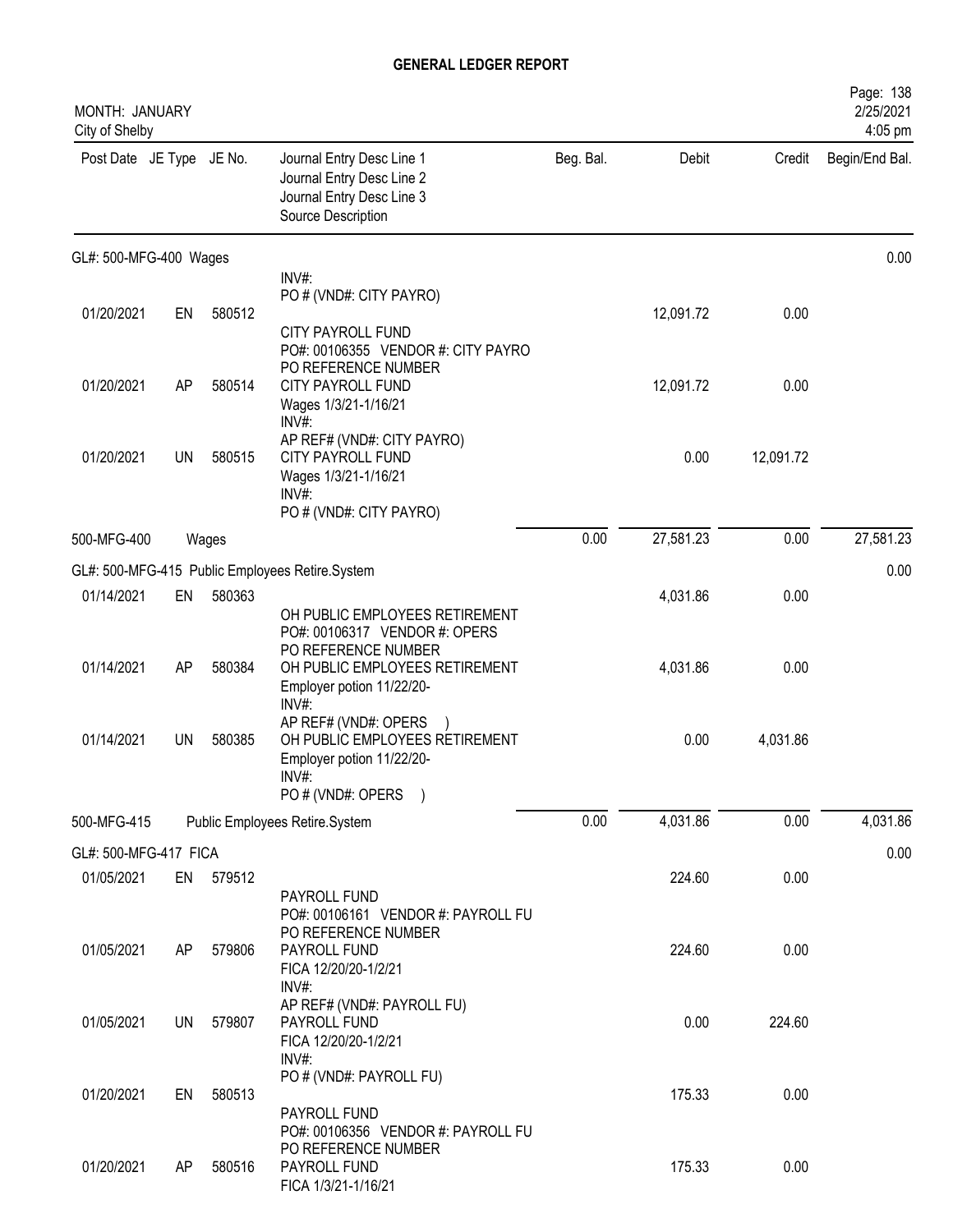| MONTH: JANUARY<br>City of Shelby      |             |                 |                                                                                                                                          |           |          |          | Page: 139<br>2/25/2021<br>4:05 pm |
|---------------------------------------|-------------|-----------------|------------------------------------------------------------------------------------------------------------------------------------------|-----------|----------|----------|-----------------------------------|
| Post Date JE Type JE No.              |             |                 | Journal Entry Desc Line 1<br>Journal Entry Desc Line 2<br>Journal Entry Desc Line 3<br>Source Description                                | Beg. Bal. | Debit    | Credit   | Begin/End Bal.                    |
| GL#: 500-MFG-417 FICA                 |             |                 |                                                                                                                                          |           |          |          | 0.00                              |
| 01/20/2021                            | UN          | 580517          | INV#:<br>AP REF# (VND#: PAYROLL FU)<br>PAYROLL FUND<br>FICA 1/3/21-1/16/21<br>$INV#$ :<br>PO # (VND#: PAYROLL FU)                        |           | 0.00     | 175.33   |                                   |
| 500-MFG-417                           | <b>FICA</b> |                 |                                                                                                                                          | 0.00      | 399.93   | 0.00     | 399.93                            |
| GL#: 500-MFG-418 Hospitalization      |             |                 |                                                                                                                                          |           |          |          | 0.00                              |
| 01/04/2021                            |             | EN 579467       |                                                                                                                                          |           | 8,214.51 | 0.00     |                                   |
| 01/05/2021                            | AP          | 579800          | JEFFERSON HEALTH PLAN<br>PO#: 00106116 VENDOR #: JEFFERSON<br>PO REFERENCE NUMBER<br>JEFFERSON HEALTH PLAN<br>Acct 19-OME095<br>$INV#$ : |           | 8,214.51 | 0.00     |                                   |
| 01/05/2021                            | <b>UN</b>   | 579801          | AP REF# (VND#: JEFFERSON)<br>JEFFERSON HEALTH PLAN<br>Acct 19-OME095<br>$INV#$ :                                                         |           | 0.00     | 8,214.51 |                                   |
| 01/20/2021                            | EN          | 580533          | PO # (VND#: JEFFERSON)<br>JEFFERSON HEALTH PLAN<br>PO#: 00106358 VENDOR #: JEFFERSON<br>PO REFERENCE NUMBER                              |           | 8,214.51 | 0.00     |                                   |
| 500-MFG-418                           |             | Hospitalization |                                                                                                                                          | 0.00      | 8,214.51 | 0.00     | 8,214.51                          |
| GL#: 500-MFG-419 Life Insurance       |             |                 |                                                                                                                                          |           |          |          | 0.00                              |
| 01/08/2021                            | EN          | 579664          | AMERICAN UNITED LIFE INS CO<br>PO#: 00106291 VENDOR #: AMERICAN U                                                                        |           | 57.00    | 0.00     |                                   |
| 01/08/2021                            | AP          | 580100          | PO REFERENCE NUMBER<br>AMERICAN UNITED LIFE INS CO<br>Policy G 00608125-0002-000<br>INV#:                                                |           | 57.00    | 0.00     |                                   |
| 01/08/2021                            | UN          | 580101          | AP REF# (VND#: AMERICAN U)<br>AMERICAN UNITED LIFE INS CO<br>Policy G 00608125-0002-000<br>$INV#$ :<br>PO # (VND#: AMERICAN U)           |           | 0.00     | 57.00    |                                   |
| 500-MFG-419                           |             | Life Insurance  |                                                                                                                                          | 0.00      | 57.00    | 0.00     | 57.00                             |
| GL#: 500-MFG-420 Workers Compensation |             |                 |                                                                                                                                          |           |          |          | 0.00                              |
| 01/06/2021                            | EN          | 579516          | BUREAU OF WORKERS COMPENSATION<br>PO#: 00106162 VENDOR #: BWC                                                                            |           | 432.00   | 0.00     |                                   |
| 01/08/2021                            | AP          | 580083          | PO REFERENCE NUMBER<br>BUREAU OF WORKERS COMPENSATION<br>Installment payment policy                                                      |           | 432.00   | 0.00     |                                   |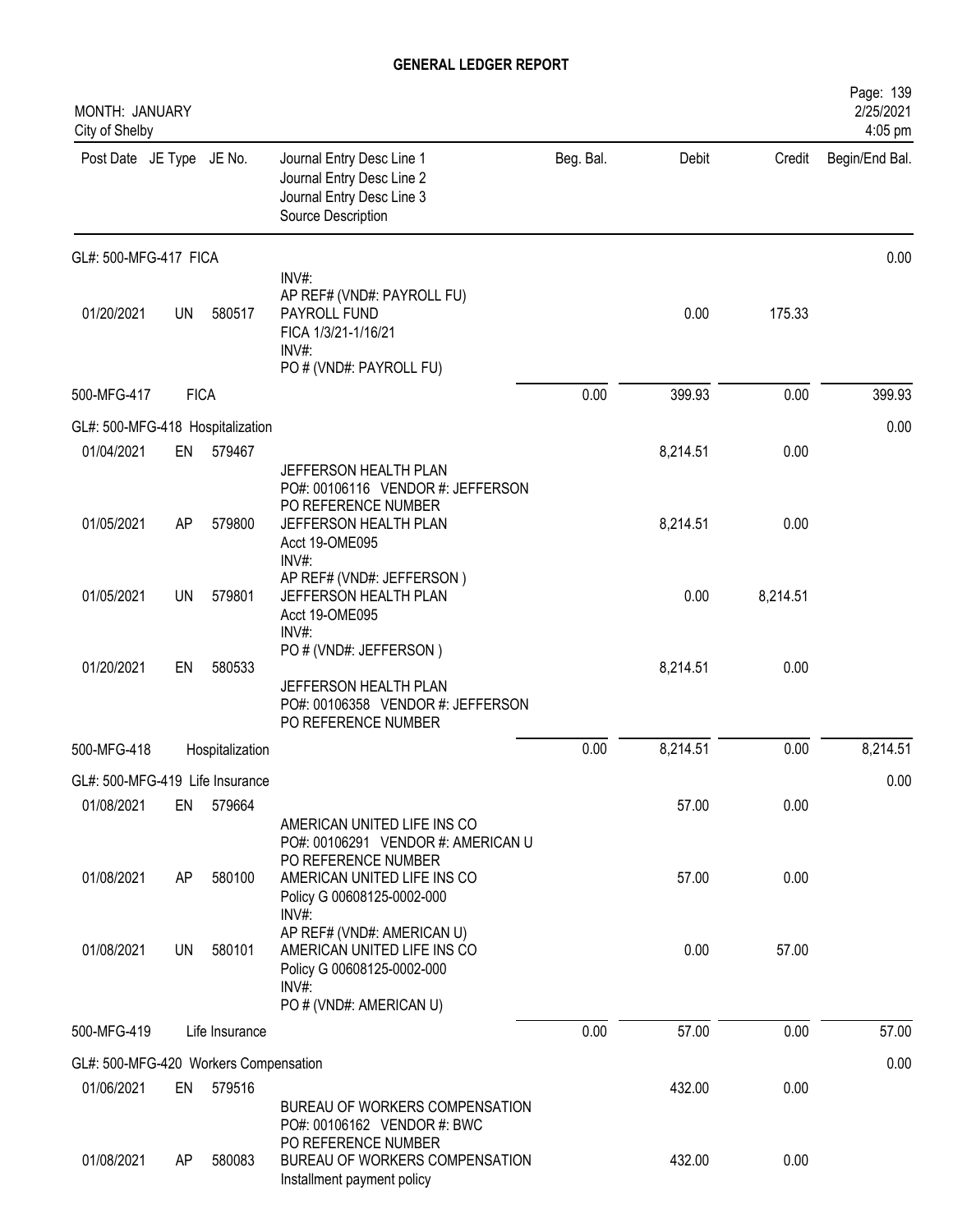| MONTH: JANUARY<br>City of Shelby      |           |                      |                                                                                                                                                 |           |           |           | Page: 140<br>2/25/2021<br>4:05 pm |
|---------------------------------------|-----------|----------------------|-------------------------------------------------------------------------------------------------------------------------------------------------|-----------|-----------|-----------|-----------------------------------|
| Post Date JE Type JE No.              |           |                      | Journal Entry Desc Line 1<br>Journal Entry Desc Line 2<br>Journal Entry Desc Line 3<br>Source Description                                       | Beg. Bal. | Debit     | Credit    | Begin/End Bal.                    |
| GL#: 500-MFG-420 Workers Compensation |           |                      |                                                                                                                                                 |           |           |           | 0.00                              |
| 01/08/2021                            | UN        | 580084               | INV#:<br>AP REF# (VND#: BWC<br>$\lambda$<br>BUREAU OF WORKERS COMPENSATION<br>Installment payment policy<br>INV#:<br>PO # (VND#: BWC<br>$\big)$ |           | 0.00      | 432.00    |                                   |
| 500-MFG-420                           |           | Workers Compensation |                                                                                                                                                 | 0.00      | 432.00    | 0.00      | 432.00                            |
| GL#: 500-MFG-426 Electric             |           |                      |                                                                                                                                                 |           |           |           | 0.00                              |
| 01/07/2021                            | EN        | 579611               |                                                                                                                                                 |           | 18,186.33 | 0.00      |                                   |
| 01/11/2021                            | AP        | 580202               | MUNICIPAL UTILITIES<br>PO#: 00106254 VENDOR #: MUNI UTILI<br>PO REFERENCE NUMBER<br>MUNICIPAL UTILITIES<br>39.111.1                             |           | 11,560.58 | 0.00      |                                   |
| 01/11/2021                            | <b>UN</b> | 580203               | INV#:<br>AP REF# (VND#: MUNI UTILI)<br>MUNICIPAL UTILITIES<br>39.111.1                                                                          |           | 0.00      | 11,560.58 |                                   |
| 01/11/2021                            | AP        | 580204               | INV#:<br>PO # (VND#: MUNI UTILI)<br>MUNICIPAL UTILITIES<br>39.58.2                                                                              |           | 3,074.43  | 0.00      |                                   |
| 01/11/2021                            | <b>UN</b> | 580205               | INV#:<br>AP REF# (VND#: MUNI UTILI)<br>MUNICIPAL UTILITIES<br>39.58.2                                                                           |           | 0.00      | 3,074.43  |                                   |
| 01/11/2021                            | AP        | 580206               | INV#:<br>PO # (VND#: MUNI UTILI)<br>MUNICIPAL UTILITIES<br>37.238.1<br>INV#:                                                                    |           | 3,243.17  | 0.00      |                                   |
| 01/11/2021                            | <b>UN</b> | 580207               | AP REF# (VND#: MUNI UTILI)<br>MUNICIPAL UTILITIES<br>37.238.1<br>INV#:                                                                          |           | 0.00      | 3,243.17  |                                   |
| 01/11/2021                            | AP        | 580208               | PO # (VND#: MUNI UTILI)<br>MUNICIPAL UTILITIES<br>13.55.1                                                                                       |           | 9.28      | 0.00      |                                   |
| 01/11/2021                            | UN        | 580209               | INV#:<br>AP REF# (VND#: MUNI UTILI)<br>MUNICIPAL UTILITIES<br>13.55.1                                                                           |           | 0.00      | 9.28      |                                   |
| 01/11/2021                            | AP        | 580210               | INV#:<br>PO # (VND#: MUNI UTILI)<br>MUNICIPAL UTILITIES<br>13.54.1                                                                              |           | 91.16     | 0.00      |                                   |
| 01/11/2021                            | <b>UN</b> | 580211               | INV#:<br>AP REF# (VND#: MUNI UTILI)<br>MUNICIPAL UTILITIES<br>13.54.1                                                                           |           | 0.00      | 91.16     |                                   |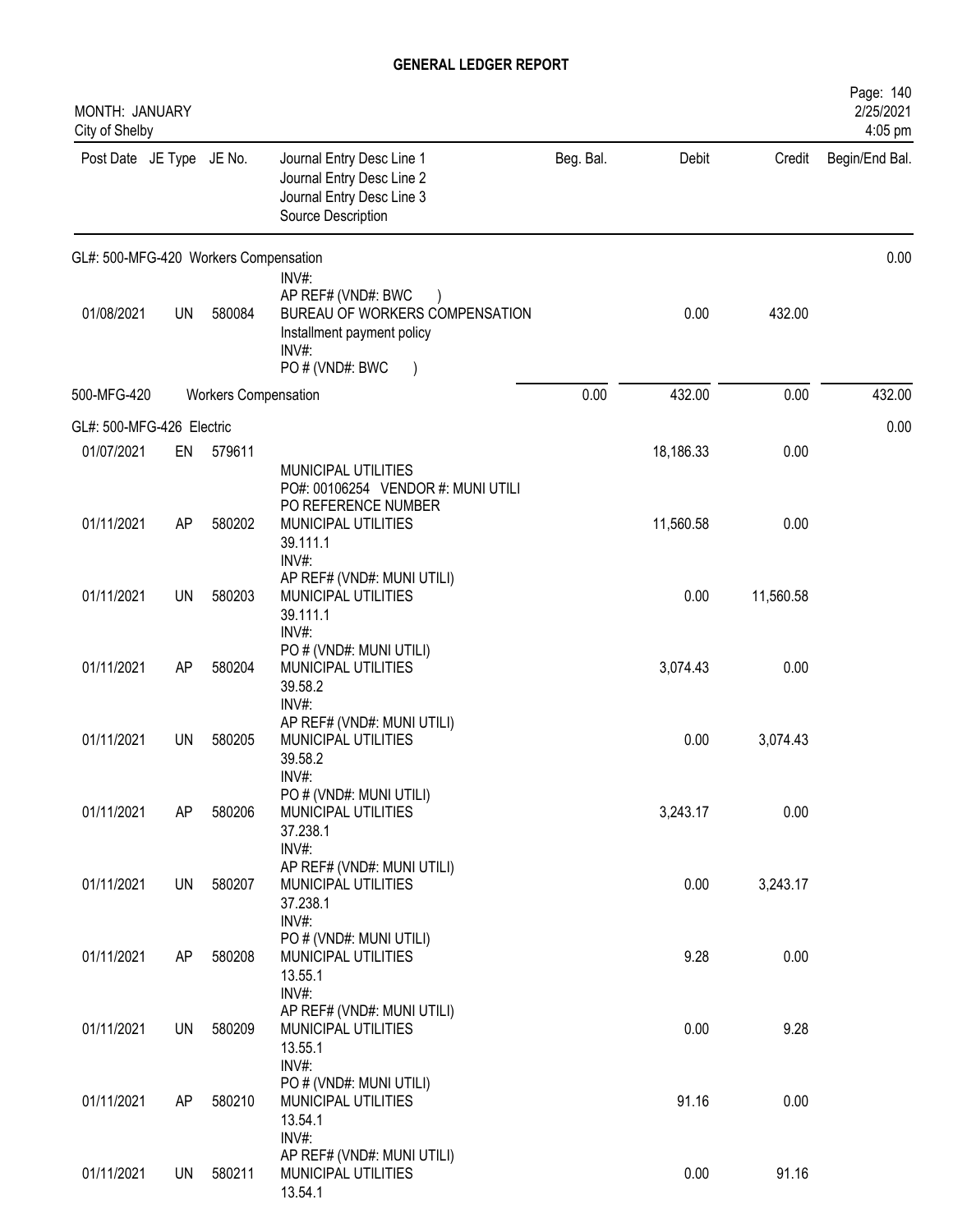| MONTH: JANUARY<br>City of Shelby |           |           |                                                                                                                    |           |           |        | Page: 141<br>2/25/2021<br>4:05 pm |
|----------------------------------|-----------|-----------|--------------------------------------------------------------------------------------------------------------------|-----------|-----------|--------|-----------------------------------|
| Post Date JE Type JE No.         |           |           | Journal Entry Desc Line 1<br>Journal Entry Desc Line 2<br>Journal Entry Desc Line 3<br>Source Description          | Beg. Bal. | Debit     | Credit | Begin/End Bal.                    |
| GL#: 500-MFG-426 Electric        |           |           |                                                                                                                    |           |           |        | 0.00                              |
| 01/11/2021                       | AP        | 580212    | INV#:<br>PO # (VND#: MUNI UTILI)<br>MUNICIPAL UTILITIES<br>02.205.1<br>INV#:                                       |           | 104.33    | 0.00   |                                   |
| 01/11/2021                       | <b>UN</b> | 580213    | AP REF# (VND#: MUNI UTILI)<br>MUNICIPAL UTILITIES<br>02.205.1<br>INV#:                                             |           | 0.00      | 104.33 |                                   |
| 01/11/2021                       | AP        | 580214    | PO # (VND#: MUNI UTILI)<br>MUNICIPAL UTILITIES<br>33.333.1<br>INV#:                                                |           | 103.38    | 0.00   |                                   |
| 01/11/2021                       | <b>UN</b> | 580215    | AP REF# (VND#: MUNI UTILI)<br>MUNICIPAL UTILITIES<br>33.333.1<br>INV#:<br>PO # (VND#: MUNI UTILI)                  |           | 0.00      | 103.38 |                                   |
| 500-MFG-426                      |           | Electric  |                                                                                                                    | 0.00      | 18,186.33 | 0.00   | 18,186.33                         |
| GL#: 500-MFG-428 Telephone       |           |           |                                                                                                                    |           |           |        | 0.00                              |
| 01/04/2021                       | EN        | 579468    | CRUM/BRIAN//                                                                                                       |           | 268.64    | 0.00   |                                   |
| 01/05/2021                       | AP        | 579798    | PO#: 00106117 VENDOR #: CRUM, BRIAN<br>PO REFERENCE NUMBER<br>CRUM/BRIAN//<br>Reimburse phone payment<br>INV#:     |           | 268.64    | 0.00   |                                   |
| 01/05/2021                       | UN        | 579799    | AP REF# (VND#: CRUM, BRIAN)<br>CRUM/BRIAN//<br>Reimburse phone payment<br>INV#:                                    |           | 0.00      | 268.64 |                                   |
| 01/11/2021                       | EN        | 579691    | PO # (VND#: CRUM, BRIAN)<br>CHARTER COMM HOLDINGS LLC<br>PO#: 00106314 VENDOR #: CHART COMM<br>PO REFERENCE NUMBER |           | 100.00    | 0.00   |                                   |
| 500-MFG-428                      |           | Telephone |                                                                                                                    | 0.00      | 268.64    | 0.00   | 268.64                            |
| GL#: 500-MFG-472 Supplies        |           |           |                                                                                                                    |           |           |        | 0.00                              |
| 01/08/2021                       | EN        | 579669    | DAS HARDWARE LLC<br>PO#: 00106296 VENDOR #: DAS HARDWA                                                             |           | 500.00    | 0.00   |                                   |
| 01/11/2021                       | AP        | 580216    | PO REFERENCE NUMBER<br>DAS HARDWARE LLC<br>Water plant Dec 2020<br>INV#:                                           |           | 140.00    | 0.00   |                                   |
| 01/11/2021                       | UN        | 580217    | AP REF# (VND#: DAS HARDWA)<br>DAS HARDWARE LLC<br>Water plant Dec 2020                                             |           | 0.00      | 140.00 |                                   |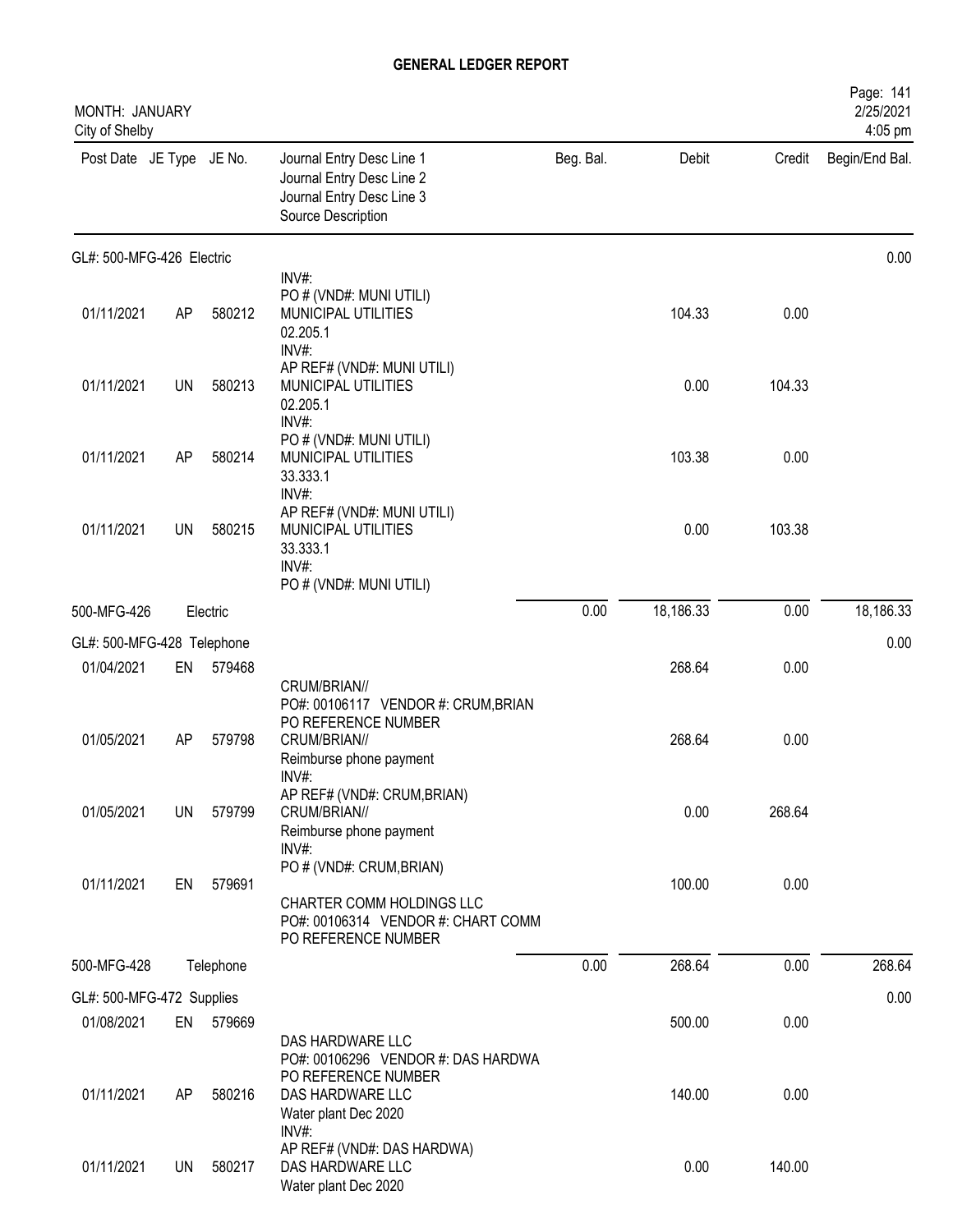| MONTH: JANUARY<br>City of Shelby    |           |                 |                                                                                                                         |           |        |        | Page: 142<br>2/25/2021<br>4:05 pm |
|-------------------------------------|-----------|-----------------|-------------------------------------------------------------------------------------------------------------------------|-----------|--------|--------|-----------------------------------|
| Post Date JE Type JE No.            |           |                 | Journal Entry Desc Line 1<br>Journal Entry Desc Line 2<br>Journal Entry Desc Line 3<br>Source Description               | Beg. Bal. | Debit  | Credit | Begin/End Bal.                    |
| GL#: 500-MFG-472 Supplies           |           |                 |                                                                                                                         |           |        |        | 0.00                              |
| 01/11/2021                          | AP        | 580218          | INV#:<br>PO # (VND#: DAS HARDWA)<br>DAS HARDWARE LLC<br>Water plant Dec 2020<br>INV#:                                   |           | 149.94 | 0.00   |                                   |
| 01/11/2021                          | <b>UN</b> | 580219          | AP REF# (VND#: DAS HARDWA)<br>DAS HARDWARE LLC<br>Water plant Dec 2020<br>$INV#$ :                                      |           | 0.00   | 149.94 |                                   |
| 01/21/2021                          | AP        | 580595          | PO # (VND#: DAS HARDWA)<br>SHELBY PARTS CO.<br>Water Plant Dec 2020<br>INV#:<br>327265                                  |           | 70.99  | 0.00   |                                   |
| 01/21/2021                          | UN        | 580596          | AP REF# (VND#: SHELBY PAR)<br>SHELBY PARTS CO.<br>Water Plant Dec 2020<br>$INV#$ :<br>327265<br>PO # (VND#: SHELBY PAR) |           | 0.00   | 70.99  |                                   |
| 500-MFG-472                         |           | Supplies        |                                                                                                                         | 0.00      | 360.93 | 0.00   | 360.93                            |
| GL#: 500-MFG-473 Office Supplies    |           |                 |                                                                                                                         |           |        |        | 0.00                              |
| 01/07/2021                          | EN        | 579616          | QUILL CORPORATION<br>PO#: 00106259 VENDOR #: QUILL CORP                                                                 |           | 500.00 | 0.00   |                                   |
| 01/11/2021                          | AP        | 580194          | PO REFERENCE NUMBER<br>QUILL CORPORATION<br>Various supply order 138057467<br>INV#:<br>7919895                          |           | 279.31 | 0.00   |                                   |
| 01/11/2021                          | UN        | 580195          | AP REF# (VND#: QUILL CORP)<br>QUILL CORPORATION<br>Various supply order 138057467<br>$INV#$ :<br>7919895                |           | 0.00   | 279.31 |                                   |
| 01/22/2021                          | AP        | 580825          | PO # (VND#: QUILL CORP)<br>QUILL CORPORATION<br>wall planners<br>$INV#$ :<br>13963506                                   |           | 52.98  | 0.00   |                                   |
| 01/22/2021                          | UN        | 580826          | AP REF# (VND#: QUILL CORP)<br>QUILL CORPORATION<br>wall planners<br>INV#:<br>13963506<br>PO # (VND#: QUILL CORP)        |           | 0.00   | 52.98  |                                   |
| 500-MFG-473                         |           | Office Supplies |                                                                                                                         | 0.00      | 332.29 | 0.00   | 332.29                            |
| GL#: 500-MFG-510 Clothing Allowance |           |                 |                                                                                                                         |           |        |        | 0.00                              |
| 01/11/2021                          |           | EN 579692       | SPORTSMANS DEN<br>PO#: 00106315 VENDOR #: SPORTSMANS                                                                    |           | 54.97  | 0.00   |                                   |
| 01/15/2021                          | AP        | 580456          | PO REFERENCE NUMBER<br>SPORTSMANS DEN<br>Clothing balance for Bob                                                       |           | 54.97  | 0.00   |                                   |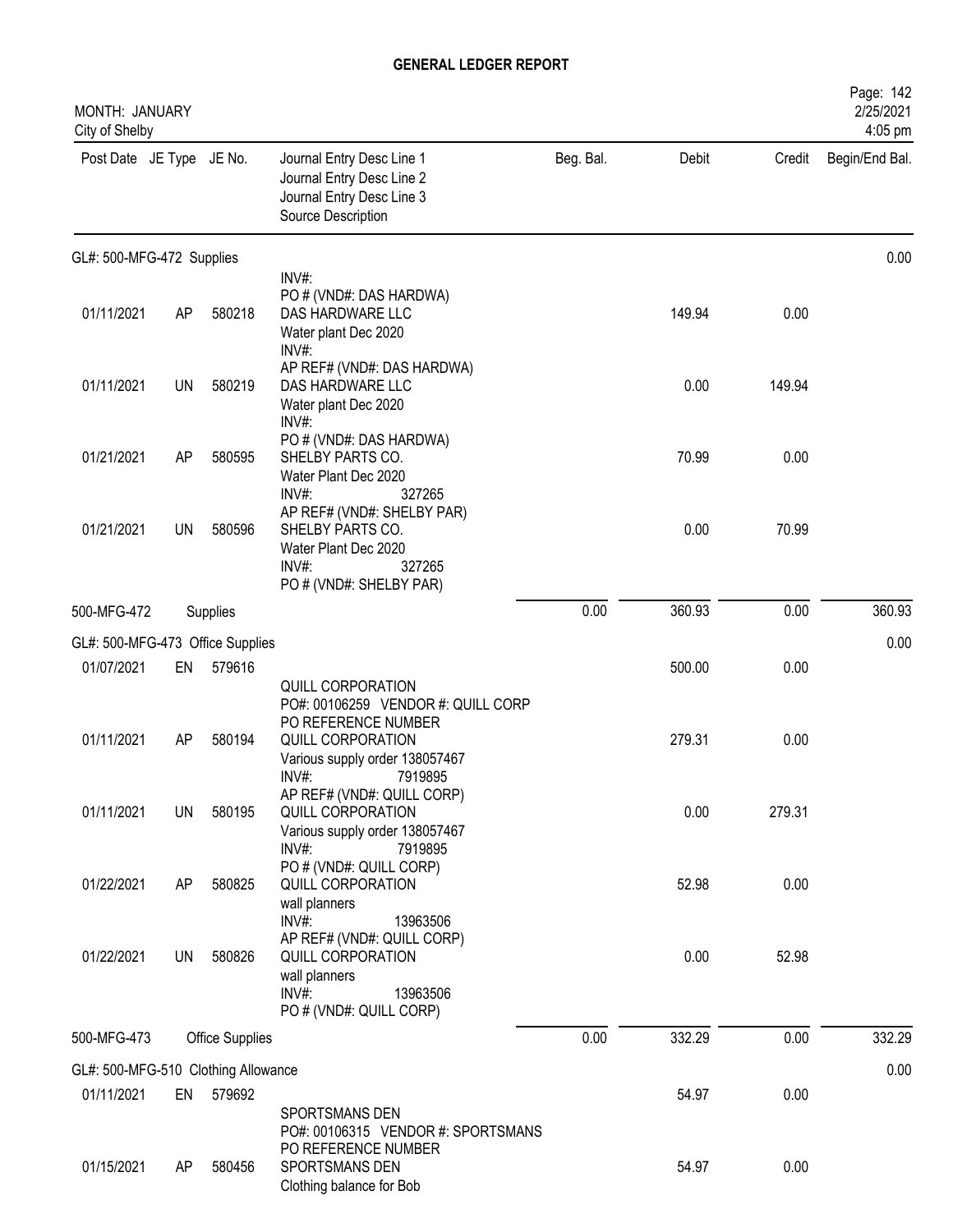| MONTH: JANUARY<br>City of Shelby    |           |                           |                                                                                                                            |           |          |        | Page: 143<br>2/25/2021<br>4:05 pm |
|-------------------------------------|-----------|---------------------------|----------------------------------------------------------------------------------------------------------------------------|-----------|----------|--------|-----------------------------------|
| Post Date JE Type JE No.            |           |                           | Journal Entry Desc Line 1<br>Journal Entry Desc Line 2<br>Journal Entry Desc Line 3<br>Source Description                  | Beg. Bal. | Debit    | Credit | Begin/End Bal.                    |
| GL#: 500-MFG-510 Clothing Allowance |           |                           |                                                                                                                            |           |          |        | 0.00                              |
| 01/15/2021                          | <b>UN</b> | 580457                    | INV#:<br>AP REF# (VND#: SPORTSMANS)<br>SPORTSMANS DEN<br>Clothing balance for Bob<br>INV#:<br>PO # (VND#: SPORTSMANS)      |           | 0.00     | 54.97  |                                   |
| 500-MFG-510                         |           | <b>Clothing Allowance</b> |                                                                                                                            | 0.00      | 54.97    | 0.00   | 54.97                             |
| GL#: 500-MFG-517 Lab/Misc. Testing  |           |                           |                                                                                                                            |           |          |        | 0.00                              |
| 01/15/2021                          | AP        | 580454                    | CITY OF GALION<br>Coliform Test Nov & Dec 2020                                                                             |           | 330.00   | 0.00   |                                   |
| 01/15/2021                          | <b>UN</b> | 580455                    | INV#<br>AP REF# (VND#: CITY-GALIO)<br>CITY OF GALION<br>Coliform Test Nov & Dec 2020<br>INV#:                              |           | 0.00     | 335.00 |                                   |
| 01/20/2021                          | EN        | 580545                    | PO # (VND#: CITY-GALIO)<br>CITY OF GALION                                                                                  |           | 2,000.00 | 0.00   |                                   |
| 01/21/2021                          | <b>AP</b> | 580597                    | PO#: 00106370 VENDOR #: CITY-GALIO<br>PO REFERENCE NUMBER<br>ALLOWAY ENVIR.TESTING SER.<br>Nov 2020 analysis               |           | 318.00   | 0.00   |                                   |
| 01/21/2021                          | <b>UN</b> | 580598                    | INV#:<br>521961<br>AP REF# (VND#: ALLOWAY EN)<br>ALLOWAY ENVIR.TESTING SER.<br>Nov 2020 analysis<br>$INV#$ :<br>521961     |           | 0.00     | 318.00 |                                   |
| 01/26/2021                          | EN        | 580900                    | PO # (VND#: ALLOWAY EN)<br>ALLOWAY ENVIR.TESTING SER.                                                                      |           | 4,000.00 | 0.00   |                                   |
| 01/27/2021                          | AP        | 580943                    | PO#: 00106407 VENDOR #: ALLOWAY EN<br>PO REFERENCE NUMBER<br>CITY OF WILLARD<br>Water lab fees<br>INV#:<br><b>INV01060</b> |           | 300.00   | 0.00   |                                   |
| 01/27/2021                          | UN        | 580944                    | AP REF# (VND#: CITY OF WI)<br>CITY OF WILLARD<br>Water lab fees                                                            |           | 0.00     | 300.00 |                                   |
| 01/29/2021                          | AP        | 581115                    | INV#:<br><b>INV01060</b><br>PO#(VND#: CITY OF WI)<br>ALLOWAY ENVIR. TESTING SER.<br>Dec 2020 analysis                      |           | 63.00    | 0.00   |                                   |
| 01/29/2021                          | UN        | 581116                    | INV#:<br>522821<br>AP REF# (VND#: ALLOWAY EN)<br>ALLOWAY ENVIR.TESTING SER.<br>Dec 2020 analysis                           |           | 0.00     | 63.00  |                                   |
| 01/29/2021                          | AP        | 581117                    | INV#:<br>522821<br>PO # (VND#: ALLOWAY EN)<br>ALLOWAY ENVIR.TESTING SER.<br>Dec 2021 analysis                              |           | 263.00   | 0.00   |                                   |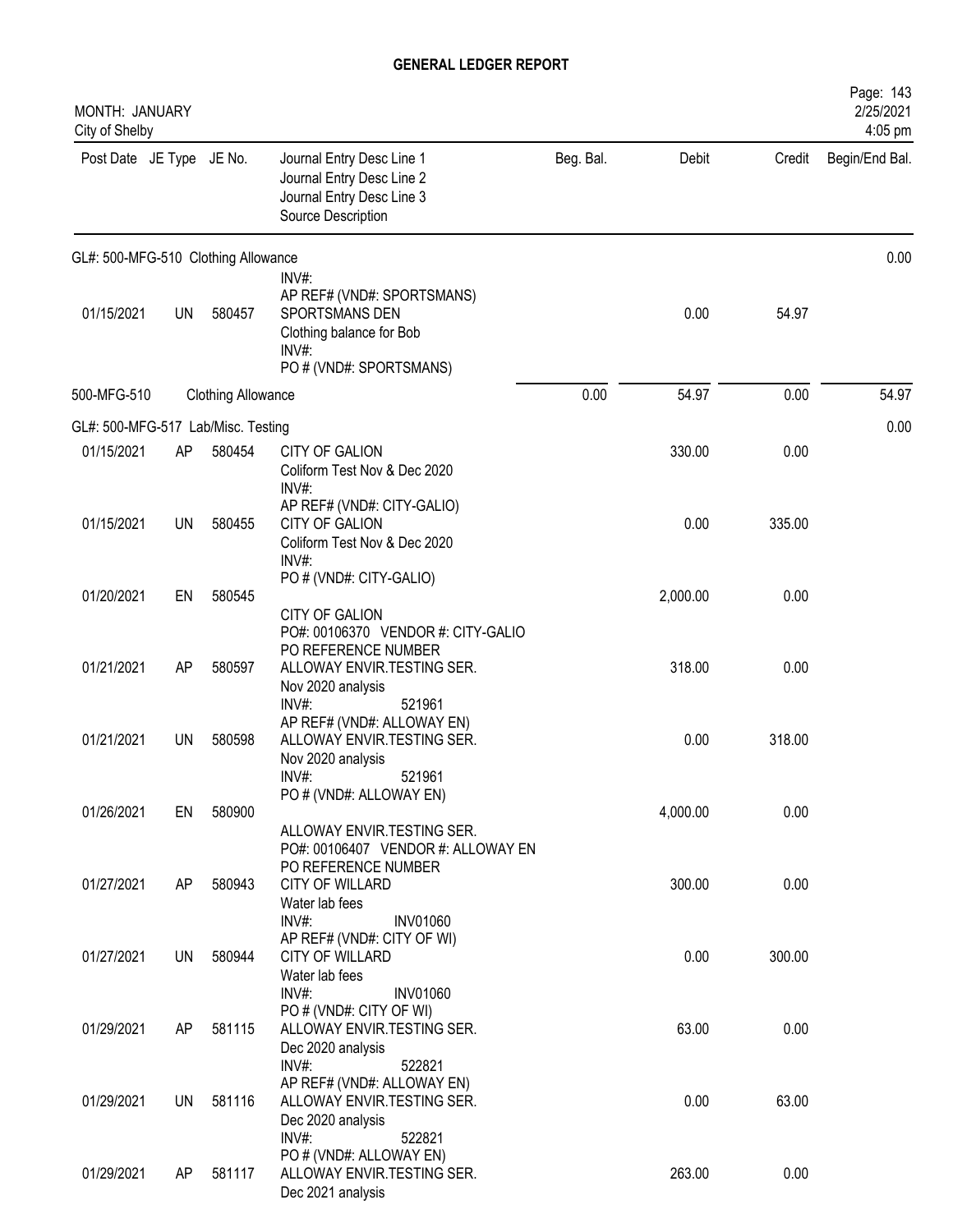| MONTH: JANUARY<br>City of Shelby   |    |                   |                                                                                                                                                          |           |          |          | Page: 144<br>2/25/2021<br>4:05 pm |
|------------------------------------|----|-------------------|----------------------------------------------------------------------------------------------------------------------------------------------------------|-----------|----------|----------|-----------------------------------|
| Post Date JE Type JE No.           |    |                   | Journal Entry Desc Line 1<br>Journal Entry Desc Line 2<br>Journal Entry Desc Line 3<br>Source Description                                                | Beg. Bal. | Debit    | Credit   | Begin/End Bal.                    |
| GL#: 500-MFG-517 Lab/Misc. Testing |    |                   |                                                                                                                                                          |           |          |          | 0.00                              |
| 01/29/2021                         | UN | 581118            | INV#:<br>522821b<br>AP REF# (VND#: ALLOWAY EN)<br>ALLOWAY ENVIR. TESTING SER.<br>Dec 2021 analysis<br>INV#:<br>522821b<br>PO # (VND#: ALLOWAY EN)        |           | 0.00     | 263.00   |                                   |
| 500-MFG-517                        |    | Lab/Misc. Testing |                                                                                                                                                          | 0.00      | 1,274.00 | 0.00     | 1,274.00                          |
| GL#: 500-MFG-519 Chemicals         |    |                   |                                                                                                                                                          |           |          |          | 0.00                              |
| 01/05/2021                         | AP | 579853            | O.E. MEYER CO.<br>Bulk liquid carbon dioxide1641<br>INV#:<br>02573758                                                                                    |           | 1,641.60 | 0.00     |                                   |
| 01/05/2021                         | UN | 579854            | AP REF# (VND#: O.E. MEYER)<br>O.E. MEYER CO.<br>Bulk liquid carbon dioxide1641<br>INV#:<br>02573758<br>PO # (VND#: O.E. MEYER)                           |           | 0.00     | 2,319.00 |                                   |
| 01/07/2021                         | EN | 579612            |                                                                                                                                                          |           | 1,389.00 | 0.00     |                                   |
| 01/07/2021                         | EN | 579613            | BONDED CHEMICALS, INC.<br>PO#: 00106255 VENDOR #: BONDED CHE<br>PO REFERENCE NUMBER<br>BONDED CHEMICALS, INC.<br>PO#: 00106256 VENDOR #: BONDED CHE      |           | 6,210.00 | 0.00     |                                   |
| 01/07/2021                         | EN | 579614            | PO REFERENCE NUMBER                                                                                                                                      |           | 3,250.00 | 0.00     |                                   |
| 01/15/2021                         | AP | 580452            | BONDED CHEMICALS, INC.<br>PO#: 00106257 VENDOR #: BONDED CHE<br>PO REFERENCE NUMBER<br>BONDED CHEMICALS, INC.<br>Sodium Hypochlorite<br>INV#:<br>3157274 |           | 3,095.34 | 0.00     |                                   |
| 01/15/2021                         | UN | 580453            | AP REF# (VND#: BONDED CHE)<br>BONDED CHEMICALS, INC.<br>Sodium Hypochlorite<br>$INV#$ :<br>3157274                                                       |           | 0.00     | 3,250.00 |                                   |
| 01/20/2021                         | EN | 580546            | PO # (VND#: BONDED CHE)                                                                                                                                  |           | 3,250.00 | 0.00     |                                   |
|                                    |    |                   | BONDED CHEMICALS, INC.<br>PO#: 00106371 VENDOR #: BONDED CHE<br>PO REFERENCE NUMBER                                                                      |           |          |          |                                   |
| 01/20/2021                         | EN | 580547            | O.E. MEYER CO.<br>PO#: 00106372 VENDOR #: O.E. MEYER<br>PO REFERENCE NUMBER                                                                              |           | 1,844.00 | 0.00     |                                   |
| 01/20/2021                         | EN | 580548            |                                                                                                                                                          |           | 8,344.00 | 0.00     |                                   |
|                                    |    |                   | BONDED CHEMICALS, INC.<br>PO#: 00106373 VENDOR #: BONDED CHE<br>PO REFERENCE NUMBER                                                                      |           |          |          |                                   |
| 01/20/2021                         | EN | 580549            | BONDED CHEMICALS, INC.                                                                                                                                   |           | 5,565.00 | 0.00     |                                   |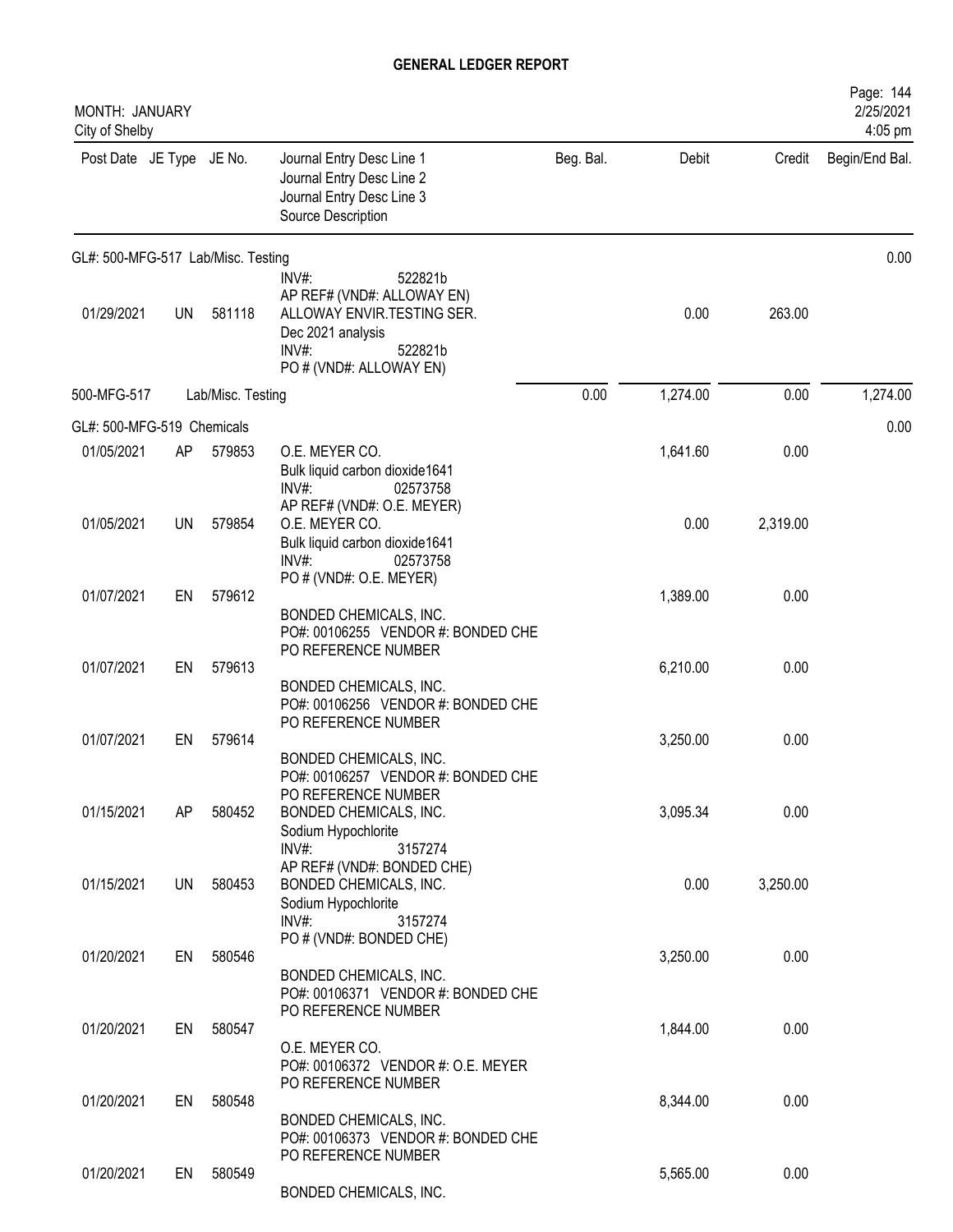| <b>MONTH: JANUARY</b><br>City of Shelby |           |           |                                                                                                                                             |           |           |          | Page: 145<br>2/25/2021<br>4:05 pm |
|-----------------------------------------|-----------|-----------|---------------------------------------------------------------------------------------------------------------------------------------------|-----------|-----------|----------|-----------------------------------|
| Post Date JE Type JE No.                |           |           | Journal Entry Desc Line 1<br>Journal Entry Desc Line 2<br>Journal Entry Desc Line 3<br>Source Description                                   | Beg. Bal. | Debit     | Credit   | Begin/End Bal.                    |
| GL#: 500-MFG-519 Chemicals              |           |           |                                                                                                                                             |           |           |          | 0.00                              |
| 01/21/2021                              | AP        | 580635    | PO#: 00106374 VENDOR #: BONDED CHE<br>PO REFERENCE NUMBER<br>BONDED CHEMICALS, INC.<br>Hydrofluorosilic acid<br>INV#:<br>3157448            |           | 867.00    | 0.00     |                                   |
| 01/21/2021                              | <b>UN</b> | 580636    | AP REF# (VND#: BONDED CHE)<br>BONDED CHEMICALS, INC.<br>Hydrofluorosilic acid<br>$INV#$ :<br>3157448                                        |           | 0.00      | 1,389.00 |                                   |
| 01/26/2021                              | EN        | 580899    | PO # (VND#: BONDED CHE)<br>BONDED CHEMICALS, INC.                                                                                           |           | 1,389.00  | 0.00     |                                   |
| 01/27/2021                              | AP        | 580945    | PO#: 00106406 VENDOR #: BONDED CHE<br>PO REFERENCE NUMBER<br>BONDED CHEMICALS, INC.<br><b>Ferric Chloride Solutions</b><br>INV#:<br>3157554 |           | 5,284.03  | 0.00     |                                   |
| 01/27/2021                              | UN        | 580946    | AP REF# (VND#: BONDED CHE)<br>BONDED CHEMICALS, INC.<br><b>Ferric Chloride Solutions</b><br>$INV#$ :<br>3157554                             |           | 0.00      | 6,210.00 |                                   |
| 01/28/2021                              | EN        | 581041    | PO # (VND#: BONDED CHE)<br>BONDED CHEMICALS, INC.<br>PO#: 00106431 VENDOR #: BONDED CHE<br>PO REFERENCE NUMBER                              |           | 6,210.00  | 0.00     |                                   |
| 500-MFG-519                             |           | Chemicals |                                                                                                                                             | 0.00      | 10,887.97 | 0.00     | 10,887.97                         |
|                                         |           |           | GL#: 500-MFG-529 Small tools and equipment                                                                                                  |           |           |          | 0.00                              |
| 01/27/2021                              | AP        | 580951    | LOWES COMPANIES, INC.<br>Water plant 12/16/20<br>INV#:<br>911506                                                                            |           | 386.45    | 0.00     |                                   |
| 01/27/2021                              | <b>UN</b> | 580952    | AP REF# (VND#: LOWES )<br>LOWES COMPANIES, INC.<br>Water plant 12/16/20<br>$INV#$ :<br>911506<br>PO # (VND#: LOWES )                        |           | 0.00      | 386.45   |                                   |
| 500-MFG-529                             |           |           | Small tools and equipment                                                                                                                   | 0.00      | 386.45    | 0.00     | 386.45                            |
| GL#: 500-MFG-531 Miscellaneous          |           |           |                                                                                                                                             |           |           |          | 0.00                              |
| 01/04/2021                              | EN        | 579471    | NAYAX LLC<br>PO#: 00106120 VENDOR #: NAYAX LLC                                                                                              |           | 120.00    | 0.00     |                                   |
| 01/05/2021                              | AP        | 579847    | PO REFERENCE NUMBER<br>NAYAX LLC<br>Dec 2020 payment<br>$INV#$ :<br>651916                                                                  |           | 7.95      | 0.00     |                                   |
| 01/05/2021                              | UN        | 579848    | AP REF# (VND#: NAYAX LLC)<br>NAYAX LLC<br>Dec 2020 payment                                                                                  |           | 0.00      | 7.95     |                                   |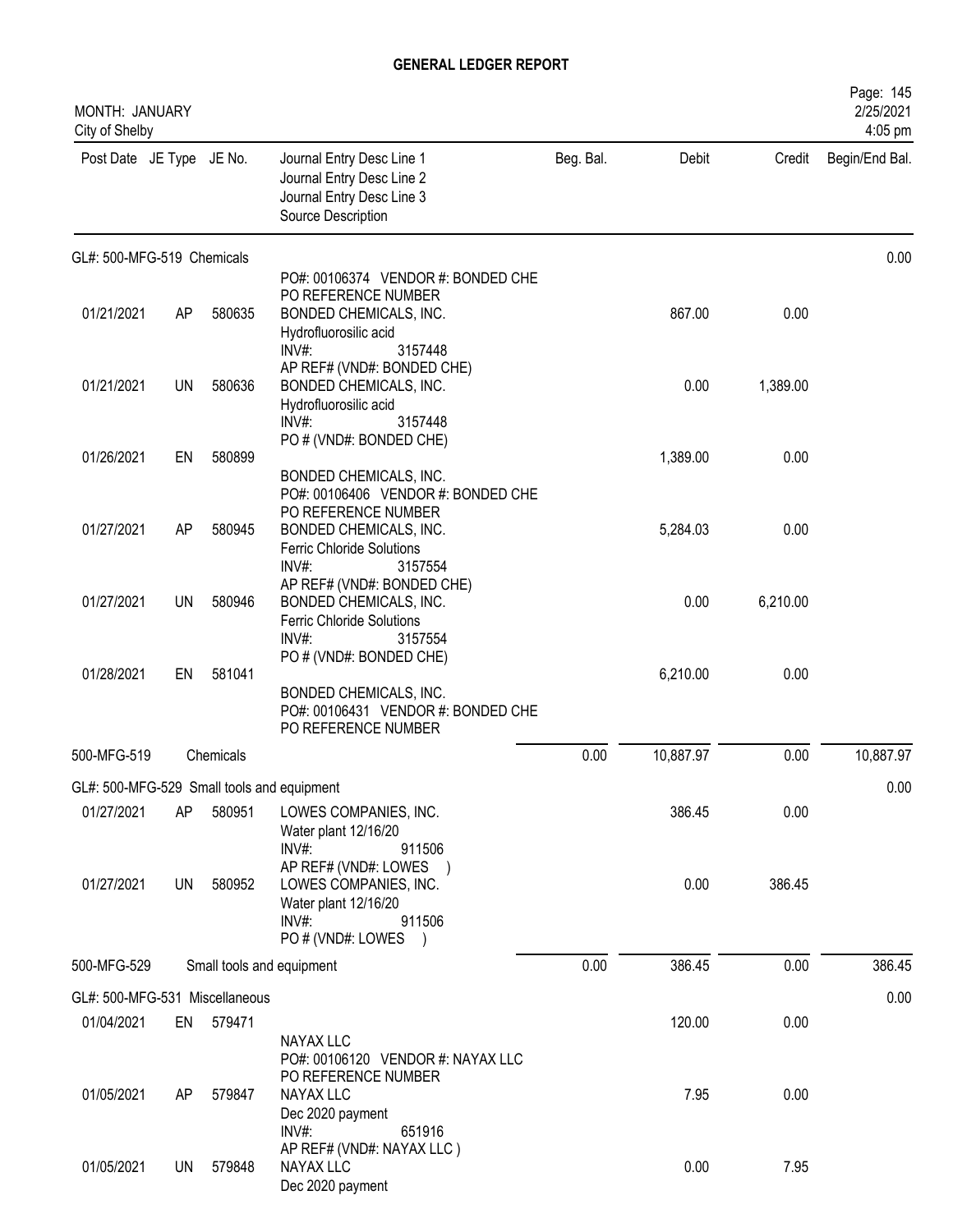| MONTH: JANUARY<br>City of Shelby       |    |                             |                                                                                                                                                              |           |        |        | Page: 146<br>2/25/2021<br>4:05 pm |
|----------------------------------------|----|-----------------------------|--------------------------------------------------------------------------------------------------------------------------------------------------------------|-----------|--------|--------|-----------------------------------|
| Post Date JE Type JE No.               |    |                             | Journal Entry Desc Line 1<br>Journal Entry Desc Line 2<br>Journal Entry Desc Line 3<br>Source Description                                                    | Beg. Bal. | Debit  | Credit | Begin/End Bal.                    |
| GL#: 500-MFG-531 Miscellaneous         |    |                             |                                                                                                                                                              |           |        |        | 0.00                              |
| 01/27/2021                             | AP | 580919                      | INV#:<br>651916<br>PO # (VND#: NAYAX LLC)<br><b>NAYAX LLC</b><br>Jan service fee<br>INV#:<br>674803                                                          |           | 7.95   | 0.00   |                                   |
| 01/27/2021                             | UN | 580920                      | AP REF# (VND#: NAYAX LLC)<br>NAYAX LLC<br>Jan service fee<br>INV#<br>674803<br>PO # (VND#: NAYAX LLC)                                                        |           | 0.00   | 7.95   |                                   |
| 500-MFG-531                            |    | Miscellaneous               |                                                                                                                                                              | 0.00      | 15.90  | 0.00   | 15.90                             |
| GL#: 500-MFG-537 EPA Fees and Permits  |    |                             |                                                                                                                                                              |           |        |        | 0.00                              |
| 01/07/2021                             | EN | 579615                      |                                                                                                                                                              |           | 51.50  | 0.00   |                                   |
| 01/11/2021                             | AP | 580196                      | OHIO DEPT. OF AGRICULTURE<br>PO#: 00106258 VENDOR #: OH DEPT. A<br>PO REFERENCE NUMBER<br>OHIO DEPT. OF AGRICULTURE<br>Annual liming tonnage report<br>INV#: |           | 51.50  | 0.00   |                                   |
| 01/11/2021                             | UN | 580197                      | AP REF# (VND#: OH DEPT. A)<br>OHIO DEPT. OF AGRICULTURE<br>Annual liming tonnage report<br>INV#:<br>PO # (VND#: OH DEPT. A)                                  |           | 0.00   | 51.50  |                                   |
| 500-MFG-537                            |    | <b>EPA Fees and Permits</b> |                                                                                                                                                              | 0.00      | 51.50  | 0.00   | 51.50                             |
| GL#: 500-MIS-205 Miscellaneous Income  |    |                             |                                                                                                                                                              |           |        |        | 0.00                              |
| 01/13/2021                             | CR | 580434                      | Utility deposit, water and sewer                                                                                                                             |           | 0.00   | 15.00  |                                   |
| 01/14/2021                             | CR | 580442                      | pio<br>Utilty depsoit, water and sewer<br><b>DIO</b>                                                                                                         |           | 0.00   | 25.00  |                                   |
| 01/15/2021                             | CR | 580471                      | Utlity deposit, water and sewer                                                                                                                              |           | 0.00   | 25.00  |                                   |
| 01/15/2021                             | CR | 580471                      | pio<br>Utlity deposit, water and sewer<br>pio                                                                                                                |           | 0.00   | 15.00  |                                   |
| 01/19/2021                             | CR | 580555                      | Payment for repairs to fire hydrant<br>from Shelby City Schools                                                                                              |           | 0.00   | 489.92 |                                   |
| 01/25/2021                             | CR | 581048                      | pio<br>Utility deposit, water and sewer                                                                                                                      |           | 0.00   | 25.00  |                                   |
| 01/27/2021                             | CR | 581060                      | pio<br>Utility deposit, water and sewer                                                                                                                      |           | 0.00   | 25.00  |                                   |
| 01/27/2021                             | CR | 581060                      | pio<br>Utility deposit, water and sewer<br>pio                                                                                                               |           | 0.00   | 15.00  |                                   |
| 500-MIS-205                            |    | Miscellaneous Income        |                                                                                                                                                              | 0.00      | 0.00   | 634.92 | 634.92                            |
| GL#: 500-MTN-484 Fuel, Autos-Equipment |    |                             |                                                                                                                                                              |           |        |        | 0.00                              |
| 01/19/2021                             | EN | 580499                      |                                                                                                                                                              |           | 250.00 | 0.00   |                                   |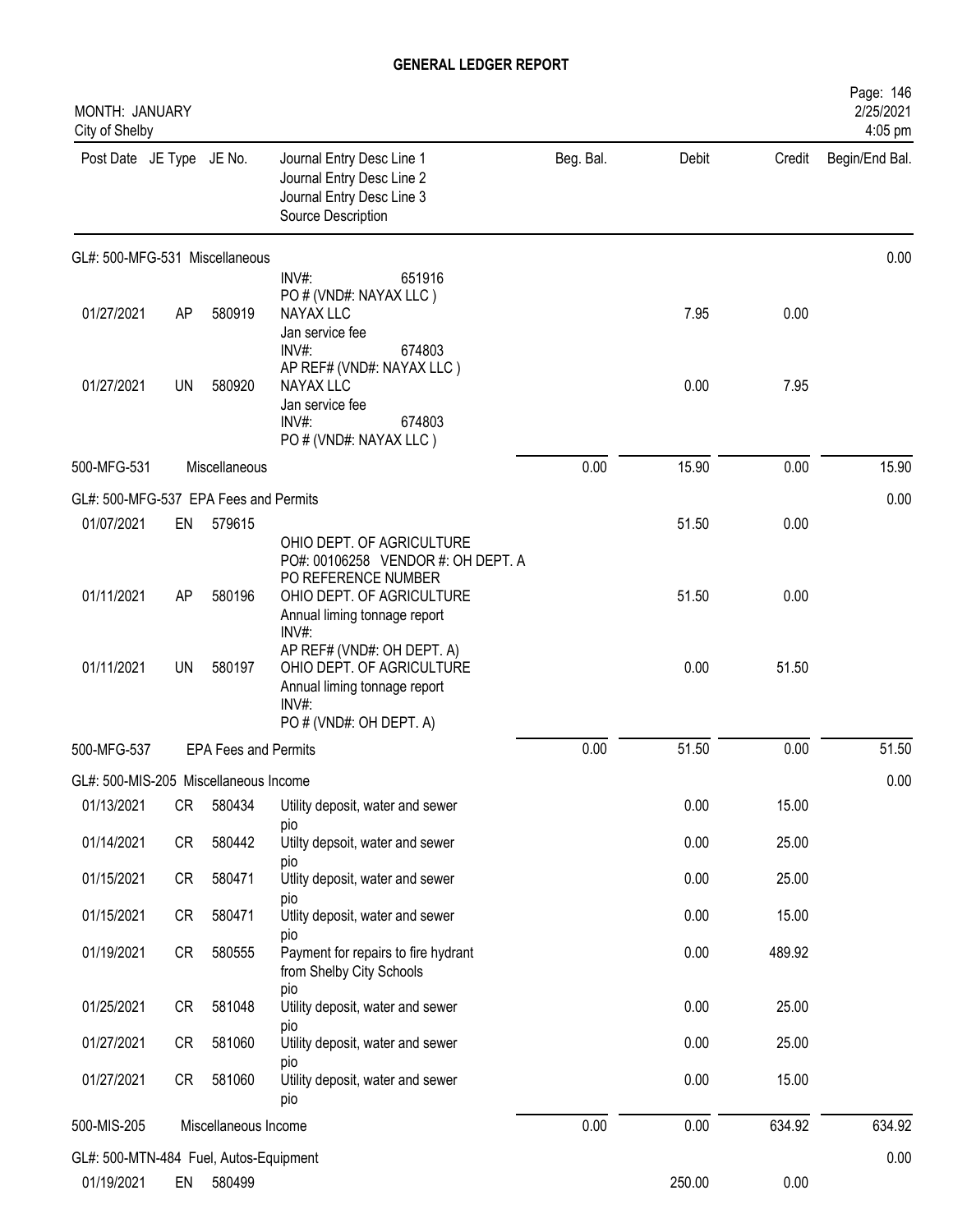| MONTH: JANUARY<br>City of Shelby       |           |                       |                                                                                                                                     |           |          |        | Page: 147<br>2/25/2021<br>4:05 pm |
|----------------------------------------|-----------|-----------------------|-------------------------------------------------------------------------------------------------------------------------------------|-----------|----------|--------|-----------------------------------|
| Post Date JE Type JE No.               |           |                       | Journal Entry Desc Line 1<br>Journal Entry Desc Line 2<br>Journal Entry Desc Line 3<br>Source Description                           | Beg. Bal. | Debit    | Credit | Begin/End Bal.                    |
| GL#: 500-MTN-484 Fuel, Autos-Equipment |           |                       |                                                                                                                                     |           |          |        | 0.00                              |
| 01/21/2021                             | AP        | 580609                | COLE DISTRIBUTING INC.<br>PO#: 00106343 VENDOR #: COLE DISTR<br>PO REFERENCE NUMBER<br>COLE DISTRIBUTING INC.<br>Dec 2020 fuel cost |           | 250.00   | 0.00   |                                   |
| 01/21/2021                             | <b>UN</b> | 580610                | INV#:<br>AP REF# (VND#: COLE DISTR)<br>COLE DISTRIBUTING INC.<br>Dec 2020 fuel cost<br>INV#:<br>PO # (VND#: COLE DISTR)             |           | 0.00     | 250.00 |                                   |
| 500-MTN-484                            |           | Fuel, Autos-Equipment |                                                                                                                                     | 0.00      | 250.00   | 0.00   | 250.00                            |
| GL#: 500-MTN-486 Maintenance Equipment |           |                       |                                                                                                                                     |           |          |        | 0.00                              |
| 01/14/2021                             | AP        | 580374                | NEWSWANGER MACHINE LTD<br>SS bag cutter tool<br>INV#:<br>52319                                                                      |           | 122.00   | 0.00   |                                   |
| 01/14/2021                             | <b>UN</b> | 580375                | AP REF# (VND#: NEWSWANGER)<br>NEWSWANGER MACHINE LTD<br>SS bag cutter tool<br>INV#:<br>52319                                        |           | 0.00     | 122.00 |                                   |
| 01/26/2021                             | EN        | 580878                | PO # (VND#: NEWSWANGER)<br>AMAZON INC                                                                                               |           | 100.00   | 0.00   |                                   |
| 01/27/2021                             | AP        | 580955                | PO#: 00106387 VENDOR #: AMAZON INC<br>PO REFERENCE NUMBER<br>USA BLUE BOOK<br>PHD Standard cell Sol'n<br>INV#:<br>473266            |           | 96.51    | 0.00   |                                   |
| 01/27/2021                             | UN        | 580956                | AP REF# (VND#: USA BLUE B)<br>USA BLUE BOOK<br>PHD Standard cell Sol'n<br>INV#:<br>473266<br>PO # (VND#: USA BLUE B)                |           | 0.00     | 96.51  |                                   |
| 500-MTN-486                            |           | Maintenance Equipment |                                                                                                                                     | 0.00      | 218.51   | 0.00   | 218.51                            |
|                                        |           |                       | GL#: 500-MTN-507 Maintenance Building/Grounds                                                                                       |           |          |        | 0.00                              |
| 01/07/2021                             | EN        | 579617                | PORTA-POT<br>PO#: 00106260 VENDOR #: PORTA-POT                                                                                      |           | 2,000.00 | 0.00   |                                   |
| 01/11/2021                             | AP        | 580198                | PO REFERENCE NUMBER<br>PORTA-POT<br>Shelby Reservior Jan 2021<br>$INV#$ :<br>72676                                                  |           | 165.00   | 0.00   |                                   |
| 01/11/2021                             | UN        | 580199                | AP REF# (VND#: PORTA-POT)<br>PORTA-POT<br>Shelby Reservior Jan 2021<br>$INV#$ :<br>72676                                            |           | 0.00     | 165.00 |                                   |
| 01/26/2021                             | EN        | 580901                | PO # (VND#: PORTA-POT)                                                                                                              |           | 3,500.00 | 0.00   |                                   |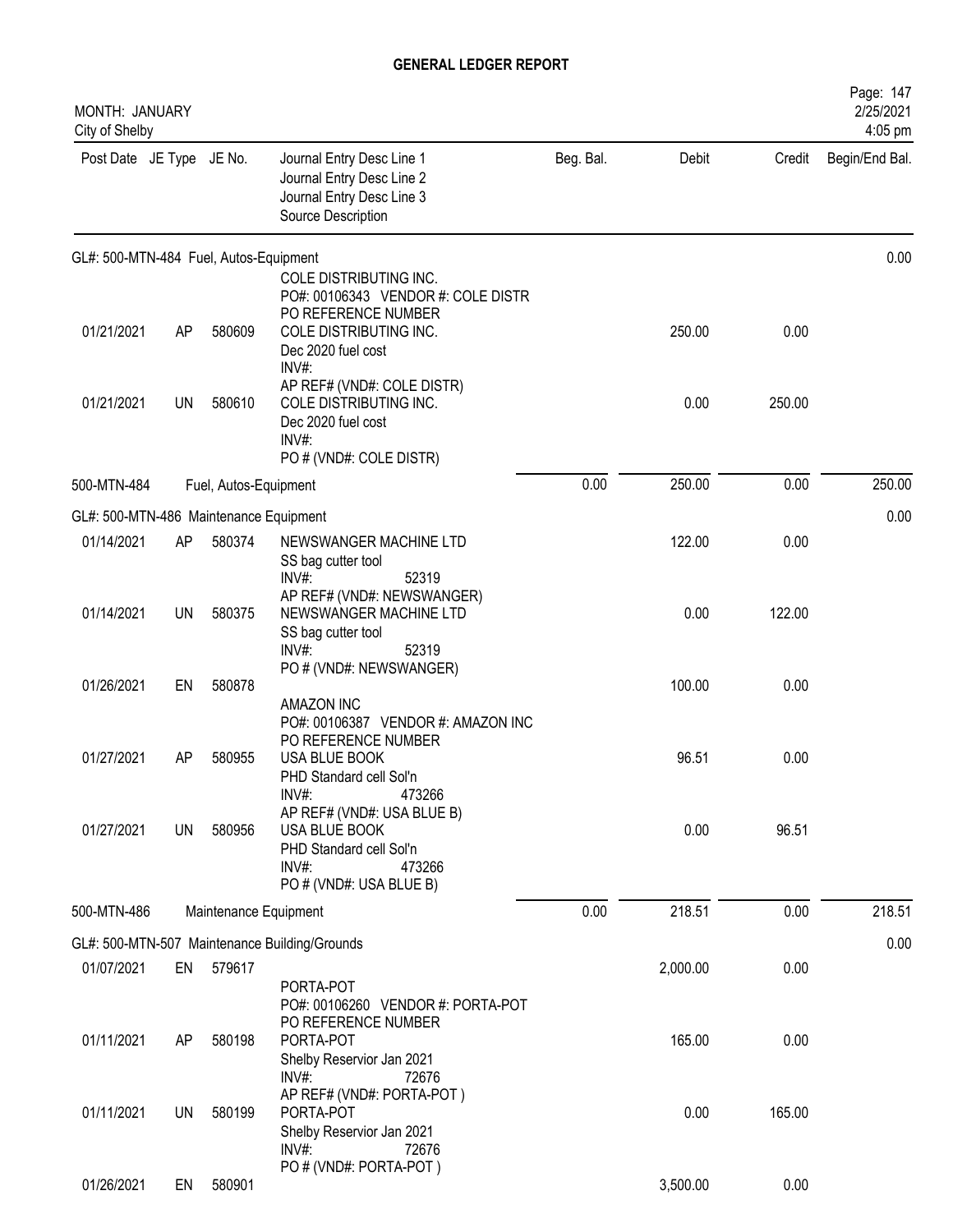| MONTH: JANUARY<br>City of Shelby |           |        |                                                                                                                               |           |          |          | Page: 148<br>2/25/2021<br>4:05 pm |
|----------------------------------|-----------|--------|-------------------------------------------------------------------------------------------------------------------------------|-----------|----------|----------|-----------------------------------|
| Post Date JE Type JE No.         |           |        | Journal Entry Desc Line 1<br>Journal Entry Desc Line 2<br>Journal Entry Desc Line 3<br>Source Description                     | Beg. Bal. | Debit    | Credit   | Begin/End Bal.                    |
|                                  |           |        | GL#: 500-MTN-507 Maintenance Building/Grounds<br><b>LEPPO INC</b><br>PO#: 00106408 VENDOR #: LEPPO INC<br>PO REFERENCE NUMBER |           |          |          | 0.00                              |
| 500-MTN-507                      |           |        | Maintenance Building/Grounds                                                                                                  | 0.00      | 165.00   | 0.00     | 165.00                            |
| GL#: 500-OFC-400 Wages           |           |        |                                                                                                                               |           |          |          | 0.00                              |
| 01/05/2021                       | EN        | 579511 | <b>CITY PAYROLL FUND</b><br>PO#: 00106160 VENDOR #: CITY PAYRO                                                                |           | 582.33   | 0.00     |                                   |
| 01/05/2021                       | AP        | 579804 | PO REFERENCE NUMBER<br><b>CITY PAYROLL FUND</b><br>Wages 12/20/20-1/2/21<br>INV#:                                             |           | 582.33   | 0.00     |                                   |
| 01/05/2021                       | <b>UN</b> | 579805 | AP REF# (VND#: CITY PAYRO)<br><b>CITY PAYROLL FUND</b><br>Wages 12/20/20-1/2/21<br>INV#:                                      |           | 0.00     | 582.33   |                                   |
| 01/20/2021                       | EN        | 580512 | PO # (VND#: CITY PAYRO)<br><b>CITY PAYROLL FUND</b>                                                                           |           | 582.33   | 0.00     |                                   |
| 01/20/2021                       | AP        | 580514 | PO#: 00106355 VENDOR #: CITY PAYRO<br>PO REFERENCE NUMBER<br>CITY PAYROLL FUND<br>Wages 1/3/21-1/16/21<br>$INV#$ :            |           | 582.33   | 0.00     |                                   |
| 01/20/2021                       | <b>UN</b> | 580515 | AP REF# (VND#: CITY PAYRO)<br>CITY PAYROLL FUND<br>Wages 1/3/21-1/16/21<br>INV#:<br>PO # (VND#: CITY PAYRO)                   |           | 0.00     | 582.33   |                                   |
| 500-OFC-400                      |           | Wages  |                                                                                                                               | 0.00      | 1,164.66 | 0.00     | 1,164.66                          |
| GL#: 500-OFC-404 Clerks wages    |           |        |                                                                                                                               |           |          |          | 0.00                              |
| 01/05/2021                       | EN        | 579511 |                                                                                                                               |           | 1,785.38 | 0.00     |                                   |
| 01/05/2021                       | AP        | 579804 | CITY PAYROLL FUND<br>PO#: 00106160 VENDOR #: CITY PAYRO<br>PO REFERENCE NUMBER<br>CITY PAYROLL FUND<br>Wages 12/20/20-1/2/21  |           | 1,785.38 | 0.00     |                                   |
| 01/05/2021                       | <b>UN</b> | 579805 | INV#:<br>AP REF# (VND#: CITY PAYRO)<br>CITY PAYROLL FUND<br>Wages 12/20/20-1/2/21<br>$INV#$ :                                 |           | 0.00     | 1,785.38 |                                   |
| 01/20/2021                       | EN        | 580512 | PO # (VND#: CITY PAYRO)<br>CITY PAYROLL FUND<br>PO#: 00106355 VENDOR #: CITY PAYRO                                            |           | 1,799.89 | 0.00     |                                   |
| 01/20/2021                       | AP        | 580514 | PO REFERENCE NUMBER<br>CITY PAYROLL FUND                                                                                      |           | 1,799.89 | 0.00     |                                   |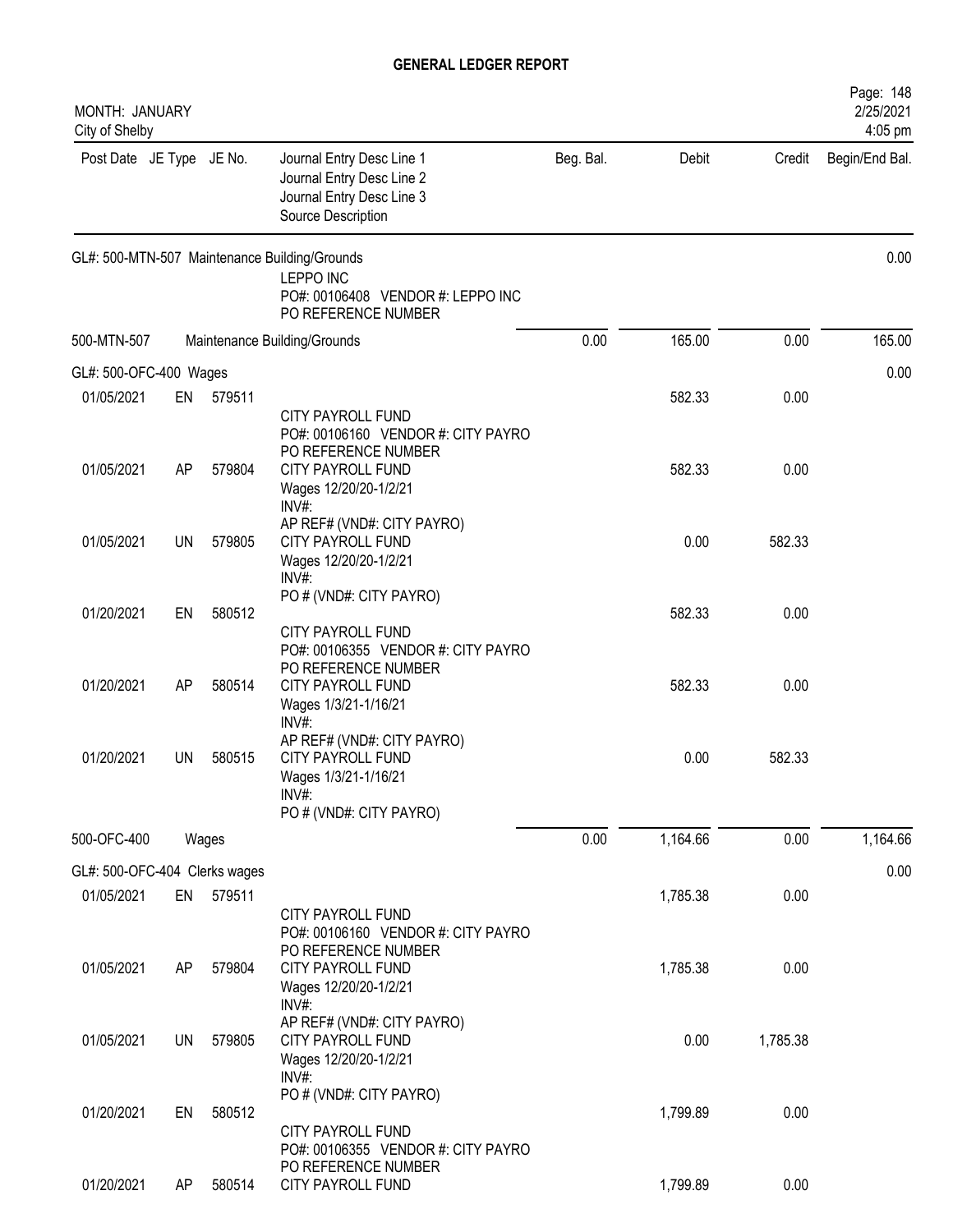| MONTH: JANUARY<br>City of Shelby    |           |                    |                                                                                                                                                    |           |          |          | Page: 149<br>2/25/2021<br>4:05 pm |
|-------------------------------------|-----------|--------------------|----------------------------------------------------------------------------------------------------------------------------------------------------|-----------|----------|----------|-----------------------------------|
| Post Date JE Type JE No.            |           |                    | Journal Entry Desc Line 1<br>Journal Entry Desc Line 2<br>Journal Entry Desc Line 3<br>Source Description                                          | Beg. Bal. | Debit    | Credit   | Begin/End Bal.                    |
| GL#: 500-OFC-404 Clerks wages       |           |                    |                                                                                                                                                    |           |          |          | 0.00                              |
| 01/20/2021                          | <b>UN</b> | 580515             | Wages 1/3/21-1/16/21<br>$INV#$ :<br>AP REF# (VND#: CITY PAYRO)<br>CITY PAYROLL FUND<br>Wages 1/3/21-1/16/21<br>$INV#$ :<br>PO # (VND#: CITY PAYRO) |           | 0.00     | 1,799.89 |                                   |
| 500-OFC-404                         |           | Clerks wages       |                                                                                                                                                    | 0.00      | 3,585.27 | 0.00     | 3,585.27                          |
| GL#: 500-OFC-409 Meter Reader Wages |           |                    |                                                                                                                                                    |           |          |          | 0.00                              |
| 01/05/2021                          | EN        | 579511             | <b>CITY PAYROLL FUND</b>                                                                                                                           |           | 924.41   | 0.00     |                                   |
| 01/05/2021                          | AP        | 579804             | PO#: 00106160 VENDOR #: CITY PAYRO<br>PO REFERENCE NUMBER<br>CITY PAYROLL FUND<br>Wages 12/20/20-1/2/21<br>INV#:                                   |           | 924.41   | 0.00     |                                   |
| 01/05/2021                          | <b>UN</b> | 579805             | AP REF# (VND#: CITY PAYRO)<br>CITY PAYROLL FUND<br>Wages 12/20/20-1/2/21<br>INV#:                                                                  |           | 0.00     | 924.41   |                                   |
| 01/20/2021                          | EN        | 580512             | PO # (VND#: CITY PAYRO)<br><b>CITY PAYROLL FUND</b>                                                                                                |           | 924.40   | 0.00     |                                   |
| 01/20/2021                          | AP        | 580514             | PO#: 00106355 VENDOR #: CITY PAYRO<br>PO REFERENCE NUMBER<br><b>CITY PAYROLL FUND</b><br>Wages 1/3/21-1/16/21<br>INV#:                             |           | 924.40   | 0.00     |                                   |
| 01/20/2021                          | UN        | 580515             | AP REF# (VND#: CITY PAYRO)<br>CITY PAYROLL FUND<br>Wages 1/3/21-1/16/21<br>$INV#$ :<br>PO # (VND#: CITY PAYRO)                                     |           | 0.00     | 924.40   |                                   |
| 500-OFC-409                         |           | Meter Reader Wages |                                                                                                                                                    | 0.00      | 1,848.81 | 0.00     | 1,848.81                          |
| GL#: 500-OFC-410 Janitors Wages     |           |                    |                                                                                                                                                    |           |          |          | 0.00                              |
| 01/05/2021                          | EN        | 579511             |                                                                                                                                                    |           | 375.60   | 0.00     |                                   |
| 01/05/2021                          | AP        | 579804             | CITY PAYROLL FUND<br>PO#: 00106160 VENDOR #: CITY PAYRO<br>PO REFERENCE NUMBER<br>CITY PAYROLL FUND                                                |           | 375.60   | 0.00     |                                   |
| 01/05/2021                          | <b>UN</b> | 579805             | Wages 12/20/20-1/2/21<br>$INV#$ :<br>AP REF# (VND#: CITY PAYRO)<br>CITY PAYROLL FUND<br>Wages 12/20/20-1/2/21                                      |           | 0.00     | 375.60   |                                   |
| 01/20/2021                          | EN        | 580512             | INV#:<br>PO # (VND#: CITY PAYRO)                                                                                                                   |           | 375.60   | 0.00     |                                   |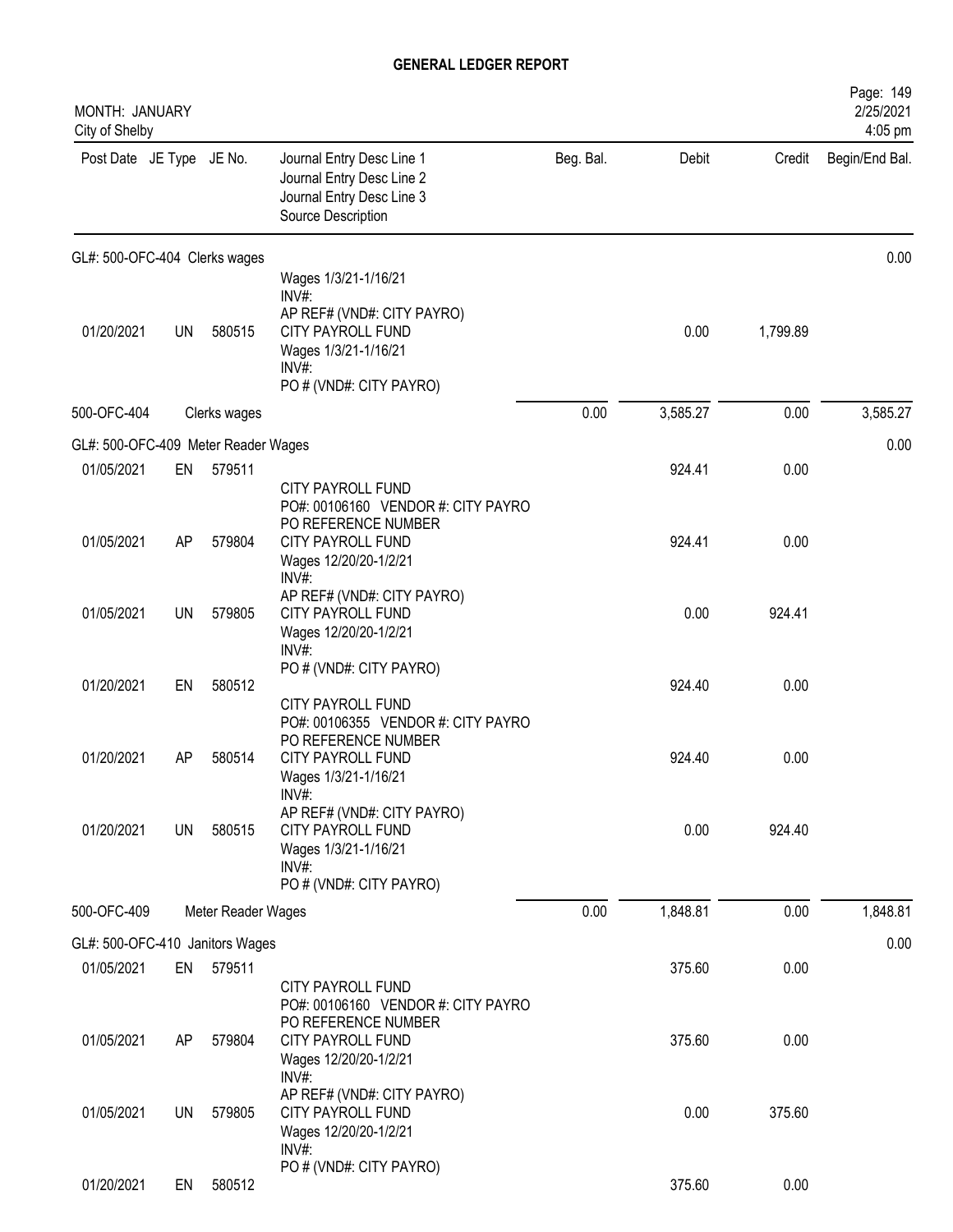| MONTH: JANUARY<br>City of Shelby |           |                |                                                                                                                                                                |           |          |          | Page: 150<br>2/25/2021<br>4:05 pm |
|----------------------------------|-----------|----------------|----------------------------------------------------------------------------------------------------------------------------------------------------------------|-----------|----------|----------|-----------------------------------|
| Post Date JE Type JE No.         |           |                | Journal Entry Desc Line 1<br>Journal Entry Desc Line 2<br>Journal Entry Desc Line 3<br>Source Description                                                      | Beg. Bal. | Debit    | Credit   | Begin/End Bal.                    |
| GL#: 500-OFC-410 Janitors Wages  |           |                |                                                                                                                                                                |           |          |          | 0.00                              |
| 01/20/2021                       | AP        | 580514         | <b>CITY PAYROLL FUND</b><br>PO#: 00106355 VENDOR #: CITY PAYRO<br>PO REFERENCE NUMBER<br>CITY PAYROLL FUND<br>Wages 1/3/21-1/16/21                             |           | 375.60   | 0.00     |                                   |
| 01/20/2021                       | <b>UN</b> | 580515         | INV#:<br>AP REF# (VND#: CITY PAYRO)<br><b>CITY PAYROLL FUND</b><br>Wages 1/3/21-1/16/21<br>INV#<br>PO # (VND#: CITY PAYRO)                                     |           | 0.00     | 375.60   |                                   |
| 500-OFC-410                      |           | Janitors Wages |                                                                                                                                                                | 0.00      | 751.20   | 0.00     | 751.20                            |
|                                  |           |                | GL#: 500-OFC-415 Public Employees Retire.System                                                                                                                |           |          |          | 0.00                              |
| 01/14/2021                       | EN        | 580363         |                                                                                                                                                                |           | 1,176.55 | 0.00     |                                   |
| 01/14/2021                       | AP        | 580384         | OH PUBLIC EMPLOYEES RETIREMENT<br>PO#: 00106317 VENDOR #: OPERS<br>PO REFERENCE NUMBER<br>OH PUBLIC EMPLOYEES RETIREMENT<br>Employer potion 11/22/20-<br>INV#: |           | 1,176.55 | 0.00     |                                   |
| 01/14/2021                       | <b>UN</b> | 580385         | AP REF# (VND#: OPERS<br>OH PUBLIC EMPLOYEES RETIREMENT<br>Employer potion 11/22/20-<br>$INV#$ :<br>PO # (VND#: OPERS<br>$\lambda$                              |           | 0.00     | 1,176.55 |                                   |
| 500-OFC-415                      |           |                | Public Employees Retire.System                                                                                                                                 | 0.00      | 1,176.55 | 0.00     | 1,176.55                          |
| GL#: 500-OFC-417 FICA            |           |                |                                                                                                                                                                |           |          |          | 0.00                              |
| 01/05/2021                       |           | EN 579512      |                                                                                                                                                                |           | 53.18    | 0.00     |                                   |
| 01/05/2021                       | AP        | 579806         | PAYROLL FUND<br>PO#: 00106161 VENDOR #: PAYROLL FU<br>PO REFERENCE NUMBER<br>PAYROLL FUND<br>FICA 12/20/20-1/2/21<br>INV#:                                     |           | 53.18    | 0.00     |                                   |
| 01/05/2021                       | UN        | 579807         | AP REF# (VND#: PAYROLL FU)<br>PAYROLL FUND<br>FICA 12/20/20-1/2/21<br>INV#:                                                                                    |           | 0.00     | 53.18    |                                   |
| 01/20/2021                       | EN        | 580513         | PO # (VND#: PAYROLL FU)<br>PAYROLL FUND                                                                                                                        |           | 53.39    | 0.00     |                                   |
| 01/20/2021                       | AP.       | 580516         | PO#: 00106356 VENDOR #: PAYROLL FU<br>PO REFERENCE NUMBER<br>PAYROLL FUND<br>FICA 1/3/21-1/16/21<br>$INV#$ :                                                   |           | 53.39    | 0.00     |                                   |
| 01/20/2021                       | UN.       | 580517         | AP REF# (VND#: PAYROLL FU)<br>PAYROLL FUND                                                                                                                     |           | 0.00     | 53.39    |                                   |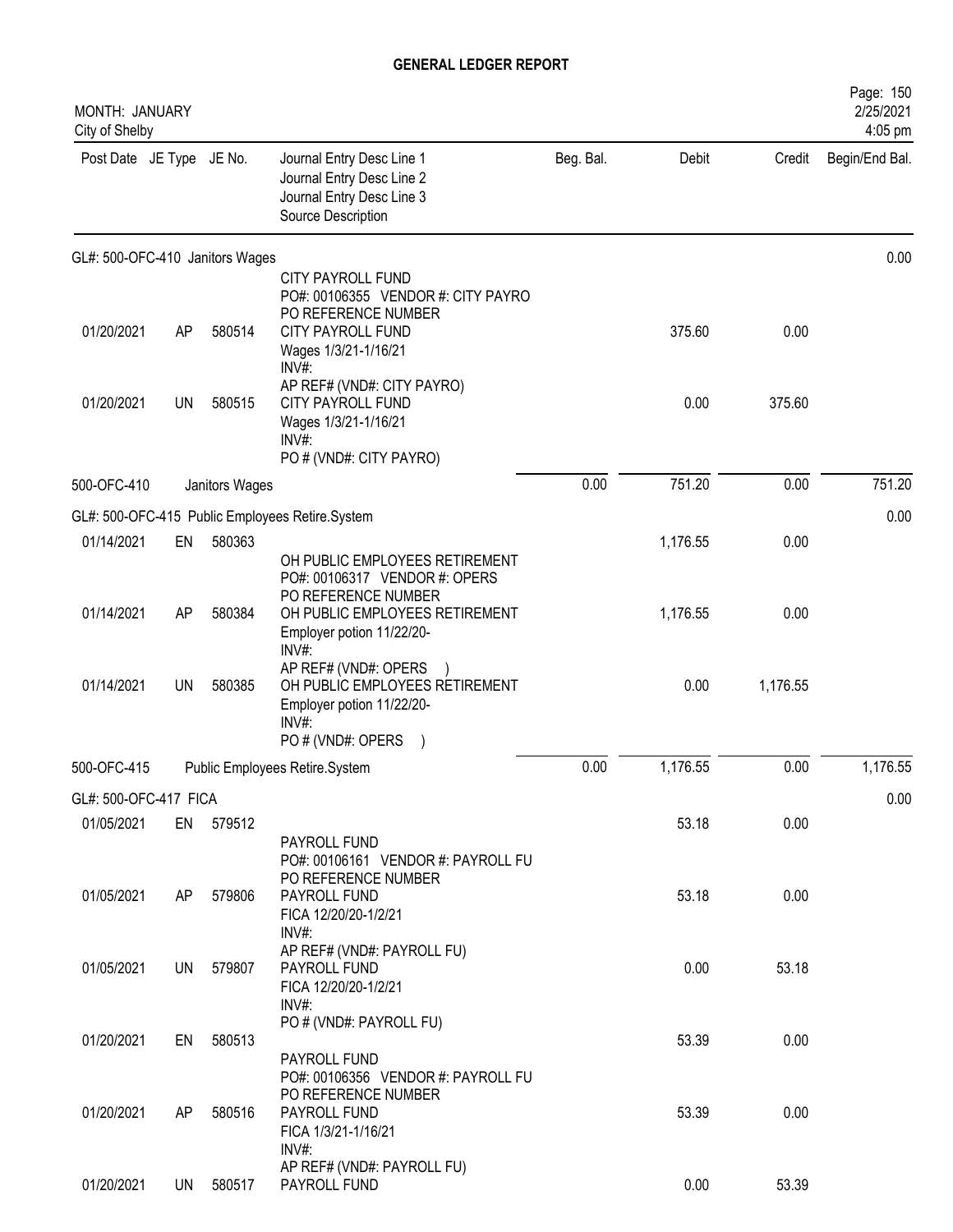| MONTH: JANUARY<br>City of Shelby      |             |                 |                                                                                                                                                       |           |          |          | Page: 151<br>2/25/2021<br>4:05 pm |
|---------------------------------------|-------------|-----------------|-------------------------------------------------------------------------------------------------------------------------------------------------------|-----------|----------|----------|-----------------------------------|
| Post Date JE Type JE No.              |             |                 | Journal Entry Desc Line 1<br>Journal Entry Desc Line 2<br>Journal Entry Desc Line 3<br>Source Description                                             | Beg. Bal. | Debit    | Credit   | Begin/End Bal.                    |
| GL#: 500-OFC-417 FICA                 |             |                 | FICA 1/3/21-1/16/21<br>INV#:                                                                                                                          |           |          |          | 0.00                              |
|                                       |             |                 | PO # (VND#: PAYROLL FU)                                                                                                                               |           |          |          |                                   |
| 500-OFC-417                           | <b>FICA</b> |                 |                                                                                                                                                       | 0.00      | 106.57   | 0.00     | 106.57                            |
| GL#: 500-OFC-418 Hospitalization      |             |                 |                                                                                                                                                       |           |          |          | 0.00                              |
| 01/04/2021                            | EN          | 579467          | JEFFERSON HEALTH PLAN<br>PO#: 00106116 VENDOR #: JEFFERSON                                                                                            |           | 2,766.99 | 0.00     |                                   |
| 01/05/2021                            | AP          | 579800          | PO REFERENCE NUMBER<br>JEFFERSON HEALTH PLAN<br>Acct 19-OME095<br>INV#:                                                                               |           | 2,766.99 | 0.00     |                                   |
| 01/05/2021                            | UN          | 579801          | AP REF# (VND#: JEFFERSON)<br>JEFFERSON HEALTH PLAN<br>Acct 19-OME095<br>INV#:                                                                         |           | 0.00     | 2,766.99 |                                   |
| 01/20/2021                            | EN          | 580533          | PO # (VND#: JEFFERSON)<br>JEFFERSON HEALTH PLAN<br>PO#: 00106358 VENDOR #: JEFFERSON<br>PO REFERENCE NUMBER                                           |           | 2,766.99 | 0.00     |                                   |
| 500-OFC-418                           |             | Hospitalization |                                                                                                                                                       | 0.00      | 2,766.99 | 0.00     | 2,766.99                          |
| GL#: 500-OFC-419 Life Insurance       |             |                 |                                                                                                                                                       |           |          |          | 0.00                              |
| 01/08/2021                            | EN          | 579664          |                                                                                                                                                       |           | 23.88    | 0.00     |                                   |
| 01/08/2021                            | AP          | 580100          | AMERICAN UNITED LIFE INS CO<br>PO#: 00106291 VENDOR #: AMERICAN U<br>PO REFERENCE NUMBER<br>AMERICAN UNITED LIFE INS CO<br>Policy G 00608125-0002-000 |           | 23.88    | 0.00     |                                   |
| 01/08/2021                            | UN          | 580101          | INV#:<br>AP REF# (VND#: AMERICAN U)<br>AMERICAN UNITED LIFE INS CO<br>Policy G 00608125-0002-000<br>$INV#$ :<br>PO # (VND#: AMERICAN U)               |           | 0.00     | 23.88    |                                   |
| 500-OFC-419                           |             | Life Insurance  |                                                                                                                                                       | 0.00      | 23.88    | 0.00     | 23.88                             |
| GL#: 500-OFC-420 Workers Compensation |             |                 |                                                                                                                                                       |           |          |          | 0.00                              |
| 01/06/2021                            | EN          | 579516          | BUREAU OF WORKERS COMPENSATION<br>PO#: 00106162 VENDOR #: BWC                                                                                         |           | 121.00   | 0.00     |                                   |
| 01/08/2021                            | AP          | 580083          | PO REFERENCE NUMBER<br>BUREAU OF WORKERS COMPENSATION<br>Installment payment policy<br>$INV#$ :                                                       |           | 121.00   | 0.00     |                                   |
| 01/08/2021                            | <b>UN</b>   | 580084          | AP REF# (VND#: BWC<br>BUREAU OF WORKERS COMPENSATION                                                                                                  |           | 0.00     | 121.00   |                                   |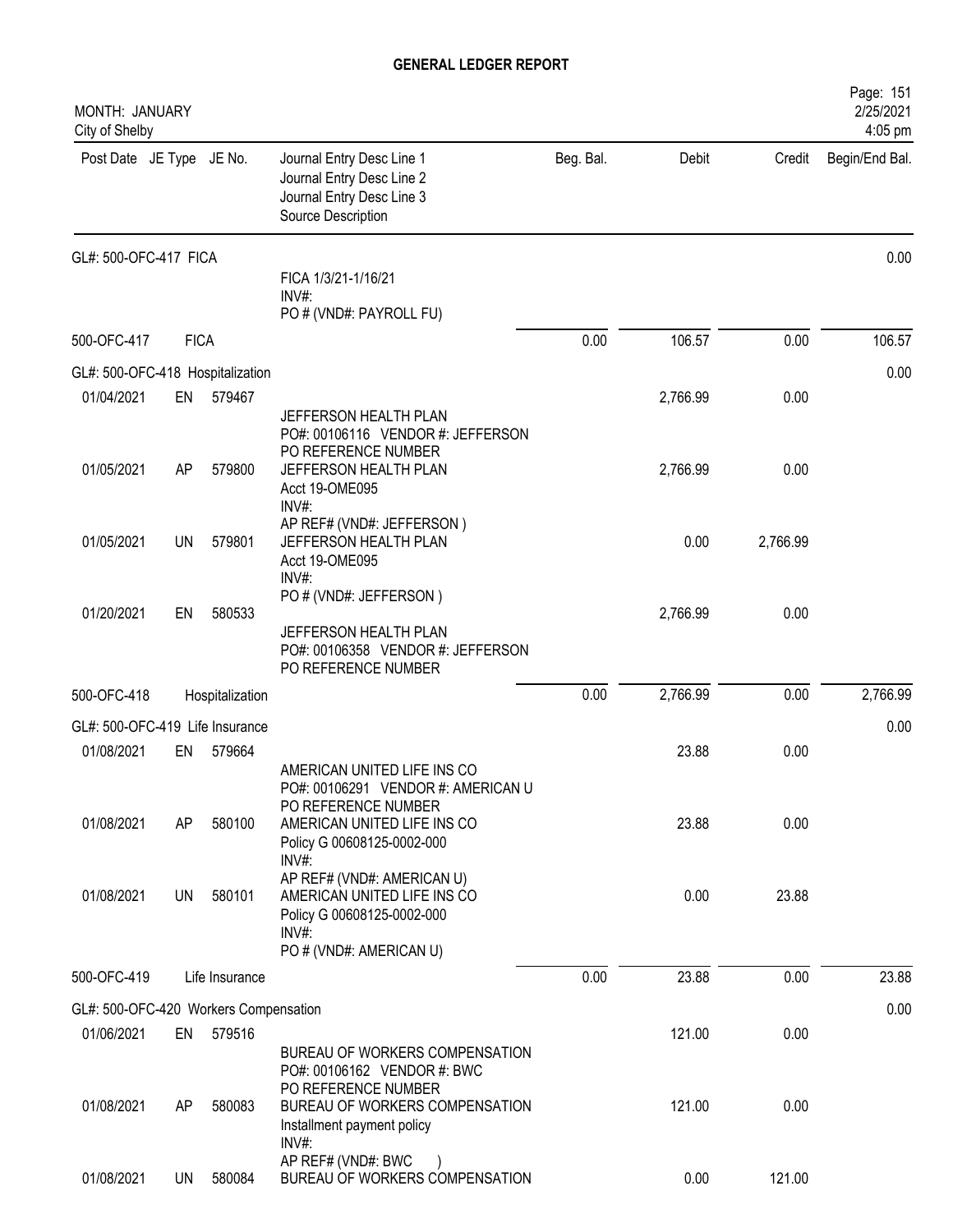| MONTH: JANUARY<br>City of Shelby       |           |                             |                                                                                                                       |           |        |        | Page: 152<br>2/25/2021<br>4:05 pm |
|----------------------------------------|-----------|-----------------------------|-----------------------------------------------------------------------------------------------------------------------|-----------|--------|--------|-----------------------------------|
| Post Date JE Type JE No.               |           |                             | Journal Entry Desc Line 1<br>Journal Entry Desc Line 2<br>Journal Entry Desc Line 3<br>Source Description             | Beg. Bal. | Debit  | Credit | Begin/End Bal.                    |
| GL#: 500-OFC-420 Workers Compensation  |           |                             | Installment payment policy<br>INV#:<br>PO # (VND#: BWC                                                                |           |        |        | 0.00                              |
| 500-OFC-420                            |           | <b>Workers Compensation</b> |                                                                                                                       | 0.00      | 121.00 | 0.00   | 121.00                            |
| GL#: 500-OFC-428 Telephone             |           |                             |                                                                                                                       |           |        |        | 0.00                              |
| 01/04/2021                             | EN        | 579468                      | CRUM/BRIAN//<br>PO#: 00106117 VENDOR #: CRUM, BRIAN                                                                   |           | 45.74  | 0.00   |                                   |
| 01/05/2021                             | AP        | 579798                      | PO REFERENCE NUMBER<br>CRUM/BRIAN//<br>Reimburse phone payment<br>INV#:                                               |           | 45.74  | 0.00   |                                   |
| 01/05/2021                             | UN        | 579799                      | AP REF# (VND#: CRUM, BRIAN)<br>CRUM/BRIAN//<br>Reimburse phone payment<br>INV#:                                       |           | 0.00   | 45.74  |                                   |
| 01/11/2021                             | EN        | 579691                      | PO # (VND#: CRUM, BRIAN)<br>CHARTER COMM HOLDINGS LLC<br>PO#: 00106314 VENDOR #: CHART COMM<br>PO REFERENCE NUMBER    |           | 50.00  | 0.00   |                                   |
| 500-OFC-428                            |           | Telephone                   |                                                                                                                       | 0.00      | 45.74  | 0.00   | 45.74                             |
| GL#: 500-OFC-473 Office Supplies       |           |                             |                                                                                                                       |           |        |        | 0.00                              |
| 01/14/2021                             | EN        | 580371                      | <b>QUILL CORPORATION</b><br>PO#: 00106325 VENDOR #: QUILL CORP<br>PO REFERENCE NUMBER                                 |           | 250.00 | 0.00   |                                   |
| 01/19/2021                             | EN        | 580509                      | SHELBY PRINTING LLC<br>PO#: 00106353 VENDOR #: SHELB P LL<br>PO REFERENCE NUMBER                                      |           | 250.25 | 0.00   |                                   |
| 01/21/2021                             | AP        | 580583                      | AMAZON INC<br>original poster frame<br>INV#:<br>768669663544                                                          |           | 17.00  | 0.00   |                                   |
| 01/21/2021                             | UN        | 580584                      | AP REF# (VND#: AMAZON INC)<br>AMAZON INC<br>original poster frame<br>INV#:<br>768669663544<br>PO # (VND#: AMAZON INC) |           | 0.00   | 17.00  |                                   |
| 500-OFC-473                            |           | <b>Office Supplies</b>      |                                                                                                                       | 0.00      | 17.00  | 0.00   | 17.00                             |
| GL#: 500-OFC-486 Maintenance Equipment |           |                             |                                                                                                                       |           |        |        | 0.00                              |
| 01/11/2021                             | <b>UN</b> | 579680                      | <b>VECTOR SECURITY</b><br>PO#: 00105072 VENDOR #: VECTOR SEC                                                          |           | 0.00   | 50.00  |                                   |
| 01/19/2021                             | EN        | 580510                      | CANCELLED PO REFERENCE NUMBER                                                                                         |           | 5.00   | 0.00   |                                   |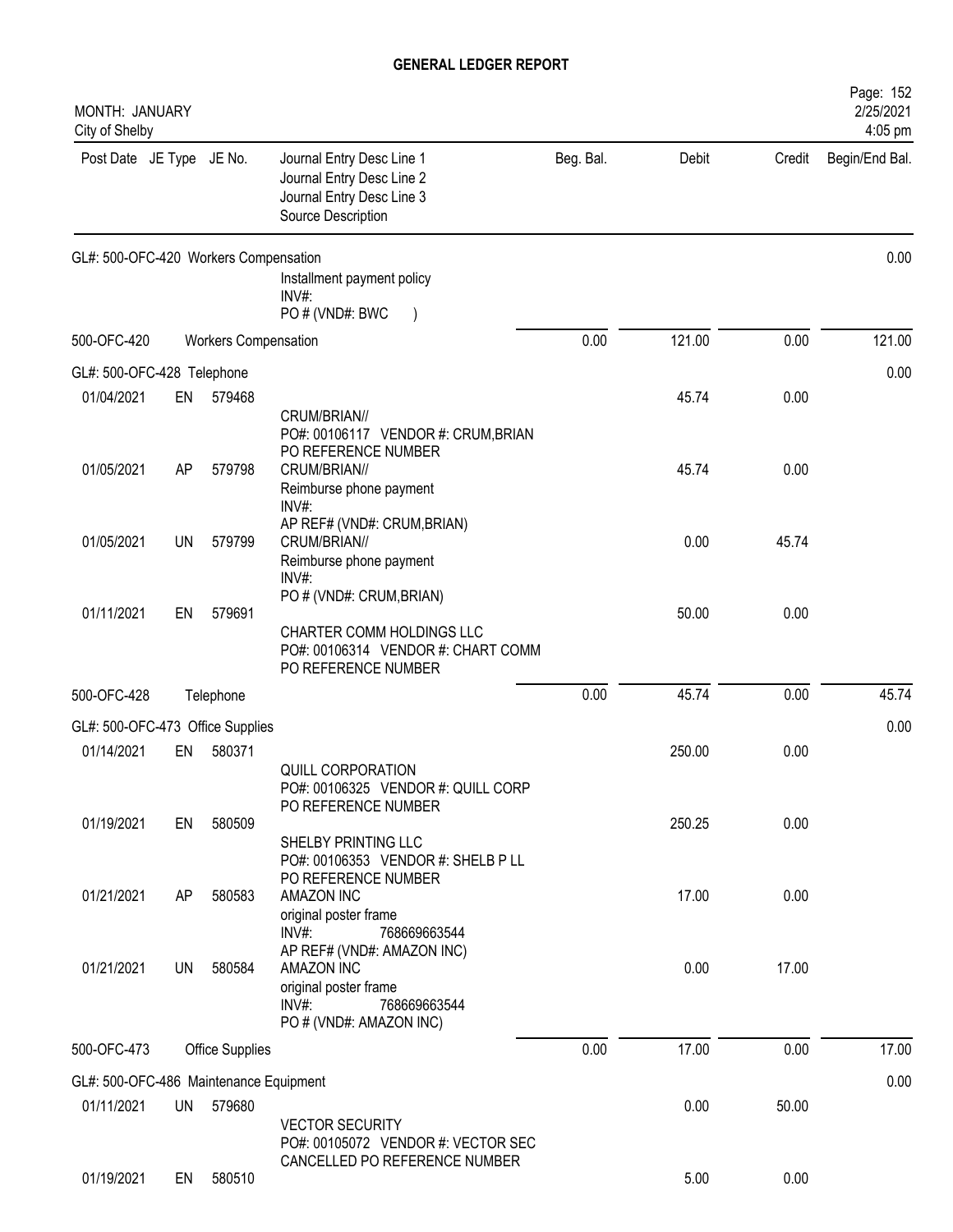| <b>MONTH: JANUARY</b><br>City of Shelby |    |                       |                                                                                                                                                             |           |          |        | Page: 153<br>2/25/2021<br>4:05 pm |
|-----------------------------------------|----|-----------------------|-------------------------------------------------------------------------------------------------------------------------------------------------------------|-----------|----------|--------|-----------------------------------|
| Post Date JE Type JE No.                |    |                       | Journal Entry Desc Line 1<br>Journal Entry Desc Line 2<br>Journal Entry Desc Line 3<br>Source Description                                                   | Beg. Bal. | Debit    | Credit | Begin/End Bal.                    |
| GL#: 500-OFC-486 Maintenance Equipment  |    |                       | MT BUSINESS TECHNOLOGIES, INC.<br>PO#: 00106354 VENDOR #: MT BUS TEC                                                                                        |           |          |        | 0.00                              |
| 01/22/2021                              | EN | 580794                | PO REFERENCE NUMBER<br>MT BUSINESS TECHNOLOGIES, INC.                                                                                                       |           | 28.71    | 0.00   |                                   |
| 01/27/2021                              | AP | 580925                | PO#: 00106381 VENDOR #: MT BUS TEC<br>PO REFERENCE NUMBER<br>MT BUSINESS TECHNOLOGIES, INC.<br>Contract CN01166-01                                          |           | 5.00     | 0.00   |                                   |
| 01/27/2021                              | UN | 580926                | IN487743<br>INV#<br>AP REF# (VND#: MT BUS TEC)<br>MT BUSINESS TECHNOLOGIES, INC.<br>Contract CN01166-01                                                     |           | 0.00     | 5.00   |                                   |
| 01/27/2021                              | AP | 580927                | INV#:<br>IN487743<br>PO # (VND#: MT BUS TEC)<br>MT BUSINESS TECHNOLOGIES, INC.<br>Contract 6079526-01                                                       |           | 28.71    | 0.00   |                                   |
| 01/27/2021                              | UN | 580928                | INV#:<br>IN488821<br>AP REF# (VND#: MT BUS TEC)<br>MT BUSINESS TECHNOLOGIES, INC.<br>Contract 6079526-01<br>$INV#$ :<br>IN488821<br>PO # (VND#: MT BUS TEC) |           | 0.00     | 28.71  |                                   |
| 500-OFC-486                             |    | Maintenance Equipment |                                                                                                                                                             | 0.00      | 33.71    | 0.00   | 33.71                             |
| GL#: 500-OFC-501 Computer support       |    |                       |                                                                                                                                                             |           |          |        | 0.00                              |
| 01/07/2021                              | EN | 579638                |                                                                                                                                                             |           | 2,362.80 | 0.00   |                                   |
|                                         |    |                       | CIVICA NORTH AMERICA INC<br>PO#: 00106280 VENDOR #: CIVICA NOR<br>PO REFERENCE NUMBER                                                                       |           |          |        |                                   |
| 01/14/2021                              | EN | 580370                | 7LSI LLC<br>PO#: 00106324 VENDOR #: 7LSI LLC                                                                                                                |           | 837.00   | 0.00   |                                   |
| 01/15/2021                              | AP | 580448                | PO REFERENCE NUMBER<br>7LSI LLC<br>Office 2019 business standard<br>INV#:<br>2021-3007                                                                      |           | 837.00   | 0.00   |                                   |
| 01/15/2021                              | UN | 580449                | AP REF# (VND#: 7LSI LLC)<br>7LSI LLC<br>Office 2019 business standard<br>$INV#$ :<br>2021-3007<br>PO # (VND#: 7LSI LLC)                                     |           | 0.00     | 837.00 |                                   |
| 500-OFC-501                             |    | Computer support      |                                                                                                                                                             | 0.00      | 837.00   | 0.00   | 837.00                            |
|                                         |    |                       | GL#: 500-OFC-507 Maintenance Building/Grounds                                                                                                               |           |          |        | 0.00                              |
| 01/08/2021                              |    | EN 579670             | A & M FIRE & SAFETY EQUIP. INC<br>PO#: 00106297 VENDOR #: A & M FIRE                                                                                        |           | 25.00    | 0.00   |                                   |
| 01/27/2021                              | AP | 580949                | PO REFERENCE NUMBER<br>LOWES COMPANIES, INC.                                                                                                                |           | 25.00    | 0.00   |                                   |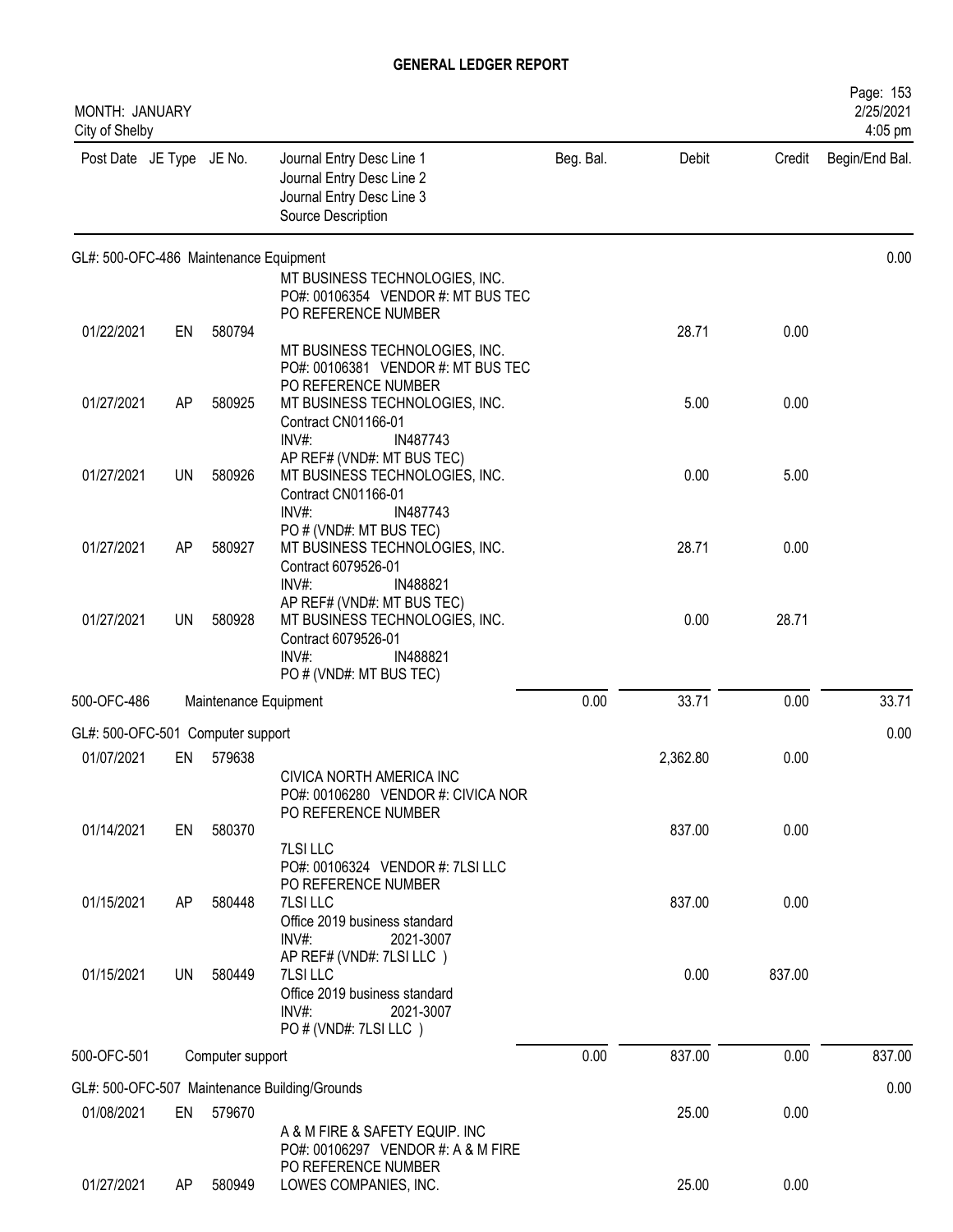| MONTH: JANUARY<br>City of Shelby |     |           |                                                                                                                                                                                 |           |        |        | Page: 154<br>2/25/2021<br>4:05 pm |
|----------------------------------|-----|-----------|---------------------------------------------------------------------------------------------------------------------------------------------------------------------------------|-----------|--------|--------|-----------------------------------|
| Post Date JE Type JE No.         |     |           | Journal Entry Desc Line 1<br>Journal Entry Desc Line 2<br>Journal Entry Desc Line 3<br>Source Description                                                                       | Beg. Bal. | Debit  | Credit | Begin/End Bal.                    |
|                                  |     |           | GL#: 500-OFC-507 Maintenance Building/Grounds                                                                                                                                   |           |        |        | 0.00                              |
| 01/27/2021                       | UN  | 580950    | Utility office purchase 12/9/2<br>INV#:<br>903683<br>AP REF# (VND#: LOWES<br>LOWES COMPANIES, INC.<br>Utility office purchase 12/9/2<br>$INV#$ :<br>903683<br>PO # (VND#: LOWES |           | 0.00   | 25.00  |                                   |
| 500-OFC-507                      |     |           | Maintenance Building/Grounds                                                                                                                                                    | 0.00      | 25.00  | 0.00   | 25.00                             |
| GL#: 500-OFC-528 Postage         |     |           |                                                                                                                                                                                 |           |        |        | 0.00                              |
| 01/05/2021                       | AP. | 579796    | US POSTAL SERVICE<br>Past due postage Jan 2021<br>INV#                                                                                                                          |           | 125.00 | 0.00   |                                   |
| 01/05/2021                       | UN  | 579797    | AP REF# (VND#: U S POSTAL)<br>US POSTAL SERVICE<br>Past due postage Jan 2021<br>INV#:                                                                                           |           | 0.00   | 125.00 |                                   |
| 01/07/2021                       | EN  | 579629    | PO # (VND#: U S POSTAL)<br>US POSTAL SERVICE                                                                                                                                    |           | 550.00 | 0.00   |                                   |
| 01/22/2021                       | AP  | 580870    | PO#: 00106272 VENDOR #: US POSTAL<br>PO REFERENCE NUMBER<br>US POSTAL SERVICE<br>Utility bills postage Jan 2021<br>INV#:                                                        |           | 521.25 | 0.00   |                                   |
| 01/22/2021                       | UN  | 580871    | AP REF# (VND#: U S POSTAL)<br>US POSTAL SERVICE<br>Utility bills postage Jan 2021<br>INV#:                                                                                      |           | 0.00   | 550.00 |                                   |
| 01/26/2021                       | EN  | 580912    | PO # (VND#: U S POSTAL)<br>US POSTAL SERVICE<br>PO#: 00106419 VENDOR #: U S POSTAL<br>PO REFERENCE NUMBER                                                                       |           | 125.00 | 0.00   |                                   |
| 500-OFC-528                      |     | Postage   |                                                                                                                                                                                 | 0.00      | 646.25 | 0.00   | 646.25                            |
| GL#: 500-OFC-531 Miscellaneous   |     |           |                                                                                                                                                                                 |           |        |        | 0.00                              |
| 01/08/2021                       |     | EN 579665 | SHRED-IT<br>PO#: 00106292 VENDOR #: SHRED-IT                                                                                                                                    |           | 400.00 | 0.00   |                                   |
| 01/08/2021                       | EN  | 579678    | PO REFERENCE NUMBER<br><b>7LSI LLC</b><br>PO#: 00106305 VENDOR #: 7LSI LLC                                                                                                      |           | 142.80 | 0.00   |                                   |
| 01/11/2021                       | EN  | 579683    | PO REFERENCE NUMBER<br>AUTOMATIC DATA PROCESSING<br>PO#: 00106306 VENDOR #: ADP                                                                                                 |           | 44.37  | 0.00   |                                   |
| 01/11/2021                       | AP  | 580220    | PO REFERENCE NUMBER<br>AUTOMATIC DATA PROCESSING                                                                                                                                |           | 44.37  | 0.00   |                                   |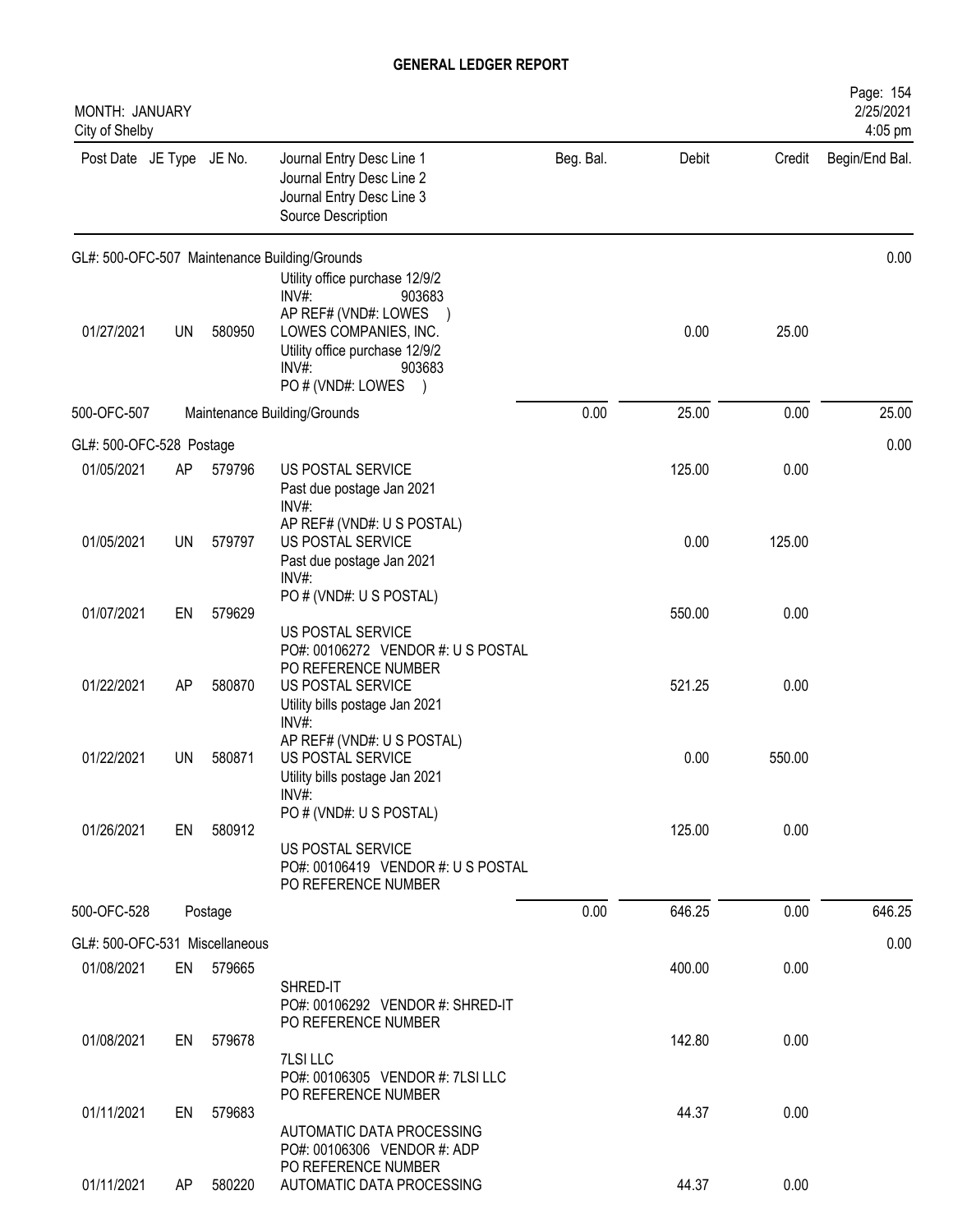| MONTH: JANUARY<br>City of Shelby |           |           |                                                                                                                            |           |        |        | Page: 155<br>2/25/2021<br>4:05 pm |
|----------------------------------|-----------|-----------|----------------------------------------------------------------------------------------------------------------------------|-----------|--------|--------|-----------------------------------|
| Post Date JE Type JE No.         |           |           | Journal Entry Desc Line 1<br>Journal Entry Desc Line 2<br>Journal Entry Desc Line 3<br>Source Description                  | Beg. Bal. | Debit  | Credit | Begin/End Bal.                    |
| GL#: 500-OFC-531 Miscellaneous   |           |           |                                                                                                                            |           |        |        | 0.00                              |
|                                  |           |           | Processing charges 1/2/21<br>INV#<br>57150590                                                                              |           |        |        |                                   |
| 01/11/2021                       | UN        | 580221    | AP REF# (VND#: ADP<br>AUTOMATIC DATA PROCESSING<br>Processing charges 1/2/21<br>$INV#$ :<br>57150590                       |           | 0.00   | 44.37  |                                   |
| 01/14/2021                       | EN        | 580365    | PO # (VND#: ADP                                                                                                            |           | 3.10   | 0.00   |                                   |
|                                  |           |           | OHIO DEPT. OF JOB & FAMILY SER<br>PO#: 00106319 VENDOR #: ODJFS<br>PO REFERENCE NUMBER                                     |           |        |        |                                   |
| 01/14/2021                       | AP        | 580380    | OHIO DEPT. OF JOB & FAMILY SER<br>Acct 0803787-00-9                                                                        |           | 3.10   | 0.00   |                                   |
| 01/14/2021                       | <b>UN</b> | 580381    | INV#:<br>AP REF# (VND#: ODJFS<br>$\rightarrow$<br>OHIO DEPT. OF JOB & FAMILY SER                                           |           | 0.00   | 3.10   |                                   |
|                                  |           |           | Acct 0803787-00-9<br>$INV#$ :                                                                                              |           |        |        |                                   |
| 01/15/2021                       | AP        | 580446    | PO # (VND#: ODJFS )<br><b>7LSI LLC</b><br>Anitvirus 2/1/21-2/1/22                                                          |           | 142.80 | 0.00   |                                   |
|                                  |           |           | $INV#$ :<br>2021-3002<br>AP REF# (VND#: 7LSI LLC)                                                                          |           |        |        |                                   |
| 01/15/2021                       | <b>UN</b> | 580447    | 7LSI LLC<br>Anitvirus 2/1/21-2/1/22<br>INV#:<br>2021-3002                                                                  |           | 0.00   | 142.80 |                                   |
| 01/20/2021                       | EN        | 580532    | PO # (VND#: 7LSI LLC)                                                                                                      |           | 51.67  | 0.00   |                                   |
|                                  |           |           | AUTOMATIC DATA PROCESSING<br>PO#: 00106357 VENDOR #: ADP<br>PO REFERENCE NUMBER                                            |           |        |        |                                   |
| 01/21/2021                       | AP        | 580579    | AUTOMATIC DATA PROCESSING<br>Human Capital 1/11/21<br>$INV#$ :<br>571926910                                                |           | 51.67  | 0.00   |                                   |
| 01/21/2021                       |           | UN 580580 | AP REF# (VND#: ADP<br>$\overline{\phantom{a}}$<br>AUTOMATIC DATA PROCESSING<br>Human Capital 1/11/21<br>INV#:<br>571926910 |           | 0.00   | 51.67  |                                   |
| 01/26/2021                       |           | EN 580887 | PO# (VND#: ADP)                                                                                                            |           | 40.89  | 0.00   |                                   |
|                                  |           |           | AUTOMATIC DATA PROCESSING<br>PO#: 00106396 VENDOR #: ADP<br>PO REFERENCE NUMBER                                            |           |        |        |                                   |
| 01/26/2021                       | EN        | 580911    |                                                                                                                            |           | 40.00  | 0.00   |                                   |
| 01/26/2021                       | AP        | 580913    | RICHLAND SWCD<br>PO#: 00106418 VENDOR #: RICH SWCD<br>PO REFERENCE NUMBER<br>RICHLAND SWCD<br>Soil sample test             |           | 40.00  | 0.00   |                                   |
|                                  |           |           | $INV#$ :<br>AP REF# (VND#: RICH SWCD)                                                                                      |           |        |        |                                   |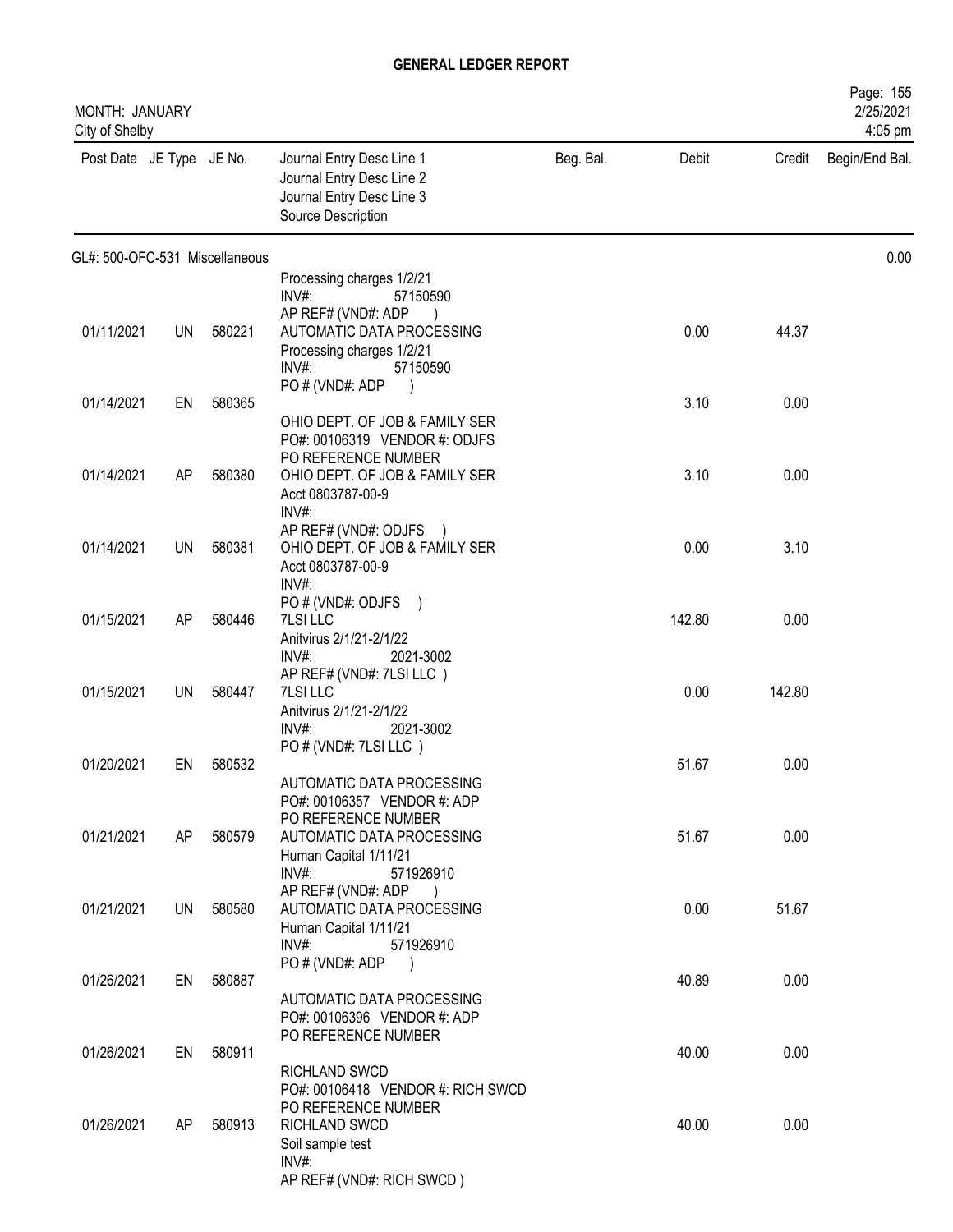| MONTH: JANUARY<br>City of Shelby |           |                        |                                                                                                                                                        |           |            |            | Page: 156<br>2/25/2021<br>4:05 pm |
|----------------------------------|-----------|------------------------|--------------------------------------------------------------------------------------------------------------------------------------------------------|-----------|------------|------------|-----------------------------------|
| Post Date JE Type JE No.         |           |                        | Journal Entry Desc Line 1<br>Journal Entry Desc Line 2<br>Journal Entry Desc Line 3<br>Source Description                                              | Beg. Bal. | Debit      | Credit     | Begin/End Bal.                    |
| GL#: 500-OFC-531 Miscellaneous   |           |                        |                                                                                                                                                        |           |            |            | 0.00                              |
| 01/26/2021                       | <b>UN</b> | 580914                 | RICHLAND SWCD<br>Soil sample test<br>INV#:                                                                                                             |           | 0.00       | 40.00      |                                   |
| 01/27/2021                       | AP        | 580929                 | PO # (VND#: RICH SWCD)<br>AUTOMATIC DATA PROCESSING<br>Processing charges 1/16/21<br>INV#<br>573114851                                                 |           | 40.89      | 0.00       |                                   |
| 01/27/2021                       | UN        | 580930                 | AP REF# (VND#: ADP<br>AUTOMATIC DATA PROCESSING<br>Processing charges 1/16/21<br>INV#:<br>573114851                                                    |           | 0.00       | 40.89      |                                   |
| 01/31/2021                       | GJ        | 581152                 | PO#(VND#: ADP<br>2020 annual analysis fee from PNC<br>pio                                                                                              |           | 935.33     | 0.00       |                                   |
| 500-OFC-531                      |           | Miscellaneous          |                                                                                                                                                        | 0.00      | 1,258.16   | 0.00       | 1,258.16                          |
| GL#: 500-OFC-532 Labor Relations |           |                        |                                                                                                                                                        |           |            |            | 0.00                              |
| 01/08/2021                       | EN        | 579675                 |                                                                                                                                                        |           | 62.50      | 0.00       |                                   |
| 01/22/2021                       | AP        | 580868                 | <b>BUSINESS MANAGEMENT DAILY</b><br>PO#: 00106302 VENDOR #: BUSINESS M<br>PO REFERENCE NUMBER<br><b>BUSINESS MANAGEMENT DAILY</b><br>HR Employment Law |           | 49.75      | 0.00       |                                   |
| 01/22/2021                       | UN        | 580869                 | INV#:<br>AP REF# (VND#: BUSINESS M)<br><b>BUSINESS MANAGEMENT DAILY</b><br>HR Employment Law<br>INV#:                                                  |           | 0.00       | 62.50      |                                   |
|                                  |           |                        | PO # (VND#: BUSINESS M)                                                                                                                                |           |            |            |                                   |
| 500-OFC-532                      |           | <b>Labor Relations</b> |                                                                                                                                                        | 0.00      | 49.75      | 0.00       | 49.75                             |
|                                  |           |                        | Fund: 500 - Water Fund Totals:                                                                                                                         |           | 123,610.54 | 143,265.02 |                                   |
| GL#: 501-CFS-154 Collections     |           |                        |                                                                                                                                                        |           |            |            | 0.00                              |
| 01/04/2021                       | CR        | 580286                 | Utility deposit, water and sewer                                                                                                                       |           | 0.00       | 177.07     |                                   |
| 01/05/2021                       | CR        | 580294                 | pio<br>Utility deposit, water and sewer                                                                                                                |           | 0.00       | 1,544.06   |                                   |
| 01/06/2021                       | CR        | 580303                 | pio<br>Utility deposit, water and sewer                                                                                                                |           | 0.00       | 761.65     |                                   |
| 01/07/2021                       | CR        | 580313                 | pio<br>Utility deposit, water and sewer                                                                                                                |           | 0.00       | 1,438.71   |                                   |
| 01/08/2021                       | CR        | 580324                 | pio<br>Utility deposit, water and sewer                                                                                                                |           | 0.00       | 1,486.68   |                                   |
| 01/11/2021                       | CR        | 580340                 | pio<br>Utility deposit, water and sewer                                                                                                                |           | 0.00       | 3,480.52   |                                   |
| 01/12/2021                       | CR        | 580344                 | pio<br>Utility deposit, water and sewer                                                                                                                |           | 0.00       | 1,972.40   |                                   |
| 01/13/2021                       | CR        | 580434                 | pio<br>Utility deposit, water and sewer                                                                                                                |           | 0.00       | 937.66     |                                   |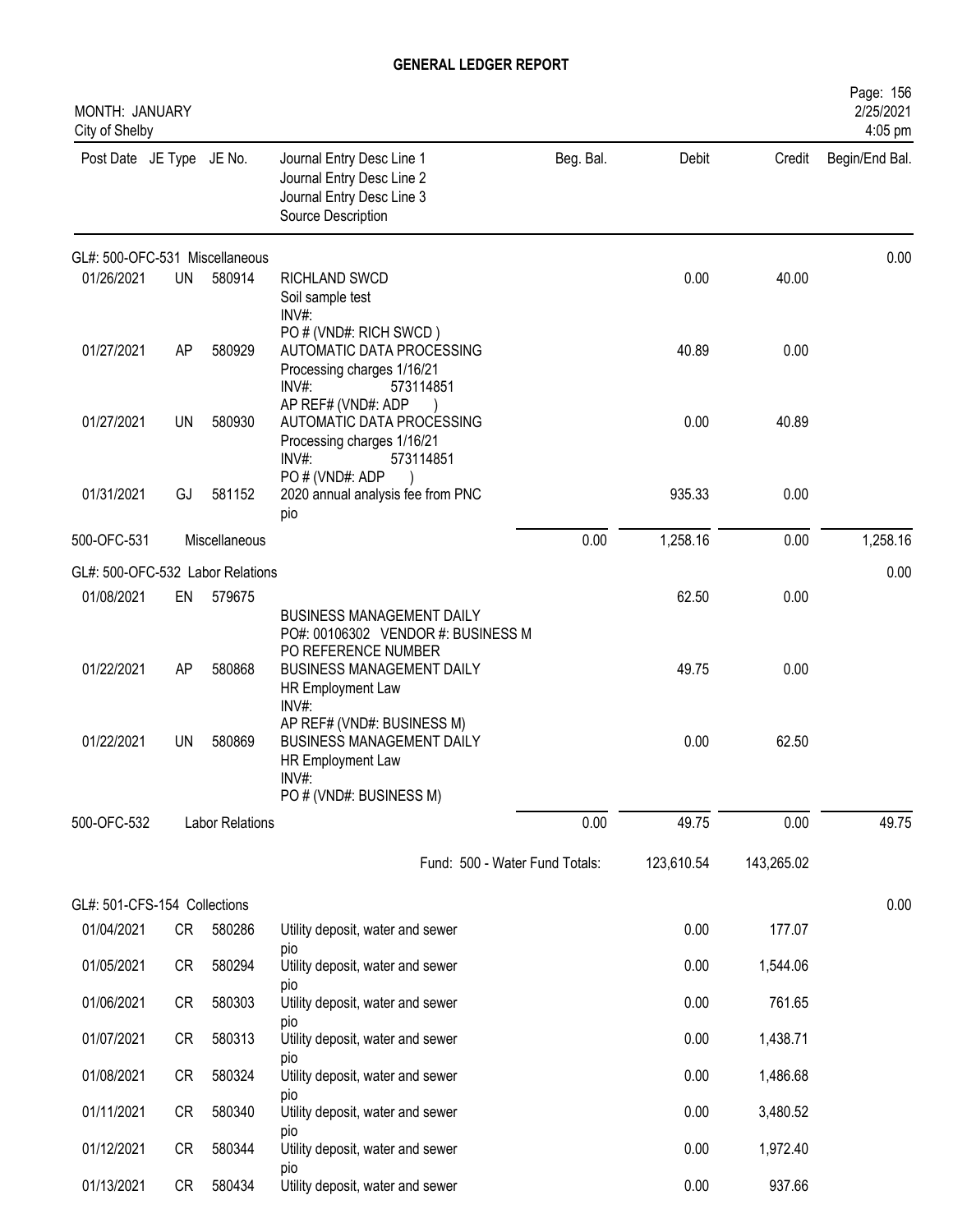| MONTH: JANUARY<br>City of Shelby   |           |                   |                                                                                                                      |           |            |            | Page: 157<br>2/25/2021<br>4:05 pm |
|------------------------------------|-----------|-------------------|----------------------------------------------------------------------------------------------------------------------|-----------|------------|------------|-----------------------------------|
| Post Date JE Type JE No.           |           |                   | Journal Entry Desc Line 1<br>Journal Entry Desc Line 2<br>Journal Entry Desc Line 3<br>Source Description            | Beg. Bal. | Debit      | Credit     | Begin/End Bal.                    |
| GL#: 501-CFS-154 Collections       |           |                   |                                                                                                                      |           |            |            | 0.00                              |
| 01/14/2021                         | CR        | 580442            | pio<br>Utilty depsoit, water and sewer                                                                               |           | 0.00       | 996.43     |                                   |
| 01/15/2021                         | <b>CR</b> | 580471            | DIO<br>Utlity deposit, water and sewer                                                                               |           | 0.00       | 1,427.73   |                                   |
| 01/19/2021                         | <b>CR</b> | 580556            | pio<br>Utility deposit, water and sewer                                                                              |           | 0.00       | 1,930.81   |                                   |
| 01/20/2021                         | <b>CR</b> | 580561            | pio<br>Utility deposit, water and sewer                                                                              |           | 0.00       | 1,852.15   |                                   |
| 01/21/2021                         | <b>CR</b> | 580800            | DIO<br>Utility deposit, water and sewer                                                                              |           | 0.00       | 119.80     |                                   |
| 01/22/2021                         | <b>CR</b> | 580811            | pio<br>Utility deposit, water and sewer                                                                              |           | 0.00       | 76.75      |                                   |
| 01/25/2021                         | <b>CR</b> | 581048            | pio<br>Utility deposit, water and sewer                                                                              |           | 0.00       | 113.84     |                                   |
| 01/26/2021                         | <b>CR</b> | 581052            | pio<br>Utility deposit, water and sewer                                                                              |           | 0.00       | 332.11     |                                   |
| 01/27/2021                         | <b>CR</b> | 581060            | pio<br>Utility deposit, water and sewer                                                                              |           | 0.00       | 42.70      |                                   |
| 01/28/2021                         | <b>CR</b> | 581069            | pio<br>Utility deposit, water and sewer                                                                              |           | 0.00       | 66.25      |                                   |
| 01/29/2021                         | <b>CR</b> | 581076            | <b>DIO</b><br>Utility deposit, water and sewer<br>pio                                                                |           | 0.00       | 60.35      |                                   |
| 501-CFS-154                        |           | Collections       |                                                                                                                      | 0.00      | 0.00       | 18,817.67  | 18,817.67                         |
| GL#: 501-DBT-503 Note/Loan Payment |           |                   |                                                                                                                      |           |            |            | 0.00                              |
| 01/04/2021                         | EN        | 579469            | OH WATER DEVELOPMENT AUTHORITY<br>PO#: 00106118 VENDOR #: OWDA                                                       |           | 141,929.26 | 0.00       |                                   |
| 01/04/2021                         | AP        | 579694            | PO REFERENCE NUMBER<br>OH WATER DEVELOPMENT AUTHORITY<br>Water plant, WWTP, & W Main<br>$INV#$ :                     |           | 141,929.26 | 0.00       |                                   |
| 01/04/2021                         | UN        | 579695            | AP REF# (VND#: OWDA<br>OH WATER DEVELOPMENT AUTHORITY<br>Water plant, WWTP, & W Main<br>$INV#$ :<br>PO # (VND#: OWDA |           | 0.00       | 141,929.26 |                                   |
| 501-DBT-503                        |           | Note/Loan Payment |                                                                                                                      | 0.00      | 141,929.26 | 0.00       | 141,929.26                        |
| GL#: 501-DBT-505 Interest Expense  |           |                   |                                                                                                                      |           |            |            | 0.00                              |
| 01/04/2021                         | EN        | 579469            | OH WATER DEVELOPMENT AUTHORITY<br>PO#: 00106118 VENDOR #: OWDA                                                       |           | 1,951.47   | 0.00       |                                   |
| 01/04/2021                         | AP.       | 579694            | PO REFERENCE NUMBER<br>OH WATER DEVELOPMENT AUTHORITY<br>Water plant, WWTP, & W Main<br>INV#:                        |           | 1,951.47   | 0.00       |                                   |
| 01/04/2021                         | UN        | 579695            | AP REF# (VND#: OWDA<br>OH WATER DEVELOPMENT AUTHORITY                                                                |           | 0.00       | 1,951.47   |                                   |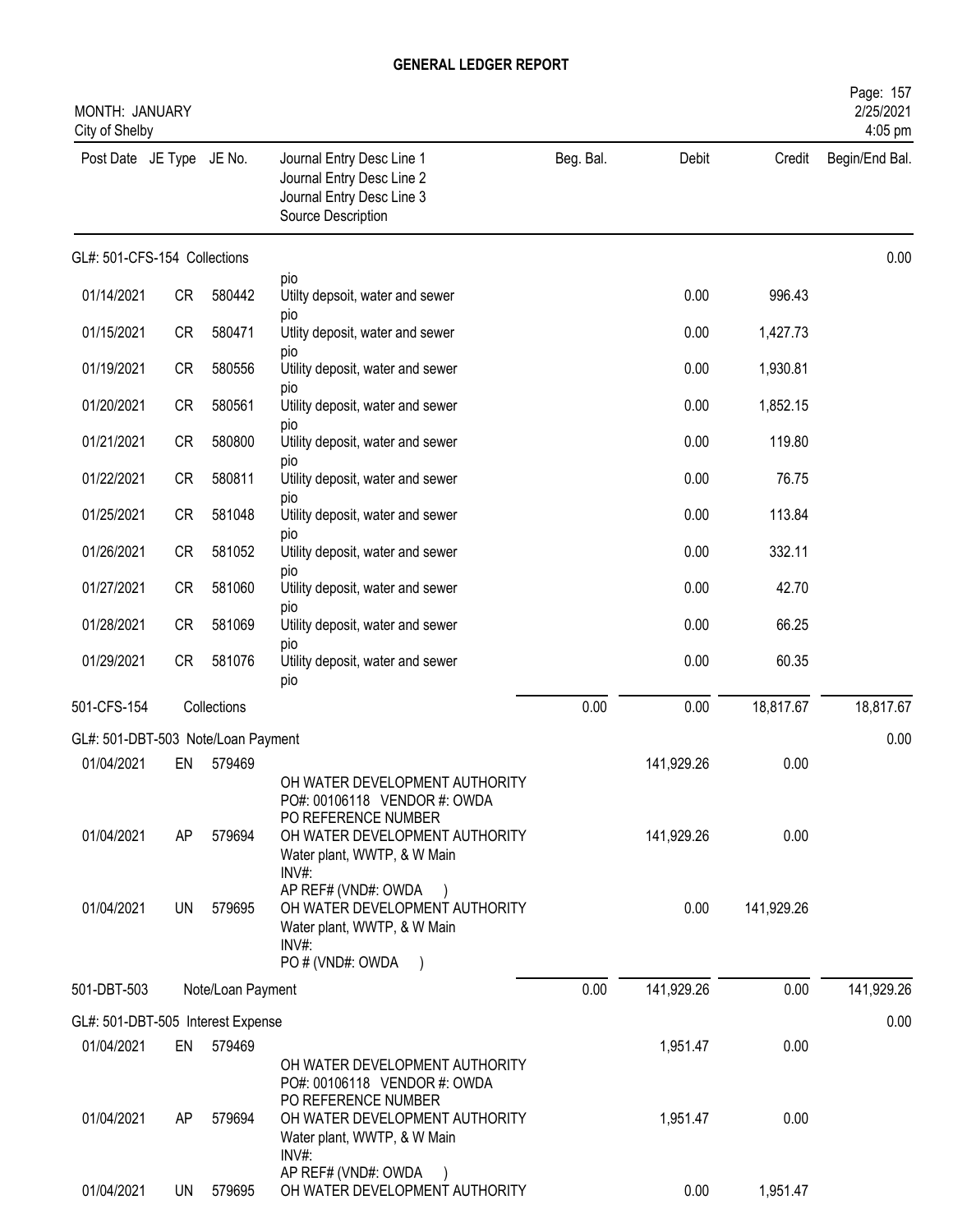| MONTH: JANUARY<br>City of Shelby  |           |                  |                                                                                                           |           |            |           | Page: 158<br>2/25/2021<br>$4:05$ pm |
|-----------------------------------|-----------|------------------|-----------------------------------------------------------------------------------------------------------|-----------|------------|-----------|-------------------------------------|
| Post Date JE Type JE No.          |           |                  | Journal Entry Desc Line 1<br>Journal Entry Desc Line 2<br>Journal Entry Desc Line 3<br>Source Description | Beg. Bal. | Debit      | Credit    | Begin/End Bal.                      |
| GL#: 501-DBT-505 Interest Expense |           |                  |                                                                                                           |           |            |           | 0.00                                |
|                                   |           |                  | Water plant, WWTP, & W Main<br>INV#:                                                                      |           |            |           |                                     |
|                                   |           |                  | PO # (VND#: OWDA                                                                                          |           |            |           |                                     |
| 501-DBT-505                       |           | Interest Expense |                                                                                                           | 0.00      | 1,951.47   | 0.00      | 1,951.47                            |
|                                   |           |                  | Fund: 501 - Water Asset Management Totals:                                                                |           | 143,880.73 | 18,817.67 |                                     |
| GL#: 502-CFS-154 Collections      |           |                  |                                                                                                           |           |            |           | 0.00                                |
| 01/04/2021                        | CR        | 580286           | Utility deposit, water and sewer                                                                          |           | 0.00       | 124.18    |                                     |
| 01/05/2021                        | <b>CR</b> | 580294           | pio<br>Utility deposit, water and sewer                                                                   |           | 0.00       | 1,410.74  |                                     |
| 01/06/2021                        | <b>CR</b> | 580303           | pio<br>Utility deposit, water and sewer                                                                   |           | 0.00       | 564.95    |                                     |
| 01/07/2021                        | <b>CR</b> | 580313           | pio<br>Utility deposit, water and sewer                                                                   |           | 0.00       | 1,288.73  |                                     |
| 01/08/2021                        | <b>CR</b> | 580324           | pio<br>Utility deposit, water and sewer                                                                   |           | 0.00       | 1,482.06  |                                     |
| 01/11/2021                        | <b>CR</b> | 580340           | pio<br>Utility deposit, water and sewer                                                                   |           | 0.00       | 4,475.11  |                                     |
| 01/12/2021                        | CR        | 580344           | <b>DIO</b><br>Utility deposit, water and sewer                                                            |           | 0.00       | 1,950.98  |                                     |
| 01/13/2021                        | <b>CR</b> | 580434           | <b>DIO</b><br>Utility deposit, water and sewer                                                            |           | 0.00       | 1,113.57  |                                     |
| 01/14/2021                        | <b>CR</b> | 580442           | pio<br>Utilty depsoit, water and sewer                                                                    |           | 0.00       | 4,643.42  |                                     |
|                                   |           |                  | pio                                                                                                       |           |            |           |                                     |
| 01/15/2021                        | <b>CR</b> | 580471           | Utlity deposit, water and sewer<br>pio                                                                    |           | 0.00       | 1,471.55  |                                     |
| 01/19/2021                        | <b>CR</b> | 580556           | Utility deposit, water and sewer<br>pio                                                                   |           | 0.00       | 2,198.99  |                                     |
| 01/20/2021                        | <b>CR</b> | 580561           | Utility deposit, water and sewer<br><b>DIO</b>                                                            |           | 0.00       | 2,166.83  |                                     |
| 01/21/2021                        | CR        | 580800           | Utility deposit, water and sewer                                                                          |           | 0.00       | 90.85     |                                     |
| 01/22/2021                        | CR        | 580811           | <b>DIO</b><br>Utility deposit, water and sewer                                                            |           | 0.00       | 264.40    |                                     |
| 01/25/2021                        | CR        | 581048           | pio<br>Utility deposit, water and sewer                                                                   |           | 0.00       | 109.70    |                                     |
| 01/26/2021                        | CR        | 581052           | pio<br>Utility deposit, water and sewer                                                                   |           | 0.00       | 243.22    |                                     |
| 01/27/2021                        | CR        | 581060           | pio<br>Utility deposit, water and sewer                                                                   |           | 0.00       | 201.45    |                                     |
| 01/28/2021                        | CR        | 581069           | pio<br>Utility deposit, water and sewer                                                                   |           | 0.00       | 53.12     |                                     |
| 01/29/2021                        | CR        | 581076           | pio<br>Utility deposit, water and sewer                                                                   |           | 0.00       | 54.09     |                                     |
|                                   |           |                  | pio                                                                                                       |           |            |           |                                     |
| 502-CFS-154                       |           | Collections      |                                                                                                           | 0.00      | 0.00       | 23,907.94 | 23,907.94                           |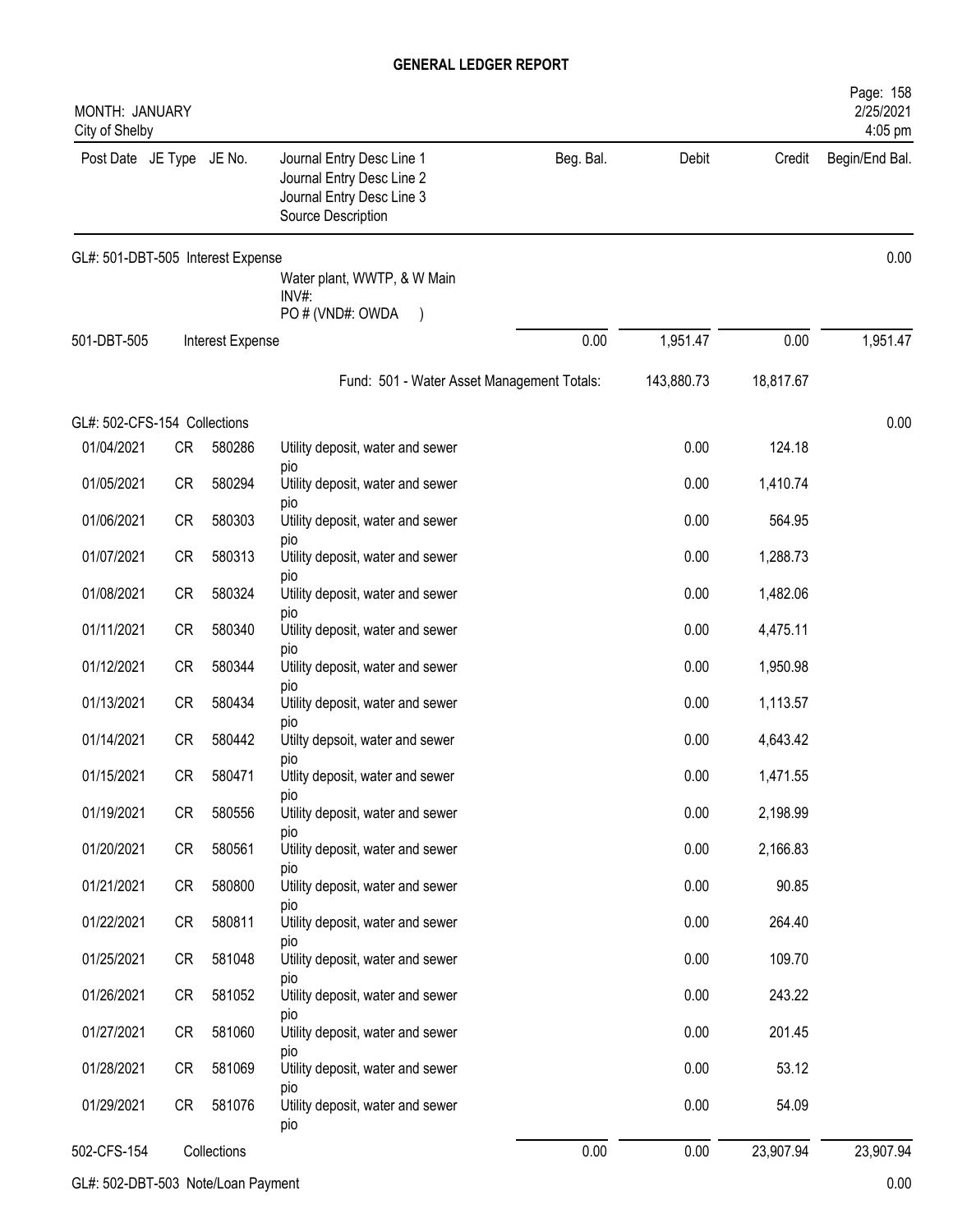| MONTH: JANUARY<br>City of Shelby   |           |                   |                                                                                                                                    |           |          |           | Page: 159<br>2/25/2021<br>4:05 pm |
|------------------------------------|-----------|-------------------|------------------------------------------------------------------------------------------------------------------------------------|-----------|----------|-----------|-----------------------------------|
| Post Date JE Type JE No.           |           |                   | Journal Entry Desc Line 1<br>Journal Entry Desc Line 2<br>Journal Entry Desc Line 3<br>Source Description                          | Beg. Bal. | Debit    | Credit    | Begin/End Bal.                    |
| GL#: 502-DBT-503 Note/Loan Payment |           |                   |                                                                                                                                    |           |          |           | 0.00                              |
| 01/04/2021                         | EN        | 579470            | TREASURER, STATE OF OHIO<br>PO#: 00106119 VENDOR #: TREAS.STAT<br>PO REFERENCE NUMBER                                              |           | 9,147.75 | 0.00      |                                   |
| 01/05/2021                         | AP        | 579849            | TREASURER, STATE OF OHIO<br>Loan payment CP42S<br>$INV#$ :<br>111937                                                               |           | 9,147.75 | 0.00      |                                   |
| 01/05/2021                         | UN        | 579850            | AP REF# (VND#: TREAS.STAT)<br>TREASURER, STATE OF OHIO<br>Loan payment CP42S<br>$INV#$ :<br>111937<br>PO # (VND#: TREAS.STAT)      |           | 0.00     | 9,147.75  |                                   |
| 502-DBT-503                        |           | Note/Loan Payment |                                                                                                                                    | 0.00      | 9,147.75 | 0.00      | 9,147.75                          |
| GL#: 502-WCI-500 Engineering       |           |                   |                                                                                                                                    |           |          |           | 0.00                              |
| 01/07/2021                         | AP        | 579905            | F. E. KROCKA AND ASSOC. INC.<br>Electronic file back/up<br>$INV#$ :<br>42673                                                       |           | 321.54   | 0.00      |                                   |
| 01/07/2021                         | UN        | 579906            | AP REF# (VND#: KROCKA/F.E)<br>F. E. KROCKA AND ASSOC. INC.<br>Electronic file back/up<br>INV#:<br>42673<br>PO # (VND#: KROCKA/F.E) |           | 0.00     | 321.54    |                                   |
| 502-WCI-500                        |           | Engineering       |                                                                                                                                    | 0.00      | 321.54   | 0.00      | 321.54                            |
|                                    |           |                   | Fund: 502 - Water Capital Improvement Totals:                                                                                      |           | 9,469.29 | 23,907.94 |                                   |
| GL#: 600-CAP-500 Engineering       |           |                   |                                                                                                                                    |           |          |           | 0.00                              |
| 01/08/2021                         | AP        | 580155            | UTILITIES INSTRUMENTATION SRV<br>Relay testing project<br>$INV#$ :<br>530362367                                                    |           | 3,495.00 | 0.00      |                                   |
| 01/08/2021                         | <b>UN</b> | 580156            | AP REF# (VND#: UTILITIES)<br>UTILITIES INSTRUMENTATION SRV<br>Relay testing project<br>INV#:<br>530362367                          |           | 0.00     | 4,500.00  |                                   |
| 01/19/2021                         | EN        | 580488            | PO # (VND#: UTILITIES)<br>SQUIRE PATTON BOGGS LLP<br>PO#: 00106333 VENDOR #: SQUIRE PAT<br>PO REFERENCE NUMBER                     |           | 1,500.00 | 0.00      |                                   |
| 600-CAP-500                        |           | Engineering       |                                                                                                                                    | 0.00      | 3,495.00 | 0.00      | 3,495.00                          |
| GL#: 600-CFS-154 Collections       |           |                   |                                                                                                                                    |           |          |           | 0.00                              |
| 01/04/2021                         | CR        | 580287            | Utility deposit, electric                                                                                                          |           | 0.00     | 1,839.80  |                                   |
| 01/04/2021                         | CR        | 580288            | pio<br>Utility deposit, ACH electric                                                                                               |           | 0.00     | 1,554.35  |                                   |
| 01/05/2021                         | CR        | 580295            | pio<br>Utility deposit, electric                                                                                                   |           | 0.00     | 46,586.80 |                                   |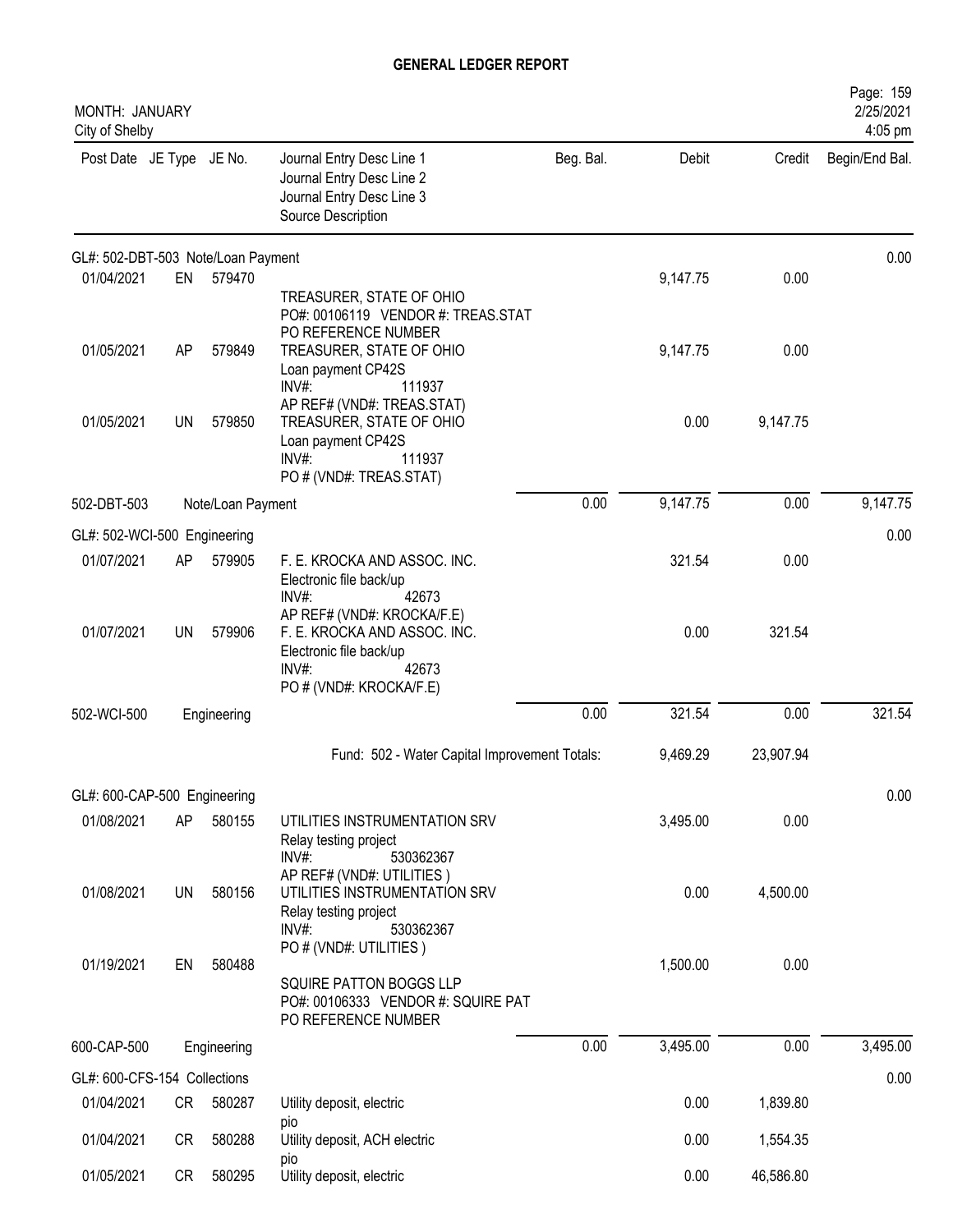| MONTH: JANUARY<br>City of Shelby |           |        |                                                                                                           |           |       |            | Page: 160<br>2/25/2021<br>4:05 pm |
|----------------------------------|-----------|--------|-----------------------------------------------------------------------------------------------------------|-----------|-------|------------|-----------------------------------|
| Post Date JE Type JE No.         |           |        | Journal Entry Desc Line 1<br>Journal Entry Desc Line 2<br>Journal Entry Desc Line 3<br>Source Description | Beg. Bal. | Debit | Credit     | Begin/End Bal.                    |
| GL#: 600-CFS-154 Collections     |           |        |                                                                                                           |           |       |            | 0.00                              |
| 01/05/2021                       | CR        | 580296 | pio<br>Utility deposit, ACH electric                                                                      |           | 0.00  | 12,220.55  |                                   |
| 01/06/2021                       | CR        | 580304 | pio<br>Utility deposit, electric                                                                          |           | 0.00  | 11,582.27  |                                   |
| 01/06/2021                       | CR        | 580305 | pio<br>Utility deposit, ACH electric                                                                      |           | 0.00  | 4,663.36   |                                   |
| 01/07/2021                       | CR        | 580314 | pio<br>Utility deposit, electric                                                                          |           | 0.00  | 35,455.71  |                                   |
| 01/07/2021                       | <b>CR</b> | 580315 | pio<br>Utility deposit, ACH electric                                                                      |           | 0.00  | 5,251.70   |                                   |
| 01/08/2021                       | <b>CR</b> | 580325 | pio<br>Utility deposit, electric                                                                          |           | 0.00  | 26,309.22  |                                   |
| 01/08/2021                       | CR        | 580326 | pio<br>Utility deposit, ACH electric                                                                      |           | 0.00  | 7,812.92   |                                   |
| 01/11/2021                       | CR        | 580341 | pio<br>Utility deposit, electric                                                                          |           | 0.00  | 56,411.22  |                                   |
| 01/11/2021                       | CR        | 580342 | pio<br>Utility deposit, ACH electric                                                                      |           | 0.00  | 107,879.65 |                                   |
| 01/12/2021                       | <b>CR</b> | 580345 | pio<br>Utility deposit, electric                                                                          |           | 0.00  | 144,601.52 |                                   |
| 01/12/2021                       | <b>CR</b> | 580346 | pio<br>Utility deposit, ACH electric                                                                      |           | 0.00  | 14,071.58  |                                   |
| 01/13/2021                       | <b>CR</b> | 580435 | pio<br>Utility deposit, electric                                                                          |           | 0.00  | 82,584.26  |                                   |
| 01/13/2021                       | CR        | 580436 | pio<br>Utility deposit, ACH electric                                                                      |           | 0.00  | 5,217.30   |                                   |
| 01/14/2021                       | CR        | 580443 | pio<br>Utility deposit, electric                                                                          |           | 0.00  | 42,250.50  |                                   |
| 01/14/2021                       | CR        | 580444 | pio<br>Utility deposit, ACH electric                                                                      |           | 0.00  | 6,305.77   |                                   |
| 01/15/2021                       | CR        | 580472 | pio<br>Utility deposit, electric                                                                          |           | 0.00  | 48,391.88  |                                   |
| 01/15/2021                       | CR        | 580473 | pio<br>Utility deposit, ACH electric                                                                      |           | 0.00  | 3,187.54   |                                   |
| 01/19/2021                       | CR        | 580557 | pio<br>Utility deposit, electric                                                                          |           | 0.00  | 54,988.91  |                                   |
| 01/19/2021                       | CR        | 580558 | pio<br>Utility deposit, ACH electric                                                                      |           | 0.00  | 7,900.24   |                                   |
| 01/20/2021                       | CR        | 580562 | pio<br>Utility deposit, electric                                                                          |           | 0.00  | 89,579.05  |                                   |
| 01/20/2021                       | CR        | 580563 | pio<br>Utility deposit, ACH electric                                                                      |           | 0.00  | 16,823.19  |                                   |
| 01/21/2021                       | CR        | 580801 | pio<br>Utility deposit, electric                                                                          |           | 0.00  | 13,998.92  |                                   |
| 01/21/2021                       | CR        | 580802 | pio<br>Utility deposit, ACH electric                                                                      |           | 0.00  | 1,272.43   |                                   |
| 01/22/2021                       | CR        | 580812 | pio<br>Utility deposit, electric                                                                          |           | 0.00  | 9,577.86   |                                   |
| 01/22/2021                       | CR        | 580813 | pio<br>Utility deposit, ACH electric<br>pio                                                               |           | 0.00  | 838.25     |                                   |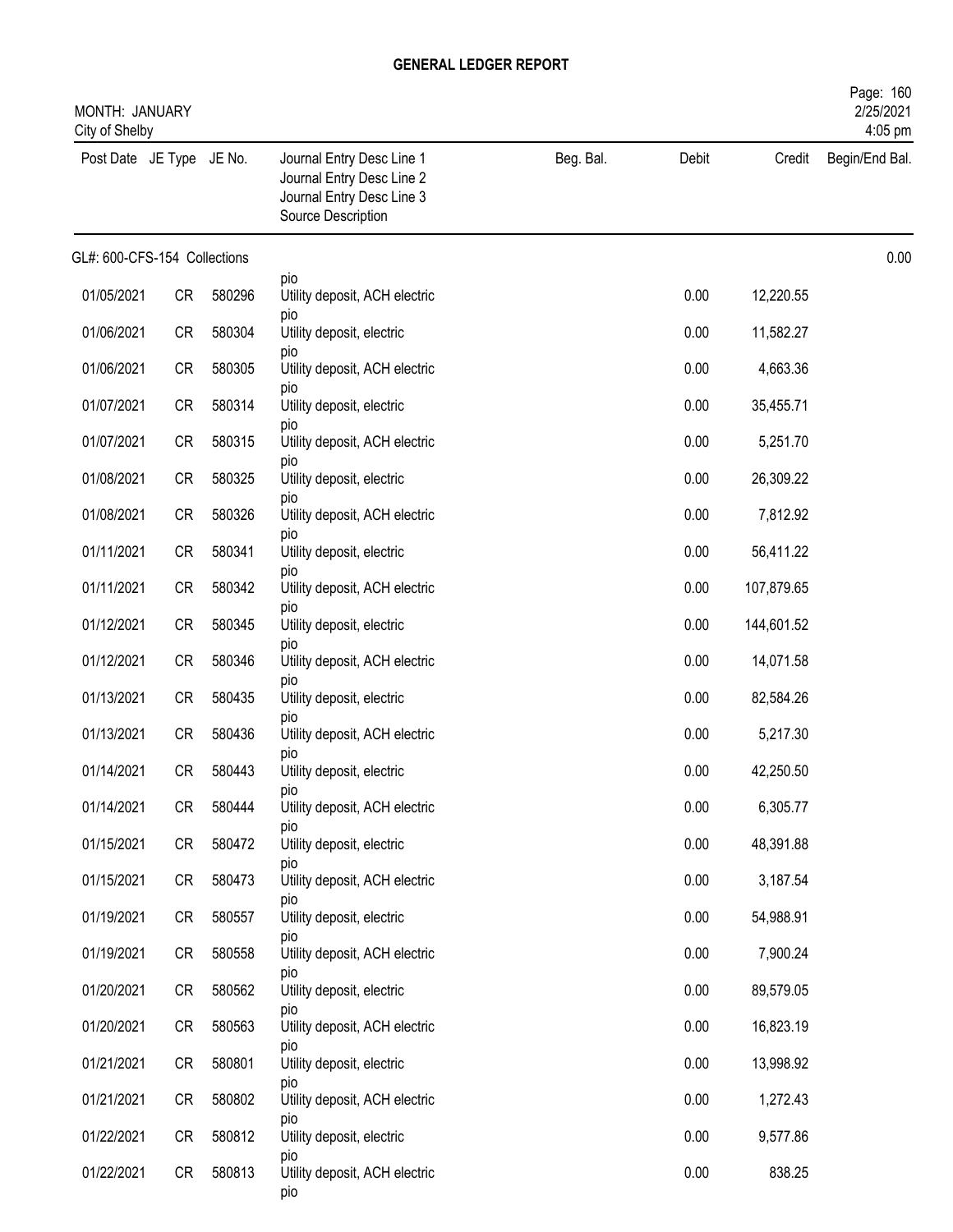| MONTH: JANUARY<br>City of Shelby    |           |                    |                                                                                                           |           |       |            | Page: 161<br>2/25/2021<br>4:05 pm |
|-------------------------------------|-----------|--------------------|-----------------------------------------------------------------------------------------------------------|-----------|-------|------------|-----------------------------------|
| Post Date JE Type JE No.            |           |                    | Journal Entry Desc Line 1<br>Journal Entry Desc Line 2<br>Journal Entry Desc Line 3<br>Source Description | Beg. Bal. | Debit | Credit     | Begin/End Bal.                    |
| GL#: 600-CFS-154 Collections        |           |                    |                                                                                                           |           |       |            | 0.00                              |
| 01/25/2021                          | CR        | 581049             | Utility deposit, electric<br>pio                                                                          |           | 0.00  | 1,854.63   |                                   |
| 01/25/2021                          | CR        | 581050             | Utility deposit, ACH electric<br>pio                                                                      |           | 0.00  | 2,642.62   |                                   |
| 01/26/2021                          | <b>CR</b> | 581053             | Utility deposit, electric                                                                                 |           | 0.00  | 3,331.87   |                                   |
| 01/26/2021                          | CR        | 581054             | pio<br>Utility deposit, ACH electric                                                                      |           | 0.00  | 2,850.45   |                                   |
| 01/27/2021                          | CR        | 581061             | pio<br>Utility deposit, electric                                                                          |           | 0.00  | 7,516.89   |                                   |
| 01/27/2021                          | CR        | 581062             | <b>DIO</b><br>Utilty deposit, ACH electric                                                                |           | 0.00  | 537.86     |                                   |
| 01/28/2021                          | CR        | 581070             | pio<br>Utility depsoit, electric                                                                          |           | 0.00  | 2,356.33   |                                   |
| 01/28/2021                          | CR        | 581071             | pio<br>Utility deposit, ACH electric                                                                      |           | 0.00  | 379.38     |                                   |
| 01/29/2021                          | <b>CR</b> | 581077             | pio<br>Utility deposit, electric                                                                          |           | 0.00  | 821.09     |                                   |
| 01/29/2021                          | CR        | 581078             | pio<br>Utility deposit, ACH electric<br>pio                                                               |           | 0.00  | 1,162.34   |                                   |
| 600-CFS-154                         |           | Collections        |                                                                                                           | 0.00      | 0.00  | 882,610.21 | 882,610.21                        |
| GL#: 600-CFS-161 Labor and Material |           |                    |                                                                                                           |           |       |            | 0.00                              |
| 01/11/2021                          | CR        | 580341             | Utility deposit, electric<br>pio                                                                          |           | 0.00  | 2,001.08   |                                   |
| 600-CFS-161                         |           | Labor and Material |                                                                                                           | 0.00      | 0.00  | 2,001.08   | 2,001.08                          |
| GL#: 600-CFS-162 On & Off           |           |                    |                                                                                                           |           |       |            | 0.00                              |
| 01/04/2021                          | CR        | 580287             | Utility deposit, electric                                                                                 |           | 0.00  | 5.00       |                                   |
| 01/05/2021                          | CR        | 580295             | pio<br>Utility deposit, electric                                                                          |           | 0.00  | 80.00      |                                   |
| 01/06/2021                          | CR        | 580304             | pio<br>Utility deposit, electric                                                                          |           | 0.00  | 35.00      |                                   |
| 01/07/2021                          | CR        | 580314             | pio<br>Utility deposit, electric                                                                          |           | 0.00  | 50.00      |                                   |
| 01/08/2021                          | CR        | 580325             | pio<br>Utility deposit, electric                                                                          |           | 0.00  | 60.00      |                                   |
| 01/11/2021                          | CR        | 580341             | pio<br>Utility deposit, electric                                                                          |           | 0.00  | 65.00      |                                   |
| 01/12/2021                          | CR        | 580345             | pio<br>Utility deposit, electric                                                                          |           | 0.00  | 40.00      |                                   |
| 01/13/2021                          | CR        | 580435             | <b>DIO</b><br>Utility deposit, electric                                                                   |           | 0.00  | 69.85      |                                   |
| 01/14/2021                          | CR        | 580443             | pio<br>Utility deposit, electric                                                                          |           | 0.00  | 80.00      |                                   |
| 01/15/2021                          | CR        | 580472             | pio<br>Utility deposit, electric                                                                          |           | 0.00  | 44.84      |                                   |
| 01/19/2021                          | CR        | 580557             | pio<br>Utility deposit, electric                                                                          |           | 0.00  | 10.00      |                                   |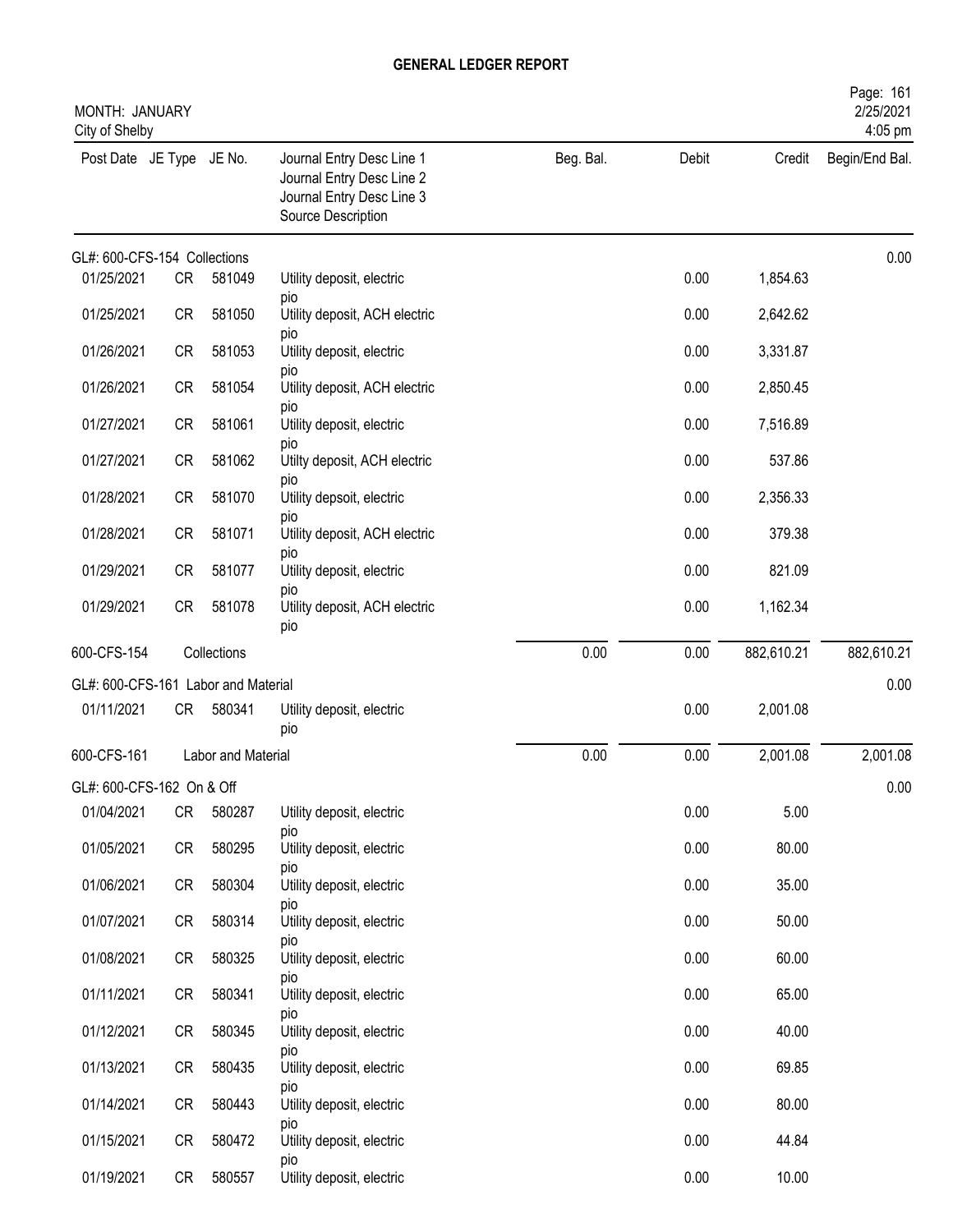| MONTH: JANUARY<br>City of Shelby |           |           |                                                                                                                             |           |          |          | Page: 162<br>2/25/2021<br>4:05 pm |
|----------------------------------|-----------|-----------|-----------------------------------------------------------------------------------------------------------------------------|-----------|----------|----------|-----------------------------------|
| Post Date JE Type JE No.         |           |           | Journal Entry Desc Line 1<br>Journal Entry Desc Line 2<br>Journal Entry Desc Line 3<br>Source Description                   | Beg. Bal. | Debit    | Credit   | Begin/End Bal.                    |
| GL#: 600-CFS-162 On & Off        |           |           |                                                                                                                             |           |          |          | 0.00                              |
| 01/20/2021                       | <b>CR</b> | 580562    | pio<br>Utility deposit, electric                                                                                            |           | 0.00     | 75.00    |                                   |
| 01/22/2021                       | <b>CR</b> | 580812    | pio<br>Utility deposit, electric                                                                                            |           | 0.00     | 10.00    |                                   |
| 01/25/2021                       | <b>CR</b> | 581049    | pio<br>Utility deposit, electric                                                                                            |           | 0.00     | 5.00     |                                   |
| 01/26/2021                       | <b>CR</b> | 581053    | pio<br>Utility deposit, electric                                                                                            |           | 0.00     | 45.00    |                                   |
| 01/27/2021                       | <b>CR</b> | 581061    | <b>DIO</b><br>Utility deposit, electric                                                                                     |           | 0.00     | 5.00     |                                   |
| 01/28/2021                       | <b>CR</b> | 581070    | pio<br>Utility depsoit, electric                                                                                            |           | 0.00     | 15.00    |                                   |
| 01/29/2021                       | <b>CR</b> | 581077    | pio<br>Utility deposit, electric<br>pio                                                                                     |           | 0.00     | 10.00    |                                   |
| 600-CFS-162                      |           | On & Off  |                                                                                                                             | 0.00      | 0.00     | 704.69   | 704.69                            |
| GL#: 600-DCP-515 Equipment       |           |           |                                                                                                                             |           |          |          | 0.00                              |
| 01/07/2021                       | AP        | 580007    | POWER LINE SUPPLY CO<br>Brace X arm wood 60in<br>INV#:<br>56530775                                                          |           | 503.70   | 0.00     |                                   |
| 01/07/2021                       | <b>UN</b> | 580008    | AP REF# (VND#: POWER LINE)<br>POWER LINE SUPPLY CO<br>Brace X arm wood 60in<br>INV#:<br>56530775<br>PO # (VND#: POWER LINE) |           | 0.00     | 1,930.26 |                                   |
| 600-DCP-515                      |           | Equipment |                                                                                                                             | 0.00      | 503.70   | 0.00     | 503.70                            |
| GL#: 600-DCP-572 System Upgrades |           |           |                                                                                                                             |           |          |          | 0.00                              |
| 01/21/2021                       | AP        | 580739    | SPOERR PRECAST CONCRETE INC<br>5'6"x6'6" transformer pad<br>INV#:<br>43810                                                  |           | 2,264.00 | 0.00     |                                   |
| 01/21/2021                       | UN        | 580740    | AP REF# (VND#: SPOERR PRE)<br>SPOERR PRECAST CONCRETE INC<br>5'6"x6'6" transformer pad<br>INV#:<br>43810                    |           | 0.00     | 2,264.00 |                                   |
| 01/22/2021                       | AP        | 580849    | PO # (VND#: SPOERR PRE)<br>PRECISE BORING OF OHIO LLC<br>Directional bored<br>INV#:<br>6250                                 |           | 5,700.00 | 0.00     |                                   |
| 01/22/2021                       | UN        | 580850    | AP REF# (VND#: PRECISE BO)<br>PRECISE BORING OF OHIO LLC<br>Directional bored                                               |           | 0.00     | 5,700.00 |                                   |
| 01/22/2021                       | AP        | 580851    | INV#:<br>6250<br>PO # (VND#: PRECISE BO)<br>PRECISE BORING OF OHIO LLC<br>Directional bored<br>INV#:<br>6250b               |           | 740.00   | 0.00     |                                   |
| 01/22/2021                       | <b>UN</b> | 580852    | AP REF# (VND#: PRECISE BO)<br>PRECISE BORING OF OHIO LLC                                                                    |           | 0.00     | 3,800.00 |                                   |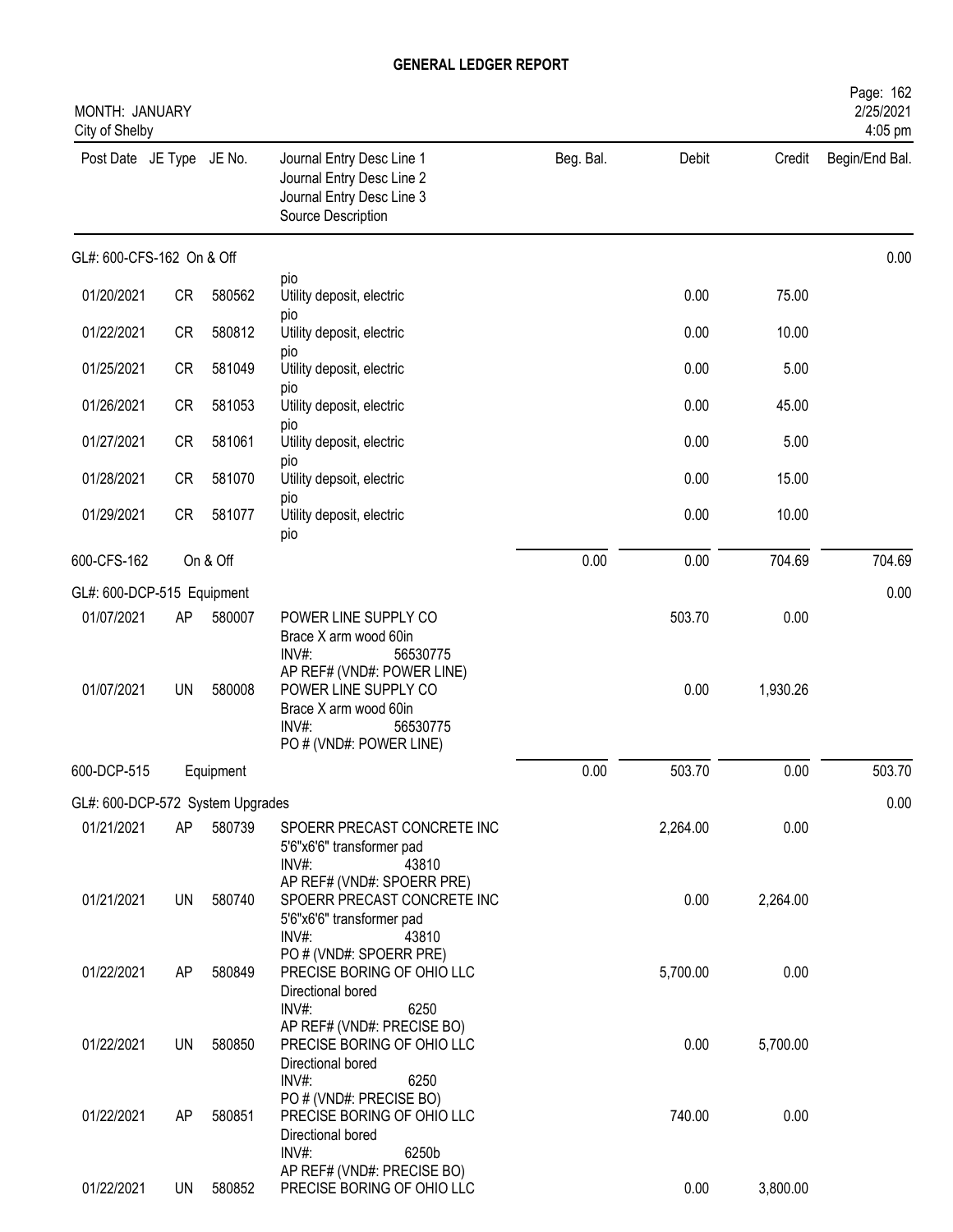| MONTH: JANUARY<br>City of Shelby    |       |                 |                                                                                                                    |           |           |           | Page: 163<br>2/25/2021<br>4:05 pm |
|-------------------------------------|-------|-----------------|--------------------------------------------------------------------------------------------------------------------|-----------|-----------|-----------|-----------------------------------|
| Post Date JE Type JE No.            |       |                 | Journal Entry Desc Line 1<br>Journal Entry Desc Line 2<br>Journal Entry Desc Line 3<br>Source Description          | Beg. Bal. | Debit     | Credit    | Begin/End Bal.                    |
| GL#: 600-DCP-572 System Upgrades    |       |                 | Directional bored                                                                                                  |           |           |           | 0.00                              |
|                                     |       |                 | $INV#$ :<br>6250b<br>PO # (VND#: PRECISE BO)                                                                       |           |           |           |                                   |
| 600-DCP-572                         |       | System Upgrades |                                                                                                                    | 0.00      | 8,704.00  | 0.00      | 8,704.00                          |
| GL#: 600-DIS-400 Wages              |       |                 |                                                                                                                    |           |           |           | 0.00                              |
| 01/05/2021                          | EN    | 579511          | <b>CITY PAYROLL FUND</b><br>PO#: 00106160 VENDOR #: CITY PAYRO                                                     |           | 17,509.81 | 0.00      |                                   |
| 01/05/2021                          | AP    | 579818          | PO REFERENCE NUMBER<br><b>CITY PAYROLL FUND</b><br>Wages 12/20/20-1/2/21<br>$INV#$ :                               |           | 17,509.81 | 0.00      |                                   |
| 01/05/2021                          | UN    | 579819          | AP REF# (VND#: CITY PAYRO)<br><b>CITY PAYROLL FUND</b><br>Wages 12/20/20-1/2/21<br>$INV#$ :                        |           | 0.00      | 17,509.81 |                                   |
| 01/20/2021                          | EN    | 580512          | PO # (VND#: CITY PAYRO)<br>CITY PAYROLL FUND                                                                       |           | 17,288.72 | 0.00      |                                   |
| 01/20/2021                          | AP    | 580520          | PO#: 00106355 VENDOR #: CITY PAYRO<br>PO REFERENCE NUMBER<br>CITY PAYROLL FUND<br>Wages 1/3/21-1/16/21<br>INV#:    |           | 17,288.72 | 0.00      |                                   |
| 01/20/2021                          | UN    | 580521          | AP REF# (VND#: CITY PAYRO)<br><b>CITY PAYROLL FUND</b><br>Wages 1/3/21-1/16/21<br>INV#:<br>PO # (VND#: CITY PAYRO) |           | 0.00      | 17,288.72 |                                   |
| 600-DIS-400                         | Wages |                 |                                                                                                                    | 0.00      | 34,798.53 | 0.00      | 34,798.53                         |
|                                     |       |                 | GL#: 600-DIS-415 Public Employees Retire.System                                                                    |           |           |           | 0.00                              |
| 01/14/2021                          | EN    | 580363          |                                                                                                                    |           | 5,159.93  | 0.00      |                                   |
|                                     |       |                 | OH PUBLIC EMPLOYEES RETIREMENT<br>PO#: 00106317 VENDOR #: OPERS<br>PO REFERENCE NUMBER                             |           |           |           |                                   |
| 01/14/2021                          | AP    | 580417          | OH PUBLIC EMPLOYEES RETIREMENT<br>Employer portion 11/22/20-<br>INV#:                                              |           | 5,159.93  | 0.00      |                                   |
| 01/14/2021                          | UN    | 580418          | AP REF# (VND#: OPERS<br>OH PUBLIC EMPLOYEES RETIREMENT<br>Employer portion 11/22/20-<br>INV#:<br>PO # (VND#: OPERS |           | 0.00      | 5,159.93  |                                   |
| 600-DIS-415                         |       |                 | Public Employees Retire.System                                                                                     | 0.00      | 5,159.93  | 0.00      | 5,159.93                          |
|                                     |       |                 |                                                                                                                    |           |           |           |                                   |
| GL#: 600-DIS-417 FICA<br>01/05/2021 | EN    | 579512          |                                                                                                                    |           | 253.91    | 0.00      | 0.00                              |
|                                     |       |                 |                                                                                                                    |           |           |           |                                   |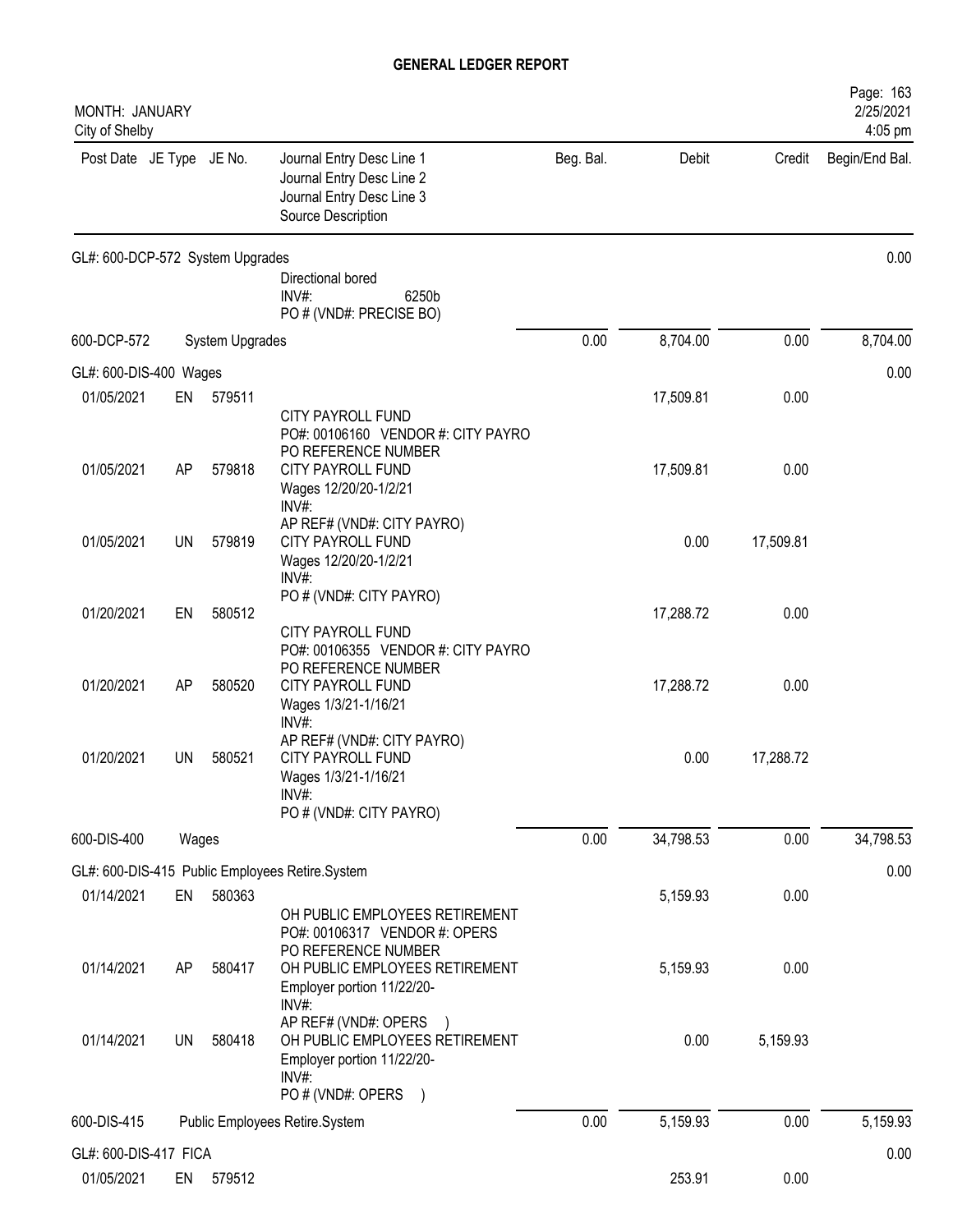| <b>MONTH: JANUARY</b><br>City of Shelby |             |                 |                                                                                                                                       |           |           |           | Page: 164<br>2/25/2021<br>4:05 pm |
|-----------------------------------------|-------------|-----------------|---------------------------------------------------------------------------------------------------------------------------------------|-----------|-----------|-----------|-----------------------------------|
| Post Date JE Type JE No.                |             |                 | Journal Entry Desc Line 1<br>Journal Entry Desc Line 2<br>Journal Entry Desc Line 3<br>Source Description                             | Beg. Bal. | Debit     | Credit    | Begin/End Bal.                    |
| GL#: 600-DIS-417 FICA                   |             |                 |                                                                                                                                       |           |           |           | 0.00                              |
| 01/05/2021                              | AP          | 579816          | PAYROLL FUND<br>PO#: 00106161 VENDOR #: PAYROLL FU<br>PO REFERENCE NUMBER<br>PAYROLL FUND<br>FICA 12/20/20-1/2/21                     |           | 253.91    | 0.00      |                                   |
| 01/05/2021                              | UN          | 579817          | $INV#$ :<br>AP REF# (VND#: PAYROLL FU)<br>PAYROLL FUND<br>FICA 12/20/20-1/2/21<br>INV#:                                               |           | 0.00      | 253.91    |                                   |
| 01/20/2021                              | EN          | 580513          | PO # (VND#: PAYROLL FU)<br>PAYROLL FUND                                                                                               |           | 250.67    | 0.00      |                                   |
| 01/20/2021                              | AP          | 580522          | PO#: 00106356 VENDOR #: PAYROLL FU<br>PO REFERENCE NUMBER<br>PAYROLL FUND<br>FICA 1/3/21-1/16/21<br>INV#:                             |           | 250.67    | 0.00      |                                   |
| 01/20/2021                              | UN          | 580523          | AP REF# (VND#: PAYROLL FU)<br>PAYROLL FUND<br>FICA 1/3/21-1/16/21<br>INV#:<br>PO # (VND#: PAYROLL FU)                                 |           | 0.00      | 250.67    |                                   |
| 600-DIS-417                             | <b>FICA</b> |                 |                                                                                                                                       | 0.00      | 504.58    | 0.00      | 504.58                            |
| GL#: 600-DIS-418 Hospitalization        |             |                 |                                                                                                                                       |           |           |           | 0.00                              |
| 01/04/2021                              | EN          | 579467          |                                                                                                                                       |           | 10,310.94 | 0.00      |                                   |
| 01/05/2021                              | AP          | 579814          | JEFFERSON HEALTH PLAN<br>PO#: 00106116 VENDOR #: JEFFERSON<br>PO REFERENCE NUMBER<br>JEFFERSON HEALTH PLAN<br>Acct 19-OME095<br>INV#: |           | 10,310.94 | 0.00      |                                   |
| 01/05/2021                              | UN          | 579815          | AP REF# (VND#: JEFFERSON)<br>JEFFERSON HEALTH PLAN<br>Acct 19-OME095<br>$INV#$ :                                                      |           | 0.00      | 10,310.94 |                                   |
| 01/20/2021                              | EN          | 580533          | PO # (VND#: JEFFERSON)<br>JEFFERSON HEALTH PLAN<br>PO#: 00106358 VENDOR #: JEFFERSON<br>PO REFERENCE NUMBER                           |           | 10,310.94 | 0.00      |                                   |
| 600-DIS-418                             |             | Hospitalization |                                                                                                                                       | 0.00      | 10,310.94 | 0.00      | 10,310.94                         |
| GL#: 600-DIS-419 Life Insurance         |             |                 |                                                                                                                                       |           |           |           | 0.00                              |
| 01/08/2021                              |             | EN 579664       | AMERICAN UNITED LIFE INS CO<br>PO#: 00106291 VENDOR #: AMERICAN U                                                                     |           | 92.40     | 0.00      |                                   |
| 01/08/2021                              | AP.         | 580149          | PO REFERENCE NUMBER<br>AMERICAN UNITED LIFE INS CO                                                                                    |           | 92.40     | 0.00      |                                   |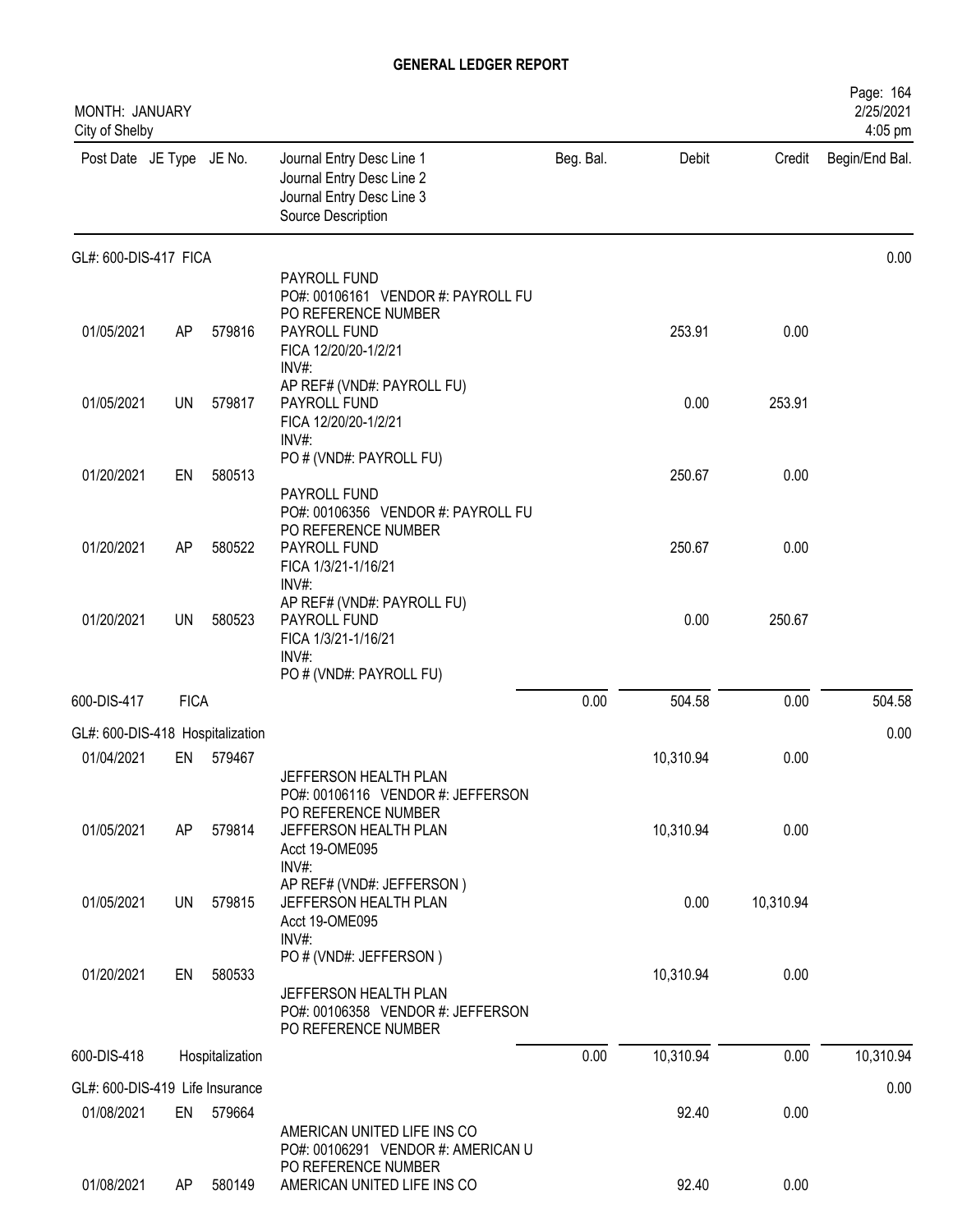| MONTH: JANUARY<br>City of Shelby      |           |                             |                                                                                                                                                                   |           |        |        | Page: 165<br>2/25/2021<br>4:05 pm |
|---------------------------------------|-----------|-----------------------------|-------------------------------------------------------------------------------------------------------------------------------------------------------------------|-----------|--------|--------|-----------------------------------|
| Post Date JE Type JE No.              |           |                             | Journal Entry Desc Line 1<br>Journal Entry Desc Line 2<br>Journal Entry Desc Line 3<br>Source Description                                                         | Beg. Bal. | Debit  | Credit | Begin/End Bal.                    |
| GL#: 600-DIS-419 Life Insurance       |           |                             |                                                                                                                                                                   |           |        |        | 0.00                              |
| 01/08/2021                            | <b>UN</b> | 580150                      | Policy G 00608125-0002-000<br>INV#:<br>AP REF# (VND#: AMERICAN U)<br>AMERICAN UNITED LIFE INS CO<br>Policy G 00608125-0002-000<br>INV#<br>PO # (VND#: AMERICAN U) |           | 0.00   | 92.40  |                                   |
| 600-DIS-419                           |           | Life Insurance              |                                                                                                                                                                   | 0.00      | 92.40  | 0.00   | 92.40                             |
| GL#: 600-DIS-420 Workers Compensation |           |                             |                                                                                                                                                                   |           |        |        | 0.00                              |
| 01/06/2021                            | EN        | 579516                      | BUREAU OF WORKERS COMPENSATION<br>PO#: 00106162 VENDOR #: BWC                                                                                                     |           | 540.00 | 0.00   |                                   |
| 01/08/2021                            | AP        | 580083                      | PO REFERENCE NUMBER<br>BUREAU OF WORKERS COMPENSATION<br>Installment payment policy<br>INV#:                                                                      |           | 540.00 | 0.00   |                                   |
| 01/08/2021                            | <b>UN</b> | 580084                      | AP REF# (VND#: BWC<br>BUREAU OF WORKERS COMPENSATION<br>Installment payment policy<br>$INV#$ :<br>PO#(VND#: BWC<br>$\rightarrow$                                  |           | 0.00   | 540.00 |                                   |
| 600-DIS-420                           |           | <b>Workers Compensation</b> |                                                                                                                                                                   | 0.00      | 540.00 | 0.00   | 540.00                            |
| GL#: 600-DIS-428 Telephone            |           |                             |                                                                                                                                                                   |           |        |        | 0.00                              |
| 01/04/2021                            | EN        | 579468                      |                                                                                                                                                                   |           | 355.62 | 0.00   |                                   |
| 01/05/2021                            | AP        | 579820                      | CRUM/BRIAN//<br>PO#: 00106117 VENDOR #: CRUM, BRIAN<br>PO REFERENCE NUMBER<br>CRUM/BRIAN//<br>Reimburse for phone charges<br>$INV#$ :                             |           | 355.62 | 0.00   |                                   |
| 01/05/2021                            | UN        | 579821                      | AP REF# (VND#: CRUM, BRIAN)<br>CRUM/BRIAN//<br>Reimburse for phone charges<br>$INV#$ :                                                                            |           | 0.00   | 355.62 |                                   |
| 01/11/2021                            | EN        | 579691                      | PO # (VND#: CRUM, BRIAN)<br>CHARTER COMM HOLDINGS LLC<br>PO#: 00106314 VENDOR #: CHART COMM<br>PO REFERENCE NUMBER                                                |           | 200.00 | 0.00   |                                   |
| 600-DIS-428                           |           | Telephone                   |                                                                                                                                                                   | 0.00      | 355.62 | 0.00   | 355.62                            |
| GL#: 600-DIS-429 Propane              |           |                             |                                                                                                                                                                   |           |        |        | 0.00                              |
| 01/14/2021                            | AP        | 580421                      | SHELBY CARRY OUT INC<br>Propane for tow motor tank<br>$INV#$ :                                                                                                    |           | 30.00  | 0.00   |                                   |
| 01/14/2021                            | UN        | 580422                      | AP REF# (VND#: SHELBY CAR)<br>SHELBY CARRY OUT INC                                                                                                                |           | 0.00   | 30.00  |                                   |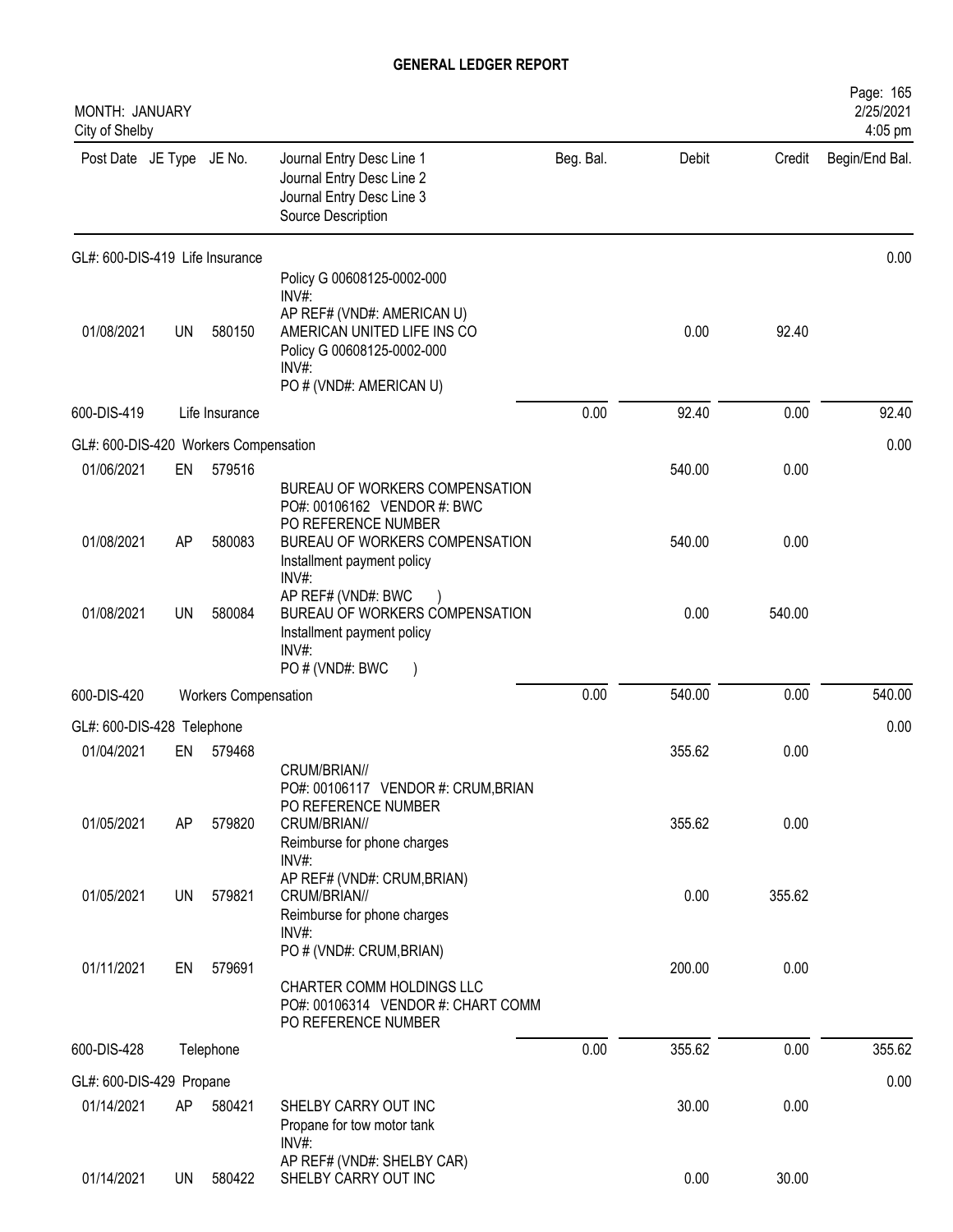| MONTH: JANUARY<br>City of Shelby       |           |                       |                                                                                                                       |           |        |        | Page: 166<br>2/25/2021<br>4:05 pm |
|----------------------------------------|-----------|-----------------------|-----------------------------------------------------------------------------------------------------------------------|-----------|--------|--------|-----------------------------------|
| Post Date JE Type JE No.               |           |                       | Journal Entry Desc Line 1<br>Journal Entry Desc Line 2<br>Journal Entry Desc Line 3<br>Source Description             | Beg. Bal. | Debit  | Credit | Begin/End Bal.                    |
| GL#: 600-DIS-429 Propane               |           |                       |                                                                                                                       |           |        |        | 0.00                              |
|                                        |           |                       | Propane for tow motor tank<br>$INV#$ :<br>PO # (VND#: SHELBY CAR)                                                     |           |        |        |                                   |
| 600-DIS-429                            |           | Propane               |                                                                                                                       | 0.00      | 30.00  | 0.00   | 30.00                             |
| GL#: 600-DIS-472 Supplies              |           |                       |                                                                                                                       |           |        |        | 0.00                              |
| 01/07/2021                             | EN        | 579618                | DAS HARDWARE LLC<br>PO#: 00106261 VENDOR #: DAS HARDWA                                                                |           | 250.00 | 0.00   |                                   |
| 01/11/2021                             | AP        | 580269                | PO REFERENCE NUMBER<br>DAS HARDWARE LLC<br>Line Dept Dec 2020<br>INV#:                                                |           | 198.67 | 0.00   |                                   |
| 01/11/2021                             | <b>UN</b> | 580270                | AP REF# (VND#: DAS HARDWA)<br>DAS HARDWARE LLC<br>Line Dept Dec 2020<br>INV#:                                         |           | 0.00   | 200.00 |                                   |
| 01/11/2021                             | AP        | 580271                | PO # (VND#: DAS HARDWA)<br>DAS HARDWARE LLC<br>Line dept Dec 2020                                                     |           | 88.86  | 0.00   |                                   |
| 01/11/2021                             | <b>UN</b> | 580272                | INV#:<br>AP REF# (VND#: DAS HARDWA)<br>DAS HARDWARE LLC<br>Line dept Dec 2020<br>$INV#$ :<br>PO # (VND#: DAS HARDWA)  |           | 0.00   | 88.86  |                                   |
| 600-DIS-472                            |           | Supplies              |                                                                                                                       | 0.00      | 287.53 | 0.00   | 287.53                            |
| GL#: 600-DIS-484 Fuel, Autos-Equipment |           |                       |                                                                                                                       |           |        |        | 0.00                              |
| 01/19/2021                             | EN        | 580499                | COLE DISTRIBUTING INC.                                                                                                |           | 800.00 | 0.00   |                                   |
| 01/21/2021                             | AP        | 580749                | PO#: 00106343 VENDOR #: COLE DISTR<br>PO REFERENCE NUMBER<br>COLE DISTRIBUTING INC.<br>Dec 2020 fuel cost<br>$INV#$ : |           | 800.00 | 0.00   |                                   |
| 01/21/2021                             | UN        | 580750                | AP REF# (VND#: COLE DISTR)<br>COLE DISTRIBUTING INC.<br>Dec 2020 fuel cost<br>INV#:<br>PO # (VND#: COLE DISTR)        |           | 0.00   | 800.00 |                                   |
| 600-DIS-484                            |           | Fuel, Autos-Equipment |                                                                                                                       | 0.00      | 800.00 | 0.00   | 800.00                            |
| GL#: 600-DIS-485 Maintenance, Autos    |           |                       |                                                                                                                       |           |        |        | 0.00                              |
| 01/21/2021                             | AP        | 580741                | ADVANCE AUTO PARTS<br>grease cleaner, oil stabilizer<br>$INV#$ :<br>3010                                              |           | 31.25  | 0.00   |                                   |
| 01/21/2021                             | UN        | 580742                | AP REF# (VND#: ADVANCE AU)<br>ADVANCE AUTO PARTS                                                                      |           | 0.00   | 31.25  |                                   |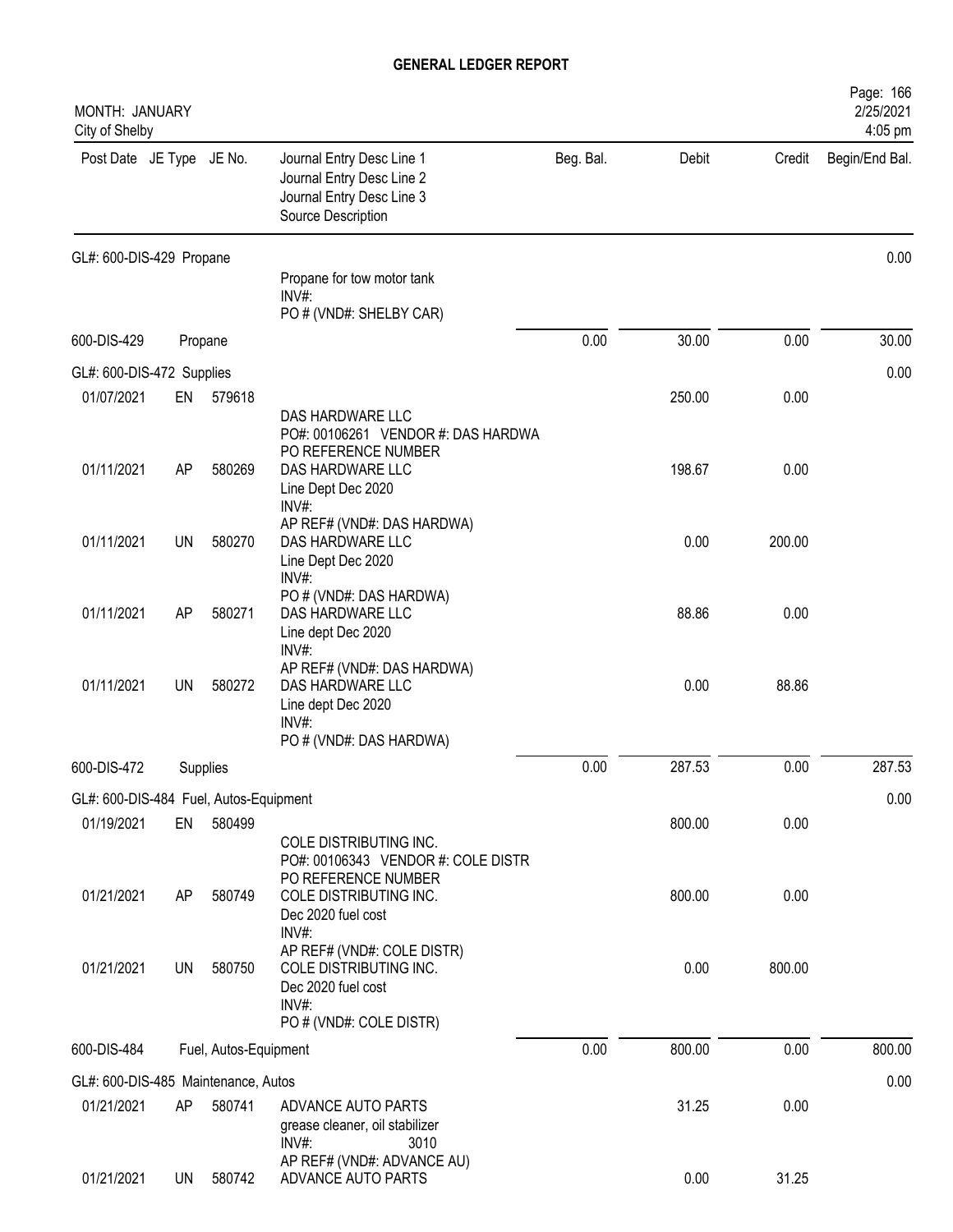| MONTH: JANUARY<br>City of Shelby       |           |                       |                                                                                                           |           |        |        | Page: 167<br>2/25/2021<br>4:05 pm |
|----------------------------------------|-----------|-----------------------|-----------------------------------------------------------------------------------------------------------|-----------|--------|--------|-----------------------------------|
| Post Date JE Type JE No.               |           |                       | Journal Entry Desc Line 1<br>Journal Entry Desc Line 2<br>Journal Entry Desc Line 3<br>Source Description | Beg. Bal. | Debit  | Credit | Begin/End Bal.                    |
| GL#: 600-DIS-485 Maintenance, Autos    |           |                       |                                                                                                           |           |        |        | 0.00                              |
|                                        |           |                       | grease cleaner, oil stabilizer<br>INV#:<br>3010<br>PO # (VND#: ADVANCE AU)                                |           |        |        |                                   |
| 600-DIS-485                            |           | Maintenance, Autos    |                                                                                                           | 0.00      | 31.25  | 0.00   | 31.25                             |
| GL#: 600-DIS-486 Maintenance Equipment |           |                       |                                                                                                           |           |        |        | 0.00                              |
| 01/19/2021                             | EN        | 580489                |                                                                                                           |           | 519.68 | 0.00   |                                   |
|                                        |           |                       | SHELBY PARTS CO.<br>PO#: 00106334 VENDOR #: SHELBY PAR<br>PO REFERENCE NUMBER                             |           |        |        |                                   |
| 01/22/2021                             | AP        | 580843                | SHELBY PARTS CO.<br>Oil and air filter<br>INV#:<br>327126                                                 |           | 191.40 | 0.00   |                                   |
| 01/22/2021                             | UN        | 580844                | AP REF# (VND#: SHELBY PAR)<br>SHELBY PARTS CO.<br>Oil and air filter<br>$INV#$ :<br>327126                |           | 0.00   | 191.40 |                                   |
| 01/22/2021                             | AP        | 580845                | PO # (VND#: SHELBY PAR)<br>SHELBY PARTS CO.<br>Air and oil filter                                         |           | 220.14 | 0.00   |                                   |
| 01/22/2021                             | <b>UN</b> | 580846                | INV#:<br>327262<br>AP REF# (VND#: SHELBY PAR)<br>SHELBY PARTS CO.<br>Air and oil filter                   |           | 0.00   | 220.14 |                                   |
| 01/22/2021                             | AP        | 580847                | INV#:<br>327262<br>PO # (VND#: SHELBY PAR)<br>SHELBY PARTS CO.<br>oil filters                             |           | 108.14 | 0.00   |                                   |
| 01/22/2021                             | UN        | 580848                | $INV#$ :<br>327261<br>AP REF# (VND#: SHELBY PAR)<br>SHELBY PARTS CO.<br>oil filters<br>INV#:<br>327261    |           | 0.00   | 108.14 |                                   |
| 01/26/2021                             | EN        | 580906                | PO # (VND#: SHELBY PAR)<br>FOUR O CORPORATION<br>PO#: 00106413 VENDOR #: FOUR O<br>PO REFERENCE NUMBER    |           | 500.00 | 0.00   |                                   |
| 600-DIS-486                            |           | Maintenance Equipment |                                                                                                           | 0.00      | 519.68 | 0.00   | 519.68                            |
| GL#: 600-DIS-500 Engineering           |           |                       |                                                                                                           |           |        |        | 0.00                              |
| 01/06/2021                             |           | EN 579528             | F. E. KROCKA AND ASSOC. INC.<br>PO#: 00106174 VENDOR #: KROCKA/F.E                                        |           | 675.00 | 0.00   |                                   |
| 01/08/2021                             | AP        | 580147                | PO REFERENCE NUMBER<br>F. E. KROCKA AND ASSOC. INC.<br>Contract engineering<br>INV#:<br>42703b            |           | 225.00 | 0.00   |                                   |
| 01/08/2021                             |           | UN 580148             | AP REF# (VND#: KROCKA/F.E)<br>F. E. KROCKA AND ASSOC. INC.                                                |           | 0.00   | 225.00 |                                   |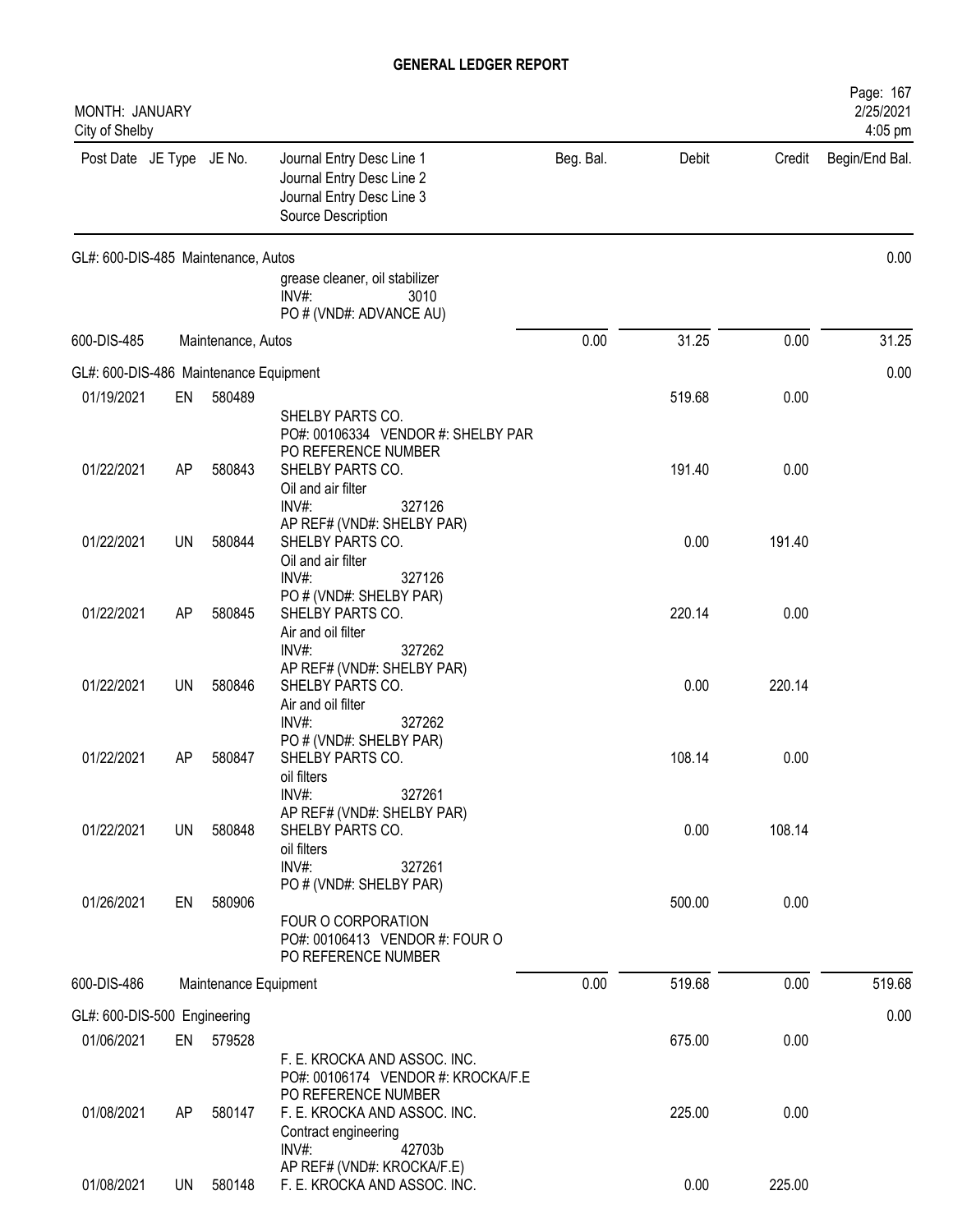| MONTH: JANUARY<br>City of Shelby         |           |             |                                                                                                                                                   |           |          |          | Page: 168<br>2/25/2021<br>4:05 pm |
|------------------------------------------|-----------|-------------|---------------------------------------------------------------------------------------------------------------------------------------------------|-----------|----------|----------|-----------------------------------|
| Post Date JE Type JE No.                 |           |             | Journal Entry Desc Line 1<br>Journal Entry Desc Line 2<br>Journal Entry Desc Line 3<br>Source Description                                         | Beg. Bal. | Debit    | Credit   | Begin/End Bal.                    |
| GL#: 600-DIS-500 Engineering             |           |             |                                                                                                                                                   |           |          |          | 0.00                              |
|                                          |           |             | Contract engineering<br>$INV#$ :<br>42703b<br>PO # (VND#: KROCKA/F.E)                                                                             |           |          |          |                                   |
| 600-DIS-500                              |           | Engineering |                                                                                                                                                   | 0.00      | 225.00   | 0.00     | 225.00                            |
|                                          |           |             | GL#: 600-DIS-507 Maintenance Building/Grounds                                                                                                     |           |          |          | 0.00                              |
| 01/11/2021                               | AP        | 580263      | <b>CARTER LUMBER</b><br>purchase 12/17/20<br>INV#:<br>223469358                                                                                   |           | 21.18    | 0.00     |                                   |
| 01/11/2021                               | UN        | 580264      | AP REF# (VND#: CARTER LUM)<br><b>CARTER LUMBER</b><br>purchase 12/17/20<br>$INV#$ :<br>223469358                                                  |           | 0.00     | 21.18    |                                   |
| 01/11/2021                               | AP        | 580265      | PO # (VND#: CARTER LUM)<br><b>CARTER LUMBER</b><br>purchase 12/31/20<br>223469741<br>INV#                                                         |           | 1.48     | 0.00     |                                   |
| 01/11/2021                               | UN        | 580266      | AP REF# (VND#: CARTER LUM)<br><b>CARTER LUMBER</b><br>purchase 12/31/20                                                                           |           | 0.00     | 1.48     |                                   |
| 01/11/2021                               | AP        | 580267      | INV#:<br>223469741<br>PO # (VND#: CARTER LUM)<br><b>CARTER LUMBER</b><br>purchase 12/16/20                                                        |           | 41.14    | 0.00     |                                   |
| 01/11/2021                               | UN        | 580268      | 223469345<br>$INV#$ :<br>AP REF# (VND#: CARTER LUM)<br><b>CARTER LUMBER</b><br>purchase 12/16/20<br>INV#:<br>223469345<br>PO # (VND#: CARTER LUM) |           | 0.00     | 47.34    |                                   |
| 600-DIS-507                              |           |             | Maintenance Building/Grounds                                                                                                                      | 0.00      | 63.80    | 0.00     | 63.80                             |
| GL#: 600-DIS-527 Transformers, Pad Mount |           |             |                                                                                                                                                   |           |          |          | 0.00                              |
| 01/14/2021                               | AP        | 580423      | SOLOMON CORPORATION<br>500 KVA 3 phrase, padmount<br>342406<br>$INV#$ :                                                                           |           | 7,925.00 | 0.00     |                                   |
| 01/14/2021                               | <b>UN</b> | 580424      | AP REF# (VND#: SOLOMON CO)<br>SOLOMON CORPORATION<br>500 KVA 3 phrase, padmount<br>$INV#$ :<br>342406<br>PO # (VND#: SOLOMON CO)                  |           | 0.00     | 7,925.00 |                                   |
| 600-DIS-527                              |           |             | Transformers, Pad Mount                                                                                                                           | 0.00      | 7,925.00 | 0.00     | 7,925.00                          |
| GL#: 600-DIS-531 Miscellaneous           |           |             |                                                                                                                                                   |           |          |          | 0.00                              |
| 01/08/2021                               |           | EN 579677   | OHIO UTILITIES PROTECTION SERV<br>PO#: 00106304 VENDOR #: OUPS                                                                                    |           | 155.00   | 0.00     |                                   |
| 01/26/2021                               | EN        | 580884      | PO REFERENCE NUMBER                                                                                                                               |           | 369.25   | 0.00     |                                   |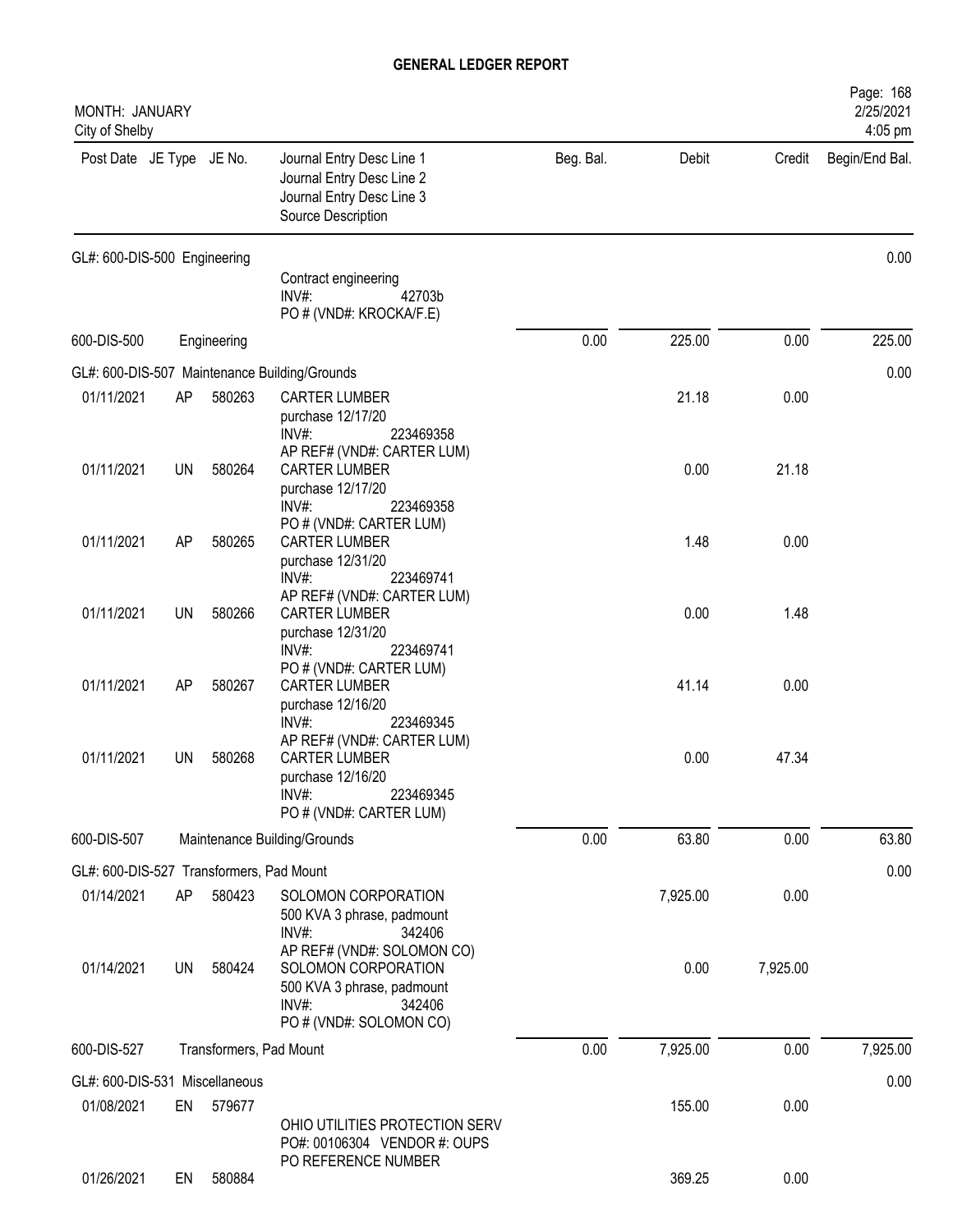| <b>MONTH: JANUARY</b><br>City of Shelby |    |                        |                                                                                                                                        |           |        |        | Page: 169<br>2/25/2021<br>4:05 pm |
|-----------------------------------------|----|------------------------|----------------------------------------------------------------------------------------------------------------------------------------|-----------|--------|--------|-----------------------------------|
| Post Date JE Type JE No.                |    |                        | Journal Entry Desc Line 1<br>Journal Entry Desc Line 2<br>Journal Entry Desc Line 3<br>Source Description                              | Beg. Bal. | Debit  | Credit | Begin/End Bal.                    |
| GL#: 600-DIS-531 Miscellaneous          |    |                        |                                                                                                                                        |           |        |        | 0.00                              |
|                                         |    |                        | OHIO HEALTH CONSORTIUM, INC.<br>PO#: 00106393 VENDOR #: OH HEALTH                                                                      |           |        |        |                                   |
| 01/26/2021                              | UN | 580888                 | PO REFERENCE NUMBER                                                                                                                    |           | 0.00   | 80.00  |                                   |
|                                         |    |                        | MATHESON TRI-GAS INC<br>PO#: 00104560 VENDOR #: MATHESON T<br>CANCELLED PO REFERENCE NUMBER                                            |           |        |        |                                   |
| 01/27/2021                              | AP | 580997                 | OHIO HEALTH CONSORTIUM, INC.<br>DOT 2021 consortium fee<br>INV#:                                                                       |           | 369.25 | 0.00   |                                   |
| 01/27/2021                              | UN | 580998                 | AP REF# (VND#: OH HEALTH)<br>OHIO HEALTH CONSORTIUM, INC.<br>DOT 2021 consortium fee<br>$INV#$ :                                       |           | 0.00   | 369.25 |                                   |
| 01/28/2021                              | EN | 581038                 | PO # (VND#: OH HEALTH)                                                                                                                 |           | 76.00  | 0.00   |                                   |
|                                         |    |                        | LOWES COMPANIES, INC.<br>PO#: 00106428 VENDOR #: LOWES<br>PO REFERENCE NUMBER                                                          |           |        |        |                                   |
| 600-DIS-531                             |    | Miscellaneous          |                                                                                                                                        | 0.00      | 369.25 | 0.00   | 369.25                            |
| GL#: 600-DIS-539 Traffic Signals        |    |                        |                                                                                                                                        |           |        |        | 0.00                              |
| 01/06/2021                              | EN | 579520                 |                                                                                                                                        |           | 144.00 | 0.00   |                                   |
|                                         |    |                        | <b>VERIZON WIRELESS</b><br>PO#: 00106166 VENDOR #: VERIZON WI<br>PO REFERENCE NUMBER                                                   |           |        |        |                                   |
| 01/07/2021                              | EN | 579619                 | SHOOK/BRIAN//                                                                                                                          |           | 600.00 | 0.00   |                                   |
| 01/07/2021                              | AP | 580005                 | PO#: 00106262 VENDOR #: SHOOK/BRIA<br>PO REFERENCE NUMBER<br><b>VERIZON WIRELESS</b><br>acct 242147745-00001<br>$INV#$ :<br>9869879121 |           | 10.05  | 0.00   |                                   |
| 01/07/2021                              | UN | 580006                 | AP REF# (VND#: VERIZON WI)<br><b>VERIZON WIRELESS</b><br>acct 242147745-00001<br>$INV#$ :<br>9869879121                                |           | 0.00   | 10.05  |                                   |
| 01/22/2021                              | AP | 580841                 | PO # (VND#: VERIZON WI)<br>SHOOK/BRIAN//<br>Service call Gamble & Main<br>$INV#$ :                                                     |           | 350.00 | 0.00   |                                   |
| 01/22/2021                              | UN | 580842                 | AP REF# (VND#: SHOOK/BRIA)<br>SHOOK/BRIAN//<br>Service call Gamble & Main<br>INV#:                                                     |           | 0.00   | 350.00 |                                   |
| 600-DIS-539                             |    | <b>Traffic Signals</b> | PO # (VND#: SHOOK/BRIA)                                                                                                                | 0.00      | 360.05 | 0.00   | 360.05                            |
|                                         |    |                        | GL#: 600-DIS-551 Underground Distrib. Supplies                                                                                         |           |        |        | 0.00                              |
| 01/27/2021                              | AP | 581011                 | POWER LINE SUPPLY CO                                                                                                                   |           | 141.00 | 0.00   |                                   |
|                                         |    |                        |                                                                                                                                        |           |        |        |                                   |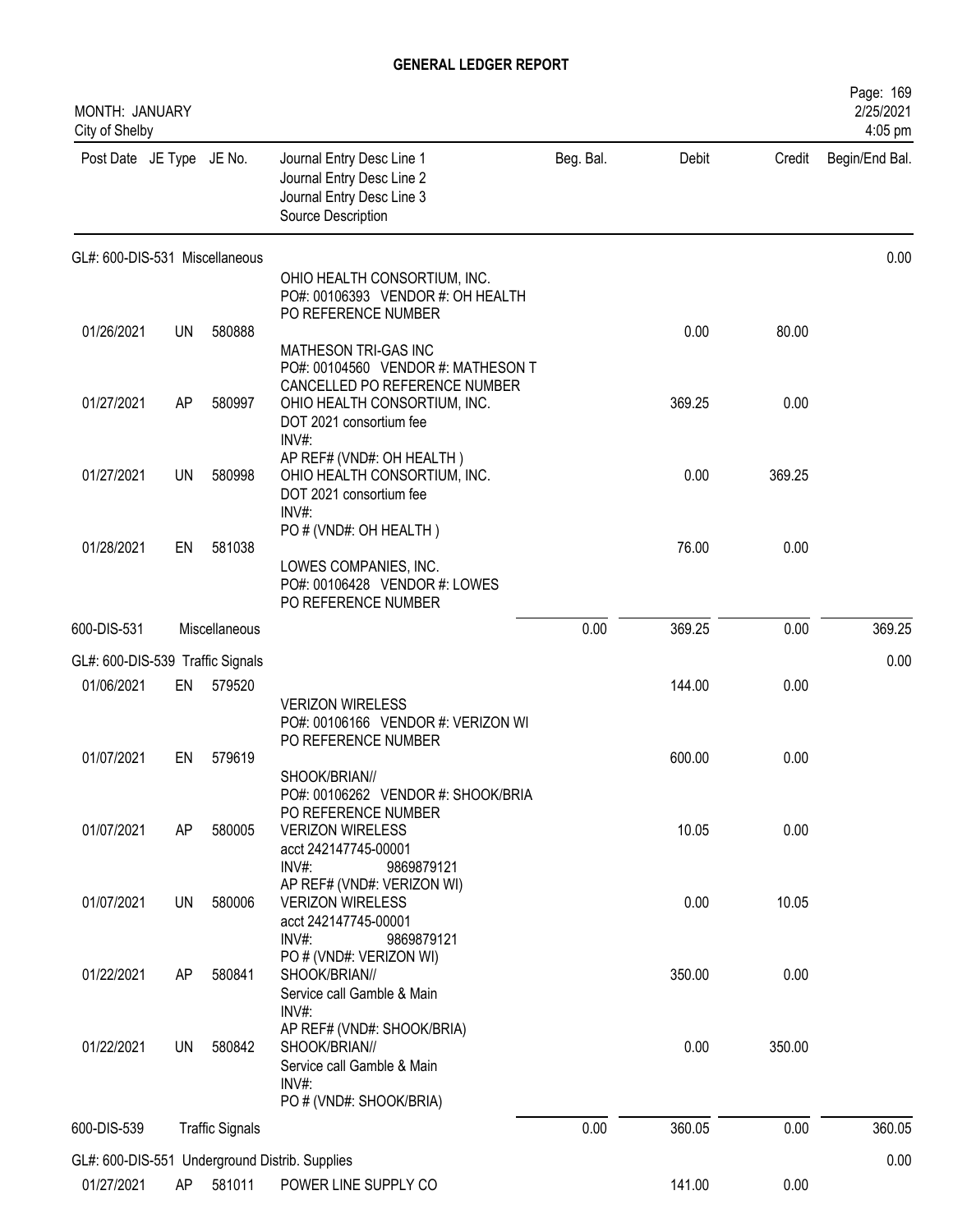| MONTH: JANUARY<br>City of Shelby |    |                        |                                                                                                                                                             |           |          |          | Page: 170<br>2/25/2021<br>4:05 pm |
|----------------------------------|----|------------------------|-------------------------------------------------------------------------------------------------------------------------------------------------------------|-----------|----------|----------|-----------------------------------|
| Post Date JE Type JE No.         |    |                        | Journal Entry Desc Line 1<br>Journal Entry Desc Line 2<br>Journal Entry Desc Line 3<br>Source Description                                                   | Beg. Bal. | Debit    | Credit   | Begin/End Bal.                    |
|                                  |    |                        | GL#: 600-DIS-551 Underground Distrib. Supplies                                                                                                              |           |          |          | 0.00                              |
| 01/27/2021                       | UN | 581012                 | Logging choker<br>INV#:<br>56524999<br>AP REF# (VND#: POWER LINE)<br>POWER LINE SUPPLY CO<br>Logging choker<br>INV#:<br>56524999<br>PO # (VND#: POWER LINE) |           | 0.00     | 141.00   |                                   |
| 600-DIS-551                      |    |                        | Underground Distrib. Supplies                                                                                                                               | 0.00      | 141.00   | 0.00     | 141.00                            |
| GL#: 600-DIS-553 Street Lighting |    |                        |                                                                                                                                                             |           |          |          | 0.00                              |
| 01/27/2021                       | AP | 581009                 | ANIXTER INC.<br>4 60W LED 120-277<br>$INV#$ :<br>4751789-00                                                                                                 |           | 1,884.00 | 0.00     |                                   |
| 01/27/2021                       | UN | 581010                 | AP REF# (VND#: ANIXTER IN)<br>ANIXTER INC.<br>4 60W LED 120-277<br>INV#:<br>4751789-00<br>PO # (VND#: ANIXTER IN)                                           |           | 0.00     | 2,338.00 |                                   |
| 600-DIS-553                      |    | <b>Street Lighting</b> |                                                                                                                                                             | 0.00      | 1,884.00 | 0.00     | 1,884.00                          |
| GL#: 600-DIS-575 Safety Related  |    |                        |                                                                                                                                                             |           |          |          | 0.00                              |
| 01/07/2021                       | AP | 580009                 | POWER LINE SUPPLY CO<br>Bib FR quilted lined<br>56530827<br>INV#:                                                                                           |           | 397.40   | 0.00     |                                   |
| 01/07/2021                       | UN | 580010                 | AP REF# (VND#: POWER LINE)<br>POWER LINE SUPPLY CO<br>Bib FR quilted lined<br>INV#:<br>56530827                                                             |           | 0.00     | 403.15   |                                   |
| 01/08/2021                       | EN | 579671                 | PO # (VND#: POWER LINE)                                                                                                                                     |           | 600.00   | 0.00     |                                   |
|                                  |    |                        | AMP-OHIO, INC.<br>PO#: 00106298 VENDOR #: AMPO, INC.<br>PO REFERENCE NUMBER                                                                                 |           |          |          |                                   |
| 01/11/2021                       | UN | 579679                 | AMP-OHIO, INC.<br>PO#: 00103102 VENDOR #: AMPO, INC.<br>CANCELLED PO REFERENCE NUMBER                                                                       |           | 0.00     | 54.00    |                                   |
| 600-DIS-575                      |    | Safety Related         |                                                                                                                                                             | 0.00      | 397.40   | 0.00     | 397.40                            |
| GL#: 600-MFG-400 Wages           |    |                        |                                                                                                                                                             |           |          |          | 0.00                              |
| 01/05/2021                       |    | EN 579511              |                                                                                                                                                             |           | 5,201.32 | 0.00     |                                   |
|                                  |    |                        | <b>CITY PAYROLL FUND</b><br>PO#: 00106160 VENDOR #: CITY PAYRO<br>PO REFERENCE NUMBER                                                                       |           |          |          |                                   |
| 01/05/2021                       | AP | 579818                 | <b>CITY PAYROLL FUND</b><br>Wages 12/20/20-1/2/21<br>$INV#$ :                                                                                               |           | 5,201.32 | 0.00     |                                   |
| 01/05/2021                       | UN | 579819                 | AP REF# (VND#: CITY PAYRO)<br>CITY PAYROLL FUND                                                                                                             |           | 0.00     | 5,201.32 |                                   |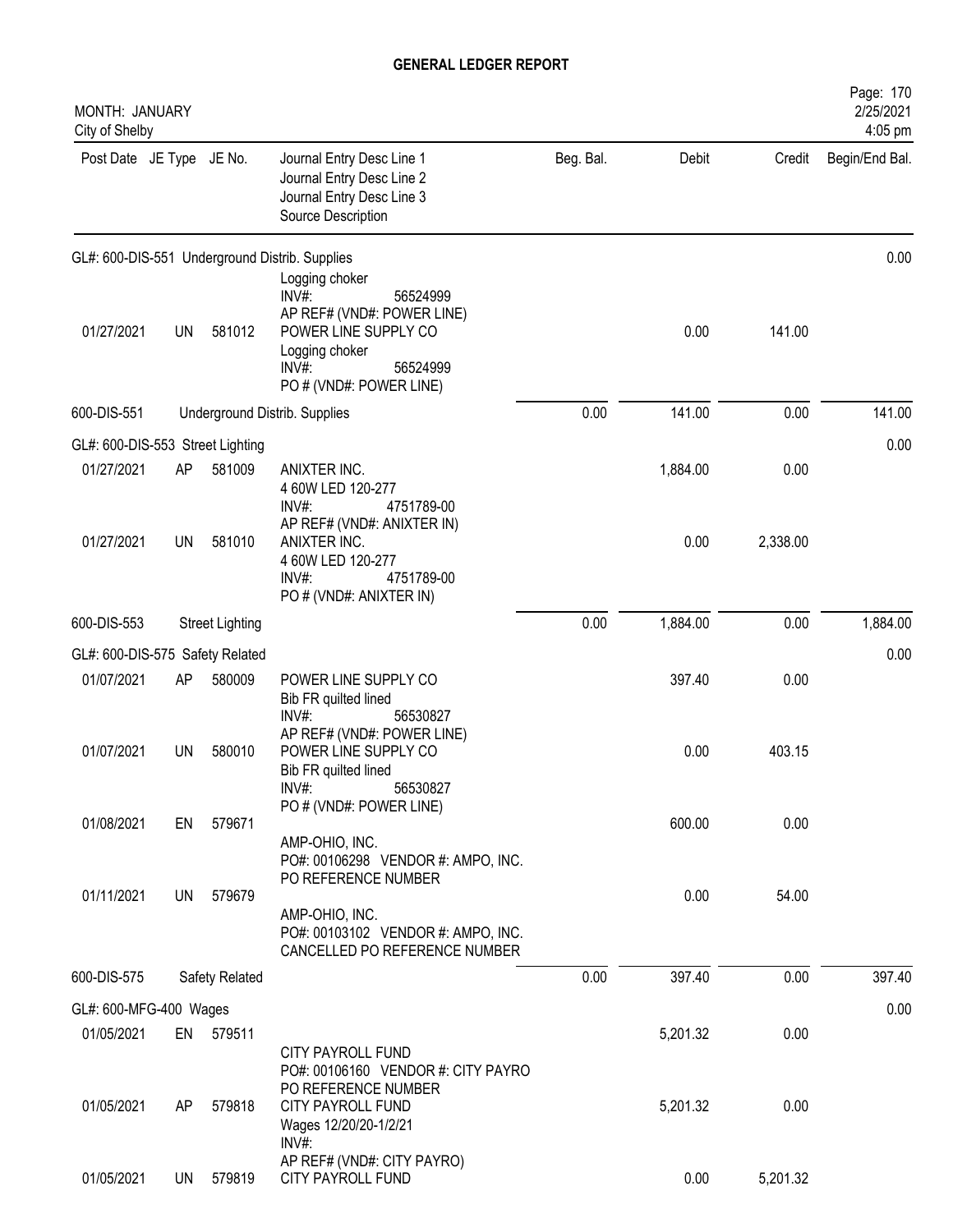| MONTH: JANUARY<br>City of Shelby |           |           |                                                                                                                          |           |          |          | Page: 171<br>2/25/2021<br>4:05 pm |
|----------------------------------|-----------|-----------|--------------------------------------------------------------------------------------------------------------------------|-----------|----------|----------|-----------------------------------|
| Post Date JE Type JE No.         |           |           | Journal Entry Desc Line 1<br>Journal Entry Desc Line 2<br>Journal Entry Desc Line 3<br>Source Description                | Beg. Bal. | Debit    | Credit   | Begin/End Bal.                    |
| GL#: 600-MFG-400 Wages           |           |           |                                                                                                                          |           |          |          | 0.00                              |
|                                  |           |           | Wages 12/20/20-1/2/21<br>INV#:                                                                                           |           |          |          |                                   |
|                                  |           |           | PO # (VND#: CITY PAYRO)                                                                                                  |           |          |          |                                   |
| 01/20/2021                       | EN        | 580512    |                                                                                                                          |           | 4,651.41 | 0.00     |                                   |
|                                  |           |           | <b>CITY PAYROLL FUND</b><br>PO#: 00106355 VENDOR #: CITY PAYRO                                                           |           |          |          |                                   |
|                                  |           |           | PO REFERENCE NUMBER                                                                                                      |           |          |          |                                   |
| 01/20/2021                       | AP        | 580520    | <b>CITY PAYROLL FUND</b>                                                                                                 |           | 4,651.41 | 0.00     |                                   |
|                                  |           |           | Wages 1/3/21-1/16/21<br>INV#:                                                                                            |           |          |          |                                   |
|                                  |           |           | AP REF# (VND#: CITY PAYRO)                                                                                               |           |          |          |                                   |
| 01/20/2021                       | UN        | 580521    | CITY PAYROLL FUND<br>Wages 1/3/21-1/16/21                                                                                |           | 0.00     | 4,651.41 |                                   |
|                                  |           |           | INV#                                                                                                                     |           |          |          |                                   |
|                                  |           |           | PO # (VND#: CITY PAYRO)                                                                                                  |           |          |          |                                   |
| 600-MFG-400                      |           | Wages     |                                                                                                                          | 0.00      | 9,852.73 | 0.00     | 9,852.73                          |
|                                  |           |           | GL#: 600-MFG-415 Public Employees Retire.System                                                                          |           |          |          | 0.00                              |
| 01/14/2021                       | EN        | 580363    |                                                                                                                          |           | 1,555.21 | 0.00     |                                   |
| 01/14/2021                       | AP        | 580417    | OH PUBLIC EMPLOYEES RETIREMENT<br>PO#: 00106317 VENDOR #: OPERS<br>PO REFERENCE NUMBER<br>OH PUBLIC EMPLOYEES RETIREMENT |           | 1,555.21 | 0.00     |                                   |
|                                  |           |           | Employer portion 11/22/20-<br>INV#:                                                                                      |           |          |          |                                   |
| 01/14/2021                       | UN        | 580418    | AP REF# (VND#: OPERS<br>OH PUBLIC EMPLOYEES RETIREMENT<br>Employer portion 11/22/20-<br>INV#:<br>PO # (VND#: OPERS )     |           | 0.00     | 1,555.21 |                                   |
| 600-MFG-415                      |           |           | Public Employees Retire.System                                                                                           | 0.00      | 1,555.21 | 0.00     | 1,555.21                          |
| GL#: 600-MFG-417 FICA            |           |           |                                                                                                                          |           |          |          | 0.00                              |
| 01/05/2021                       |           | EN 579512 |                                                                                                                          |           | 75.42    | 0.00     |                                   |
|                                  |           |           | PAYROLL FUND                                                                                                             |           |          |          |                                   |
| 01/05/2021                       | AP.       | 579816    | PO#: 00106161 VENDOR #: PAYROLL FU<br>PO REFERENCE NUMBER<br>PAYROLL FUND<br>FICA 12/20/20-1/2/21<br>INV#:               |           | 75.42    | 0.00     |                                   |
| 01/05/2021                       | <b>UN</b> | 579817    | AP REF# (VND#: PAYROLL FU)<br>PAYROLL FUND<br>FICA 12/20/20-1/2/21<br>$INV#$ :                                           |           | 0.00     | 75.42    |                                   |
| 01/20/2021                       | EN        | 580513    | PO # (VND#: PAYROLL FU)<br>PAYROLL FUND                                                                                  |           | 67.44    | 0.00     |                                   |
| 01/20/2021                       | AP        | 580522    | PO#: 00106356 VENDOR #: PAYROLL FU<br>PO REFERENCE NUMBER<br>PAYROLL FUND                                                |           | 67.44    | 0.00     |                                   |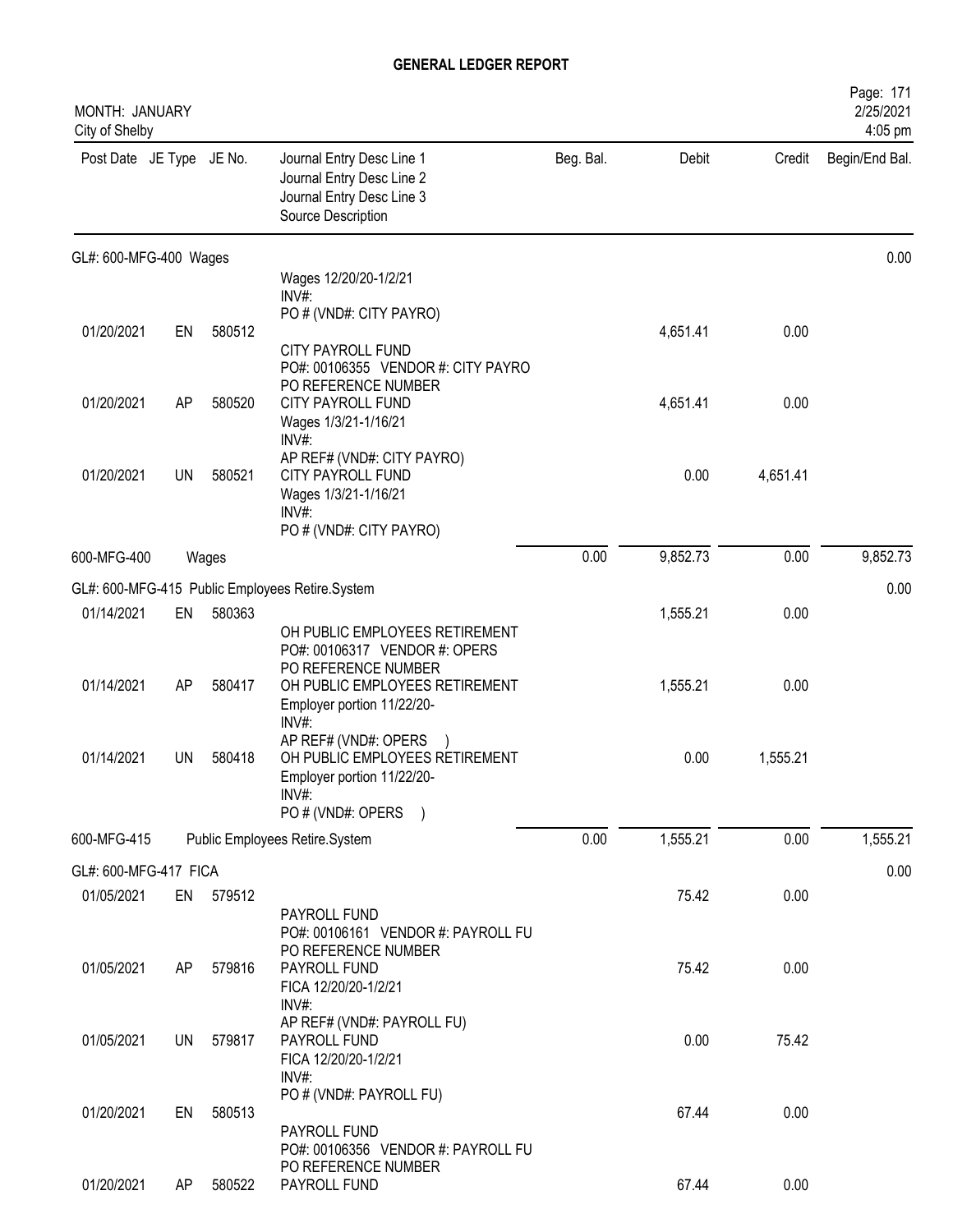| MONTH: JANUARY<br>City of Shelby      |             |                 |                                                                                                                                                       |           |          |          | Page: 172<br>2/25/2021<br>4:05 pm |
|---------------------------------------|-------------|-----------------|-------------------------------------------------------------------------------------------------------------------------------------------------------|-----------|----------|----------|-----------------------------------|
| Post Date JE Type JE No.              |             |                 | Journal Entry Desc Line 1<br>Journal Entry Desc Line 2<br>Journal Entry Desc Line 3<br>Source Description                                             | Beg. Bal. | Debit    | Credit   | Begin/End Bal.                    |
| GL#: 600-MFG-417 FICA                 |             |                 |                                                                                                                                                       |           |          |          | 0.00                              |
| 01/20/2021                            | <b>UN</b>   | 580523          | FICA 1/3/21-1/16/21<br>INV#:<br>AP REF# (VND#: PAYROLL FU)<br>PAYROLL FUND<br>FICA 1/3/21-1/16/21<br>$INV#$ :<br>PO # (VND#: PAYROLL FU)              |           | 0.00     | 67.44    |                                   |
| 600-MFG-417                           | <b>FICA</b> |                 |                                                                                                                                                       | 0.00      | 142.86   | 0.00     | 142.86                            |
| GL#: 600-MFG-418 Hospitalization      |             |                 |                                                                                                                                                       |           |          |          | 0.00                              |
| 01/04/2021                            | EN          | 579467          | JEFFERSON HEALTH PLAN<br>PO#: 00106116 VENDOR #: JEFFERSON                                                                                            |           | 2,514.65 | 0.00     |                                   |
| 01/05/2021                            | AP          | 579814          | PO REFERENCE NUMBER<br>JEFFERSON HEALTH PLAN<br>Acct 19-OME095<br>INV#:                                                                               |           | 2,514.65 | 0.00     |                                   |
| 01/05/2021                            | <b>UN</b>   | 579815          | AP REF# (VND#: JEFFERSON)<br>JEFFERSON HEALTH PLAN<br>Acct 19-OME095<br>$INV#$ :                                                                      |           | 0.00     | 2,514.65 |                                   |
| 01/20/2021                            | EN          | 580533          | PO # (VND#: JEFFERSON)<br>JEFFERSON HEALTH PLAN<br>PO#: 00106358 VENDOR #: JEFFERSON<br>PO REFERENCE NUMBER                                           |           | 2,514.65 | 0.00     |                                   |
| 600-MFG-418                           |             | Hospitalization |                                                                                                                                                       | 0.00      | 2,514.65 | 0.00     | 2,514.65                          |
| GL#: 600-MFG-419 Life Insurance       |             |                 |                                                                                                                                                       |           |          |          | 0.00                              |
| 01/08/2021                            | EN          | 579664          |                                                                                                                                                       |           | 24.00    | 0.00     |                                   |
| 01/08/2021                            | AP          | 580149          | AMERICAN UNITED LIFE INS CO<br>PO#: 00106291 VENDOR #: AMERICAN U<br>PO REFERENCE NUMBER<br>AMERICAN UNITED LIFE INS CO<br>Policy G 00608125-0002-000 |           | 24.00    | 0.00     |                                   |
| 01/08/2021                            | UN          | 580150          | $INV#$ :<br>AP REF# (VND#: AMERICAN U)<br>AMERICAN UNITED LIFE INS CO<br>Policy G 00608125-0002-000<br>$INV#$ :<br>PO # (VND#: AMERICAN U)            |           | 0.00     | 24.00    |                                   |
| 600-MFG-419                           |             | Life Insurance  |                                                                                                                                                       | 0.00      | 24.00    | 0.00     | 24.00                             |
| GL#: 600-MFG-420 Workers Compensation |             |                 |                                                                                                                                                       |           |          |          | 0.00                              |
| 01/06/2021                            | EN          | 579516          | BUREAU OF WORKERS COMPENSATION<br>PO#: 00106162 VENDOR #: BWC                                                                                         |           | 169.00   | 0.00     |                                   |
| 01/08/2021                            | AP          | 580083          | PO REFERENCE NUMBER<br>BUREAU OF WORKERS COMPENSATION                                                                                                 |           | 169.00   | 0.00     |                                   |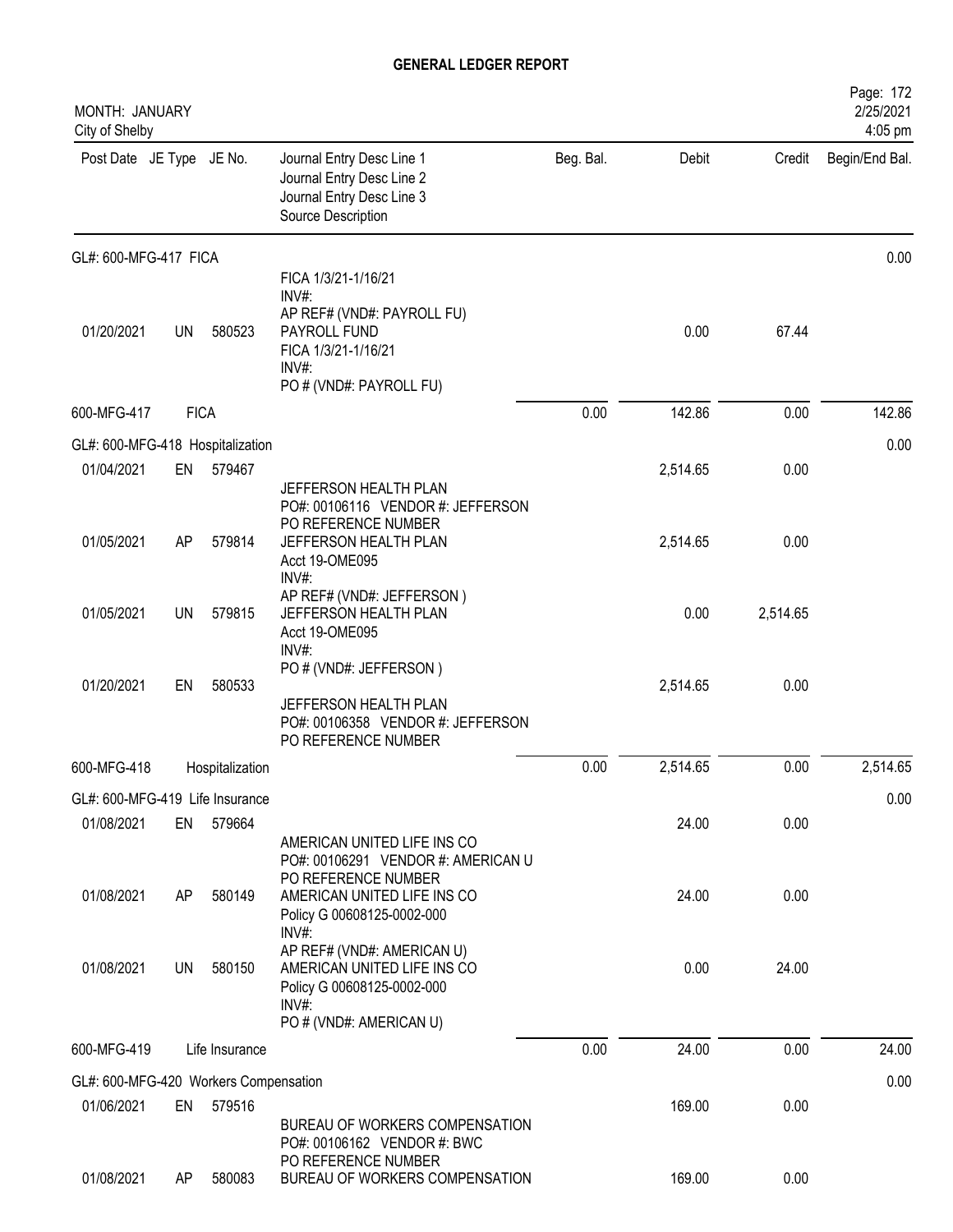| Beg. Bal.<br>Post Date JE Type JE No.<br>Journal Entry Desc Line 1<br>Debit<br>Credit<br>Journal Entry Desc Line 2<br>Journal Entry Desc Line 3<br>Source Description<br>Installment payment policy<br>INV#:<br>AP REF# (VND#: BWC<br>01/08/2021<br>580084<br>BUREAU OF WORKERS COMPENSATION<br>0.00<br>169.00<br>UN<br>Installment payment policy<br>INV#:<br>PO # (VND#: BWC<br>0.00<br>169.00<br>0.00<br><b>Workers Compensation</b><br>01/06/2021<br>1,500.00<br>0.00<br>EN<br>579545<br><b>COLUMBIA GAS</b><br>PO#: 00106191 VENDOR #: COL. GAS<br>PO REFERENCE NUMBER<br>01/21/2021<br><b>COLUMBIA GAS</b><br>1,179.27<br>0.00<br>AP<br>580759<br>Acct 15881532007000<br>INV#:<br>4112<br>AP REF# (VND#: COL. GAS)<br>01/21/2021<br>580760<br>0.00<br><b>UN</b><br><b>COLUMBIA GAS</b><br>1,200.00<br>Acct 15881532007000<br>INV#:<br>4112<br>PO # (VND#: COL. GAS)<br>01/26/2021<br>580881<br>0.00<br>EN<br>1,500.00<br><b>COLUMBIA GAS</b><br>PO#: 00106390 VENDOR #: COL. GAS<br>PO REFERENCE NUMBER<br>0.00<br>1,179.27<br>0.00<br>Natural Gas<br>0.00<br>0.00<br>150.00<br>01/06/2021<br>EN 579546<br>MUNICIPAL UTILITIES<br>PO#: 00106192 VENDOR #: MUNI UTILI<br>PO REFERENCE NUMBER<br>0.00<br>150.00<br>01/08/2021<br>579649<br>UN<br>MUNICIPAL UTILITIES<br>PO#: 00105667 VENDOR #: MUNI UTILI<br>CANCELLED PO REFERENCE NUMBER<br>MUNICIPAL UTILITIES<br>101.42<br>0.00<br>01/08/2021<br>580167<br>AP.<br>Acct 26.21.1<br>$INV#$ :<br>AP REF# (VND#: MUNI UTILI)<br>107.00<br>580168<br>0.00<br>01/08/2021<br>UN<br>MUNICIPAL UTILITIES<br>Acct 26.21.1<br>$INV#$ :<br>PO # (VND#: MUNI UTILI)<br>580883<br>150.00<br>0.00<br>01/26/2021<br>EN<br>MUNICIPAL UTILITIES<br>PO#: 00106392 VENDOR #: MUNI UTILI | MONTH: JANUARY<br>City of Shelby |  |                     |  | Page: 173<br>2/25/2021<br>4:05 pm |
|------------------------------------------------------------------------------------------------------------------------------------------------------------------------------------------------------------------------------------------------------------------------------------------------------------------------------------------------------------------------------------------------------------------------------------------------------------------------------------------------------------------------------------------------------------------------------------------------------------------------------------------------------------------------------------------------------------------------------------------------------------------------------------------------------------------------------------------------------------------------------------------------------------------------------------------------------------------------------------------------------------------------------------------------------------------------------------------------------------------------------------------------------------------------------------------------------------------------------------------------------------------------------------------------------------------------------------------------------------------------------------------------------------------------------------------------------------------------------------------------------------------------------------------------------------------------------------------------------------------------------------------------------------------------------------------------------------------------------|----------------------------------|--|---------------------|--|-----------------------------------|
| GL#: 600-MFG-420 Workers Compensation<br>600-MFG-420                                                                                                                                                                                                                                                                                                                                                                                                                                                                                                                                                                                                                                                                                                                                                                                                                                                                                                                                                                                                                                                                                                                                                                                                                                                                                                                                                                                                                                                                                                                                                                                                                                                                         |                                  |  |                     |  | Begin/End Bal.                    |
|                                                                                                                                                                                                                                                                                                                                                                                                                                                                                                                                                                                                                                                                                                                                                                                                                                                                                                                                                                                                                                                                                                                                                                                                                                                                                                                                                                                                                                                                                                                                                                                                                                                                                                                              |                                  |  |                     |  | 0.00                              |
|                                                                                                                                                                                                                                                                                                                                                                                                                                                                                                                                                                                                                                                                                                                                                                                                                                                                                                                                                                                                                                                                                                                                                                                                                                                                                                                                                                                                                                                                                                                                                                                                                                                                                                                              |                                  |  |                     |  |                                   |
| GL#: 600-MFG-425 Natural Gas<br>600-MFG-425<br>GL#: 600-MFG-427 Water and Sewer                                                                                                                                                                                                                                                                                                                                                                                                                                                                                                                                                                                                                                                                                                                                                                                                                                                                                                                                                                                                                                                                                                                                                                                                                                                                                                                                                                                                                                                                                                                                                                                                                                              |                                  |  |                     |  | 169.00                            |
|                                                                                                                                                                                                                                                                                                                                                                                                                                                                                                                                                                                                                                                                                                                                                                                                                                                                                                                                                                                                                                                                                                                                                                                                                                                                                                                                                                                                                                                                                                                                                                                                                                                                                                                              |                                  |  |                     |  | 0.00                              |
|                                                                                                                                                                                                                                                                                                                                                                                                                                                                                                                                                                                                                                                                                                                                                                                                                                                                                                                                                                                                                                                                                                                                                                                                                                                                                                                                                                                                                                                                                                                                                                                                                                                                                                                              |                                  |  |                     |  |                                   |
|                                                                                                                                                                                                                                                                                                                                                                                                                                                                                                                                                                                                                                                                                                                                                                                                                                                                                                                                                                                                                                                                                                                                                                                                                                                                                                                                                                                                                                                                                                                                                                                                                                                                                                                              |                                  |  |                     |  |                                   |
|                                                                                                                                                                                                                                                                                                                                                                                                                                                                                                                                                                                                                                                                                                                                                                                                                                                                                                                                                                                                                                                                                                                                                                                                                                                                                                                                                                                                                                                                                                                                                                                                                                                                                                                              |                                  |  |                     |  |                                   |
|                                                                                                                                                                                                                                                                                                                                                                                                                                                                                                                                                                                                                                                                                                                                                                                                                                                                                                                                                                                                                                                                                                                                                                                                                                                                                                                                                                                                                                                                                                                                                                                                                                                                                                                              |                                  |  |                     |  |                                   |
|                                                                                                                                                                                                                                                                                                                                                                                                                                                                                                                                                                                                                                                                                                                                                                                                                                                                                                                                                                                                                                                                                                                                                                                                                                                                                                                                                                                                                                                                                                                                                                                                                                                                                                                              |                                  |  |                     |  | 1,179.27                          |
|                                                                                                                                                                                                                                                                                                                                                                                                                                                                                                                                                                                                                                                                                                                                                                                                                                                                                                                                                                                                                                                                                                                                                                                                                                                                                                                                                                                                                                                                                                                                                                                                                                                                                                                              |                                  |  |                     |  |                                   |
|                                                                                                                                                                                                                                                                                                                                                                                                                                                                                                                                                                                                                                                                                                                                                                                                                                                                                                                                                                                                                                                                                                                                                                                                                                                                                                                                                                                                                                                                                                                                                                                                                                                                                                                              |                                  |  |                     |  |                                   |
|                                                                                                                                                                                                                                                                                                                                                                                                                                                                                                                                                                                                                                                                                                                                                                                                                                                                                                                                                                                                                                                                                                                                                                                                                                                                                                                                                                                                                                                                                                                                                                                                                                                                                                                              |                                  |  |                     |  |                                   |
|                                                                                                                                                                                                                                                                                                                                                                                                                                                                                                                                                                                                                                                                                                                                                                                                                                                                                                                                                                                                                                                                                                                                                                                                                                                                                                                                                                                                                                                                                                                                                                                                                                                                                                                              |                                  |  |                     |  |                                   |
|                                                                                                                                                                                                                                                                                                                                                                                                                                                                                                                                                                                                                                                                                                                                                                                                                                                                                                                                                                                                                                                                                                                                                                                                                                                                                                                                                                                                                                                                                                                                                                                                                                                                                                                              |                                  |  |                     |  |                                   |
|                                                                                                                                                                                                                                                                                                                                                                                                                                                                                                                                                                                                                                                                                                                                                                                                                                                                                                                                                                                                                                                                                                                                                                                                                                                                                                                                                                                                                                                                                                                                                                                                                                                                                                                              |                                  |  | PO REFERENCE NUMBER |  |                                   |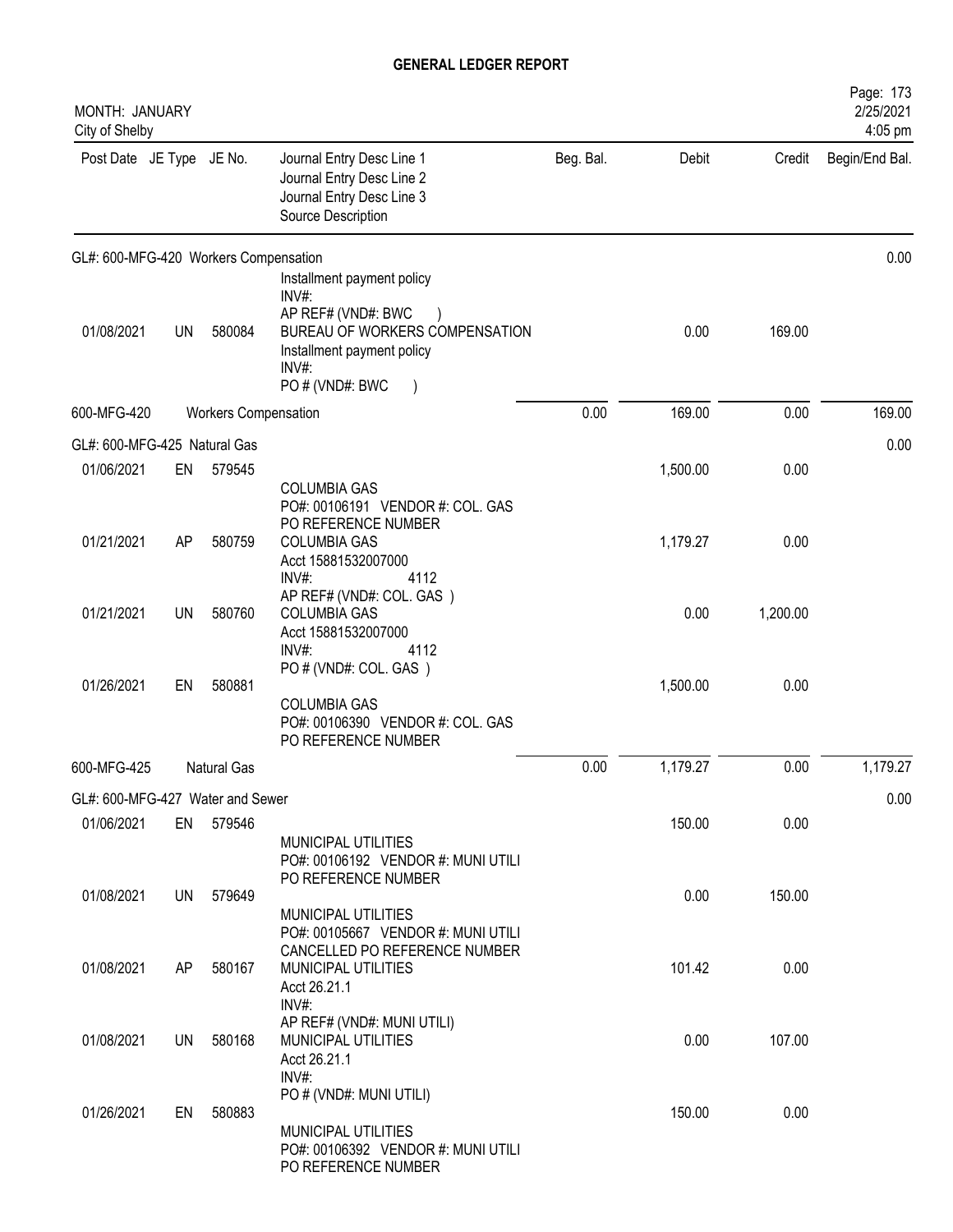| MONTH: JANUARY<br>City of Shelby |           |                  |                                                                                                                                                       |           |           |          | Page: 174<br>2/25/2021<br>4:05 pm |
|----------------------------------|-----------|------------------|-------------------------------------------------------------------------------------------------------------------------------------------------------|-----------|-----------|----------|-----------------------------------|
| Post Date JE Type JE No.         |           |                  | Journal Entry Desc Line 1<br>Journal Entry Desc Line 2<br>Journal Entry Desc Line 3<br>Source Description                                             | Beg. Bal. | Debit     | Credit   | Begin/End Bal.                    |
| 600-MFG-427                      |           | Water and Sewer  |                                                                                                                                                       | 0.00      | 101.42    | 0.00     | 101.42                            |
| GL#: 600-MFG-472 Supplies        |           |                  |                                                                                                                                                       |           |           |          | 0.00                              |
| 01/07/2021                       | EN        | 579608           |                                                                                                                                                       |           | 720.00    | 0.00     |                                   |
| 01/08/2021                       | AP        | 580159           | <b>MATHESON TRI-GAS INC</b><br>PO#: 00106251 VENDOR #: MATHESON T<br>PO REFERENCE NUMBER<br>MATHESON TRI-GAS INC<br>Acetylene Dec 2020                |           | 59.83     | 0.00     |                                   |
| 01/08/2021                       | <b>UN</b> | 580160           | INV#:<br>22858666<br>AP REF# (VND#: MATHESON T)<br>MATHESON TRI-GAS INC<br>Acetylene Dec 2020<br>INV#:<br>22858666<br>PO # (VND#: MATHESON T)         |           | 0.00      | 59.83    |                                   |
| 600-MFG-472                      |           | Supplies         |                                                                                                                                                       | 0.00      | 59.83     | 0.00     | 59.83                             |
| GL#: 600-MFG-501                 |           | Computer support |                                                                                                                                                       |           |           |          | 0.00                              |
| 01/06/2021                       | EN        | 579541           |                                                                                                                                                       |           | 13,138.00 | 0.00     |                                   |
| 01/08/2021                       | AP        | 580163           | ADVANCED CONTROL SYSTEMS INC<br>PO#: 00106187 VENDOR #: ACS<br>PO REFERENCE NUMBER<br>7LSI LLC<br>Office 2019 business standard<br>INV#:<br>2021-3005 |           | 279.00    | 0.00     |                                   |
| 01/08/2021                       | UN        | 580164           | AP REF# (VND#: 7LSI LLC)<br>7LSI LLC<br>Office 2019 business standard<br>INV#:<br>2021-3005                                                           |           | 0.00      | 279.00   |                                   |
| 01/14/2021                       | AP        | 580419           | PO # (VND#: 7LSI LLC)<br>ADVANCED CONTROL SYSTEMS INC<br>contract billing 1/1/21-3/31/2<br>INV#:<br>IVC000010747                                      |           | 3,284.50  | 0.00     |                                   |
| 01/14/2021                       | UN        | 580420           | AP REF# (VND#: ACS<br>ADVANCED CONTROL SYSTEMS INC<br>contract billing 1/1/21-3/31/2<br>INV#:<br>IVC000010747<br>PO # (VND#: ACS                      |           | 0.00      | 3,284.50 |                                   |
| 600-MFG-501                      |           | Computer support |                                                                                                                                                       | 0.00      | 3,563.50  | 0.00     | 3,563.50                          |
| GL#: 600-MFG-515 Equipment       |           |                  |                                                                                                                                                       |           |           |          | 0.00                              |
| 01/07/2021                       |           | EN 579609        | DAS HARDWARE LLC<br>PO#: 00106252 VENDOR #: DAS HARDWA                                                                                                |           | 200.00    | 0.00     |                                   |
| 01/08/2021                       | AP        | 580151           | PO REFERENCE NUMBER<br>DAS HARDWARE LLC<br>Light plant Dec 2020<br>INV#:                                                                              |           | 115.04    | 0.00     |                                   |
| 01/08/2021                       | UN        | 580152           | AP REF# (VND#: DAS HARDWA)<br>DAS HARDWARE LLC<br>Light plant Dec 2020                                                                                |           | 0.00      | 115.04   |                                   |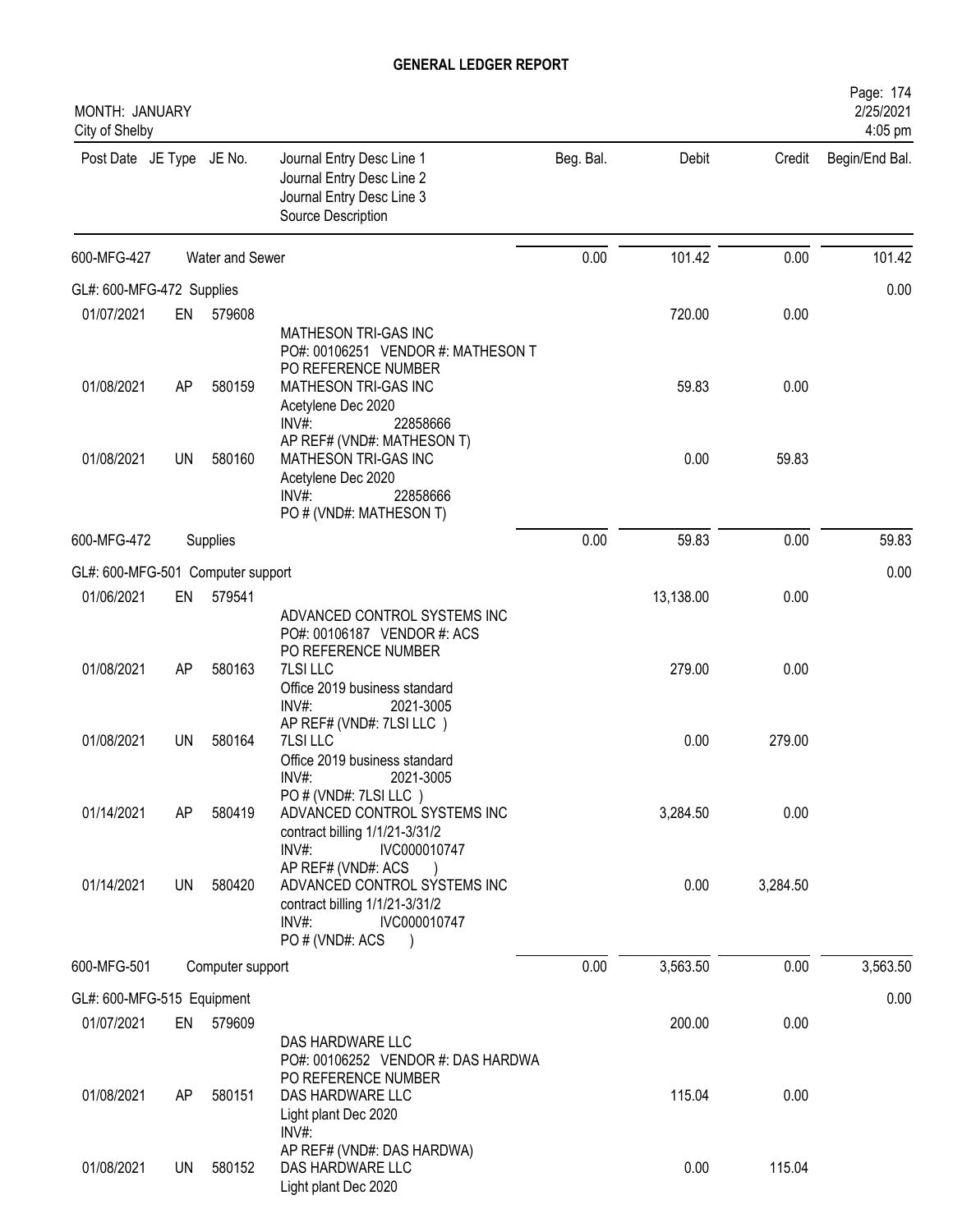| MONTH: JANUARY<br>City of Shelby |           |           |                                                                                                                                      |           |            |            | Page: 175<br>2/25/2021<br>4:05 pm |
|----------------------------------|-----------|-----------|--------------------------------------------------------------------------------------------------------------------------------------|-----------|------------|------------|-----------------------------------|
| Post Date JE Type JE No.         |           |           | Journal Entry Desc Line 1<br>Journal Entry Desc Line 2<br>Journal Entry Desc Line 3<br>Source Description                            | Beg. Bal. | Debit      | Credit     | Begin/End Bal.                    |
| GL#: 600-MFG-515 Equipment       |           |           |                                                                                                                                      |           |            |            | 0.00                              |
| 01/08/2021                       | AP        | 580153    | INV#:<br>PO # (VND#: DAS HARDWA)<br>DAS HARDWARE LLC<br>Light plant Dec 2020<br>INV#:                                                |           | 24.11      | 0.00       |                                   |
| 01/08/2021                       | <b>UN</b> | 580154    | AP REF# (VND#: DAS HARDWA)<br>DAS HARDWARE LLC<br>Light plant Dec 2020<br>$INV#$ :<br>PO # (VND#: DAS HARDWA)                        |           | 0.00       | 24.11      |                                   |
| 600-MFG-515                      |           | Equipment |                                                                                                                                      | 0.00      | 139.15     | 0.00       | 139.15                            |
| GL#: 600-MFG-523 Purchase power  |           |           |                                                                                                                                      |           |            |            | 0.00                              |
| 01/06/2021                       | EN        | 579542    | AMERICAN ELECTRIC POWER<br>PO#: 00106188 VENDOR #: AEP<br>PO REFERENCE NUMBER                                                        |           | 425,000.00 | 0.00       |                                   |
| 01/06/2021                       | EN        | 579543    | AEP ONSITE PARTNERS LLC<br>PO#: 00106189 VENDOR #: AEP ONSITE                                                                        |           | 20,000.00  | 0.00       |                                   |
| 01/06/2021                       | EN        | 579544    | PO REFERENCE NUMBER                                                                                                                  |           | 425,000.00 | 0.00       |                                   |
| 01/08/2021                       | AP        | 580165    | AMP-OHIO, INC.<br>PO#: 00106190 VENDOR #: AMPO, INC.<br>PO REFERENCE NUMBER<br>AEP ONSITE PARTNERS LLC<br>Solar generation Dec 2020  |           | 5,465.92   | 0.00       |                                   |
| 01/08/2021                       | <b>UN</b> | 580166    | INV#:<br>419-21288047<br>AP REF# (VND#: AEP ONSITE)<br>AEP ONSITE PARTNERS LLC<br>Solar generation Dec 2020<br>INV#:<br>419-21288047 |           | 0.00       | 25,000.00  |                                   |
| 01/21/2021                       | AP        | 580761    | PO # (VND#: AEP ONSITE)<br>AMERICAN ELECTRIC POWER<br>Purchase power Dec 2020<br>INV#:<br>175-21287977                               |           | 247,192.38 | 0.00       |                                   |
| 01/21/2021                       | <b>UN</b> | 580762    | AP REF# (VND#: AEP<br>AMERICAN ELECTRIC POWER<br>Purchase power Dec 2020<br>$INV#$ :<br>175-21287977                                 |           | 0.00       | 400,000.00 |                                   |
| 01/26/2021                       | EN        | 580880    | PO # (VND#: AEP<br>$\lambda$<br>AEP ONSITE PARTNERS LLC<br>PO#: 00106389 VENDOR #: AEP ONSITE                                        |           | 13,125.00  | 0.00       |                                   |
| 01/26/2021                       | EN        | 580882    | PO REFERENCE NUMBER<br>AEP ONSITE PARTNERS LLC<br>PO#: 00106391 VENDOR #: AEP ONSITE                                                 |           | 15,000.00  | 0.00       |                                   |
| 01/26/2021                       | EN        | 580897    | PO REFERENCE NUMBER<br>AMP-OHIO, INC.                                                                                                |           | 15,000.00  | 0.00       |                                   |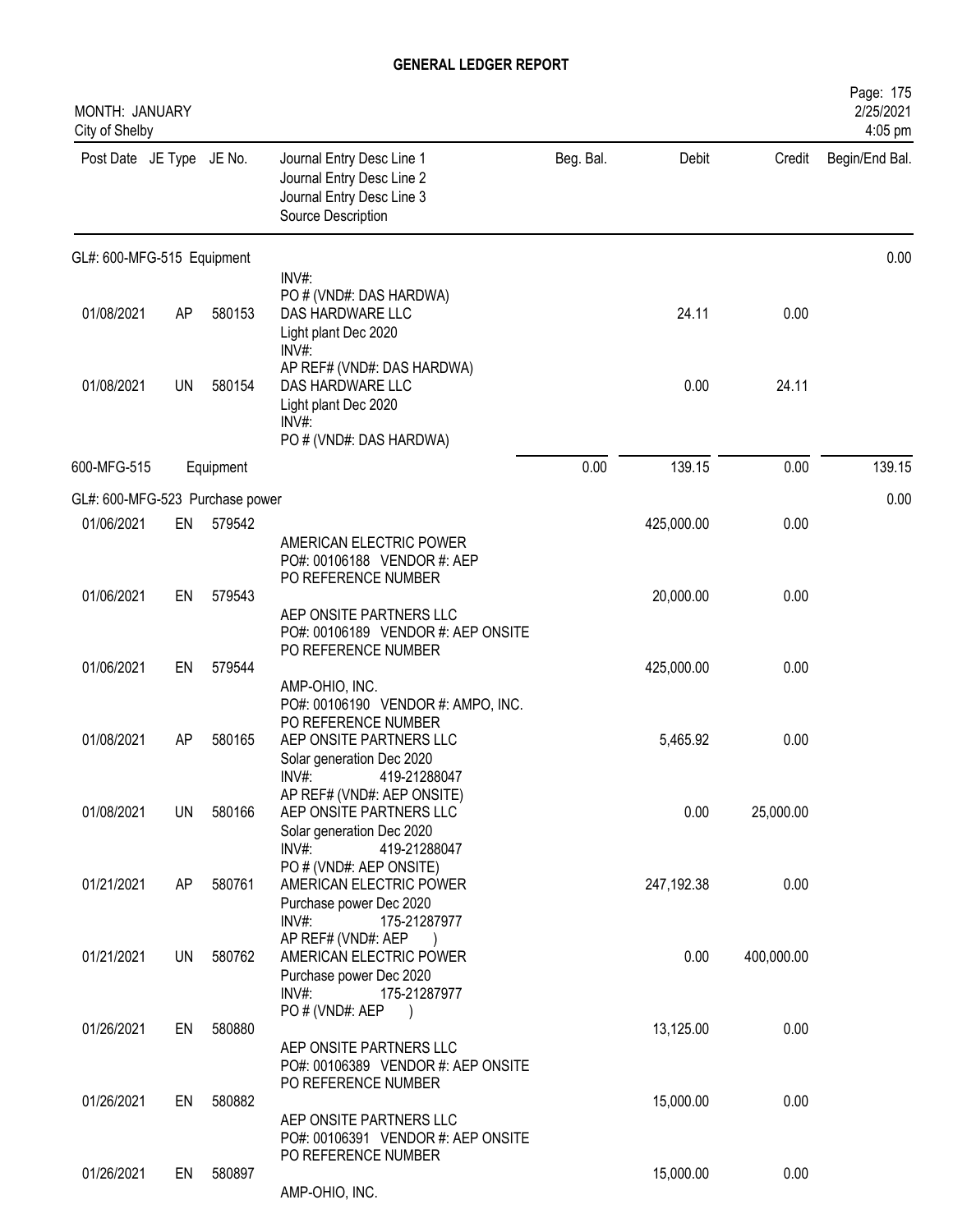| <b>MONTH: JANUARY</b><br>City of Shelby |    |                  |                                                                                                                                         |           |            |            | Page: 176<br>2/25/2021<br>4:05 pm |
|-----------------------------------------|----|------------------|-----------------------------------------------------------------------------------------------------------------------------------------|-----------|------------|------------|-----------------------------------|
| Post Date JE Type JE No.                |    |                  | Journal Entry Desc Line 1<br>Journal Entry Desc Line 2<br>Journal Entry Desc Line 3<br>Source Description                               | Beg. Bal. | Debit      | Credit     | Begin/End Bal.                    |
| GL#: 600-MFG-523 Purchase power         |    |                  |                                                                                                                                         |           |            |            | 0.00                              |
| 01/27/2021                              | AP | 580987           | PO#: 00106404 VENDOR #: AMPO, INC.<br>PO REFERENCE NUMBER<br>AMP-OHIO, INC.<br>purchase power Dec 2020<br>$INV#$ :<br>1000139           |           | 400,000.00 | 0.00       |                                   |
| 01/27/2021                              | UN | 580988           | AP REF# (VND#: AMPO, INC.)<br>AMP-OHIO, INC.<br>purchase power Dec 2020<br>$INV#$ :<br>1000139                                          |           | 0.00       | 400,000.00 |                                   |
| 01/27/2021                              | AP | 580989           | PO # (VND#: AMPO, INC.)<br>AMP-OHIO, INC.<br>Purchase power Dec 2020<br>$INV#$ :<br>1000139b                                            |           | 14,883.39  | 0.00       |                                   |
| 01/27/2021                              | UN | 580990           | AP REF# (VND#: AMPO, INC.)<br>AMP-OHIO, INC.<br>Purchase power Dec 2020<br>$INV#$ :<br>1000139b                                         |           | 0.00       | 15,000.00  |                                   |
| 01/27/2021                              | AP | 580991           | PO # (VND#: AMPO, INC.)<br>AEP ONSITE PARTNERS LLC<br>2020 payment in lieu of<br>$INV#$ :<br>419-21291382                               |           | 13,125.00  | 0.00       |                                   |
| 01/27/2021                              | UN | 580992           | AP REF# (VND#: AEP ONSITE)<br>AEP ONSITE PARTNERS LLC<br>2020 payment in lieu of<br>$INV#$ :<br>419-21291382<br>PO # (VND#: AEP ONSITE) |           | 0.00       | 13,125.00  |                                   |
| 600-MFG-523                             |    | Purchase power   |                                                                                                                                         | 0.00      | 680,666.69 | 0.00       | 680,666.69                        |
| GL#: 600-MFG-617 Leases-Equipment       |    |                  |                                                                                                                                         |           |            |            | 0.00                              |
| 01/07/2021                              | EN | 579610           | <b>VECTOR SECURITY</b><br>PO#: 00106253 VENDOR #: VECTOR SEC                                                                            |           | 554.76     | 0.00       |                                   |
| 01/08/2021                              | AP | 580157           | PO REFERENCE NUMBER<br><b>VECTOR SECURITY</b><br>Security monitoring Jan 2021<br>$INV#$ :<br>67138520                                   |           | 46.23      | 0.00       |                                   |
| 01/08/2021                              | UN | 580158           | AP REF# (VND#: VECTOR SEC)<br><b>VECTOR SECURITY</b><br>Security monitoring Jan 2021<br>$INV#$ :<br>67138520<br>PO # (VND#: VECTOR SEC) |           | 0.00       | 46.23      |                                   |
| 600-MFG-617                             |    | Leases-Equipment |                                                                                                                                         | 0.00      | 46.23      | 0.00       | 46.23                             |
| GL#: 600-MIS-200 Interest               |    |                  |                                                                                                                                         |           |            |            | 0.00                              |
| 01/08/2021                              | CR | 580323           | Interest on 6 month CD with US Bank<br>pio                                                                                              |           | 0.00       | 598.53     |                                   |
| 01/31/2021                              | CR | 581156           | Interest electric checking account<br>pio                                                                                               |           | 0.00       | 27.72      |                                   |
| 01/31/2021                              | CR | 581157           | Park National money market interest<br>pio                                                                                              |           | 0.00       | 8.08       |                                   |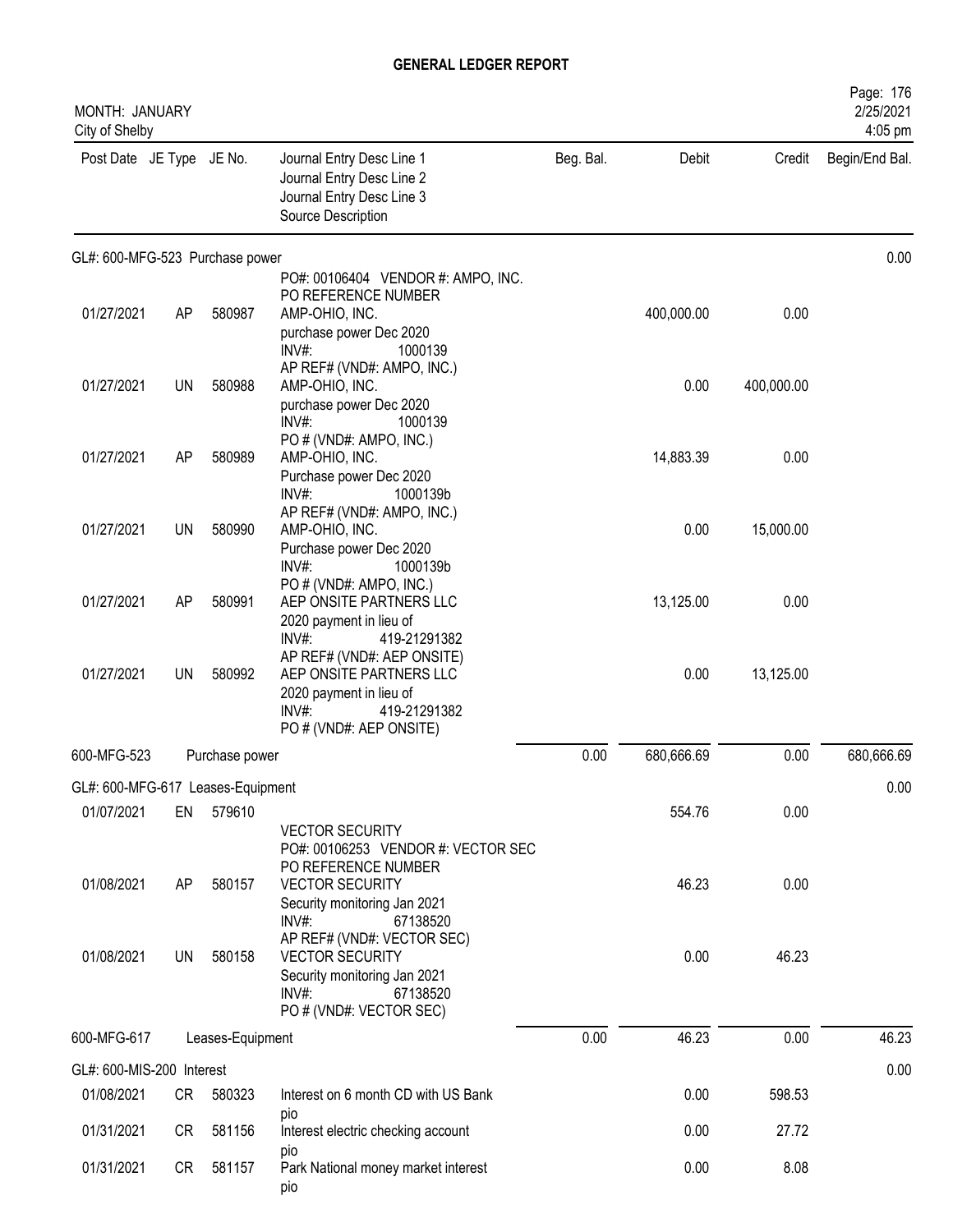| MONTH: JANUARY<br>City of Shelby |           |               |                                                                                                           |           |       |          | Page: 177<br>2/25/2021<br>4:05 pm |
|----------------------------------|-----------|---------------|-----------------------------------------------------------------------------------------------------------|-----------|-------|----------|-----------------------------------|
| Post Date JE Type JE No.         |           |               | Journal Entry Desc Line 1<br>Journal Entry Desc Line 2<br>Journal Entry Desc Line 3<br>Source Description | Beg. Bal. | Debit | Credit   | Begin/End Bal.                    |
| 600-MIS-200                      |           | Interest      |                                                                                                           | 0.00      | 0.00  | 634.33   | 634.33                            |
| GL#: 600-MIS-201 Donations       |           |               |                                                                                                           |           |       |          | 0.00                              |
| 01/04/2021                       | CR        | 580287        | Utility deposit, electric                                                                                 |           | 0.00  | 0.75     |                                   |
| 01/05/2021                       | CR        | 580295        | <b>DIO</b><br>Utility deposit, electric<br>pio                                                            |           | 0.00  | 16.65    |                                   |
| 01/06/2021                       | CR        | 580304        | Utility deposit, electric                                                                                 |           | 0.00  | 10.50    |                                   |
| 01/07/2021                       | CR        | 580314        | pio<br>Utility deposit, electric<br>pio                                                                   |           | 0.00  | 15.60    |                                   |
| 01/08/2021                       | <b>CR</b> | 580325        | Utility deposit, electric                                                                                 |           | 0.00  | 21.30    |                                   |
| 01/11/2021                       | <b>CR</b> | 580341        | pio<br>Utility deposit, electric                                                                          |           | 0.00  | 75.45    |                                   |
| 01/12/2021                       | CR        | 580345        | pio<br>Utility deposit, electric                                                                          |           | 0.00  | 36.10    |                                   |
| 01/13/2021                       | <b>CR</b> | 580435        | pio<br>Utility deposit, electric                                                                          |           | 0.00  | 14.10    |                                   |
| 01/14/2021                       | CR        | 580443        | pio<br>Utility deposit, electric                                                                          |           | 0.00  | 21.30    |                                   |
| 01/15/2021                       | <b>CR</b> | 580472        | pio<br>Utility deposit, electric                                                                          |           | 0.00  | 22.20    |                                   |
| 01/19/2021                       | <b>CR</b> | 580557        | pio<br>Utility deposit, electric                                                                          |           | 0.00  | 44.45    |                                   |
| 01/20/2021                       | CR        | 580562        | pio<br>Utility deposit, electric                                                                          |           | 0.00  | 26.85    |                                   |
| 01/21/2021                       | CR        | 580801        | pio<br>Utility deposit, electric<br>pio                                                                   |           | 0.00  | 0.15     |                                   |
| 01/29/2021                       |           | CR 581077     | Utility deposit, electric<br>pio                                                                          |           | 0.00  | 0.15     |                                   |
| 600-MIS-201                      |           | Donations     |                                                                                                           | 0.00      | 0.00  | 305.55   | 305.55                            |
| GL#: 600-MIS-202 Rent            |           |               |                                                                                                           |           |       |          | 0.00                              |
| 01/15/2021                       |           | CR 580472     | Utility deposit, electric<br>pio                                                                          |           | 0.00  | 360.00   |                                   |
| 600-MIS-202                      | Rent      |               |                                                                                                           | 0.00      | 0.00  | 360.00   | 360.00                            |
| GL#: 600-MIS-204 Sale of Scrap   |           |               |                                                                                                           |           |       |          | 0.00                              |
| 01/08/2021                       | CR        | 580332        | Sale of scrap, line dept                                                                                  |           | 0.00  | 552.90   |                                   |
| 01/13/2021                       | CR        | 580440        | pio<br>Sale of scrap, line dept<br>pio                                                                    |           | 0.00  | 1,280.90 |                                   |
| 01/20/2021                       | CR        | 580570        | Sale of scrap, line dept                                                                                  |           | 0.00  | 34.50    |                                   |
| 01/29/2021                       | CR        | 581075        | pio<br>Sale of scrap, line dept<br>pio                                                                    |           | 0.00  | 280.60   |                                   |
| 600-MIS-204                      |           | Sale of Scrap |                                                                                                           | $0.00\,$  | 0.00  | 2,148.90 | 2,148.90                          |

GL#: 600-MIS-205 Miscellaneous Income 0.00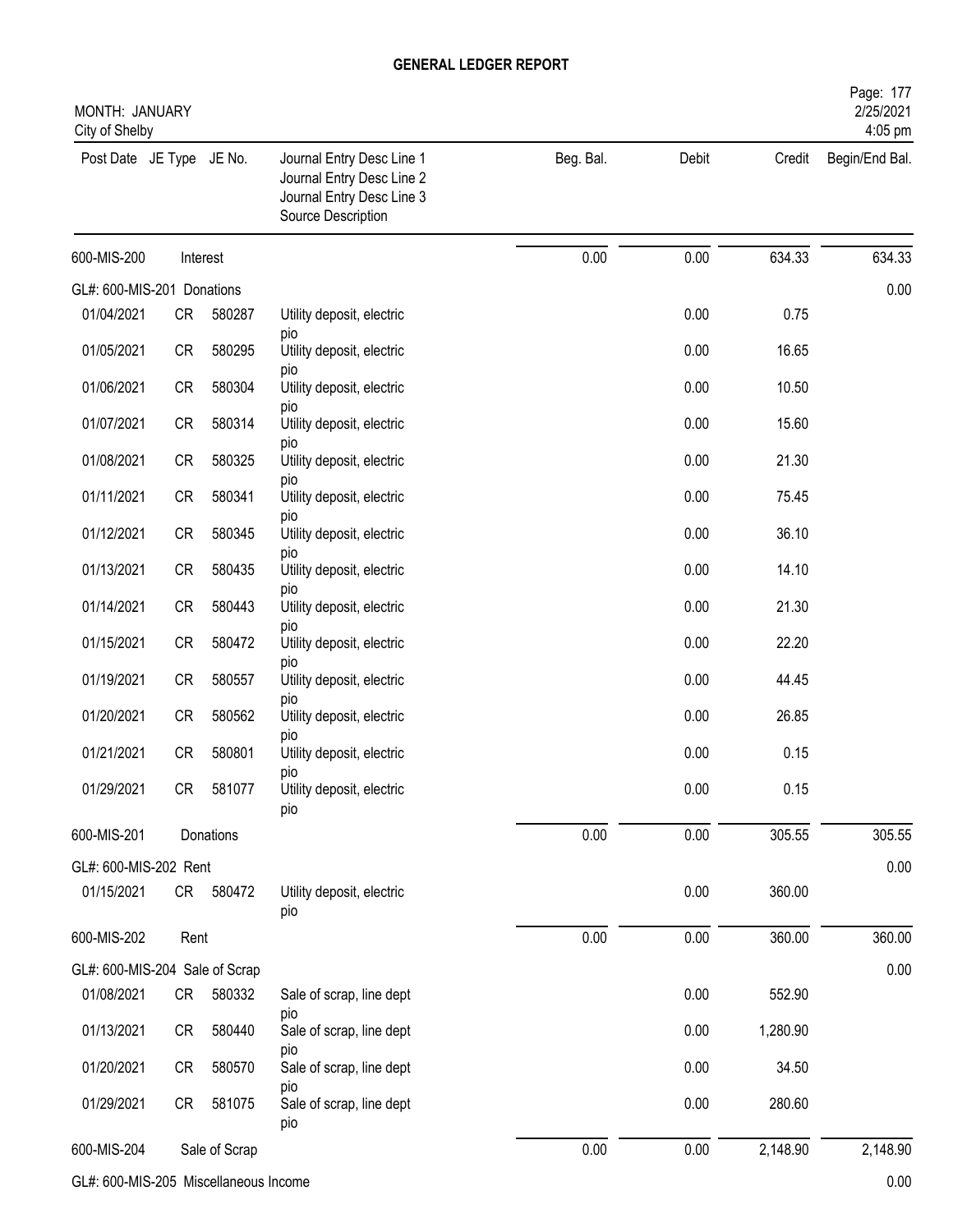| MONTH: JANUARY<br>City of Shelby      |                 |                      |                                                                                                                                                                                                           |           |                   |                   | Page: 178<br>2/25/2021<br>4:05 pm |
|---------------------------------------|-----------------|----------------------|-----------------------------------------------------------------------------------------------------------------------------------------------------------------------------------------------------------|-----------|-------------------|-------------------|-----------------------------------|
| Post Date JE Type JE No.              |                 |                      | Journal Entry Desc Line 1<br>Journal Entry Desc Line 2<br>Journal Entry Desc Line 3<br>Source Description                                                                                                 | Beg. Bal. | Debit             | Credit            | Begin/End Bal.                    |
| GL#: 600-MIS-205 Miscellaneous Income |                 |                      |                                                                                                                                                                                                           |           |                   |                   | 0.00                              |
| 01/14/2021                            | CR              | 580443               | Utility deposit, electric                                                                                                                                                                                 |           | 0.00              | 1.75              |                                   |
| 01/20/2021                            | <b>CR</b>       | 580560               | pio<br>Recycle of truck load of cardboard                                                                                                                                                                 |           | 0.00              | 1.80              |                                   |
| 01/25/2021                            | <b>CR</b>       | 581049               | pio<br>Utility deposit, electric<br>pio                                                                                                                                                                   |           | 0.00              | 31.75             |                                   |
| 600-MIS-205                           |                 | Miscellaneous Income |                                                                                                                                                                                                           | 0.00      | 0.00              | 35.30             | 35.30                             |
| GL#: 600-MIS-209 Kwh Tax-Electric     |                 |                      |                                                                                                                                                                                                           |           |                   |                   | 0.00                              |
| 01/04/2021                            | CR              | 580287               | Utility deposit, electric                                                                                                                                                                                 |           | 0.00              | 144.87            |                                   |
| 01/05/2021                            | CR              | 580295               | pio<br>Utility deposit, electric                                                                                                                                                                          |           | 0.00              | 2,235.20          |                                   |
| 01/06/2021                            | <b>CR</b>       | 580304               | pio<br>Utility deposit, electric                                                                                                                                                                          |           | 0.00              | 668.79            |                                   |
| 01/07/2021                            | EN              | 579640               | pio                                                                                                                                                                                                       |           | 45,000.00         | 0.00              |                                   |
| 01/07/2021<br>01/07/2021              | AP<br><b>UN</b> | 580003<br>580004     | <b>GENERAL FUND-SHELBY</b><br>PO#: 00106282 VENDOR #: GENERAL<br>PO REFERENCE NUMBER<br><b>GENERAL FUND-SHELBY</b><br>KWH tax Dec 2020<br>INV#:<br>AP REF# (VND#: GENERAL )<br><b>GENERAL FUND-SHELBY</b> |           | 29,791.00<br>0.00 | 0.00<br>45,000.00 |                                   |
| 01/07/2021                            | CR              | 580314               | KWH tax Dec 2020<br>INV#:<br>PO # (VND#: GENERAL )<br>Utility deposit, electric                                                                                                                           |           | 0.00              | 1,599.03          |                                   |
| 01/08/2021                            | CR              | 580325               | DIO<br>Utility deposit, electric                                                                                                                                                                          |           | 0.00              | 1,397.89          |                                   |
| 01/11/2021                            | CR              | 580341               | pio<br>Utility deposit, electric                                                                                                                                                                          |           | 0.00              | 6,389.23          |                                   |
| 01/12/2021                            | CR              | 580345               | pio<br>Utility deposit, electric                                                                                                                                                                          |           | 0.00              | 5,803.35          |                                   |
| 01/13/2021                            | CR              | 580435               | DIO<br>Utility deposit, electric                                                                                                                                                                          |           | 0.00              | 3,268.47          |                                   |
| 01/14/2021                            | CR              | 580443               | pio<br>Utility deposit, electric                                                                                                                                                                          |           | 0.00              | 2,017.37          |                                   |
| 01/15/2021                            | CR              | 580472               | pio<br>Utility deposit, electric                                                                                                                                                                          |           | 0.00              | 2,006.81          |                                   |
| 01/19/2021                            | CR              | 580557               | DIO<br>Utility deposit, electric                                                                                                                                                                          |           | 0.00              | 2,528.06          |                                   |
| 01/20/2021                            | CR              | 580562               | pio<br>Utility deposit, electric                                                                                                                                                                          |           | 0.00              | 4,061.75          |                                   |
| 01/21/2021                            | CR              | 580801               | pio<br>Utility deposit, electric                                                                                                                                                                          |           | 0.00              | 333.00            |                                   |
| 01/22/2021                            | CR              | 580812               | pio<br>Utility deposit, electric                                                                                                                                                                          |           | 0.00              | 319.33            |                                   |
| 01/25/2021                            | CR              | 581049               | pio<br>Utility deposit, electric                                                                                                                                                                          |           | 0.00              | 128.96            |                                   |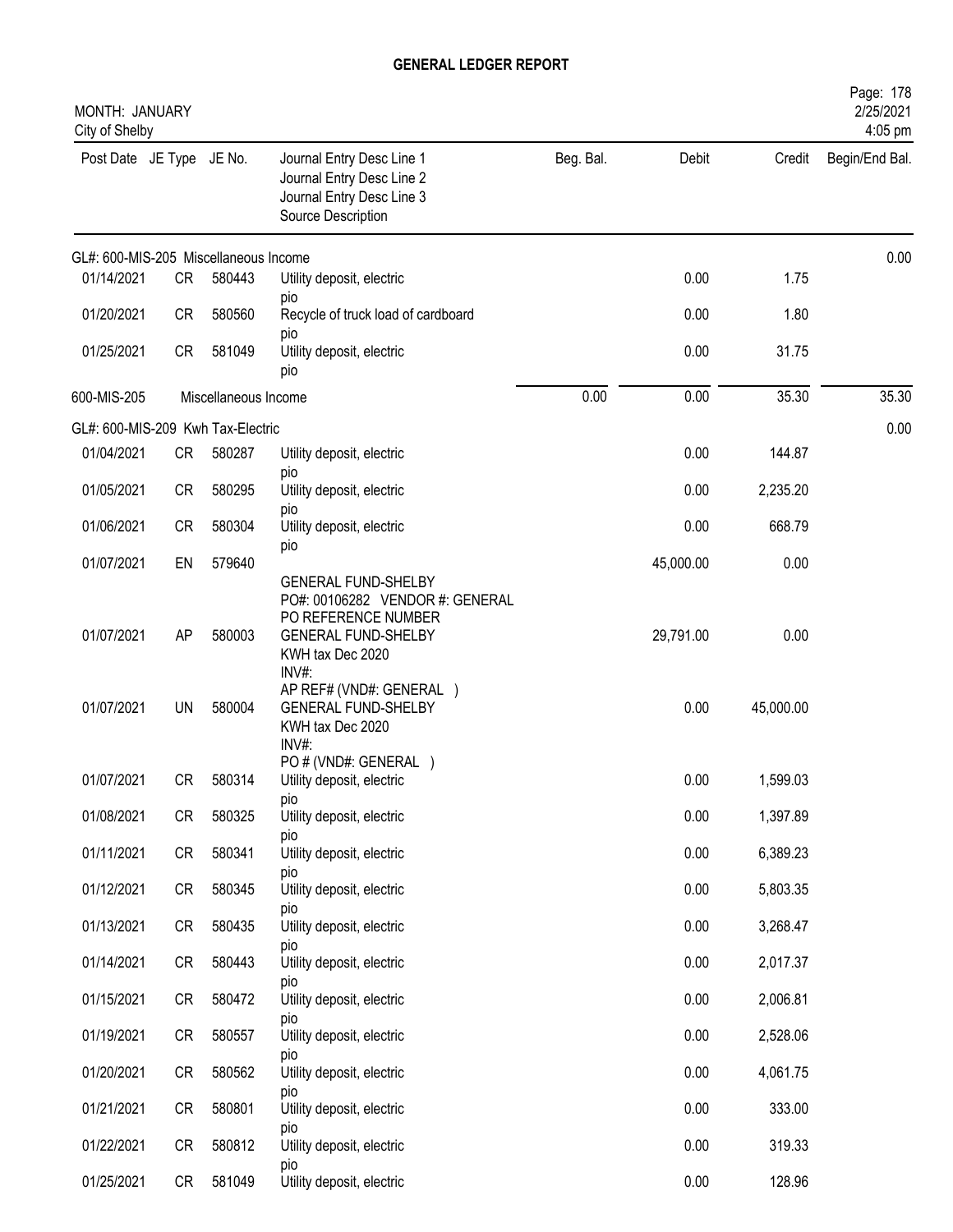| MONTH: JANUARY<br>City of Shelby       |           |                  |                                                                                                                  |           |           |           | Page: 179<br>2/25/2021<br>4:05 pm |
|----------------------------------------|-----------|------------------|------------------------------------------------------------------------------------------------------------------|-----------|-----------|-----------|-----------------------------------|
| Post Date JE Type JE No.               |           |                  | Journal Entry Desc Line 1<br>Journal Entry Desc Line 2<br>Journal Entry Desc Line 3<br>Source Description        | Beg. Bal. | Debit     | Credit    | Begin/End Bal.                    |
| GL#: 600-MIS-209 Kwh Tax-Electric      |           |                  |                                                                                                                  |           |           |           | 0.00                              |
| 01/26/2021                             | CR        | 581053           | pio<br>Utility deposit, electric                                                                                 |           | 0.00      | 231.24    |                                   |
| 01/27/2021                             | <b>CR</b> | 581061           | pio<br>Utility deposit, electric<br>pio                                                                          |           | 0.00      | 74.28     |                                   |
| 01/28/2021                             | <b>CR</b> | 581070           | Utility depsoit, electric<br>pio                                                                                 |           | 0.00      | 80.07     |                                   |
| 01/29/2021                             | CR        | 581077           | Utility deposit, electric<br>pio                                                                                 |           | 0.00      | 79.25     |                                   |
| 600-MIS-209                            |           | Kwh Tax-Electric |                                                                                                                  | 0.00      | 29,791.00 | 33,366.95 | 3,575.95                          |
| GL#: 600-MTN-486 Maintenance Equipment |           |                  |                                                                                                                  |           |           |           | 0.00                              |
| 01/06/2021                             | EN        | 579540           | LOWES COMPANIES, INC.<br>PO#: 00106186 VENDOR #: LOWES                                                           |           | 644.82    | 0.00      |                                   |
| 01/08/2021                             | AP        | 580161           | PO REFERENCE NUMBER<br>SHELBY PARTS CO.<br>6 2AMP6 battery                                                       |           | 49.99     | 0.00      |                                   |
| 01/08/2021                             | <b>UN</b> | 580162           | INV#:<br>327260<br>AP REF# (VND#: SHELBY PAR)<br>SHELBY PARTS CO.<br>6 2AMP6 battery                             |           | 0.00      | 71.94     |                                   |
| 01/08/2021                             | AP        | 580169           | INV#:<br>327260<br>PO # (VND#: SHELBY PAR)<br>ALPINE POWER SYSTEMS<br>Dust caps                                  |           | 19.75     | 0.00      |                                   |
| 01/08/2021                             | UN        | 580170           | INV#:<br>0795840-IN<br>AP REF# (VND#: ALPINE POW)<br>ALPINE POWER SYSTEMS<br>Dust caps<br>$INV#$ :<br>0795840-IN |           | 0.00      | 19.75     |                                   |
| 01/21/2021                             | AP        | 580751           | PO # (VND#: ALPINE POW)<br>MIRATECH GROUP LLC<br>2 premium CAT wash-fwl                                          |           | 183.93    | 0.00      |                                   |
| 01/21/2021                             | UN        | 580752           | $INV#$ :<br>A30252<br>AP REF# (VND#: MIRATECH G)<br>MIRATECH GROUP LLC<br>2 premium CAT wash-fwl                 |           | 0.00      | 183.93    |                                   |
| 01/21/2021                             | AP        | 580757           | $INV#$ :<br>A30252<br>PO # (VND#: MIRATECH G)<br><b>GRAYBAR ELECTRIC CO.</b><br>Locking cable                    |           | 52.19     | 0.00      |                                   |
| 01/21/2021                             | UN        | 580758           | $INV#$ :<br>9319618819<br>AP REF# (VND#: GRAYBAR EL)<br><b>GRAYBAR ELECTRIC CO.</b><br>Locking cable             |           | 0.00      | 52.19     |                                   |
| 01/26/2021                             | EN        | 580898           | $INV#$ :<br>9319618819<br>PO # (VND#: GRAYBAR EL)<br>ADVANCE AUTO PARTS<br>PO#: 00106405 VENDOR #: ADVANCE AU    |           | 75.00     | 0.00      |                                   |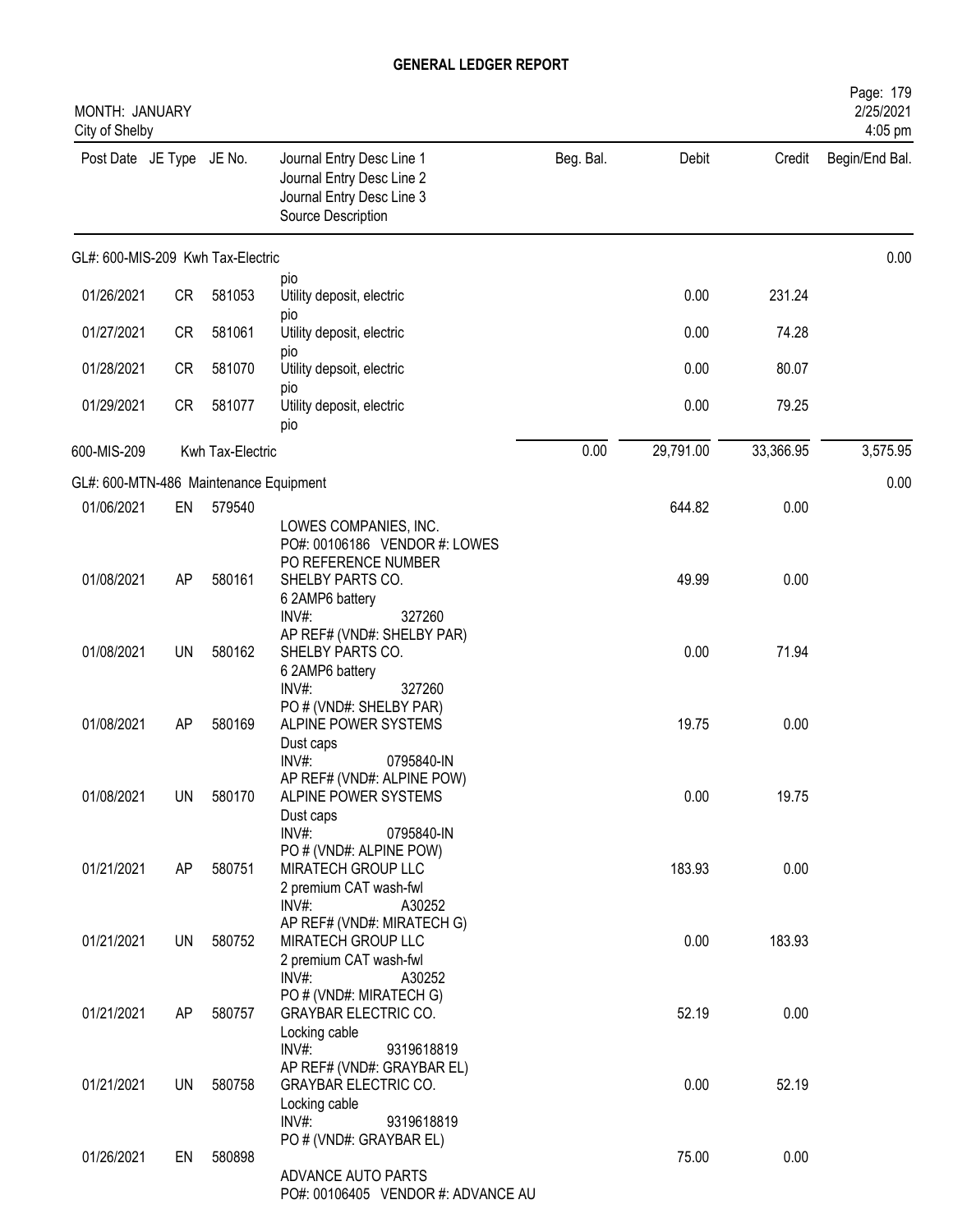| MONTH: JANUARY<br>City of Shelby       |    |                       |                                                                                                                         |           |          |          | Page: 180<br>2/25/2021<br>4:05 pm |
|----------------------------------------|----|-----------------------|-------------------------------------------------------------------------------------------------------------------------|-----------|----------|----------|-----------------------------------|
| Post Date JE Type JE No.               |    |                       | Journal Entry Desc Line 1<br>Journal Entry Desc Line 2<br>Journal Entry Desc Line 3<br>Source Description               | Beg. Bal. | Debit    | Credit   | Begin/End Bal.                    |
| GL#: 600-MTN-486 Maintenance Equipment |    |                       |                                                                                                                         |           |          |          | 0.00                              |
| 01/27/2021                             | AP | 580993                | PO REFERENCE NUMBER<br>LOWES COMPANIES, INC.<br>Light plant purchase 12/15/20<br>INV#:<br>910118                        |           | 308.65   | 0.00     |                                   |
| 01/27/2021                             | UN | 580994                | AP REF# (VND#: LOWES<br>LOWES COMPANIES, INC.<br>Light plant purchase 12/15/20<br>INV#:<br>910118<br>PO # (VND#: LOWES  |           | 0.00     | 308.65   |                                   |
| 600-MTN-486                            |    | Maintenance Equipment |                                                                                                                         | 0.00      | 614.51   | 0.00     | 614.51                            |
| GL#: 600-OFC-400 Wages                 |    |                       |                                                                                                                         |           |          |          | 0.00                              |
| 01/05/2021                             | EN | 579511                | <b>CITY PAYROLL FUND</b><br>PO#: 00106160 VENDOR #: CITY PAYRO                                                          |           | 2,183.73 | 0.00     |                                   |
| 01/05/2021                             | AP | 579818                | PO REFERENCE NUMBER<br>CITY PAYROLL FUND<br>Wages 12/20/20-1/2/21<br>$INV#$ :                                           |           | 2,183.73 | 0.00     |                                   |
| 01/05/2021                             | UN | 579819                | AP REF# (VND#: CITY PAYRO)<br><b>CITY PAYROLL FUND</b><br>Wages 12/20/20-1/2/21<br>$INV#$ :                             |           | 0.00     | 2,183.73 |                                   |
| 01/20/2021                             | EN | 580512                | PO # (VND#: CITY PAYRO)<br>CITY PAYROLL FUND<br>PO#: 00106355 VENDOR #: CITY PAYRO                                      |           | 2,208.73 | 0.00     |                                   |
| 01/20/2021                             | AP | 580520                | PO REFERENCE NUMBER<br>CITY PAYROLL FUND<br>Wages 1/3/21-1/16/21<br>INV#:                                               |           | 2,208.73 | 0.00     |                                   |
| 01/20/2021                             | UN | 580521                | AP REF# (VND#: CITY PAYRO)<br><b>CITY PAYROLL FUND</b><br>Wages 1/3/21-1/16/21<br>INV#:<br>PO # (VND#: CITY PAYRO)      |           | 0.00     | 2,208.73 |                                   |
| 600-OFC-400                            |    | Wages                 |                                                                                                                         | 0.00      | 4,392.46 | 0.00     | 4,392.46                          |
| GL#: 600-OFC-404 Clerks wages          |    |                       |                                                                                                                         |           |          |          | 0.00                              |
| 01/05/2021                             | EN | 579511                | <b>CITY PAYROLL FUND</b>                                                                                                |           | 3,845.38 | 0.00     |                                   |
| 01/05/2021                             | AP | 579818                | PO#: 00106160 VENDOR #: CITY PAYRO<br>PO REFERENCE NUMBER<br><b>CITY PAYROLL FUND</b><br>Wages 12/20/20-1/2/21<br>INV#: |           | 3,845.38 | 0.00     |                                   |
| 01/05/2021                             | UN | 579819                | AP REF# (VND#: CITY PAYRO)<br>CITY PAYROLL FUND<br>Wages 12/20/20-1/2/21<br>INV#:                                       |           | 0.00     | 3,845.38 |                                   |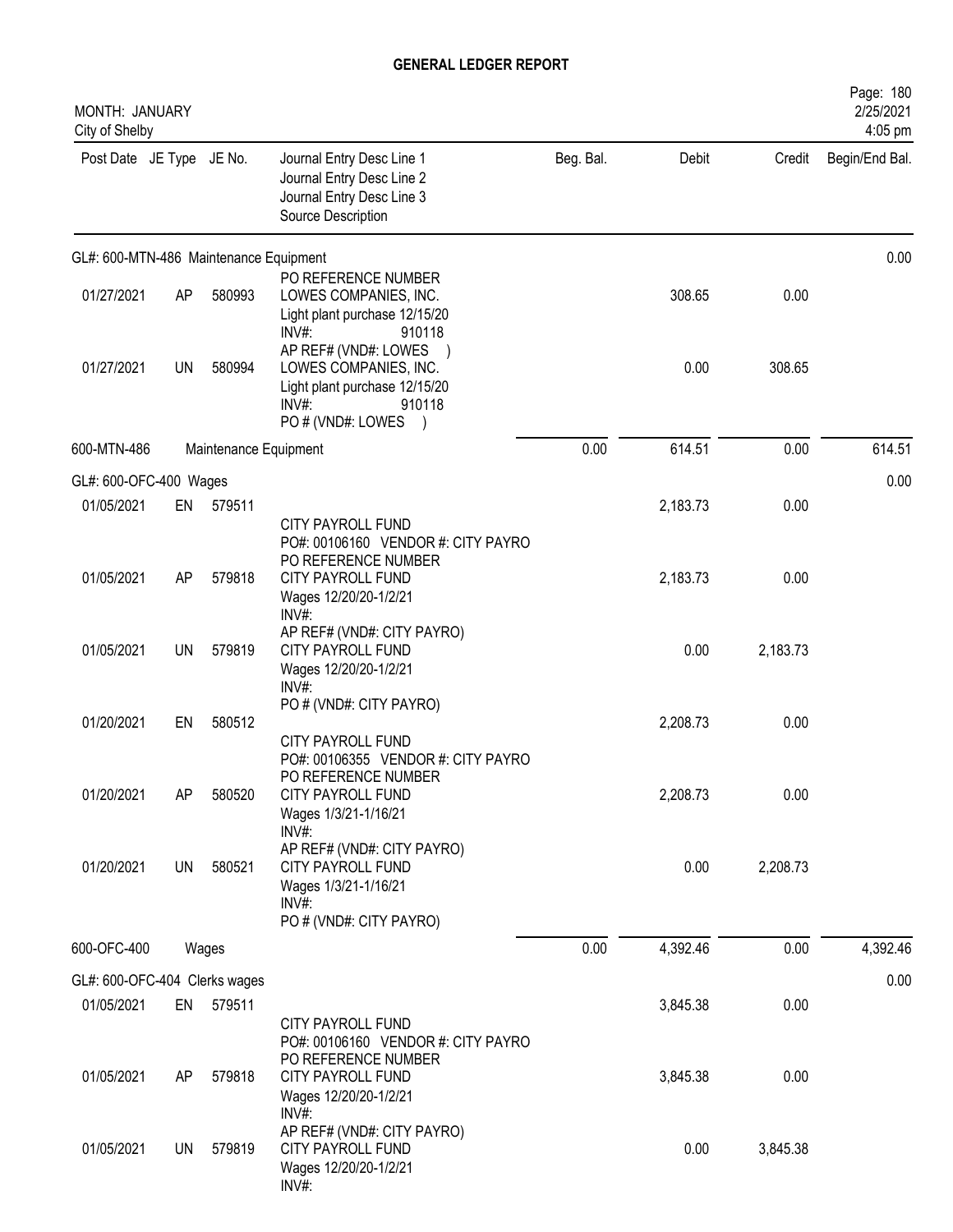| MONTH: JANUARY<br>City of Shelby |    |                |                                                                                                                               |           |          |          | Page: 181<br>2/25/2021<br>4:05 pm |
|----------------------------------|----|----------------|-------------------------------------------------------------------------------------------------------------------------------|-----------|----------|----------|-----------------------------------|
| Post Date JE Type JE No.         |    |                | Journal Entry Desc Line 1<br>Journal Entry Desc Line 2<br>Journal Entry Desc Line 3<br>Source Description                     | Beg. Bal. | Debit    | Credit   | Begin/End Bal.                    |
| GL#: 600-OFC-404 Clerks wages    |    |                |                                                                                                                               |           |          |          | 0.00                              |
| 01/20/2021                       | EN | 580512         | PO # (VND#: CITY PAYRO)                                                                                                       |           | 3,901.69 | 0.00     |                                   |
|                                  |    |                | <b>CITY PAYROLL FUND</b><br>PO#: 00106355 VENDOR #: CITY PAYRO<br>PO REFERENCE NUMBER                                         |           |          |          |                                   |
| 01/20/2021                       | AP | 580520         | <b>CITY PAYROLL FUND</b><br>Wages 1/3/21-1/16/21<br>$INV#$ :                                                                  |           | 3,901.69 | 0.00     |                                   |
| 01/20/2021                       | UN | 580521         | AP REF# (VND#: CITY PAYRO)<br><b>CITY PAYROLL FUND</b><br>Wages 1/3/21-1/16/21<br>INV#:                                       |           | 0.00     | 3,901.69 |                                   |
|                                  |    |                | PO # (VND#: CITY PAYRO)                                                                                                       |           |          |          |                                   |
| 600-OFC-404                      |    | Clerks wages   |                                                                                                                               | 0.00      | 7,747.07 | 0.00     | 7,747.07                          |
| GL#: 600-OFC-410 Janitors Wages  |    |                |                                                                                                                               |           |          |          | 0.00                              |
| 01/05/2021                       | EN | 579511         | <b>CITY PAYROLL FUND</b><br>PO#: 00106160 VENDOR #: CITY PAYRO<br>PO REFERENCE NUMBER                                         |           | 811.30   | 0.00     |                                   |
| 01/05/2021                       | AP | 579818         | CITY PAYROLL FUND<br>Wages 12/20/20-1/2/21<br>INV#:                                                                           |           | 811.30   | 0.00     |                                   |
| 01/05/2021                       | UN | 579819         | AP REF# (VND#: CITY PAYRO)<br><b>CITY PAYROLL FUND</b><br>Wages 12/20/20-1/2/21<br>INV#:                                      |           | 0.00     | 811.30   |                                   |
| 01/20/2021                       | EN | 580512         | PO # (VND#: CITY PAYRO)<br><b>CITY PAYROLL FUND</b><br>PO#: 00106355 VENDOR #: CITY PAYRO                                     |           | 811.30   | 0.00     |                                   |
| 01/20/2021                       | AP | 580520         | PO REFERENCE NUMBER<br>CITY PAYROLL FUND<br>Wages 1/3/21-1/16/21<br>$INV#$ :                                                  |           | 811.30   | 0.00     |                                   |
| 01/20/2021                       | UN | 580521         | AP REF# (VND#: CITY PAYRO)<br><b>CITY PAYROLL FUND</b><br>Wages 1/3/21-1/16/21<br>INV#:<br>PO # (VND#: CITY PAYRO)            |           | 0.00     | 811.30   |                                   |
| 600-OFC-410                      |    | Janitors Wages |                                                                                                                               | 0.00      | 1,622.60 | 0.00     | 1,622.60                          |
|                                  |    |                | GL#: 600-OFC-415 Public Employees Retire.System                                                                               |           |          |          | 0.00                              |
| 01/14/2021                       | EN | 580363         | OH PUBLIC EMPLOYEES RETIREMENT                                                                                                |           | 2,571.92 | 0.00     |                                   |
| 01/14/2021                       | AP | 580417         | PO#: 00106317 VENDOR #: OPERS<br>PO REFERENCE NUMBER<br>OH PUBLIC EMPLOYEES RETIREMENT<br>Employer portion 11/22/20-<br>INV#: |           | 2,571.92 | 0.00     |                                   |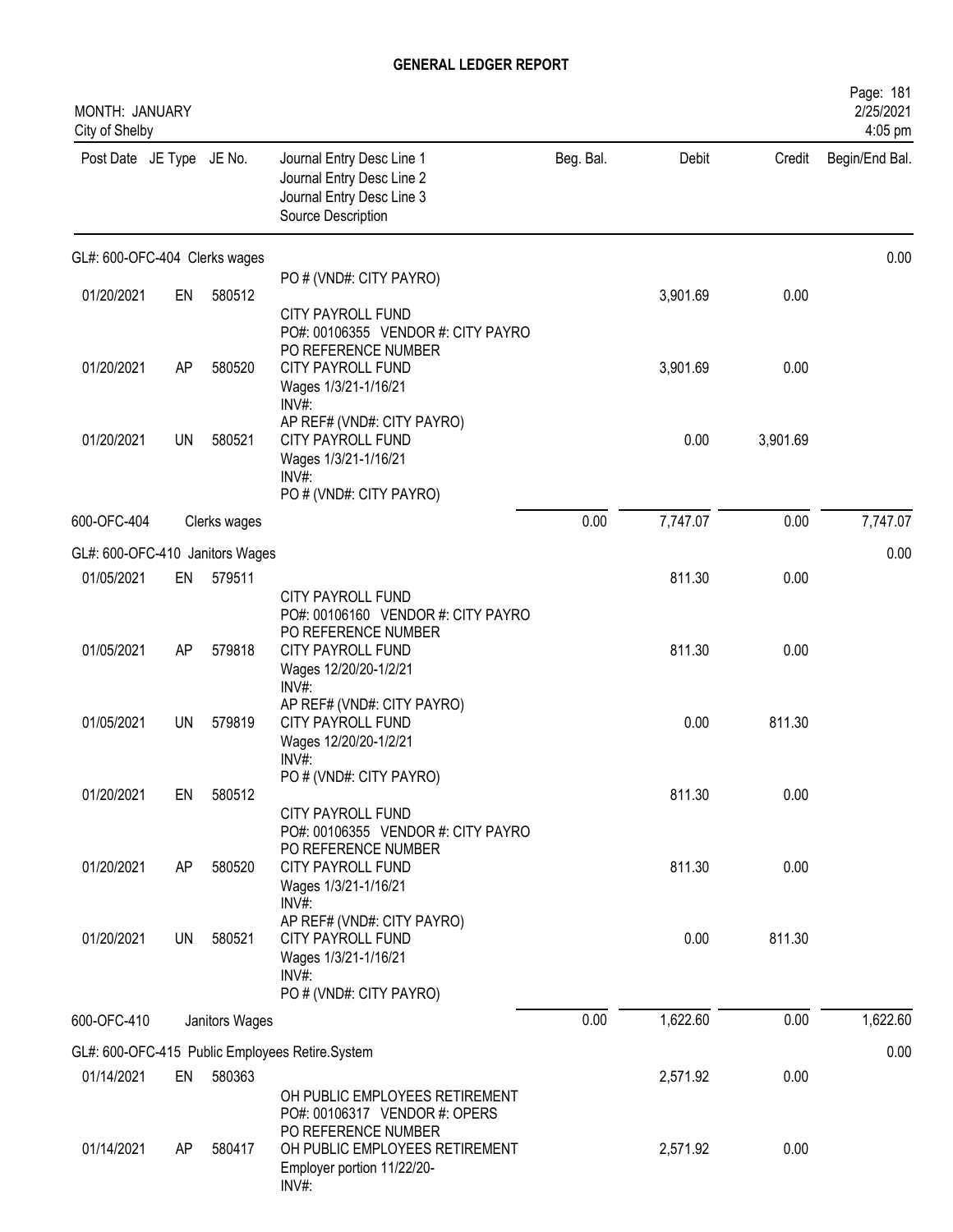| MONTH: JANUARY<br>City of Shelby               |             |           |                                                                                                                                        |           |          |          | Page: 182<br>2/25/2021<br>4:05 pm |
|------------------------------------------------|-------------|-----------|----------------------------------------------------------------------------------------------------------------------------------------|-----------|----------|----------|-----------------------------------|
| Post Date JE Type JE No.                       |             |           | Journal Entry Desc Line 1<br>Journal Entry Desc Line 2<br>Journal Entry Desc Line 3<br>Source Description                              | Beg. Bal. | Debit    | Credit   | Begin/End Bal.                    |
|                                                |             |           | GL#: 600-OFC-415 Public Employees Retire.System                                                                                        |           |          |          | 0.00                              |
| 01/14/2021                                     | UN          | 580418    | AP REF# (VND#: OPERS<br>OH PUBLIC EMPLOYEES RETIREMENT<br>Employer portion 11/22/20-<br>INV#:<br>PO # (VND#: OPERS<br>$\left( \right)$ |           | 0.00     | 2,571.92 |                                   |
| 600-OFC-415                                    |             |           | Public Employees Retire.System                                                                                                         | 0.00      | 2,571.92 | 0.00     | 2,571.92                          |
| GL#: 600-OFC-417 FICA                          |             |           |                                                                                                                                        |           |          |          | 0.00                              |
| 01/05/2021                                     | EN          | 579512    |                                                                                                                                        |           | 99.18    | 0.00     |                                   |
| 01/05/2021                                     | AP          | 579816    | PAYROLL FUND<br>PO#: 00106161 VENDOR #: PAYROLL FU<br>PO REFERENCE NUMBER<br>PAYROLL FUND<br>FICA 12/20/20-1/2/21                      |           | 99.18    | 0.00     |                                   |
| 01/05/2021                                     | UN          | 579817    | INV#:<br>AP REF# (VND#: PAYROLL FU)<br>PAYROLL FUND<br>FICA 12/20/20-1/2/21<br>$INV#$ :                                                |           | 0.00     | 99.18    |                                   |
| 01/20/2021                                     | EN          | 580513    | PO # (VND#: PAYROLL FU)<br>PAYROLL FUND                                                                                                |           | 100.38   | 0.00     |                                   |
| 01/20/2021                                     | AP          | 580522    | PO#: 00106356 VENDOR #: PAYROLL FU<br>PO REFERENCE NUMBER<br>PAYROLL FUND<br>FICA 1/3/21-1/16/21                                       |           | 100.38   | 0.00     |                                   |
| 01/20/2021                                     | UN          | 580523    | $INV#$ :<br>AP REF# (VND#: PAYROLL FU)<br>PAYROLL FUND<br>FICA 1/3/21-1/16/21<br>INV#:                                                 |           | 0.00     | 100.38   |                                   |
|                                                |             |           | PO # (VND#: PAYROLL FU)                                                                                                                |           |          |          |                                   |
| 600-OFC-417                                    | <b>FICA</b> |           |                                                                                                                                        | 0.00      | 199.56   | 0.00     | 199.56                            |
| GL#: 600-OFC-418 Hospitalization<br>01/04/2021 |             | EN 579467 |                                                                                                                                        |           | 5,516.69 | 0.00     | 0.00                              |
|                                                |             |           | JEFFERSON HEALTH PLAN<br>PO#: 00106116 VENDOR #: JEFFERSON<br>PO REFERENCE NUMBER                                                      |           |          |          |                                   |
| 01/05/2021                                     | AP          | 579814    | JEFFERSON HEALTH PLAN<br>Acct 19-OME095<br>INV#:                                                                                       |           | 5,516.69 | 0.00     |                                   |
| 01/05/2021                                     | UN          | 579815    | AP REF# (VND#: JEFFERSON)<br>JEFFERSON HEALTH PLAN<br>Acct 19-OME095                                                                   |           | 0.00     | 5,516.69 |                                   |
| 01/20/2021                                     | EN          | 580533    | $INV#$ :<br>PO # (VND#: JEFFERSON)<br>JEFFERSON HEALTH PLAN<br>PO#: 00106358 VENDOR #: JEFFERSON                                       |           | 5,516.69 | 0.00     |                                   |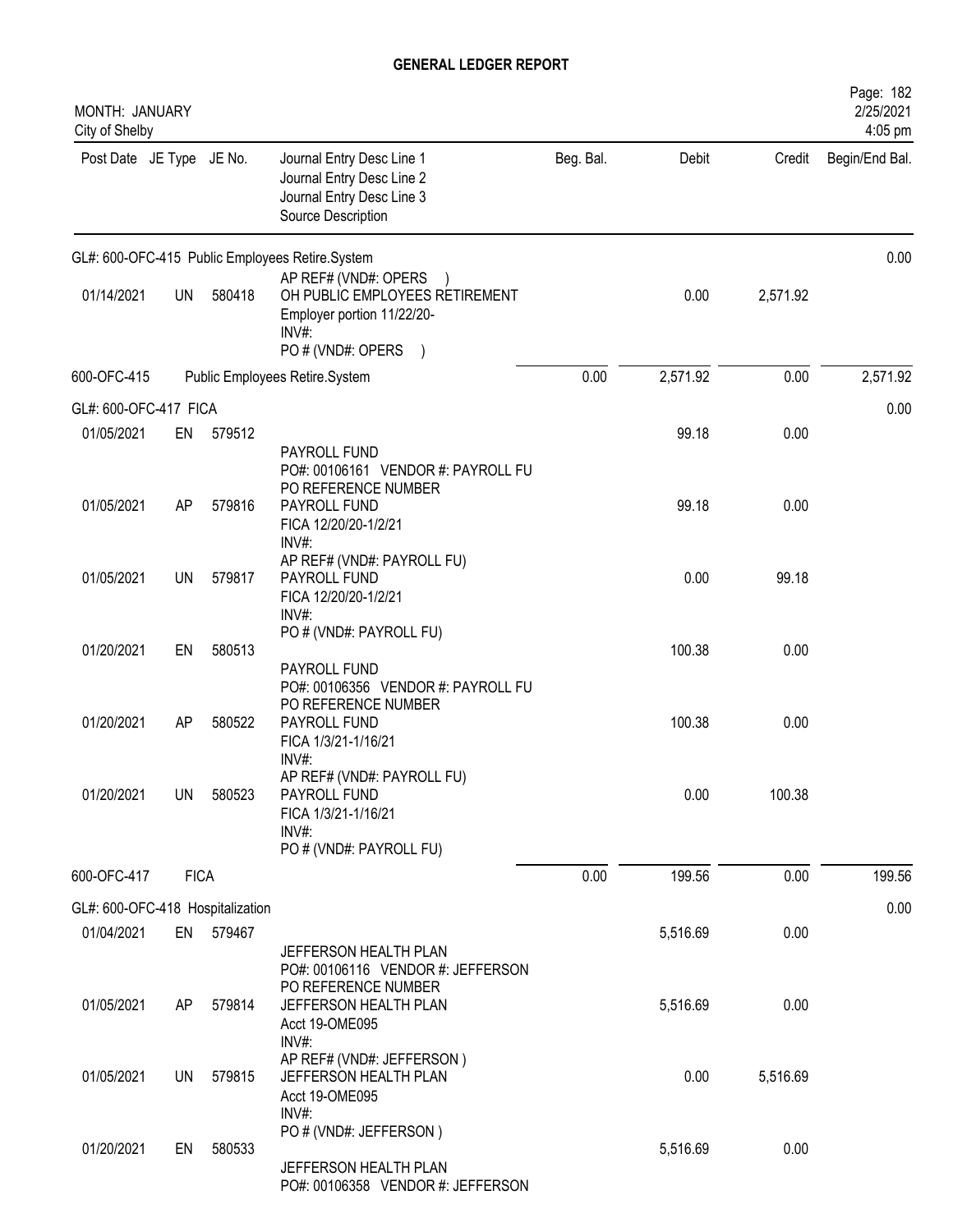| MONTH: JANUARY<br>City of Shelby      |    |                             |                                                                                                                                                                |           |          |        | Page: 183<br>2/25/2021<br>4:05 pm |
|---------------------------------------|----|-----------------------------|----------------------------------------------------------------------------------------------------------------------------------------------------------------|-----------|----------|--------|-----------------------------------|
| Post Date JE Type JE No.              |    |                             | Journal Entry Desc Line 1<br>Journal Entry Desc Line 2<br>Journal Entry Desc Line 3<br>Source Description                                                      | Beg. Bal. | Debit    | Credit | Begin/End Bal.                    |
| GL#: 600-OFC-418 Hospitalization      |    |                             | PO REFERENCE NUMBER                                                                                                                                            |           |          |        | 0.00                              |
| 600-OFC-418                           |    | Hospitalization             |                                                                                                                                                                | 0.00      | 5,516.69 | 0.00   | 5,516.69                          |
| GL#: 600-OFC-419 Life Insurance       |    |                             |                                                                                                                                                                |           |          |        | 0.00                              |
| 01/08/2021                            | EN | 579664                      |                                                                                                                                                                |           | 30.36    | 0.00   |                                   |
| 01/08/2021                            | AP | 580149                      | AMERICAN UNITED LIFE INS CO<br>PO#: 00106291 VENDOR #: AMERICAN U<br>PO REFERENCE NUMBER<br>AMERICAN UNITED LIFE INS CO<br>Policy G 00608125-0002-000<br>INV#: |           | 30.36    | 0.00   |                                   |
| 01/08/2021                            | UN | 580150                      | AP REF# (VND#: AMERICAN U)<br>AMERICAN UNITED LIFE INS CO<br>Policy G 00608125-0002-000<br>INV#:<br>PO # (VND#: AMERICAN U)                                    |           | 0.00     | 30.36  |                                   |
| 600-OFC-419                           |    | Life Insurance              |                                                                                                                                                                | 0.00      | 30.36    | 0.00   | 30.36                             |
| GL#: 600-OFC-420 Workers Compensation |    |                             |                                                                                                                                                                |           |          |        | 0.00                              |
| 01/06/2021                            | EN | 579516                      | BUREAU OF WORKERS COMPENSATION                                                                                                                                 |           | 239.68   | 0.00   |                                   |
| 01/08/2021                            | AP | 580083                      | PO#: 00106162 VENDOR #: BWC<br>PO REFERENCE NUMBER<br>BUREAU OF WORKERS COMPENSATION<br>Installment payment policy<br>INV#:                                    |           | 239.68   | 0.00   |                                   |
| 01/08/2021                            | UN | 580084                      | AP REF# (VND#: BWC<br>BUREAU OF WORKERS COMPENSATION<br>Installment payment policy<br>$INV#$ :                                                                 |           | 0.00     | 239.68 |                                   |
|                                       |    |                             | PO # (VND#: BWC                                                                                                                                                |           |          |        |                                   |
| 600-OFC-420                           |    | <b>Workers Compensation</b> |                                                                                                                                                                | 0.00      | 239.68   | 0.00   | 239.68                            |
| GL#: 600-OFC-428 Telephone            |    |                             |                                                                                                                                                                |           |          |        | 0.00                              |
| 01/04/2021                            | EN | 579468                      | CRUM/BRIAN//<br>PO#: 00106117 VENDOR #: CRUM, BRIAN                                                                                                            |           | 91.47    | 0.00   |                                   |
| 01/05/2021                            | AP | 579820                      | PO REFERENCE NUMBER<br>CRUM/BRIAN//<br>Reimburse for phone charges<br>INV#:                                                                                    |           | 91.47    | 0.00   |                                   |
| 01/05/2021                            | UN | 579821                      | AP REF# (VND#: CRUM, BRIAN)<br>CRUM/BRIAN//<br>Reimburse for phone charges                                                                                     |           | 0.00     | 91.47  |                                   |
| 01/11/2021                            | EN | 579691                      | $INV#$ :<br>PO # (VND#: CRUM, BRIAN)<br>CHARTER COMM HOLDINGS LLC<br>PO#: 00106314 VENDOR #: CHART COMM                                                        |           | 100.00   | 0.00   |                                   |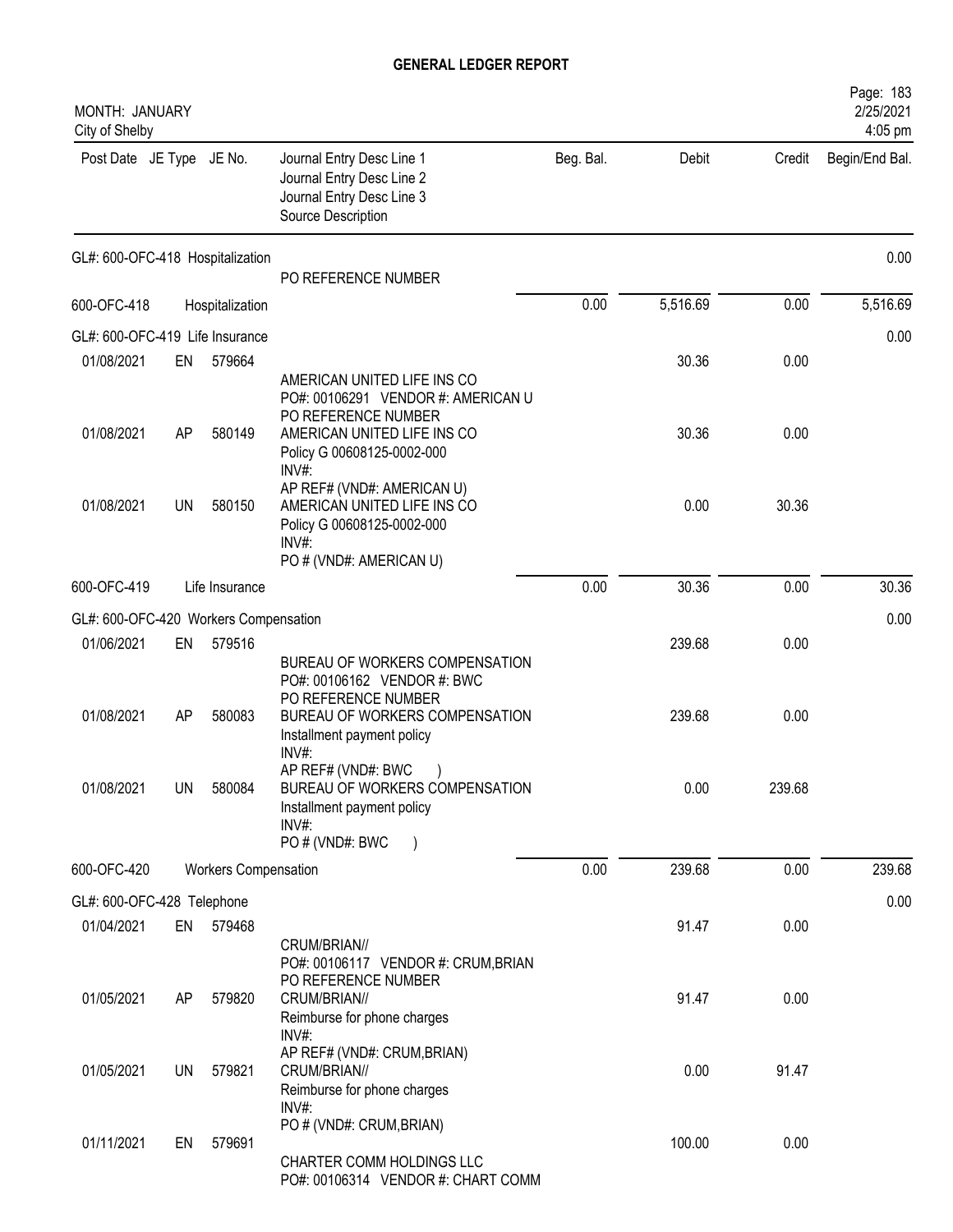| MONTH: JANUARY<br>City of Shelby |    |           |                                                                                                                                                     |           |        |        | Page: 184<br>2/25/2021<br>4:05 pm |
|----------------------------------|----|-----------|-----------------------------------------------------------------------------------------------------------------------------------------------------|-----------|--------|--------|-----------------------------------|
| Post Date JE Type JE No.         |    |           | Journal Entry Desc Line 1<br>Journal Entry Desc Line 2<br>Journal Entry Desc Line 3<br>Source Description                                           | Beg. Bal. | Debit  | Credit | Begin/End Bal.                    |
| GL#: 600-OFC-428 Telephone       |    |           | PO REFERENCE NUMBER                                                                                                                                 |           |        |        | 0.00                              |
| 600-OFC-428                      |    | Telephone |                                                                                                                                                     | 0.00      | 91.47  | 0.00   | 91.47                             |
| GL#: 600-OFC-472 Supplies        |    |           |                                                                                                                                                     |           |        |        | 0.00                              |
| 01/07/2021                       |    | UN 579598 |                                                                                                                                                     |           | 0.00   | 5.46   |                                   |
| 01/07/2021                       | UN | 579599    | DAS HARDWARE LLC<br>PO#: 00106088 VENDOR #: DAS HARDWA<br>CANCELLED PO REFERENCE NUMBER<br>DAS HARDWARE LLC<br>PO#: 00103106 VENDOR #: DAS HARDWA   |           | 0.00   | 7.08   |                                   |
| 01/07/2021                       | EN | 579602    | CANCELLED PO REFERENCE NUMBER                                                                                                                       |           | 87.83  | 0.00   |                                   |
| 01/07/2021                       | AP | 579997    | DAS HARDWARE LLC<br>PO#: 00106245 VENDOR #: DAS HARDWA<br>PO REFERENCE NUMBER<br>DAS HARDWARE LLC<br>Utility office Dec 2020<br>INV#:               |           | 87.83  | 0.00   |                                   |
| 01/07/2021                       | UN | 579998    | AP REF# (VND#: DAS HARDWA)<br>DAS HARDWARE LLC<br>Utility office Dec 2020<br>INV#:                                                                  |           | 0.00   | 87.83  |                                   |
| 01/07/2021                       | AP | 579999    | PO # (VND#: DAS HARDWA)<br>DAS HARDWARE LLC<br>Utility office Dec 2020                                                                              |           | 47.76  | 0.00   |                                   |
| 01/07/2021                       | UN | 580000    | $INV#$ :<br>AP REF# (VND#: DAS HARDWA)<br>DAS HARDWARE LLC<br>Utility office Dec 2020<br>INV#:<br>PO # (VND#: DAS HARDWA)                           |           | 0.00   | 75.00  |                                   |
| 600-OFC-472                      |    | Supplies  |                                                                                                                                                     | 0.00      | 135.59 | 0.00   | 135.59                            |
| GL#: 600-OFC-473 Office Supplies |    |           |                                                                                                                                                     |           |        |        | 0.00                              |
| 01/07/2021                       | AP | 580001    | QUILL CORPORATION<br>waterproof usb 5 pack                                                                                                          |           | 38.99  | 0.00   |                                   |
| 01/07/2021                       | UN | 580002    | $INV#$ :<br>13126303<br>AP REF# (VND#: QUILL CORP)<br>QUILL CORPORATION<br>waterproof usb 5 pack<br>$INV#$ :<br>13126303<br>PO # (VND#: QUILL CORP) |           | 0.00   | 98.39  |                                   |
| 01/14/2021                       | EN | 580371    | QUILL CORPORATION<br>PO#: 00106325 VENDOR #: QUILL CORP                                                                                             |           | 500.00 | 0.00   |                                   |
| 01/19/2021                       | EN | 580509    | PO REFERENCE NUMBER<br>SHELBY PRINTING LLC<br>PO#: 00106353 VENDOR #: SHELB P LL                                                                    |           | 500.50 | 0.00   |                                   |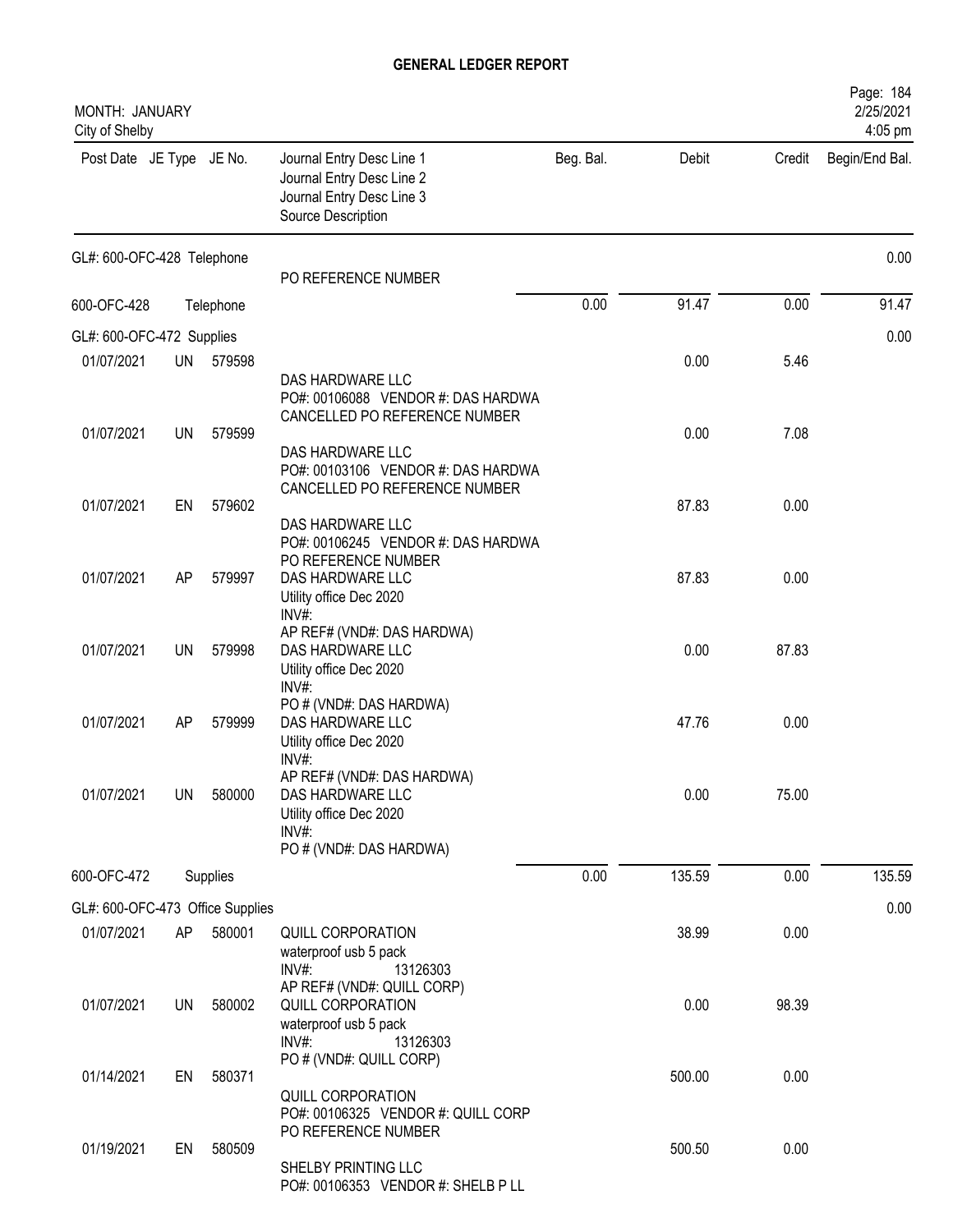| MONTH: JANUARY<br>City of Shelby    |           |                        |                                                                                                           |           |        |        | Page: 185<br>2/25/2021<br>4:05 pm |
|-------------------------------------|-----------|------------------------|-----------------------------------------------------------------------------------------------------------|-----------|--------|--------|-----------------------------------|
| Post Date JE Type JE No.            |           |                        | Journal Entry Desc Line 1<br>Journal Entry Desc Line 2<br>Journal Entry Desc Line 3<br>Source Description | Beg. Bal. | Debit  | Credit | Begin/End Bal.                    |
| GL#: 600-OFC-473 Office Supplies    |           |                        |                                                                                                           |           |        |        | 0.00                              |
| 01/21/2021                          | AP        | 580753                 | PO REFERENCE NUMBER<br>AMAZON INC<br>poster frame<br>INV#:<br>5732249                                     |           | 30.00  | 0.00   |                                   |
| 01/21/2021                          | <b>UN</b> | 580754                 | AP REF# (VND#: AMAZON INC)<br>AMAZON INC<br>poster frame<br>INV#:<br>5732249                              |           | 0.00   | 30.00  |                                   |
| 01/27/2021                          | AP        | 581001                 | PO # (VND#: AMAZON INC)<br>QUILL CORPORATION<br>2k refillink<br>INV#:<br>14049128                         |           | 28.95  | 0.00   |                                   |
| 01/27/2021                          | <b>UN</b> | 581002                 | AP REF# (VND#: QUILL CORP)<br>QUILL CORPORATION<br>2k refillink<br>INV#:<br>14049128                      |           | 0.00   | 28.95  |                                   |
| 01/27/2021                          | AP        | 581003                 | PO # (VND#: QUILL CORP)<br>QUILL CORPORATION<br>order 146673166<br>INV#:<br>14031034                      |           | 401.05 | 0.00   |                                   |
| 01/27/2021                          | UN        | 581004                 | AP REF# (VND#: QUILL CORP)<br>QUILL CORPORATION<br>order 146673166<br>$INV#$ :<br>14031034                |           | 0.00   | 401.05 |                                   |
| 600-OFC-473                         |           | <b>Office Supplies</b> | PO # (VND#: QUILL CORP)                                                                                   | 0.00      | 498.99 | 0.00   | 498.99                            |
| GL#: 600-OFC-485 Maintenance, Autos |           |                        |                                                                                                           |           |        |        | 0.00                              |
| 01/21/2021                          | AP        | 580743                 | ADVANCE AUTO PARTS<br>Air chg tmp sensor<br>$INV#$ :<br>8409                                              |           | 19.99  | 0.00   |                                   |
| 01/21/2021                          | UN        | 580744                 | AP REF# (VND#: ADVANCE AU)<br>ADVANCE AUTO PARTS<br>Air chg tmp sensor<br>INV#:<br>8409                   |           | 0.00   | 19.99  |                                   |
| 01/21/2021                          | AP        | 580745                 | PO # (VND#: ADVANCE AU)<br>ADVANCE AUTO PARTS<br>Electric fuel pump, tank lock<br>INV#:<br>8306           |           | 119.23 | 0.00   |                                   |
| 01/21/2021                          | UN        | 580746                 | AP REF# (VND#: ADVANCE AU)<br>ADVANCE AUTO PARTS<br>Electric fuel pump, tank lock<br>$INV#$ :<br>8306     |           | 0.00   | 119.23 |                                   |
| 01/21/2021                          | AP        | 580747                 | PO # (VND#: ADVANCE AU)<br>ADVANCE AUTO PARTS<br>PCV valve                                                |           | 26.51  | 0.00   |                                   |
| 01/21/2021                          | UN        | 580748                 | INV#:<br>3059<br>AP REF# (VND#: ADVANCE AU)<br>ADVANCE AUTO PARTS<br>PCV valve<br>INV#:<br>3059           |           | 0.00   | 60.78  |                                   |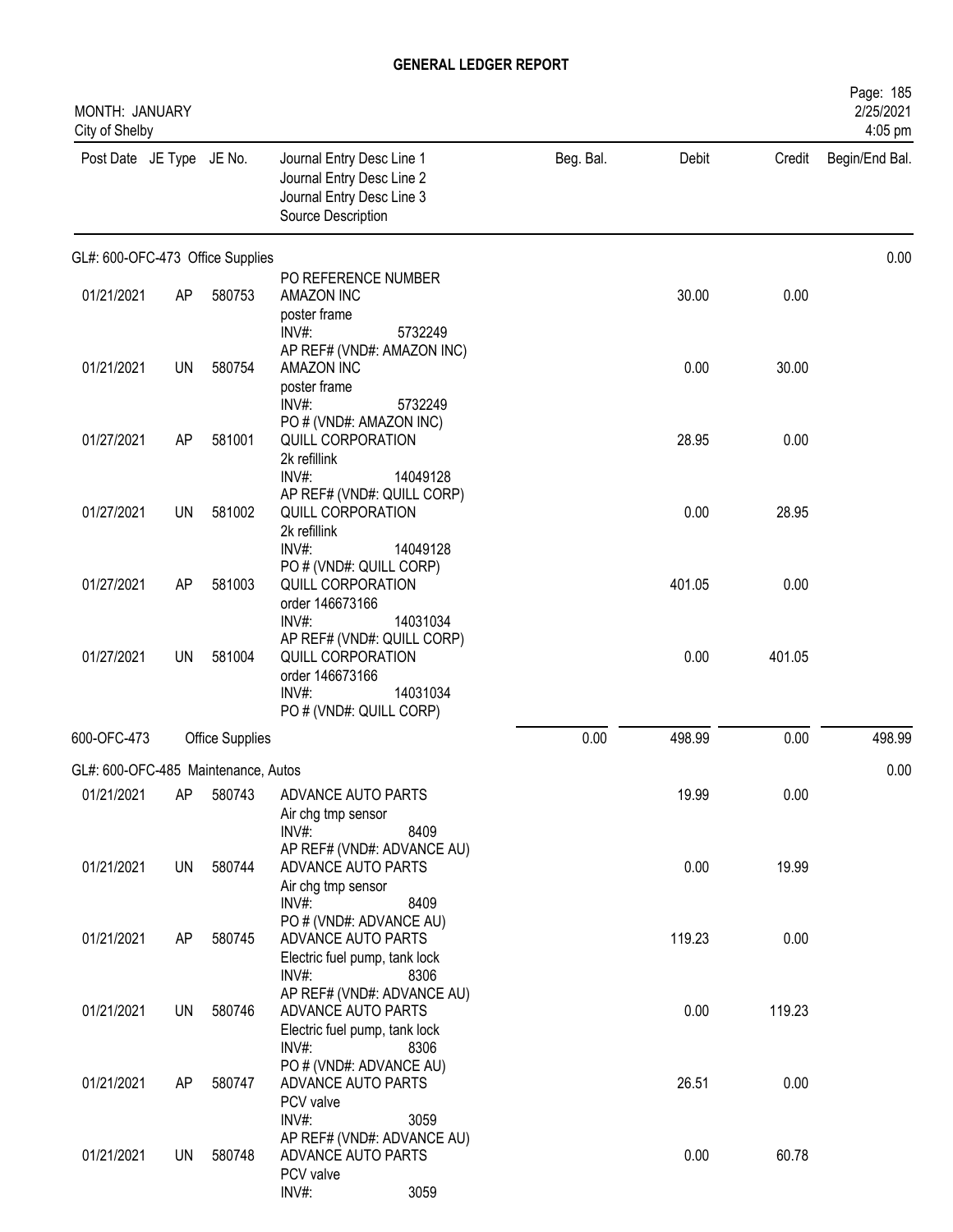| MONTH: JANUARY<br>City of Shelby       |           |                    |                                                                                                                                            |           |          |        | Page: 186<br>2/25/2021<br>4:05 pm |
|----------------------------------------|-----------|--------------------|--------------------------------------------------------------------------------------------------------------------------------------------|-----------|----------|--------|-----------------------------------|
| Post Date JE Type JE No.               |           |                    | Journal Entry Desc Line 1<br>Journal Entry Desc Line 2<br>Journal Entry Desc Line 3<br>Source Description                                  | Beg. Bal. | Debit    | Credit | Begin/End Bal.                    |
| GL#: 600-OFC-485 Maintenance, Autos    |           |                    |                                                                                                                                            |           |          |        | 0.00                              |
| 01/28/2021                             | EN        | 581043             | PO # (VND#: ADVANCE AU)<br><b>EXHAUST PIPES PLUS CO.</b>                                                                                   |           | 125.00   | 0.00   |                                   |
| 01/28/2021                             | EN        | 581044             | PO#: 00106433 VENDOR #: EXHAUST PI<br>PO REFERENCE NUMBER<br>DAS HARDWARE LLC<br>PO#: 00106434 VENDOR #: DAS HARDWA<br>PO REFERENCE NUMBER |           | 500.00   | 0.00   |                                   |
| 600-OFC-485                            |           | Maintenance, Autos |                                                                                                                                            | 0.00      | 165.73   | 0.00   | 165.73                            |
| GL#: 600-OFC-486 Maintenance Equipment |           |                    |                                                                                                                                            |           |          |        | 0.00                              |
| 01/11/2021                             | UN        | 579680             | <b>VECTOR SECURITY</b><br>PO#: 00105072 VENDOR #: VECTOR SEC                                                                               |           | 0.00     | 150.00 |                                   |
| 01/19/2021                             | EN        | 580510             | CANCELLED PO REFERENCE NUMBER<br>MT BUSINESS TECHNOLOGIES, INC.<br>PO#: 00106354 VENDOR #: MT BUS TEC                                      |           | 10.01    | 0.00   |                                   |
| 01/22/2021                             | EN        | 580794             | PO REFERENCE NUMBER<br>MT BUSINESS TECHNOLOGIES, INC.<br>PO#: 00106381 VENDOR #: MT BUS TEC                                                |           | 57.41    | 0.00   |                                   |
| 01/27/2021                             | AP        | 581005             | PO REFERENCE NUMBER<br>MT BUSINESS TECHNOLOGIES, INC.<br>Contract CN01166-01<br>IN487743b<br>INV#                                          |           | 10.01    | 0.00   |                                   |
| 01/27/2021                             | <b>UN</b> | 581006             | AP REF# (VND#: MT BUS TEC)<br>MT BUSINESS TECHNOLOGIES, INC.<br>Contract CN01166-01<br>$INV#$ :<br>IN487743b                               |           | 0.00     | 10.01  |                                   |
| 01/27/2021                             | AP        | 581007             | PO # (VND#: MT BUS TEC)<br>MT BUSINESS TECHNOLOGIES, INC.<br>Contract 6079526-01<br>$INV#$ :<br>IN488821b                                  |           | 57.41    | 0.00   |                                   |
| 01/27/2021                             | <b>UN</b> | 581008             | AP REF# (VND#: MT BUS TEC)<br>MT BUSINESS TECHNOLOGIES, INC.<br>Contract 6079526-01<br>$INV#$ :<br>IN488821b<br>PO # (VND#: MT BUS TEC)    |           | 0.00     | 57.41  |                                   |
| 600-OFC-486                            |           |                    | Maintenance Equipment                                                                                                                      | 0.00      | 67.42    | 0.00   | 67.42                             |
| GL#: 600-OFC-501 Computer support      |           |                    |                                                                                                                                            |           |          |        | 0.00                              |
| 01/07/2021                             |           | EN 579638          | CIVICA NORTH AMERICA INC<br>PO#: 00106280 VENDOR #: CIVICA NOR<br>PO REFERENCE NUMBER                                                      |           | 4,725.59 | 0.00   |                                   |
| 01/14/2021                             | EN        | 580370             | 7LSI LLC<br>PO#: 00106324 VENDOR #: 7LSI LLC                                                                                               |           | 1,674.00 | 0.00   |                                   |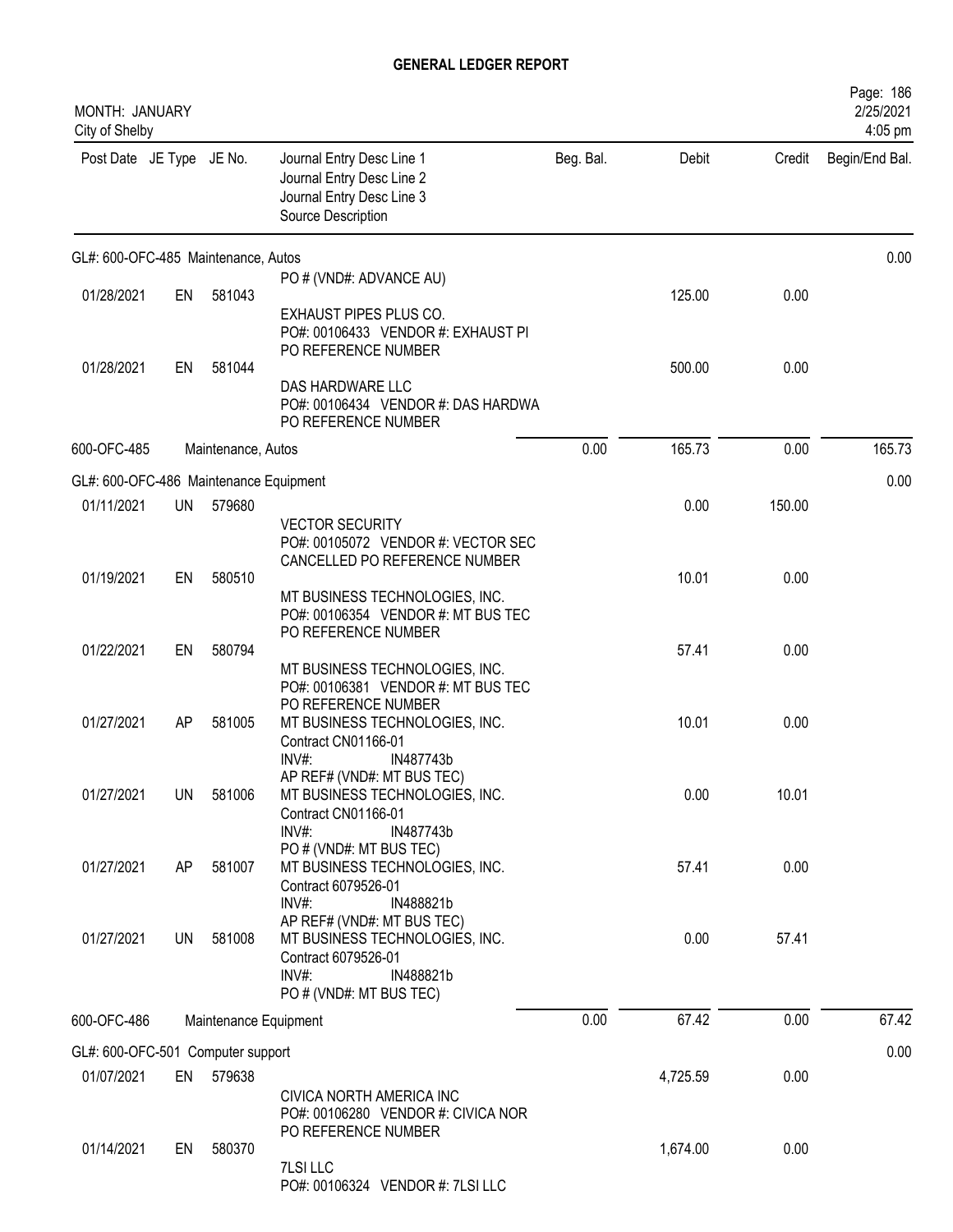| MONTH: JANUARY<br>City of Shelby  |           |                  |                                                                                                                       |           |          |          | Page: 187<br>2/25/2021<br>4:05 pm |
|-----------------------------------|-----------|------------------|-----------------------------------------------------------------------------------------------------------------------|-----------|----------|----------|-----------------------------------|
| Post Date JE Type JE No.          |           |                  | Journal Entry Desc Line 1<br>Journal Entry Desc Line 2<br>Journal Entry Desc Line 3<br>Source Description             | Beg. Bal. | Debit    | Credit   | Begin/End Bal.                    |
| GL#: 600-OFC-501 Computer support |           |                  |                                                                                                                       |           |          |          | 0.00                              |
| 01/15/2021                        | AP        | 580466           | PO REFERENCE NUMBER<br>7LSI LLC<br>Office 2019 business standard<br>$INV#$ :<br>2021-3007b                            |           | 1,674.00 | 0.00     |                                   |
| 01/15/2021                        | <b>UN</b> | 580467           | AP REF# (VND#: 7LSI LLC)<br>7LSI LLC<br>Office 2019 business standard<br>INV#:<br>2021-3007b<br>PO # (VND#: 7LSI LLC) |           | 0.00     | 1,674.00 |                                   |
| 600-OFC-501                       |           | Computer support |                                                                                                                       | 0.00      | 1,674.00 | 0.00     | 1,674.00                          |
| GL#: 600-OFC-506 Refunds          |           |                  |                                                                                                                       |           |          |          | 0.00                              |
| 01/07/2021                        | EN        | 579627           | GUTHRIE/SANDRA//<br>PO#: 00106270 VENDOR #: GUTHRIE/SA                                                                |           | 171.42   | 0.00     |                                   |
| 01/07/2021                        | EN        | 579628           | PO REFERENCE NUMBER<br>MUNICIPAL LIGHT FUND<br>PO#: 00106271 VENDOR #: MUNI LIGHT                                     |           | 98.80    | 0.00     |                                   |
| 01/07/2021                        | EN        | 579630           | PO REFERENCE NUMBER<br>HICKERSON/NATHA//<br>PO#: 00106273 VENDOR #: HICKERSON/                                        |           | 1.05     | 0.00     |                                   |
| 01/07/2021                        | AP        | 580020           | PO REFERENCE NUMBER<br>GUTHRIE/SANDRA//<br>Over pay acct 29.322.10<br>INV#:                                           |           | 171.42   | 0.00     |                                   |
| 01/07/2021                        | UN        | 580021           | AP REF# (VND#: GUTHRIE/SA)<br>GUTHRIE/SANDRA//<br>Over pay acct 29.322.10<br>INV#:                                    |           | 0.00     | 171.42   |                                   |
| 01/07/2021                        | AP        | 580022           | PO # (VND#: GUTHRIE/SA)<br>MUNICIPAL LIGHT FUND<br>Overpay acct 35.202.20 Drema<br>$INV#$ :                           |           | 98.80    | 0.00     |                                   |
| 01/07/2021                        | UN        | 580023           | AP REF# (VND#: MUNI LIGHT)<br>MUNICIPAL LIGHT FUND<br>Overpay acct 35.202.20 Drema<br>INV#:                           |           | 0.00     | 98.80    |                                   |
| 01/07/2021                        | AP        | 580024           | PO # (VND#: MUNI LIGHT)<br>HICKERSON/NATHA//<br>Overpay acct. 05.61.10<br>INV#:                                       |           | 1.05     | 0.00     |                                   |
| 01/07/2021                        | UN        | 580025           | AP REF# (VND#: HICKERSON/)<br>HICKERSON/NATHA//<br>Overpay acct. 05.61.10                                             |           | 0.00     | 1.05     |                                   |
| 01/19/2021                        | EN        | 580508           | INV#:<br>PO # (VND#: HICKERSON/)<br>VOUSDEN/SUSAN M//<br>PO#: 00106352 VENDOR #: VOUSDEN/SU                           |           | 3.57     | 0.00     |                                   |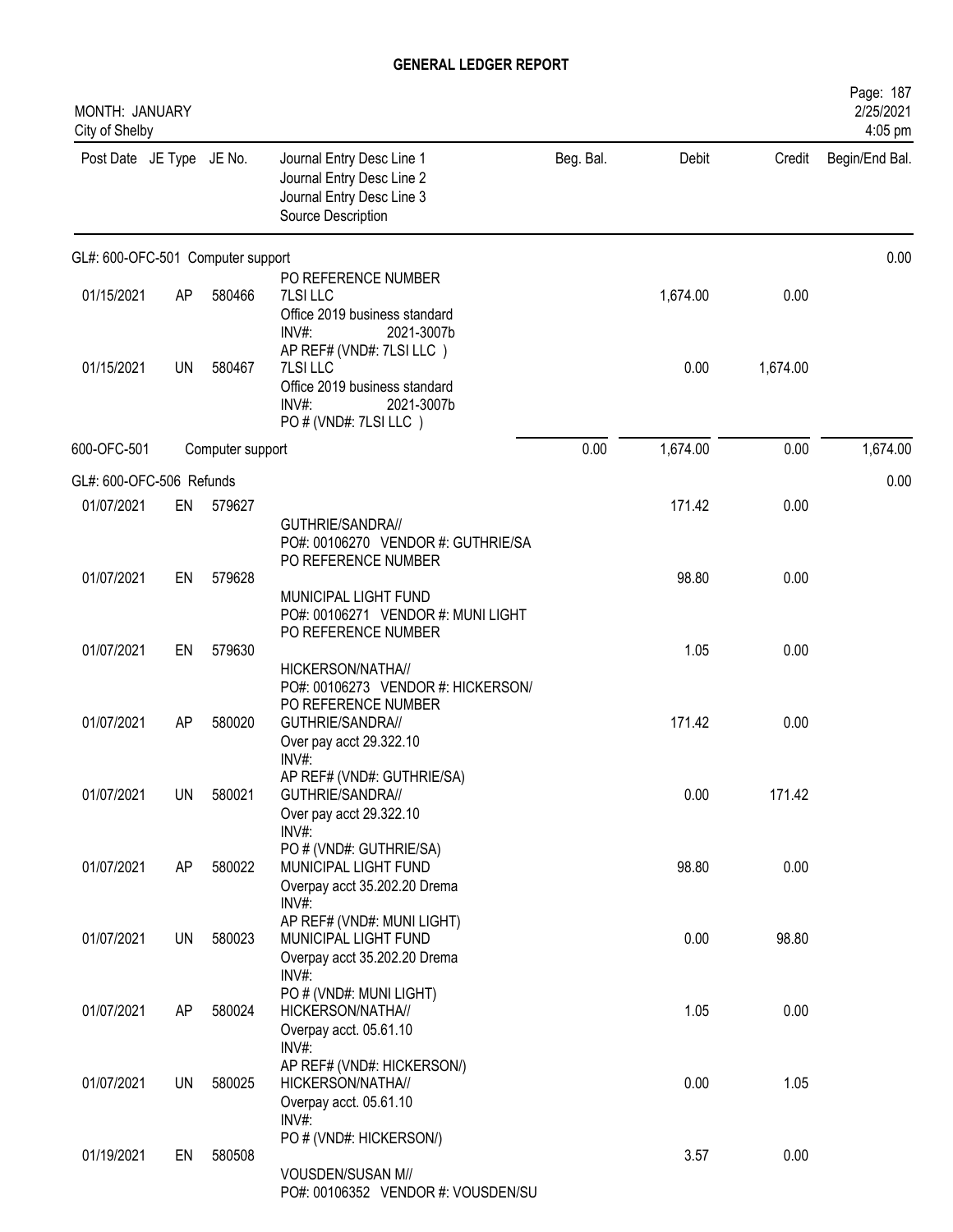| MONTH: JANUARY<br>City of Shelby |           |         |                                                                                                           |           |        |        | Page: 188<br>2/25/2021<br>4:05 pm |
|----------------------------------|-----------|---------|-----------------------------------------------------------------------------------------------------------|-----------|--------|--------|-----------------------------------|
| Post Date JE Type JE No.         |           |         | Journal Entry Desc Line 1<br>Journal Entry Desc Line 2<br>Journal Entry Desc Line 3<br>Source Description | Beg. Bal. | Debit  | Credit | Begin/End Bal.                    |
| GL#: 600-OFC-506 Refunds         |           |         |                                                                                                           |           |        |        | 0.00                              |
| 01/21/2021                       | AP        | 580765  | PO REFERENCE NUMBER<br>VOUSDEN/SUSAN M//<br>Overpay acct 26.246.29<br>$INV#$ :                            |           | 3.57   | 0.00   |                                   |
| 01/21/2021                       | <b>UN</b> | 580766  | AP REF# (VND#: VOUSDEN/SU)<br>VOUSDEN/SUSAN M//<br>Overpay acct 26.246.29<br>INV#                         |           | 0.00   | 3.57   |                                   |
| 01/22/2021                       | EN        | 580791  | PO # (VND#: VOUSDEN/SU)<br>KOCAMAN/ANGELA G//<br>PO#: 00106379 VENDOR #: KOCAMAN/AN                       |           | 155.24 | 0.00   |                                   |
| 01/22/2021                       | EN        | 580792  | PO REFERENCE NUMBER<br><b>MPW REDUX</b><br>PO#: 00106380 VENDOR #: MPW REDUX                              |           | 4.76   | 0.00   |                                   |
| 01/22/2021                       | EN        | 580793  | PO REFERENCE NUMBER<br>PERKINS/TERESA A.//<br>PO#: 00106382 VENDOR #: PERKINS, TE                         |           | 3.84   | 0.00   |                                   |
| 01/22/2021                       | AP        | 580835  | PO REFERENCE NUMBER<br>PERKINS/TERESA A.//<br>Overpay acct 11.53.4                                        |           | 3.84   | 0.00   |                                   |
| 01/22/2021                       | UN        | 580836  | INV#:<br>AP REF# (VND#: PERKINS, TE)<br>PERKINS/TERESA A.//<br>Overpay acct 11.53.4<br>INV#:              |           | 0.00   | 3.84   |                                   |
| 01/22/2021                       | AP        | 580837  | PO # (VND#: PERKINS, TE)<br>MPW REDUX<br>Overpay acct 27.62.27<br>INV#:                                   |           | 4.76   | 0.00   |                                   |
| 01/22/2021                       | UN        | 580838  | AP REF# (VND#: MPW REDUX)<br>MPW REDUX<br>Overpay acct 27.62.27<br>INV#                                   |           | 0.00   | 4.76   |                                   |
| 01/22/2021                       | AP        | 580839  | PO # (VND#: MPW REDUX)<br>KOCAMAN/ANGELA G//<br>Overpay acct 05.76.15<br>INV#:                            |           | 155.24 | 0.00   |                                   |
| 01/22/2021                       | <b>UN</b> | 580840  | AP REF# (VND#: KOCAMAN/AN)<br>KOCAMAN/ANGELA G//<br>Overpay acct 05.76.15<br>INV#:                        |           | 0.00   | 155.24 |                                   |
| 600-OFC-506                      |           | Refunds | PO # (VND#: KOCAMAN/AN)                                                                                   | 0.00      | 438.68 | 0.00   | 438.68                            |
|                                  |           |         | GL#: 600-OFC-507 Maintenance Building/Grounds                                                             |           |        |        | 0.00                              |
| 01/08/2021                       | EN        | 579670  | A & M FIRE & SAFETY EQUIP. INC<br>$P \cap H$ 00106297 VENDOR $H$ $\Delta$ & M FIRE                        |           | 50.00  | 0.00   |                                   |

PO#: 00106297 VENDOR #: A & M FIRE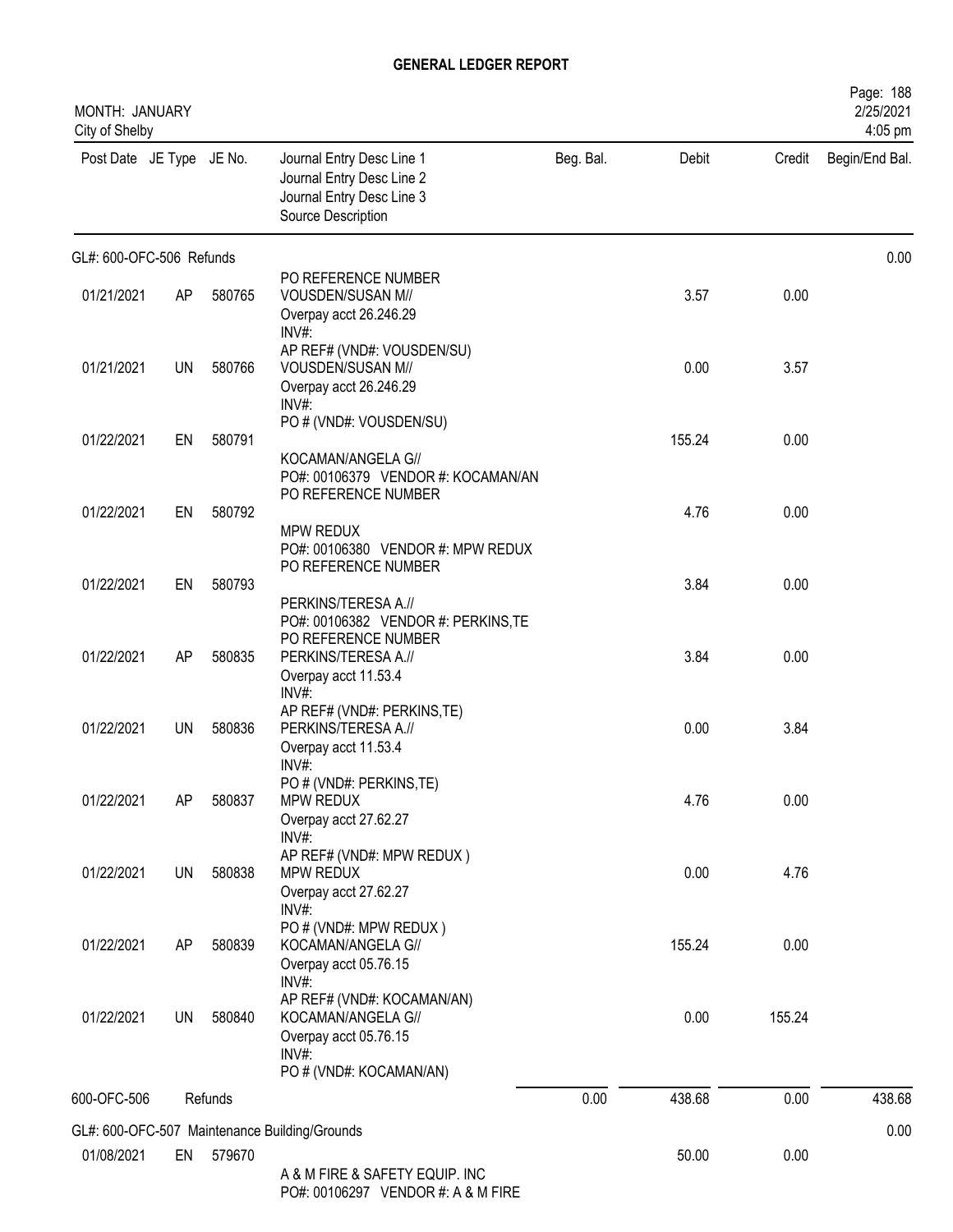| MONTH: JANUARY<br>City of Shelby |           |        |                                                                                                                           |           |          |          | Page: 189<br>2/25/2021<br>4:05 pm |
|----------------------------------|-----------|--------|---------------------------------------------------------------------------------------------------------------------------|-----------|----------|----------|-----------------------------------|
| Post Date JE Type JE No.         |           |        | Journal Entry Desc Line 1<br>Journal Entry Desc Line 2<br>Journal Entry Desc Line 3<br>Source Description                 | Beg. Bal. | Debit    | Credit   | Begin/End Bal.                    |
|                                  |           |        | GL#: 600-OFC-507 Maintenance Building/Grounds                                                                             |           |          |          | 0.00                              |
| 01/27/2021                       | AP        | 580995 | PO REFERENCE NUMBER<br>LOWES COMPANIES, INC.<br>Utility office 12/9/20<br>903683b<br>INV#                                 |           | 17.34    | 0.00     |                                   |
| 01/27/2021                       | <b>UN</b> | 580996 | AP REF# (VND#: LOWES<br>LOWES COMPANIES, INC.<br>Utility office 12/9/20<br>$INV#$ :<br>903683b<br>PO # (VND#: LOWES       |           | 0.00     | 17.34    |                                   |
| 600-OFC-507                      |           |        | Maintenance Building/Grounds                                                                                              | 0.00      | 17.34    | 0.00     | 17.34                             |
| GL#: 600-OFC-528 Postage         |           |        |                                                                                                                           |           |          |          | 0.00                              |
| 01/05/2021                       | AP        | 579822 | US POSTAL SERVICE<br>Past due postage January 2021<br>INV#:                                                               |           | 250.00   | 0.00     |                                   |
| 01/05/2021                       | <b>UN</b> | 579823 | AP REF# (VND#: U S POSTAL)<br>US POSTAL SERVICE<br>Past due postage January 2021                                          |           | 0.00     | 250.00   |                                   |
| 01/07/2021                       | EN        | 579629 | INV#:<br>PO # (VND#: U S POSTAL)<br>US POSTAL SERVICE                                                                     |           | 1,100.00 | 0.00     |                                   |
| 01/22/2021                       | AP        | 580855 | PO#: 00106272 VENDOR #: U S POSTAL<br>PO REFERENCE NUMBER<br>US POSTAL SERVICE<br>Utility bills postage Jan 2021<br>INV#: |           | 1,042.50 | 0.00     |                                   |
| 01/22/2021                       | UN        | 580856 | AP REF# (VND#: U S POSTAL)<br>US POSTAL SERVICE<br>Utility bills postage Jan 2021<br>INV#:                                |           | 0.00     | 1,100.00 |                                   |
| 01/26/2021                       | EN        | 580879 | PO # (VND#: U S POSTAL)<br>US POSTAL SERVICE<br>PO#: 00106388 VENDOR #: U S POSTAL                                        |           | 41.70    | 0.00     |                                   |
| 01/26/2021                       | EN        | 580890 | PO REFERENCE NUMBER<br><b>QUADIENT FINANCE USA INC</b><br>PO#: 00106397 VENDOR #: QUADIENT F                              |           | 10.00    | 0.00     |                                   |
| 01/26/2021                       | EN        | 580912 | PO REFERENCE NUMBER<br>US POSTAL SERVICE                                                                                  |           | 250.00   | 0.00     |                                   |
| 01/26/2021                       | AP        | 580916 | PO#: 00106419 VENDOR #: US POSTAL<br>PO REFERENCE NUMBER<br>US POSTAL SERVICE<br>Additional postage for Jan               |           | 41.70    | 0.00     |                                   |
| 01/26/2021                       | UN        | 580917 | INV#:<br>AP REF# (VND#: U S POSTAL)<br>US POSTAL SERVICE<br>Additional postage for Jan<br>$INV#$ :                        |           | 0.00     | 41.70    |                                   |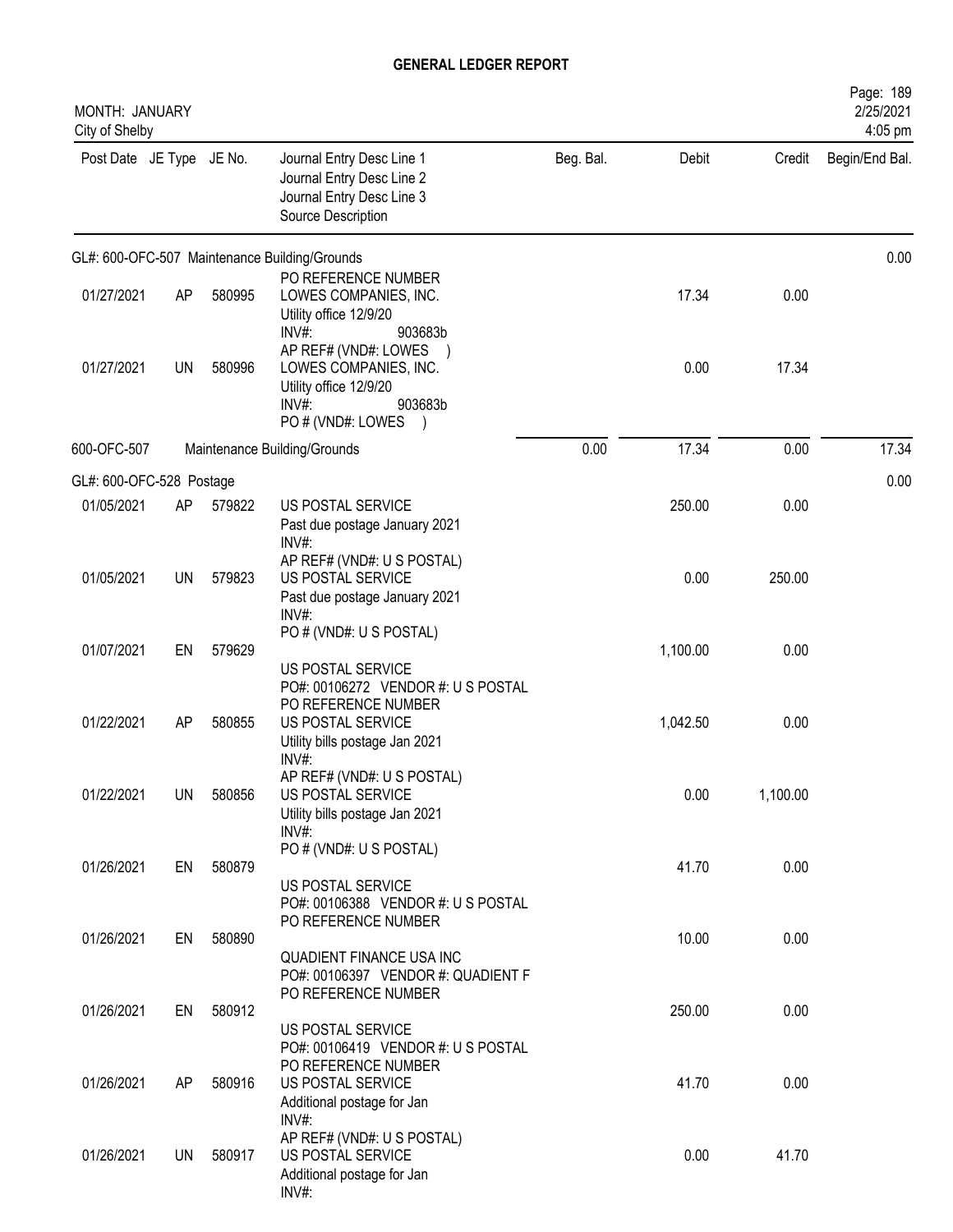| MONTH: JANUARY<br>City of Shelby |           |         |                                                                                                                                        |           |          |        | Page: 190<br>2/25/2021<br>4:05 pm |
|----------------------------------|-----------|---------|----------------------------------------------------------------------------------------------------------------------------------------|-----------|----------|--------|-----------------------------------|
| Post Date JE Type JE No.         |           |         | Journal Entry Desc Line 1<br>Journal Entry Desc Line 2<br>Journal Entry Desc Line 3<br>Source Description                              | Beg. Bal. | Debit    | Credit | Begin/End Bal.                    |
| GL#: 600-OFC-528 Postage         |           |         | PO # (VND#: U S POSTAL)                                                                                                                |           |          |        | 0.00                              |
| 600-OFC-528                      |           | Postage |                                                                                                                                        | 0.00      | 1,334.20 | 0.00   | 1,334.20                          |
| GL#: 600-OFC-531 Miscellaneous   |           |         |                                                                                                                                        |           |          |        | 0.00                              |
| 01/07/2021                       | EN        | 579633  |                                                                                                                                        |           | 66.20    | 0.00   |                                   |
|                                  |           |         | <b>INVOICE CLOUD INC</b><br>PO#: 00106275 VENDOR #: INVOICE CL<br>PO REFERENCE NUMBER                                                  |           |          |        |                                   |
| 01/08/2021                       | EN        | 579665  | SHRED-IT                                                                                                                               |           | 400.00   | 0.00   |                                   |
| 01/08/2021                       | EN        | 579678  | PO#: 00106292 VENDOR #: SHRED-IT<br>PO REFERENCE NUMBER                                                                                |           | 285.60   | 0.00   |                                   |
|                                  |           |         | 7LSI LLC                                                                                                                               |           |          |        |                                   |
| 01/08/2021                       | AP        | 580085  | PO#: 00106305 VENDOR #: 7LSI LLC<br>PO REFERENCE NUMBER<br>INVOICE CLOUD INC<br>Dec 2020 monthly paperless<br>$INV#$ :<br>1792-2020_12 |           | 66.20    | 0.00   |                                   |
| 01/08/2021                       | <b>UN</b> | 580086  | AP REF# (VND#: INVOICE CL)<br>INVOICE CLOUD INC<br>Dec 2020 monthly paperless<br>INV#:<br>1792-2020_12                                 |           | 0.00     | 66.20  |                                   |
| 01/11/2021                       | EN        | 579683  | PO # (VND#: INVOICE CL)<br>AUTOMATIC DATA PROCESSING                                                                                   |           | 141.97   | 0.00   |                                   |
| 01/11/2021                       | AP        | 580261  | PO#: 00106306 VENDOR #: ADP<br>PO REFERENCE NUMBER<br>AUTOMATIC DATA PROCESSING<br>Processing charges 1/2/21<br>$INV#$ :<br>571510590b |           | 141.97   | 0.00   |                                   |
| 01/11/2021                       | UN        | 580262  | AP REF# (VND#: ADP<br>AUTOMATIC DATA PROCESSING<br>Processing charges 1/2/21<br>INV#:<br>571510590b                                    |           | 0.00     | 141.97 |                                   |
| 01/15/2021                       | AP        | 580464  | PO # (VND#: ADP<br>$\left( \begin{array}{c} \end{array} \right)$<br><b>7LSI LLC</b><br>Antivirus 2/1/21-2/1/22<br>INV#:<br>2021-3002b  |           | 285.60   | 0.00   |                                   |
| 01/15/2021                       | UN        | 580465  | AP REF# (VND#: 7LSI LLC)<br><b>7LSI LLC</b><br>Antivirus 2/1/21-2/1/22<br>$INV#$ :<br>2021-3002b                                       |           | 0.00     | 285.60 |                                   |
| 01/20/2021                       | EN        | 580532  | PO # (VND#: 7LSI LLC)<br>AUTOMATIC DATA PROCESSING                                                                                     |           | 165.34   | 0.00   |                                   |
| 01/20/2021                       | EN        | 580534  | PO#: 00106357 VENDOR #: ADP<br>PO REFERENCE NUMBER<br><b>US BANK</b><br>PO#: 00106359 VENDOR #: US BANK                                |           | 243.62   | 0.00   |                                   |
|                                  |           |         |                                                                                                                                        |           |          |        |                                   |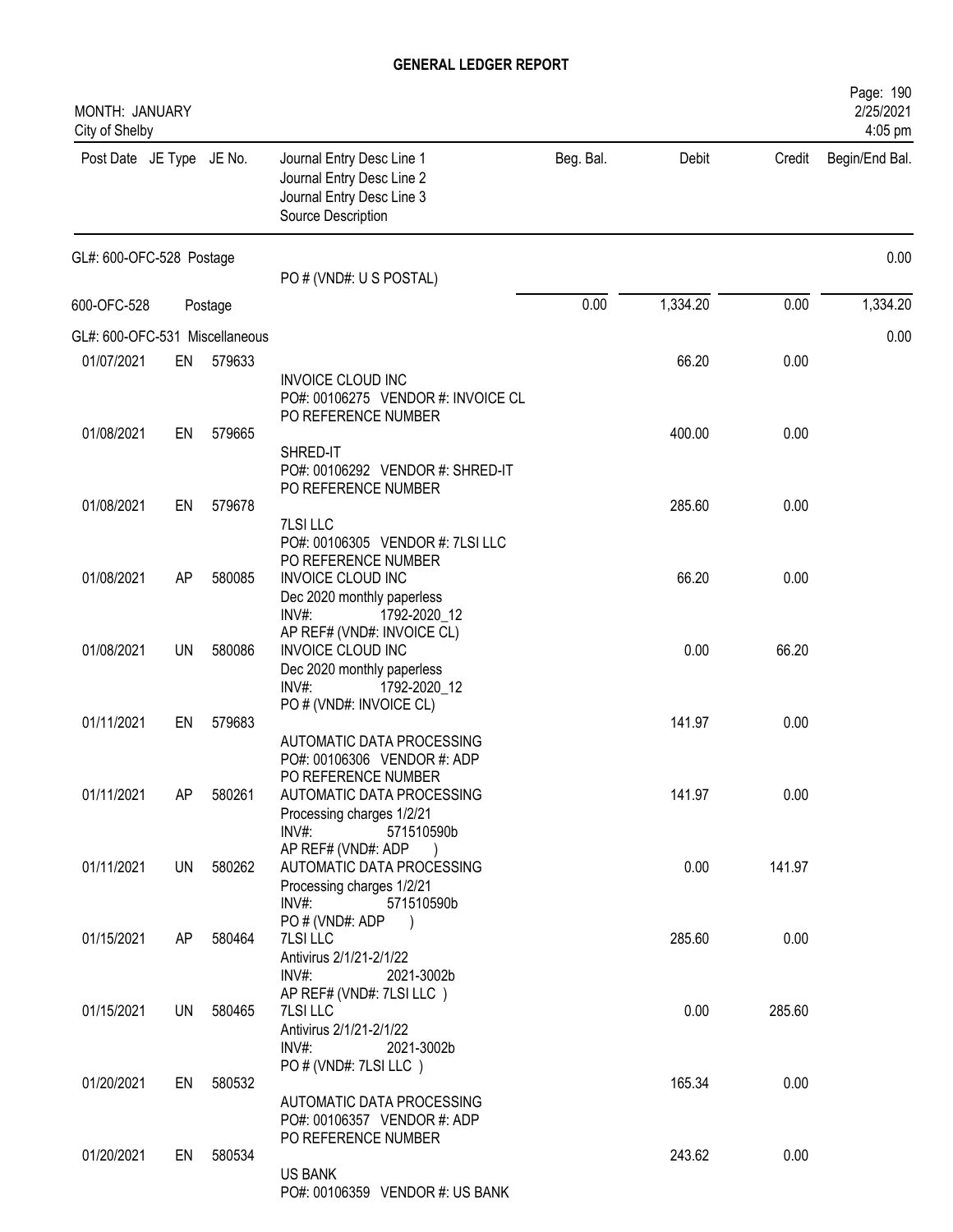| MONTH: JANUARY<br>City of Shelby       |    |                        |                                                                                                                                                                 |           |          |        | Page: 191<br>2/25/2021<br>4:05 pm |
|----------------------------------------|----|------------------------|-----------------------------------------------------------------------------------------------------------------------------------------------------------------|-----------|----------|--------|-----------------------------------|
| Post Date JE Type JE No.               |    |                        | Journal Entry Desc Line 1<br>Journal Entry Desc Line 2<br>Journal Entry Desc Line 3<br>Source Description                                                       | Beg. Bal. | Debit    | Credit | Begin/End Bal.                    |
| GL#: 600-OFC-531 Miscellaneous         |    |                        |                                                                                                                                                                 |           |          |        | 0.00                              |
| 01/20/2021                             | AP | 580550                 | PO REFERENCE NUMBER<br><b>US BANK</b><br>Analysis fee<br>$INV#$ :                                                                                               |           | 243.62   | 0.00   |                                   |
| 01/20/2021                             | UN | 580551                 | AP REF# (VND#: US BANK )<br><b>US BANK</b><br>Analysis fee<br>INV#:                                                                                             |           | 0.00     | 243.62 |                                   |
| 01/21/2021                             | AP | 580755                 | PO # (VND#: US BANK )<br>AUTOMATIC DATA PROCESSING<br>Human Capital 1/11/21<br>INV#:<br>571926910b                                                              |           | 165.34   | 0.00   |                                   |
| 01/21/2021                             | UN | 580756                 | AP REF# (VND#: ADP<br>AUTOMATIC DATA PROCESSING<br>Human Capital 1/11/21<br>INV#:<br>571926910b                                                                 |           | 0.00     | 165.34 |                                   |
| 01/26/2021                             | EN | 580887                 | PO # (VND#: ADP<br>AUTOMATIC DATA PROCESSING<br>PO#: 00106396 VENDOR #: ADP                                                                                     |           | 130.85   | 0.00   |                                   |
| 01/27/2021                             | AP | 580999                 | PO REFERENCE NUMBER<br>AUTOMATIC DATA PROCESSING<br>Processing charges 1/16/21<br>INV#:<br>573114851b                                                           |           | 130.85   | 0.00   |                                   |
| 01/27/2021                             | UN | 581000                 | AP REF# (VND#: ADP<br>AUTOMATIC DATA PROCESSING<br>Processing charges 1/16/21<br>INV#:<br>573114851b<br>PO# (VND#: ADP)                                         |           | 0.00     | 130.85 |                                   |
| 600-OFC-531                            |    | Miscellaneous          |                                                                                                                                                                 | 0.00      | 1,033.58 | 0.00   | 1,033.58                          |
| GL#: 600-OFC-532 Labor Relations       |    |                        |                                                                                                                                                                 |           |          |        | 0.00                              |
| 01/08/2021                             | EN | 579675                 |                                                                                                                                                                 |           | 125.00   | 0.00   |                                   |
| 01/22/2021                             | AP | 580853                 | <b>BUSINESS MANAGEMENT DAILY</b><br>PO#: 00106302 VENDOR #: BUSINESS M<br>PO REFERENCE NUMBER<br><b>BUSINESS MANAGEMENT DAILY</b><br>Subscirption HR Employment |           | 99.50    | 0.00   |                                   |
| 01/22/2021                             | UN | 580854                 | INV#:<br>AP REF# (VND#: BUSINESS M)<br><b>BUSINESS MANAGEMENT DAILY</b><br>Subscirption HR Employment<br>INV#:<br>PO # (VND#: BUSINESS M)                       |           | 0.00     | 125.00 |                                   |
| 600-OFC-532                            |    | <b>Labor Relations</b> |                                                                                                                                                                 | 0.00      | 99.50    | 0.00   | 99.50                             |
| GL#: 600-OFC-544 Shade Tree Collection |    |                        |                                                                                                                                                                 |           |          |        | 0.00                              |
| 01/04/2021                             | EN | 579474                 | SHADE TREE TRUST FUND<br>PO# 00106123 VENDOR # SHADE TREE                                                                                                       |           | 3,900.00 | 0.00   |                                   |

PO#: 00106123 VENDOR #: SHADE TREE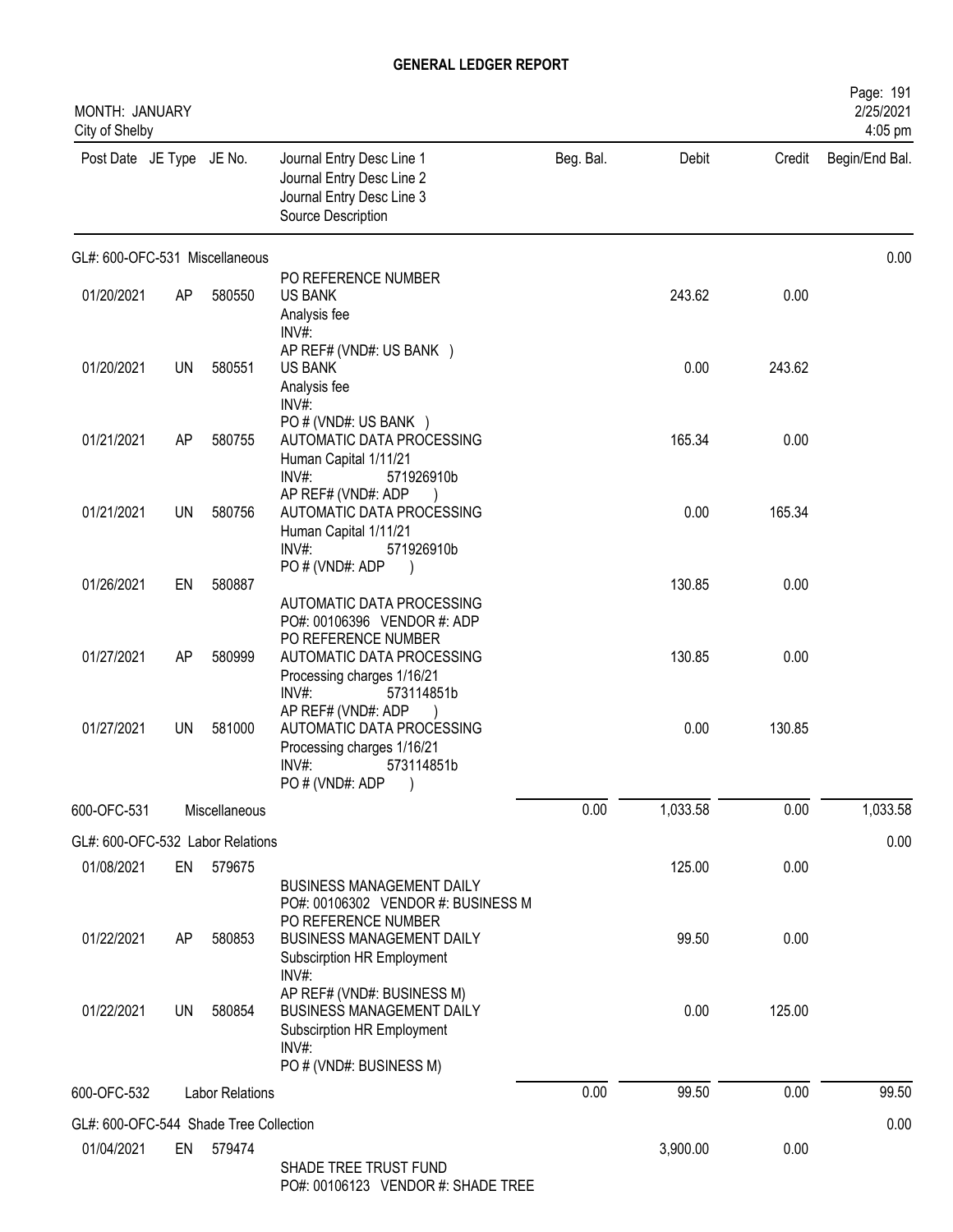| MONTH: JANUARY<br>City of Shelby         |           |                       |                                                                                                                                         |           |            |            | Page: 192<br>2/25/2021<br>4:05 pm |
|------------------------------------------|-----------|-----------------------|-----------------------------------------------------------------------------------------------------------------------------------------|-----------|------------|------------|-----------------------------------|
| Post Date JE Type JE No.                 |           |                       | Journal Entry Desc Line 1<br>Journal Entry Desc Line 2<br>Journal Entry Desc Line 3<br>Source Description                               | Beg. Bal. | Debit      | Credit     | Begin/End Bal.                    |
| GL#: 600-OFC-544 Shade Tree Collection   |           |                       |                                                                                                                                         |           |            |            | 0.00                              |
| 01/05/2021                               | AP        | 579824                | PO REFERENCE NUMBER<br>SHADE TREE TRUST FUND<br>Shade tree collected Dec 2020<br>INV#:                                                  |           | 290.47     | 0.00       |                                   |
| 01/05/2021                               | <b>UN</b> | 579825                | AP REF# (VND#: SHADE TREE)<br>SHADE TREE TRUST FUND<br>Shade tree collected Dec 2020<br>INV#<br>PO # (VND#: SHADE TREE)                 |           | 0.00       | 290.47     |                                   |
| 600-OFC-544                              |           | Shade Tree Collection |                                                                                                                                         | 0.00      | 290.47     | 0.00       | 290.47                            |
| GL#: 600-OFC-617 Leases-Equipment        |           |                       |                                                                                                                                         |           |            |            | 0.00                              |
| 01/07/2021                               | EN        | 579610                | <b>VECTOR SECURITY</b><br>PO#: 00106253 VENDOR #: VECTOR SEC<br>PO REFERENCE NUMBER                                                     |           | 408.24     | 0.00       |                                   |
| 01/08/2021                               | AP        | 580157                | <b>VECTOR SECURITY</b><br>Security monitoring Jan 2021<br>$INV#$ :<br>67138520                                                          |           | 34.02      | 0.00       |                                   |
| 01/08/2021                               | <b>UN</b> | 580158                | AP REF# (VND#: VECTOR SEC)<br><b>VECTOR SECURITY</b><br>Security monitoring Jan 2021<br>67138520<br>$INV#$ :<br>PO # (VND#: VECTOR SEC) |           | 0.00       | 34.02      |                                   |
| 600-OFC-617                              |           | Leases-Equipment      |                                                                                                                                         | 0.00      | 34.02      | 0.00       | 34.02                             |
| GL#: 600-OFC-622 Electric Kwh Tax        |           |                       |                                                                                                                                         |           |            |            | 0.00                              |
| 01/07/2021                               | EN        | 579639                | TREASURER, STATE OF OHIO<br>PO#: 00106281 VENDOR #: TREAS.STAT                                                                          |           | 5,200.00   | 0.00       |                                   |
| 01/08/2021                               | AP        | 580087                | PO REFERENCE NUMBER<br>TREASURER, STATE OF OHIO<br>KWH tax Dec 2020<br>INV#:                                                            |           | 3,604.00   | 0.00       |                                   |
| 01/08/2021                               | UN        | 580088                | AP REF# (VND#: TREAS.STAT)<br>TREASURER, STATE OF OHIO<br>KWH tax Dec 2020<br>INV#:<br>PO # (VND#: TREAS.STAT)                          |           | 0.00       | 5,200.00   |                                   |
| 600-OFC-622                              |           | Electric Kwh Tax      |                                                                                                                                         | 0.00      | 3,604.00   | 0.00       | 3,604.00                          |
| GL#: 600-TRS-241 Transfers Miscellaneous |           |                       |                                                                                                                                         |           |            |            | 0.00                              |
| 01/13/2021                               | GJ        | 580438                | 2020 customer deposits interest transfer<br>to electric fund<br>pio                                                                     |           | 0.00       | 1,147.48   |                                   |
| 600-TRS-241                              |           |                       | <b>Transfers Miscellaneous</b>                                                                                                          | 0.00      | 0.00       | 1,147.48   | 1,147.48                          |
|                                          |           |                       | Fund: 600 - Electric Fund Totals:                                                                                                       |           | 839,724.04 | 923,314.49 |                                   |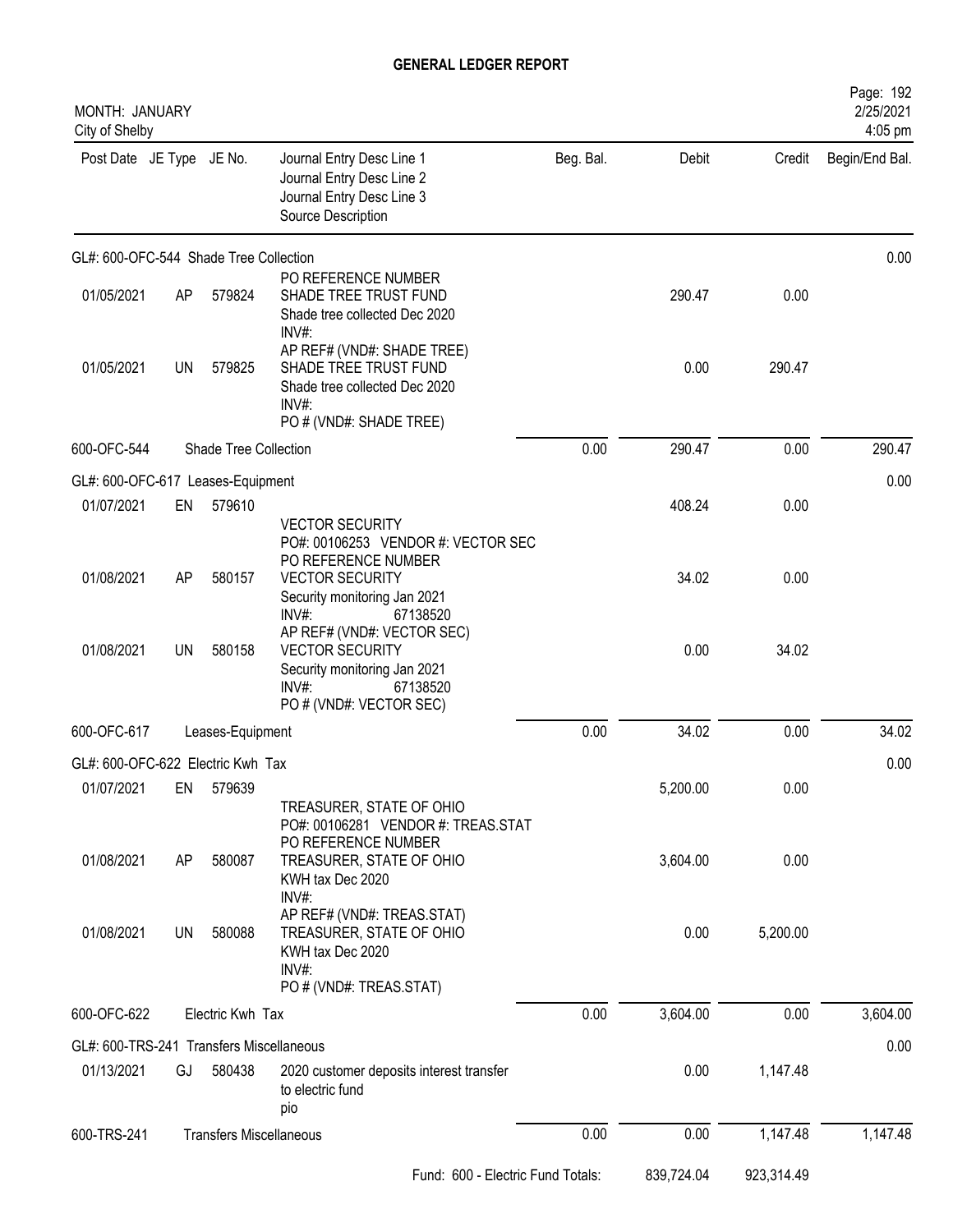| MONTH: JANUARY<br>City of Shelby |           |           |                                                                                                           |           |        |          | Page: 193<br>2/25/2021<br>4:05 pm |
|----------------------------------|-----------|-----------|-----------------------------------------------------------------------------------------------------------|-----------|--------|----------|-----------------------------------|
| Post Date JE Type JE No.         |           |           | Journal Entry Desc Line 1<br>Journal Entry Desc Line 2<br>Journal Entry Desc Line 3<br>Source Description | Beg. Bal. | Debit  | Credit   | Begin/End Bal.                    |
| GL#: 601-CFS-165 Deposits        |           |           |                                                                                                           |           |        |          | 0.00                              |
| 01/05/2021                       | <b>CR</b> | 580297    | Cusotmer electric deposits                                                                                |           | 0.00   | 600.00   |                                   |
| 01/06/2021                       | <b>CR</b> | 580306    | pio<br>Customer electric deposits                                                                         |           | 0.00   | 300.00   |                                   |
| 01/07/2021                       | <b>CR</b> | 580316    | pio<br>Cusotmer electric deposits                                                                         |           | 0.00   | 300.00   |                                   |
| 01/08/2021                       | <b>CR</b> | 580327    | pio<br>Customer electric deposits                                                                         |           | 0.00   | 500.00   |                                   |
| 01/11/2021                       | <b>CR</b> | 580343    | pio<br>Cusotmer electric deposits                                                                         |           | 0.00   | 600.00   |                                   |
| 01/12/2021                       | <b>CR</b> | 580347    | pio<br><b>Customer Electric Deposit</b>                                                                   |           | 0.00   | 200.00   |                                   |
| 01/13/2021                       | <b>CR</b> | 580437    | pio<br>Customer electric deposits                                                                         |           | 0.00   | 800.00   |                                   |
| 01/15/2021                       | <b>CR</b> | 580474    | pio<br>Customer electric deposits                                                                         |           | 0.00   | 300.00   |                                   |
| 01/26/2021                       | <b>CR</b> | 581055    | pio<br>Customer electric deposits                                                                         |           | 0.00   | 300.00   |                                   |
| 01/28/2021                       | <b>CR</b> | 581072    | pio<br>Customer electric deposits                                                                         |           | 0.00   | 800.00   |                                   |
| 01/29/2021                       | <b>CR</b> | 581079    | pio<br>Customer electric deposits<br>pio                                                                  |           | 0.00   | 500.00   |                                   |
| 601-CFS-165                      |           | Deposits  |                                                                                                           | 0.00      | 0.00   | 5,200.00 | 5,200.00                          |
| GL#: 601-LCD-506 Refunds         |           |           |                                                                                                           |           |        |          | 0.00                              |
| 01/06/2021                       | EN        | 579547    | ADAMS/RYAN M//<br>PO#: 00106193 VENDOR #: ADAMS/RYAN<br>PO REFERENCE NUMBER                               |           | 175.20 | 0.00     |                                   |
| 01/06/2021                       |           | EN 579548 | BERTOCH/KENDALL J//<br>PO#: 00106194 VENDOR #: BERTOCH/KE                                                 |           | 178.32 | 0.00     |                                   |
| 01/06/2021                       |           | EN 579549 | PO REFERENCE NUMBER<br>BIGELOW/DOUGLAS R//<br>PO#: 00106195 VENDOR #: BIGELOW/DO<br>PO REFERENCE NUMBER   |           | 130.79 | 0.00     |                                   |
| 01/06/2021                       |           | EN 579550 | <b>BROWN/GREG M//</b><br>PO#: 00106196 VENDOR #: BROWN/GREG                                               |           | 134.43 | 0.00     |                                   |
| 01/06/2021                       | EN        | 579551    | PO REFERENCE NUMBER<br>CHAPMAN/JOHN W//                                                                   |           | 167.27 | 0.00     |                                   |
| 01/06/2021                       | EN        | 579552    | PO#: 00106197 VENDOR #: CHAPMAN/JO<br>PO REFERENCE NUMBER<br>FRY/BLANCH M//                               |           | 77.04  | 0.00     |                                   |
| 01/06/2021                       |           | EN 579553 | PO#: 00106198 VENDOR #: FRY/BLANCH<br>PO REFERENCE NUMBER                                                 |           | 225.29 | 0.00     |                                   |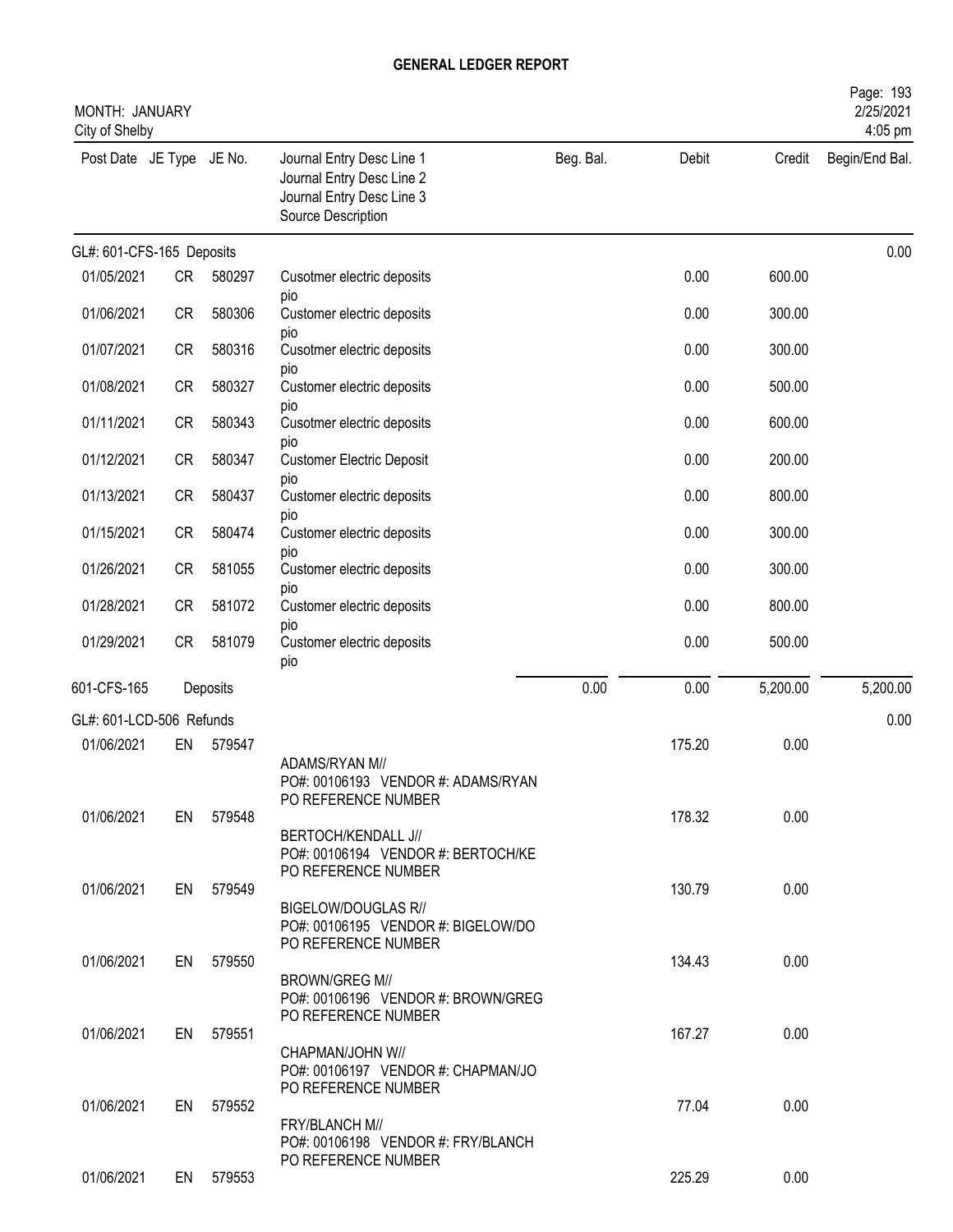| MONTH: JANUARY<br>City of Shelby |    |           |                                                                                                                      |           |          |        | Page: 194<br>2/25/2021<br>4:05 pm |
|----------------------------------|----|-----------|----------------------------------------------------------------------------------------------------------------------|-----------|----------|--------|-----------------------------------|
| Post Date JE Type JE No.         |    |           | Journal Entry Desc Line 1<br>Journal Entry Desc Line 2<br>Journal Entry Desc Line 3<br>Source Description            | Beg. Bal. | Debit    | Credit | Begin/End Bal.                    |
| GL#: 601-LCD-506 Refunds         |    |           |                                                                                                                      |           |          |        | 0.00                              |
|                                  |    |           | HANLINE/TYLER J//<br>PO#: 00106199 VENDOR #: HANLINE/TY<br>PO REFERENCE NUMBER                                       |           |          |        |                                   |
| 01/06/2021                       | EN | 579554    | HENMAN/CAROLYN A//<br>PO#: 00106200 VENDOR #: HENMAN/CAR                                                             |           | 40.57    | 0.00   |                                   |
| 01/06/2021                       | EN | 579555    | PO REFERENCE NUMBER<br>LOSEE/JOSEPH A//<br>PO#: 00106201 VENDOR #: LOSEE/JOSE                                        |           | 162.33   | 0.00   |                                   |
| 01/06/2021                       | EN | 579556    | PO REFERENCE NUMBER<br>MUNICIPAL LIGHT FUND                                                                          |           | 2,969.59 | 0.00   |                                   |
| 01/06/2021                       | EN | 579557    | PO#: 00106202 VENDOR #: MUNI LIGHT<br>PO REFERENCE NUMBER                                                            |           | 101.09   | 0.00   |                                   |
|                                  |    |           | PARRISH/SAVANNA D//<br>PO#: 00106203 VENDOR #: PARRISH/SA<br>PO REFERENCE NUMBER                                     |           |          |        |                                   |
| 01/06/2021                       | EN | 579558    | RICHARDSON/LAUREN R//<br>PO#: 00106204 VENDOR #: RICHARDSO/<br>PO REFERENCE NUMBER                                   |           | 26.47    | 0.00   |                                   |
| 01/06/2021                       | EN | 579559    | RUSH/TARA D//<br>PO#: 00106205 VENDOR #: RUSH/TARA<br>PO REFERENCE NUMBER                                            |           | 60.80    | 0.00   |                                   |
| 01/06/2021                       | EN | 579560    | SCHROEDER/GARRETT E//<br>PO#: 00106206 VENDOR #: SCHROED/GA                                                          |           | 146.43   | 0.00   |                                   |
| 01/06/2021                       |    | EN 579561 | PO REFERENCE NUMBER<br>SILVERWOOD/HEATHER M//<br>PO#: 00106207 VENDOR #: SILVERWOO/                                  |           | 73.81    | 0.00   |                                   |
| 01/06/2021                       |    | EN 579562 | PO REFERENCE NUMBER<br>WILLIAMS/LAUREN M.//<br>PO#: 00106208 VENDOR #: WILLIAMS/                                     |           | 109.13   | 0.00   |                                   |
| 01/06/2021                       |    | EN 579563 | PO REFERENCE NUMBER<br>WILLIAMS/RYAN W//<br>PO#: 00106209 VENDOR #: WILLIAM/RY<br>PO REFERENCE NUMBER                |           | 21.44    | 0.00   |                                   |
| 01/07/2021                       | EN | 579631    | MUNICIPAL LIGHT FUND<br>PO#: 00106274 VENDOR #: MUNI LIGHT                                                           |           | 1,900.00 | 0.00   |                                   |
| 01/07/2021                       | AP | 580018    | PO REFERENCE NUMBER<br>MUNICIPAL LIGHT FUND<br>Refund sec. deposits active<br>$INV#$ :<br>AP REF# (VND#: MUNI LIGHT) |           | 1,900.00 | 0.00   |                                   |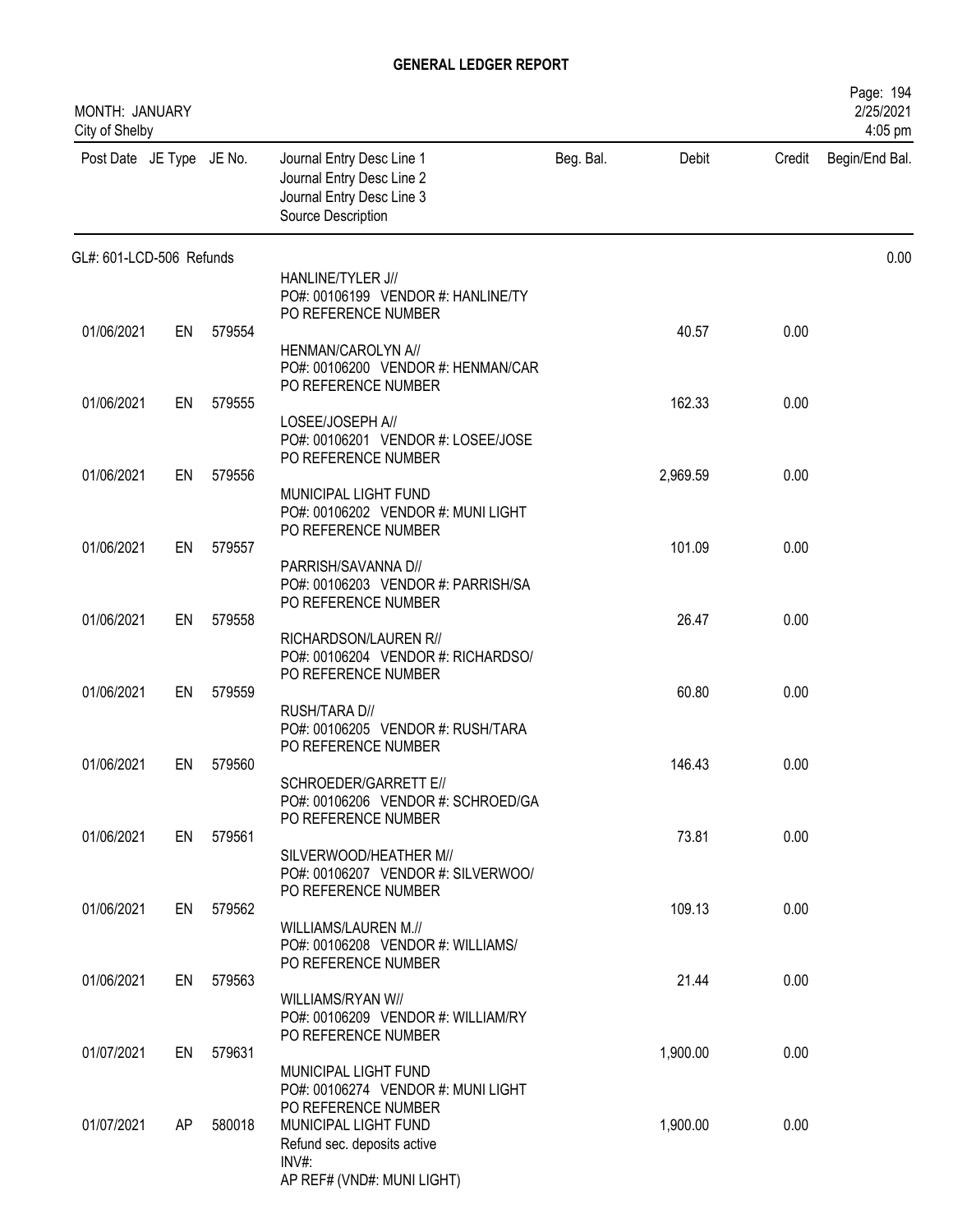| MONTH: JANUARY<br>City of Shelby |           |        |                                                                                                           |           |        |          | Page: 195<br>2/25/2021<br>4:05 pm |
|----------------------------------|-----------|--------|-----------------------------------------------------------------------------------------------------------|-----------|--------|----------|-----------------------------------|
| Post Date JE Type JE No.         |           |        | Journal Entry Desc Line 1<br>Journal Entry Desc Line 2<br>Journal Entry Desc Line 3<br>Source Description | Beg. Bal. | Debit  | Credit   | Begin/End Bal.                    |
| GL#: 601-LCD-506 Refunds         |           |        |                                                                                                           |           |        |          | 0.00                              |
| 01/07/2021                       | UN        | 580019 | MUNICIPAL LIGHT FUND<br>Refund sec. deposits active<br>$INV#$ :                                           |           | 0.00   | 1,900.00 |                                   |
| 01/07/2021                       | AP        | 580026 | PO # (VND#: MUNI LIGHT)<br>ADAMS/RYAN M//<br>Refund acct 12.86.35<br>$INV#$ :                             |           | 175.20 | 0.00     |                                   |
| 01/07/2021                       | <b>UN</b> | 580027 | AP REF# (VND#: ADAMS/RYAN)<br>ADAMS/RYAN M//<br>Refund acct 12.86.35<br>$INV#$ :                          |           | 0.00   | 175.20   |                                   |
| 01/07/2021                       | AP        | 580028 | PO # (VND#: ADAMS/RYAN)<br>BERTOCH/KENDALL J//<br>Refund acct 29.445.23<br>$INV#$ :                       |           | 178.32 | 0.00     |                                   |
| 01/07/2021                       | <b>UN</b> | 580029 | AP REF# (VND#: BERTOCH/KE)<br>BERTOCH/KENDALL J//<br>Refund acct 29.445.23                                |           | 0.00   | 178.32   |                                   |
| 01/07/2021                       | AP        | 580030 | $INV#$ :<br>PO # (VND#: BERTOCH/KE)<br><b>BIGELOW/DOUGLAS R//</b><br>Refund acct 04.180.53                |           | 130.79 | 0.00     |                                   |
| 01/07/2021                       | <b>UN</b> | 580031 | INV#:<br>AP REF# (VND#: BIGELOW/DO)<br><b>BIGELOW/DOUGLAS R//</b><br>Refund acct 04.180.53                |           | 0.00   | 130.79   |                                   |
| 01/07/2021                       | AP        | 580032 | $INV#$ :<br>PO # (VND#: BIGELOW/DO)<br>BROWN/GREG M//<br>Refund acct 09.25.13<br>INV#:                    |           | 134.43 | 0.00     |                                   |
| 01/07/2021                       | UN        | 580033 | AP REF# (VND#: BROWN/GREG)<br><b>BROWN/GREG M//</b><br>Refund acct 09.25.13<br>$INV#$ :                   |           | 0.00   | 134.43   |                                   |
| 01/07/2021                       | AP        | 580034 | PO # (VND#: BROWN/GREG)<br>CHAPMAN/JOHN W//<br>Refund acct 24.28.21<br>INV#:                              |           | 167.27 | 0.00     |                                   |
| 01/07/2021                       | <b>UN</b> | 580035 | AP REF# (VND#: CHAPMAN/JO)<br>CHAPMAN/JOHN W//<br>Refund acct 24.28.21<br>INV#:                           |           | 0.00   | 167.27   |                                   |
| 01/07/2021                       | AP        | 580036 | PO # (VND#: CHAPMAN/JO)<br>FRY/BLANCH M//<br>Refund acct 15.194.6                                         |           | 77.04  | 0.00     |                                   |
| 01/07/2021                       | <b>UN</b> | 580037 | $INV#$ :<br>AP REF# (VND#: FRY/BLANCH)<br>FRY/BLANCH M//<br>Refund acct 15.194.6<br>INV#:                 |           | 0.00   | 77.04    |                                   |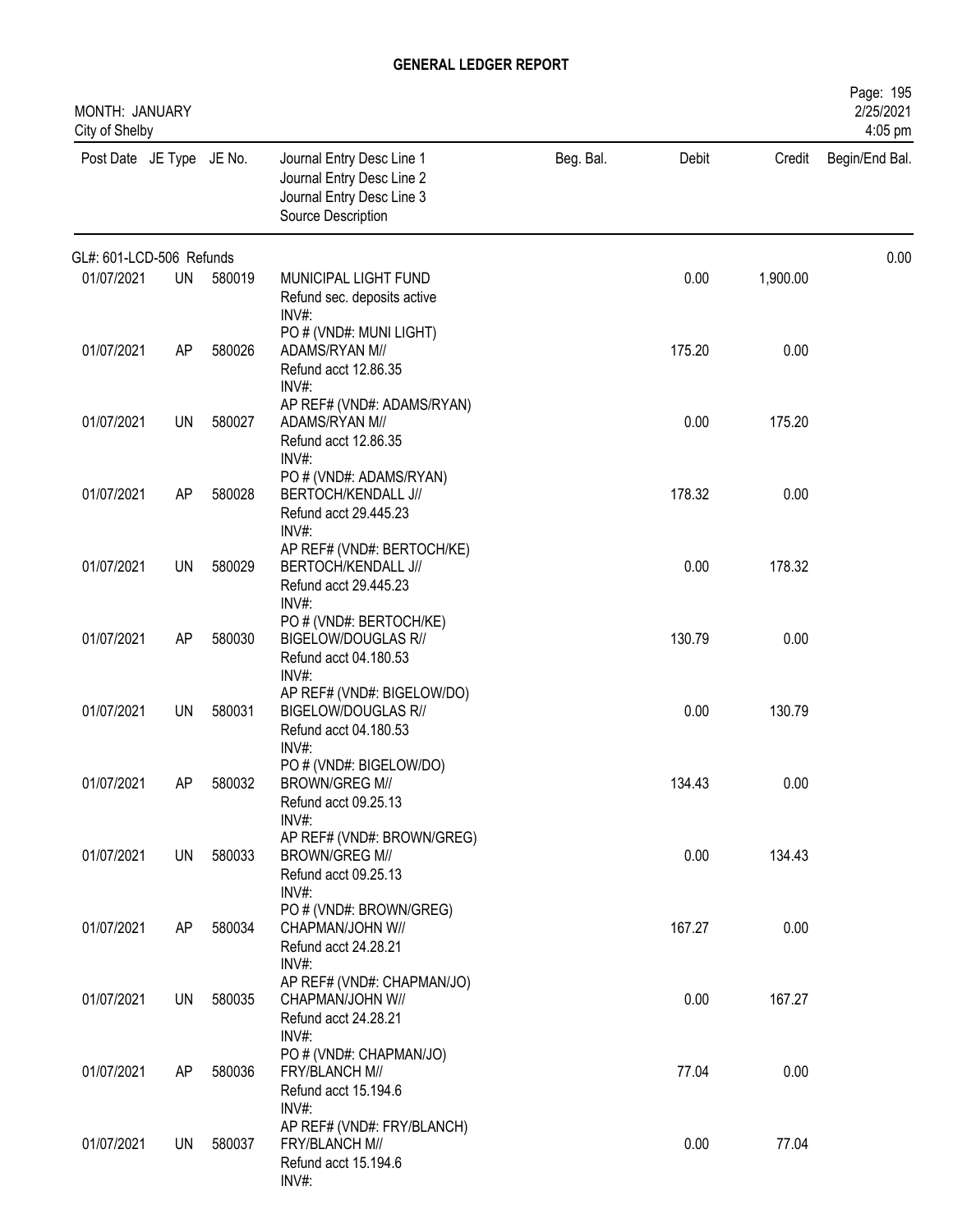| MONTH: JANUARY<br>City of Shelby |           |        |                                                                                                           |           |          |          | Page: 196<br>2/25/2021<br>4:05 pm |
|----------------------------------|-----------|--------|-----------------------------------------------------------------------------------------------------------|-----------|----------|----------|-----------------------------------|
| Post Date JE Type JE No.         |           |        | Journal Entry Desc Line 1<br>Journal Entry Desc Line 2<br>Journal Entry Desc Line 3<br>Source Description | Beg. Bal. | Debit    | Credit   | Begin/End Bal.                    |
| GL#: 601-LCD-506 Refunds         |           |        |                                                                                                           |           |          |          | 0.00                              |
| 01/07/2021                       | AP        | 580038 | PO # (VND#: FRY/BLANCH)<br>HANLINE/TYLER J//<br>Refund acct 08.102.21<br>INV#                             |           | 225.29   | 0.00     |                                   |
| 01/07/2021                       | UN        | 580039 | AP REF# (VND#: HANLINE/TY)<br>HANLINE/TYLER J//<br>Refund acct 08.102.21<br>$INV#$ :                      |           | 0.00     | 225.29   |                                   |
| 01/07/2021                       | AP        | 580040 | PO # (VND#: HANLINE/TY)<br>HENMAN/CAROLYN A//<br>Refund acct 28.95.17<br>INV#:                            |           | 40.57    | 0.00     |                                   |
| 01/07/2021                       | UN        | 580041 | AP REF# (VND#: HENMAN/CAR)<br>HENMAN/CAROLYN A//<br>Refund acct 28.95.17<br>$INV#$ :                      |           | 0.00     | 40.57    |                                   |
| 01/07/2021                       | AP        | 580042 | PO # (VND#: HENMAN/CAR)<br>LOSEE/JOSEPH A//<br>Refund acct 12.77.16                                       |           | 162.33   | 0.00     |                                   |
| 01/07/2021                       | UN        | 580043 | $INV#$ :<br>AP REF# (VND#: LOSEE/JOSE)<br>LOSEE/JOSEPH A//<br>Refund acct 12.77.16                        |           | 0.00     | 162.33   |                                   |
| 01/07/2021                       | AP        | 580044 | INV#:<br>PO # (VND#: LOSEE/JOSE)<br>MUNICIPAL LIGHT FUND<br>Used sec. deposits                            |           | 2,969.59 | 0.00     |                                   |
| 01/07/2021                       | <b>UN</b> | 580045 | $INV#$ :<br>AP REF# (VND#: MUNI LIGHT)<br>MUNICIPAL LIGHT FUND<br>Used sec. deposits                      |           | 0.00     | 2,969.59 |                                   |
| 01/07/2021                       | AP        | 580046 | INV#:<br>PO # (VND#: MUNI LIGHT)<br>PARRISH/SAVANNA D//<br>Refund acct 28.45.18                           |           | 101.09   | 0.00     |                                   |
| 01/07/2021                       | UN        | 580047 | $INV#$ :<br>AP REF# (VND#: PARRISH/SA)<br>PARRISH/SAVANNA D//<br>Refund acct 28.45.18                     |           | 0.00     | 101.09   |                                   |
| 01/07/2021                       | AP        | 580048 | INV#:<br>PO # (VND#: PARRISH/SA)<br>RICHARDSON/LAUREN R//<br>Refund acct 03.43.5                          |           | 26.47    | 0.00     |                                   |
| 01/07/2021                       | UN        | 580049 | INV#:<br>AP REF# (VND#: RICHARDSO/)<br>RICHARDSON/LAUREN R//<br>Refund acct 03.43.5                       |           | 0.00     | 26.47    |                                   |
| 01/07/2021                       | AP        | 580050 | INV#:<br>PO # (VND#: RICHARDSO/)<br>RUSH/TARA D//<br>Refund acct 15.138.36                                |           | 60.80    | 0.00     |                                   |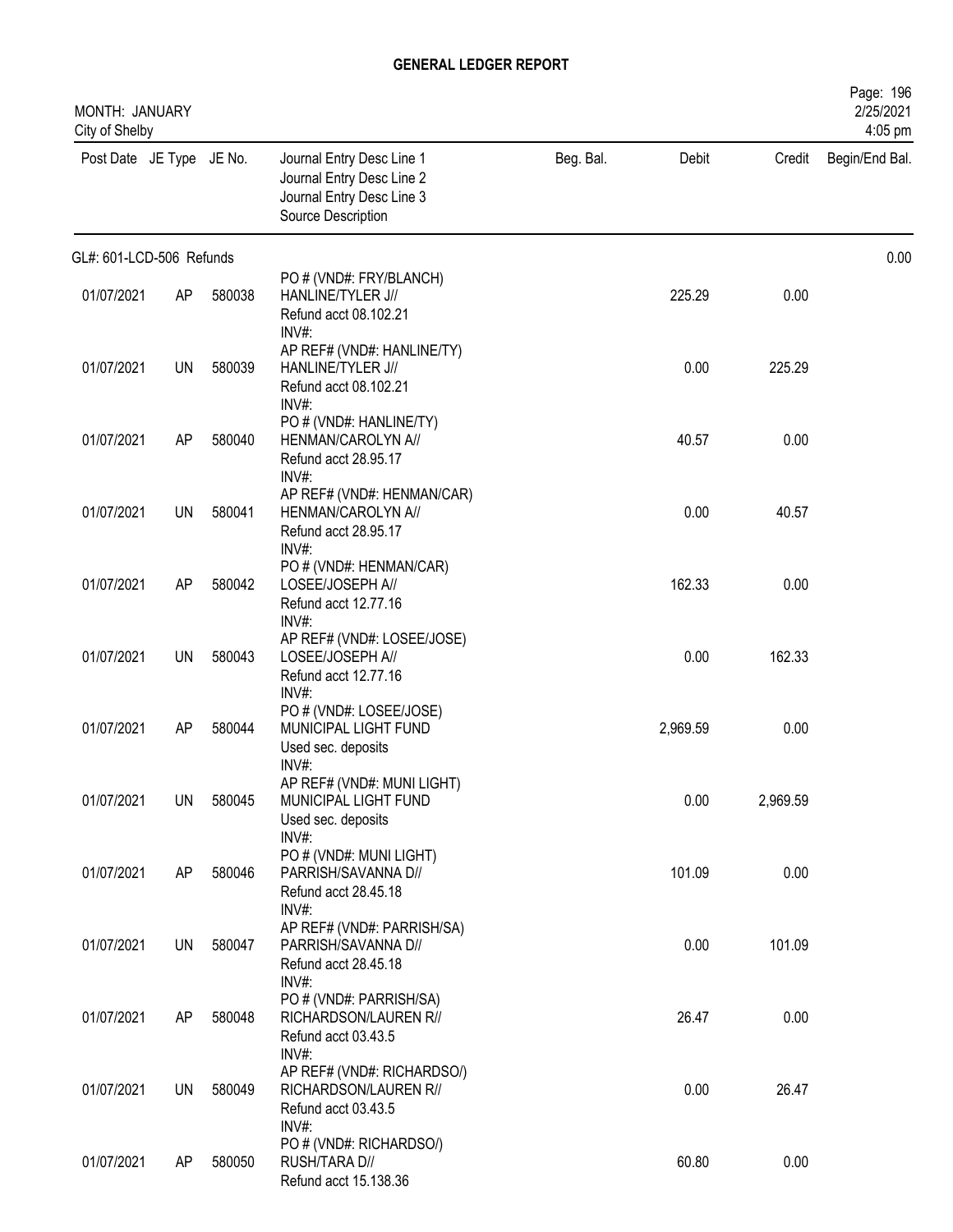| MONTH: JANUARY<br>City of Shelby |           |        |                                                                                                           |           |        |        | Page: 197<br>2/25/2021<br>4:05 pm |
|----------------------------------|-----------|--------|-----------------------------------------------------------------------------------------------------------|-----------|--------|--------|-----------------------------------|
| Post Date JE Type JE No.         |           |        | Journal Entry Desc Line 1<br>Journal Entry Desc Line 2<br>Journal Entry Desc Line 3<br>Source Description | Beg. Bal. | Debit  | Credit | Begin/End Bal.                    |
| GL#: 601-LCD-506 Refunds         |           |        |                                                                                                           |           |        |        | 0.00                              |
| 01/07/2021                       | <b>UN</b> | 580051 | INV#:<br>AP REF# (VND#: RUSH/TARA)<br>RUSH/TARA D//<br>Refund acct 15.138.36<br>$INV#$ :                  |           | 0.00   | 60.80  |                                   |
| 01/07/2021                       | AP        | 580052 | PO # (VND#: RUSH/TARA)<br>SCHROEDER/GARRETT E//<br>Refund acct 26.48.21<br>$INV#$ :                       |           | 146.43 | 0.00   |                                   |
| 01/07/2021                       | UN        | 580053 | AP REF# (VND#: SCHROED/GA)<br>SCHROEDER/GARRETT E//<br>Refund acct 26.48.21<br>INV#:                      |           | 0.00   | 146.43 |                                   |
| 01/07/2021                       | AP        | 580054 | PO # (VND#: SCHROED/GA)<br>SILVERWOOD/HEATHER M//<br>Refund acct 09.01.8<br>INV#:                         |           | 73.81  | 0.00   |                                   |
| 01/07/2021                       | <b>UN</b> | 580055 | AP REF# (VND#: SILVERWOO/)<br>SILVERWOOD/HEATHER M//<br>Refund acct 09.01.8<br>$INV#$ :                   |           | 0.00   | 73.81  |                                   |
| 01/07/2021                       | AP        | 580056 | PO # (VND#: SILVERWOO/)<br>WILLIAMS/LAUREN M.//<br>Refund acct 07.30.28<br>$INV#$ :                       |           | 109.13 | 0.00   |                                   |
| 01/07/2021                       | UN        | 580057 | AP REF# (VND#: WILLIAMS/)<br>WILLIAMS/LAUREN M.//<br>Refund acct 07.30.28                                 |           | 0.00   | 109.13 |                                   |
| 01/07/2021                       | AP        | 580058 | INV#:<br>PO # (VND#: WILLIAMS/)<br>WILLIAMS/RYAN W//<br>Refund acct 33.40.29                              |           | 21.44  | 0.00   |                                   |
| 01/07/2021                       | UN        | 580059 | INV#:<br>AP REF# (VND#: WILLIAM/RY)<br>WILLIAMS/RYAN W//<br>Refund acct 33.40.29                          |           | 0.00   | 21.44  |                                   |
| 01/13/2021                       | AP        | 580357 | $INV#$ :<br>PO # (VND#: WILLIAM/RY)<br>NOVEL/GAIL A//<br>140910                                           |           | 0.00   | 66.62  |                                   |
| 01/13/2021                       | EN        | 580358 | INV#:<br>REVERSE AP REFERENCE NUMBER<br>00103513<br>NOVEL/GAIL A//                                        |           | 66.62  | 0.00   |                                   |
| 01/13/2021                       | <b>UN</b> | 580362 | PO#: 00103513 VENDOR#: NOVEL/GAIL<br>REVERSE PO NUMBER<br>NOVEL/GAIL A//                                  |           | 0.00   | 66.62  |                                   |
| 01/19/2021                       | EN        | 580507 | PO#: 00103513 VENDOR #: NOVEL/GAIL<br>CANCELLED PO REFERENCE NUMBER                                       |           | 66.62  | 0.00   |                                   |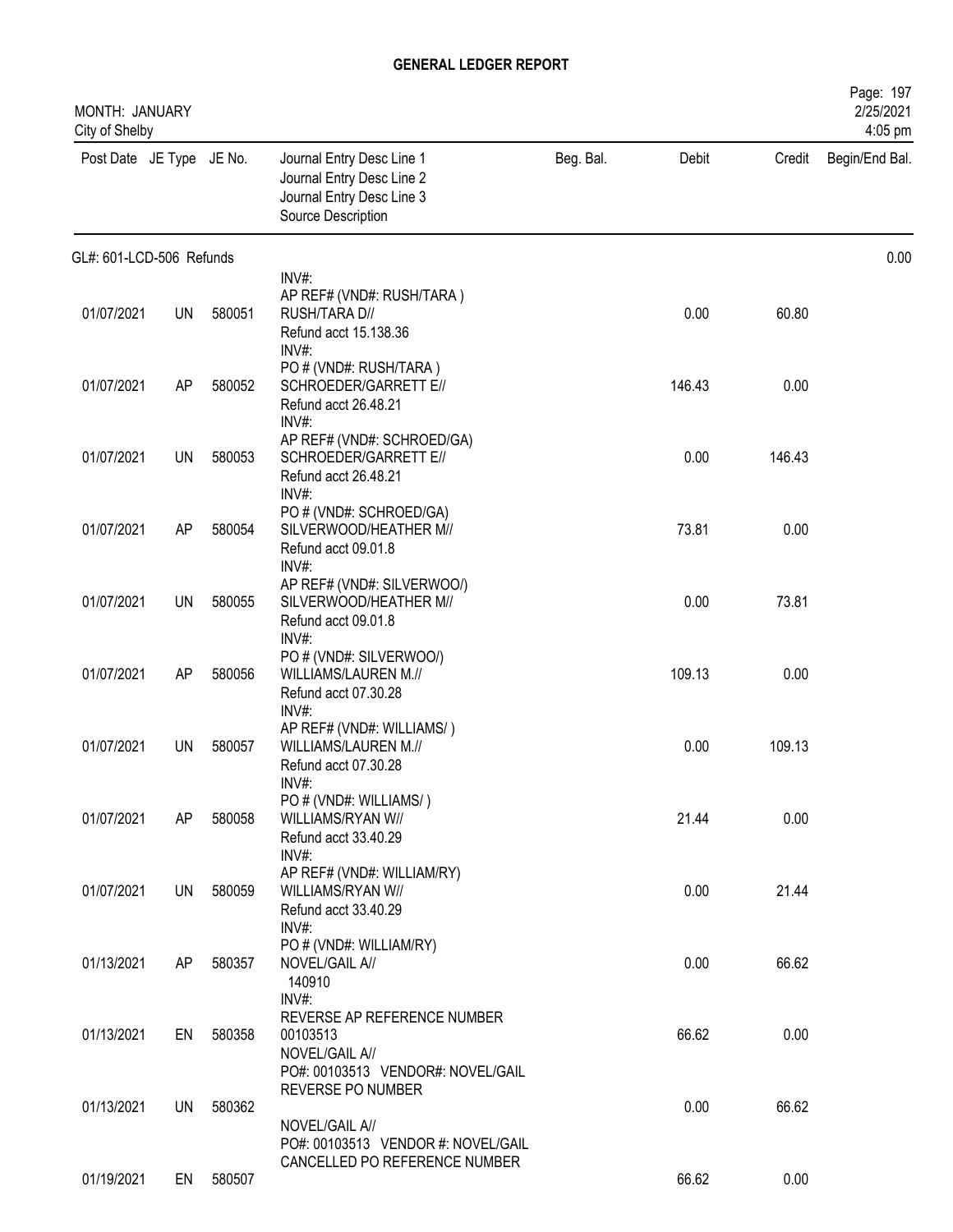| MONTH: JANUARY<br>City of Shelby        |           |                        |                                                                                                                           |           |           |           | Page: 198<br>2/25/2021<br>4:05 pm |
|-----------------------------------------|-----------|------------------------|---------------------------------------------------------------------------------------------------------------------------|-----------|-----------|-----------|-----------------------------------|
| Post Date JE Type JE No.                |           |                        | Journal Entry Desc Line 1<br>Journal Entry Desc Line 2<br>Journal Entry Desc Line 3<br>Source Description                 | Beg. Bal. | Debit     | Credit    | Begin/End Bal.                    |
| GL#: 601-LCD-506 Refunds                |           |                        |                                                                                                                           |           |           |           | 0.00                              |
|                                         |           |                        | NOVEL/ARTHUR//<br>PO#: 00106351 VENDOR #: NOVEL/ART                                                                       |           |           |           |                                   |
| 01/21/2021                              | AP        | 580763                 | PO REFERENCE NUMBER<br>NOVEL/ARTHUR//<br>Reissue sec.dep. refund<br>INV#:                                                 |           | 66.62     | 0.00      |                                   |
| 01/21/2021                              | <b>UN</b> | 580764                 | AP REF# (VND#: NOVEL/ART)<br>NOVEL/ARTHUR//<br>Reissue sec.dep. refund<br>$INV#$ :<br>PO # (VND#: NOVEL/ART)              |           | 0.00      | 66.62     |                                   |
| 601-LCD-506                             |           | Refunds                |                                                                                                                           | 0.00      | 6,766.62  | 66.62     | 6,700.00                          |
| GL#: 601-TRS-462 Transfer-Miscellaneous |           |                        |                                                                                                                           |           |           |           | 0.00                              |
| 01/13/2021                              | GJ        | 580438                 | 2020 customer deposits interest transfer<br>to electric fund<br>pio                                                       |           | 1,147.48  | 0.00      |                                   |
| 601-TRS-462                             |           | Transfer-Miscellaneous |                                                                                                                           | 0.00      | 1,147.48  | 0.00      | 1,147.48                          |
|                                         |           |                        | Fund: 601 - Light Customer Deposit Fund Totals:                                                                           |           | 7,914.10  | 5,266.62  |                                   |
| GL#: 602-LDR-531 Miscellaneous          |           |                        |                                                                                                                           |           |           |           | 0.00                              |
| 01/27/2021                              | AP        | 580984                 | PAGE EXCAVATION, INC<br>Demolition of old drive thru<br>INV#:                                                             |           | 44,935.00 | 0.00      |                                   |
| 01/27/2021                              | UN        | 580985                 | AP REF# (VND#: PAGE EXCAV)<br>PAGE EXCAVATION, INC<br>Demolition of old drive thru<br>$INV#$ :<br>PO # (VND#: PAGE EXCAV) |           | 0.00      | 44,935.00 |                                   |
| 602-LDR-531                             |           | Miscellaneous          |                                                                                                                           | 0.00      | 44,935.00 | 0.00      | 44,935.00                         |
| GL#: 602-MIS-200 Interest               |           |                        |                                                                                                                           |           |           |           | 0.00                              |
| 01/31/2021                              |           | CR 581155              | Light debt reserve interest<br>pio                                                                                        |           | 0.00      | 6.08      |                                   |
| 602-MIS-200                             |           | Interest               |                                                                                                                           | 0.00      | 0.00      | 6.08      | 6.08                              |
|                                         |           |                        | Fund: 602 - Light Debt Reserve Fund Totals:                                                                               |           | 44,935.00 | 6.08      |                                   |
|                                         |           |                        | GL#: 700-PPF-416 Policemen and Firemen Pension                                                                            |           |           |           | 0.00                              |
| 01/14/2021                              | EN        | 580364                 | OHIO POLICE & FIRE PENSION                                                                                                |           | 18,645.53 | 0.00      |                                   |
| 01/14/2021                              | AP        | 580382                 | PO#: 00106318 VENDOR #: OP&FP<br>PO REFERENCE NUMBER<br>OHIO POLICE & FIRE PENSION<br>Employer portion 11/22/20-<br>INV#: |           | 18,645.53 | 0.00      |                                   |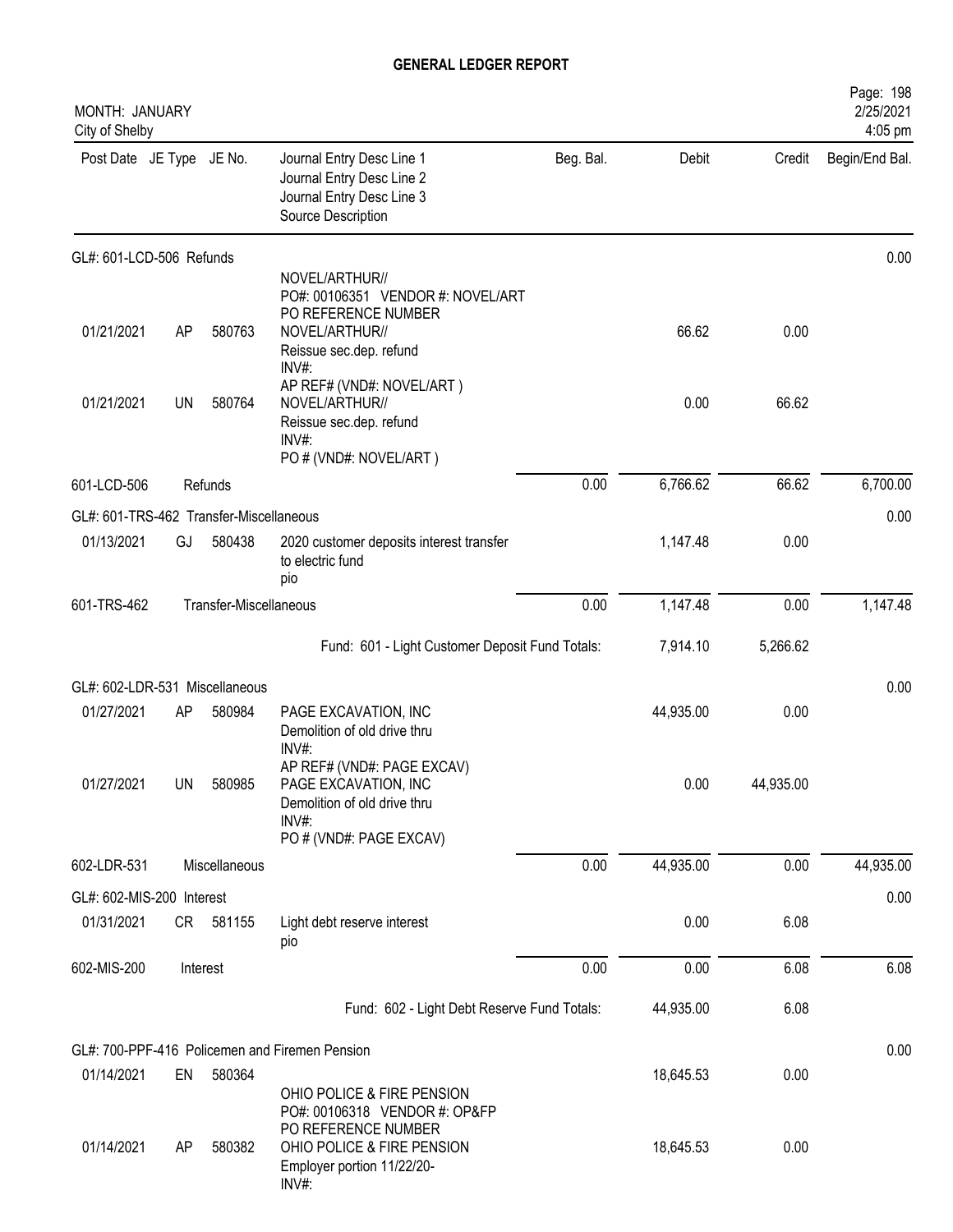| MONTH: JANUARY<br>City of Shelby       |    |                              |                                                                                                                             |           |           |           | Page: 199<br>2/25/2021<br>4:05 pm |
|----------------------------------------|----|------------------------------|-----------------------------------------------------------------------------------------------------------------------------|-----------|-----------|-----------|-----------------------------------|
| Post Date JE Type JE No.               |    |                              | Journal Entry Desc Line 1<br>Journal Entry Desc Line 2<br>Journal Entry Desc Line 3<br>Source Description                   | Beg. Bal. | Debit     | Credit    | Begin/End Bal.                    |
|                                        |    |                              | GL#: 700-PPF-416 Policemen and Firemen Pension                                                                              |           |           |           | 0.00                              |
| 01/14/2021                             | UN | 580383                       | AP REF# (VND#: OP&FP)<br>OHIO POLICE & FIRE PENSION<br>Employer portion 11/22/20-<br>INV#<br>PO # (VND#: OP&FP<br>$\lambda$ |           | 0.00      | 18,645.53 |                                   |
| 700-PPF-416                            |    |                              | Policemen and Firemen Pension                                                                                               | 0.00      | 18,645.53 | 0.00      | 18,645.53                         |
| GL#: 700-TRS-244 Transfer General Fund |    |                              |                                                                                                                             |           |           |           | 0.00                              |
| 01/31/2021                             | GJ | 581165                       | General fund transfer to police pension<br>pio                                                                              |           | 0.00      | 15,000.00 |                                   |
| 700-TRS-244                            |    | <b>Transfer General Fund</b> |                                                                                                                             | 0.00      | 0.00      | 15,000.00 | 15,000.00                         |
|                                        |    |                              | Fund: 700 - Police Pension Fund Totals:                                                                                     |           | 18,645.53 | 15,000.00 |                                   |
|                                        |    |                              | GL#: 701-FPF-416 Policemen and Firemen Pension                                                                              |           |           |           | 0.00                              |
| 01/14/2021                             | EN | 580364                       | OHIO POLICE & FIRE PENSION<br>PO#: 00106318 VENDOR #: OP&FP                                                                 |           | 24,033.68 | 0.00      |                                   |
| 01/14/2021                             | AP | 580382                       | PO REFERENCE NUMBER<br>OHIO POLICE & FIRE PENSION<br>Employer portion 11/22/20-<br>INV#:                                    |           | 24,033.68 | 0.00      |                                   |
| 01/14/2021                             | UN | 580383                       | AP REF# (VND#: OP&FP<br>OHIO POLICE & FIRE PENSION<br>Employer portion 11/22/20-<br>INV#:<br>PO # (VND#: OP&FP)             |           | 0.00      | 24,033.68 |                                   |
| 701-FPF-416                            |    |                              | Policemen and Firemen Pension                                                                                               | 0.00      | 24,033.68 | 0.00      | 24,033.68                         |
| GL#: 701-TRS-244 Transfer General Fund |    |                              |                                                                                                                             |           |           |           | 0.00                              |
| 01/31/2021                             | GJ | 581166                       | General fund transfer to fire pension<br>pio                                                                                |           | 0.00      | 15,000.00 |                                   |
| 701-TRS-244                            |    | <b>Transfer General Fund</b> |                                                                                                                             | 0.00      | 0.00      | 15,000.00 | 15,000.00                         |
|                                        |    |                              | Fund: 701 - Fire Pension Fund Totals:                                                                                       |           | 24,033.68 | 15,000.00 |                                   |
| GL#: 702-PEF-510 Clothing Allowance    |    |                              |                                                                                                                             |           |           |           | 0.00                              |
| 01/04/2021                             |    | EN 579478                    | AIDT/DIANNA//<br>PO#: 00106127 VENDOR #: AIDT, DIAN<br>PO REFERENCE NUMBER                                                  |           | 800.00    | 0.00      |                                   |
| 01/04/2021                             | EN | 579479                       | ARTRIP/JOSEPH//<br>PO#: 00106128 VENDOR #: ARTRIP/JOS                                                                       |           | 900.00    | 0.00      |                                   |
| 01/04/2021                             | EN | 579480                       | PO REFERENCE NUMBER<br>BAKER/CODY//                                                                                         |           | 900.00    | 0.00      |                                   |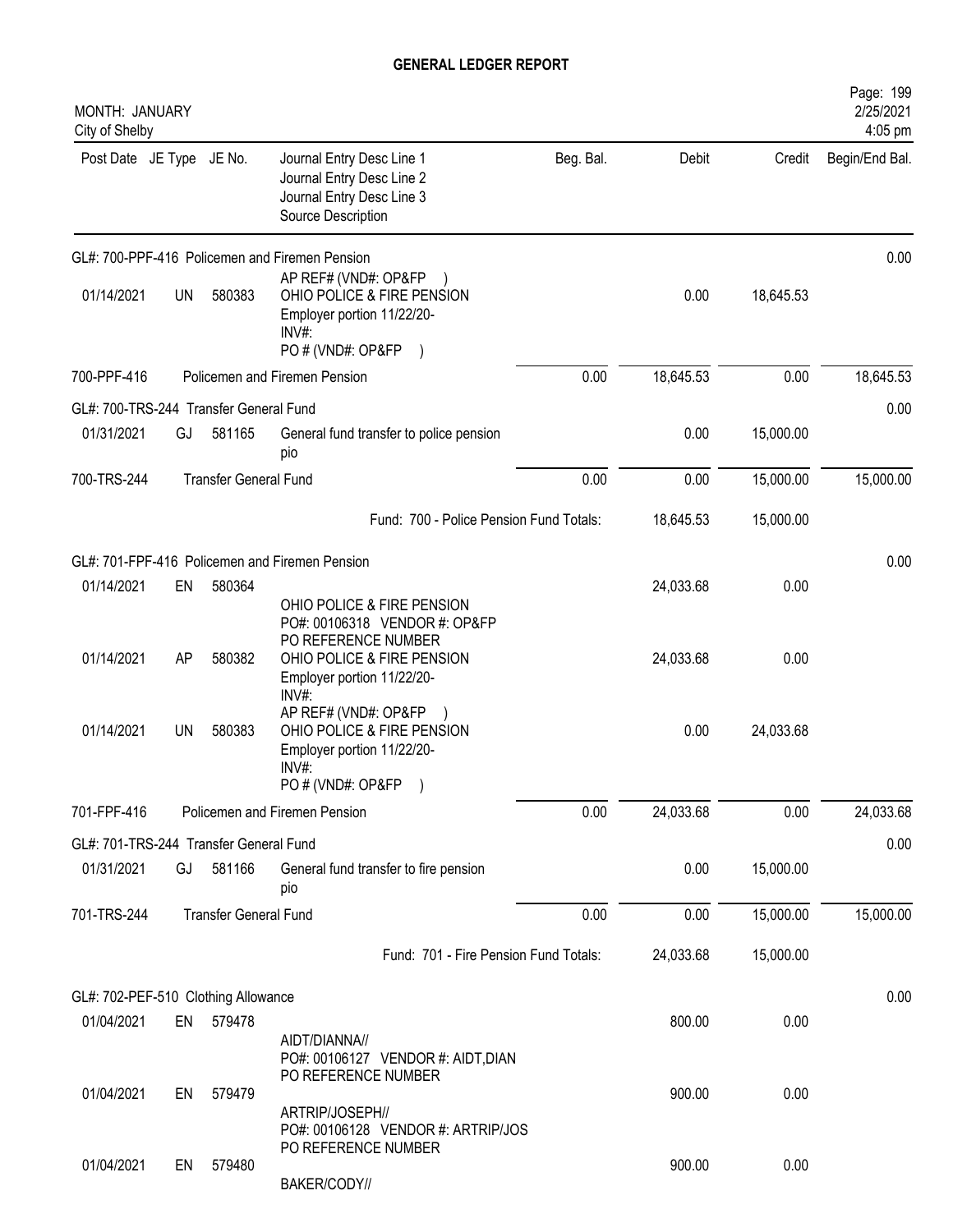| MONTH: JANUARY<br>City of Shelby    |    |           |                                                                                                           |           |        |        | Page: 200<br>2/25/2021<br>4:05 pm |
|-------------------------------------|----|-----------|-----------------------------------------------------------------------------------------------------------|-----------|--------|--------|-----------------------------------|
| Post Date JE Type JE No.            |    |           | Journal Entry Desc Line 1<br>Journal Entry Desc Line 2<br>Journal Entry Desc Line 3<br>Source Description | Beg. Bal. | Debit  | Credit | Begin/End Bal.                    |
| GL#: 702-PEF-510 Clothing Allowance |    |           |                                                                                                           |           |        |        | 0.00                              |
|                                     |    |           | PO#: 00106129 VENDOR #: BAKER, CODY<br>PO REFERENCE NUMBER                                                |           |        |        |                                   |
| 01/04/2021                          | EN | 579481    |                                                                                                           |           | 900.00 | 0.00   |                                   |
|                                     |    |           | BARNHART/DAVID//<br>PO#: 00106130 VENDOR #: BARNHART/D<br>PO REFERENCE NUMBER                             |           |        |        |                                   |
| 01/04/2021                          | EN | 579482    |                                                                                                           |           | 900.00 | 0.00   |                                   |
|                                     |    |           | BUSHEY/AARON//<br>PO#: 00106131 VENDOR #: BUSHEY/AAR<br>PO REFERENCE NUMBER                               |           |        |        |                                   |
| 01/04/2021                          | EN | 579483    |                                                                                                           |           | 900.00 | 0.00   |                                   |
|                                     |    |           | COMBS/LANCE//<br>PO#: 00106132 VENDOR #: COMBS/LANC<br>PO REFERENCE NUMBER                                |           |        |        |                                   |
| 01/04/2021                          | EN | 579484    | EARLY/BROOKE//                                                                                            |           | 900.00 | 0.00   |                                   |
|                                     |    |           | PO#: 00106133 VENDOR #: EARLY/BROO<br>PO REFERENCE NUMBER                                                 |           |        |        |                                   |
| 01/04/2021                          | EN | 579485    | FETZER/EDWARD//                                                                                           |           | 900.00 | 0.00   |                                   |
|                                     |    |           | PO#: 00106134 VENDOR #: FETZER/EDW<br>PO REFERENCE NUMBER                                                 |           |        |        |                                   |
| 01/04/2021                          | EN | 579486    | HATCHER/MACKENZIE//<br>PO#: 00106135 VENDOR #: HATCHER/MA                                                 |           | 800.00 | 0.00   |                                   |
|                                     |    |           | PO REFERENCE NUMBER                                                                                       |           |        |        |                                   |
| 01/04/2021                          | EN | 579487    |                                                                                                           |           | 900.00 | 0.00   |                                   |
|                                     |    |           | MACK/DAVE//<br>PO#: 00106136 VENDOR #: MACK/DAVE<br>PO REFERENCE NUMBER                                   |           |        |        |                                   |
| 01/04/2021                          |    | EN 579488 |                                                                                                           |           | 900.00 | 0.00   |                                   |
|                                     |    |           | MAGERS/JOHN//<br>PO#: 00106137 VENDOR #: MAGERS/JOH<br>PO REFERENCE NUMBER                                |           |        |        |                                   |
| 01/04/2021                          |    | EN 579489 |                                                                                                           |           | 800.00 | 0.00   |                                   |
|                                     |    |           | NEUMANN/OLIVIA//<br>PO#: 00106138 VENDOR #: NEUMANN/OL<br>PO REFERENCE NUMBER                             |           |        |        |                                   |
| 01/04/2021                          |    | EN 579490 |                                                                                                           |           | 900.00 | 0.00   |                                   |
|                                     |    |           | NOLEN/SEAN//<br>PO#: 00106139 VENDOR #: NOLEN/SEAN<br>PO REFERENCE NUMBER                                 |           |        |        |                                   |
| 01/04/2021                          | EN | 579491    |                                                                                                           |           | 900.00 | 0.00   |                                   |
|                                     |    |           | RATH/ERIC//<br>PO#: 00106140 VENDOR #: RATH/ERIC<br>PO REFERENCE NUMBER                                   |           |        |        |                                   |
| 01/04/2021                          |    | EN 579492 | REED/JOHN//                                                                                               |           | 900.00 | 0.00   |                                   |
|                                     |    |           | PO#: 00106141 VENDOR #: REED/JOHN<br>PO REFERENCE NUMBER                                                  |           |        |        |                                   |
| 01/04/2021                          |    | EN 579493 |                                                                                                           |           | 900.00 | 0.00   |                                   |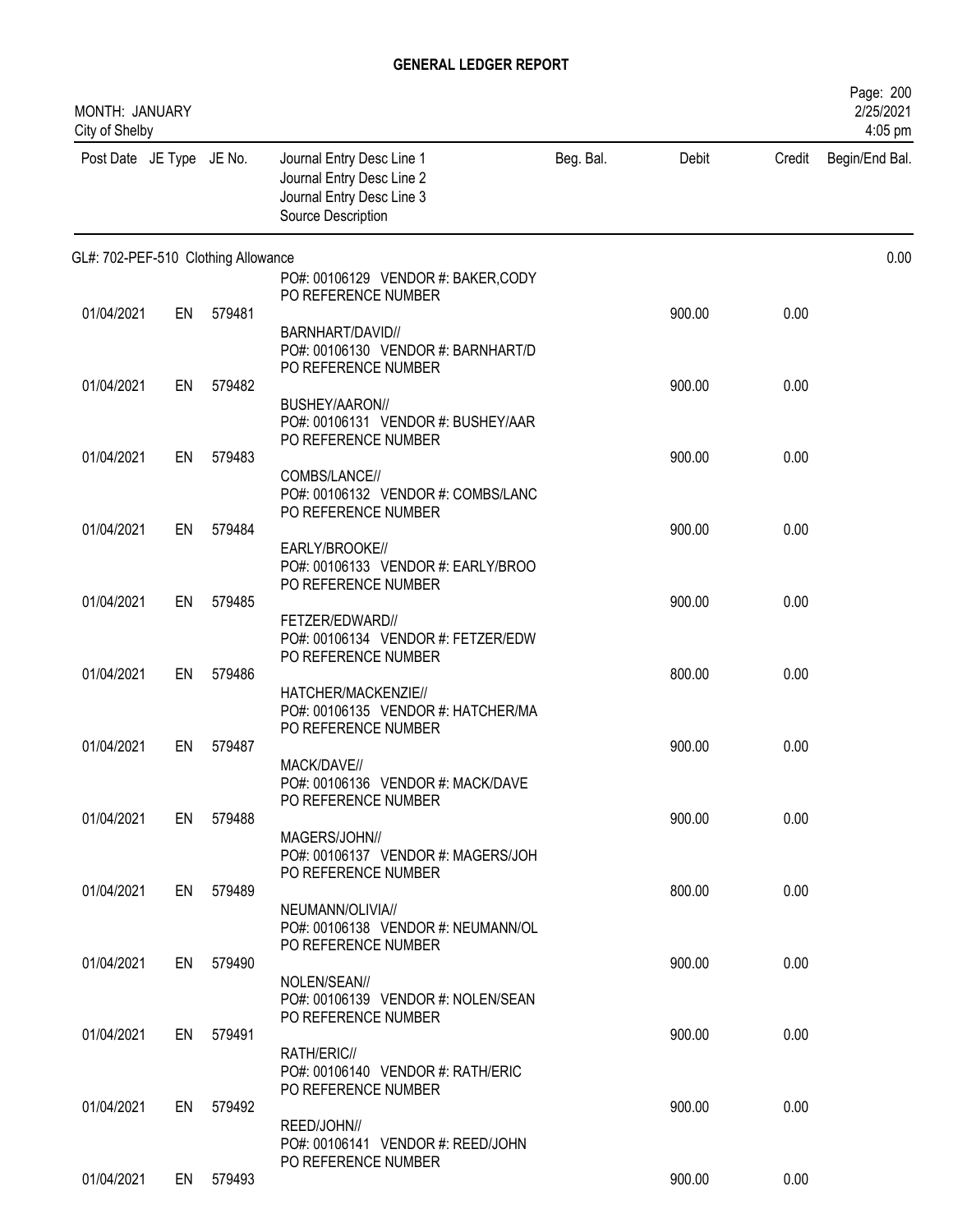| MONTH: JANUARY<br>City of Shelby    |    |        |                                                                                                           |           |        |        | Page: 201<br>2/25/2021<br>4:05 pm |
|-------------------------------------|----|--------|-----------------------------------------------------------------------------------------------------------|-----------|--------|--------|-----------------------------------|
| Post Date JE Type JE No.            |    |        | Journal Entry Desc Line 1<br>Journal Entry Desc Line 2<br>Journal Entry Desc Line 3<br>Source Description | Beg. Bal. | Debit  | Credit | Begin/End Bal.                    |
| GL#: 702-PEF-510 Clothing Allowance |    |        |                                                                                                           |           |        |        | 0.00                              |
|                                     |    |        | RUTHERFORD/MARISSA D//<br>PO#: 00106142 VENDOR #: RUTHERFORD<br>PO REFERENCE NUMBER                       |           |        |        |                                   |
| 01/04/2021                          | EN | 579494 | SCOTT/TIMOTHY//<br>PO#: 00106143 VENDOR #: SCOTT/TIMO<br>PO REFERENCE NUMBER                              |           | 900.00 | 0.00   |                                   |
| 01/04/2021                          | EN | 579495 | SWISHER/KEITH//<br>PO#: 00106144 VENDOR #: SWISHER/KE                                                     |           | 900.00 | 0.00   |                                   |
| 01/04/2021                          | EN | 579496 | PO REFERENCE NUMBER<br>THOMPSON/RENEE//<br>PO#: 00106145 VENDOR #: THOMPS/REN                             |           | 800.00 | 0.00   |                                   |
| 01/04/2021                          | EN | 579497 | PO REFERENCE NUMBER<br>TURNER/ADAM//                                                                      |           | 900.00 | 0.00   |                                   |
| 01/04/2021                          | AP | 579736 | PO#: 00106146 VENDOR #: TURNER/ADA<br>PO REFERENCE NUMBER<br>AIDT/DIANNA//<br>2021 Uniform Allowance      |           | 800.00 | 0.00   |                                   |
| 01/04/2021                          | UN | 579737 | $INV#$ :<br>AP REF# (VND#: AIDT, DIAN)<br>AIDT/DIANNA//<br>2021 Uniform Allowance                         |           | 0.00   | 800.00 |                                   |
| 01/04/2021                          | AP | 579738 | $INV#$ :<br>PO # (VND#: AIDT, DIAN)<br>ARTRIP/JOSEPH//<br>2021 Uniform Allowance                          |           | 900.00 | 0.00   |                                   |
| 01/04/2021                          | UN | 579739 | $INV#$ :<br>AP REF# (VND#: ARTRIP/JOS)<br>ARTRIP/JOSEPH//<br>2021 Uniform Allowance                       |           | 0.00   | 900.00 |                                   |
| 01/04/2021                          | AP | 579740 | $INV#$ :<br>PO # (VND#: ARTRIP/JOS)<br>BAKER/CODY//<br>2021 Uniform Allowance                             |           | 900.00 | 0.00   |                                   |
| 01/04/2021                          | UN | 579741 | INV#:<br>AP REF# (VND#: BAKER,CODY)<br>BAKER/CODY//<br>2021 Uniform Allowance                             |           | 0.00   | 900.00 |                                   |
| 01/04/2021                          | AP | 579742 | INV#:<br>PO # (VND#: BAKER,CODY)<br>BARNHART/DAVID//<br>2021 Uniform Allowance                            |           | 900.00 | 0.00   |                                   |
| 01/04/2021                          | UN | 579743 | INV#:<br>AP REF# (VND#: BARNHART/D)<br>BARNHART/DAVID//<br>2021 Uniform Allowance<br>$INV#$ :             |           | 0.00   | 900.00 |                                   |
|                                     |    |        | PO # (VND#: BARNHART/D)                                                                                   |           |        |        |                                   |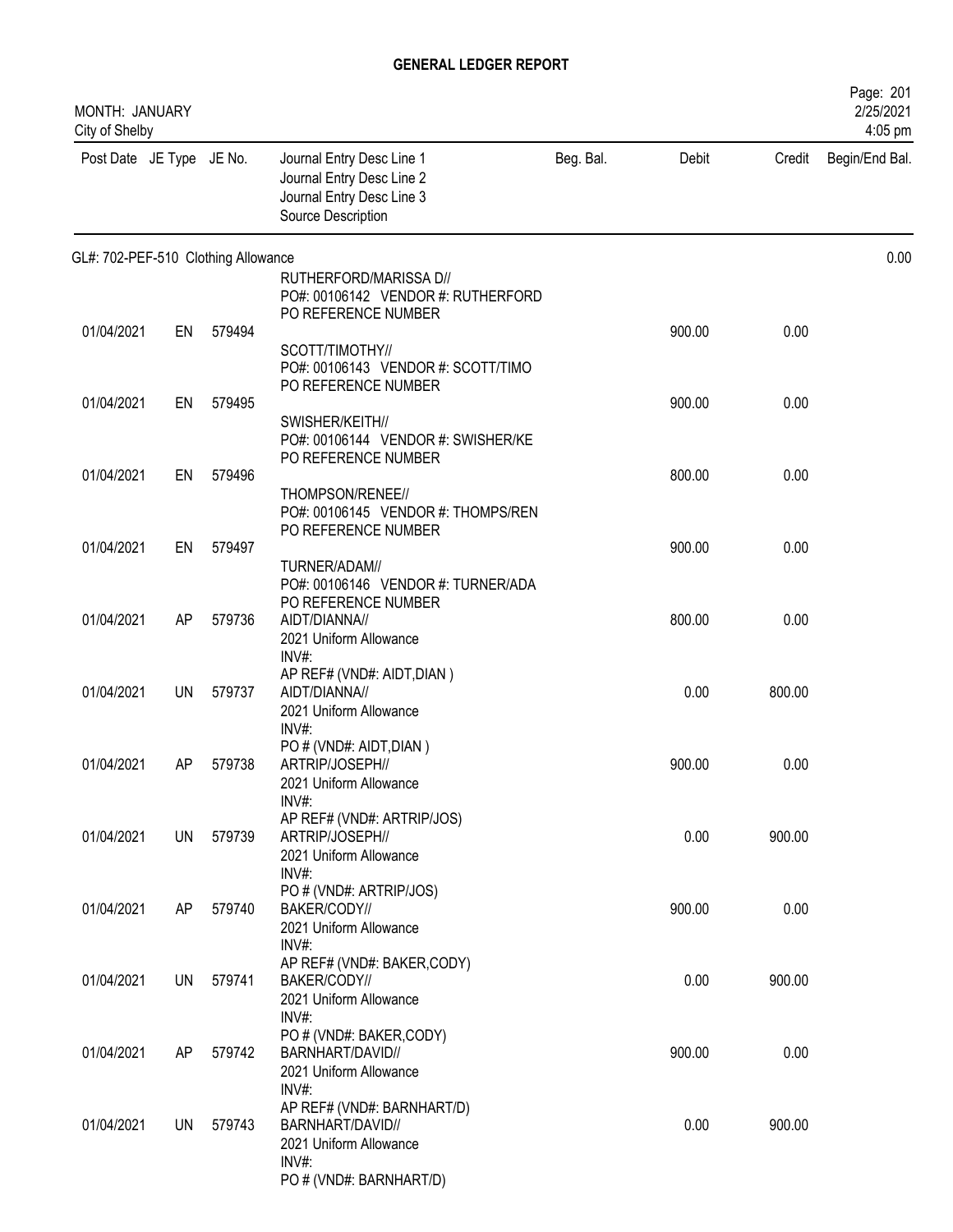| MONTH: JANUARY<br>City of Shelby    |           |        |                                                                                                           |           |        |        | Page: 202<br>2/25/2021<br>4:05 pm |
|-------------------------------------|-----------|--------|-----------------------------------------------------------------------------------------------------------|-----------|--------|--------|-----------------------------------|
| Post Date JE Type JE No.            |           |        | Journal Entry Desc Line 1<br>Journal Entry Desc Line 2<br>Journal Entry Desc Line 3<br>Source Description | Beg. Bal. | Debit  | Credit | Begin/End Bal.                    |
| GL#: 702-PEF-510 Clothing Allowance |           |        |                                                                                                           |           |        |        | 0.00                              |
| 01/04/2021                          | AP        | 579744 | BUSHEY/AARON//<br>2021 Uniform Allowance<br>INV#                                                          |           | 900.00 | 0.00   |                                   |
| 01/04/2021                          | UN        | 579745 | AP REF# (VND#: BUSHEY/AAR)<br>BUSHEY/AARON//<br>2021 Uniform Allowance<br>$INV#$ :                        |           | 0.00   | 900.00 |                                   |
| 01/04/2021                          | AP        | 579746 | PO # (VND#: BUSHEY/AAR)<br>COMBS/LANCE//<br>2021 Uniform Allowance<br>INV#:                               |           | 900.00 | 0.00   |                                   |
| 01/04/2021                          | <b>UN</b> | 579747 | AP REF# (VND#: COMBS/LANC)<br>COMBS/LANCE//<br>2021 Uniform Allowance<br>$INV#$ :                         |           | 0.00   | 900.00 |                                   |
| 01/04/2021                          | AP        | 579748 | PO # (VND#: COMBS/LANC)<br>EARLY/BROOKE//<br>2021 Uniform Allowance                                       |           | 900.00 | 0.00   |                                   |
| 01/04/2021                          | <b>UN</b> | 579749 | $INV#$ :<br>AP REF# (VND#: EARLY/BROO)<br>EARLY/BROOKE//<br>2021 Uniform Allowance                        |           | 0.00   | 900.00 |                                   |
| 01/04/2021                          | AP        | 579750 | INV#:<br>PO # (VND#: EARLY/BROO)<br>FETZER/EDWARD//<br>2021 Uniform Allowance                             |           | 900.00 | 0.00   |                                   |
| 01/04/2021                          | UN        | 579751 | $INV#$ :<br>AP REF# (VND#: FETZER/EDW)<br>FETZER/EDWARD//<br>2021 Uniform Allowance                       |           | 0.00   | 900.00 |                                   |
| 01/04/2021                          | AP        | 579752 | INV#:<br>PO # (VND#: FETZER/EDW)<br>HATCHER/MACKENZIE//<br>2021 Uniform Allowance                         |           | 800.00 | 0.00   |                                   |
| 01/04/2021                          | UN        | 579753 | $INV#$ :<br>AP REF# (VND#: HATCHER/MA)<br>HATCHER/MACKENZIE//<br>2021 Uniform Allowance                   |           | 0.00   | 800.00 |                                   |
| 01/04/2021                          | AP        | 579754 | INV#:<br>PO # (VND#: HATCHER/MA)<br>MACK/DAVE//<br>2021 Uniform Allowance                                 |           | 900.00 | 0.00   |                                   |
| 01/04/2021                          | <b>UN</b> | 579755 | INV#:<br>AP REF# (VND#: MACK/DAVE)<br>MACK/DAVE//<br>2021 Uniform Allowance                               |           | 0.00   | 900.00 |                                   |
| 01/04/2021                          | AP        | 579756 | $INV#$ :<br>PO # (VND#: MACK/DAVE)<br>MAGERS/JOHN//<br>2021 Uniform Allowance<br>$INV#$ :                 |           | 900.00 | 0.00   |                                   |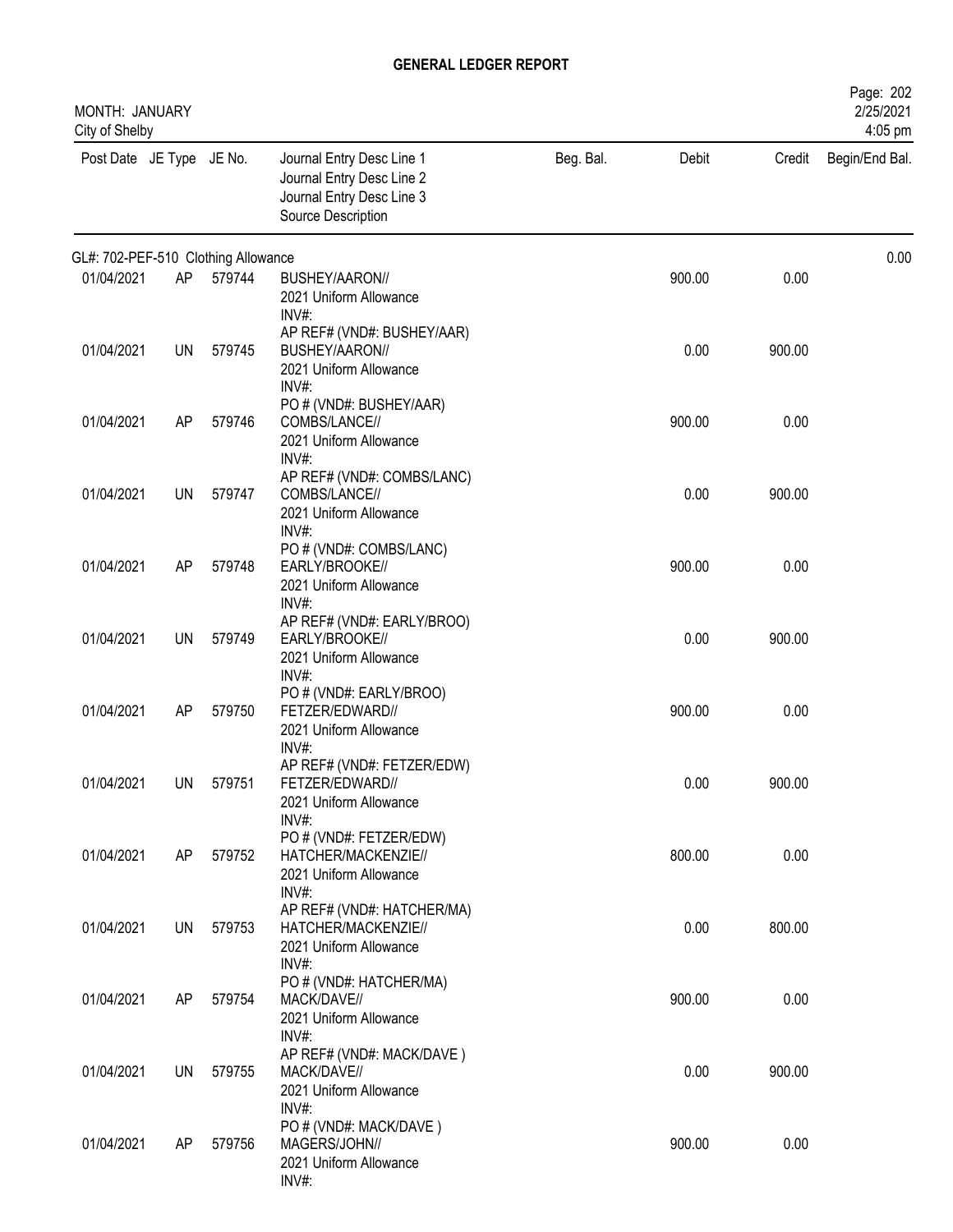| MONTH: JANUARY<br>City of Shelby    |           |        |                                                                                                           |           |        |        | Page: 203<br>2/25/2021<br>4:05 pm |
|-------------------------------------|-----------|--------|-----------------------------------------------------------------------------------------------------------|-----------|--------|--------|-----------------------------------|
| Post Date JE Type JE No.            |           |        | Journal Entry Desc Line 1<br>Journal Entry Desc Line 2<br>Journal Entry Desc Line 3<br>Source Description | Beg. Bal. | Debit  | Credit | Begin/End Bal.                    |
| GL#: 702-PEF-510 Clothing Allowance |           |        |                                                                                                           |           |        |        | 0.00                              |
| 01/04/2021                          | <b>UN</b> | 579757 | AP REF# (VND#: MAGERS/JOH)<br>MAGERS/JOHN//<br>2021 Uniform Allowance<br>$INV#$ :                         |           | 0.00   | 900.00 |                                   |
| 01/04/2021                          | AP        | 579758 | PO # (VND#: MAGERS/JOH)<br>NEUMANN/OLIVIA//<br>2021 Uniform Allowance<br>INV#:                            |           | 800.00 | 0.00   |                                   |
| 01/04/2021                          | UN        | 579759 | AP REF# (VND#: NEUMANN/OL)<br>NEUMANN/OLIVIA//<br>2021 Uniform Allowance<br>INV#:                         |           | 0.00   | 800.00 |                                   |
| 01/04/2021                          | AP        | 579760 | PO # (VND#: NEUMANN/OL)<br>NOLEN/SEAN//<br>2021 Uniform Allowance<br>INV#:                                |           | 900.00 | 0.00   |                                   |
| 01/04/2021                          | UN        | 579761 | AP REF# (VND#: NOLEN/SEAN)<br>NOLEN/SEAN//<br>2021 Uniform Allowance<br>$INV#$ :                          |           | 0.00   | 900.00 |                                   |
| 01/04/2021                          | AP        | 579762 | PO # (VND#: NOLEN/SEAN)<br>RATH/ERIC//<br>2021 Uniform Allowance                                          |           | 900.00 | 0.00   |                                   |
| 01/04/2021                          | UN        | 579763 | INV#:<br>AP REF# (VND#: RATH/ERIC)<br>RATH/ERIC//<br>2021 Uniform Allowance                               |           | 0.00   | 900.00 |                                   |
| 01/04/2021                          | AP        | 579764 | INV#:<br>PO # (VND#: RATH/ERIC)<br>REED/JOHN//<br>2021 Uniform Allowance                                  |           | 900.00 | 0.00   |                                   |
| 01/04/2021                          | <b>UN</b> | 579765 | $INV#$ :<br>AP REF# (VND#: REED/JOHN)<br>REED/JOHN//<br>2021 Uniform Allowance<br>$INV#$ :                |           | 0.00   | 900.00 |                                   |
| 01/04/2021                          | AP        | 579766 | PO # (VND#: REED/JOHN)<br>RUTHERFORD/MARISSA D//<br>2021 Uniform Allowance<br>INV#:                       |           | 900.00 | 0.00   |                                   |
| 01/04/2021                          | <b>UN</b> | 579767 | AP REF# (VND#: RUTHERFORD)<br>RUTHERFORD/MARISSA D//<br>2021 Uniform Allowance<br>$INV#$ :                |           | 0.00   | 900.00 |                                   |
| 01/04/2021                          | AP        | 579768 | PO # (VND#: RUTHERFORD)<br>SCOTT/TIMOTHY//<br>2021 Uniform Allowance<br>$INV#$ :                          |           | 900.00 | 0.00   |                                   |
| 01/04/2021                          | UN        | 579769 | AP REF# (VND#: SCOTT/TIMO)<br>SCOTT/TIMOTHY//<br>2021 Uniform Allowance                                   |           | 0.00   | 900.00 |                                   |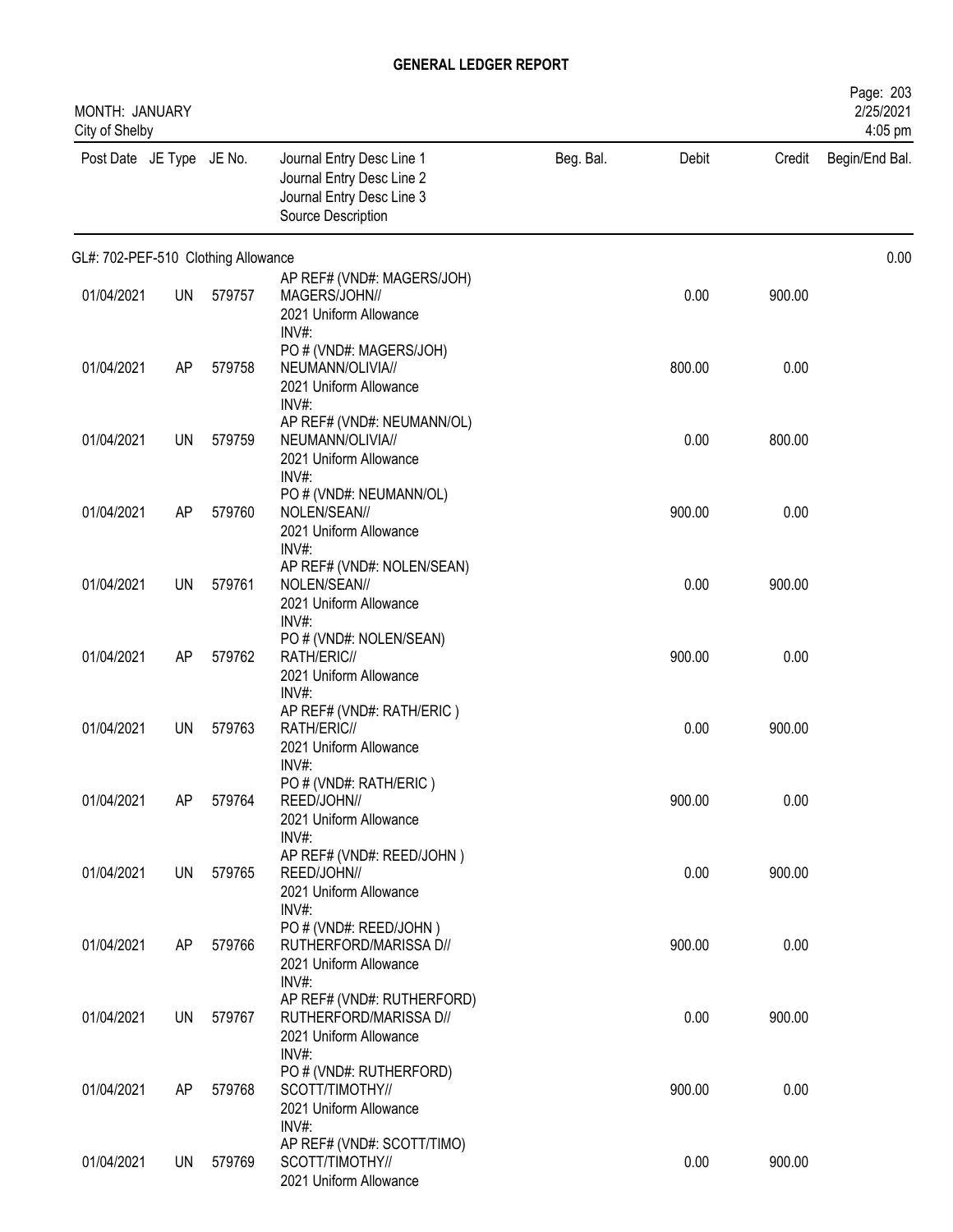| MONTH: JANUARY<br>City of Shelby       |           |                           |                                                                                                                              |           |           |        | Page: 204<br>2/25/2021<br>4:05 pm |
|----------------------------------------|-----------|---------------------------|------------------------------------------------------------------------------------------------------------------------------|-----------|-----------|--------|-----------------------------------|
| Post Date JE Type JE No.               |           |                           | Journal Entry Desc Line 1<br>Journal Entry Desc Line 2<br>Journal Entry Desc Line 3<br>Source Description                    | Beg. Bal. | Debit     | Credit | Begin/End Bal.                    |
| GL#: 702-PEF-510 Clothing Allowance    |           |                           |                                                                                                                              |           |           |        | 0.00                              |
| 01/04/2021                             | AP        | 579770                    | $INV#$ :<br>PO # (VND#: SCOTT/TIMO)<br>SWISHER/KEITH//<br>2021 Uniform Allowance<br>INV#:                                    |           | 900.00    | 0.00   |                                   |
| 01/04/2021                             | UN        | 579771                    | AP REF# (VND#: SWISHER/KE)<br>SWISHER/KEITH//<br>2021 Uniform Allowance<br>INV#:                                             |           | 0.00      | 900.00 |                                   |
| 01/04/2021                             | AP        | 579772                    | PO # (VND#: SWISHER/KE)<br>THOMPSON/RENEE//<br>2021 Uniform Allowance<br>INV#:                                               |           | 800.00    | 0.00   |                                   |
| 01/04/2021                             | <b>UN</b> | 579773                    | AP REF# (VND#: THOMPS/REN)<br>THOMPSON/RENEE//<br>2021 Uniform Allowance<br>$INV#$ :                                         |           | 0.00      | 800.00 |                                   |
| 01/04/2021                             | AP        | 579774                    | PO # (VND#: THOMPS/REN)<br>TURNER/ADAM//<br>2021 Uniform Allowance<br>$INV#$ :                                               |           | 900.00    | 0.00   |                                   |
| 01/04/2021                             | <b>UN</b> | 579775                    | AP REF# (VND#: TURNER/ADA)<br>TURNER/ADAM//<br>2021 Uniform Allowance<br>$INV#$ :<br>PO # (VND#: TURNER/ADA)                 |           | 0.00      | 900.00 |                                   |
| 702-PEF-510                            |           | <b>Clothing Allowance</b> |                                                                                                                              | 0.00      | 17,600.00 | 0.00   | 17,600.00                         |
| GL#: 702-PEF-515 Equipment             |           |                           |                                                                                                                              |           |           |        | 0.00                              |
| 01/21/2021                             | AP        | 580587                    | AMAZON INC<br>printer & barcode scanner<br>INV#:<br>578355943597                                                             |           | 619.76    | 0.00   |                                   |
| 01/21/2021                             | <b>UN</b> | 580588                    | AP REF# (VND#: AMAZON INC)<br>AMAZON INC<br>printer & barcode scanner<br>$INV#$ :<br>578355943597<br>PO # (VND#: AMAZON INC) |           | 0.00      | 634.00 |                                   |
| 702-PEF-515                            |           | Equipment                 |                                                                                                                              | 0.00      | 619.76    | 0.00   | 619.76                            |
|                                        |           |                           | Fund: 702 - Police Equipment Fund Totals:                                                                                    |           | 18,219.76 | 0.00   |                                   |
| GL#: 703-FEF-486 Maintenance Equipment |           |                           |                                                                                                                              |           |           |        | 0.00                              |
| 01/04/2021                             | EN        | 579476                    | TREASURER, STATE OF OHIO<br>PO#: 00106125 VENDOR #: TREAS.STAT                                                               |           | 680.00    | 0.00   |                                   |
| 01/05/2021                             | AP        | 579843                    | PO REFERENCE NUMBER<br>TREASURER, STATE OF OHIO<br>MARCS radios quarterly payment<br>INV#:<br>21RC00974                      |           | 680.00    | 0.00   |                                   |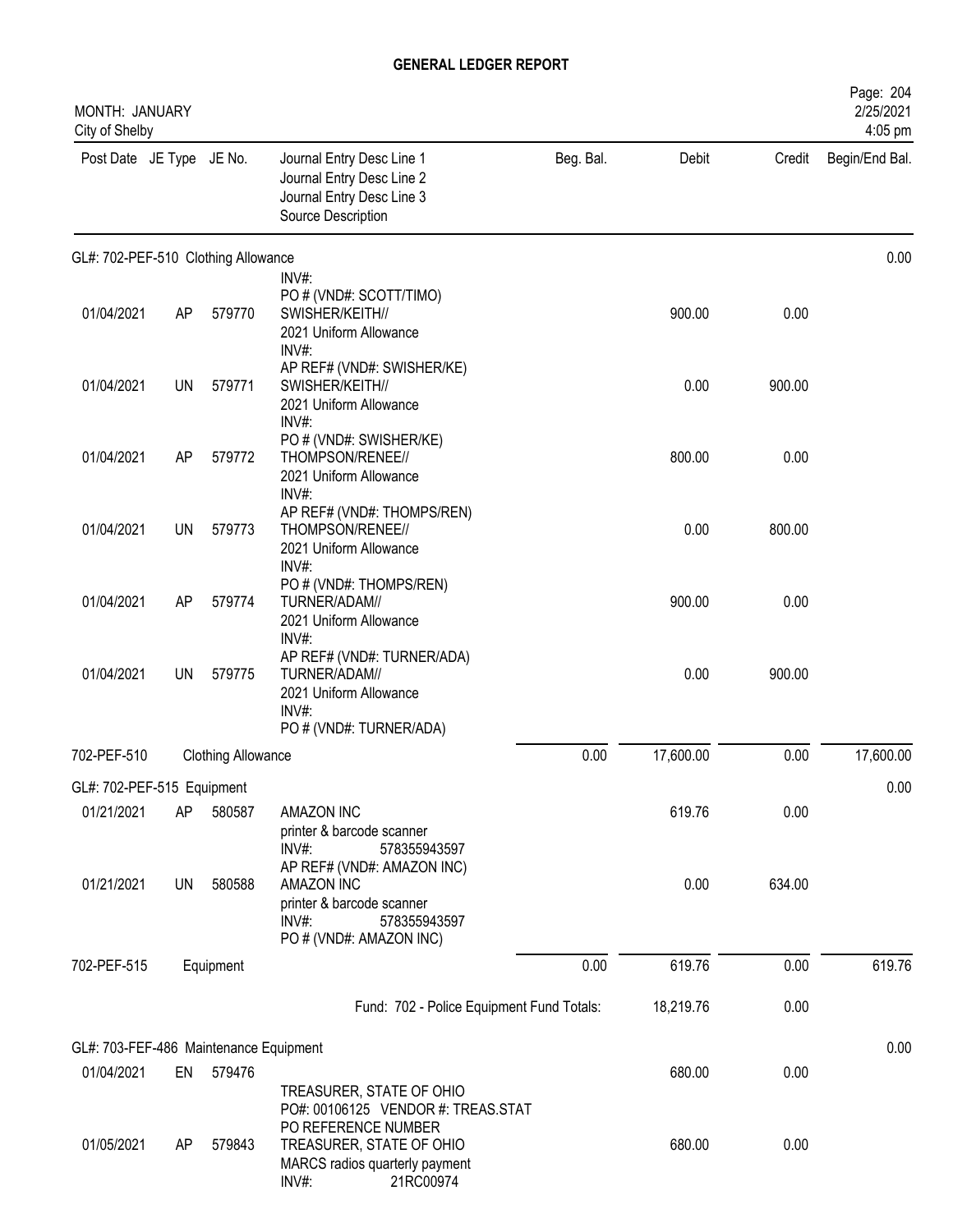| MONTH: JANUARY<br>City of Shelby       |     |           |                                                                                                                      |           |          |        | Page: 205<br>2/25/2021<br>4:05 pm |
|----------------------------------------|-----|-----------|----------------------------------------------------------------------------------------------------------------------|-----------|----------|--------|-----------------------------------|
| Post Date JE Type JE No.               |     |           | Journal Entry Desc Line 1<br>Journal Entry Desc Line 2<br>Journal Entry Desc Line 3<br>Source Description            | Beg. Bal. | Debit    | Credit | Begin/End Bal.                    |
| GL#: 703-FEF-486 Maintenance Equipment |     |           |                                                                                                                      |           |          |        | 0.00                              |
| 01/05/2021                             | UN  | 579844    | AP REF# (VND#: TREAS.STAT)<br>TREASURER, STATE OF OHIO<br>MARCS radios quarterly payment<br>$INV#$ :<br>21RC00974    |           | 0.00     | 680.00 |                                   |
| 01/06/2021                             | UN  | 579514    | PO # (VND#: TREAS.STAT)<br>ADVANCE AUTO PARTS<br>PO#: 00105846 VENDOR #: ADVANCE AU<br>CANCELLED PO REFERENCE NUMBER |           | 0.00     | 200.00 |                                   |
| 01/06/2021                             | EN  | 579534    | ADVANCE AUTO PARTS<br>PO#: 00106180 VENDOR #: ADVANCE AU                                                             |           | 200.00   | 0.00   |                                   |
| 01/06/2021                             | EN  | 579535    | PO REFERENCE NUMBER<br>SHELBY PARTS CO.<br>PO#: 00106181 VENDOR #: SHELBY PAR<br>PO REFERENCE NUMBER                 |           | 200.00   | 0.00   |                                   |
| 01/06/2021                             | EN  | 579537    | FIRE SAFETY SERVICES, INC.<br>PO#: 00106183 VENDOR #: FIRE SAFE                                                      |           | 134.00   | 0.00   |                                   |
| 01/07/2021                             | AP  | 579897    | PO REFERENCE NUMBER<br>FIRE SAFETY SERVICES, INC.<br>Hose test<br>INV#:<br>116319                                    |           | 134.00   | 0.00   |                                   |
| 01/07/2021                             | UN. | 579898    | AP REF# (VND#: FIRE SAFE)<br>FIRE SAFETY SERVICES, INC.<br>Hose test                                                 |           | 0.00     | 134.00 |                                   |
| 01/07/2021                             | AP. | 579899    | INV#:<br>116319<br>PO # (VND#: FIRE SAFE)<br>FIRE SAFETY SERVICES, INC.<br>Hose test                                 |           | 160.00   | 0.00   |                                   |
| 01/07/2021                             |     | UN 579900 | $INV#$ :<br>116319b<br>AP REF# (VND#: FIRE SAFE)<br>FIRE SAFETY SERVICES, INC.<br>Hose test                          |           | 0.00     | 160.00 |                                   |
| 01/20/2021                             |     | EN 580539 | $INV#$ :<br>116319b<br>PO # (VND#: FIRE SAFE)<br>ONTARIO TRUCK CENTER LTD<br>PO#: 00106364 VENDOR #: ONTARIO TR      |           | 1,368.82 | 0.00   |                                   |
| 01/20/2021                             |     | EN 580540 | PO REFERENCE NUMBER<br>ADVANCE AUTO PARTS                                                                            |           | 200.00   | 0.00   |                                   |
| 01/20/2021                             | EN  | 580543    | PO#: 00106365 VENDOR #: ADVANCE AU<br>PO REFERENCE NUMBER<br>SHELBY PARTS CO.<br>PO#: 00106368 VENDOR #: SHELBY PAR  |           | 200.00   | 0.00   |                                   |
| 01/26/2021                             | EN  | 580876    | PO REFERENCE NUMBER<br>ONTARIO TRUCK CENTER LTD                                                                      |           | 846.83   | 0.00   |                                   |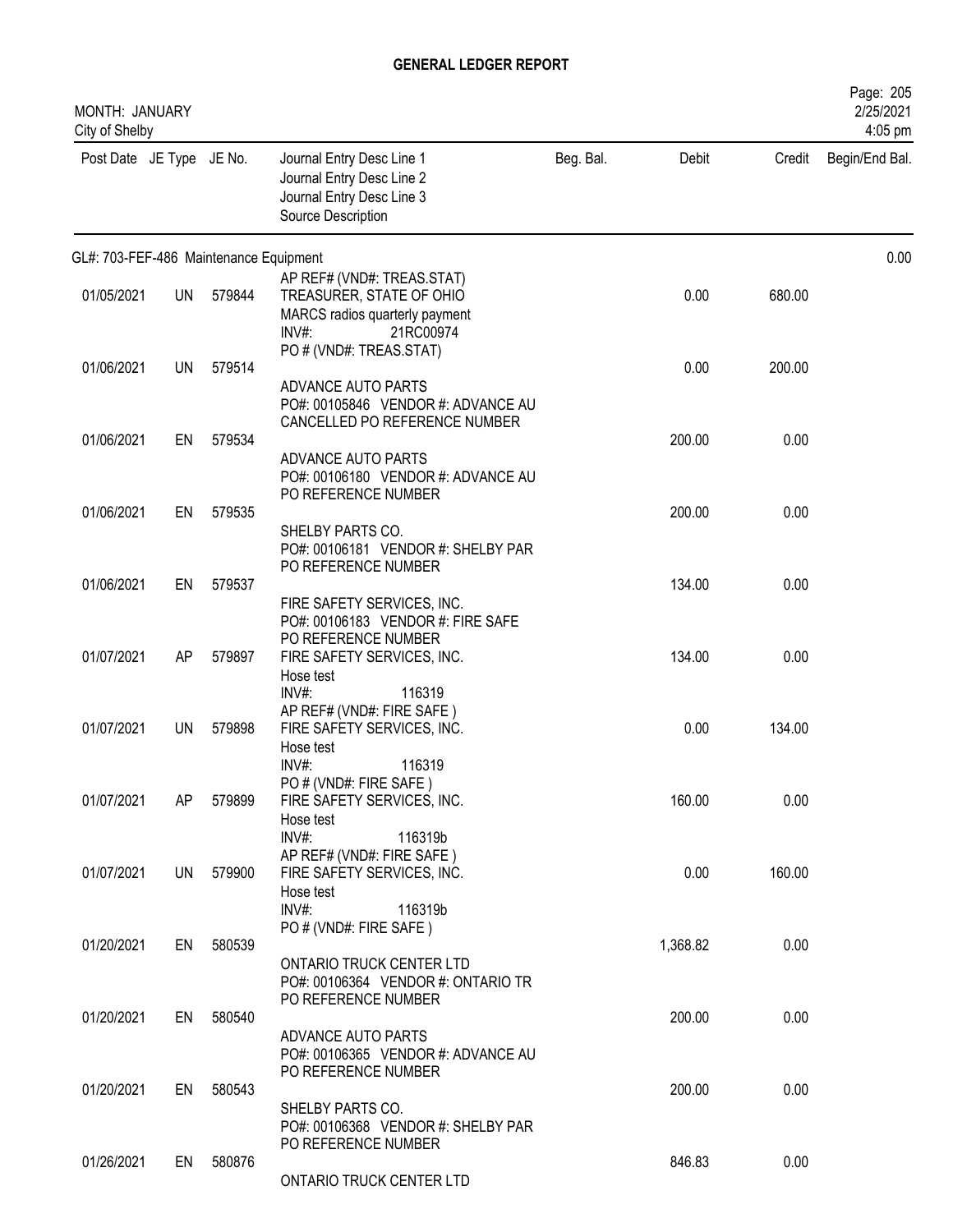| MONTH: JANUARY<br>City of Shelby       |           |                       |                                                                                                           |           |          |          | Page: 206<br>2/25/2021<br>4:05 pm |
|----------------------------------------|-----------|-----------------------|-----------------------------------------------------------------------------------------------------------|-----------|----------|----------|-----------------------------------|
| Post Date JE Type JE No.               |           |                       | Journal Entry Desc Line 1<br>Journal Entry Desc Line 2<br>Journal Entry Desc Line 3<br>Source Description | Beg. Bal. | Debit    | Credit   | Begin/End Bal.                    |
| GL#: 703-FEF-486 Maintenance Equipment |           |                       |                                                                                                           |           |          |          | 0.00                              |
|                                        |           |                       | PO#: 00106385 VENDOR #: ONTARIO TR<br>PO REFERENCE NUMBER                                                 |           |          |          |                                   |
| 01/26/2021                             | EN        | 580886                |                                                                                                           |           | 129.30   | 0.00     |                                   |
|                                        |           |                       | ONTARIO TRUCK CENTER LTD<br>PO#: 00106395 VENDOR #: ONTARIO TR                                            |           |          |          |                                   |
| 01/27/2021                             | AP        | 580931                | PO REFERENCE NUMBER<br>ONTARIO TRUCK CENTER LTD                                                           |           | 1,368.82 | 0.00     |                                   |
|                                        |           |                       | Repairs to ambulance<br>$INV#$ :<br>7799                                                                  |           |          |          |                                   |
| 01/27/2021                             | <b>UN</b> | 580932                | AP REF# (VND#: ONTARIO TR)<br>ONTARIO TRUCK CENTER LTD<br>Repairs to ambulance                            |           | 0.00     | 1,368.82 |                                   |
|                                        |           |                       | INV#:<br>7799<br>PO # (VND#: ONTARIO TR)                                                                  |           |          |          |                                   |
| 01/27/2021                             | AP        | 580933                | <b>ONTARIO TRUCK CENTER LTD</b><br>Repairs to ambulance                                                   |           | 129.30   | 0.00     |                                   |
| 01/27/2021                             | UN        | 580934                | INV#:<br>7799b<br>AP REF# (VND#: ONTARIO TR)<br>ONTARIO TRUCK CENTER LTD                                  |           | 0.00     | 129.30   |                                   |
|                                        |           |                       | Repairs to ambulance<br>$INV#$ :<br>7799b                                                                 |           |          |          |                                   |
|                                        |           |                       | PO # (VND#: ONTARIO TR)                                                                                   |           |          |          |                                   |
| 703-FEF-486                            |           | Maintenance Equipment |                                                                                                           | 0.00      | 2,472.12 | 0.00     | 2,472.12                          |
|                                        |           |                       | GL#: 703-FEF-507 Maintenance Building/Grounds                                                             |           |          |          | 0.00                              |
| 01/05/2021                             | AP        | 579865                | DAS HARDWARE LLC<br>Fire Dept Dec 2020<br>INV#:                                                           |           | 139.95   | 0.00     |                                   |
|                                        |           |                       | AP REF# (VND#: DAS HARDWA)                                                                                |           |          |          |                                   |
| 01/05/2021                             | <b>UN</b> | 579866                | DAS HARDWARE LLC<br>Fire Dept Dec 2020<br>INV#:                                                           |           | 0.00     | 200.00   |                                   |
|                                        |           |                       | PO # (VND#: DAS HARDWA)                                                                                   |           |          |          |                                   |
| 01/06/2021                             | EN        | 579533                | DAS HARDWARE LLC                                                                                          |           | 200.00   | 0.00     |                                   |
|                                        |           |                       | PO#: 00106179 VENDOR #: DAS HARDWA                                                                        |           |          |          |                                   |
|                                        |           |                       | PO REFERENCE NUMBER                                                                                       |           |          |          |                                   |
| 01/14/2021                             | EN        | 580367                |                                                                                                           |           | 3,000.00 | 0.00     |                                   |
|                                        |           |                       | SHAKLEY MECHANICAL INC<br>PO#: 00106321 VENDOR #: SHAKLEY ME<br>PO REFERENCE NUMBER                       |           |          |          |                                   |
| 01/20/2021                             | EN        | 580542                |                                                                                                           |           | 200.00   | 0.00     |                                   |
|                                        |           |                       | DAS HARDWARE LLC<br>PO#: 00106367 VENDOR #: DAS HARDWA<br>PO REFERENCE NUMBER                             |           |          |          |                                   |
| 01/27/2021                             | AP        | 580953                | SHAKLEY MECHANICAL INC                                                                                    |           | 1,159.38 | 0.00     |                                   |
|                                        |           |                       | Service contract<br>$INV#$ :<br>38810H-IN                                                                 |           |          |          |                                   |
|                                        |           |                       | AP REF# (VND#: SHAKLEY ME)                                                                                |           |          |          |                                   |
| 01/27/2021                             | UN        | 580954                | SHAKLEY MECHANICAL INC<br>Service contract                                                                |           | 0.00     | 1,159.38 |                                   |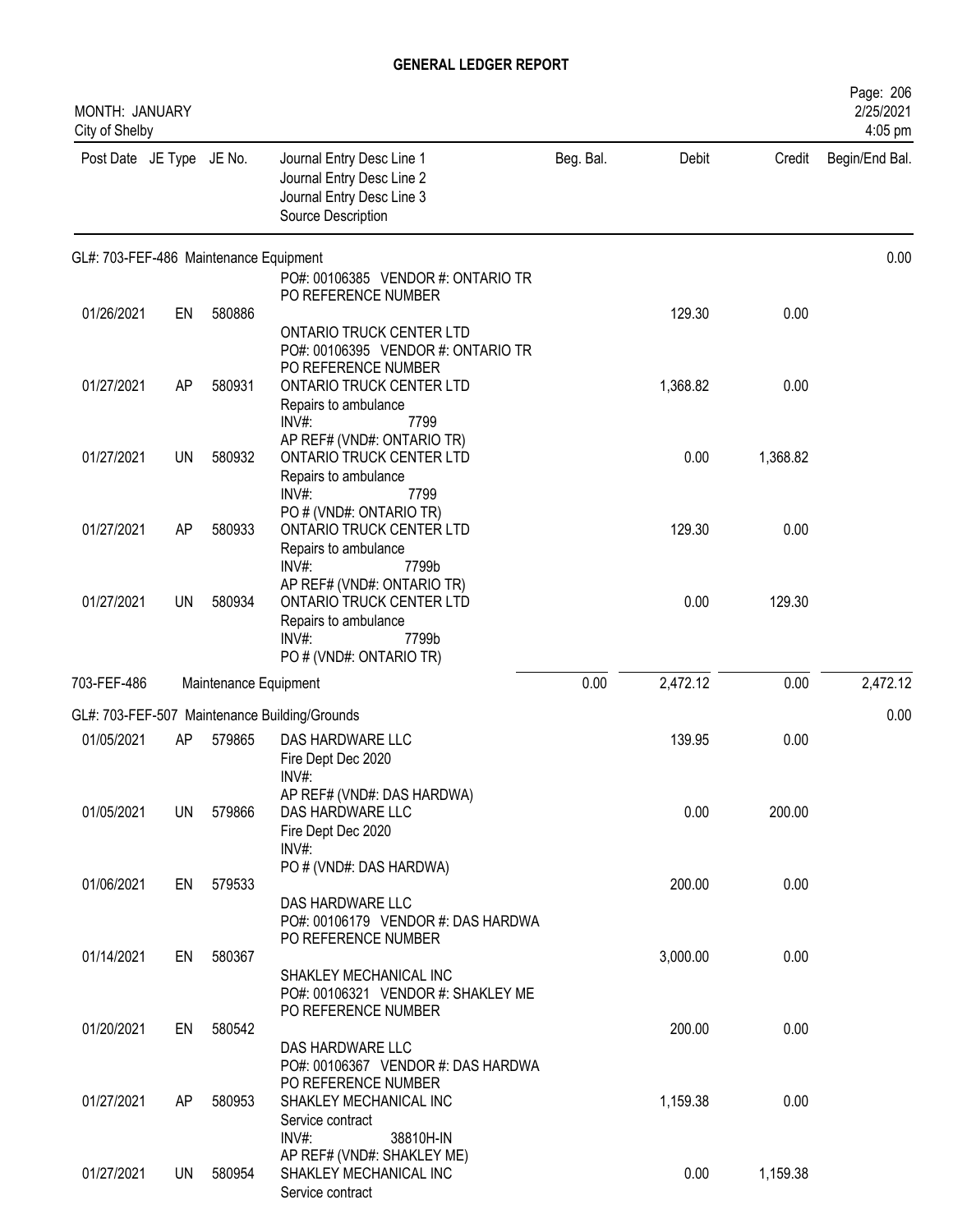| MONTH: JANUARY<br>City of Shelby    |    |           |                                                                                                           |           |          |        | Page: 207<br>2/25/2021<br>4:05 pm |
|-------------------------------------|----|-----------|-----------------------------------------------------------------------------------------------------------|-----------|----------|--------|-----------------------------------|
| Post Date JE Type JE No.            |    |           | Journal Entry Desc Line 1<br>Journal Entry Desc Line 2<br>Journal Entry Desc Line 3<br>Source Description | Beg. Bal. | Debit    | Credit | Begin/End Bal.                    |
|                                     |    |           | GL#: 703-FEF-507 Maintenance Building/Grounds<br>$INV#$ :<br>38810H-IN<br>PO # (VND#: SHAKLEY ME)         |           |          |        | 0.00                              |
| 703-FEF-507                         |    |           | Maintenance Building/Grounds                                                                              | 0.00      | 1,299.33 | 0.00   | 1,299.33                          |
| GL#: 703-FEF-510 Clothing Allowance |    |           |                                                                                                           |           |          |        | 0.00                              |
| 01/04/2021                          | EN | 579498    | DEANE/BOB//<br>PO#: 00106147 VENDOR #: DEANE, BOB                                                         |           | 900.00   | 0.00   |                                   |
| 01/04/2021                          | EN | 579499    | PO REFERENCE NUMBER<br>FINNEGAN/BRIAN//<br>PO#: 00106148 VENDOR #: FINNEGAN/B                             |           | 900.00   | 0.00   |                                   |
| 01/04/2021                          | EN | 579500    | PO REFERENCE NUMBER<br>GWIRTZ/ZACH//<br>PO#: 00106149 VENDOR #: GWIRTZ/ZAC                                |           | 900.00   | 0.00   |                                   |
| 01/04/2021                          | EN | 579501    | PO REFERENCE NUMBER<br>HAMMER/STEVEN//                                                                    |           | 900.00   | 0.00   |                                   |
| 01/04/2021                          | EN | 579502    | PO#: 00106150 VENDOR #: HAMMER/STE<br>PO REFERENCE NUMBER<br>HILDEBRAND/ROBERT E//                        |           | 900.00   | 0.00   |                                   |
| 01/04/2021                          | EN | 579503    | PO#: 00106151 VENDOR #: HILDEBRAND<br>PO REFERENCE NUMBER                                                 |           | 900.00   | 0.00   |                                   |
| 01/04/2021                          | EN | 579504    | LINSTRUM/ERIC M//<br>PO#: 00106152 VENDOR #: LINSTRUM/E<br>PO REFERENCE NUMBER<br>LOVELESS/STEVE//        |           | 900.00   | 0.00   |                                   |
| 01/04/2021                          | EN | 579505    | PO#: 00106153 VENDOR #: LOVELESS/S<br>PO REFERENCE NUMBER                                                 |           | 900.00   | 0.00   |                                   |
|                                     |    |           | PAULO/MIKE//<br>PO#: 00106154 VENDOR #: PAULO/MIKE<br>PO REFERENCE NUMBER                                 |           |          |        |                                   |
| 01/04/2021                          | EN | 579506    | SAUDER/SAMUEL//<br>PO#: 00106155 VENDOR #: SAUDER/SAM                                                     |           | 900.00   | 0.00   |                                   |
| 01/04/2021                          |    | EN 579507 | PO REFERENCE NUMBER<br>SHADE/MATTHEW//<br>PO#: 00106156 VENDOR #: SHADE/MATT                              |           | 900.00   | 0.00   |                                   |
| 01/04/2021                          | EN | 579508    | PO REFERENCE NUMBER<br>THOMPSON/BRADLEY//<br>PO#: 00106157 VENDOR #: THOMP/BRAD                           |           | 900.00   | 0.00   |                                   |
| 01/04/2021                          |    | EN 579509 | PO REFERENCE NUMBER<br>THOMPSON/MICHAEL//                                                                 |           | 900.00   | 0.00   |                                   |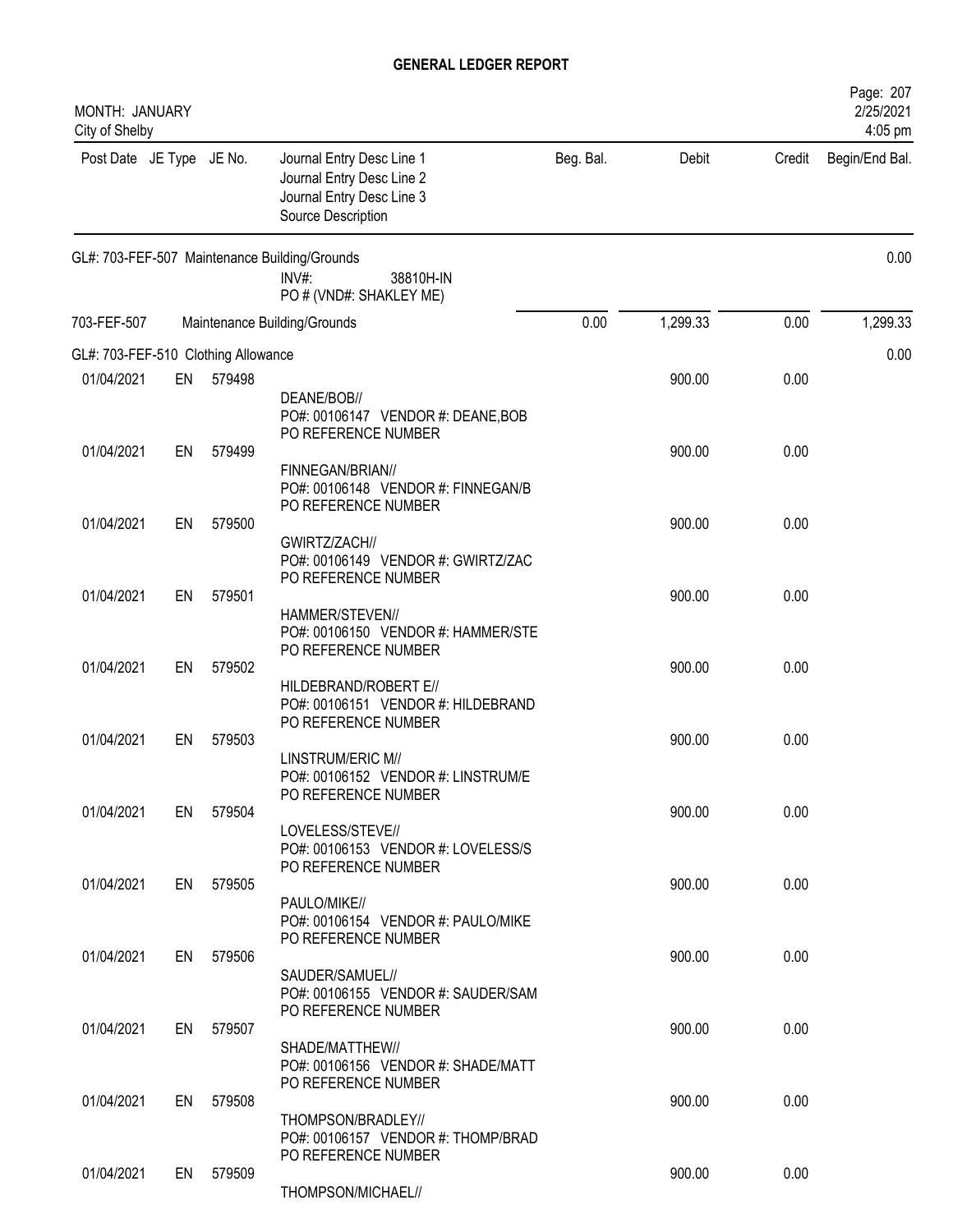| MONTH: JANUARY<br>City of Shelby    |           |        |                                                                                                           |           |        |        | Page: 208<br>2/25/2021<br>4:05 pm |
|-------------------------------------|-----------|--------|-----------------------------------------------------------------------------------------------------------|-----------|--------|--------|-----------------------------------|
| Post Date JE Type JE No.            |           |        | Journal Entry Desc Line 1<br>Journal Entry Desc Line 2<br>Journal Entry Desc Line 3<br>Source Description | Beg. Bal. | Debit  | Credit | Begin/End Bal.                    |
| GL#: 703-FEF-510 Clothing Allowance |           |        |                                                                                                           |           |        |        | 0.00                              |
|                                     |           |        | PO#: 00106158 VENDOR #: THOMPSON/M                                                                        |           |        |        |                                   |
| 01/04/2021                          |           | 579510 | PO REFERENCE NUMBER                                                                                       |           | 900.00 | 0.00   |                                   |
|                                     | EN        |        | WASHBURN/RANDALL//                                                                                        |           |        |        |                                   |
|                                     |           |        | PO#: 00106159 VENDOR #: WASHBURN/R                                                                        |           |        |        |                                   |
|                                     |           |        | PO REFERENCE NUMBER                                                                                       |           |        |        |                                   |
| 01/04/2021                          | AP        | 579697 | DEANE/BOB//                                                                                               |           | 900.00 | 0.00   |                                   |
|                                     |           |        | 2021 Uniform Allowance                                                                                    |           |        |        |                                   |
|                                     |           |        | INV#:                                                                                                     |           |        |        |                                   |
| 01/04/2021                          | <b>UN</b> | 579698 | AP REF# (VND#: DEANE, BOB)<br>DEANE/BOB//                                                                 |           | 0.00   | 900.00 |                                   |
|                                     |           |        | 2021 Uniform Allowance                                                                                    |           |        |        |                                   |
|                                     |           |        | INV#:                                                                                                     |           |        |        |                                   |
|                                     |           |        | PO # (VND#: DEANE, BOB)                                                                                   |           |        |        |                                   |
| 01/04/2021                          | AP        | 579699 | FINNEGAN/BRIAN//                                                                                          |           | 900.00 | 0.00   |                                   |
|                                     |           |        | 2021 Uniform Allowance<br>INV#:                                                                           |           |        |        |                                   |
|                                     |           |        | AP REF# (VND#: FINNEGAN/B)                                                                                |           |        |        |                                   |
| 01/04/2021                          | UN        | 579700 | FINNEGAN/BRIAN//                                                                                          |           | 0.00   | 900.00 |                                   |
|                                     |           |        | 2021 Uniform Allowance                                                                                    |           |        |        |                                   |
|                                     |           |        | INV#:                                                                                                     |           |        |        |                                   |
| 01/04/2021                          | AP        | 579701 | PO # (VND#: FINNEGAN/B)<br>GWIRTZ/ZACH//                                                                  |           | 900.00 | 0.00   |                                   |
|                                     |           |        | 2021 Uniform Allowance                                                                                    |           |        |        |                                   |
|                                     |           |        | INV#:                                                                                                     |           |        |        |                                   |
|                                     |           |        | AP REF# (VND#: GWIRTZ/ZAC)                                                                                |           |        |        |                                   |
| 01/04/2021                          | <b>UN</b> | 579702 | GWIRTZ/ZACH//                                                                                             |           | 0.00   | 900.00 |                                   |
|                                     |           |        | 2021 Uniform Allowance<br>INV#:                                                                           |           |        |        |                                   |
|                                     |           |        | PO # (VND#: GWIRTZ/ZAC)                                                                                   |           |        |        |                                   |
| 01/04/2021                          | AP        | 579703 | HAMMER/STEVEN//                                                                                           |           | 900.00 | 0.00   |                                   |
|                                     |           |        | 2021 Uniform Allowance                                                                                    |           |        |        |                                   |
|                                     |           |        | $INV#$ :<br>AP REF# (VND#: HAMMER/STE)                                                                    |           |        |        |                                   |
| 01/04/2021                          | <b>UN</b> | 579704 | HAMMER/STEVEN//                                                                                           |           | 0.00   | 900.00 |                                   |
|                                     |           |        | 2021 Uniform Allowance                                                                                    |           |        |        |                                   |
|                                     |           |        | $INV#$ :                                                                                                  |           |        |        |                                   |
|                                     |           |        | PO # (VND#: HAMMER/STE)                                                                                   |           |        |        |                                   |
| 01/04/2021                          | AP        | 579705 | HILDEBRAND/ROBERT E//<br>2021 Uniform Allowance                                                           |           | 900.00 | 0.00   |                                   |
|                                     |           |        | INV#:                                                                                                     |           |        |        |                                   |
|                                     |           |        | AP REF# (VND#: HILDEBRAND)                                                                                |           |        |        |                                   |
| 01/04/2021                          | <b>UN</b> | 579706 | HILDEBRAND/ROBERT E//                                                                                     |           | 0.00   | 900.00 |                                   |
|                                     |           |        | 2021 Uniform Allowance                                                                                    |           |        |        |                                   |
|                                     |           |        | $INV#$ :<br>PO # (VND#: HILDEBRAND)                                                                       |           |        |        |                                   |
| 01/04/2021                          | AP        | 579707 | LINSTRUM/ERIC M//                                                                                         |           | 900.00 | 0.00   |                                   |
|                                     |           |        | 2021 Uniform Allowance                                                                                    |           |        |        |                                   |
|                                     |           |        | $INV#$ :                                                                                                  |           |        |        |                                   |
|                                     |           |        | AP REF# (VND#: LINSTRUM/E)                                                                                |           |        |        |                                   |
| 01/04/2021                          | UN        | 579708 | LINSTRUM/ERIC M//                                                                                         |           | 0.00   | 900.00 |                                   |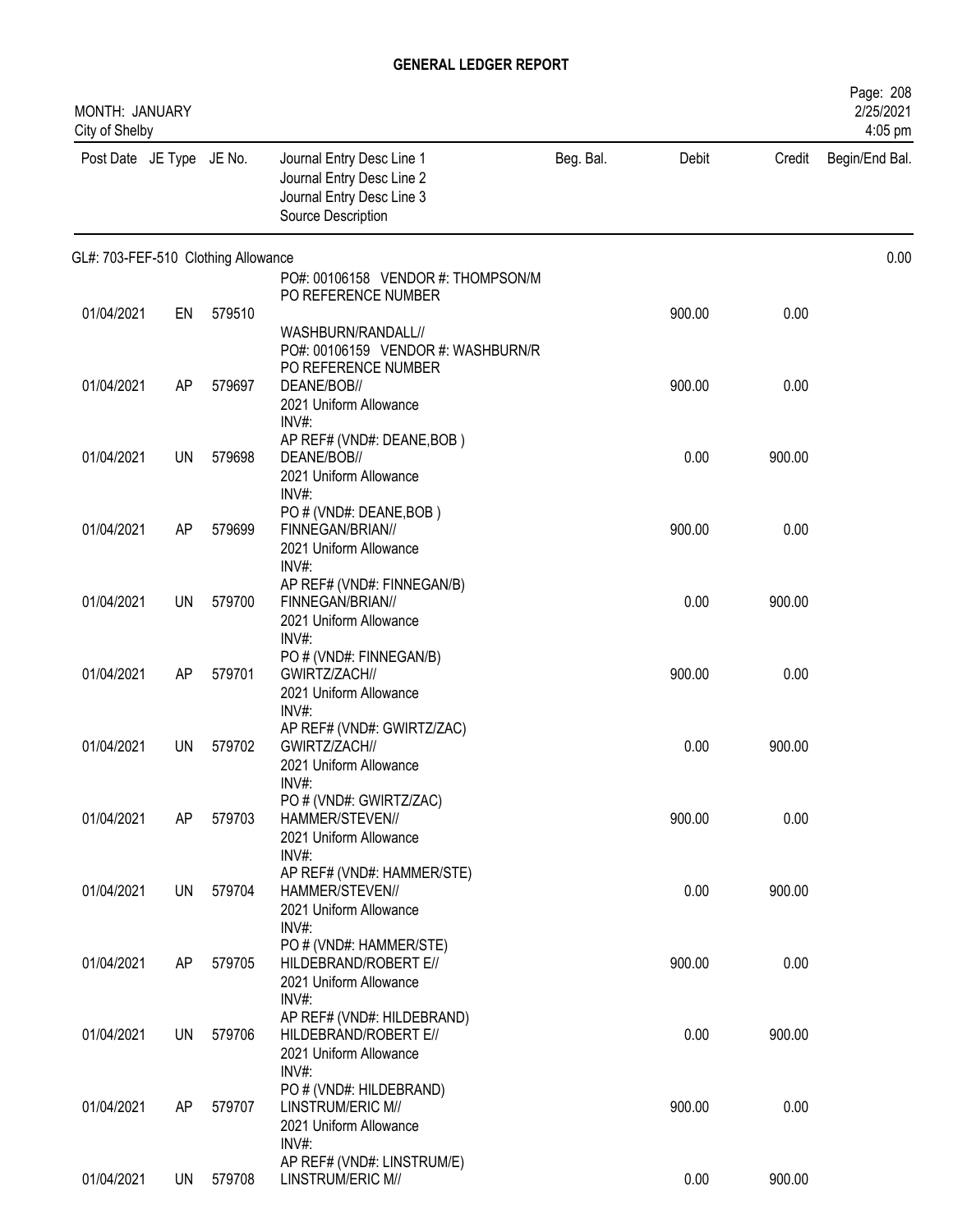| MONTH: JANUARY<br>City of Shelby    |           |        |                                                                                                           |           |        |        | Page: 209<br>2/25/2021<br>4:05 pm |
|-------------------------------------|-----------|--------|-----------------------------------------------------------------------------------------------------------|-----------|--------|--------|-----------------------------------|
| Post Date JE Type JE No.            |           |        | Journal Entry Desc Line 1<br>Journal Entry Desc Line 2<br>Journal Entry Desc Line 3<br>Source Description | Beg. Bal. | Debit  | Credit | Begin/End Bal.                    |
| GL#: 703-FEF-510 Clothing Allowance |           |        |                                                                                                           |           |        |        | 0.00                              |
|                                     |           |        | 2021 Uniform Allowance<br>$INV#$ :                                                                        |           |        |        |                                   |
| 01/04/2021                          | AP        | 579709 | PO # (VND#: LINSTRUM/E)<br>LOVELESS/STEVE//<br>2021 Uniform Allowance<br>INV#:                            |           | 900.00 | 0.00   |                                   |
| 01/04/2021                          | UN        | 579710 | AP REF# (VND#: LOVELESS/S)<br>LOVELESS/STEVE//<br>2021 Uniform Allowance                                  |           | 0.00   | 900.00 |                                   |
| 01/04/2021                          | AP        | 579711 | INV#:<br>PO # (VND#: LOVELESS/S)<br>PAULO/MIKE//<br>2021 Uniform Allowance                                |           | 900.00 | 0.00   |                                   |
| 01/04/2021                          | <b>UN</b> | 579712 | $INV#$ :<br>AP REF# (VND#: PAULO/MIKE)<br>PAULO/MIKE//<br>2021 Uniform Allowance                          |           | 0.00   | 900.00 |                                   |
| 01/04/2021                          | AP        | 579713 | $INV#$ :<br>PO # (VND#: PAULO/MIKE)<br>SAUDER/SAMUEL//<br>2021 Uniform Allowance                          |           | 900.00 | 0.00   |                                   |
| 01/04/2021                          | <b>UN</b> | 579714 | INV#:<br>AP REF# (VND#: SAUDER/SAM)<br>SAUDER/SAMUEL//<br>2021 Uniform Allowance                          |           | 0.00   | 900.00 |                                   |
| 01/04/2021                          | AP        | 579715 | INV#:<br>PO # (VND#: SAUDER/SAM)<br>SHADE/MATTHEW//<br>2021 Uniform Allowance                             |           | 900.00 | 0.00   |                                   |
| 01/04/2021                          | UN        | 579716 | INV#:<br>AP REF# (VND#: SHADE/MATT)<br>SHADE/MATTHEW//<br>2021 Uniform Allowance                          |           | 0.00   | 900.00 |                                   |
| 01/04/2021                          | AP        | 579717 | INV#:<br>PO # (VND#: SHADE/MATT)<br>THOMPSON/BRADLEY//<br>2021 Uniform Allowance                          |           | 900.00 | 0.00   |                                   |
| 01/04/2021                          | <b>UN</b> | 579718 | INV#:<br>AP REF# (VND#: THOMP/BRAD)<br>THOMPSON/BRADLEY//<br>2021 Uniform Allowance                       |           | 0.00   | 900.00 |                                   |
| 01/04/2021                          | AP        | 579719 | INV#:<br>PO # (VND#: THOMP/BRAD)<br>THOMPSON/MICHAEL//<br>2021 Uniform Allowance                          |           | 900.00 | 0.00   |                                   |
| 01/04/2021                          | UN        | 579720 | $INV#$ :<br>AP REF# (VND#: THOMPSON/M)<br>THOMPSON/MICHAEL//<br>2021 Uniform Allowance<br>$INV#$ :        |           | 0.00   | 900.00 |                                   |
|                                     |           |        | PO # (VND#: THOMPSON/M)                                                                                   |           |        |        |                                   |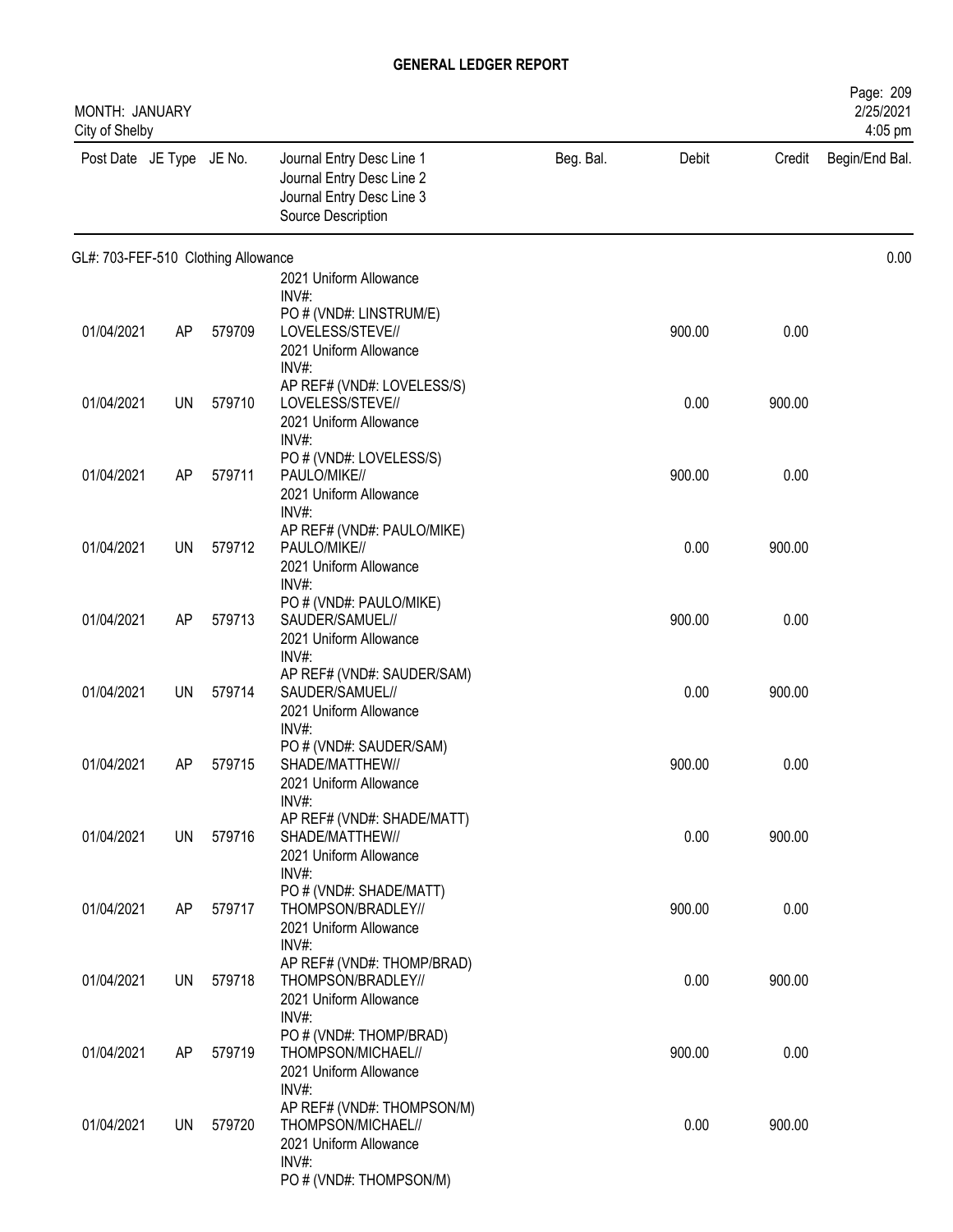| MONTH: JANUARY<br>City of Shelby    |    |                           |                                                                                                                |           |           |        | Page: 210<br>2/25/2021<br>4:05 pm |
|-------------------------------------|----|---------------------------|----------------------------------------------------------------------------------------------------------------|-----------|-----------|--------|-----------------------------------|
| Post Date JE Type JE No.            |    |                           | Journal Entry Desc Line 1<br>Journal Entry Desc Line 2<br>Journal Entry Desc Line 3<br>Source Description      | Beg. Bal. | Debit     | Credit | Begin/End Bal.                    |
| GL#: 703-FEF-510 Clothing Allowance |    |                           |                                                                                                                |           |           |        | 0.00                              |
| 01/04/2021                          | AP | 579721                    | WASHBURN/RANDALL//<br>2021 Uniform Allowance<br>INV#:                                                          |           | 900.00    | 0.00   |                                   |
| 01/04/2021                          | UN | 579722                    | AP REF# (VND#: WASHBURN/R)<br>WASHBURN/RANDALL//<br>2021 Uniform Allowance<br>INV#:<br>PO # (VND#: WASHBURN/R) |           | 0.00      | 900.00 |                                   |
| 703-FEF-510                         |    | <b>Clothing Allowance</b> |                                                                                                                | 0.00      | 11,700.00 | 0.00   | 11,700.00                         |
| GL#: 703-FEF-515 Equipment          |    |                           |                                                                                                                |           |           |        | 0.00                              |
| 01/06/2021                          | UN | 579513                    |                                                                                                                |           | 0.00      | 200.00 |                                   |
|                                     |    |                           | HURSH DRUGS INC<br>PO#: 00105529 VENDOR #: HURSH DRUG<br>CANCELLED PO REFERENCE NUMBER                         |           |           |        |                                   |
| 01/06/2021                          | EN | 579536                    |                                                                                                                |           | 200.00    | 0.00   |                                   |
|                                     |    |                           | HURSH DRUGS INC<br>PO#: 00106182 VENDOR #: HURSH DRUG<br>PO REFERENCE NUMBER                                   |           |           |        |                                   |
| 01/07/2021                          | AP | 579901                    | HURSH DRUGS INC<br>Various supplies                                                                            |           | 139.93    | 0.00   |                                   |
|                                     |    |                           | INV#:<br>36773300                                                                                              |           |           |        |                                   |
| 01/07/2021                          | UN | 579902                    | AP REF# (VND#: HURSH DRUG)<br>HURSH DRUGS INC<br>Various supplies                                              |           | 0.00      | 200.00 |                                   |
|                                     |    |                           | 36773300<br>INV#                                                                                               |           |           |        |                                   |
| 01/20/2021                          | EN | 580544                    | PO # (VND#: HURSH DRUG)                                                                                        |           | 200.00    | 0.00   |                                   |
|                                     |    |                           | HURSH DRUGS INC<br>PO#: 00106369 VENDOR #: HURSH DRUG<br>PO REFERENCE NUMBER                                   |           |           |        |                                   |
| 703-FEF-515                         |    | Equipment                 |                                                                                                                | 0.00      | 139.93    | 0.00   | 139.93                            |
| GL#: 703-FEF-531 Miscellaneous      |    |                           |                                                                                                                |           |           |        | 0.00                              |
| 01/06/2021                          |    | UN 579515                 |                                                                                                                |           | 0.00      | 119.00 |                                   |
|                                     |    |                           | <b>BUCYRUS COMMUNITY HOSPITAL</b><br>PO#: 00105991 VENDOR #: BUCYRUS CO<br>CANCELLED PO REFERENCE NUMBER       |           |           |        |                                   |
| 01/06/2021                          | EN | 579532                    | CHARTER COMM HOLDINGS LLC<br>PO#: 00106178 VENDOR #: CHART COMM                                                |           | 170.00    | 0.00   |                                   |
| 01/07/2021                          | EN | 579606                    | PO REFERENCE NUMBER                                                                                            |           | 500.00    | 0.00   |                                   |
|                                     |    |                           | <b>BUCYRUS COMMUNITY HOSPITAL</b><br>PO#: 00106249 VENDOR #: BUCYRUS CO<br>PO REFERENCE NUMBER                 |           |           |        |                                   |
| 01/20/2021                          | EN | 580538                    | CHARTER COMM HOLDINGS LLC<br>PO#: 00106363 VENDOR #: CHART COMM<br>PO REFERENCE NUMBER                         |           | 170.00    | 0.00   |                                   |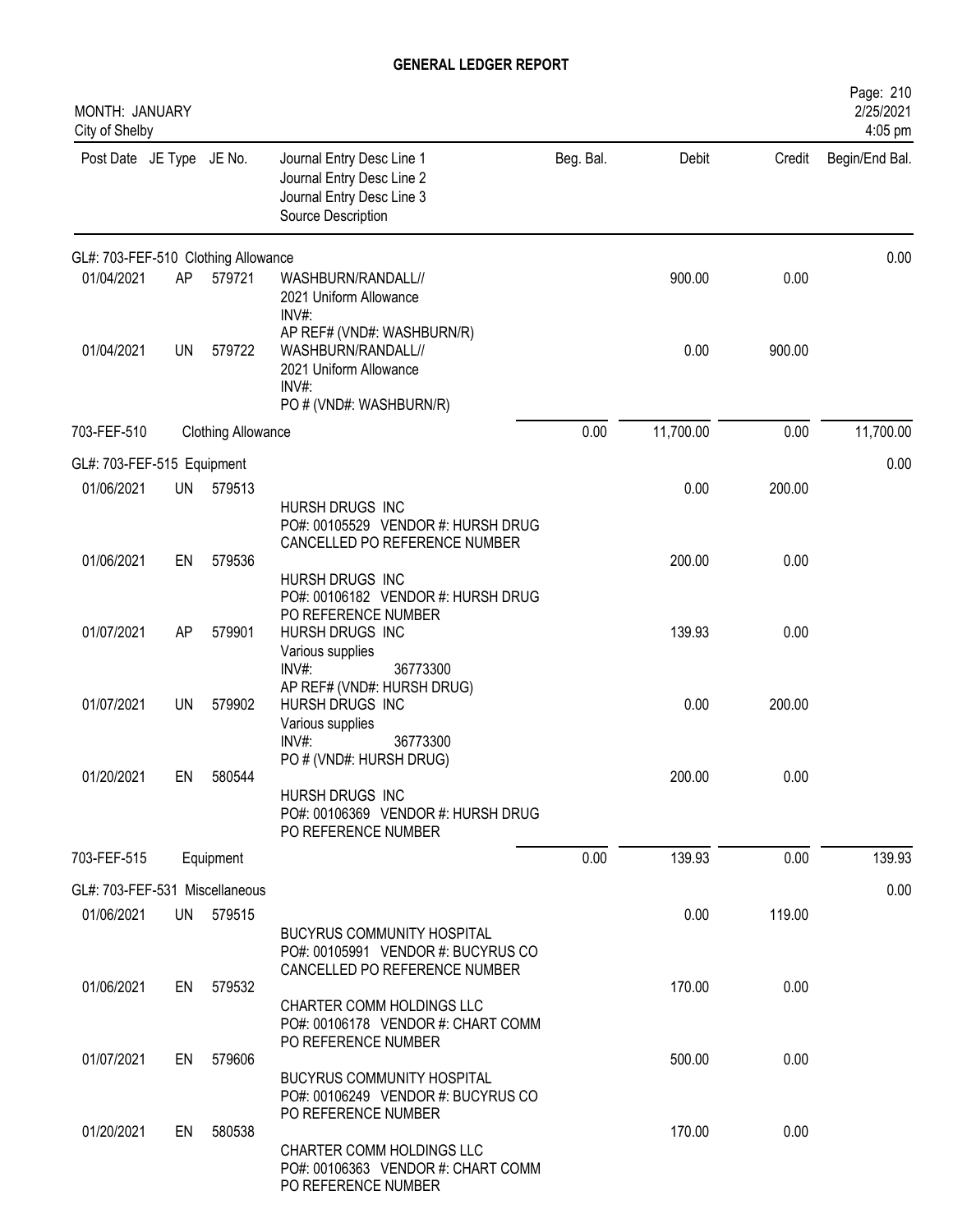| MONTH: JANUARY<br>City of Shelby      |    |                      |                                                                                                                  |           |           |          | Page: 211<br>2/25/2021<br>4:05 pm |
|---------------------------------------|----|----------------------|------------------------------------------------------------------------------------------------------------------|-----------|-----------|----------|-----------------------------------|
| Post Date JE Type JE No.              |    |                      | Journal Entry Desc Line 1<br>Journal Entry Desc Line 2<br>Journal Entry Desc Line 3<br>Source Description        | Beg. Bal. | Debit     | Credit   | Begin/End Bal.                    |
| GL#: 703-FEF-531 Miscellaneous        |    |                      |                                                                                                                  |           |           |          | 0.00                              |
| 01/21/2021                            | AP | 580637               | CHARTER COMM HOLDINGS LLC<br>Acct 01075-341515201-5001<br>341515201010621<br>INV#<br>AP REF# (VND#: CHART COMM)  |           | 166.26    | 0.00     |                                   |
| 01/21/2021                            | UN | 580638               | CHARTER COMM HOLDINGS LLC<br>Acct 01075-341515201-5001<br>$INV#$ :<br>341515201010621<br>PO # (VND#: CHART COMM) |           | 0.00      | 170.00   |                                   |
| 703-FEF-531                           |    | Miscellaneous        |                                                                                                                  | 0.00      | 166.26    | 0.00     | 166.26                            |
| GL#: 703-MIS-205 Miscellaneous Income |    |                      |                                                                                                                  |           |           |          | 0.00                              |
| 01/05/2021                            | CR | 580290               | CGS claim payment                                                                                                |           | 0.00      | 286.08   |                                   |
| 01/06/2021                            | CR | 580300               | pio<br>Medicount reimbursement Nov 2020<br>pio                                                                   |           | 0.00      | 940.43   |                                   |
| 703-MIS-205<br>Miscellaneous Income   |    |                      |                                                                                                                  | 0.00      | 0.00      | 1,226.51 | 1,226.51                          |
|                                       |    |                      | Fund: 703 - Fire Equipment Fund Totals:                                                                          |           | 15,777.64 | 1,226.51 |                                   |
| GL#: 705-OFI-205 Miscellaneous Income |    |                      |                                                                                                                  |           |           |          | 0.00                              |
| 01/05/2021                            | CR | 580293               | Shade tree collected Dec 2020<br>pio                                                                             |           | 0.00      | 290.47   |                                   |
| 705-OFI-205                           |    | Miscellaneous Income |                                                                                                                  | 0.00      | 0.00      | 290.47   | 290.47                            |
|                                       |    |                      | Fund: 705 - Shade Tree Trust Fund Totals:                                                                        |           | 0.00      | 290.47   |                                   |
| GL#: 706-MIS-201 Donations            |    |                      |                                                                                                                  |           |           |          | 0.00                              |
| 01/04/2021                            | CR | 580286               | Utility deposit, water and sewer                                                                                 |           | 0.00      | 15.00    |                                   |
| 01/05/2021                            | CR | 580291               | pio<br>Donation to shared fund from Patricia<br>Welch                                                            |           | 0.00      | 100.00   |                                   |
| 01/05/2021                            | CR | 580294               | pio<br>Utility deposit, water and sewer                                                                          |           | 0.00      | 158.26   |                                   |
| 01/06/2021                            | CR | 580303               | pio<br>Utility deposit, water and sewer                                                                          |           | 0.00      | 85.88    |                                   |
| 01/07/2021                            | CR | 580313               | pio<br>Utility deposit, water and sewer                                                                          |           | 0.00      | 129.00   |                                   |
| 01/08/2021                            | CR | 580324               | pio<br>Utility deposit, water and sewer                                                                          |           | 0.00      | 164.00   |                                   |
| 01/11/2021                            | CR | 580340               | pio<br>Utility deposit, water and sewer                                                                          |           | 0.00      | 487.00   |                                   |
| 01/12/2021                            | CR | 580344               | pio<br>Utility deposit, water and sewer                                                                          |           | 0.00      | 248.04   |                                   |
| 01/13/2021                            | CR | 580434               | pio<br>Utility deposit, water and sewer                                                                          |           | 0.00      | 110.53   |                                   |
| 01/14/2021                            | CR | 580442               | pio<br>Utilty depsoit, water and sewer                                                                           |           | 0.00      | 112.00   |                                   |
|                                       |    |                      |                                                                                                                  |           |           |          |                                   |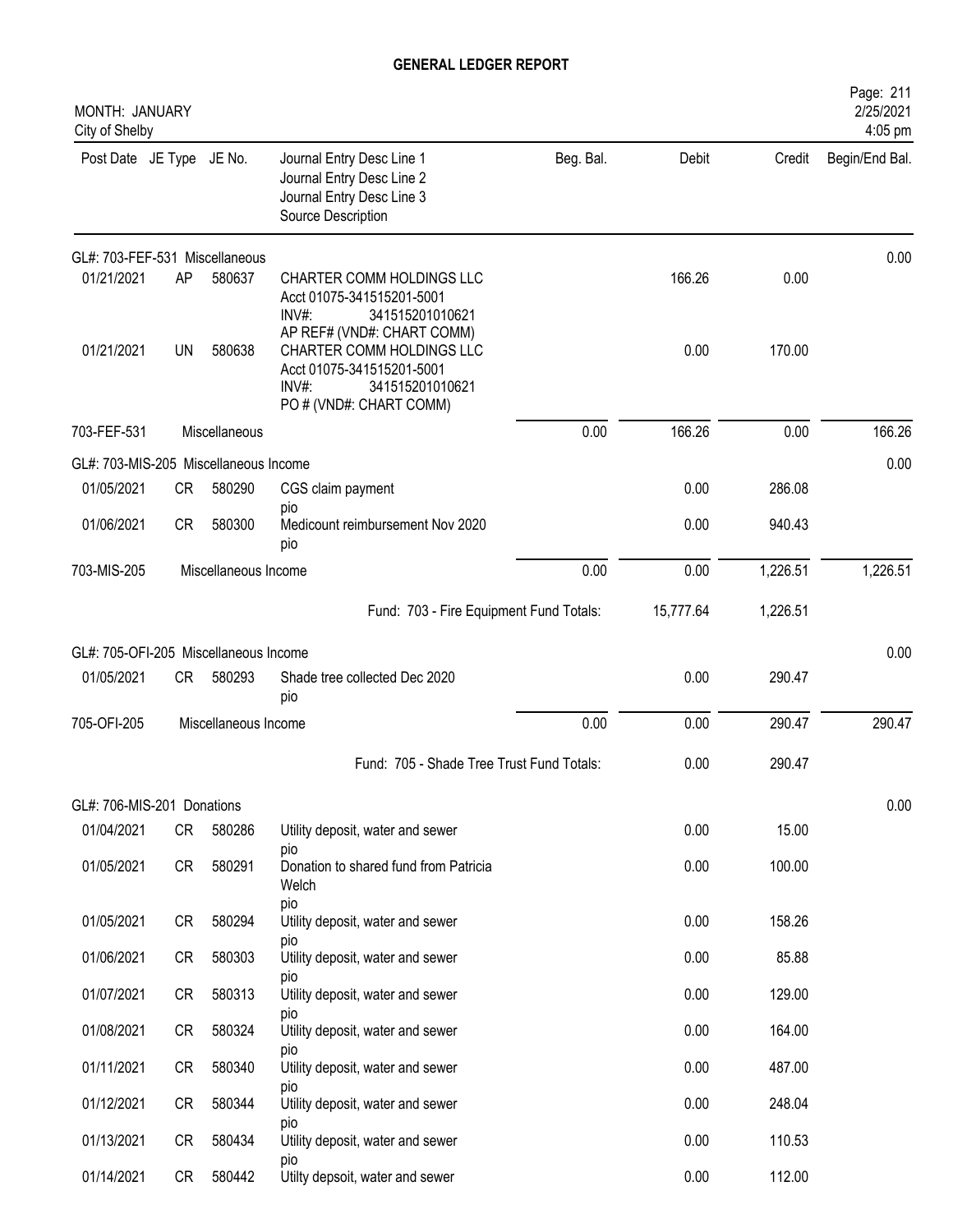| MONTH: JANUARY<br>City of Shelby |           |                |                                                                                                           |           |            |            | Page: 212<br>2/25/2021<br>4:05 pm |
|----------------------------------|-----------|----------------|-----------------------------------------------------------------------------------------------------------|-----------|------------|------------|-----------------------------------|
| Post Date JE Type JE No.         |           |                | Journal Entry Desc Line 1<br>Journal Entry Desc Line 2<br>Journal Entry Desc Line 3<br>Source Description | Beg. Bal. | Debit      | Credit     | Begin/End Bal.                    |
| GL#: 706-MIS-201 Donations       |           |                |                                                                                                           |           |            |            | 0.00                              |
| 01/15/2021                       | CR        | 580471         | pio<br>Utlity deposit, water and sewer                                                                    |           | 0.00       | 160.00     |                                   |
| 01/19/2021                       | <b>CR</b> | 580556         | pio<br>Utility deposit, water and sewer                                                                   |           | 0.00       | 202.60     |                                   |
| 01/20/2021                       | <b>CR</b> | 580561         | pio<br>Utility deposit, water and sewer                                                                   |           | 0.00       | 161.00     |                                   |
| 01/21/2021                       | <b>CR</b> | 580800         | <b>DIO</b><br>Utility deposit, water and sewer                                                            |           | 0.00       | 18.00      |                                   |
| 01/22/2021                       | CR        | 580811         | DIO<br>Utility deposit, water and sewer                                                                   |           | 0.00       | 16.00      |                                   |
| 01/25/2021                       | CR        | 581048         | pio<br>Utility deposit, water and sewer                                                                   |           | 0.00       | 19.00      |                                   |
| 01/26/2021                       | <b>CR</b> | 581052         | pio<br>Utility deposit, water and sewer                                                                   |           | 0.00       | 29.61      |                                   |
| 01/27/2021                       | <b>CR</b> | 581060         | pio<br>Utility deposit, water and sewer                                                                   |           | 0.00       | 5.00       |                                   |
| 01/28/2021                       | <b>CR</b> | 581069         | pio<br>Utility deposit, water and sewer                                                                   |           | 0.00       | 7.00       |                                   |
| 01/29/2021                       | <b>CR</b> | 581076         | pio<br>Utility deposit, water and sewer                                                                   |           | 0.00       | 8.00       |                                   |
| 706-MIS-201                      |           | Donations      | pio                                                                                                       | 0.00      | 0.00       | 2,235.92   | 2,235.92                          |
|                                  |           |                | Fund: 706 - Sharing Fund Totals:                                                                          |           | 0.00       | 2,235.92   |                                   |
|                                  |           |                |                                                                                                           |           |            |            |                                   |
| GL#: 715-CFS-165 Deposits        |           |                |                                                                                                           |           |            |            | 0.00                              |
| 01/12/2021                       | GJ        | 580282         | Hospitalization deposits 12-2021<br>Dep 132,518.56, int 525.55<br><b>MJE</b>                              |           | 0.00       | 132,518.56 |                                   |
| 715-CFS-165                      |           | Deposits       |                                                                                                           | 0.00      | 0.00       | 132,518.56 | 132,518.56                        |
| GL#: 715-HTF-513 Claim Payments  |           |                |                                                                                                           |           |            |            | 0.00                              |
| 01/12/2021                       | GJ        | 580283         | Hospitalization Claims 12-2021<br><b>MJE</b>                                                              |           | 111,748.37 | 0.00       |                                   |
| 715-HTF-513                      |           | Claim Payments |                                                                                                           | 0.00      | 111,748.37 | 0.00       | 111,748.37                        |
| GL#: 715-MIS-200 Interest        |           |                |                                                                                                           |           |            |            | 0.00                              |
| 01/12/2021                       | GJ        | 580282         | Hospitalization deposits 12-2021<br>Dep 132,518.56, int 525.55<br><b>MJE</b>                              |           | 0.00       | 525.55     |                                   |
| 715-MIS-200                      |           | Interest       |                                                                                                           | 0.00      | 0.00       | 525.55     | 525.55                            |
|                                  |           |                | Fund: 715 - Hospitalization Trust Fund Totals:                                                            |           | 111,748.37 | 133,044.11 |                                   |
| GL#: 800-MIS-200 Interest        |           |                |                                                                                                           |           |            |            | 0.00                              |
| 01/31/2021                       | CR —      | 581158         | Interest bicentennial trust checking<br>pio                                                               |           | 0.00       | 0.01       |                                   |